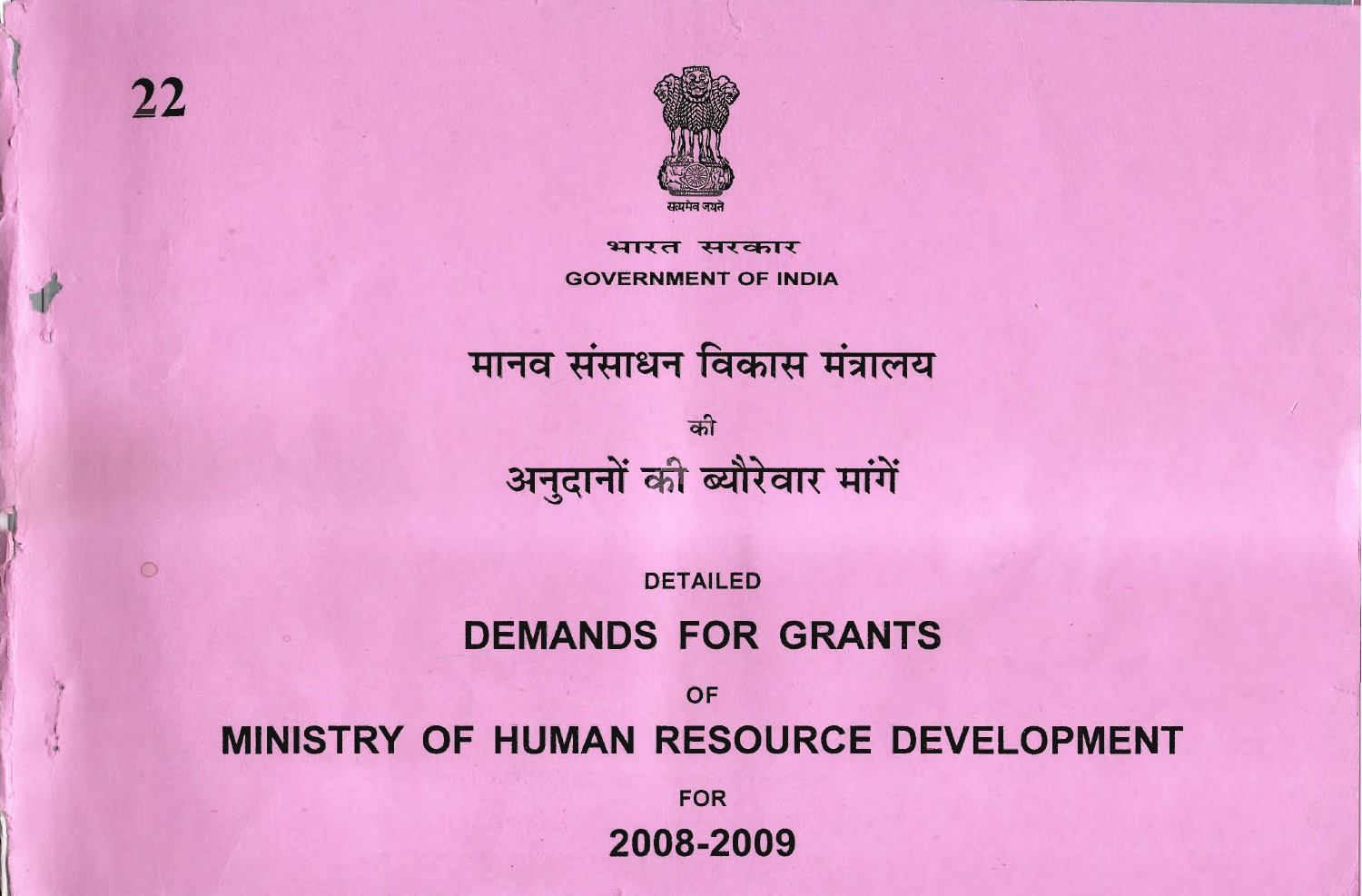### विषय–सूची

#### **Table of contents**

|                | मॉग संख्या : 58 उच्चतर शिक्षा विभाग                                                                                                        |    | <b>Demand No. 58-Department of Higher Education</b>                                                                                                                           | Page No. |
|----------------|--------------------------------------------------------------------------------------------------------------------------------------------|----|-------------------------------------------------------------------------------------------------------------------------------------------------------------------------------|----------|
|                |                                                                                                                                            |    |                                                                                                                                                                               |          |
| $\overline{1}$ | अनुदानों की विस्तृत माँगें                                                                                                                 |    | 1. Detailed Demands for Grants                                                                                                                                                | $1-63$   |
|                | कर्मचारियों की अनुमानित संख्या तथा तत्संबंधी प्रावधान<br>$\overline{2}$                                                                    | 2. | Estimated Strength of Establishment and Provision therefor                                                                                                                    | 64-70    |
|                | केन्द्रीय योजना में विदेशी सहायता से चलने वाले प्रोजेक्ट<br>3                                                                              | 3. | Provision for expenditure on Externally Aided Project in the Central Plan                                                                                                     | 71       |
| $\overline{4}$ | 25 लाख रूपये और इससे अधिक बजट अनुमान 2008-2009 के योजनेतर व्यय                                                                             | 4. | Statement showing broad details of Non-Plan expenditure provision costing Rs. 25                                                                                              | 72-73    |
|                | प्रावधानों के विस्तृत ब्यौरे दर्शाने वाला विवरण                                                                                            |    | Lakhs and above in B.E 2008-2009                                                                                                                                              |          |
| 5              | गैर-सरकारी निकायों को सहायता अनुदानों के भुगतान के लिए वर्ष 2008–2009 के                                                                   |    | 5. Details of Provisions in B.E. 2008-2009 for Payments of Grants in aid to Non                                                                                               | 74-76    |
|                | प्रावधानों का विवरण                                                                                                                        |    | Government Bodies.                                                                                                                                                            |          |
|                | 5 करोड़ रूपये और इससे अधिक की लागत पृथक–पृथक कार्यो का विवरण<br>6                                                                          |    | 6. Details of individual works costing Rs. 5 crores or above.                                                                                                                 | 77       |
| $\tau$         | सार्वजनिक क्षेत्र के उपकर्मो और विभागीय उपकर्मो की परियोजनाओं की संशोधित लागत                                                              | 7. | Statement showing Revised Cost Estimates of Projects of Public sector Undertaking                                                                                             | 78       |
|                | प्राक्कलनों को दर्शाने वाला विवरण                                                                                                          |    | and Departmental Undertakings.                                                                                                                                                |          |
| 8              | 2008–2009 में गैर-सरकारी निकायों को स्थानांतरित/उपहार स्परूप प्रदान की जाने                                                                | 8. | Particulars of Government Property of value exceeding Rs. 5 lakhs proposed to be                                                                                              | 79       |
|                | वाली ५ लाख रूपये से अधिक की सरकारी सम्पत्ति का विवरण                                                                                       |    | transferred/gifted to Non-Government Bodies in 2008-2009.                                                                                                                     |          |
|                | उपबंधित अन्तराष्ट्रीय निकायों को अंशदान दर्शाने वाला विवरण 2008-2009<br>9                                                                  |    | 9. Statement showing Contributions to international bodies Provided for in the Budget                                                                                         | 80-81    |
|                | केन्द्रीय सरकार द्वारा दी गई प्रतिभूति तथा 31 मार्च, 2007 को बकाया राशि को<br>10                                                           |    | Estimates for 2008-2009.<br>10. Statement showing Guarantees given by the Central Government and outstanding as                                                               | 82       |
|                | दर्शाने वाला विवरण                                                                                                                         |    | on 31-3-2007.                                                                                                                                                                 |          |
|                | वर्ष २००६–२००७ के दौरान निजी संस्थाओं/संगठनों को ५ लाख रूपये (आवर्ती) अथवा                                                                 |    |                                                                                                                                                                               | 83-96    |
|                | 11                                                                                                                                         |    | 11. Statement showing grants in aid exceeding Rs. 5 lakhs (Recurring ) or Rs. 10 lakhs<br>(Non-recurring) Sanctioned to private Institutions/Organisations/Individuals during |          |
|                | 10 लाख रूपये (अनावर्ती) से अधिक संस्वीकृत सहायता अनुदान दर्शाने वाला विवरण                                                                 |    | the year 2007-2008.                                                                                                                                                           |          |
|                | भारत की समेकित निधि से प्रतिवर्ष 10.00 लाख रू0 से अधिक अनुदान प्राप्त करने<br>12<br>वाले निकायों की निधियों के स्रोत को दर्शाने वाला विवरण |    | 12. Statement showing the source of funds for grantee bodies receiving grants of over<br>Rs.10.00 lakh per year from Consolidated Fund of India                               | 97-99    |
|                |                                                                                                                                            |    |                                                                                                                                                                               |          |
|                | नई सेवा/नई सेवा प्रपत्र का ब्यौरा जिसके लिए बजट अनुमान 2008-2009 में<br>13                                                                 |    | 13. Particulars of NS/NIS for which provisions is made in 2008-2009.                                                                                                          | 100      |
|                | प्रावधान किया गया है                                                                                                                       |    |                                                                                                                                                                               |          |
|                | उद्देश्य-शीर्ष विस्तृत प्रावधानों को दर्शाने वाला विवरण<br>14                                                                              |    | 14. Statements showing the detailed provision Object Head wise.                                                                                                               | 101-102  |
|                |                                                                                                                                            |    |                                                                                                                                                                               |          |
|                | राज्यों/जिला स्तर के स्वायत्त निकायों को सीधे केन्द्रीय सहायता<br>15                                                                       |    | 15. Direct Transfers of Central Assistance to States/District.                                                                                                                | 103      |
|                | foRr o"kZ 2008&09 gsrq ekfld@frekgh O;; ; kstuk dks<br>16                                                                                  |    | 16. Monthly Expenditure Plan/ Quarterly Expenditure Plan for the Financial Year 2008-                                                                                         | 104-105  |
|                | n'kkZus okys fooj.k                                                                                                                        |    | 09.                                                                                                                                                                           |          |
|                |                                                                                                                                            |    |                                                                                                                                                                               |          |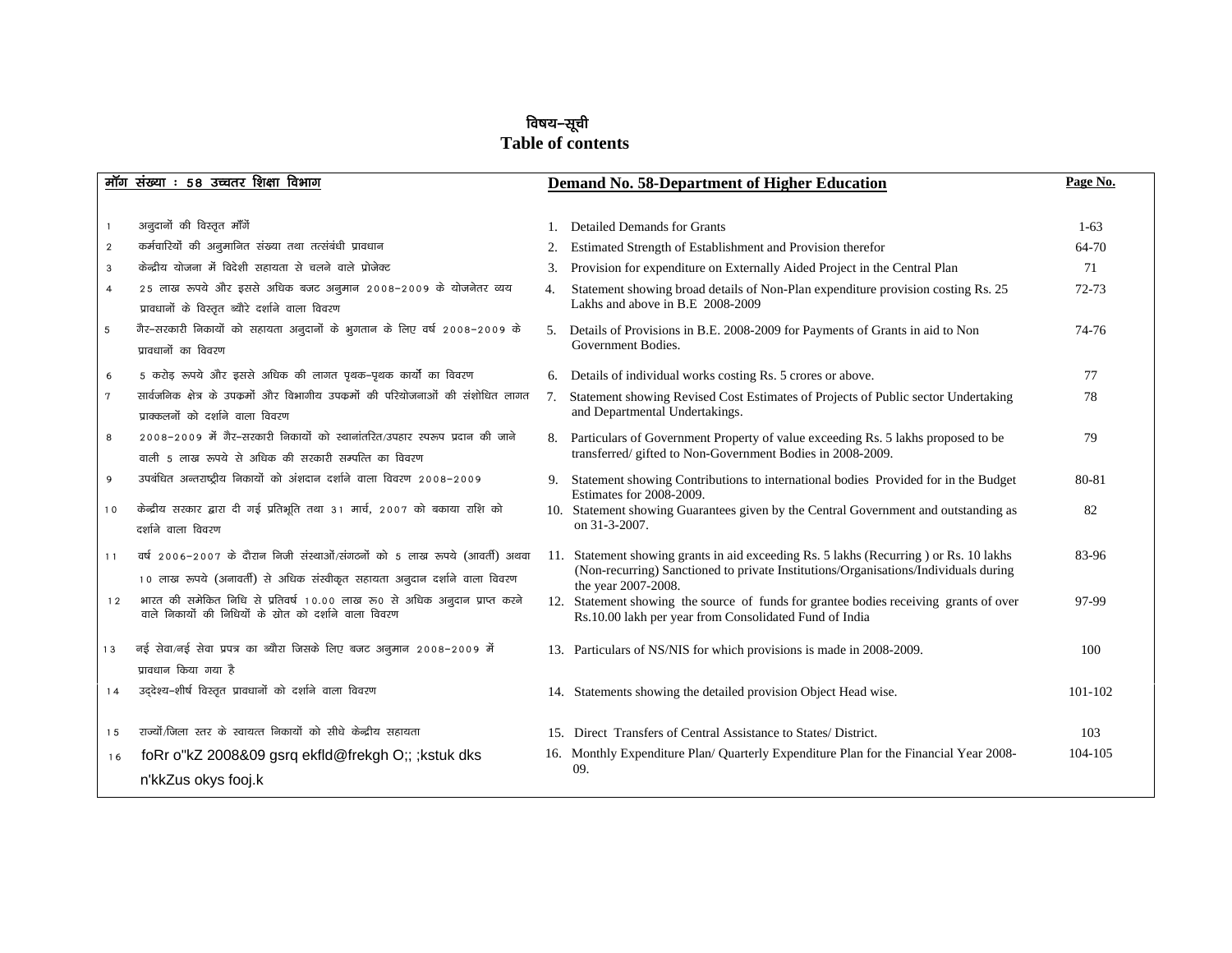|            |              |               |                         |                          |             |                              | मांग संख्या–58                 |                                            |               |                         |                                               |
|------------|--------------|---------------|-------------------------|--------------------------|-------------|------------------------------|--------------------------------|--------------------------------------------|---------------|-------------------------|-----------------------------------------------|
|            |              |               |                         |                          |             |                              | DEMAND No. 58                  |                                            |               |                         |                                               |
|            |              |               |                         |                          |             |                              | उच्चतर शिक्षा विभाग            |                                            |               |                         |                                               |
|            |              |               |                         |                          |             |                              | DEPARTMENT OF HIGHER EDUCATION |                                            |               |                         |                                               |
|            |              |               |                         |                          |             | राजस्व                       | पूंजी                          | जोड                                        |               |                         |                                               |
|            |              |               |                         |                          |             | <b>REVENUE</b>               | CAPITAL                        | <b>TOTAL</b>                               |               |                         |                                               |
|            |              |               |                         | स्वीकृत                  |             |                              |                                |                                            |               |                         |                                               |
|            |              |               |                         | <b>VOTED</b><br>प्रभारित |             | 10852,87,00                  | $\sim$ $-$                     | 10852,87,00                                |               |                         |                                               |
|            |              |               |                         | CHARGED                  |             | $- -$                        | $- -$                          | $- -$                                      |               |                         |                                               |
|            |              |               |                         |                          |             |                              |                                |                                            |               |                         | (हजार रुपयों में)<br>(In thousands of Rupees) |
|            | वास्तविक     | बजट अनुमान    |                         | संशोधित अनुमान           |             |                              |                                |                                            |               | बजट अनुमान              |                                               |
|            | Actuals      |               | <b>Budget Estimates</b> | <b>Revised Estimates</b> |             |                              |                                |                                            |               | <b>Budget Estimates</b> |                                               |
|            | 2006-2007    |               | 2007-2008               | 2007-2008                |             |                              |                                |                                            |               | 2008-2009               |                                               |
| आयोजना     | आयोजना–भिन्न | आयोजना        | आयोजना-भिन्न            | आयोजना                   | आयोजना–     | सचिवालय–सामाजिक              | Revenue                        |                                            | आयोजना        | आयोजना-भिन्न            | जोड़                                          |
| Plan       | Non-Plan     | Plan          | Non-Plan                | Plan                     | भिन्न       | सेवाएं                       | Section                        |                                            | Plan          | Non-Plan                | Total                                         |
|            |              |               |                         |                          | Non-Plan    |                              |                                |                                            |               |                         |                                               |
|            |              |               |                         |                          |             | मुख्य शीर्ष "2251"           | 2251                           | Secretariat-Social Services:               |               |                         |                                               |
|            |              |               |                         |                          |             |                              |                                | (Major Head)                               |               |                         |                                               |
|            |              |               |                         |                          |             | सचिवालय (लघु शीर्घ)          | 00.090                         | Secretariat                                |               |                         |                                               |
|            |              |               |                         |                          |             | उच्चतर शिक्षा विभाग          | 17                             | Department of Higher                       |               |                         |                                               |
|            |              |               |                         |                          |             |                              |                                | Education                                  |               |                         |                                               |
|            |              |               |                         |                          |             |                              | 02                             | Establishment                              |               |                         |                                               |
| $ -$       | 20,46,31     | $\sim$ $-$    | 23,11,00                | $\sim$ $-$               | 24,69,00    | वेतन                         | 17.02.01                       | Salaries                                   | $  \,$        | 29,83,00                | 29,83,00                                      |
|            | 15,77        | $\sim$ $-$    | 21,00                   | $\sim$ $-$               | 21,06       | समयोपरि भत्ता                | 17.02.03                       | Overtime Allowance                         | $- -$         | 21,16                   | 21,16                                         |
|            | 45,98        | $ -$          | 55,00                   | $ -$                     | 63,50       | चिकित्सीय उपचार              | 17.02.06                       | <b>Medical Treatment</b>                   | $- -$         | 68,50                   | 68,50                                         |
|            | 64,13        | $\sim$ $\sim$ | 70,00                   | $\sim$ $-$               | 70,00       | घरेलू यात्रा व्यय            | 17.02.11                       | Domestic Travel Expenses                   | $  \,$        | 70,00                   | 70,00                                         |
| --         | 44,97        | $\sim$ $-$    | 64,00                   | $\sim$ $\sim$            | 64,00       | विदेशी यात्रा व्यय           | 17.02.12                       | Foreign Travel Expenses                    | $\sim$ $\sim$ | 64,00                   | 64,00                                         |
| $- -$      | 6,30,69      | $\sim$ $\sim$ | 6, 20, 40               | $\sim$ $\sim$            | 9,55,74     | कार्यालय व्यय                | 17.02.13                       | Office Expenses                            | $- -$         | 8,39,74                 | 8,39,74                                       |
| --         | 18,00        | $  \,$        | 27,00                   | $ -$                     | 27,00       | प्रकाशन                      | 17.02.16                       | Publications                               | $- -$         | 27,00                   | 27,00                                         |
|            | 88           | $ -$          | 1,00                    | $ -$                     | 1,00        | वैकिंग रोकड लेन-देन          | 17.02.17                       | Banking Cash Transaction                   | --            | 1,00                    | 1,00                                          |
|            |              |               |                         |                          |             | कर                           |                                | Tax                                        |               |                         |                                               |
| $\sim$ $-$ | 24,30        | $\sim$ $-$    | 70,00                   | $\sim$ $-$               | 70,00       | अन्य प्रशासनिक व्यय          | 17.02.20                       | Other Administrative                       | $- -$         | 70,00                   | 70,00                                         |
|            | 26,67        |               | 25,00                   |                          | 5,25,00     | प्रचार एवं प्रसार            | 17.02.26                       | Expenses                                   |               | 5,25,00                 |                                               |
| $- -$      | 54           | $\sim$ $-$    | 60                      | $\sim$ $-$               |             |                              | 17.02.31                       | Advertising and Publicity<br>Grants-in-aid | $\sim$ $\sim$ |                         | 5,25,00                                       |
|            | 11,90        | $- -$         | 25,00                   | $ -$                     | 70<br>25,00 | सहायता अनुदान<br>अन्य प्रभार | 17.02.50                       |                                            | $- -$         | 60<br>20,00             | 60<br>20,00                                   |
|            |              | $- -$         |                         | $\sim$ $-$               |             |                              |                                | Other Charges                              | $- -$         |                         |                                               |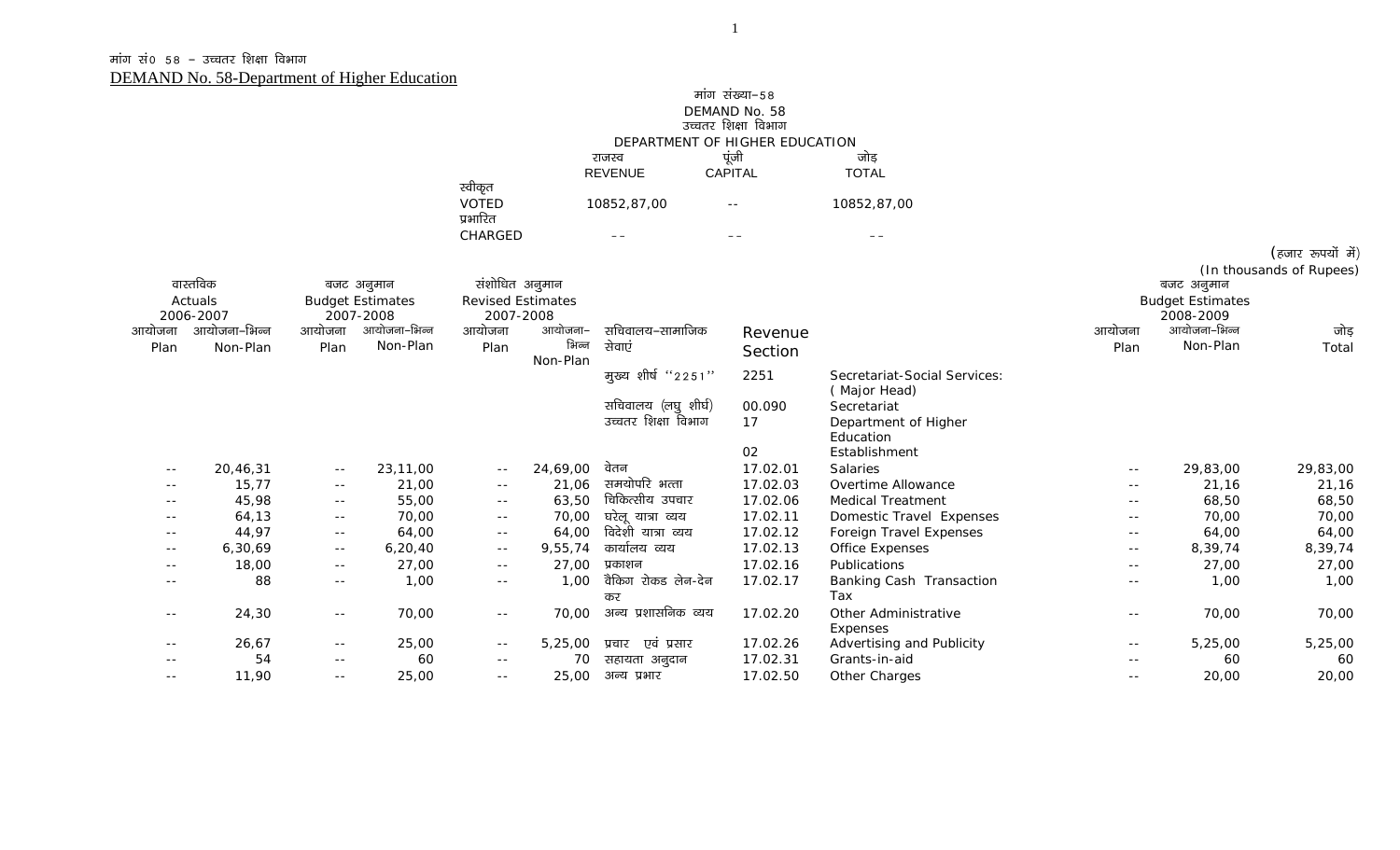DEMANDS FOR GRANTS 2008-2009

 $(\overline{\}$ हजार रुपयों में)

|                          |              |         |                         |         |                          |                       |          |                               |                          |                         | (In thousands of Rupees) |
|--------------------------|--------------|---------|-------------------------|---------|--------------------------|-----------------------|----------|-------------------------------|--------------------------|-------------------------|--------------------------|
|                          | वास्तविक     |         | बजट अनुमान              |         | संशोधित अनुमान           |                       |          |                               |                          | बजट अनुमान              |                          |
|                          | Actuals      |         | <b>Budget Estimates</b> |         | <b>Revised Estimates</b> |                       |          |                               |                          | <b>Budget Estimates</b> |                          |
|                          | 2006-2007    |         | 2007-2008               |         | 2007-2008                |                       |          |                               |                          | 2008-2009               |                          |
| आयोजना                   | आयोजना-भिन्न | आयोजना  | आयोजना-भिन्न            | आयोजना  | आयोजना-भिन्न             |                       |          |                               | आयोजना                   | आयोजना-भिन्न            | जोड़                     |
| Plan                     | Non-Plan     | Plan    | Non-Plan                | Plan    | Non-Plan                 |                       |          |                               | Plan                     | Non-Plan                | Total                    |
|                          |              |         |                         |         |                          | मुख्य शीर्ष "2251"    | 2251     | Secretariat-Social Services:  |                          |                         |                          |
|                          |              |         |                         |         |                          | र्सचेवालय (लघु शीर्ष) | 00.090   | (Major Head)<br>Secretariat   |                          |                         |                          |
|                          |              |         |                         |         |                          |                       |          | (Minor Head)                  |                          |                         |                          |
|                          |              |         |                         |         |                          | माध्यमिक शिक्षा और    | 17       | Department of Higher          |                          |                         |                          |
|                          |              |         |                         |         |                          | उच्चतर शिक्षा विभाग   |          | Education                     |                          |                         |                          |
|                          |              |         |                         |         |                          | पुरतकालय              | 17.01    | Library                       |                          |                         |                          |
| $- -$                    |              |         |                         | $ -$    | $\sim$ $-$               | अन्य प्रभार           | 17.01.50 | Other Charges                 |                          | $- -$                   |                          |
|                          |              |         |                         |         |                          | सूचना प्रौद्योगिकी    | 17.99    | <b>Information Technology</b> |                          |                         |                          |
|                          |              |         |                         |         |                          |                       |          |                               |                          |                         |                          |
| $ -$                     | $ -$         | 75,00   | $\sim$ $\sim$           | 75,00   | $ -$                     | कार्यालय व्यय         | 17.99.13 | Office Expenses               | 2,00,00                  | $ -$                    | 2,00,00                  |
|                          | $- -$        | 20,00   | $\sim$ $-$              | 20,00   | $- -$                    | अन्य प्रशासनिक व्यय   | 17.99.20 | Other Administrative          | 63,00                    | $\sim$ $-$              | 63,00                    |
|                          |              |         |                         |         |                          |                       |          | Expenses                      |                          |                         |                          |
| $- -$                    | $  \,$       | 25,00   | $- -$                   | 25,00   | $ -$                     | अन्य प्रभार           | 17.99.50 | Other Charges                 | 37,00                    | $\sim$ $-$              | 37,00                    |
|                          |              |         |                         |         |                          | सचिवालय मुख्य         | जोड़     | Secretariat                   |                          |                         |                          |
| $\overline{\phantom{a}}$ | 29,30,14     | 1,20,00 | 32,90,00                | 1,20,00 | 42,92,00                 | शीर्ष "2251"          | Total-   | Major Head '2251'             | 3,00,00                  | 46,90,00                | 49,90,00                 |
|                          |              |         |                         |         |                          | मंत्रि परिषद          | 2013     | Council of                    |                          |                         |                          |
|                          |              |         |                         |         |                          | मुख्य शीर्ष           |          | <b>Ministers</b>              |                          |                         |                          |
|                          |              |         |                         |         |                          |                       |          | (Major Head)                  |                          |                         |                          |
|                          |              |         |                         |         |                          | मंत्रियों का          | 00.105   | Discretionary Grant by        |                          |                         |                          |
|                          |              |         |                         |         |                          | विवेकाधीन अनुदान      |          | Ministers                     |                          |                         |                          |
|                          |              |         |                         |         |                          | (लघु शीर्ष)           |          | (Minor Head)                  |                          |                         |                          |
|                          |              |         |                         |         |                          | माध्यमिक शिक्षा और    | 02       | Department of Higher          |                          |                         |                          |
|                          |              |         |                         |         |                          | उच्चतर शिक्षा विभाग   |          | Education                     |                          |                         |                          |
| $- -$                    | 3,00         | $- -$   | 4,00                    | $ -$    | 4,00                     | अन्य प्रभार           | 02.00.50 | Other Charges                 | $ -$                     | 4,00                    | 4,00                     |
|                          |              |         |                         |         |                          | मुख्य शीर्ष           | जोड़     | Major Head '2013'             |                          |                         |                          |
| $- -$                    | 3,00         | --      | 4,00                    | --      | 4,00                     | "2013"                | Total-   |                               | $\overline{\phantom{m}}$ | 4,00                    | 4,00                     |

**\* Note :- Secretariat expenses of the Staff covered under Demand No. 57 (Non-Plan) Department of School Education & Literacy have been made under Demand No. 58 (Non-Plan) Department of Higher Education.**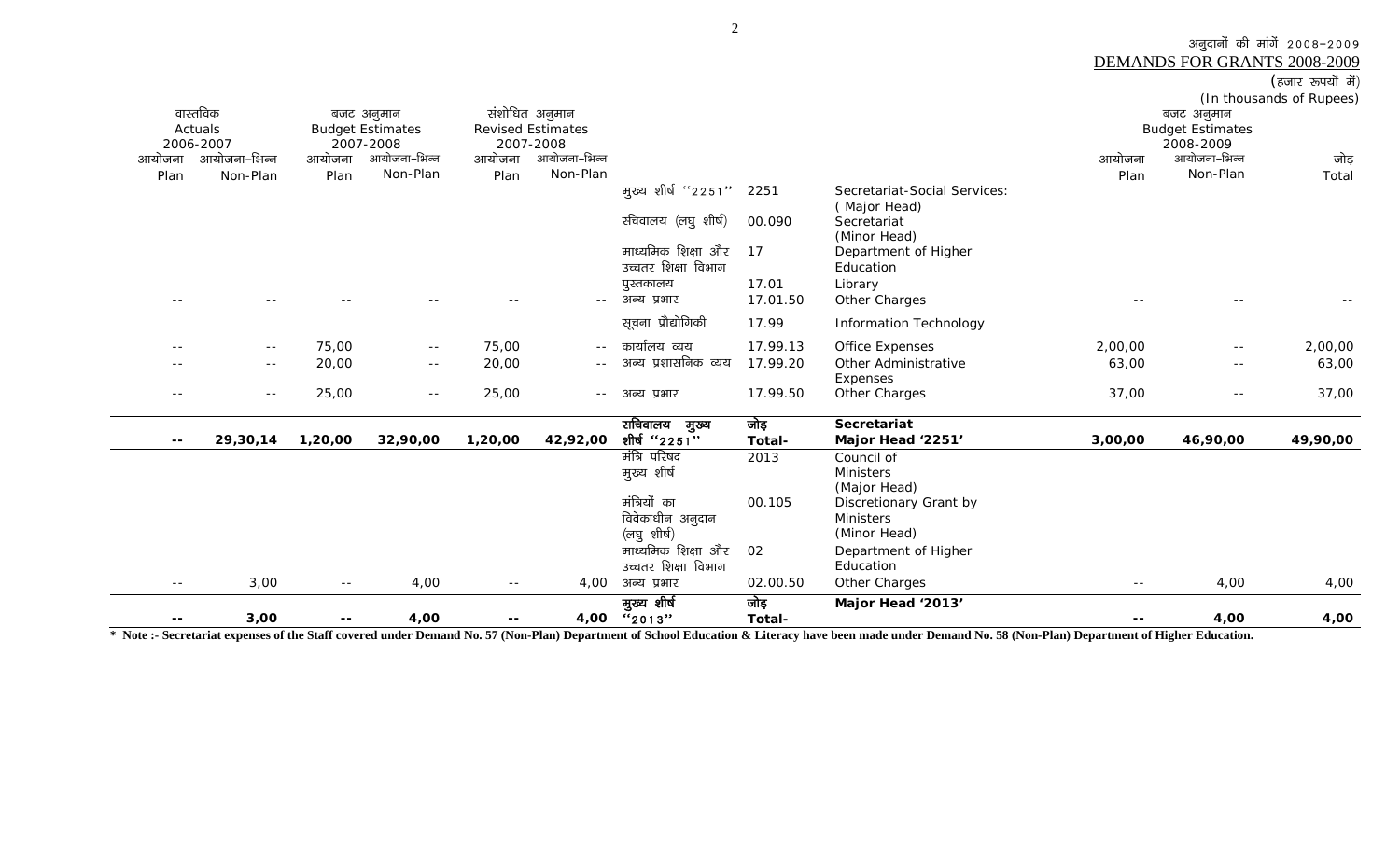|           |              |                         |               |         |                          |                                               |          |                                                         |         |                         | (हजार रुपयों में)<br>(In thousands of Rupees) |
|-----------|--------------|-------------------------|---------------|---------|--------------------------|-----------------------------------------------|----------|---------------------------------------------------------|---------|-------------------------|-----------------------------------------------|
|           | वास्तविक     | बजट अनुमान              |               |         | संशोधित अनुमान           |                                               |          |                                                         |         | बजट अनुमान              |                                               |
|           | Actuals      | <b>Budget Estimates</b> |               |         | <b>Revised Estimates</b> |                                               |          |                                                         |         | <b>Budget Estimates</b> |                                               |
|           | 2006-2007    | 2007-2008               |               |         | 2007-2008                |                                               |          |                                                         |         | 2008-2009               |                                               |
| आयोजना    | आयोजना-भिन्न | आयोजना                  | आयोजना-भिन्न  | आयोजना  | टायोजना–भिन्न            |                                               |          |                                                         | आयोजना  | आयोजना-भिन्न            | जोड़                                          |
| Plan      | Non-Plan     | Plan                    | Non-Plan      | Plan    | Non-Plan                 |                                               |          |                                                         | Plan    | Non-Plan                | Total                                         |
|           |              |                         |               |         |                          | सामान्य शिक्षा                                | 2202     | <b>General Education</b>                                |         |                         |                                               |
|           |              |                         |               |         |                          | (मुख्य शीर्ष)                                 |          | (Major Head)                                            |         |                         |                                               |
|           |              |                         |               |         |                          | माध्यमिक शिक्षा                               | 02       | Secondary Education                                     |         |                         |                                               |
|           |              |                         |               |         |                          | (उप मुख्य शीर्ष)<br>अनुसंधान एवं प्रशिक्षण    | 004      | (Sub-Major Head)<br>Research and Training               |         |                         |                                               |
|           |              |                         |               |         |                          | (लघु शीर्ष)                                   |          | (Minor Head)                                            |         |                         |                                               |
|           |              |                         |               |         |                          | अनुसंधान एवं राष्ट्रीय                        | 01       | National Council of                                     |         |                         |                                               |
|           |              |                         |               |         |                          | शैक्षणिक और प्रशिक्षण                         |          | Educational Research and                                |         |                         |                                               |
|           |              |                         |               |         |                          | परिषद                                         |          | Training                                                |         |                         |                                               |
| 33,05,15  | 59,03,00     | $\sim$ $-$              | $\sim$ $\sim$ | $ -$    | $\sim$ $\sim$            | सहायता अनुदान                                 | 01.00.31 | Grants-in-aid                                           | $ -$    | $ -$                    |                                               |
|           |              |                         |               |         |                          | अनुसंधान एवं प्रशिक्षण                        | जोड़     | <b>Research and Training</b>                            |         |                         |                                               |
| 33,05,15  | 59,03,00     |                         |               |         | $\overline{\phantom{a}}$ | (लघु शीर्ष)                                   | Total-   | (Minor Head-004)                                        |         |                         |                                               |
|           |              |                         |               |         |                          | गैर सरकारी माध्यमिक                           | 110      | Assistance to Non-Govt.                                 |         |                         |                                               |
|           |              |                         |               |         |                          | स्कूलों को सहायता                             |          | Secondary Schools                                       |         |                         |                                               |
|           |              |                         |               |         |                          | (लघुशीर्ष)                                    |          | (Minor Head)                                            |         |                         |                                               |
|           |              |                         |               |         |                          | केन्द्रीय विद्यालय संगठन                      | 01       | Kendriya Vidyalaya                                      |         |                         |                                               |
|           |              |                         |               |         |                          |                                               |          | Sangathan (Sub Head)                                    |         |                         |                                               |
| 235,00,00 | 659,36,00    |                         |               |         | $\sim$ $-$               | सहायता अनुदान                                 | 01.00.31 | Grants-in-aid                                           |         |                         |                                               |
|           |              |                         |               |         |                          | तिब्बती शरणार्थी बच्चों                       | 03       | <b>Educational Facilities to</b>                        |         |                         |                                               |
|           |              |                         |               |         |                          | को शिक्षा संबंधी (तिब्बती                     |          | Tibetan Refugee Children                                |         |                         |                                               |
|           |              |                         |               |         |                          | स्कूल सोसायटी )                               |          | (Tibetan School Society)                                |         |                         |                                               |
|           |              |                         |               |         |                          |                                               |          | (Sub Head)                                              |         |                         |                                               |
| 4,50,00   | 15,60,00     |                         |               |         |                          | सहायता अनुदान                                 | 03.00.31 | Grants-in-aid                                           |         |                         |                                               |
|           |              |                         |               |         |                          | मनवीय मूल्यों में शिक्षा<br>हेतु एजेंसियों को | 04       | Assistance to Agencies for<br>Education in Human Values |         |                         |                                               |
|           |              |                         |               |         |                          | सहायता                                        |          | (Sub Head)                                              |         |                         |                                               |
| 2,78,93   |              |                         | $ -$          | 3,00,00 | $\sim$ $-$               | सहायता अनुदान                                 | 04.00.31 | Grants-in-aid                                           | 2,70,00 | $\sim$ $-$              | 2,70,00                                       |
|           |              |                         |               |         |                          | राष्ट्रीय मुक्त विद्यालयीय                    | 07       | National Institute of Open                              |         |                         |                                               |
|           |              |                         |               |         |                          | संस्थान                                       |          | Schooling (Sub Head)                                    |         |                         |                                               |
| 4,15,00   |              |                         |               |         | $\sim$ $-$               | सहायता अनुदान                                 | 07.00.31 | Grants-in-aid                                           |         |                         |                                               |
|           |              |                         |               |         |                          | शिक्षा का                                     | 08       | Vocationalisation of                                    |         |                         |                                               |
|           |              |                         |               |         |                          | व्यावसायीकरण                                  |          | Education (Sub Head)                                    |         |                         |                                               |
|           |              |                         |               |         |                          |                                               |          |                                                         |         |                         |                                               |
| $- -$     |              |                         |               |         | $ -$                     | सहायता अनुदान                                 | 08.00.31 | Grants-in-aid                                           |         |                         |                                               |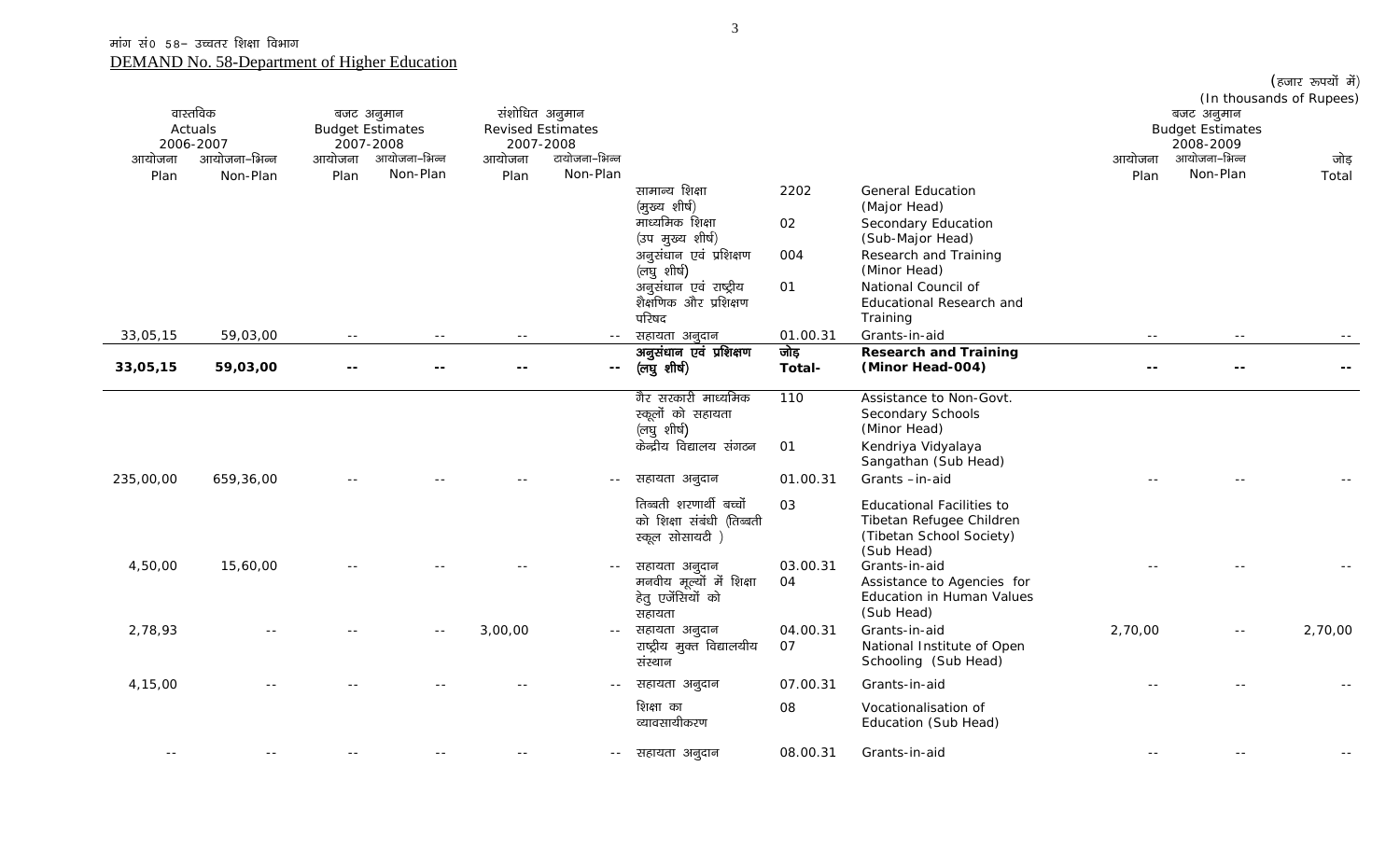| (हजार रुपयो में) |  |
|------------------|--|
|                  |  |

| (हजार रूपर्यो में)       |  |
|--------------------------|--|
| (In thousands of Rupees) |  |

| वास्तविक<br>बजट अनुमान<br>Actuals<br><b>Budget Estimates</b><br>2006-2007<br>2007-2008<br>आयोजना–भिन्न<br>आयोजना<br>आयोजना<br>Plan<br>Non-Plan<br>Plan |           | आयोजना-भिन्न<br>Non-Plan | आयोजना<br>Plan | संशोधित अनुमान<br><b>Revised Estimates</b><br>2007-2008<br>आयोजना-भिन्न<br>Non-Plan |               |                                                                                | आयोजना<br>Plan | बजट अनुमान<br><b>Budget Estimates</b><br>2008-2009<br>आयोजना-भिन्न<br>Non-Plan                               | (iii thousanus of Kupcos)<br>जोड़<br>Total |       |         |
|--------------------------------------------------------------------------------------------------------------------------------------------------------|-----------|--------------------------|----------------|-------------------------------------------------------------------------------------|---------------|--------------------------------------------------------------------------------|----------------|--------------------------------------------------------------------------------------------------------------|--------------------------------------------|-------|---------|
|                                                                                                                                                        |           |                          |                |                                                                                     |               | सामान्य शिक्षा<br>(मुख्य शीर्ष)(जारी)                                          | 2202           | <b>General Education</b><br>(Major Head) (Contd.)                                                            |                                            |       |         |
|                                                                                                                                                        |           |                          |                |                                                                                     |               | माध्यमिक शिक्षा<br>(उप मुख्य शीर्ष जारी)                                       | 02             | Secondary Education<br>(Sub-Major Head)                                                                      |                                            |       |         |
|                                                                                                                                                        |           |                          |                |                                                                                     |               | गैर सरकारी माध्यमिक<br>स्कूलों को सहायता<br>(लघुशीर्ष जारी)                    | 110            | Assistance to Non-Govt.<br>Secondary Schools<br>(Minor Head) (Contd.)                                        |                                            |       |         |
|                                                                                                                                                        |           |                          |                |                                                                                     |               | माडल स्कूलों की स्थापना<br>(नवोदय विद्यालय)                                    | 09             | Setting up of Model Schools<br>(Navodaya Vidyalayas)<br>(Sub Head)                                           |                                            |       |         |
| 653,50,00                                                                                                                                              | 165,15,00 |                          |                |                                                                                     | $-  \,$       | सहायता अनुदान                                                                  | 09.00.31       | Grants-in-aid                                                                                                |                                            |       |         |
|                                                                                                                                                        |           |                          |                |                                                                                     |               | स्कूलों में गुणवत्ता<br>उन्नयन                                                 | 11             | Quality Improvement in<br>Schools                                                                            |                                            |       |         |
|                                                                                                                                                        |           |                          |                |                                                                                     | $ -$          | सहायता अनुदान                                                                  | 11.00.31       | Grants-in-aid                                                                                                |                                            |       |         |
| 899,93,93                                                                                                                                              | 840,11,00 |                          |                | 3,00,00                                                                             | $\sim$ $\sim$ | ैर सरकारी माध्यमिक<br>स्कूलों को सहायता<br>(लघु शीर्ष)                         | जोड़<br>Total- | <b>Assistance to Non- Govt.</b><br><b>Secondary Schools</b><br>(Minor Head-110)                              | 2,70,00                                    | $- -$ | 2,70,00 |
|                                                                                                                                                        |           |                          |                |                                                                                     |               | अन्य व्यय<br>(लघु शीर्ष)                                                       | 800            | Other Expenditure<br>(Minor Head)                                                                            |                                            |       |         |
|                                                                                                                                                        |           |                          |                |                                                                                     |               | मूल्यांकन तथा अध्ययन<br>प्रशिक्षु अधिनियम शिक्षक<br>प्रशिक्षण व्यावसायिक स्कूल | 01             | <b>Evaluation and Studies</b><br>Apprentices Act Teacher<br><b>Training Vocational Schools</b><br>(Sub Head) |                                            |       |         |
|                                                                                                                                                        |           |                          |                |                                                                                     | $\sim$ $\sim$ | सहायता अनुदान                                                                  | 01.00.31       | Grants- in -aid                                                                                              |                                            |       |         |
|                                                                                                                                                        |           |                          |                |                                                                                     |               | शिक्षा का व्यावसायीकरण<br>- स्वैच्छिक संस्थाओं को<br>अनुदान                    | 03             | Vocationalisation of<br>Education- Grants to<br><b>Voluntary Organisations</b><br>(Sub Head)                 |                                            |       |         |
| --                                                                                                                                                     |           |                          |                |                                                                                     | $- -$         | सहायता अनुदान                                                                  | 03.00.31       | Grants- in -aid                                                                                              |                                            |       |         |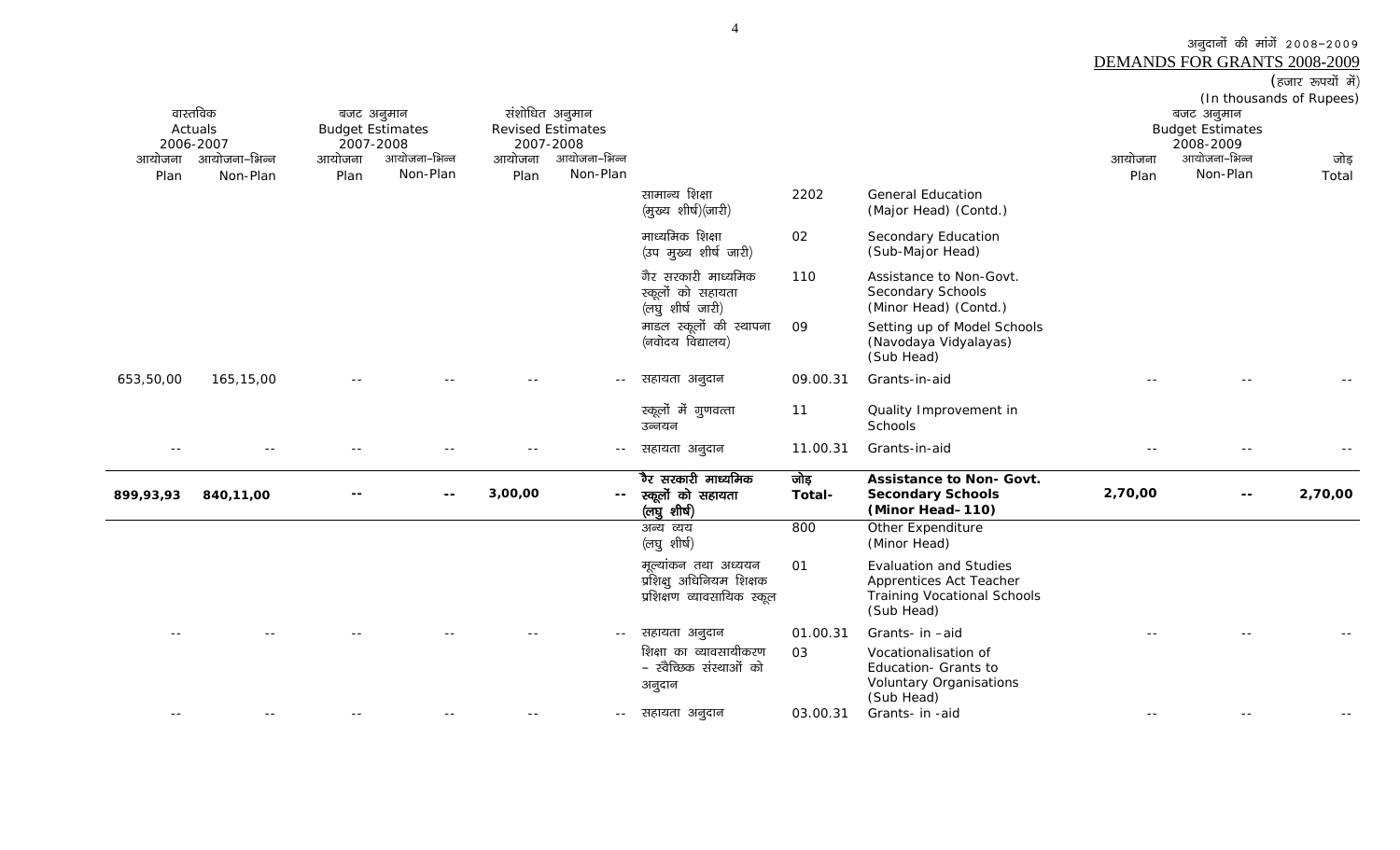|                                  |              |                                                    |                          |        |                                                         |                                                                                                             |                |                                                                                                                               |        |                                                    | (हजार रुपयों में)<br>(In thousands of Rupees) |
|----------------------------------|--------------|----------------------------------------------------|--------------------------|--------|---------------------------------------------------------|-------------------------------------------------------------------------------------------------------------|----------------|-------------------------------------------------------------------------------------------------------------------------------|--------|----------------------------------------------------|-----------------------------------------------|
| वास्तविक<br>Actuals<br>2006-2007 |              | बजट अनुमान<br><b>Budget Estimates</b><br>2007-2008 |                          |        | संशोधित अनुमान<br><b>Revised Estimates</b><br>2007-2008 |                                                                                                             |                |                                                                                                                               |        | बजट अनुमान<br><b>Budget Estimates</b><br>2008-2009 |                                               |
| आयोजना                           | आयोजना-भिन्न | आयोजना                                             | आयोजना-भिन्न<br>Non-Plan | आयोजना | आयोजना-भिन्न<br>Non-Plan                                |                                                                                                             |                |                                                                                                                               | आयोजना | आयोजना-भिन्न<br>Non-Plan                           | जोड़<br>Total                                 |
| Plan                             | Non-Plan     | Plan                                               |                          | Plan   |                                                         | सामान्य शिक्षा<br>(मुख्य शीर्ष)(जारी)                                                                       | 2202           | <b>General Education</b><br>(Major Head) (Contd.)                                                                             | Plan   |                                                    |                                               |
|                                  |              |                                                    |                          |        |                                                         | माध्यमिक शिक्षा<br>(उप मुख्य शीर्ष)                                                                         | 02             | Secondary Education<br>(Sub-Major Head)                                                                                       |        |                                                    |                                               |
|                                  |              |                                                    |                          |        |                                                         | अन्य व्यय<br>(लघुशीर्ष)                                                                                     | 800            | Other Expenditure<br>(Minor Head)                                                                                             |        |                                                    |                                               |
|                                  |              |                                                    |                          |        |                                                         | विकलांग बच्चों के लिए<br>समेकित शिक्षा – स्वैच्छिक<br>संस्थाओं को                                           | 33             | Integrated Education for<br>Disabled Children-Voluntary<br>Organisations (Sub Head)                                           |        |                                                    |                                               |
| 5,53,58                          |              |                                                    |                          |        | $\sim$ $-$                                              | स्हायता अनुदान                                                                                              | 33.00.31       | Grants - in- aid                                                                                                              |        |                                                    |                                               |
|                                  |              |                                                    |                          |        |                                                         | विकलांग बच्चों के लिए<br>समेकित शिक्षा                                                                      | 35             | Integrated Education for<br>Disabled Children<br>(Sub Head)                                                                   |        |                                                    |                                               |
|                                  |              |                                                    |                          |        |                                                         | स्हायता अनुदान<br>स्कूलों में सूचना तथा<br>संचार प्रौद्योगिकियाँ –<br>खेच्छिक संस्थाओं को<br>अनुदान         | 35.00.31<br>37 | Grants-in-aid<br>Information &<br><b>Communication Technology</b><br>in Schools - Grants to<br><b>Voluntary Organisations</b> |        |                                                    |                                               |
|                                  |              |                                                    |                          |        | $\sim$ $\sim$                                           | स्हायता अनुदान                                                                                              | 37.00.31       | Grants-in-aid                                                                                                                 |        |                                                    |                                               |
|                                  |              |                                                    |                          |        |                                                         | स्कूलों में सूचना तथा<br>संचार प्रौद्योगिकियाँ –<br>बिना विधान सभा वाले<br>संघ राज्य क्षेत्रों को<br>अनुदान | 38             | Information &<br>Communication Technology<br>in Schools - Grants to<br>Union Territories without<br>Legislature               |        |                                                    |                                               |
|                                  |              |                                                    |                          |        | $\sim$ $-$                                              | स्हायता अनुदान                                                                                              | 38.00.31       | Grants-in-aid                                                                                                                 |        |                                                    |                                               |
|                                  |              |                                                    |                          |        |                                                         | अक्ससेस एण्ड इक्विटी-<br>खेच्छिक संस्थाओं को<br>अनुदान                                                      | 39             | Access & Equity - Grants to<br><b>Voluntary Organisations</b>                                                                 |        |                                                    |                                               |
| 2,99,93                          |              |                                                    |                          |        | $\sim$ $-$                                              | स्हायता अनुदान                                                                                              | 39.00.31       | Grants-in-aid                                                                                                                 |        |                                                    |                                               |
|                                  |              |                                                    |                          |        |                                                         | अक्ससेस एण्ड इक्विटी -<br>बिना विधान सभा वाले<br>संघ राज्य क्षेत्रों को<br>अनुदान                           | 40             | Access & Equity - Grants to<br>Union Territories without<br>Legislature                                                       |        |                                                    |                                               |
| $ -$                             |              |                                                    |                          |        | $\sim$ $-$                                              | स्हायता अनूदान                                                                                              | 40.00.31       | Grants-in-aid                                                                                                                 |        |                                                    |                                               |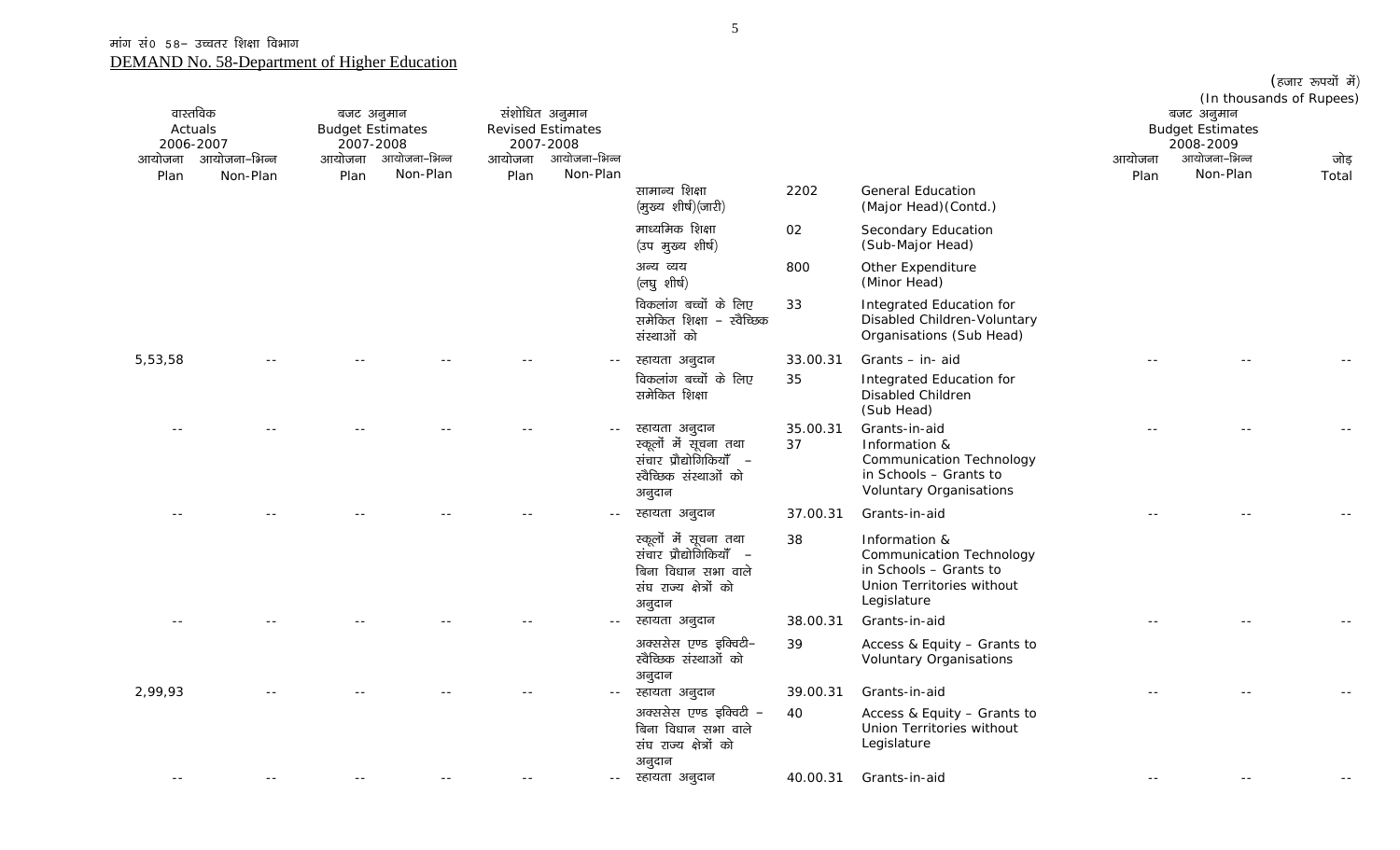(हजार रुपयों में) (In thousands of Rupees) वास्तविक Actuals 2006-2007 .<br>आयोजना आयोजना–भिन्न बजट अनुमान Budget Estimates 2007-2008 आयोजना–भिन्न संशोधित अनुमान Revised Estimates 2007-2008 .<br>आयोजना-भिन्न बजट अनुमान Budget Estimates 2008-2009 आयोजना-भिन्न Plan Non-Plan आयोजना PlanNon-Planआयोजना PlanNon-Plan आयोजना Plan Non-Plan जोड़ Total सामान्य शिक्षा (मुख्य शीर्ष) (जारी) 2202 General Education (Major Head)(Contd.) विश्वविद्यालय एवं उच्च शिक्षा (उप मुख्य शीर्ष)<br>टन्य व्यय (लघु शीर्ष) 02 Secondary Education (Sub-Major Head) 800 Other Expenditure (Minor Head) स्कूलों में गुणवत्ता उन्नयन-रवेच्छिक संस्थाओं को अनुदान 41 Quality Improvement in Schools – Grants to Voluntary Organistions -- -- -- -- -- -- Lgk;rk vuqnku 41.00.31 Grants-in-aid -- -- -- अक्ससेस एण्ड इक्विटी – मूल्यांकन अनूवीक्षण अनूसंधान स्कूल सुविधाओं और अन्य को अनुदान 43 Access & Equity – Grants for Evaluation, Monitoring, Research, School facilities and others -- -- -- -- -- -- Lgk;rk vuqnku 43.00.31 Grants-in-aid -- -- --  $\overline{\text{2}}$ स्कूलों में गुणवत्ता उन्नयन - 44  $\frac{c}{\pi}$ संकन अनुवीक्षण अनुसंधान स्कूल सुविधाओं और अन्य को अनुदान Quality Improvement in Schools - Grants for Evaluation, Monitoring, Research, School facilities and others -- -- -- -- -- -- Lgk;rk vuqnku 44.00.31 Grants-in-aid -- -- -- उलानबटोर, मंगोलिया में संयुक्त भारत मंगोलियायी विद्यालय की स्थापना 45 Setting up of Joint Indo Mongolian School at Ulaanbaator, Mongolia -- -- -- -- -- -- Lgk;rk vuqnku 45.00.31 Grants-in-aid -- -- -- **8,53,51 -- -- -- -- --**  अन्य व्यय (লঘু शीर्ष) जोड **Total-Other Expenditure (Minor Head-800) -- -- -- 941,52,59 899,14,00 -- -- 3,00,00 --**  माध्यमिक शिक्षा -- (उप मुख्य शीर्ष) जोड **Total-Secondary Education (Sub-Major Head-02) 2,70,00 -- 2,70,00** 

6

3ानुदानों की मांगें 2008-2009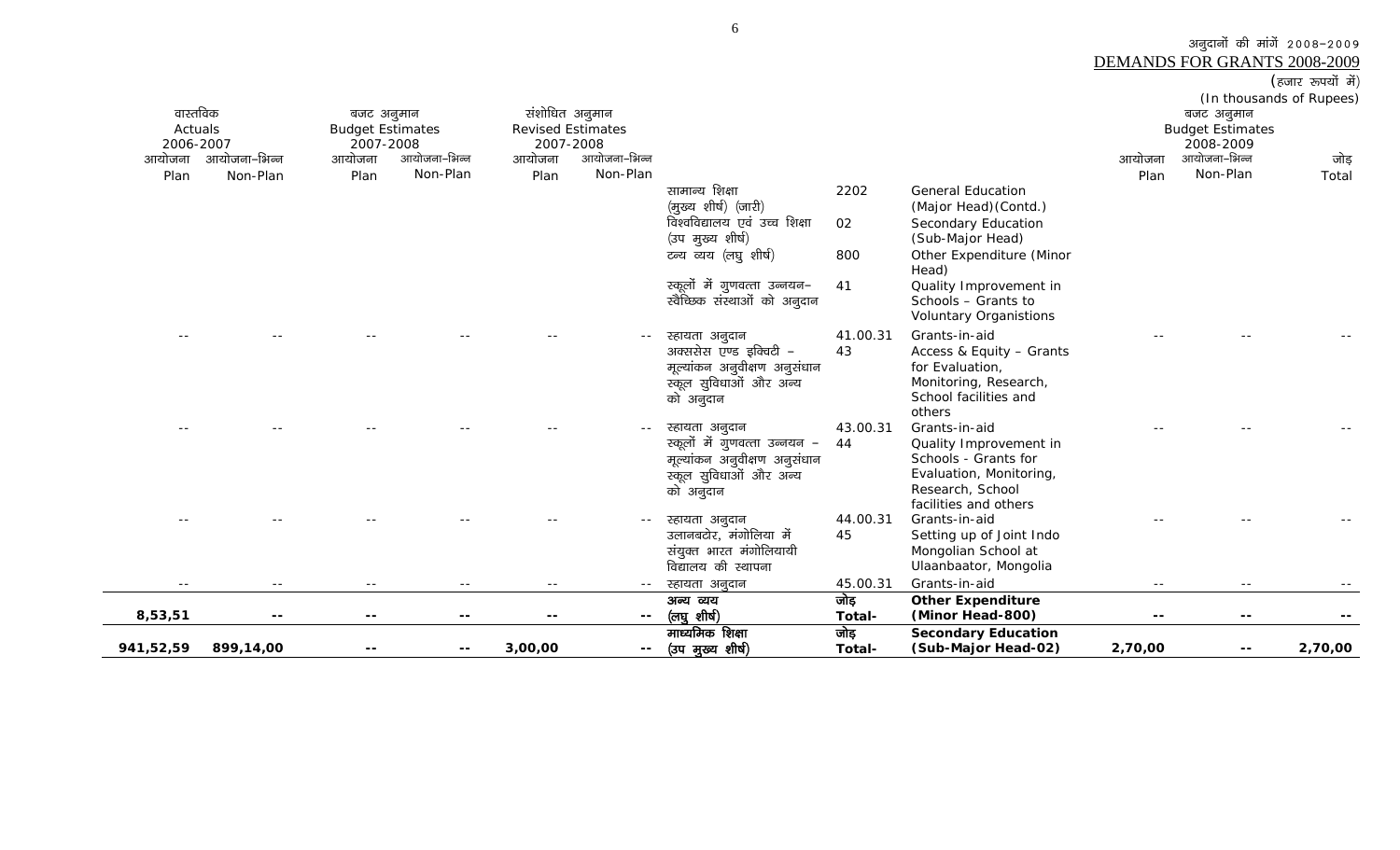| वास्तविक<br>Actuals<br>2006-2007<br>आयोजना-भिन्न<br>आयोजना |            | बजट अनुमान<br><b>Budget Estimates</b><br>2007-2008 | आयोजना-भिन्न | संशोधित अनुमान<br><b>Revised Estimates</b><br>2007-2008 | आयोजना-भिन्न |                                                                                             |                   |                                                                                                                                 | (In thousands of Rupees)<br>बजट अनुमान<br><b>Budget Estimates</b><br>2008-2009<br>आयोजना-भिन्न<br>आयोजना |          |               |  |
|------------------------------------------------------------|------------|----------------------------------------------------|--------------|---------------------------------------------------------|--------------|---------------------------------------------------------------------------------------------|-------------------|---------------------------------------------------------------------------------------------------------------------------------|----------------------------------------------------------------------------------------------------------|----------|---------------|--|
| Plan                                                       | Non-Plan   | आयोजना<br>Plan                                     | Non-Plan     | आयोजना<br>Plan                                          | Non-Plan     |                                                                                             |                   |                                                                                                                                 | Plan                                                                                                     | Non-Plan | जोड़<br>Total |  |
|                                                            |            |                                                    |              |                                                         |              | सामान्य शिक्षा<br>(मुख्य शीर्ष) (जारी)                                                      | 2202              | <b>General Education</b><br>(Major Head) (Contd.)                                                                               |                                                                                                          |          |               |  |
|                                                            |            |                                                    |              |                                                         |              | विश्वविद्यालय एवं<br>उच्च शिक्षा<br>(उप मुख्य शीर्ष)                                        | 03                | University and Higher<br>Education:<br>(Sub-Major Head)                                                                         |                                                                                                          |          |               |  |
|                                                            |            |                                                    |              |                                                         |              | विश्वविद्यालयों को<br>सहायता (लघु शीर्ष)                                                    | 102               | Assistance to<br>Universities:<br>(Minor Head)                                                                                  |                                                                                                          |          |               |  |
|                                                            |            |                                                    |              |                                                         |              | राष्ट्रीय विश्वविद्यालय<br>की स्थापना (इंदिरा<br>गांधी राष्ट्रीय ओपन<br>विश्वविद्यालय)      | 01                | Establishment of<br>National University<br>(Indira Gandhi<br>National Open<br>University)<br>(Sub Head)                         |                                                                                                          |          |               |  |
|                                                            |            |                                                    |              |                                                         | $- -$        | सहायता अनुदान<br>इंदिरा गांधी राष्ट्रीय<br>ओपन विश्वविद्यालय<br>को सहायता                   | 01.00.31<br>01.01 | Grants- in -aid<br>Assistance to Indira<br>Gandhi National Open<br><b>University (Detailed</b><br>Head)                         |                                                                                                          |          |               |  |
| 40,00,00                                                   | $ -$       | 39,60,00                                           | 1,00,00      | 39,60,00                                                |              | 1,00 सहायता अनुदान<br>राज्य ओपन<br>विश्वविद्यालय को<br>सहायता                               | 01.01.31<br>01.02 | Grants-in-aid<br>Assistance of State<br>Open Universities<br>(Deailed Head)                                                     | 45,00,00                                                                                                 | 1,00,00  | 46,00,00      |  |
| 55,05,00                                                   | $- -$      | 57,60,00                                           | $\sim$ $-$   | 57,60,00                                                | $  \,$       | सहायता अनुदान                                                                               | 01.02.31          | Grants-in-aid                                                                                                                   | 63,00,00                                                                                                 | $  \,$   | 63,00,00      |  |
| 95,05,00                                                   | --         | 97,20,00                                           | 1,00,00      | 97,20,00                                                |              | राष्ट्रीय विश्वविद्यालय<br>की स्थापना (इंदिरा<br>1,00 गांधी राष्ट्रीय ओपन<br>विश्वविद्यालय) | जोड़<br>Total-    | <b>Establishment of</b><br><b>National University</b><br>(Indira Gandhi<br><b>National Open</b><br>University)<br>(Sub Head-01) | 108,00,00                                                                                                | 1,00,00  | 109,00,00     |  |
|                                                            |            |                                                    |              |                                                         |              | विश्वविद्यालय अनुदान<br>आयोग                                                                | 02                | <b>University Grants</b><br>Commission<br>(Sub Head)                                                                            |                                                                                                          |          |               |  |
| $\sim$ $-$                                                 | $\sim$ $-$ | $- -$                                              | $\sim$ $-$   |                                                         |              | -- सहायता अनूदान                                                                            | 02.00.31          | Grants- in -aid                                                                                                                 | $- -$                                                                                                    | $- -$    |               |  |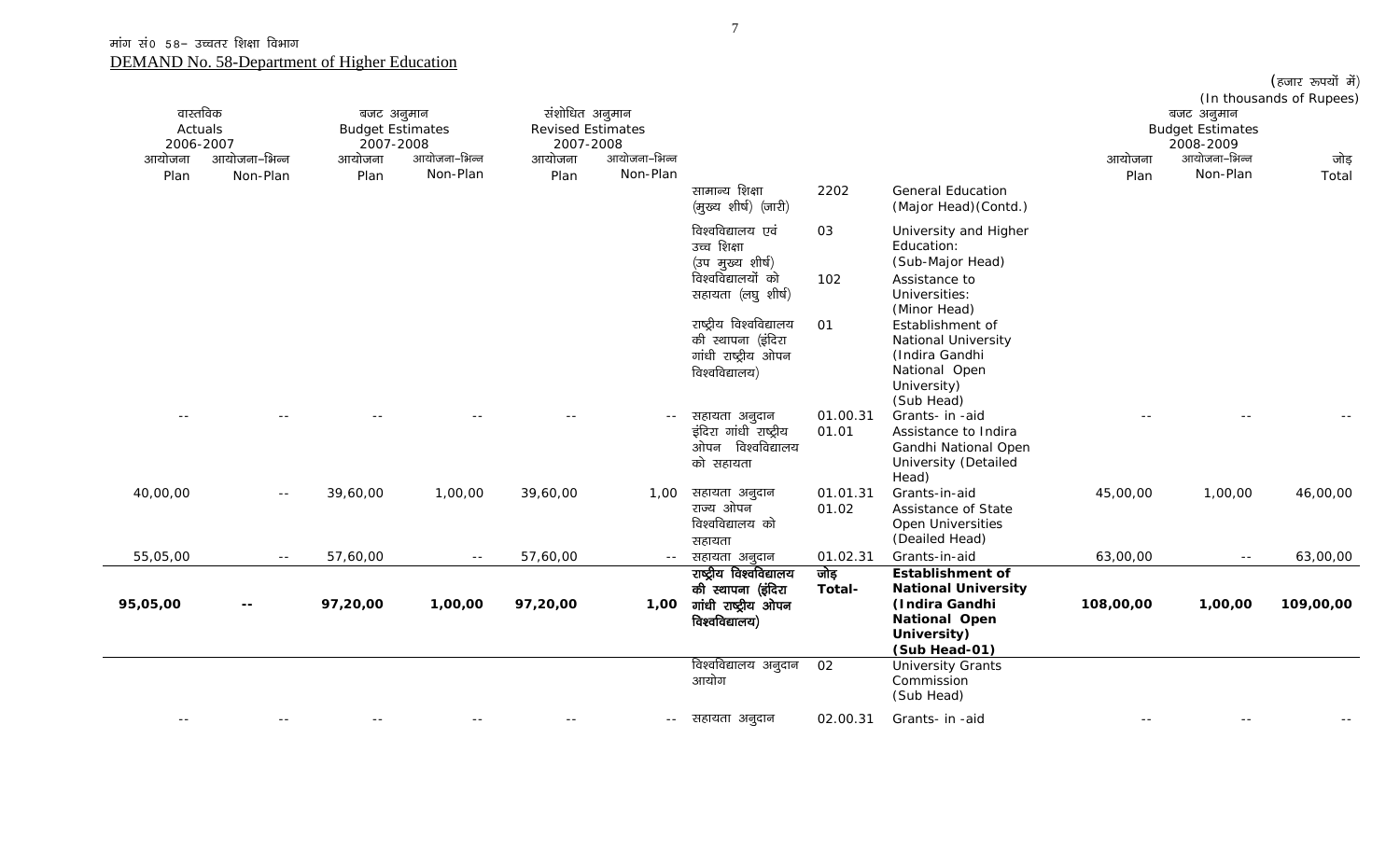(हजार रूपयों में) (In thousands of Rupees) वास्तविक Actuals 2006-2007 .<br>आयोजना–भिन्न बजट अनुमान Budget Estimates 2007-2008 .<br>आयोजना-भिन्न संशोधित अनुमान Revised Estimates 2007-2008 .<br>आयोजना-भिन्न बजट अनुमान Budget Estimates 2008-2009 .<br>आयोजना-भिन्न आयोजना Plan Non-Plan आयोजना PlanNon-Planआयोजना Plan Non-Planआयोजना Plan Non-Plan जोड Total सामान्य शिक्षा (मुख्य शीर्ष) (जारी) 2202 General Education (Major Head)(Contd.) विश्वविद्यालय और उच्च शिक्षा (उप मुख्य থীর্ড) 03 University and Higher Education: (Sub-Major Head) विश्वविद्यालयों को सहायता (लघू शीर्ष) 102 Assistance to Universities: (Minor Head) भारतीय विश्वविद्यालय संघ 03 Association of Indian Universities (Sub Head) 50,00 25,00 50,00 50,00 25,00 सहायता अनुदान 03.00.31 Grants- in -aid 55,00 32,00 87,00 ग्रामीण विश्वविद्यालयों की स्थापना 05 Establishment of Rural Universities (Sub Head) 90,00 -- 1,30,00 50,00 1,30,00 50,00 lgk;rk vuqnku 05.00.31 Grants- in -aid 1,80,00 75,00 2,55,00 विश्वविद्यालय अनुदान आयोग : केन्द्रीय विश्वविद्यालये 10 University Grants Commission, Central Univeresities (Sub Head) विश्वविद्यालय अनुदान आयोग 10.01 University Grants Commission (Detailed Head) 754,80,00 566,53,00 1183,00,00 594,85,00 1183,00,00 643,34,00 सहायता अनुदान 10.01.31 Grants-in-aid 1691,95,00 682,59,00 2374,54,00 केन्द्रीय विश्वविद्यालयों के लिए अनूदान 10.02 Grants to Central Universities (Detaiiled Head) 463,92,00 994,17,00 916,77,00 1043,90,00 422,57,00 1305,53,00 सहायता अनुदान 10.02.31 Grants-in-aid 1373,55,00 1326,81,00 2700,36,00 केन्द्र सरकार द्वारा पौद्धात सम–विश्वविद्यालय 10.03 Deemed Universities promoted by Central Government -- -- 25,00,00 -- 27,50,00 -- lgk;rk vuqnku 10.03.31 Grants-in-aid 30,00,00 -- 30,00,00 **1218,72,00 1560,70,00 2124,77,00 1638,75,00 1633,07,00 1948,87,00** विश्वविद्यालय अनुदान आयोग ः केन्द्रीय विश्वविद्यालये जोड़ **Total-University Grants Commission, Central Univeresities (Sub 3095,50,00 2009,40,00 5104,90,00** 

**Head-10)** 

8

3ानुदानों की मांगें 2008-2009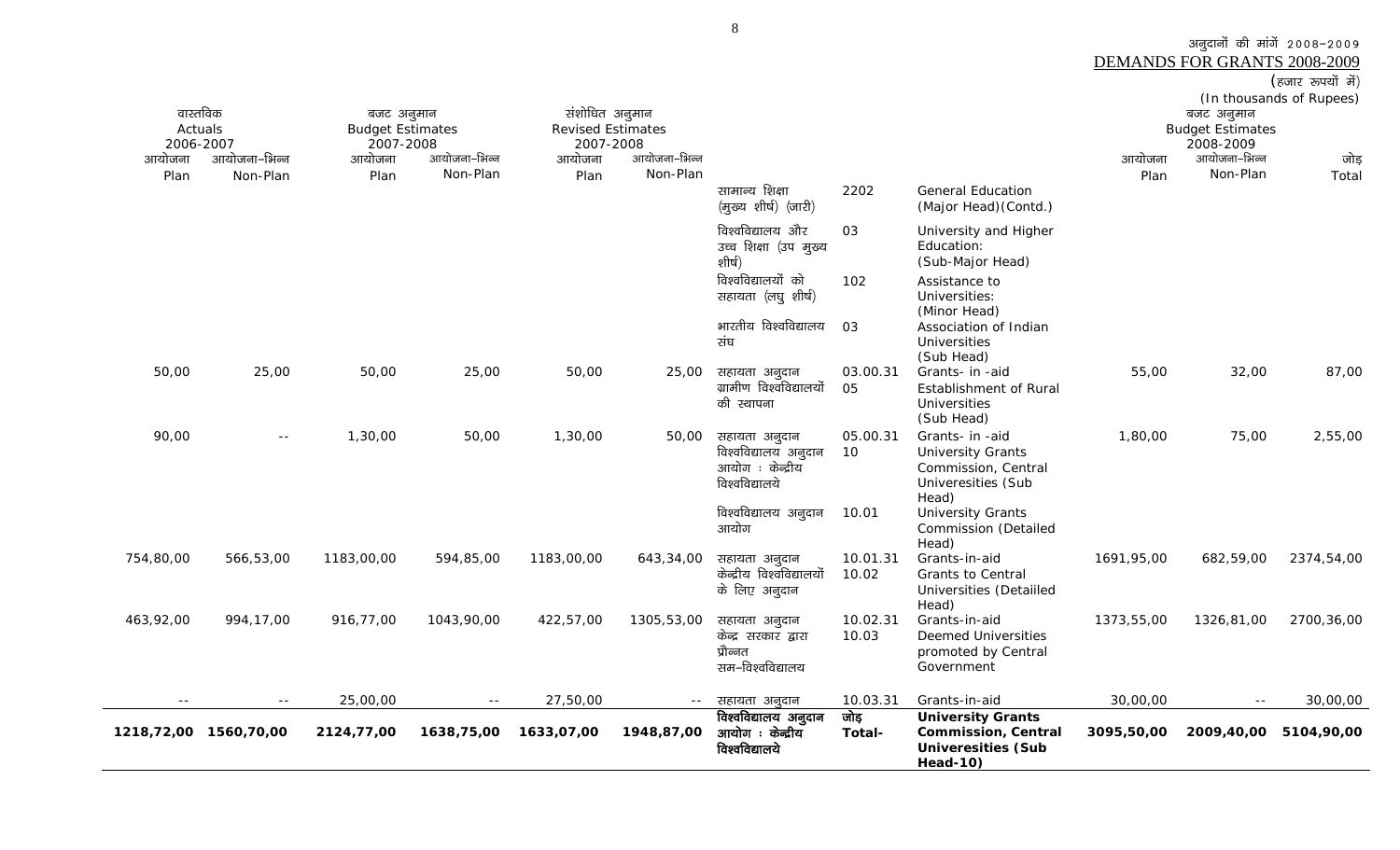| वास्तविक       |              | बजट अनुमान              |              | संशोधित अनुमान           |              |                                                                                                                                            |                |                                                                                                                                                                        |            | बजट अनुमान                | (In thousands of Rupees) |
|----------------|--------------|-------------------------|--------------|--------------------------|--------------|--------------------------------------------------------------------------------------------------------------------------------------------|----------------|------------------------------------------------------------------------------------------------------------------------------------------------------------------------|------------|---------------------------|--------------------------|
| Actuals        |              | <b>Budget Estimates</b> |              | <b>Revised Estimates</b> |              |                                                                                                                                            |                |                                                                                                                                                                        |            | <b>Budget Estimates</b>   |                          |
| 2006-2007      | आयोजना-भिन्न | 2007-2008               | आयोजना-भिन्न | 2007-2008                | आयोजना-भिन्न |                                                                                                                                            |                |                                                                                                                                                                        | आयोजना     | 2008-2009<br>आयोजना-भिन्न |                          |
| आयोजना<br>Plan | Non-Plan     | आयोजना<br>Plan          | Non-Plan     | आयोजना<br>Plan           | Non-Plan     |                                                                                                                                            |                |                                                                                                                                                                        | Plan       | Non-Plan                  | जोड़<br>Total            |
|                |              |                         |              |                          |              | सामान्य शिक्षा<br>(मुख्य शीर्ष) (जारी)                                                                                                     | 2202           | <b>General Education</b><br>(Major Head) (Contd.)                                                                                                                      |            |                           |                          |
|                |              |                         |              |                          |              | विश्वविद्यालय और<br>उच्च शिक्षा (उप मुख्य<br>शीर्ष)                                                                                        | 03             | University and Higher<br>Education:<br>(Sub-Major Head)                                                                                                                |            |                           |                          |
|                |              |                         |              |                          |              | विश्वविद्यालयों को<br>सहायता (लघु शीर्ष)                                                                                                   | 102            | Assistance to<br>Universities:<br>(Minor Head)                                                                                                                         |            |                           |                          |
|                |              |                         |              |                          |              | राष्ट्रीय शैक्षिक योजना 11<br>और प्रशासन<br>विश्वविद्यालय                                                                                  |                | National University of<br><b>Education Planning</b><br>and Administration                                                                                              |            |                           |                          |
| $ -$           | $\sim$ $-$   | 8,83,00                 | 2,84,00      | 8,83,00                  | 2,84,00      | सहायता अनुदान                                                                                                                              | 11.00.31       | Grants-in-aid                                                                                                                                                          | 9,00,00    | 2,94,00                   | 11,94,00                 |
| 1315,17,00     | 1560,95,00   | 2232,60,00              | 1643,34,00   | 1740,90,00               | 1952,47,00   | विश्वविद्यालयों को<br>सहायता<br>(लघुशीर्ष)                                                                                                 | जोड़<br>Total- | Assistance to<br><b>Universities</b><br>(Minor Head-102)                                                                                                               | 3214,85,00 | 2014,41,00                | 5229,26,00               |
|                |              |                         |              |                          |              | गैर सरकारी कॉलेजों<br>और संस्थाओं को<br>सहायता (लघु शीर्ष)                                                                                 | 104            | Assistance to Non-<br>Government College<br>and Institutes<br>(Minor Head)                                                                                             |            |                           |                          |
|                |              |                         |              |                          |              | डाँ० जाकिर हुसैन<br>स्मारक कॉलेज,<br>दिल्ली                                                                                                | 01             | Dr. Zakir Hussain<br>Memorial College,<br>Delhi (Sub Head)                                                                                                             |            |                           |                          |
| 85,43          | 22,50        | 1,50,00                 | 48,00        | 1,50,00                  | 48,00        | सहायता अनुदान                                                                                                                              | 01.00.31       | Grants - in -aid                                                                                                                                                       | 2,00,00    | 55,00                     | 2,55,00                  |
|                |              |                         |              |                          |              | दूरस्त शिक्षा में<br>राष्ट्रमंडल<br>विश्वविद्यालय और<br>कॉलेज नेटवर्क की<br>स्थापना : राष्ट्रमंडल<br>अधिगम में भारत का<br>अशंदान (उपशीर्ष) | 04             | Setting up of<br>Commonwealth<br>University & College-<br>Network in Distance<br>Education: - India's<br>Contribution to the<br>Commonwealth of<br>Learning (Sub Head) |            |                           |                          |
| $\sim$ $-$     | 2,46,00      | $\sim$ $-$              | 2,46,00      | $\sim$ $-$               | 4,00,00      | अंशदान                                                                                                                                     | 04.00.32       | Contribution                                                                                                                                                           | $\sim$ $-$ | 4,00,00                   | 4,00,00                  |
| 85,43          | 2,68,50      | 1,50,00                 | 2,94,00      | 1,50,00                  | 4,48,00      | गैर सरकारी कॉलेजों<br>और संस्थाओं को<br>सहायता (लघु शीर्ष)                                                                                 | जोड़<br>Total- | <b>Assistance to Non-</b><br>Govt. Colleges and<br><b>Institutes</b><br>(Minor Head - 104)                                                                             | 2,00,00    | 4,55,00                   | 6,55,00                  |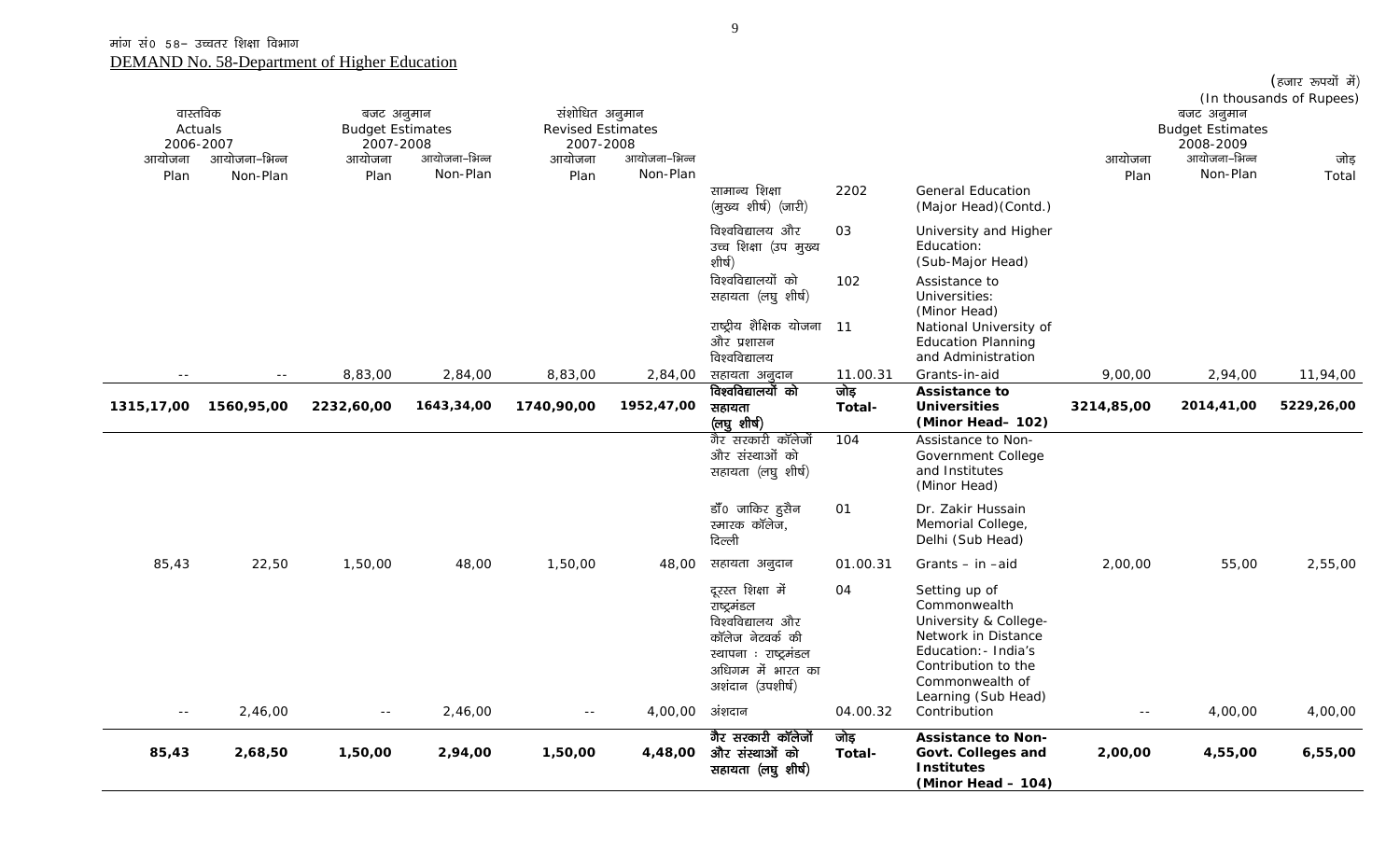| (हजार रूपयों में) |  |
|-------------------|--|
|                   |  |

| 2,64,56        | 5,54,57                  | 2,40,00                               | 6,45,00                  | 2,40,00                                    | 6,75,00                  | उच्च अध्ययन संस्थान<br>(लघु शीर्ष)                | जोड़<br>Total- | <b>Institutes of Higher</b><br>Learning<br>(Minor Head - 112)        | 2,70,00        | 7,10,00                               | 9,80,00       |
|----------------|--------------------------|---------------------------------------|--------------------------|--------------------------------------------|--------------------------|---------------------------------------------------|----------------|----------------------------------------------------------------------|----------------|---------------------------------------|---------------|
|                |                          |                                       |                          |                                            | $- -$                    | सहायता अनुदान                                     | 06.00.31       | Grants-in-aid                                                        |                |                                       |               |
|                |                          |                                       |                          |                                            |                          | भारतीय शोध के लिए<br>अमेरिकी संस्था को<br>सहायता  | 06             | Assistance to American<br>Institute of Indian<br>Studies (Sub Head)  |                |                                       |               |
| 70,00          |                          |                                       |                          |                                            | $- -$                    | की उच्च अध्ययन<br>संस्थाएँ<br>सहायता अनुदान       | 03.00.31       | Learning of All India<br>Importance<br>(Sub Head)<br>Grants- in -aid |                |                                       |               |
| 1,94,56        | 3,77,64                  | 2,40,00                               | 4,00,00                  | 2,40,00                                    | 4,25,00                  | सहायता अनुदान<br>अखिल भारतीय महत्व                | 02.00.31<br>03 | Grants- in -aid<br>Institutions of Higher                            | 2,70,00        | 4,50,00                               | 7,20,00       |
|                |                          |                                       |                          |                                            |                          | भारतीय उच्च शिक्षा<br>संस्थान, शिमला              | 02             | Indian Institute of<br>Advanced Studies,<br>Shimla<br>(Sub Head)     |                |                                       |               |
| $ -$           | 1,76,93                  | $- -$                                 | 2,45,00                  | $ -$                                       | 2,50,00                  | सहायता अनुदान                                     | 01.00.31       | Grants- in -aid                                                      | $- -$          | 2,60,00                               | 2,60,00       |
|                |                          |                                       |                          |                                            |                          | शास्त्री भारत कनाडा<br>संस्थान                    | 01             | (Minor Head)<br>Shastri Indo- Canadian<br>Institute (Sub Head)       |                |                                       |               |
|                |                          |                                       |                          |                                            |                          | उच्च अध्ययन संस्थान<br>(लघु शीर्ष)                | 112            | (Sub-Major Head)<br>Institutes of Higher<br>Learning:                |                |                                       |               |
|                |                          |                                       |                          |                                            |                          | विश्वविद्यालय एवं उच्च<br>शिक्षा (उप-मुख्य शीर्ष) | 03             | University and Higher<br>Education:                                  |                |                                       |               |
|                |                          |                                       |                          |                                            |                          | सामान्य शिक्षा<br>(मुख्य शीर्ष) (जारी)            | 2202           | <b>General Education</b><br>(Major Head) (Contd.)                    |                |                                       |               |
| आयोजना<br>Plan | आयोजना–भिन्न<br>Non-Plan | आयोजना<br>Plan                        | आयोजना-भिन्न<br>Non-Plan | आयोजना<br>Plan                             | आयोजना-भिन्न<br>Non-Plan |                                                   |                |                                                                      | आयोजना<br>Plan | आयोजना-भिन्न<br>Non-Plan              | जेड़<br>Total |
| 2006-2007      |                          | 2007-2008                             |                          | 2007-2008                                  |                          |                                                   |                |                                                                      |                | 2008-2009                             |               |
| Actuals        |                          | बजट अनुमान<br><b>Budget Estimates</b> |                          | संशोधित अनुमान<br><b>Revised Estimates</b> |                          |                                                   |                |                                                                      |                | बजट अनुमान<br><b>Budget Estimates</b> |               |
| वास्तविक       |                          |                                       |                          |                                            |                          |                                                   |                |                                                                      |                | (In thousands of Rupees)              |               |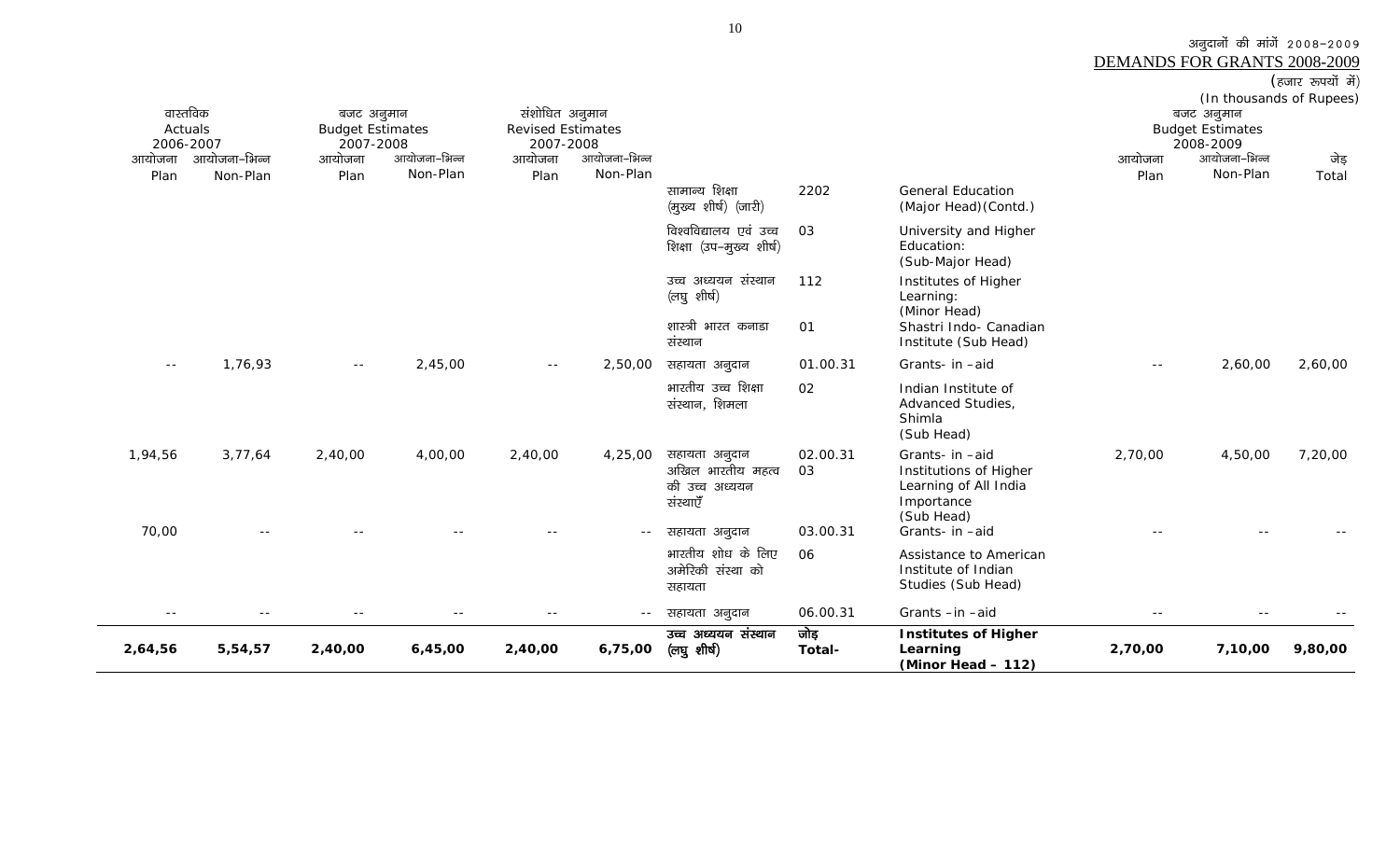| 31,54          | $\sim$ $\sim$<br>$\sim$ $-$                      | 2,00           | $\overline{a}$<br>$\sim$ $\sim$                                  | 2,00           |                                                                   | राष्ट्रीय पुस्तक विकास परिषद् और<br>पुस्तक संवर्धन कार्यलय को अनुदान<br>तथा व्यय (उप शीर्ष)                                         | 07.01.32<br>जोड़<br>Total- | <b>National Book Development</b><br><b>Council and Book Promotional</b><br>Activities (Sub-Head - 07)                                                                       | 2,00           | $ -$<br>$- -$                                                    | 2,00<br>2,00  |
|----------------|--------------------------------------------------|----------------|------------------------------------------------------------------|----------------|-------------------------------------------------------------------|-------------------------------------------------------------------------------------------------------------------------------------|----------------------------|-----------------------------------------------------------------------------------------------------------------------------------------------------------------------------|----------------|------------------------------------------------------------------|---------------|
| 28,67<br>2,87  | $\sim$ $-$                                       | 2,00           |                                                                  | 2,00           | $\sim$ $-$                                                        | सहायता अनुदान<br>अंशदान                                                                                                             | 07.01.31                   | Grants-in-aid<br>Contribution                                                                                                                                               | 2,00           | $ -$                                                             |               |
|                |                                                  |                |                                                                  |                |                                                                   | पुस्तक संवर्धन कार्यकलाप तथा<br>खेच्छिक संगठन को वित्तीय<br>सहायता                                                                  | 07.01                      | (Sub-Head)<br>Book Promotional Activities and<br>Voluntary Agency (Detailed Head)                                                                                           |                |                                                                  |               |
| $\sim$ $-$     | 35,00                                            | $\sim$ $-$     | 35,00                                                            | $\sim$ $-$     | 1,40,00                                                           | एक मुश्त प्रावधान<br>पुस्तक विकास कौंसिल तथा पुस्तक<br>संवर्धन कार्यकलाप                                                            | 06.00.42<br>07             | Lump Sum Provision<br>National Book Development<br>Council and Book Promotional<br>Activities                                                                               | $=$ $-$        | 35,00                                                            | 35,00         |
| $- -$          | 24,48                                            | $\sim$ $-$     | 37,00                                                            | $\sim$ $-$     | 40,00                                                             | घरेलू यात्रा व्यय<br>भारत में संयुक्त राज्य अमेरिकी<br>शिक्षा प्रतिष्ठान को आयकर तथा<br>सीमा शुल्क की वापसी                         | 05.00.11<br>06             | <b>Domestic Travel Expenses</b><br>Refund of Income Tax and<br><b>Customs Duty to United States</b><br>Education Foundation in India<br>(Sub Head)                          | $-$            | 42,00                                                            | 42,00         |
| 16,50,00       | 8,13,04                                          | 6,43,00        | 8,90,00                                                          | 6,43,00        | 10,30,00                                                          | सहायता अनुदान<br>समितियों सभाओं आदि पर व्यय<br>गैर-सरकारी सदस्यों की यात्रा/दैनिक<br>भत्ता                                          | 04.00.31<br>05             | Grants-in-aid<br>Expenditure on Seminars,<br>Committtees Meetings etc.<br>/TA/DA to Non-Official Members<br>(Sub Head)                                                      | 7,18,00        | 9,25,00                                                          | 16,43,00      |
|                |                                                  |                |                                                                  |                |                                                                   | नेशनल बुक ट्रस्ट को अनुदान /<br>पुस्तक प्रोन्नयन संस्थान                                                                            | 04                         | Grants to National Book Trust/<br>Institutions for Book Promotion<br>(Sub Head)                                                                                             |                |                                                                  |               |
| $- -$          | 20                                               | $- -$          | 1,00                                                             | $\sim$ $\sim$  | 1,00                                                              | एक मुश्त प्रावधान                                                                                                                   | 01.01.42                   | (Detailed Head)<br>Lump-sum provision                                                                                                                                       |                | 1,00                                                             | 1,00          |
|                |                                                  |                |                                                                  |                |                                                                   | अन्य मर्दे                                                                                                                          | 01.01                      | Other Items                                                                                                                                                                 |                |                                                                  |               |
|                |                                                  |                |                                                                  |                |                                                                   | सामान्य शिक्षा<br>(मुख्य शीर्ष) (जारी)<br>विश्वविद्यालय और उच्च शिक्षा (उप<br>मुख्य शीर्ष)<br>अन्य व्यय (लघु शीर्ष)<br>अन्य योजनाएं | 2202<br>03<br>800<br>01    | <b>General Education</b><br>(Major Head) (Contd.)<br>University and Higher Education:<br>(Sub-Major Head)<br>Other Expenditure: (Minor Head)<br>Other Schemes<br>(Sub Head) |                |                                                                  |               |
| आयोजना<br>Plan | Actuals<br>2006-2007<br>आयोजना–भिन्न<br>Non-Plan | आयोजना<br>Plan | <b>Budget Estimates</b><br>2007-2008<br>आयोजना–भिन्न<br>Non-Plan | आयोजना<br>Plan | <b>Revised Estimates</b><br>2007-2008<br>आयोजना-भिन्न<br>Non-Plan |                                                                                                                                     |                            |                                                                                                                                                                             | आयोजना<br>Plan | <b>Budget Estimates</b><br>2008-2009<br>आयोजना-भिन्न<br>Non-Plan | जोड़<br>Total |
|                | वास्तविक                                         |                | बजट अनुमान                                                       |                | संशोधित अनुमान                                                    |                                                                                                                                     |                            |                                                                                                                                                                             |                | (In thousands of Rupees)<br>बजट अनुमान                           |               |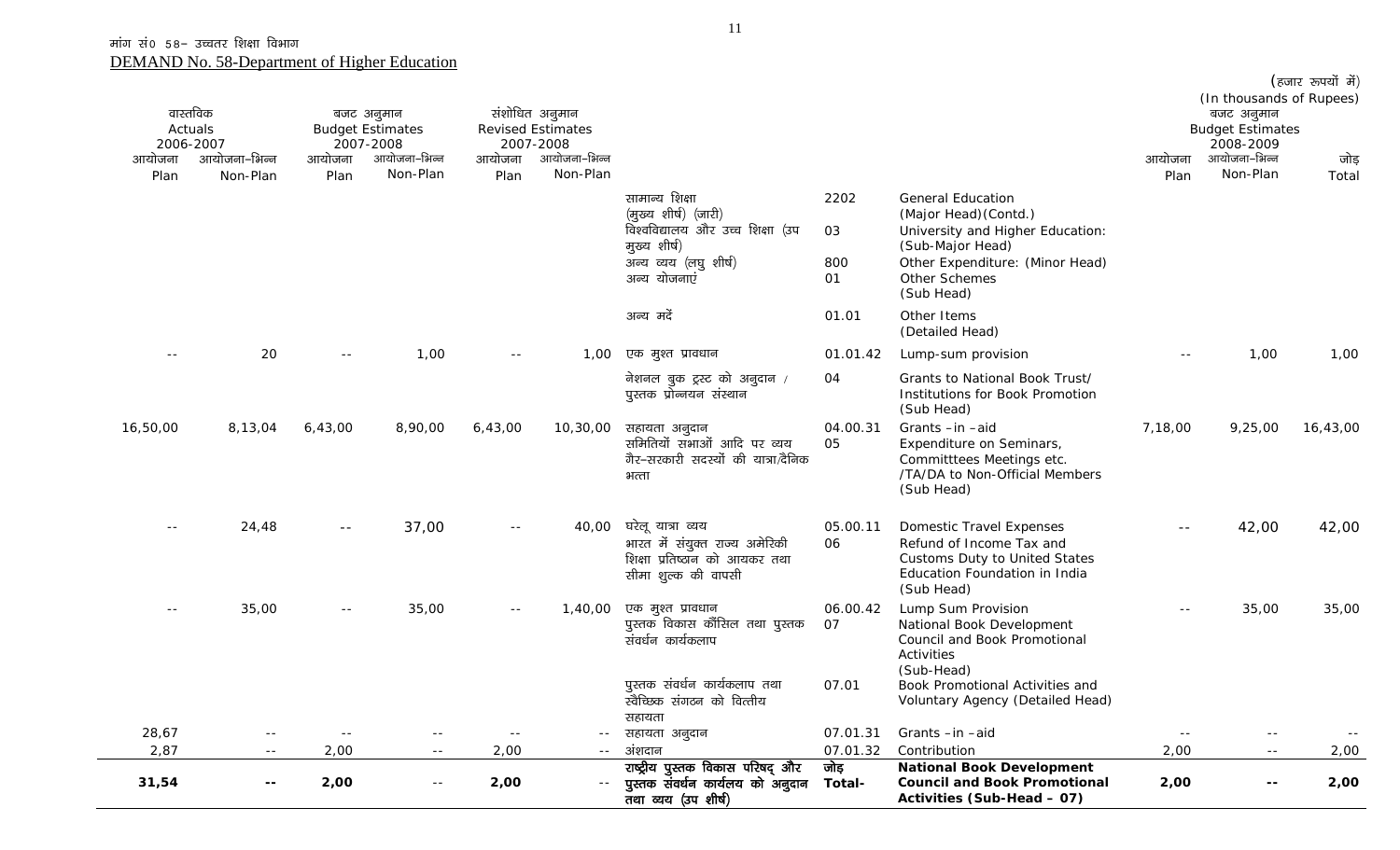### अनुदानों की मांगें २००८-२००९ DEMANDS FOR GRANTS 2008-2009<br>(हजार रुपयों में)

| वास्तविक<br>Actuals<br>2006-2007 |              | बजट अनुमान<br><b>Budget Estimates</b><br>2007-2008 |              | संशोधित अनुमान<br><b>Revised Estimates</b><br>2007-2008 |              |                                                                                               |                |                                                                                                              |            | बजट अनुमान<br><b>Budget Estimates</b><br>2008-2009 | (In thousands of Rupees) |
|----------------------------------|--------------|----------------------------------------------------|--------------|---------------------------------------------------------|--------------|-----------------------------------------------------------------------------------------------|----------------|--------------------------------------------------------------------------------------------------------------|------------|----------------------------------------------------|--------------------------|
| आयोजना                           | आयोजना–भिन्न | आयोजना                                             | आयोजना-भिन्न | आयोजना                                                  | आयोजना-भिन्न |                                                                                               |                |                                                                                                              | आयोजना     | आयोजना-भिन्न                                       | जोड़                     |
| Plan                             | Non-Plan     | Plan                                               | Non-Plan     | Plan                                                    | Non-Plan     |                                                                                               |                |                                                                                                              | Plan       | Non-Plan                                           | Total                    |
|                                  |              |                                                    |              |                                                         |              | सामान्य शिक्षा<br>(मुख्य शीर्ष) (जारी)<br>विश्वविद्यालय और उच्च<br>शिक्षा<br>(उप मुख्य शीर्ष) | 2202<br>03     | <b>General Education</b><br>(Major Head) (Contd.)<br>University and Higher<br>Education:<br>(Sub-Major Head) |            |                                                    |                          |
|                                  |              |                                                    |              |                                                         |              | अन्य व्यय<br>(लघु शीर्ष)                                                                      | 800            | Other Expenditure:<br>(Minor Head)                                                                           |            |                                                    |                          |
|                                  |              |                                                    |              |                                                         |              | राष्ट्रीय अनुसंधान<br>प्रोफेसरों को वित्तीय<br>सहायता                                         | 09             | Financial Assistance to<br><b>National Research</b><br>Professors (Sub Head)                                 |            |                                                    |                          |
| $  \,$                           | 30,86        | $  \,$                                             | 52,00        | $\sim$ $\sim$                                           | 52,00        | सहायता अनुदान<br>भारतीय विज्ञान<br>दर्शनशास्त्र एवं संस्कृति<br>के इतिहास की<br>परियोजना      | 09.00.31<br>11 | Grants- in- Aid<br>Project of History of<br><b>Indian Science</b><br>Philosophy & Culture<br>(Sub Head)      | $- -$      | 52,00                                              | 52,00                    |
| 1,60,00                          | $ -$         | 1,75,00                                            | $- -$        | 1,75,00                                                 |              | सहायता अनुदान<br>श्री गुरु ग्रंथ साहिब<br>राष्ट्रीय अध्ययन<br>संस्थान                         | 11.00.31<br>14 | Grants- in- Aid<br>National Institute of<br>Studies in Sri Guru<br><b>Granth Sahib</b>                       | 1,80,00    | $\sim$ $-$                                         | 1,80,00                  |
|                                  | $\sim$ $-$   | 5,00,00                                            | $- -$        | 1,00                                                    | $- -$        | सहायता अनुदान                                                                                 | 14.00.31       | Grants- in- Aid                                                                                              |            |                                                    |                          |
|                                  |              |                                                    |              |                                                         |              | $f'k\{kk \_.k C;kt$<br>lgk;rk ;kstuk                                                          | 15             | <b>Educational Loan</b><br><b>Interest Subsidy</b>                                                           |            |                                                    |                          |
| $ -$                             | $ -$         | $\equiv$ $\equiv$                                  | $\sim$ $-$   | $\sim$ $-$                                              |              | सहायता अनुदान                                                                                 | 15.00.31       | Grants- in- Aid                                                                                              | 2,00,00    | $\sim$ $-$                                         | 2,00,00                  |
| 18,41,54                         | 9,03,58      | 13,20,00                                           | 10,15,00     | 8,21,00                                                 | 12,63,00     | अन्य व्यय                                                                                     | जोड़<br>Total- | <b>Other Expenditure</b><br>(Minor Head - 800)                                                               | 11,00,00   | 10,55,00                                           | 21,55,00                 |
| 1337,08,53                       | 1578,21,65   | 2249,70,00                                         | 1662,88,00   | 1753,01,00                                              | 1976,33,00   | विश्वविद्यालय एवं उच्च<br>शिक्षा<br>(उप मुख्य शीर्ष)                                          | जोड़<br>Total- | <b>University &amp; Higher</b><br>Education<br>(Sub-Major Head -<br>03)                                      | 3230,55,00 | 2036,61,00                                         | 5267,16,00               |

12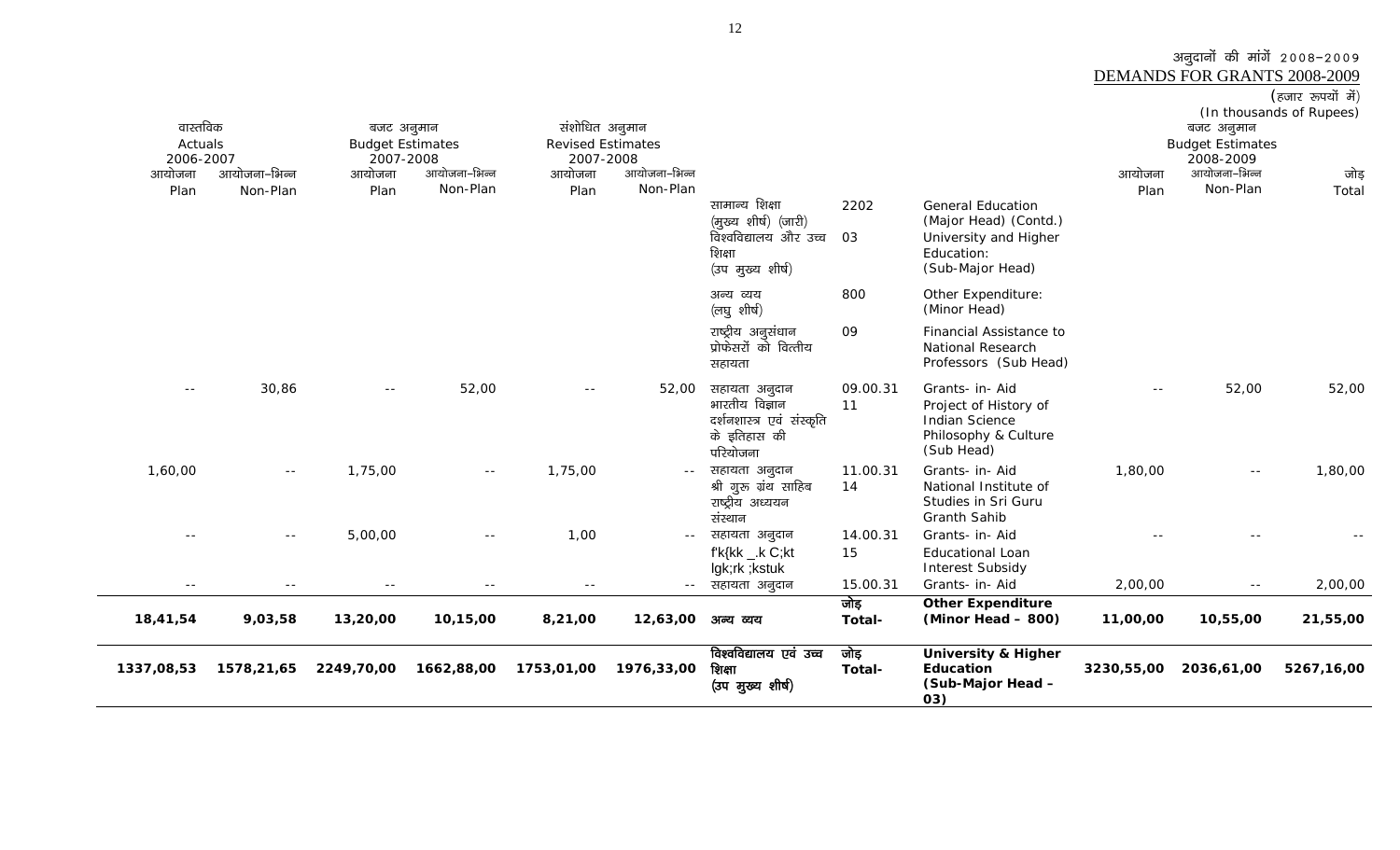| वास्तविक<br>Actuals<br>2006-2007 |               | बजट अनुमान<br><b>Budget Estimates</b><br>2007-2008 |               | संशोधित अनुमान<br><b>Revised Estimates</b><br>2007-2008 |              |                                             |                   |                                                             |               | बजट अनुमान<br><b>Budget Estimates</b><br>2008-2009 | (In thousands of Rupees) |
|----------------------------------|---------------|----------------------------------------------------|---------------|---------------------------------------------------------|--------------|---------------------------------------------|-------------------|-------------------------------------------------------------|---------------|----------------------------------------------------|--------------------------|
| आयोजना                           | आयोजना-भिन्न  | आयोजना                                             | आयोजना-भिन्न  | आयोजना                                                  | आयोजना-भिन्न |                                             |                   |                                                             | आयोजना        | आयोजना-भिन्न                                       | जोड़                     |
| Plan                             | Non-Plan      | Plan                                               | Non-Plan      | Plan                                                    | Non-Plan     | सामान्य शिक्षा<br>(मुख्य शीर्ष) (जारी)      | 2202              | <b>General Education</b><br>(Major Head) (Contd.)           | Plan          | Non-Plan                                           | Total                    |
|                                  |               |                                                    |               |                                                         |              | भाषा विकास<br>(उप मुख्य शीर्ष)              | 05                | Language Develop-<br>ment (Sub-Major Head)                  |               |                                                    |                          |
|                                  |               |                                                    |               |                                                         |              | निर्देशन एवं प्रशासन<br>(लघु– शीर्ष)        | 001               | Direction & Administ-<br>ration (Minor Head)                |               |                                                    |                          |
|                                  |               |                                                    |               |                                                         |              | हिन्दी निदेशालय                             | 01                | Directorate of Hindi<br>(Sub Head)                          |               |                                                    |                          |
|                                  |               |                                                    |               |                                                         |              | स्थापना                                     | 01.01             | Establishment (Detailed<br>Head)                            |               |                                                    |                          |
| $\sim$ $-$                       | 3, 10, 70     | $\sim$ $-$                                         | 3,68,50       | $\sim$ $-$                                              | 3,68,50      | वेतन                                        | 01.01.01          | Salaries                                                    | $  \,$        | 3,95,00                                            | 3,95,00                  |
| $\sim$ $-$                       | 1,00          | $\sim$ $-$                                         | 1,00          | $\sim$ $\sim$                                           | 2,00         | समयोपरि भत्ता                               | 01.01.03          | Over Time Allowance                                         | $\sim$ $\sim$ | 2,00                                               | 2,00                     |
| $\sim$ $\sim$                    | 9,59          | $\sim$ $\sim$                                      | 15,00         | $\sim$ $-$                                              | 15,00        | चिकित्सीय उपचार                             | 01.01.06          | <b>Medical Treatment</b>                                    | $\sim$ $\sim$ | 15,00                                              | 15,00                    |
| $\sim$ $-$                       | 12,94         | $\sim$ $\sim$                                      | 13,00         | $\sim$ $\sim$                                           | 15,00        | घरेलू यात्रा व्यय                           | 01.01.11          | Domestic Travel<br>Expenses                                 | $\sim$ $-$    | 15,00                                              | 15,00                    |
| $\sim$ $-$                       | 40,21         | $\sim$ $-$                                         | 40,50         | $-$                                                     | 45,50        | कार्यालय व्यय                               | 01.01.13          | Office Expenses                                             | $- -$         | 44,00                                              | 44,00                    |
| 1,55,65                          |               | 1,40,00                                            | $\sim$ $-$    | 1,40,00                                                 | $\sim$ $-$   | प्रकाशन                                     | 01.01.16          | Publications                                                | 1,40,00       | $\sim$ $\sim$                                      | 1,40,00                  |
| $- -$                            | 17,96         | $\sim$ $\sim$                                      | 21,00         | $\sim$ $\sim$                                           | 21,00        | अन्य प्रशासनिक व्यय                         | 01.01.20          | Other Administrative<br>Expenses                            | $\sim$ $\sim$ | 23,00                                              | 23,00                    |
|                                  |               |                                                    |               |                                                         |              | हिन्दी निदेशालय                             | जोड़              | <b>Directorate of Hindi</b>                                 |               |                                                    |                          |
| 1,55,65                          | 3,92,40       | 1,40,00                                            | 4,59,00       | 1,40,00                                                 | 4,67,00      | (उप शीर्ष)                                  | Total-            | $(Sub-Head - 01)$                                           | 1,40,00       | 4,94,00                                            | 6,34,00                  |
|                                  |               |                                                    |               |                                                         |              | अन्य                                        | 07                | Other Schemes<br>(Sub Head)                                 |               |                                                    |                          |
|                                  |               |                                                    |               |                                                         |              | पत्राचार पाठ्यकम                            | 07.01             | Correspondence<br>Courses (Detailed Head)                   |               |                                                    |                          |
| 75,66                            | $\sim$ $\sim$ | 70,00                                              | $\sim$ $\sim$ | 70,00                                                   | $- -$        | अन्य प्रभार<br>कैसेट के माध्यम से<br>हिन्दी | 07.01.50<br>07.02 | Other Charges<br>Hindi Through Cassettes<br>(Detailed Head) | 85,00         | $\sim$ $-$                                         | 85,00                    |
| 3,80                             | $\sim$ $-$    | 4,00                                               | $\sim$ $-$    | 4,00                                                    | $- -$        | अन्य प्रभार<br>हिन्दी लेखकों को<br>पुरस्कार | 07.02.50<br>07.03 | Other Charges<br>Awards to Hindi Authors<br>(Detailed Head) | 8,00          | $\sim$ $\sim$                                      | 8,00                     |
| 3,72                             | $- -$         | 30,00                                              | $- -$         | 30,00                                                   | $\sim$ $-$   | अन्य प्रभार                                 | 07.03.50          | Other Charges                                               | 31,00         |                                                    | 31,00                    |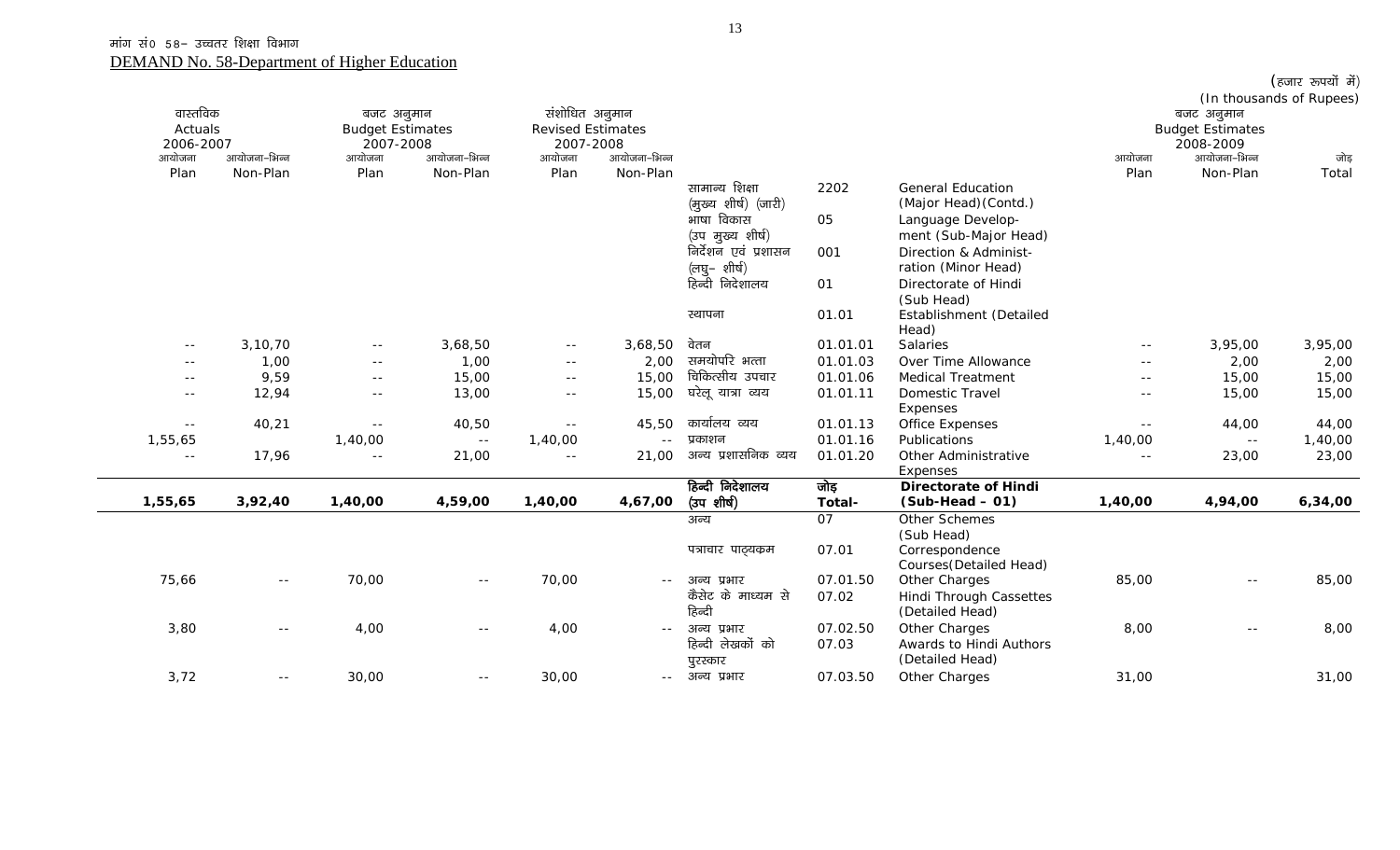DEMANDS FOR GRANTS 2008-2009

| (हजार रूपयों में) |  |
|-------------------|--|
|                   |  |

| वास्तविक             |              | बजट अनुमान                           |              | संशोधित अनुमान                        |              |                                                                                                                              |                   |                                                                                                                                                                           |         | (In thousands of Rupees)<br>बजट अनुमान |         |
|----------------------|--------------|--------------------------------------|--------------|---------------------------------------|--------------|------------------------------------------------------------------------------------------------------------------------------|-------------------|---------------------------------------------------------------------------------------------------------------------------------------------------------------------------|---------|----------------------------------------|---------|
| Actuals<br>2006-2007 |              | <b>Budget Estimates</b><br>2007-2008 |              | <b>Revised Estimates</b><br>2007-2008 |              |                                                                                                                              |                   |                                                                                                                                                                           |         | <b>Budget Estimates</b><br>2008-2009   |         |
| आयोजना               | आयोजना–भिन्न | आयोजना                               | आयोजना-भिन्न | आयोजना                                | आयोजना-भिन्न |                                                                                                                              |                   |                                                                                                                                                                           | आयोजना  | टायोजना-भिन्न                          | जेड़    |
| Plan                 | Non-Plan     | Plan                                 | Non-Plan     | Plan                                  | Non-Plan     |                                                                                                                              |                   |                                                                                                                                                                           | Plan    | Non-Plan                               | Total   |
|                      |              |                                      |              |                                       |              | सामान्य शिक्षा<br>(मुख्य शीर्ष) (जारी)                                                                                       | 2202              | <b>General Education</b><br>(Major Head) (Contd.)                                                                                                                         |         |                                        |         |
|                      |              |                                      |              |                                       |              | भाषा विकास<br>(उप–मुख्य–शीर्ष)<br>(जारी)                                                                                     | 05                | Language Development<br>(Sub-Major Head)                                                                                                                                  |         |                                        |         |
|                      |              |                                      |              |                                       |              | निर्देशन व प्रशासन<br>(लघु शीर्ष) (जारी)                                                                                     | 001               | Direction &<br>Administration<br>(Minor Head) (Contd.)                                                                                                                    |         |                                        |         |
|                      |              |                                      |              |                                       |              | अन्य                                                                                                                         | 07                | Other Scheme:<br>(Sub Head) (Contd.)                                                                                                                                      |         |                                        |         |
|                      |              |                                      |              |                                       |              | सेवाएं व कार्यक्रम                                                                                                           | 07.04             | Services & Programme<br>(Detailed Head)                                                                                                                                   |         |                                        |         |
| 8,58                 |              | 9,00                                 | $\sim$ $-$   | 9,00                                  | $  \,$       | अन्य प्रभार                                                                                                                  | 07.04.50          | Other Charges                                                                                                                                                             | 11,00   | $ -$                                   | 11,00   |
|                      |              |                                      |              |                                       |              | राजभाषा                                                                                                                      | 07.05             | <b>Official Languages</b><br>(Detailed Head)                                                                                                                              |         |                                        |         |
|                      |              |                                      |              |                                       |              | अन्य प्रभार                                                                                                                  | 07.05.50          | Other Charges                                                                                                                                                             | $ -$    |                                        |         |
|                      |              |                                      |              |                                       |              | पुस्तकालय                                                                                                                    | 07.06             | Library<br>(Detailed Head)                                                                                                                                                |         |                                        |         |
|                      | 4,15         |                                      | 5,00         | $- -$                                 | 5,00         | अन्य प्रभार<br>स्वयंसेवी संगठन तथा<br>दक्षिण भारत हिन्दी<br>प्रचार सभा तथा हिन्दी<br>के क्षेत्र में प्रकाशन के<br>लिए अनुदान | 07.06.50<br>07.07 | Other Charges<br>Grants to Voluntary<br>Organisation and<br>Dakshin Bharat Hindi<br>Prachar Sabha and for<br>the Publications in the<br>field of Hindi<br>(Detailed Head) | $- -$   | 5,00                                   | 5,00    |
| 5,04,38              | 1,38,75      | 5,57,00                              | 1,40,00      | 5,57,00                               | 1,44,00      | अन्य प्रभार                                                                                                                  | 07.07.50          | Other Charges                                                                                                                                                             | 5,80,00 | 1,51,00                                | 7,31,00 |
| 5,96,14              | 1,42,90      | 6,70,00                              | 1,45,00      | 6,70,00                               | 1,49,00      | अन्य योजनाएं<br>(उप शीर्ष)                                                                                                   | जोड़<br>Total-    | <b>Other Schemes (Sub-</b><br><b>Head-07)</b>                                                                                                                             | 7,15,00 | 1,56,00                                | 8,71,00 |

 $\sim$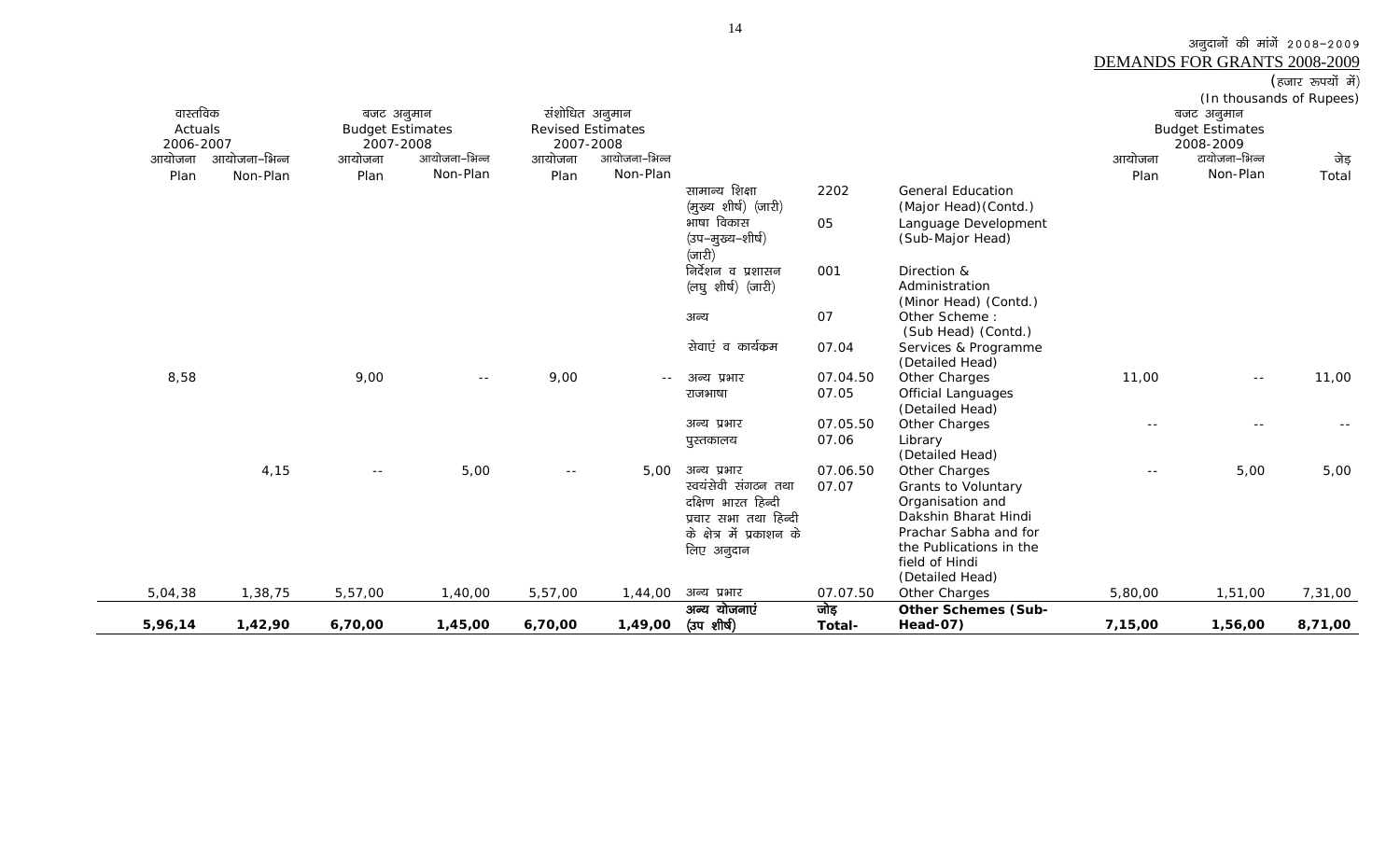|                                  |                          |                                                    |                          |                                                         |                          |                                                                      |                |                                                                                               |                | (In thousands of Rupees)                           | (हजार रुपयों में) |
|----------------------------------|--------------------------|----------------------------------------------------|--------------------------|---------------------------------------------------------|--------------------------|----------------------------------------------------------------------|----------------|-----------------------------------------------------------------------------------------------|----------------|----------------------------------------------------|-------------------|
| वास्तविक<br>Actuals<br>2006-2007 |                          | बजट अनुमान<br><b>Budget Estimates</b><br>2007-2008 |                          | संशोधित अनुमान<br><b>Revised Estimates</b><br>2007-2008 |                          |                                                                      |                |                                                                                               |                | बजट अनुमान<br><b>Budget Estimates</b><br>2008-2009 |                   |
| आयोजना<br>Plan                   | आयोजना-भिन्न<br>Non-Plan | आयोजना<br>Plan                                     | आयोजना-भिन्न<br>Non-Plan | आयोजना<br>Plan                                          | आयोजना-भिन्न<br>Non-Plan |                                                                      |                |                                                                                               | आयोजना<br>Plan | आयोजना-भिन्न<br>Non-Plan                           | जोड़<br>Total     |
|                                  |                          |                                                    |                          |                                                         |                          | सामान्य शिक्षा<br>(मुख्य शीर्ष) (जारी)                               | 2202           | <b>General Education</b><br>(Major Head)<br>(Contd.)                                          |                |                                                    |                   |
|                                  |                          |                                                    |                          |                                                         |                          | भाषा विकास<br>(उप–मुख्य–शीर्ष) (जारी)                                | 05             | Language Development :<br>(Sub-Major Head)<br>(Contd.)                                        |                |                                                    |                   |
|                                  |                          |                                                    |                          |                                                         |                          | निर्देशन व प्रशासन<br>(लघुशीर्ष) (जारी)                              | 001            | Direction &<br>Administration<br>(Minor Head)<br>(Contd.)                                     |                |                                                    |                   |
|                                  |                          |                                                    |                          |                                                         |                          | वैज्ञानिक और तकनीकी<br>शब्दावली आयोग                                 | 05             | <b>Commission for Scientific</b><br>and Technical<br>Terminology (Sub Head)<br>(Contd.)       |                |                                                    |                   |
|                                  |                          |                                                    |                          |                                                         |                          | स्थापना                                                              | 05.01          | Establishment (Detailed<br>Head)                                                              |                |                                                    |                   |
| $ -$                             | 1,16,75                  | $\sim$ $-$                                         | 1,20,00                  | $\sim$ $\sim$                                           | 1,23,00                  | वेतन                                                                 | 05.01.01       | Salaries                                                                                      | $- -$          | 1,40,00                                            | 1,40,00           |
| $\sim$ $-$                       | 60                       | $- -$                                              | 60                       | $\sim$ $\sim$                                           | 1,00                     | स्मयोपरि भत्ता                                                       | 05.01.03       | Over Time Allowance                                                                           | $- -$          | 1,00                                               | 1,00              |
| $\sim$ $\sim$                    | 3,14                     | $\sim$ $-$                                         | 6,00                     | $\sim$ $\sim$                                           | 6,00                     | चिकित्सीय उपचार                                                      | 05.01.06       | <b>Medical Treatment</b>                                                                      | $\sim$ $\sim$  | 6,00                                               | 6,00              |
| 41,43                            | 10,51                    | 60,00                                              | 15,00                    | 60,00                                                   | 12,00                    | घरेलू यात्रा व्यय                                                    | 05.01.11       | Domestic Travel<br>Expenses                                                                   | 50,00          | 15,00                                              | 65,00             |
| $\sim$ $-$                       | 15,97                    | $ -$                                               | 23,40                    | $\sim$ $\sim$                                           | 33,00                    | कार्यालय व्यय                                                        | 05.01.13       | Office Expenses                                                                               | $ -$           | 38,00                                              | 38,00             |
| 1,23,21                          | $\sim$ $-$               | 1,20,00                                            | $\sim$ $-$               | 1,20,00                                                 | $- -$                    | प्रकाशन                                                              | 05.01.16       | Publications                                                                                  | 1,20,00        | $\sim$ $-$                                         | 1,20,00           |
| 83,61                            | $\sim$ $-$               | 80,00                                              | $\sim$ $-$               | 50,00                                                   | $\sim$ $\sim$            | कार्याशाला<br>(अन्य प्रशासनिक व्यय)                                  | 05.01.20       | Workshop(Other<br>Administrative Expenses)                                                    | 50,00          | $\sim$ $-$                                         | 50,00             |
| $\sim$ $-$                       | $- -$                    | $\sim$ $-$                                         | $\sim$ $-$               | 10,00                                                   | $ -$                     | vkiwfrZ vkSj lkexzh                                                  | 05.01.21       | Supplies & Materials                                                                          | 10,00          | $\sim$ $-$                                         | 10,00             |
| 2,61                             | $- -$                    | 10,00                                              | $- -$                    | 10,00                                                   | $\sim$ $\sim$            | प्रचार एवं प्रसार                                                    | 05.01.26       | Advertising & Publicity                                                                       | 10,00          | $\sim$ $\sim$                                      | 10,00             |
|                                  |                          |                                                    |                          | 20,00                                                   | $\sim$ $\sim$            | y?kq dk;Z                                                            | 05.01.27       | Minor Works                                                                                   | 40,00          | $\sim$ $\sim$                                      | 40,00             |
| 5,72                             | $- -$                    | 40,00                                              | $\sim$ $-$               | 40,00                                                   | $\sim$ $-$               | अन्य प्रभार                                                          | 05.01.50       | Other Charges                                                                                 | 50,00          | $\sim$ $-$                                         | 50,00             |
|                                  |                          |                                                    |                          |                                                         |                          | विश्वविद्यालय स्तर पर<br>क्षेत्रीय भाषाओं में<br>पुस्तकों का निर्माण | 05.02          | Production of Books in<br>Regional Languages at<br><b>University Level</b><br>(Detailed Head) |                |                                                    |                   |
| 25,00                            | $\sim$ $-$               | 50,00                                              | $\sim$ $\sim$            | 50,00                                                   |                          | -- सहायता अनुदान                                                     | 05.02.31       | Grants -in-aid                                                                                | 75,00          | $\sim$ $-$                                         | 75,00             |
| 2,81,58                          | 1,46,97                  | 3,60,00                                            | 1,65,00                  | 3,60,00                                                 | 1,75,00                  | वैज्ञानिक और तकनीकी<br>शब्दावली आयोग<br>(उप–शीर्ष)                   | जोड़<br>Total- | Commission for<br>Scientific and<br><b>Technical Terminology</b><br>$(Sub-Head - 05)$         | 4,05,00        | 2,00,00                                            | 6,05,00           |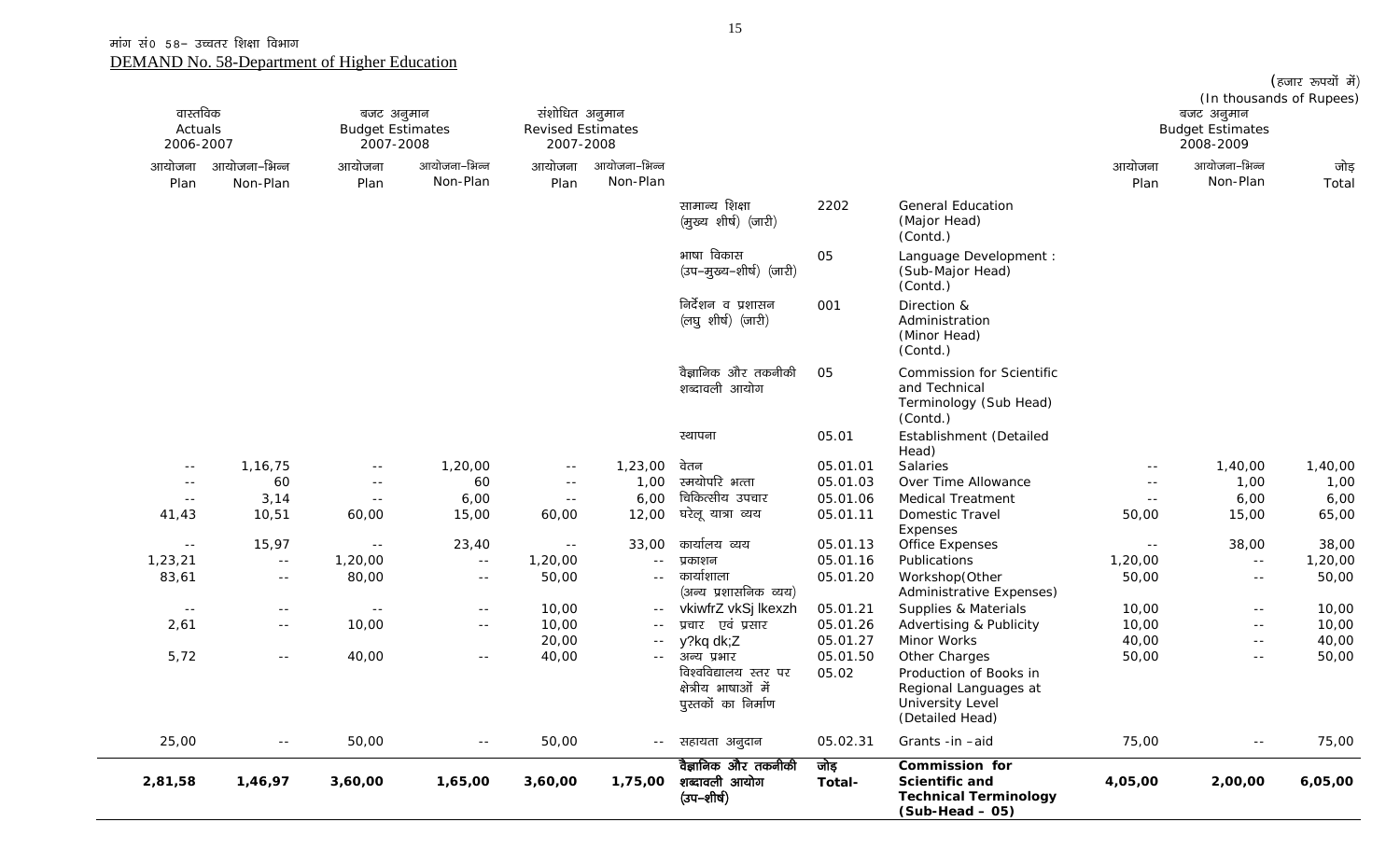(हजार रुपयों में) (In thousands of Rupees) वास्तविक Actuals 2006-2007 .<br>आयोजना-भिन्न बजट अनुमान Budget Estimates 2007-2008 .<br>आयोजना-भिन्न संशोधित अनुमान Revised Estimates 2007-2008 .<br>आयोजना-भिन्न बजट अनुमान Budget Estimates 2008-2009 आयोजना-भिन्न आयोजना Plan Non-Plan आयोजना PlanNon-Planआयोजना PlanNon-Plan आयोजना Plan Non-Plan जोड Total सामान्य शिक्षा (मुख्य शीर्ष) (जारी) 2202 General Education (Major Head)(Contd.) भाषा विकास (उप–मुख्य–शीर्ष) (जारी) 05 Language Development: (Sub-Major Head) Cond.) निर्देशन व प्रशासन (लघू शीर्ष) (जारी) 001 Direction & Administration (Minor Head) केन्द्रीय भारतीय भाषा संस्थान मैसूर और क्षेत्रीय भाषा केन्द (उप–शीर्ष) 04 Central Institute of Indian Languages, Mysore (Bhartiya Bhasha Sansthan) and Regional Language Centers (Sub Head) LFkkiuk 04.01 Establishment (Detailed Head) 43,16 3,24,95 51,00 3,78,00 51,00 3,37,00 osru 04.01.01 Salaries 59,50 3,50,00 4,09,50 6 20 1250 12 50 समयोपरि भत्ता 04.01.03 Over Time Allowance 12 50 62 1,00 15,00 11,00 11,00 10,00 चिकित्सीय उपचार 04.01.06 Medical Treatment 5,00 10,50 15,50 11,80 22,54 19,48 24,50 19,48 24,50 घरेलू यात्रा व्यय 04.01.11 Domestic Travel Expenses 18,70 28,00 46,70 3,18,13 91,21 4,63,00 98,00 4,63,00 98,00 dk;kZy; O;; 04.01.13 Office Expenses 6,05,12 1,11,00 7,16,12 5,75,79 3,03,00 4,93,60 3,15,00 4,93,00 3,15,00 अल्य प्रभार 04.01.50 Other Charges 5,54,43 3,50,00 9,04,43 स्वयंसेवी संस्थाओं को  $-$ क्षेत्रीय भाषाओं का विकास 04.02 Voluntary Organisations-Development of Regional languages (Detailed Head) 1,49,65 -- 1,50,00 -- 1,50,00 -- सहायता अनुदान 04.02.31 Grants-in- aid 2,99,76 **10,99,59 7,56,90 11,88,20 8,26,00 11,88,20 7,85,00**  केन्द्रीय भारतीय भाषा संस्थान मैसर (उप–शीर्ष) जोड **Total-Central institute of Indian Languages, Msore (Bharatiya 15,42,63 8,50,00 23,92,63** 

<u>निर्देशन एवं प्रशासन</u>

जोड़ **Total-**

(লঘু शीर्ष)

**21,32,96 14,39,17 23,58,20 15,95,00 23,58,20 15,76,00** 

**Bhasha Sansthan) (Sub-Head-04)** 

**Direction & Administration (Minor Head-001)**  3ानुदानों की मांगें 2008-2009

**28,02,63 17,00,00 45,02,63**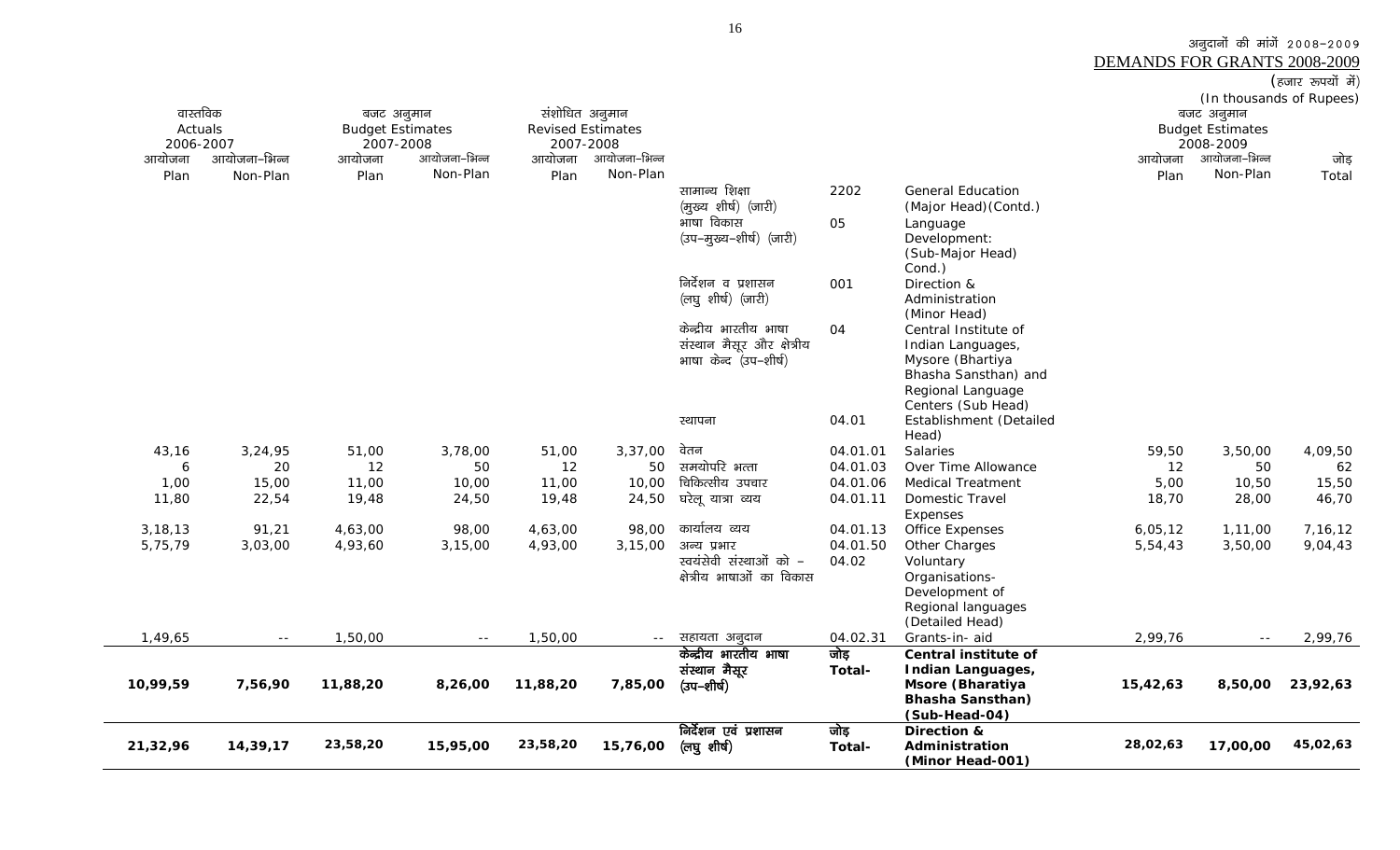| वास्तविक  |               |                                       |              | संशोधित अनुमान           |              |                       |          |                         |         |                                       | (In thousands of Rupees) |
|-----------|---------------|---------------------------------------|--------------|--------------------------|--------------|-----------------------|----------|-------------------------|---------|---------------------------------------|--------------------------|
| Actuals   |               | बजट अनुमान<br><b>Budget Estimates</b> |              | <b>Revised Estimates</b> |              |                       |          |                         |         | बजट अनुमान<br><b>Budget Estimates</b> |                          |
| 2006-2007 |               | 2007-2008                             |              | 2007-2008                |              |                       |          |                         |         | 2008-2009                             |                          |
| आयोजना    | टायोजना-भिन्न | आयोजना                                | आयोजना-भिन्न | आयोजना                   | आयोजना-भिन्न |                       |          |                         | आयोजना  | आयोजना-भिन्न                          | जेड़                     |
| Plan      | Non-Plan      | Plan                                  | Non-Plan     | Plan                     | Non-Plan     |                       |          |                         | Plan    | Non-Plan                              | Total                    |
|           |               |                                       |              |                          |              | सामान्य शिक्षा        | 2202     | General                 |         |                                       |                          |
|           |               |                                       |              |                          |              | (मुख्य शीर्ष) (जारी)  |          | Education               |         |                                       |                          |
|           |               |                                       |              |                          |              |                       |          | (Major                  |         |                                       |                          |
|           |               |                                       |              |                          |              |                       |          | Head)(Contd.)           |         |                                       |                          |
|           |               |                                       |              |                          |              | भाषा विकास            | 05       | Language                |         |                                       |                          |
|           |               |                                       |              |                          |              | (उप–मुख्य–शीर्ष)      |          | Development :           |         |                                       |                          |
|           |               |                                       |              |                          |              | $(\overline{3}$ जारी) |          | (Sub-Major              |         |                                       |                          |
|           |               |                                       |              |                          |              |                       |          | Head) (Cond.)           |         |                                       |                          |
|           |               |                                       |              |                          |              | आधुनिक भारतीय         | 102      | Promotion of            |         |                                       |                          |
|           |               |                                       |              |                          |              | भाषाओं तथा            |          | Modern Indian           |         |                                       |                          |
|           |               |                                       |              |                          |              | साहित्य का संवर्धन    |          | Languages and           |         |                                       |                          |
|           |               |                                       |              |                          |              | (लघु शीर्ष)           |          | Literature (Minor       |         |                                       |                          |
|           |               |                                       |              |                          |              | भाषा शिक्षकों की      | 04       | Head)<br>Appointment of |         |                                       |                          |
|           |               |                                       |              |                          |              | नियुक्ति              |          | Language                |         |                                       |                          |
|           |               |                                       |              |                          |              |                       |          | Teachers (Sub           |         |                                       |                          |
|           |               |                                       |              |                          |              |                       |          | Head)                   |         |                                       |                          |
|           |               |                                       |              |                          | $- -$        | सहायता अनुदान         | 04.00.31 | Grants-in-aid           | 1,00    | $\sim$ $-$                            | 1,00                     |
|           |               |                                       |              |                          |              | अन्य योजनाएं          | 05       | Other Schemes           |         |                                       |                          |
|           |               |                                       |              |                          |              |                       |          | (Sub Head)              |         |                                       |                          |
|           |               |                                       |              |                          |              | हिन्दी शिक्षण         | 05.07    | Hindi Shikshan          |         |                                       |                          |
|           |               |                                       |              |                          |              | मण्डल, आगरा           |          | Mandal, Agra            |         |                                       |                          |
|           |               |                                       |              |                          |              |                       |          | (Detailed Head)         |         |                                       |                          |
| 4,50,00   | 7,05,00       | 15,30,00                              | 7,40,00      | 5,30,00                  | 8,20,00      | सहायता अनुदान         | 05.07.31 | Grants-in-aid           | 4,50,00 | 8,50,00                               | 13,00,00                 |
|           |               |                                       |              |                          |              | अन्य योजनाएं          | 05       | Other Schemes           |         |                                       |                          |
|           |               |                                       |              |                          |              |                       |          | (Sub Head)              |         |                                       |                          |
|           |               |                                       |              |                          |              | सी.आई.ई.एफ.एल.        | 05.09    | <b>CIEFL Schemes</b>    |         |                                       |                          |
|           |               |                                       |              |                          |              | स्कीमें               |          |                         |         |                                       |                          |
| 3,76,00   | $\sim$ $-$    | 3,60,00                               | $ -$         | 90,00                    | $\sim$ $-$   | सहायता अनुदान         | 05.09.31 | Grants-in-aid           | $ -$    | $- -$                                 |                          |
|           |               |                                       |              |                          |              | अन्य योजनाए           | जोड़     | <b>Other Schemes</b>    |         |                                       |                          |
| 8,26,00   | 7,05,00       | 18,90,00                              | 7,40,00      | 6,20,00                  | 8,20,00      | (उप शीर्ष)            | Total-   | (Sub-Head-05)           | 4,50,00 | 8,50,00                               | 13,00,00                 |
|           |               |                                       |              |                          |              | राष्ट्रीय सिन्धी      | 06       | National Council        |         |                                       |                          |
|           |               |                                       |              |                          |              | भाषा संवर्धन          |          | for Promotion of        |         |                                       |                          |
|           |               |                                       |              |                          |              | परिषद्                |          | Sindhi                  |         |                                       |                          |
|           |               |                                       |              |                          |              |                       |          | Language(Sub            |         |                                       |                          |
|           |               |                                       |              |                          |              |                       |          | Head)                   |         |                                       |                          |
| 1,00,00   | $\sim$ $-$    | 1,00,00                               | $\sim$ $-$   | 1,70,00                  |              | -- सहायता अनुदान      | 06.00.31 | Grants-in-aid           | 1,00,00 | $\sim$ $-$                            | 1,00,00                  |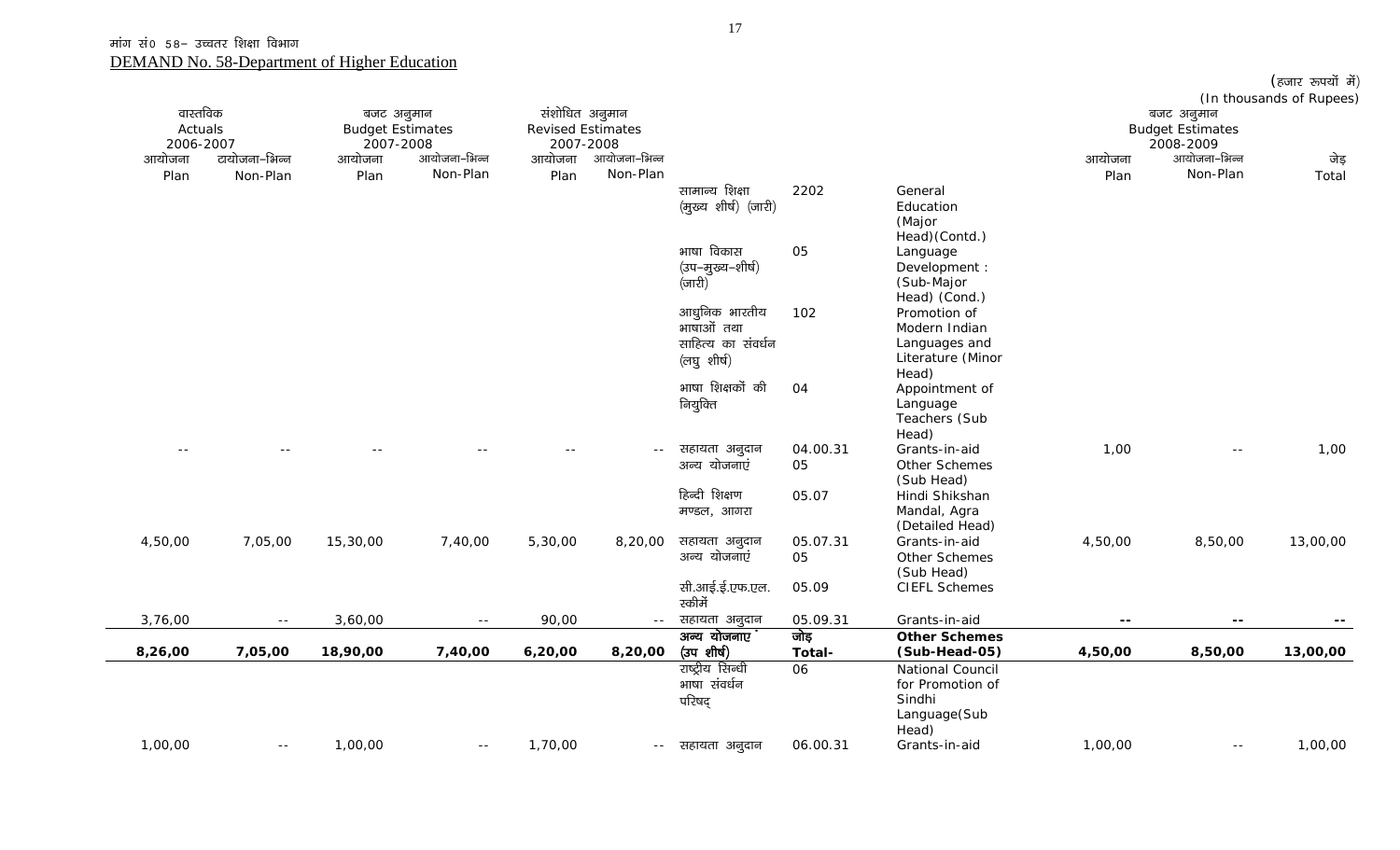| (हजार रूपयो में) |  |  |  |  |
|------------------|--|--|--|--|
|------------------|--|--|--|--|

|          |                           |                         |               |                          |              |                                                |          |                                             |          |                           | (In thousands of Rupees) |
|----------|---------------------------|-------------------------|---------------|--------------------------|--------------|------------------------------------------------|----------|---------------------------------------------|----------|---------------------------|--------------------------|
|          | वास्तविक                  | बजट अनुमान              |               | संशोधित अनुमान           |              |                                                |          |                                             |          | बजट अनुमान                |                          |
|          | Actuals                   | <b>Budget Estimates</b> |               | <b>Revised Estimates</b> |              |                                                |          |                                             |          | <b>Budget Estimates</b>   |                          |
|          | 2006-2007<br>आयोजना–भिन्न | 2007-2008               | आयोजना-भिन्न  | 2007-2008                | आयोजना-भिन्न |                                                |          |                                             |          | 2008-2009<br>आयोजना-भिन्न |                          |
| आयोजना   |                           | आयोजना                  | Non-Plan      | आयोजना                   | Non-Plan     |                                                |          |                                             | आयोजना   | Non-Plan                  | जोड़                     |
| Plan     | Non-Plan                  | Plan                    |               | Plan                     |              | सामान्य शिक्षा                                 |          | <b>General Education</b>                    | Plan     |                           | Total                    |
|          |                           |                         |               |                          |              | (मुख्य शीर्ष) (जारी)                           | 2202     | (Major Head) Contd.)                        |          |                           |                          |
|          |                           |                         |               |                          |              | भाषा विकास                                     |          |                                             |          |                           |                          |
|          |                           |                         |               |                          |              |                                                | 05       | Language                                    |          |                           |                          |
|          |                           |                         |               |                          |              | (उप–मुख्य–शीर्ष)<br>$(\overline{\text{unfl}})$ |          | Development :<br>(Sub-Major Head)           |          |                           |                          |
|          |                           |                         |               |                          |              |                                                |          | (Cond.)                                     |          |                           |                          |
|          |                           |                         |               |                          |              | आधुनिक भारतीय                                  | 102      | Promotion of                                |          |                           |                          |
|          |                           |                         |               |                          |              | भाषाओं तथा साहित्य                             |          | Modern Indian                               |          |                           |                          |
|          |                           |                         |               |                          |              | का संवर्धन                                     |          | Languages and                               |          |                           |                          |
|          |                           |                         |               |                          |              | (लघु शीर्ष)                                    |          | Literature                                  |          |                           |                          |
|          |                           |                         |               |                          |              |                                                |          | (Minor Head)                                |          |                           |                          |
|          |                           |                         |               |                          |              | राष्ट्रीय उर्दू भाषा                           | 07       | National Council for                        |          |                           |                          |
|          |                           |                         |               |                          |              | संवर्धन परिषद                                  |          | Promotion of Urdu                           |          |                           |                          |
|          |                           |                         |               |                          |              |                                                |          | Language(Sub Head)                          |          |                           |                          |
| 16,60,19 |                           | 15,66,00                | $\sim$ $-$    | 15,66,00                 |              | सहायता अनुदान                                  | 07.00.31 | Grants-in-aid                               | 17,10,00 | $\sim$ $\sim$             | 17,10,00                 |
|          |                           |                         |               |                          |              | तमिल भाषा के                                   | 11       | Development of                              |          |                           |                          |
|          |                           |                         |               |                          |              | विकास                                          |          | Tamil Language                              |          |                           |                          |
| 2,82,25  |                           | 5,00,00                 | $- -$         | 5,00,00                  | $\sim$ $-$   | सहायता अनुदान                                  | 11.00.31 | Grants-in-aid                               | 12,00,00 | $\sim$ $\sim$             | 12,00,00                 |
|          |                           |                         |               |                          |              | आधुनिक भारतीय                                  | जोड़     | <b>Promotion of</b>                         |          |                           |                          |
|          |                           |                         |               |                          |              | भाषा तथा साहित्य                               | Total-   | <b>Modern Indian</b>                        |          |                           |                          |
| 27,68,44 | 7,05,00                   | 40,56,00                | 7,40,00       | 28,56,00                 | 8,20,00      | का संवर्धन                                     |          | Language and                                | 34,61,00 | 8,50,00                   | 43,11,00                 |
|          |                           |                         |               |                          |              | (लघुशीर्ष)                                     |          | Literature                                  |          |                           |                          |
|          |                           |                         |               |                          |              |                                                |          | (Minor Head-102)                            |          |                           |                          |
|          |                           |                         |               |                          |              | संस्कृत शिक्षा                                 | 103      | Sanskrit Education                          |          |                           |                          |
|          |                           |                         |               |                          |              | (लघुशीर्ष)                                     |          | (Minor Head)                                |          |                           |                          |
|          |                           |                         |               |                          |              | राष्ट्रीय संस्कृत                              | 01       | Rashtryia Sanskrit                          |          |                           |                          |
|          |                           |                         |               |                          |              | संस्थान                                        |          | Sansthan (Sub                               |          |                           |                          |
| 26,29,00 |                           |                         |               | 33,00,00                 |              |                                                | 01.00.31 | Head)<br>Grants-in-aid                      |          | 20,80,00                  |                          |
|          | 17,85,00                  | 33,00,00                | 18,75,00      |                          | 19,95,00     | सहायता अनुदान<br>राष्ट्रीय वेद विद्या          | 07       |                                             | 35,00,00 |                           | 55,80,00                 |
|          |                           |                         |               |                          |              | प्रतिष्ठान को अनुदान                           |          | Grants to Rashtriya<br>Ved Vidya Pratisthan |          |                           |                          |
|          |                           |                         |               |                          |              |                                                |          | (Sub Head)                                  |          |                           |                          |
| 1,70,00  | $\sim$ $-$                | 2,70,00                 | $\sim$ $\sim$ | 5,20,00                  | $\sim$ $-$   | सहायता अनुदान                                  | 07.00.31 | Grants $-in - aid$                          | 11,00,00 | $\sim$ $-$                | 11,00,00                 |
|          |                           |                         |               |                          |              | सम–संस्कृत                                     | 11       | <b>Grants to Deemed</b>                     |          |                           |                          |
|          |                           |                         |               |                          |              | विश्वविद्यालयों, राष्ट्रीय                     |          | Sanskrit Universities,                      |          |                           |                          |
|          |                           |                         |               |                          |              | संस्कृत संस्थान, सी.                           |          | Rastriya Sanskrit                           |          |                           |                          |
|          |                           |                         |               |                          |              | बी.एस.इ. तथा गैर                               |          | Sansthan, C.B.S.E                           |          |                           |                          |
|          |                           |                         |               |                          |              | सरकारी संगठनों को                              |          | and N.G.O's                                 |          |                           |                          |
|          |                           |                         |               |                          |              | अनुदान                                         |          | (Sub Head)                                  |          |                           |                          |
| 4,97,49  | $\sim$ $-$                |                         |               |                          |              | -- सहायता अनुदान                               | 11.00.31 | Grants-in-aid                               |          | $\sim$ $\sim$             |                          |
|          |                           |                         |               |                          |              |                                                |          |                                             |          |                           |                          |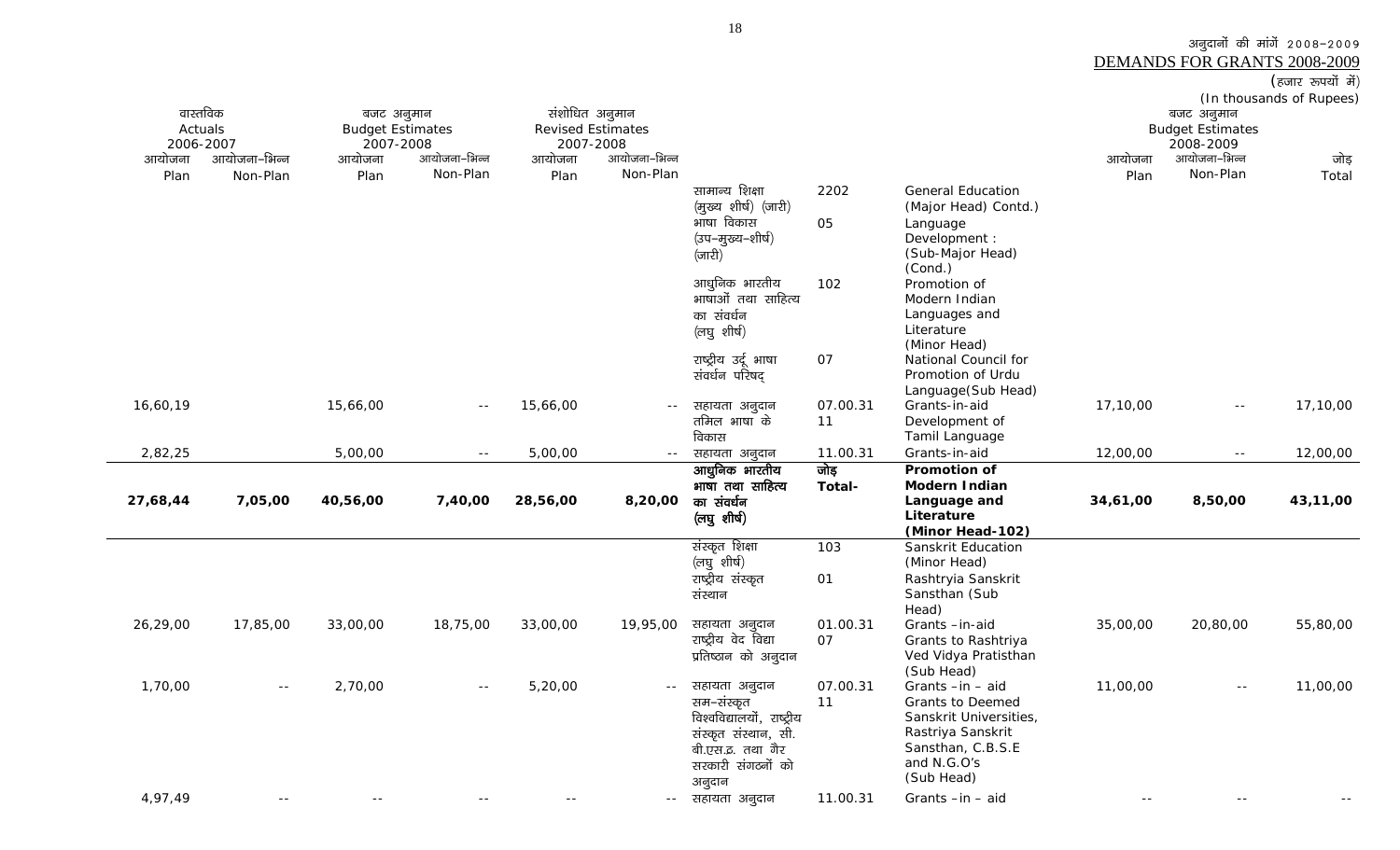|               | वास्तविक<br>बजट अनुमान             |           |                          |                          | संशोधित अनुमान |                                    |          |                                  |               | बजट अनुमान                 | (In thousands of Rupees) |
|---------------|------------------------------------|-----------|--------------------------|--------------------------|----------------|------------------------------------|----------|----------------------------------|---------------|----------------------------|--------------------------|
|               | <b>Budget Estimates</b><br>Actuals |           |                          | <b>Revised Estimates</b> |                |                                    |          |                                  |               | <b>Budget Estimates</b>    |                          |
| 2006-2007     |                                    | 2007-2008 |                          | 2007-2008                |                |                                    |          |                                  |               | 2008-2009                  |                          |
| टायोजना       | टायोजना-भिन्न                      | आयोजना    | आयोजना-भिन्न             | आयोजना                   | आयोजना-भिन्न   |                                    |          |                                  | आयोजना        | आयोजना–भिन्न               | जोड़                     |
| Plan          | Non-Plan                           | Plan      | Non-Plan                 | Plan                     | Non-Plan       |                                    |          |                                  | Plan          | Non-Plan                   | Total                    |
|               |                                    |           |                          |                          |                | सामान्य शिक्षा                     | 2202     | <b>General Education</b>         |               |                            |                          |
|               |                                    |           |                          |                          |                | (मुख्य शीर्ष) (जारी)               |          | (Major Head) (Contd.)            |               |                            |                          |
|               |                                    |           |                          |                          |                | भाषा विकास                         | 05       | Language Develop-ment :          |               |                            |                          |
|               |                                    |           |                          |                          |                | (उप–मुख्य–शीर्ष)(जारी)             |          | (Sub-Major Head) (Contd.)        |               |                            |                          |
|               |                                    |           |                          |                          |                | संस्कृत शिक्षा                     | 103      | Sanskrit Education (Minor        |               |                            |                          |
|               |                                    |           |                          |                          |                | (लघु शीर्ष)                        |          | Head)                            |               |                            |                          |
|               |                                    |           |                          |                          |                | टनय योजना                          | 03       | Other Scheme                     |               |                            |                          |
|               |                                    |           |                          |                          |                |                                    |          | (Sub Head)                       |               |                            |                          |
|               |                                    |           |                          |                          |                | बिना विधान सभा वाले                | 03.05    | Development of Sanskrit          |               |                            |                          |
|               |                                    |           |                          |                          |                | संघ राज्य क्षेत्रों में            |          | <b>Education in Union</b>        |               |                            |                          |
|               |                                    |           |                          |                          |                | संस्कृत शिक्षा का                  |          | Territories without              |               |                            |                          |
|               |                                    |           |                          |                          |                | विकास                              |          | Legislature (Detailed            |               |                            |                          |
| 1,75          |                                    |           |                          |                          | $\sim$ $\sim$  | सहायता अनुदान                      | 03.05.31 | Head)<br>Grants-in-aid           |               | $ -$                       |                          |
|               |                                    |           |                          |                          |                | संस्कृत शिक्षा                     | जोड़     | <b>Sanskrit Education</b>        |               |                            |                          |
| 32,98,24      | 17,85,00                           | 35,70,00  | 18,75,00                 | 38,20,00                 | 19,95,00       | (लघु शीर्ष)                        | Total-   | (Minor Head-103)                 | 46,00,00      | 20,80,00                   | 66,80,00                 |
|               |                                    |           |                          |                          |                | अन्य व्यय                          | 800      | Other Expenditure                |               |                            |                          |
|               |                                    |           |                          |                          |                |                                    |          | (Minor Head)                     |               |                            |                          |
|               |                                    |           |                          |                          |                | केन्द्रीय भारतीय भाषा              | 02       | Central Institute of Indian      |               |                            |                          |
|               |                                    |           |                          |                          |                | संस्थान मैसूर और                   |          | Languages, Mysore                |               |                            |                          |
|               |                                    |           |                          |                          |                | क्षेत्रीय भाषा केन्द               |          | (Bhartiya Bhasha                 |               |                            |                          |
|               |                                    |           |                          |                          |                | (उप–शीर्ष)                         |          | Sansthan) and Regional           |               |                            |                          |
|               |                                    |           |                          |                          |                |                                    |          | Language Centres (Sub            |               |                            |                          |
|               |                                    |           |                          |                          |                |                                    |          | Head)                            |               |                            |                          |
|               |                                    |           |                          |                          |                | भाषाई आंकड़ा                       | 02.01    | Linguistic Data                  |               |                            |                          |
|               |                                    |           |                          |                          |                | संघ-आई एल                          |          | Consortium-IL (Detailed          |               |                            |                          |
|               |                                    |           |                          |                          |                |                                    |          | Head)                            |               |                            |                          |
| $ -$          | $- -$                              | 69,84     | $\sim$ $-$               | 69,84                    | $\sim$ $\sim$  | द्रेतन<br>समयोपरि भत्ता            | 02.01.01 | Salaries                         | 80,00         | $\sim$ $-$                 | 80,00                    |
|               | $ -$                               | 10        | $\sim$ $-$               | 10                       | $\sim$ $\sim$  |                                    | 02.01.03 | Over Time Allowance              | $\sim$ $\sim$ | $\sim$ $-$                 | $\sim$ $-$               |
|               | $- -$                              | 16,60     | $\sim$ $-$               | 16,60                    | $\sim$ $\sim$  | घरेलू यात्रा व्यय<br>कार्यालय व्यय | 02.01.11 | <b>Domestic Travel Expenses</b>  | 20,00         | $\sim$ $\sim$              | 20,00                    |
|               | $\sim$ $\sim$                      | 26,90     | $\sim$ $\sim$            | 26,90                    | $  \,$         | अन्य प्रशासनिक व्यय                | 02.01.13 | Office Expenses                  | 50,00         | $\sim$ $\sim$              | 50,00                    |
| $ -$          | $- -$                              | 20,00     | $\sim$ $-$               | 20,00                    | $\sim$ $\sim$  |                                    | 02.01.20 | Other Administrative<br>Expenses | 14,37         | $\sim$ $-$                 | 14,37                    |
| $\sim$ $\sim$ | $\sim$ $-$                         | 18,66     | $\sim$ $\sim$            | 18,66                    | $  \,$         | अन्य प्रभार                        | 02.01.50 | Other Charges                    | 20,00         | $\sim$ $-$                 | 20,00                    |
| $\sim$ $\sim$ | $\sim$ $-$                         | 40,00     | $\sim$ $-$               | 40,00                    | $\sim$ $-$     | सहायता अनुदान                      | 02.01.31 | Grants-in-aid                    | 60,00         | $\sim$ $-$                 | 60,00                    |
|               |                                    |           |                          |                          |                | भाषाई आंकड़ा                       | जोड़     | <b>Linguistic Data</b>           |               |                            |                          |
|               |                                    | 1,92,10   | $\overline{\phantom{a}}$ | 1,92,10                  | $\sim$ $-$     | संघ–आई एल                          | Total-   | <b>Consortium-IL (Detailed</b>   | 2,44,37       | $\overline{\phantom{a}}$ . | 2,44,37                  |
|               |                                    |           |                          |                          |                |                                    |          | Head-01)                         |               |                            |                          |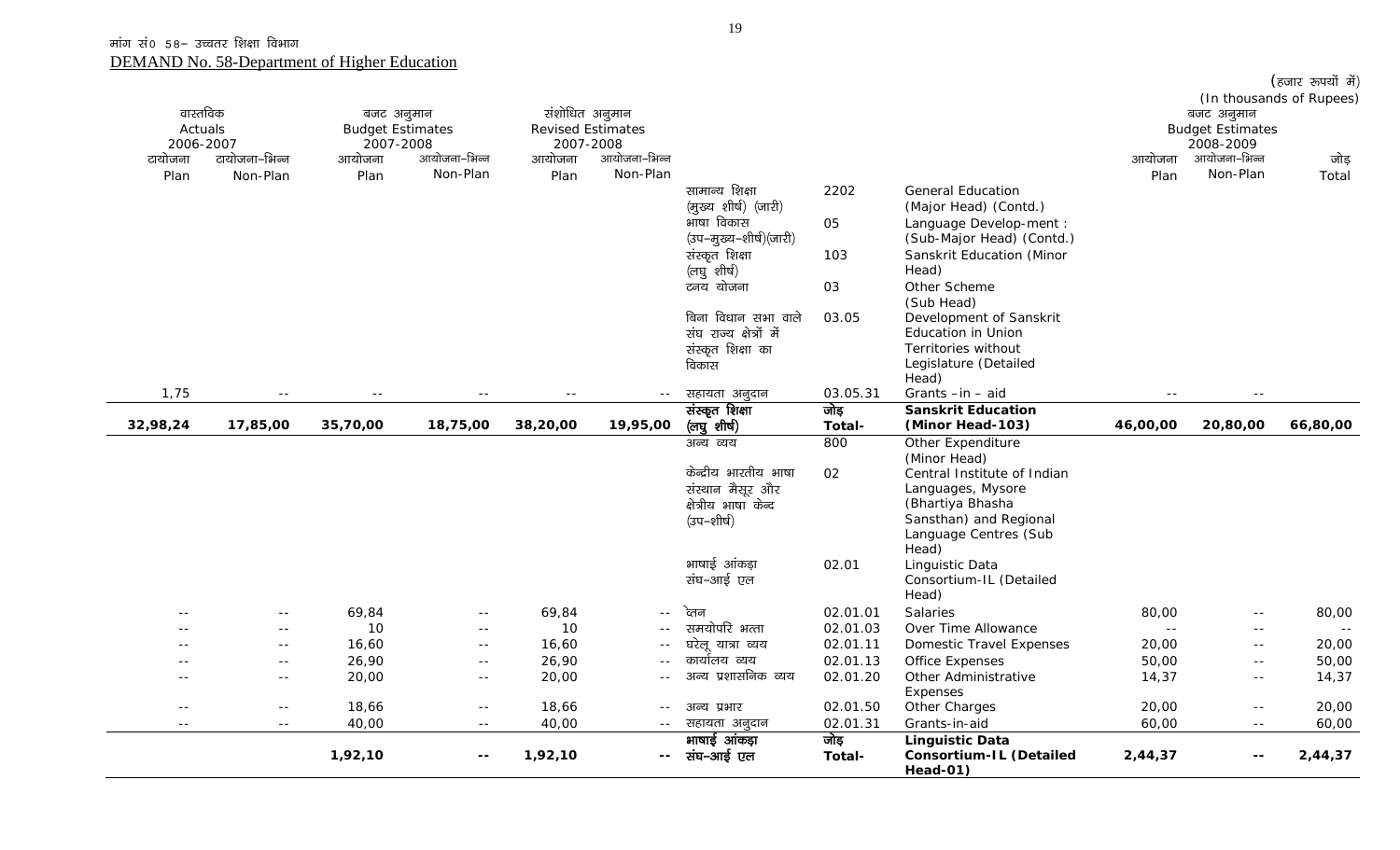<u>DEMANDS FOR GRANTS 2008-2009</u><br>(हजार रुपयों में)

| वास्तविक                 |               | बजट अनुमान              |                          | संशोधित अनुमान           |               |                                        |                |                                                               |            | बजट अनुमान              | (In thousands of Rupees) |
|--------------------------|---------------|-------------------------|--------------------------|--------------------------|---------------|----------------------------------------|----------------|---------------------------------------------------------------|------------|-------------------------|--------------------------|
| Actuals                  |               | <b>Budget Estimates</b> |                          | <b>Revised Estimates</b> |               |                                        |                |                                                               |            | <b>Budget Estimates</b> |                          |
| 2006-2007                |               | 2007-2008               |                          | 2007-2008                |               |                                        |                |                                                               |            | 2008-2009               |                          |
| टायोजना                  | टायोजना–भिन्न | आयोजना                  | आयोजना-भिन्न             | आयोजना                   | आयोजना–भिन्न  |                                        |                |                                                               | आयोजना     | आयोजना-भिन्न            | जोड़                     |
| Plan                     | Non-Plan      | Plan                    | Non-Plan                 | Plan                     | Non-Plan      |                                        |                |                                                               | Plan       | Non-Plan                | Total                    |
|                          |               |                         |                          |                          |               | सामान्य शिक्षा<br>(मुख्य शीर्ष) (जारी) | 2202           | <b>General Education</b><br>(Major Head) (Contd.)             |            |                         |                          |
|                          |               |                         |                          |                          |               | भाषा विकास                             | 05             | Language Develop-ment :                                       |            |                         |                          |
|                          |               |                         |                          |                          |               | (उप–मुख्य–शीर्ष)(जारी)                 |                | (Sub-Major Head) (Contd.)                                     |            |                         |                          |
|                          |               |                         |                          |                          |               | अन्य व्यय                              | 800            | Other Expenditure<br>(Minor Head)                             |            |                         |                          |
|                          |               |                         |                          |                          |               | केन्द्रीय भारतीय भाषा                  | 02             | Central Institute of Indian                                   |            |                         |                          |
|                          |               |                         |                          |                          |               | संस्थान मैसूर और                       |                | Languages, Mysore                                             |            |                         |                          |
|                          |               |                         |                          |                          |               | क्षेत्रीय भाषा केन्द                   |                | (Bhartiya Bhasha Sansthan)                                    |            |                         |                          |
|                          |               |                         |                          |                          |               | (उप–शीर्ष)                             |                | and Regional Language                                         |            |                         |                          |
|                          |               |                         |                          |                          |               | राष्ट्रीय जांच सेवा                    | 02.02          | Centres (Sub Head)<br><b>National Testing Services</b>        |            |                         |                          |
|                          |               |                         |                          |                          |               |                                        |                | (Detailed Head)                                               |            |                         |                          |
| $\sim$ $\sim$            |               | 1,05,60                 | $\sim$ $-$               | 1,05,60                  | $\sim$ $-$    | देतन                                   | 02.02.01       | Salaries                                                      | 1,25,00    | $\sim$ $-$              | 1,25,00                  |
|                          |               | 10                      | $- -$                    | 10                       | $\sim$ $\sim$ | समयोपरि भत्ता                          | 02.02.03       | Over Time Allowance                                           | $\sim$ $-$ | $ -$                    | $ -$                     |
|                          |               | 20                      | $\sim$ $\sim$            | 20                       |               | चिकित्सीय उपचार                        | 02.02.06       | <b>Medical Treatment</b>                                      | 50         | $\sim$ $-$              | 50                       |
| --                       |               | 20,00                   | $- -$                    | 20,00                    | $  \,$        | घरेलू यात्रा व्यय                      | 02.02.11       | <b>Domestic Travel Expenses</b>                               | 10,00      | $ -$                    | 10,00                    |
|                          |               | 28,50                   | $-$                      | 28,50                    |               | कार्यालय व्यय                          | 02.02.13       | <b>Office Expenses</b>                                        | 12,50      | $-$                     | 12,50                    |
| $ -$                     |               | 17,00                   | $\sim$ $-$               | 17,00                    | $\sim$        | अन्य प्रशासनिक व्यय                    | 02.02.20       | Other Administrative                                          | 50,00      | $\sim$ $-$              | 50,00                    |
|                          |               |                         |                          |                          |               |                                        |                | Expenses                                                      |            |                         |                          |
| $\sim$                   |               | 25,00                   | $\sim$ $-$               | 25,00                    | $- -$         | अन्य प्रभार                            | 02.02.50       | Other Charges                                                 | 25,00      | $\sim$ $\sim$           | 25,00                    |
| $ -$                     |               | 3,60                    | $\sim$ $-$               | 3,60                     | $\sim$ $-$    | सहायता अनुदान                          | 02.02.31       | Grants-in-aid                                                 | 20,00      | $\sim$ $\sim$           | 20,00                    |
|                          |               |                         |                          |                          |               | राष्ट्रीय जांच सेवा                    | जोड़           | <b>National Testing Services</b>                              |            |                         |                          |
| $\overline{\phantom{a}}$ |               | 2,00,00                 | $\overline{\phantom{m}}$ | 2,00,00                  | ۰.            |                                        | Total-         | (Detailed Head-02)                                            | 2,43,00    | $\sim$ $\sim$           | 2,43,00                  |
|                          |               |                         |                          |                          |               | राष्ट्रीय अनुवाद मिशन                  | 02.03          | National Translation Mission<br>(Detailed Head)               |            |                         |                          |
| $\sim$                   |               | 41,61                   | $-$                      | 41,61                    | $\sim$ $\sim$ | ेतन                                    | 02.03.01       | Salaries                                                      | 50,00      | $\sim$ $-$              | 50,00                    |
|                          |               | 10                      |                          | $\sim$                   |               | समयोपरि भत्ता                          | 02.03.03       | Over Time Allowance                                           |            | $- -$                   |                          |
|                          |               | $\sim$ $-$              |                          | $ -$                     |               | चिकित्सीय उपचार                        | 02.03.06       | <b>Medical Treatment</b>                                      | 50         | $\sim$ $-$              | 50                       |
|                          |               | 8,76                    | $- -$                    | $- -$                    | $\sim$ $-$    | घरेलू यात्रा व्यय                      | 02.03.11       | <b>Domestic Travel Expenses</b>                               | 10,00      | $\sim$ $-$              | 10,00                    |
|                          |               | 13,00                   | $ -$                     | $ -$                     | $-$           | कार्यालय व्यय                          | 02.03.13       | <b>Office Expenses</b>                                        | 13,00      | $\sim$ $-$              | 13,00                    |
| $ -$                     |               | 5,00                    | $- -$                    | 3,28                     |               | अन्य प्रशासनिक व्यय                    | 02.03.20       | Other Administrative                                          | 5,00       | $\sim$ $-$              | 5,00                     |
|                          |               |                         |                          |                          |               |                                        |                | Expenses                                                      |            |                         |                          |
| $\sim$                   |               | 5,00                    | $\sim$ $-$               | 5,00                     | $- -$         | अन्य प्रभार                            | 02.03.50       | Other Charges                                                 | 5,00       | $\sim$ $-$              | 5,00                     |
| $- -$                    |               | 16,53                   | $ -$                     | 16,53                    | $\sim$ $-$    | सहायता अनुदान                          | 02.03.31       | Grants-in-aid                                                 | 16,50      | $\sim$ $-$              | 16,50                    |
|                          |               | 90,00                   | $\overline{\phantom{m}}$ | 66,42                    | --            | राष्ट्रीय अनुवाद मिशन                  | जोड़<br>Total- | <b>National Translation</b><br><b>Mission (Detailed Head-</b> | 1,00,00    | --                      | 1,00,00                  |
|                          |               |                         |                          |                          |               |                                        |                | 03)                                                           |            |                         |                          |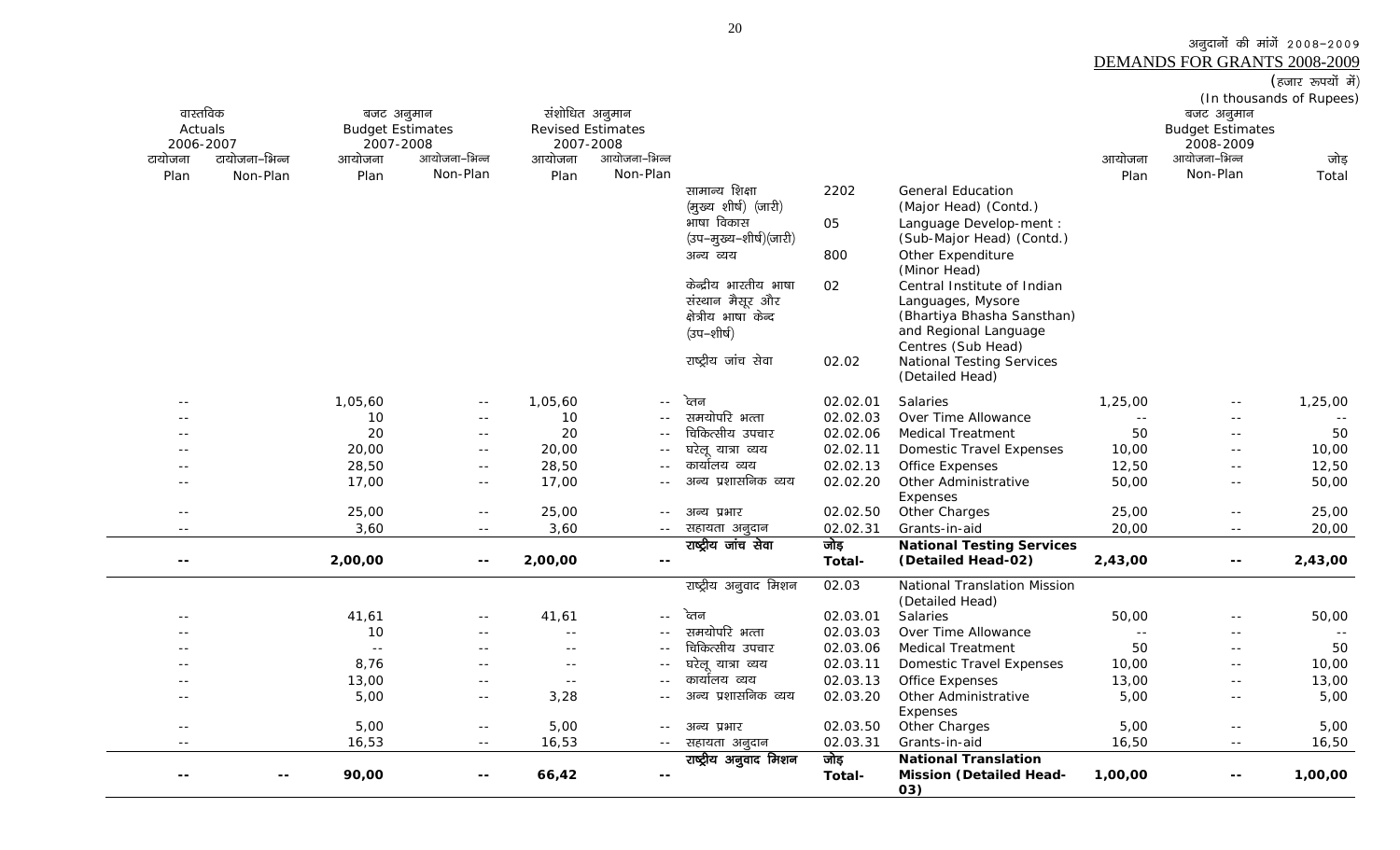|               | वास्तविक<br>Actuals | बजट अनुमान<br><b>Budget Estimates</b> |               |                    | संशोधित अनुमान<br><b>Revised Estimates</b> |                                |               |                                           |            | (In thousands of Rupees)<br>बजट अनुमान<br><b>Budget Estimates</b> | (हजार रुपयों में) |
|---------------|---------------------|---------------------------------------|---------------|--------------------|--------------------------------------------|--------------------------------|---------------|-------------------------------------------|------------|-------------------------------------------------------------------|-------------------|
|               | 2006-2007           | 2007-2008                             |               |                    | 2007-2008                                  |                                |               |                                           |            | 2008-2009                                                         |                   |
| टायोजना       | टायोजना–भिन्        | आयोजना                                | आयोजना-भिन्न  | आयोजना             | आयोजना-भिन्                                |                                |               |                                           | आयोजना     | आयोजना-भिन्न                                                      | जोड़              |
| Plan          | न                   | Plan                                  | Non-Plan      | Plan               | न                                          |                                |               |                                           | Plan       | Non-Plan                                                          | Total             |
|               | Non-Plan            |                                       |               |                    | Non-Plan                                   |                                |               |                                           |            |                                                                   |                   |
|               |                     |                                       |               |                    |                                            | सामान्य शिक्षा                 | 2202          | <b>General Education</b>                  |            |                                                                   |                   |
|               |                     |                                       |               |                    |                                            | (मुख्य शीर्ष) (जारी)           |               | (Major Head) (Contd.)                     |            |                                                                   |                   |
|               |                     |                                       |               |                    |                                            | भाषा विकास                     | 05            | Language Develop-ment :                   |            |                                                                   |                   |
|               |                     |                                       |               |                    |                                            | (उप–मुख्य–शीर्ष)(जारी)         |               | (Sub-Major Head) (Contd.)                 |            |                                                                   |                   |
|               |                     |                                       |               |                    |                                            | अन्य व्यय                      | 800           | Other Expenditure (Minor Head)            |            |                                                                   |                   |
|               |                     |                                       |               |                    |                                            | केन्द्रीय भारतीय भाषा संस्थान  | 02            | Central Institute of Indian               |            |                                                                   |                   |
|               |                     |                                       |               |                    |                                            | मैसूर और क्षेत्रीय भाषा केन्द  |               | Languages, Mysore (Bhartiya               |            |                                                                   |                   |
|               |                     |                                       |               |                    |                                            | (उप–शीर्ष)                     |               | Bhasha Sansthan) and Regional             |            |                                                                   |                   |
|               |                     |                                       |               |                    |                                            |                                |               | Language Centres (Sub Head)               |            |                                                                   |                   |
|               |                     |                                       |               |                    |                                            | पाली का विकास                  | 02.04         | Development of Pali (Detailed             |            |                                                                   |                   |
|               |                     |                                       |               |                    |                                            | ेतन                            | 02.04.01      | Head)                                     |            |                                                                   |                   |
|               |                     | 22,00<br>10                           | $ -$          | 22,00              |                                            | समयोपरि भत्ता                  | 02.04.03      | Salaries<br>Over Time Allowance           | 50,00      | $ -$                                                              | 50,00             |
|               |                     | $\sim$ $\sim$                         | $\sim$ $\sim$ | $ -$<br>$ -$       |                                            | चिकित्सीय उपचार                | 02.04.06      | <b>Medical Treatment</b>                  | $ -$<br>50 | $ -$<br>$ -$                                                      | 50                |
|               |                     | 21,00                                 |               | $\sim$ $\sim$      |                                            | घरेलू यात्रा व्यय              | 02.04.11      | <b>Domestic Travel Expenses</b>           | 10,00      |                                                                   | 10,00             |
|               |                     | 28,00                                 |               | $\sim$ $\sim$      |                                            | कार्यालय व्यय                  | 02.04.13      | Office Expenses                           | 13,00      | $- -$                                                             | 13,00             |
|               |                     |                                       | $- -$         |                    |                                            | अन्य प्रशासनिक व्यय            | 02.04.20      | Other Administrative Expenses             | 5,00       | $\sim$ $-$                                                        |                   |
|               |                     | 5,90<br>10,00                         | $- -$         |                    |                                            | अन्य प्रभार                    | 02.04.50      | Other Charges                             |            | $- -$                                                             | 5,00<br>5,00      |
| $\sim$ $\sim$ |                     | 13,00                                 | $ -$          | $\sim$ $-$<br>8,00 |                                            |                                | 02.04.31      | Grants-in-aid                             | 5,00       | $- -$                                                             |                   |
| $\sim$ $\sim$ |                     |                                       | $\sim$ $-$    |                    | $-  \sim$                                  | सहायता अनुदान<br>पाली का विकास | जोड़          |                                           | 16,50      | $\sim$ $-$                                                        | 16,50             |
| $- -$         | $\sim$ $-$          | 1,00,00                               | $\sim$ $-$    | 30,00              | $\sim$ $-$                                 |                                | Total-        | Development of Pali (Detailed<br>Head-04) | 1,00,00    | $\sim$ $-$                                                        | 1,00,00           |
|               |                     |                                       |               |                    |                                            | भारत का नया भाषाई सर्वेक्षण    | 02.05         | New Linguistic Survey of India            |            |                                                                   |                   |
|               |                     |                                       |               |                    |                                            |                                |               | (Detailed Head)                           |            |                                                                   |                   |
|               |                     | 1,63,28                               | $ -$          | 1,63,28            | $\sim$ $-$                                 | ेतन                            | 02.05.01      | Salaries                                  | 1,75,00    | $\sim$ $-$                                                        | 1,75,00           |
|               |                     | $ -$                                  | $\sim$ $\sim$ |                    | $- -$                                      | समयोपरि भत्ता                  | 02.05.03      | Over Time Allowance                       | $\sim$ $-$ | $\sim$ $-$                                                        | $\sim$ $-$        |
|               |                     | $\sim$ $-$                            |               | $\sim$ $-$         |                                            | चिकित्सीय उपचार                | 02.05.06      | <b>Medical Treatment</b>                  | 1,00       | $ -$                                                              | 1,00              |
|               |                     | 45,44                                 | $ -$          | $\sim$ $\sim$      | $- -$                                      | घरेलू यात्रा व्यय              | 02.05.11      | <b>Domestic Travel Expenses</b>           | 40,00      | $\sim$ $-$                                                        | 40,00             |
|               |                     | 1,15,00                               | $- -$         | $\sim$ $\sim$      |                                            | कार्यालय व्यय                  | 02.05.13      | Office Expenses                           | 40,00      | $\sim$ $-$                                                        | 40,00             |
|               |                     | 20,00                                 |               |                    |                                            | प्रशासनिक व्यय<br>अन्य         | 02.05.20      | Other Administrative Expenses             | 43,00      | $\sim$ $-$                                                        | 43,00             |
| $- -$         |                     | 20,98                                 |               |                    |                                            | अन्य प्रभार                    | 02.05.50      | Other Charges                             | 21,00      | $ -$                                                              | 21,00             |
| $- -$         |                     | 25,00                                 | $ -$          | $ -$               |                                            | -- सहायता अनुदान               | 02.05.31      | Grants-in-aid                             | 10,00      | $- -$                                                             | 10,00             |
|               |                     |                                       |               |                    |                                            | भारत का नया भाषाई सर्वेक्षण    | जोड़          | New Linguistic Survey of India            |            |                                                                   |                   |
| $- -$         | $\sim$ $\sim$       | 3,89,70                               | --            | 1,63,28            | $- -$                                      |                                | <b>Total-</b> | (Detailed Head-05)                        | 3,30,00    | $\sim$ $\sim$                                                     | 3,30,00           |
|               |                     |                                       |               |                    |                                            | केन्द्रीय भारतीय भाषा संस्थान  | जोड़          | <b>Central Institute of Indian</b>        |            |                                                                   |                   |
|               |                     |                                       |               |                    |                                            | मैसूर और क्षेत्रीय भाषा केन्द  | Total-        | Languages, Mysore (Bhartiya               |            |                                                                   |                   |
|               | $\sim$ $\sim$       | 9,71,80                               | $\sim$ $\sim$ | 6,51,80            | $\sim$ $-$                                 | (उप–शीर्ष)                     |               | Bhasha Sansthan) and                      | 10, 17, 37 | $\sim$ $-$                                                        | 10,17,37          |
|               |                     |                                       |               |                    |                                            |                                |               | <b>Regional Language Centres</b>          |            |                                                                   |                   |
|               |                     |                                       |               |                    |                                            |                                |               | (Sub Head-02)                             |            |                                                                   |                   |
|               |                     |                                       |               |                    |                                            | भाषा विकास                     | जोड़          | Language Develo-pment (Sub-               |            |                                                                   |                   |
| 81,99,64      |                     | 39,29,17 109,56,00                    | 42,10,00      | 96,86,00           | 43,91,00                                   | (उप–मुख्य–शीर्ष)               | ज्वजंस.       | Major Head-05)                            | 118,81,00  | 46,30,00                                                          | 165,11,00         |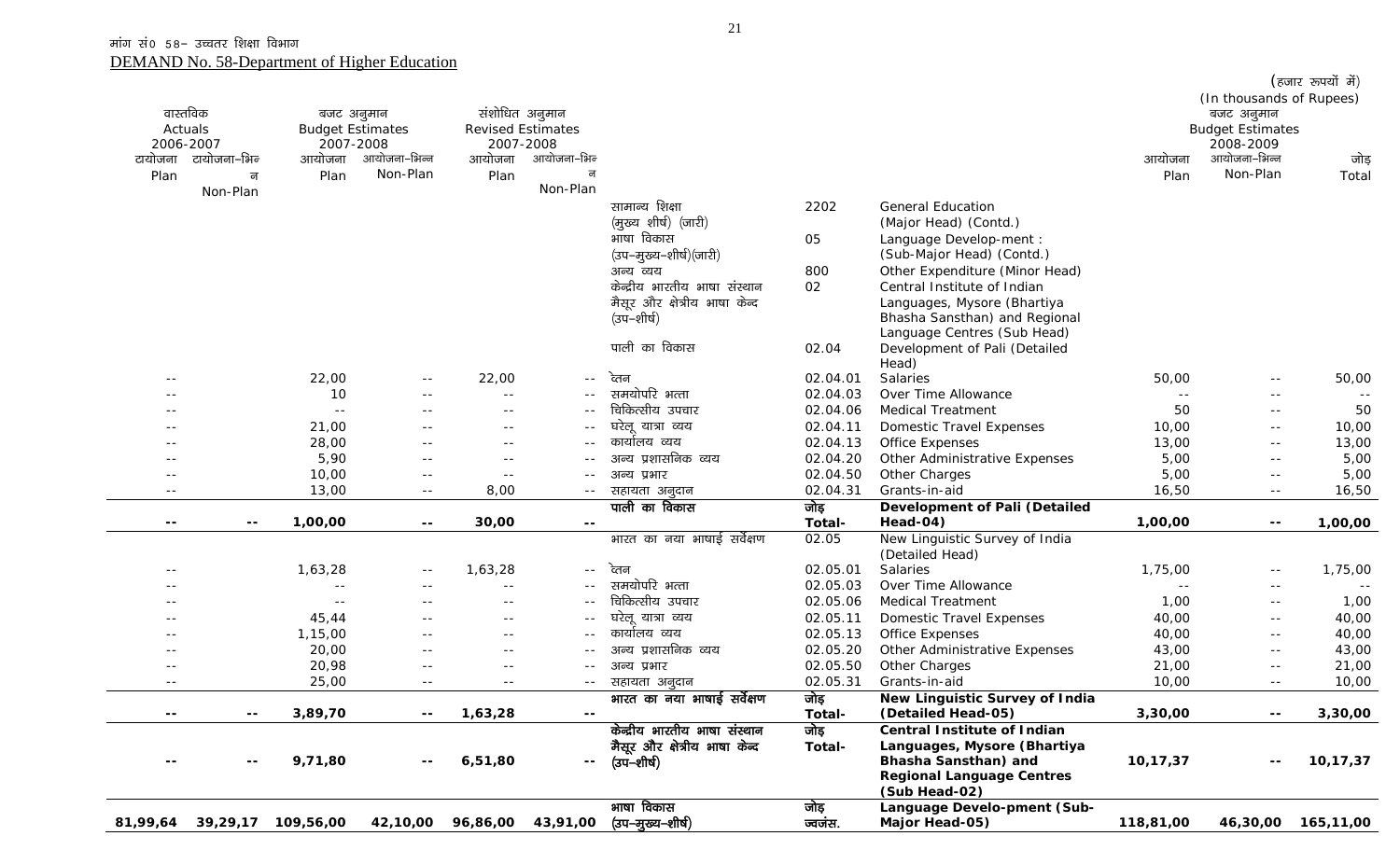| (हजार रूपयों में) |  |
|-------------------|--|
|                   |  |

| वास्तविक<br>2006-2007 | Actuals      | बजट अनुमान<br><b>Budget Estimates</b><br>2007-2008 |              |                          | संशोधित अनुमान<br><b>Revised Estimates</b><br>2007-2008 |                                                  |                |                                                                   |               | बजट अनुमान<br><b>Budget Estimates</b><br>2008-2009 | $\mu$ one can be<br>(In thousands of Rupees) |
|-----------------------|--------------|----------------------------------------------------|--------------|--------------------------|---------------------------------------------------------|--------------------------------------------------|----------------|-------------------------------------------------------------------|---------------|----------------------------------------------------|----------------------------------------------|
| आयोजना                | आयोजना-भिन्न | आयोजना                                             | आयोजना-भिन्न | आयोजना                   | आयोजना-भिन्न                                            |                                                  |                |                                                                   | आयोजना        | आयोजना-भिन्न                                       | जोड़                                         |
| Plan                  | Non-Plan     | Plan                                               | Non-Plan     | Plan                     | Non-Plan                                                | सामान्य शिक्षा<br>(मुख्य शीर्ष) (जारी)           | 2202           | <b>General Education</b><br>(Major Head) (Contd.)                 | Plan          | Non-Plan                                           | Total                                        |
|                       |              |                                                    |              |                          |                                                         | सामान्य (उप मुख्य<br>शीर्ष)                      | 80             | General<br>(Sub Major Head)                                       |               |                                                    |                                              |
|                       |              |                                                    |              |                          |                                                         | निर्देशन एवं प्रशासन                             | 001            | Direction &<br>Administration<br>(Minor Head)                     |               |                                                    |                                              |
|                       |              |                                                    |              |                          |                                                         | विदेश में रिथत शैक्षिक<br>संस्थाएं               | 09             | <b>Educational Institutions</b><br>Abroad<br>(Sub Head)           |               |                                                    |                                              |
|                       | 1,08,02      | $- -$                                              | 2,16,00      | $\sim$ $-$               | 2,16,00                                                 | वेतन                                             | 09.00.01       | Salaries                                                          | $\sim$ $-$    | 2,20,00                                            | 2,20,00                                      |
|                       | $-$          | $- -$                                              | 7,00         | $\sim$ $-$               | 10,00                                                   | समयोपरि भत्ता                                    | 09.00.03       | Over Time Allowance                                               | $- -$         | 7,00                                               | 7,00                                         |
|                       | $\sim$ $-$   | $- -$                                              | 11,00        | $\sim$ $-$               | 11,00                                                   | चिकित्सीय उपचार                                  | 09.00.06       | <b>Medical Treatment</b>                                          | $\sim$ $-$    | 11,00                                              | 11,00                                        |
|                       | 47,26        | $\sim$ $-$                                         | 50,00        | $\sim$ $-$               | 70,00                                                   | विदेश यात्रा व्यय                                | 09.00.12       | Foreign Travel Expenses                                           | $ -$          | 90,00                                              | 90,00                                        |
|                       | 1,72,62      | $- -$                                              | 1,74,00      | $- -$                    | 1,78,00                                                 | कार्यालय व्यय                                    | 09.00.13       | Office Expenses                                                   | $\sim$ $-$    | 1,80,00                                            | 1,80,00                                      |
| $\sim$ $-$            | 3,27,90      | $- -$                                              | 4,58,00      | $\overline{\phantom{a}}$ | 4,85,00                                                 | विदेश में स्थित शैक्षिक<br>संस्थाएं<br>(उपशीर्ष) | जोड़<br>Total- | Educational<br><b>Institutions Abroad</b><br>(Sub-Head-09)        | $\sim$ $\sim$ | 5,08,00                                            | 5,08,00                                      |
|                       |              |                                                    |              |                          |                                                         | अरोविले प्रबंधन                                  | 10             | Auroville Management<br>(Sub Head)                                |               |                                                    |                                              |
| 2,80,75               | 75,00        | 3,67,00                                            | 74,00        | 3,67,00                  | 1,08,00                                                 | सहायता अनुदान                                    | 10.00.31       | Grants-in-aid                                                     | 5,70,00       | 1,17,00                                            | 6,87,00                                      |
| 2,80,75               | 4,02,90      | 3,67,00                                            | 5,32,00      | 3,67,00                  | 5,93,00                                                 | निर्देशन एवं प्रशासन<br>(लघु शीर्ष)              | जोड़<br>Total- | <b>Direction and</b><br><b>Administration (Minor</b><br>Head-001) | 5,70,00       | 6,25,00                                            | 11,95,00                                     |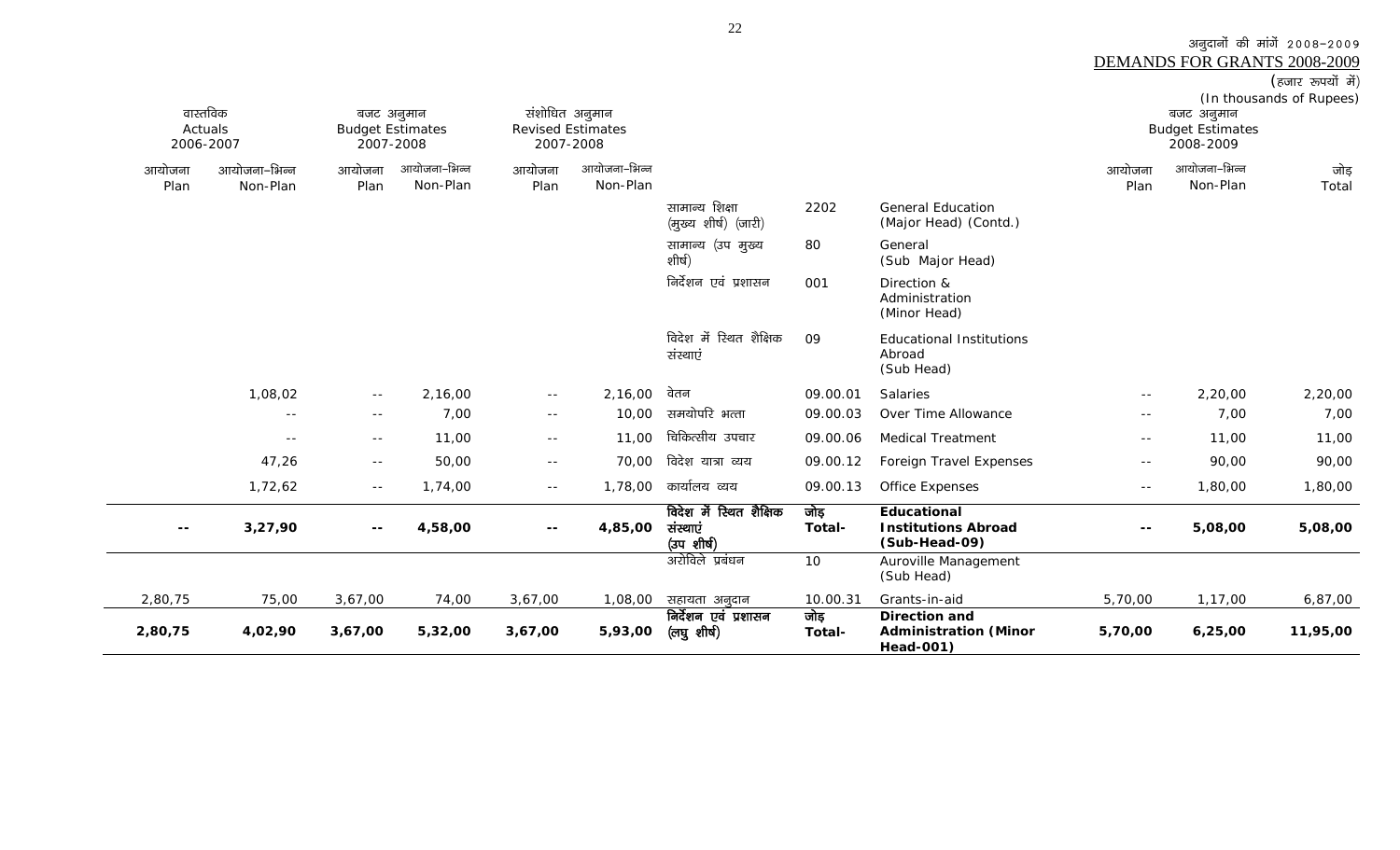$\sim$ 

| 33, 39, 73          | 34, 18, 10    | 29,68,00 | 31,75,00                  | 27,20,00 | 32,30,00                  | कुल–अनुसंधान<br>(लघु शीर्ष)                                                                          | जोड़<br>Total- | <b>Total-Research</b><br>(Minor Head-004)                                                                                      | 33,75,00 | 34,70,00                  | 68,45,00                 |
|---------------------|---------------|----------|---------------------------|----------|---------------------------|------------------------------------------------------------------------------------------------------|----------------|--------------------------------------------------------------------------------------------------------------------------------|----------|---------------------------|--------------------------|
| 1,74,10             | $\sim$ $-$    | 3,90,00  | $\sim$ $\sim$             | 3,90,00  | $-  \,$                   | सहायता अनुदान                                                                                        | 08.00.31       | Grants-in-aid                                                                                                                  | 4,50,00  | $\sim$ $-$                | 4,50,00                  |
|                     |               |          |                           |          |                           | बैद्धिक सम्पदा शिक्षा<br>अनुसंधान और जन<br>पहुंच                                                     | 08             | Scheme for<br><b>Intellectual Property</b><br>Education, Research<br>& Public Outreach                                         |          |                           |                          |
| 4,84,07             | 2,68,13       |          |                           |          | $  \,$                    | सहायता अनुदान                                                                                        | 05.00.31       | and Administration<br>(Sub Head)<br>Grants-in-aid                                                                              |          |                           |                          |
| 76,59               |               |          |                           |          |                           | सहायता अनुदान<br>राष्ट्रीय शैक्षिक योजना<br>और प्रशासन संस्थान                                       | 04.00.31<br>05 | Grants-in-aid<br>National Institute of<br>Educational Planning                                                                 |          |                           |                          |
| 2,00,00             | 2,50,00       | 2,20,00  | 2,50,00                   | 2,20,00  | 2,50,00                   | सहायता अनुदान<br>शिक्षा नीति के<br>कार्यान्वयन के लिए<br>अध्ययन<br>सेमिनार/मूल्यांकन<br>आदि की योजना | 03.00.31<br>04 | Grants-in-aid<br>Scheme for Studies<br>Seminars / Evaluation<br>etc. for Implementa-<br>tion of Education<br>Policy (Sub Head) | 2,70,00  | 2,60,00                   | 5,30,00                  |
| 3,54,97             | 4,99,97       | 3,60,00  | 5,25,00                   | 3,60,00  | 5,80,00                   | सहायता अनुदान<br>भारतीय दर्शन शास्त्र<br>अनुसंधान परिषद्                                             | 02.00.31<br>03 | Grants-in-aid<br>Indian Council of<br>Philosophical<br>Research (Sub Head)                                                     | 4,05,00  | 6, 10, 00                 | 10,15,00                 |
| 20,50,00            | 24,00,00      | 19,98,00 | 24,00,00                  | 17,50,00 | 24,00,00                  | सहायता अनुदान<br>भारतीय ऐतिहासिक<br>अनुसंधान परिषद्                                                  | 01.00.31<br>02 | Grants-in-aid<br>Indian Council of<br><b>Historical Research</b><br>(Sub Head)                                                 | 22,50,00 | 26,00,00                  | 48,50,00                 |
|                     |               |          |                           |          |                           | अनुसंधान (लघु शीर्ष)<br>भारतीय सामाजिक<br>विज्ञान अनुसंधान<br>परिषद्                                 | 004<br>01      | Research<br>(Minor Head)<br>Indian Council of<br>Social Science<br>Research (Sub Head)                                         |          |                           |                          |
|                     |               |          |                           |          |                           | सामान्य<br>(उप मुख्य शीर्ष)                                                                          | 80             | (Contd.)<br>General<br>(Sub Major Head)                                                                                        |          |                           |                          |
|                     |               |          |                           |          |                           | सामान्य शिक्षा<br>(मुख्य शीर्ष) (जारी)                                                               | 2202           | <b>General Education</b><br>(Major-Head)                                                                                       |          |                           |                          |
| Plan                | Non-Plan      | Plan     | Non-Plan                  | Plan     | Non-Plan                  |                                                                                                      |                |                                                                                                                                | Plan     | Non-Plan                  | Total                    |
| 2006-2007<br>आयोजना | टायोजना-भिन्न | आयोजना   | 2007-2008<br>आयोजना-भिन्न | आयोजना   | 2007-2008<br>आयोजना-भिन्न |                                                                                                      |                |                                                                                                                                | आयोजना   | 2008-2009<br>आयोजना-भिन्न | जोड़                     |
| Actuals             |               |          | <b>Budget Estimates</b>   |          | <b>Revised Estimates</b>  |                                                                                                      |                |                                                                                                                                |          | <b>Budget Estimates</b>   |                          |
| वास्तविक            |               |          | बजट अनुमान                |          | संशोधित अनुमान            |                                                                                                      |                |                                                                                                                                |          | बजट अनुमान                | (In thousands of Rupees) |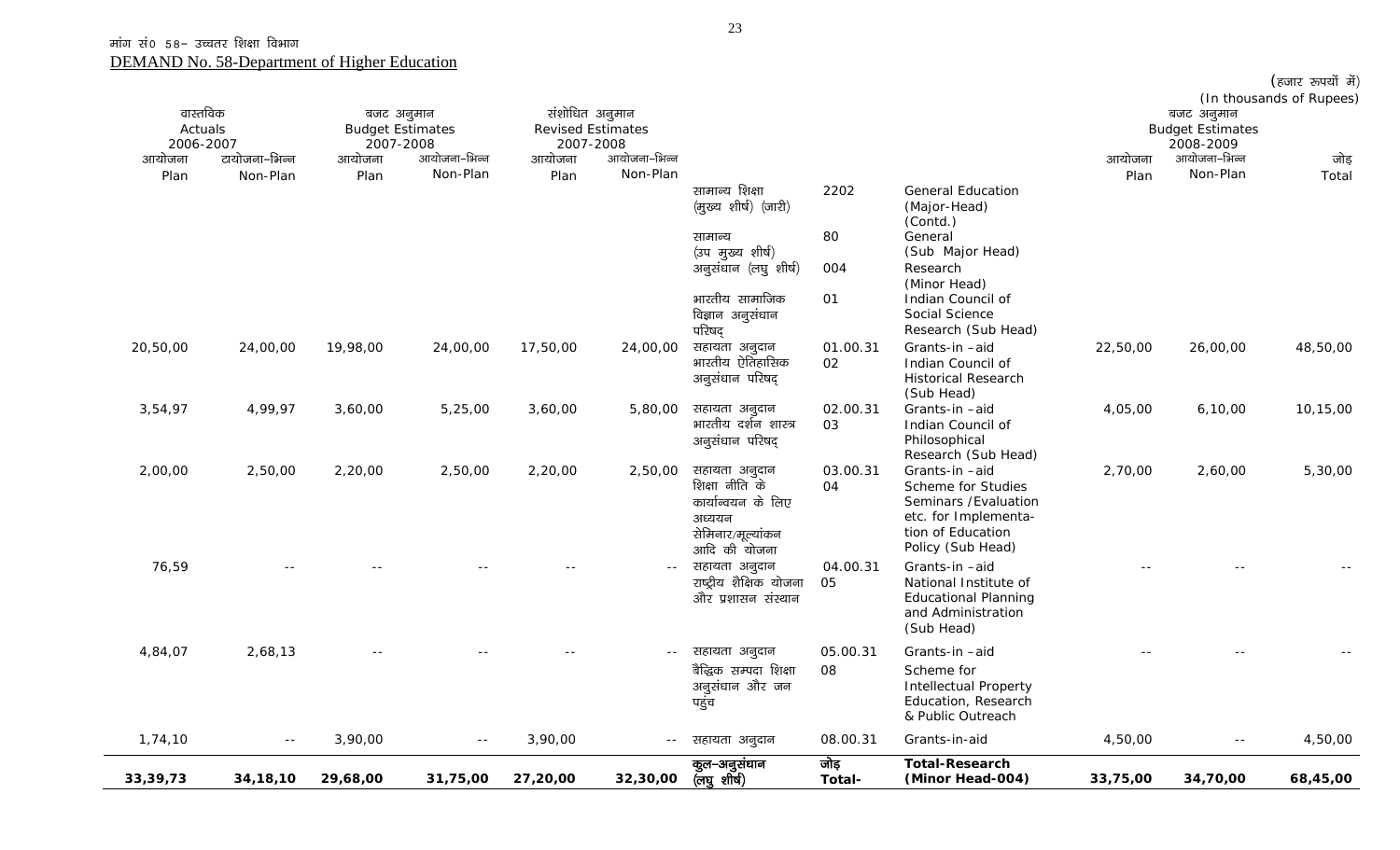| $- -$      | 25,65                     | 12,60,00                | 86,00        | 12,60,00                 | 1,12,00       | (लघु शीर्ष)                                                                          | Total-           | (Minor Head-107)                                                                           | 45,00,00                            | 82,00                                  | 45,82,00          |
|------------|---------------------------|-------------------------|--------------|--------------------------|---------------|--------------------------------------------------------------------------------------|------------------|--------------------------------------------------------------------------------------------|-------------------------------------|----------------------------------------|-------------------|
| $\sim$ $-$ | 4,41                      | $ -$                    | 9,00         | $- -$                    | 9,00          | अन्य प्रभार<br>छात्रवृत्तियां                                                        | 07.00.50<br>जोड़ | Other Charges<br><b>Scholarships</b>                                                       | $\sim$ $-$                          | 9,00                                   | 9,00              |
| $ -$       | --                        | $\sim$ $-$              | 1,00         |                          |               | 1,00 बट्टेखाते में नुकसान<br>अन्य मर्दे                                              | 08.01.64<br>07   | Write off losses<br>Other items<br>(Sub Head)                                              | $\sim$ $-$                          | 1,00                                   | 1,00              |
|            |                           |                         |              |                          |               | ऋण छात्रवृत्ति योजना                                                                 | 08.01            | Loan Scholarships<br><b>Schemes</b> (Detailed<br>Head)                                     |                                     |                                        |                   |
|            |                           |                         |              |                          |               | वसूल न किया जाने<br>वाला ऋण बट्टेखाते<br>में                                         | 08               | Irrecoverable Loan<br>written off (Sub Head)                                               |                                     |                                        |                   |
|            | $- -$                     | 12,60,00                | $ -$         | 12,60,00                 | $\sim$ $\sim$ | छात्रवृत्तियॉॅं/वजीफे                                                                | 18.00.34         | Scholarship/ Stipends                                                                      | 45,00,00                            | $ -$                                   | 45,00,00          |
|            |                           |                         |              |                          |               | कालेज और<br>विश्वविद्यालय के छात्रों<br>के लिये छात्रवृत्ति                          | 18               | Scholarship for College<br>& University Students                                           |                                     |                                        |                   |
|            |                           |                         |              |                          | $\sim$ $-$    | सहायता अनुदान                                                                        | 17.00.31         | Grants-in-aid                                                                              |                                     |                                        |                   |
|            |                           |                         |              |                          |               | राष्ट्रीय योग्यता<br>छात्रवृत्ति स्कीम                                               | 17               | National Merit<br>Scholarship Scheme                                                       |                                     |                                        |                   |
| $- -$      | 21,24                     | $ -$                    | 74,00        | $\sim$ $-$               | 1,00,00       | विदेश जाने वाले<br>भारतीय छात्र<br>अन्य प्रभार                                       | 12.00.50         | Foreign Govt./<br>Organisations<br>(Sub Head)<br>Other charges                             | $\sim$ $\sim$                       | 70,00                                  | 70,00             |
|            |                           |                         | 2,00         |                          | 2,00          | सहायता अनुदान<br>विदेशी सरकारों/<br>संगठनों द्वारा दी जाने<br>वाली छात्रवृत्ति पर    | 09.00.31<br>12   | Grants-in-aid<br>Indian Scholars going<br>abroad against<br>scholarships offered by        | $\sim$ $-$                          | 2,00                                   | 2,00              |
|            |                           |                         |              |                          |               | अध्ययन के लिए गैर<br>हिन्दी भाषी संघ राज्य<br>क्षेत्रों के छात्रों को<br>छात्रवृत्ति |                  | students from non-<br>Hindi speaking UTs for<br>Post Matric studies in<br>Hindi (Sub Head) |                                     |                                        |                   |
|            |                           |                         |              |                          |               | छात्रवृत्ति<br>(लघु शीर्ष) (जारी)<br>हिन्दी में मेट्रिकोत्तर                         | 09               | Scholarships<br>(Minor Head) (Contd.)<br>Scholarships to                                   |                                     |                                        |                   |
|            |                           |                         |              |                          |               | सामान्य (उप मुख्य<br>शीर्ष)                                                          | 107              | (Sub Major Head)                                                                           |                                     |                                        |                   |
|            |                           |                         |              |                          |               | (मुख्य शीर्ष) (जारी)                                                                 | 2202<br>80       | (Major Head)<br>(Contd.)<br>General                                                        |                                     |                                        |                   |
| Plan       | Non-Plan                  | Plan                    | Non-Plan     | Plan                     | Non-Plan      | सामान्य शिक्षा                                                                       |                  | <b>General Education</b>                                                                   | Plan                                | Non-Plan                               | Total             |
| आयोजना     | 2006-2007<br>आयोजना-भिन्न | 2007-2008<br>आयोजना     | आयोजना-भिन्न | 2007-2008<br>आयोजना      | आयोजना-भिन्न  |                                                                                      |                  |                                                                                            | आयोजना                              | 2008-2009<br>आयोजना-भिन्न              | जोड़              |
|            | Actuals                   | <b>Budget Estimates</b> |              | <b>Revised Estimates</b> |               |                                                                                      |                  |                                                                                            |                                     | <b>Budget Estimates</b>                |                   |
|            | वास्तविक                  | बजट अनुमान              |              | संशोधित अनुमान           |               |                                                                                      |                  |                                                                                            |                                     | (In thousands of Rupees)<br>बजट अनुमान |                   |
|            |                           |                         |              |                          |               |                                                                                      |                  |                                                                                            |                                     |                                        | (हजार रुपयों में) |
|            |                           |                         |              |                          |               |                                                                                      |                  |                                                                                            | <b>DEMANDS FOR GRANTS 2008-2009</b> |                                        |                   |

अनुदानों की मांगें २००८-२००९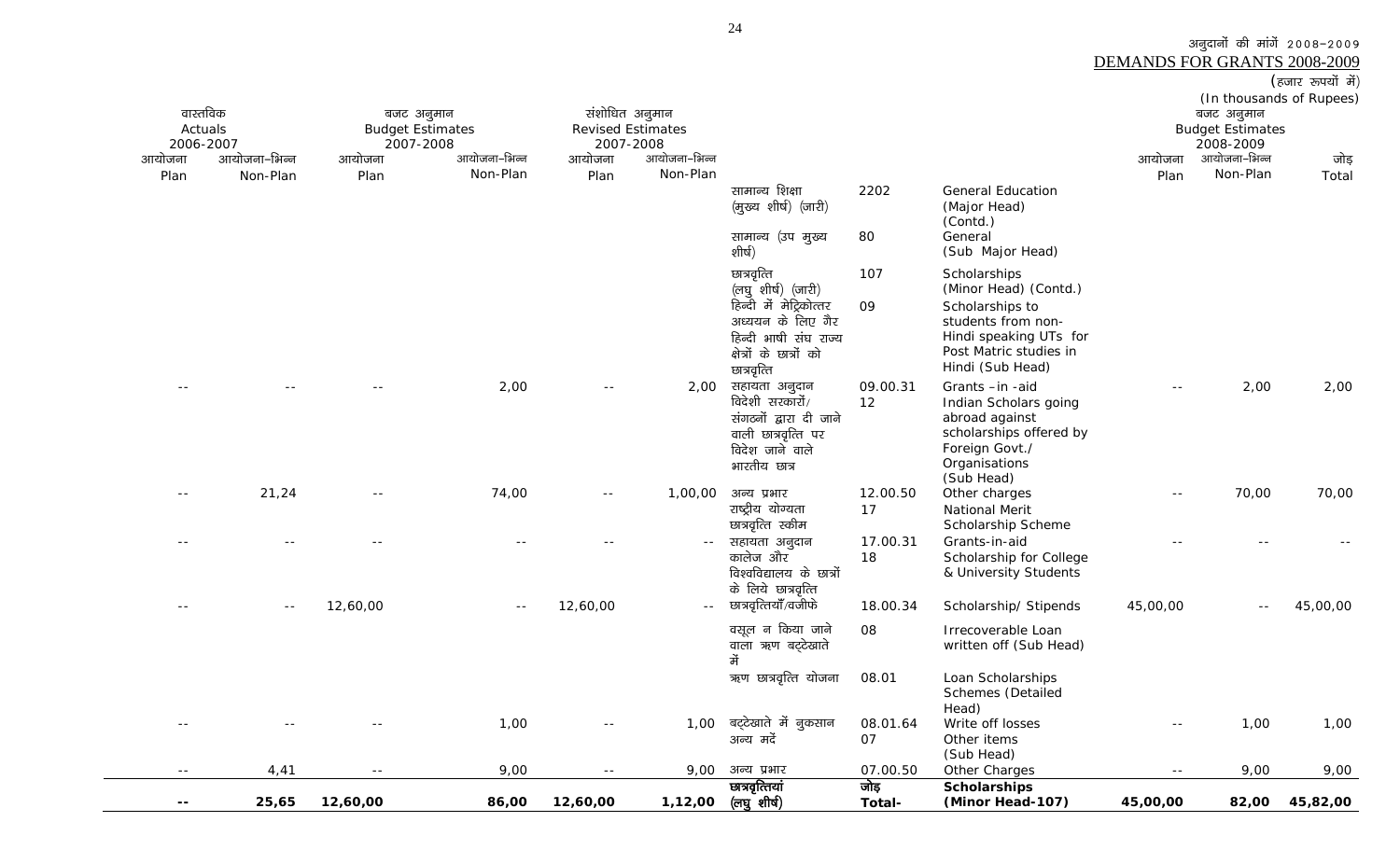|               |                                  |                                                    |                          |                                                         |                          |                                                                                                                                            |                         |                                                                                                                                                           |        |                                                    | (हजार रुपयों में)        |
|---------------|----------------------------------|----------------------------------------------------|--------------------------|---------------------------------------------------------|--------------------------|--------------------------------------------------------------------------------------------------------------------------------------------|-------------------------|-----------------------------------------------------------------------------------------------------------------------------------------------------------|--------|----------------------------------------------------|--------------------------|
|               | वास्तविक<br>Actuals<br>2006-2007 | बजट अनुमान<br><b>Budget Estimates</b><br>2007-2008 |                          | संशोधित अनुमान<br><b>Revised Estimates</b><br>2007-2008 |                          |                                                                                                                                            |                         |                                                                                                                                                           |        | बजट अनुमान<br><b>Budget Estimates</b><br>2008-2009 | (In thousands of Rupees) |
| आयोजना        | आयोजना–भिन्न                     | आयोजना                                             | आयोजना-भिन्न<br>Non-Plan | आयोजना                                                  | आयोजना–भिन्न<br>Non-Plan |                                                                                                                                            |                         |                                                                                                                                                           | आयोजना | आयोजना-भिन्न<br>Non-Plan                           | जोड़                     |
| Plan          | Non-Plan                         | Plan                                               |                          | Plan                                                    |                          | सामान्य शिक्षा<br>(मुख्य शीर्ष) (जारी)<br>सामान्य<br>(उप मुख्य शीर्ष)<br>अन्तर्राष्ट्रीय सहयोग (लघु<br>शीर्ष )<br>यूनेस्को के प्रति अंशदान | 2202<br>80<br>798<br>01 | <b>General Education</b><br>(Major Head) (Contd.)<br>General<br>(Sub -Major Head)<br>International Co-<br>operation(Minor Head)<br>Contribution to UNESCO | Plan   |                                                    | Total                    |
| $ -$          | 6,88,00                          | $\sim$ $-$                                         | 6,88,00                  | $ -$                                                    | 6,88,00                  | अंशदान<br>बाह्य शैक्षिक सम्बंध का<br>सुदृढीकरण                                                                                             | 01.00.32<br>02          | (Sub Head)<br>Contribution<br>Strengthening of External<br><b>Academic Relation</b><br>(Sub Head)                                                         |        | 7,30,00                                            | 7,30,00                  |
| 38,84         |                                  |                                                    |                          |                                                         |                          | एक मुश्त प्रावधान<br>यूनेस्को सम्मेलन आदि में<br>शिष्टमंडल भेजना                                                                           | 02.00.42<br>04          | Lump Sum Provision<br>Deputation and Delegation<br>to UNESCO Conferences<br>etc.<br>(Sub Head)                                                            |        |                                                    |                          |
| $- -$         | 53,34                            | $\sim$ $-$                                         | 60,00                    | $\sim$ $-$                                              | 90,00                    | एक मुश्त प्रावधान<br>विदेशी शिष्टमंडल का<br>भारतीय दौरा                                                                                    | 04.00.42<br>05          | Lump Sum Provision<br>Visit of Foreign Delegation<br>to India (Sub Head)                                                                                  |        | 80,00                                              | 80,00                    |
|               | 1,52                             | $ -$                                               | 15,00                    | $\sim$ $-$                                              | 15,00                    | एक मुश्त प्रावधान<br>अन्तर्राष्ट्रीय कापीराइट संघ–<br>डब्ल्यू आई पी ओ के प्रति<br>भारत का अंशदान                                           | 05.00.42<br>09          | Lump Sum Provision<br><b>International Copyright</b><br>union -India's Contribution<br>to WIPO<br>(Sub Head)                                              |        | 15,00                                              | 15,00                    |
|               |                                  |                                                    |                          |                                                         | $-$                      | अंशदान                                                                                                                                     | 09.00.32                | Contributions                                                                                                                                             |        |                                                    |                          |
|               |                                  |                                                    |                          |                                                         |                          | यूनेस्को से संबंधित<br>कार्यकलाप                                                                                                           | 17                      | <b>Unesco related Activities</b>                                                                                                                          |        |                                                    |                          |
|               |                                  |                                                    |                          |                                                         |                          | यूनेस्को कार्यक्रम और<br>कार्यकलाप                                                                                                         | 17.01                   | Unesco Programmes and<br>Activities                                                                                                                       |        |                                                    |                          |
|               |                                  | 2,15,00                                            |                          | 2,15,00                                                 |                          | सहायता अनुदान                                                                                                                              |                         | 17.01.31 Grants-in-aid                                                                                                                                    | 50,00  |                                                    | 50,00                    |
|               |                                  | 37,00                                              |                          | 37,00                                                   |                          | बाहय शैक्षिक सम्बंध का<br>सुदृढीकरण<br>अन्य प्रशासनिक व्यय                                                                                 | 17.02<br>17.02.20       | Strengthening of External<br><b>Academic Relations</b><br>Other Administrative                                                                            |        |                                                    |                          |
| $\sim$ $\sim$ | $\sim$ $-$                       |                                                    | $- -$                    |                                                         | $  \,$                   |                                                                                                                                            |                         | Expenses                                                                                                                                                  | $ -$   | $ -$                                               | $ -$                     |
| 38,84         | 7,42,86                          | 2,52,00                                            | 7,63,00                  | 2,52,00                                                 | 7,93,00                  | अन्तर्राष्ट्रीय सहयोग<br>(लघु शीर्ष )                                                                                                      | जोड़<br>Total-          | International<br>Cooperation<br>(Minor Head-798)                                                                                                          | 50,00  | 8,25,00                                            | 8,75,00                  |

25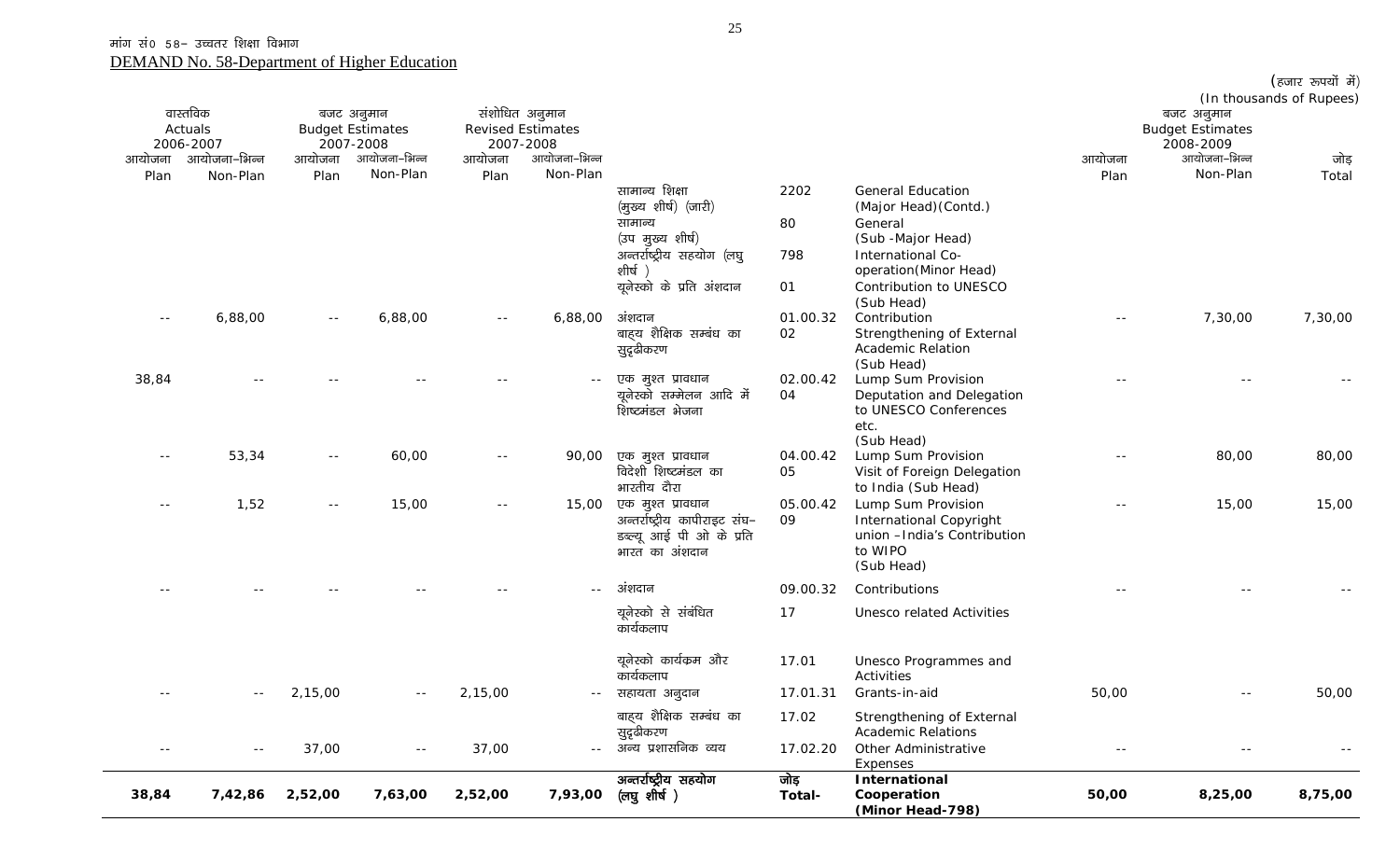|                                  |               |        |                                                    |                                                         |              |                                                                                                                                                         |                |                                                                                                                                                                              |        | DEMANDS FOR GRANTS 2008-2009                                                   |                   |
|----------------------------------|---------------|--------|----------------------------------------------------|---------------------------------------------------------|--------------|---------------------------------------------------------------------------------------------------------------------------------------------------------|----------------|------------------------------------------------------------------------------------------------------------------------------------------------------------------------------|--------|--------------------------------------------------------------------------------|-------------------|
|                                  |               |        |                                                    |                                                         |              |                                                                                                                                                         |                |                                                                                                                                                                              |        |                                                                                | (हजार रुपयों में) |
| वास्तविक<br>Actuals<br>2006-2007 |               |        | बजट अनुमान<br><b>Budget Estimates</b><br>2007-2008 | संशोधित अनुमान<br><b>Revised Estimates</b><br>2007-2008 |              |                                                                                                                                                         |                |                                                                                                                                                                              |        | (In thousands of Rupees)<br>बजट अनुमान<br><b>Budget Estimates</b><br>2008-2009 |                   |
| आयोजना                           | आयोजना–भिन्न  | आयोजना | आयोजना-भिन्न                                       | आयोजना                                                  | आयोजना-भिन्न |                                                                                                                                                         |                |                                                                                                                                                                              | आयोजना | आयोजना-भिन्न                                                                   | जोड़              |
| Plan                             | Non-Plan      | Plan   | Non-Plan                                           | Plan                                                    | Non-Plan     |                                                                                                                                                         |                |                                                                                                                                                                              | Plan   | Non-Plan                                                                       | Total             |
|                                  |               |        |                                                    |                                                         |              | सामान्य शिक्षा<br>(मुख्य शीर्ष) (जारी)                                                                                                                  | 2202           | <b>General Education</b><br>(Major Head) (Contd.)                                                                                                                            |        |                                                                                |                   |
|                                  |               |        |                                                    |                                                         |              | सामान्य (उप मुख्य शीर्ष)                                                                                                                                | 80             | General (Sub-Major<br>Head)                                                                                                                                                  |        |                                                                                |                   |
|                                  |               |        |                                                    |                                                         |              | अन्य व्यय<br>(लघुशीर्ष)                                                                                                                                 | 800            | Other expenditure<br>(Minor Head)                                                                                                                                            |        |                                                                                |                   |
|                                  |               |        |                                                    |                                                         |              | शिक्षकों को राष्ट्रीय पुरस्कार                                                                                                                          | 30             | National Awards to<br>Teachers (Sub Head)                                                                                                                                    |        |                                                                                |                   |
|                                  | 1,86,39       |        |                                                    |                                                         |              | अन्य प्रभार                                                                                                                                             | 30.00.50       | Other Charges                                                                                                                                                                |        |                                                                                |                   |
|                                  |               |        |                                                    |                                                         |              | भारत में यूनेस्को प्रकाशनों के<br>लिए पूर्ण विकसित प्रलेखन<br>और संदर्भ केन्द्र के रूप में<br>आई एन सी पुस्तकालय का<br>पुनर्गठन                         | 32             | Re-organisation of the INC<br>Library into a full fledge<br>Documentation and<br>Reference Center for<br><b>UNESCO Publ-ications in</b><br>India (Sub Head)                  |        |                                                                                |                   |
| 8,79                             |               |        |                                                    |                                                         | $\sim$ $-$   | एक मुश्त प्रावधान<br>यूनेस्कों के लक्ष्यों और<br>उद्देश्यों को आगे बढाने के<br>लिए समितियों/सम्मेलनों की<br>बैठकों तथा संगठनों की<br>प्रदर्शनी का आयोजन | 32.00.42<br>33 | Lump Sum Provision<br>Holding of meetings of<br>Committees/ Conference<br>and organisations of<br>exhibition in furtherance of<br>UNESCO's aims and<br>objectives (Sub Head) |        |                                                                                |                   |
|                                  | 3,83          |        | 14,00                                              |                                                         | 75,00        | एक मुश्त प्रावधान<br>यूनेस्कों के कार्यक्रमों और<br>कार्यकलापों में लगे स्वयंसेवी<br>संगठनों का सुदृढीकरण                                               | 33.00.42<br>34 | Lump Sum Provision<br>Strengthening of Voluntary<br>Organisa-tions engaged in<br>UNESCO's programmes &<br>activities (Sub Head)                                              |        | 25,00                                                                          | 25,00             |
| 1,00                             |               |        |                                                    |                                                         | $\sim$ $-$   | एक मुश्त प्रावधान<br>राष्ट्रीय अल्पसंख्यक शिक्षा<br>संस्थान आयोग                                                                                        | 34.00.42<br>37 | Lump Sum Provision<br>National Commission for<br>Minority Educational<br>Institutions                                                                                        |        |                                                                                |                   |
| $ -$                             | 1,81,54       |        | 2,10,00                                            |                                                         | 2,16,00      | सहायता अनुदान<br>एजुकेशन पोर्टल के विकास हेतु<br>अनुदान                                                                                                 | 37.00.31<br>38 | Grants-in-aid<br>Grants for Development of<br><b>Educational Portal</b>                                                                                                      |        | 2,00,00                                                                        | 2,00,00           |
| 4,50,00                          | $\sim$ $\sim$ |        |                                                    |                                                         | $  \,$       | सहायता अनुदान                                                                                                                                           | 38.00.31       | Grants-in-aid                                                                                                                                                                | $ -$   |                                                                                |                   |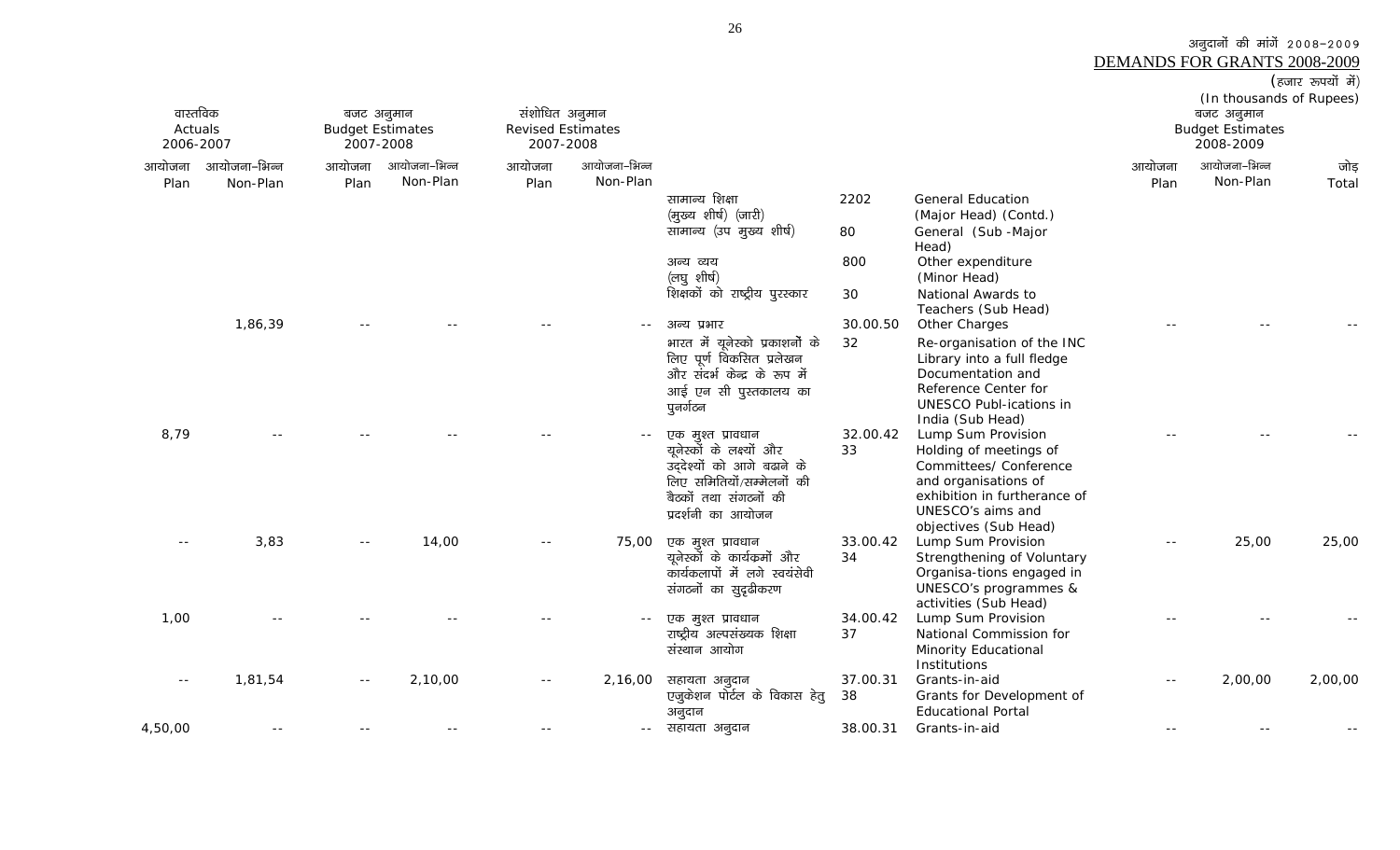|                                  |                           |                                                    |                          |                                                         |                          |                                                                                                                                                                                                                                               |                         |                                                                                                                                                                                                                                                  |                |                                                    | (हजार रुपयों में)<br>(In thousands of Rupees) |
|----------------------------------|---------------------------|----------------------------------------------------|--------------------------|---------------------------------------------------------|--------------------------|-----------------------------------------------------------------------------------------------------------------------------------------------------------------------------------------------------------------------------------------------|-------------------------|--------------------------------------------------------------------------------------------------------------------------------------------------------------------------------------------------------------------------------------------------|----------------|----------------------------------------------------|-----------------------------------------------|
| वास्तविक<br>Actuals<br>2006-2007 |                           | बजट अनुमान<br><b>Budget Estimates</b><br>2007-2008 |                          | संशोधित अनुमान<br><b>Revised Estimates</b><br>2007-2008 |                          |                                                                                                                                                                                                                                               |                         |                                                                                                                                                                                                                                                  |                | बजट अनुमान<br><b>Budget Estimates</b><br>2008-2009 |                                               |
| आयोजना<br>Plan                   | टायोजना-भिन्न<br>Non-Plan | आयोजना<br>Plan                                     | आयोजना-भिन्न<br>Non-Plan | आयोजना<br>Plan                                          | आयोजना-भिन्न<br>Non-Plan |                                                                                                                                                                                                                                               |                         |                                                                                                                                                                                                                                                  | आयोजना<br>Plan | आयोजना-भिन्न<br>Non-Plan                           | जोड़<br>Total                                 |
|                                  |                           |                                                    |                          |                                                         |                          | सामान्य शिक्षा<br>शीर्ष)<br>(मुख्य<br>$(\overline{1}$ जारी)<br>सामान्य<br>(उप मुख्य शीर्ष)<br>अन्य व्यय<br>(लघु शीर्ष)<br>क्षेत्र गहन और<br>मदरसा<br>आधुनिकीकरण<br>कार्यक्रम-बिना<br>विधानमंडल वाले<br>संघ राज्य क्षेत्रों<br>के लिए प्रावधान | 2202<br>80<br>800<br>39 | <b>General Education</b><br>(Major Head)<br>(Contd.)<br>General (Sub -<br>Major Head)<br>Other Expenditure<br>(Minor Head)<br>Area Intensive &<br>Madarsa<br>Modernisation<br>Programme-<br>Provision for<br><b>Union Territories</b><br>without |                |                                                    |                                               |
|                                  | $-1$                      | 1,00                                               | $\sim$ $-$               | 1,00                                                    |                          | --    सहायता  अनुदान<br>अाई.सी.टी.  के<br>जरिये राष्ट्रीय<br>शिक्षा मिशन                                                                                                                                                                      | 39.00.31<br>40          | Legislature<br>Grants-in-aid<br>National Mission<br>in Educaiton<br>through ICT                                                                                                                                                                  | 1,00           | $\sim$ $-$                                         | 1,00                                          |
| $- -$                            | $- -$                     | 451,80,00                                          | $\sim$ $\sim$            |                                                         | $\sim$ $-$               | सहायता अनुदान<br>jk"V <sup>a</sup> h; vYila[;d 41<br>f'k{kk vuqoh{k.k<br>Ifefr                                                                                                                                                                | 40.00.31                | Grants-in-aid<br>National<br>Monitoring<br>Committee for<br>Minority                                                                                                                                                                             | 451,80,00      | $\sim$ $-$                                         | 451,80,00                                     |
| $\sim$ $-$                       | $\sim$ $\sim$             | $\sim$ $-$                                         | $- -$                    | $\sim$ $-$                                              |                          | -- घरेलू यात्रा व्यय                                                                                                                                                                                                                          | 41.00.11                | Education<br>Domestic Travel<br>Expenses                                                                                                                                                                                                         | $\sim$ $-$     | 26,00                                              | 26,00                                         |
| 4,59,79                          | 3,71,76                   | 451,81,00                                          | 2,24,00                  | 1,00                                                    | 2,91,00                  | अन्य व्यय<br>(लघुशीर्ष)                                                                                                                                                                                                                       | जोड़<br>Total-          | Other<br><b>Expenditure</b><br>(Minor Head-<br>800)                                                                                                                                                                                              | 451,81,00      | 2,51,00                                            | 454,32,00                                     |
| 41, 19, 11                       | 49,61,27                  | 500,28,00                                          | 47,80,00                 | 46,00,00                                                | 50,19,00                 | सामान्य<br>(उप मुख्य शीर्ष)                                                                                                                                                                                                                   | जोड़<br>Total-          | General<br>(Sub-Major<br>Head-80)                                                                                                                                                                                                                | 536,76,00      | 52,53,00                                           | 589,29,00                                     |
| 2402,79,87                       | 2566,26,09                | 2859,54,00                                         | 1752,78,00               | 1898,87,00                                              | 2070,43,00               | मुख्य शीष्त्र<br>$"2202"$ .<br>सामान्य शिक्षा                                                                                                                                                                                                 | जोड़<br>Total-          | <b>Major Head</b><br>"2202" - General<br>Education                                                                                                                                                                                               | 3888,82,00     | 2135,44,00                                         | 6024,26,00                                    |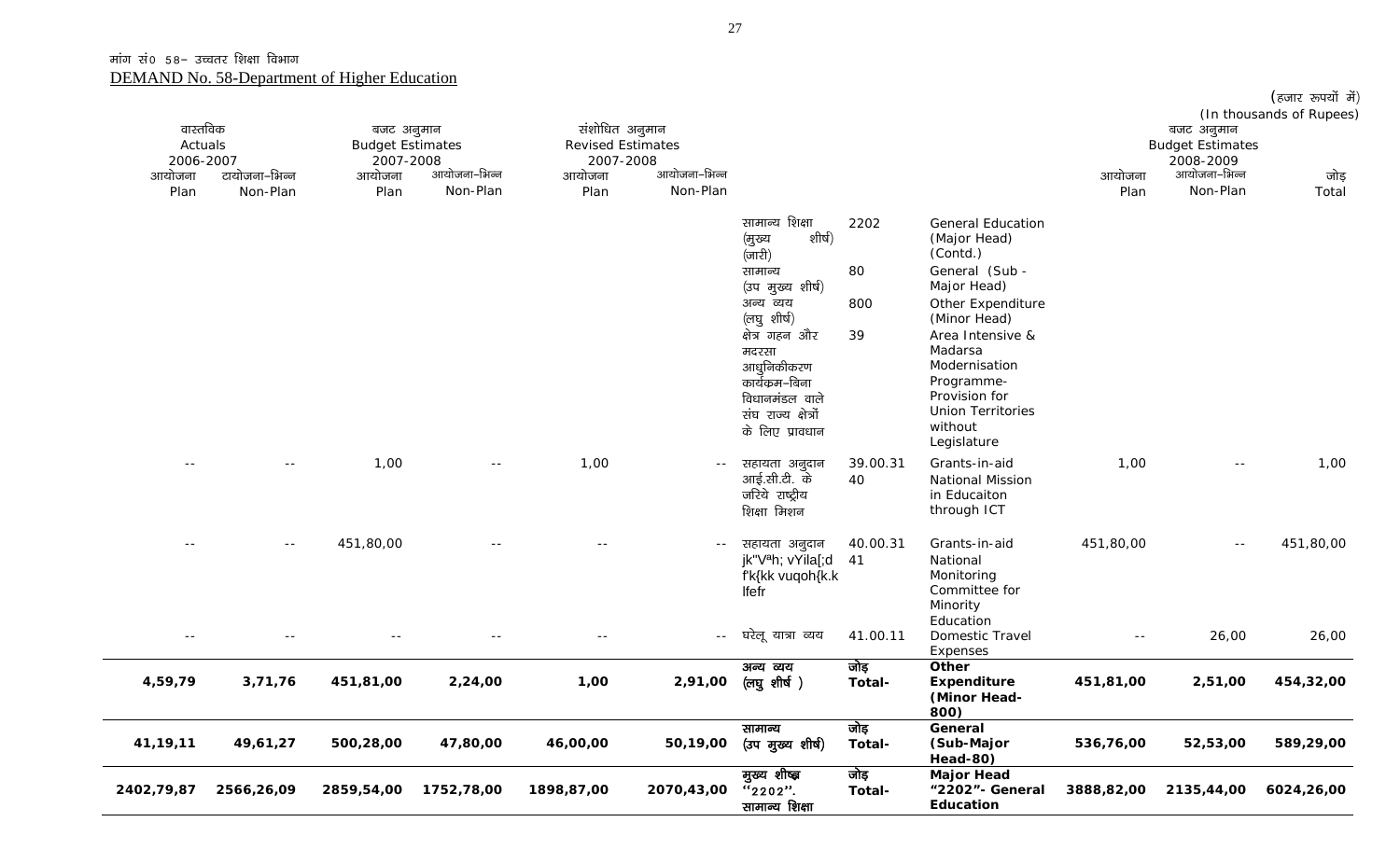|           |               |                         |              |                          |                          |                                         |               |                                            |        |                          | (हजार रुपयों में) |
|-----------|---------------|-------------------------|--------------|--------------------------|--------------------------|-----------------------------------------|---------------|--------------------------------------------|--------|--------------------------|-------------------|
|           |               |                         |              |                          |                          |                                         |               |                                            |        | (In thousands of Rupees) |                   |
| वास्तविक  |               | बजट अनुमान              |              | संशोधित अनुमान           |                          |                                         |               |                                            |        | बजट अनुमान               |                   |
| Actuals   |               | <b>Budget Estimates</b> |              | <b>Revised Estimates</b> |                          |                                         |               |                                            |        | <b>Budget Estimates</b>  |                   |
| 2006-2007 |               | 2007-2008               |              | 2007-2008                |                          |                                         |               |                                            |        | 2008-2009                |                   |
| आयोजना    | टायोजना-भिन्न | आयोजना                  | आयोजना–भिन्न | आयोजना                   | आयोजना-भिन्न             |                                         |               |                                            | आयोजना | आयोजना-भिन्न             | जोड़              |
| Plan      | Non-Plan      | Plan                    | Non-Plan     | Plan                     | Non-Plan                 |                                         |               |                                            | Plan   | Non-Plan                 | Total             |
|           |               |                         |              |                          |                          | तकनीकी शिक्षा                           | 2203          | <b>Technical Education</b>                 |        |                          |                   |
|           |               |                         |              |                          |                          | (मुख्य शीर्ष)                           |               | (Major Head)                               |        |                          |                   |
|           |               |                         |              |                          |                          | निर्देशन एवं प्रशासन                    | 00.001        | Direction &                                |        |                          |                   |
|           |               |                         |              |                          |                          | (लघु शीर्ष)                             |               | Administration                             |        |                          |                   |
|           |               |                         |              |                          |                          |                                         |               | (Minor-Head)                               |        |                          |                   |
|           |               |                         |              |                          |                          | अखिल भारतीय                             | 04            | All India Council for                      |        |                          |                   |
|           |               |                         |              |                          |                          | तकनीकी शिक्षा परिषद्                    |               | <b>Technical Education</b>                 |        |                          |                   |
|           |               |                         |              |                          |                          |                                         |               | (A.I.C.T.E.) (Sub                          |        |                          |                   |
|           |               |                         |              |                          |                          |                                         |               | Head)                                      |        |                          |                   |
|           |               | $\sim$ $\sim$           |              |                          | $\sim$ $-$               | सहायता अनुदान                           | 04.00.31      | Grants-in-aid                              |        |                          |                   |
|           |               |                         |              |                          |                          | अखिल भारतीय                             | 08            | All India Council for                      |        |                          |                   |
|           |               |                         |              |                          |                          | तकनीकी शिक्षा परिषद्                    |               | <b>Technical Education</b>                 |        |                          |                   |
|           |               |                         |              |                          |                          | राष्ट्रीय प्रौद्योगिकी                  |               | (A.I.C.T.E.) (Including                    |        |                          |                   |
|           |               |                         |              |                          |                          | संस्थान सहित )                          |               | National Institutes of                     |        |                          |                   |
|           |               |                         |              |                          |                          |                                         |               | Technology)                                |        |                          |                   |
|           |               |                         |              |                          |                          |                                         |               | (Sub Head)                                 |        |                          |                   |
|           |               |                         |              |                          |                          | अखिल भारतीय                             | 08.01         | All India Council for                      |        |                          |                   |
|           |               |                         |              |                          |                          | तकनीकी शिक्षा परिषद्                    |               | <b>Technical Education</b>                 |        |                          |                   |
|           |               |                         |              |                          |                          |                                         |               | (AICTE) (Detailed                          |        |                          |                   |
|           |               |                         |              |                          |                          |                                         |               | Head)                                      |        |                          |                   |
| 91,35,92  |               |                         |              |                          |                          | सहायता अनुदान<br>राष्ट्रीय प्रौद्योगिकी | 08.01.31      | Grants-in-aid                              |        |                          |                   |
|           |               |                         |              |                          |                          | संस्थान सहित को                         | 08.02         | <b>Grants to National</b><br>Institutes of |        |                          |                   |
|           |               |                         |              |                          |                          |                                         |               | Technology (Detailed                       |        |                          |                   |
|           |               |                         |              |                          |                          | अनुदान                                  |               | Head)                                      |        |                          |                   |
| 149,23,00 | 221,82,00     | $  \,$                  | $\sim$ $-$   | $\sim$ $-$               | $ -$                     | सहायता अनुदान                           | 08.02.31      | Grants-in-aid                              | $- -$  | $  \,$                   |                   |
|           |               |                         |              |                          |                          | अखिल भारतीय                             | जोड़          | All India Council for                      |        |                          |                   |
|           |               |                         |              |                          |                          | तकनीकी शिक्षा परिषद्                    | Total-        | <b>Technical Education</b>                 |        |                          |                   |
| 240,58,92 | 221,82,00     |                         |              |                          | $\overline{\phantom{a}}$ | राष्ट्रीय प्रौद्योगिकी                  |               | (A.I.C.T.E.)                               |        |                          |                   |
|           |               |                         |              |                          |                          | संस्थान सहित )                          |               | (Including National                        |        |                          |                   |
|           |               |                         |              |                          |                          |                                         |               | Institutes of                              |        |                          |                   |
|           |               |                         |              |                          |                          |                                         |               | Technology)                                |        |                          |                   |
|           |               |                         |              |                          |                          |                                         |               | (Sub Head-08)                              |        |                          |                   |
|           |               |                         |              |                          |                          | निर्देशन एवं प्रशासन                    | जोड़          | Direction &                                |        |                          |                   |
| 240,58,92 | 221,82,00     |                         |              |                          | $- -$                    | (লঘু शीर्ष)                             | <b>Total-</b> | Administration                             |        |                          |                   |

-- (লঘু शीर्ष)

**Total-**

**(Minor Head-00.001)** 

**240,58,92 221,82,00 -- -- -- --** 

28

अनुदानों की मांगें २००८-२००९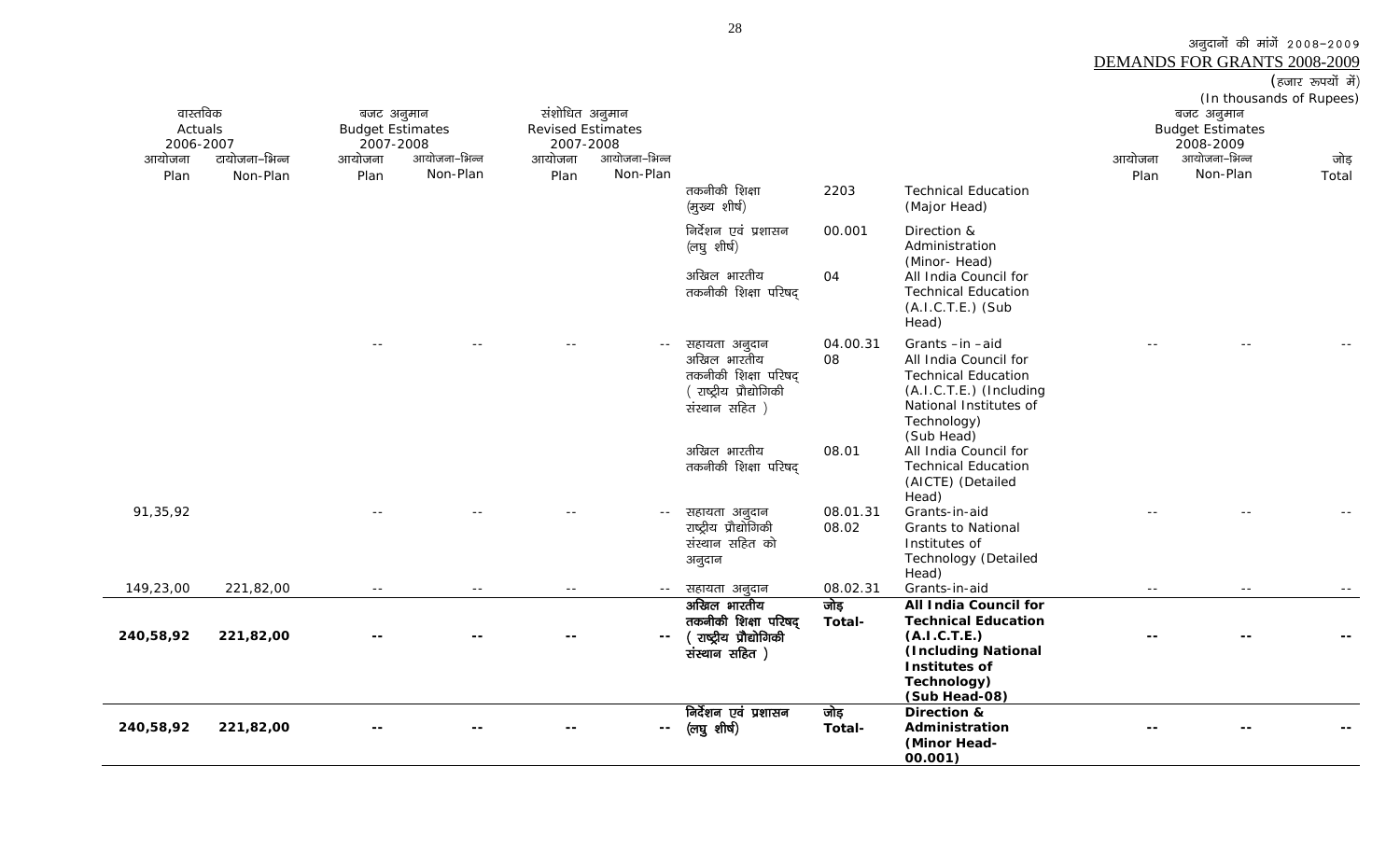| वास्तविक  |               | बजट अनुमान              |              | संशोधित अनुमान           |              |                                     |          |                                                        |           | बजट अनुमान              | (In thousands of Rupees) |
|-----------|---------------|-------------------------|--------------|--------------------------|--------------|-------------------------------------|----------|--------------------------------------------------------|-----------|-------------------------|--------------------------|
| Actuals   |               | <b>Budget Estimates</b> |              | <b>Revised Estimates</b> |              |                                     |          |                                                        |           | <b>Budget Estimates</b> |                          |
| 2006-2007 |               | 2007-2008               |              | 2007-2008                |              |                                     |          |                                                        |           | 2008-2009               |                          |
| आयोजना    | आयोजना-भिन्न  | आयोजना                  | आयोजना-भिन्न | आयोजना                   | आयोजना-भिन्न |                                     |          |                                                        | आयोजना    | आयोजना-भिन्न            | जोड़                     |
| Plan      | Non-Plan      | Plan                    | Non-Plan     | Plan                     | Non-Plan     |                                     |          |                                                        | Plan      | Non-Plan                | Total                    |
|           |               |                         |              |                          |              | तकनीकी शिक्षा                       | 2203     | <b>Technical Education (Major</b>                      |           |                         |                          |
|           |               |                         |              |                          |              | (मुख्य शीर्ष)                       |          | Head)                                                  |           |                         |                          |
|           |               |                         |              |                          |              | प्रशिक्षण (लघु शीर्ष)               | 00.003   | Training<br>(Minor-Head)                               |           |                         |                          |
|           |               |                         |              |                          |              | राष्ट्रीय तकनीकी शिक्षक             | 02       | National Institutes of                                 |           |                         |                          |
|           |               |                         |              |                          |              | प्रशिक्षण तथा शोध                   |          | <b>Technical Teachers Training</b>                     |           |                         |                          |
|           |               |                         |              |                          |              | संस्थान (उपशीर्ष)                   |          | & Research (NITTTRs) (Sub                              |           |                         |                          |
|           |               |                         |              |                          |              |                                     |          | Head)                                                  |           |                         |                          |
| 14,66,65  | 16,72,24      | 21,60,00                | 18,55,00     | 14,90,00                 | 17,09,00     | सहायता अनुदान                       | 02.00.31 | Grants -in -aid                                        | 27,00,00  | 18,00,00                | 45,00,00                 |
|           |               |                         |              |                          |              | प्रशिक्षुता प्रशिक्षण बोर्ड,        | 05       | Board of Appren-ticeship                               |           |                         |                          |
|           |               |                         |              |                          |              | बम्बई, कलकत्ता,<br>कानपुर और चेन्नई |          | Training, Bombay, Calcutta,<br>Kanpur and Chennai (Sub |           |                         |                          |
|           |               |                         |              |                          |              |                                     |          | Head)                                                  |           |                         |                          |
| 2,48,00   | 3,18,00       | 2,00,00                 | 3,35,00      | 2,00,00                  | 4,00,00      | सहायता अनुदान                       | 05.00.31 | Grants-in-aid                                          | 2,00,00   | 4,62,00                 | 6,62,00                  |
|           |               |                         |              |                          |              | प्रशिक्षुता प्रशिक्षण के            | 09       | Programme for Appr-                                    |           |                         |                          |
|           |               |                         |              |                          |              | लिए छात्रवृत्ति और                  |          | enticeship Training                                    |           |                         |                          |
|           |               |                         |              |                          |              | वृत्तिका कार्यक्रम                  |          | Scholarships and Stipends                              |           |                         |                          |
| 35,95,00  | 12,20,00      | 18,25,00                | 12,80,00     | 18,25,00                 | 13,30,00     | छात्रवृत्ति/वृत्तिका                | 09.00.34 | (Sub Head)                                             | 34,00,00  | 14,00,00                | 48,00,00                 |
|           |               |                         |              |                          |              | प्रशिक्षण (लघु शीर्ष)               | जोड़     | Scholarships / Stipends<br>Training                    |           |                         |                          |
| 53,09,65  | 32,10,24      | 41,85,00                | 34,70,00     | 35,15,00                 | 34,39,00     |                                     | Total-   | (Minor Head-00.003)                                    | 63,00,00  | 36,62,00                | 99,62,00                 |
|           |               |                         |              |                          |              | तकनीकी शिक्षा के लिए                | 00.102   | Assistance to Universities                             |           |                         |                          |
|           |               |                         |              |                          |              | विश्वविद्यालय को                    |          | for Technical Education                                |           |                         |                          |
|           |               |                         |              |                          |              | सहायता (लघु शीर्ष)                  |          | (Minor-Head)                                           |           |                         |                          |
|           |               |                         |              |                          |              | भारतीय विज्ञान संस्थान,             | 02       | Grants to Indian Institute of                          |           |                         |                          |
|           |               |                         |              |                          |              | बंगलौर को अनुदान                    |          | Science, Bangalore (Sub                                |           |                         |                          |
| 73,00,00  | 82,00,00      | 196,00,00               | 87,15,00     | 40,00,00                 | 86,00,00     | सहायता अनुदान                       | 02.00.31 | Head)<br>Grants-in-aid                                 | 130,00,00 | 91,00,00                | 221,00,00                |
|           |               |                         |              |                          |              | भारतीय विज्ञान संस्थान              | 03       | Indian Institute of Science                            |           |                         |                          |
|           |               |                         |              |                          |              | के लिए शिक्षा                       |          | for Education Research                                 |           |                         |                          |
|           |               |                         |              |                          |              | अनुसंधान                            |          | (IISER), Pune & Kolkata                                |           |                         |                          |
| 10,25,00  | $\frac{1}{2}$ | $ -$                    | $- -$        | $ -$                     | $\sim$ $-$   | सहायता अनुदान                       | 03.00.31 | Grants-in-aid                                          | --        |                         |                          |
|           |               |                         |              |                          |              | तकनीकी शिक्षा के लिए                | जोड़     | <b>Assistance to Universities</b>                      |           |                         |                          |
| 83,25,00  | 82,00,00      | 196,00,00               | 87,15,00     | 40,00,00                 | 86,00,00     | विश्वविद्यालयों को                  | Total-   | for Technical Education                                | 130,00,00 | 91,00,00                | 221,00,00                |
|           |               |                         |              |                          |              | सहायता (लघु शीर्ष)                  |          | (Minor Head-00.102)                                    |           |                         |                          |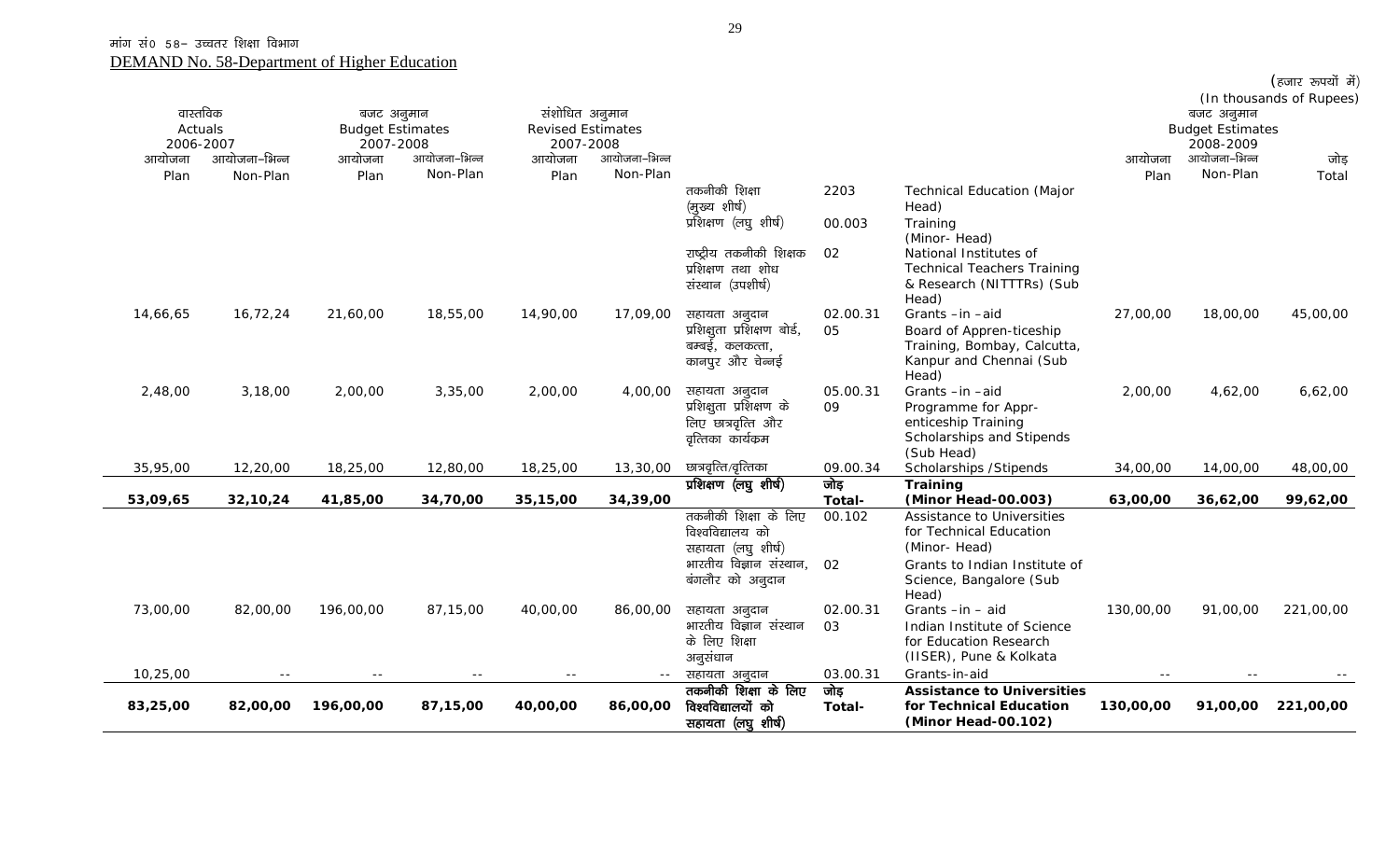<u>DEMANDS FOR GRANTS 2008-2009</u><br>(हजार रुपयों में)

| वास्तविक<br>Actuals<br>2006-2007 |              | बजट अनुमान<br><b>Budget Estimates</b><br>2007-2008 |              | संशोधित अनुमान<br><b>Revised Estimates</b><br>2007-2008 |              |                                                                                                                               |                      |                                                                                                                                  |            | बजट अनुमान<br><b>Budget Estimates</b><br>2008-2009 | (In thousands of Rupees) |
|----------------------------------|--------------|----------------------------------------------------|--------------|---------------------------------------------------------|--------------|-------------------------------------------------------------------------------------------------------------------------------|----------------------|----------------------------------------------------------------------------------------------------------------------------------|------------|----------------------------------------------------|--------------------------|
| आयोजना                           | आयोजना-भिन्न | आयोजना                                             | आयोजना-भिन्न | आयोजना                                                  | आयोजना-भिन्न |                                                                                                                               |                      |                                                                                                                                  | आयोजना     | आयोजना-भिन्न                                       | जोड़                     |
| Plan                             | Non-Plan     | Plan                                               | Non-Plan     | Plan                                                    | Non-Plan     | तकनीकी शिक्षा<br>(मुख्य शीर्ष)<br>पॅलिटेक्नीक (लघु शीर्ष)                                                                     | 2203<br>00.105       | <b>Technical Education</b><br>(Major Head)<br>Polytechnics (Minor-<br>Head)                                                      | Plan       | Non-Plan                                           | Total                    |
|                                  |              |                                                    |              |                                                         |              | गुणवत्ता सुधार का<br>कार्यक्रम सामुदायिक<br>पॉलिटेक्नीकों के लिए<br>अनुदान                                                    | 04                   | <b>Grants for Quality</b><br>Improvement Programme<br>-Community Polytechnics<br>(Sub Head)                                      |            |                                                    |                          |
| 8,90,55                          |              | 18,00,00                                           |              | 2,00,00                                                 |              | सहायता अनुदान<br>पॉलिटेक्नीक शिक्षा में<br>सूधार के लिए विश्व<br>बैंक परियोजना                                                | 04.00.31<br>06       | Grants-in-aid<br>World Bank Project for<br>improvement of<br>Polytechnic Education<br>(Sub Head)                                 | 17,54,00   | $\sim$ $-$                                         | 17,54,00                 |
| 42,00                            |              |                                                    |              |                                                         |              | व्यावसायिक और<br>विशिष्ट सेवाओं के लिए<br>भुगतान                                                                              | 06.00.28             | Payment for Professional<br>and Special Services                                                                                 |            |                                                    |                          |
| 1,42,00                          | $ -$         | 3,60,00                                            | $- -$        | 2,60,00                                                 |              | विकलांग व्यक्तियों के<br>लिए पॉलिटेक्नीक<br>सहायता अनुदान<br>मौजूदा पोलीटेक्निकों का<br>उन्नयन/नए पोलीटेक्निकों<br>की स्थापना | 09<br>09.00.31<br>13 | Polytechnic for Disabled<br>Persons (Sub Head)<br>Grants-in-aid<br>Upgradation of existing/<br>setting up of new<br>polytechnics | 3,60,00    | $-$                                                | 3,60,00                  |
| $ -$                             |              | 45,00,00                                           | $-$          | 1,00                                                    | $\sim$ $-$   | सहायता अनुदान<br>iksfyVsfDud esa<br>efgyk Nk=kokl                                                                             | 13.00.31<br>14       | Grants-in-aid<br>Women's Hostel in<br>Polytechnics                                                                               | 9,00,00    | $-$                                                | 9,00,00                  |
|                                  |              |                                                    | $- -$        |                                                         | $\sim$ $-$   |                                                                                                                               | 14.00.31             | Grants-in-aid                                                                                                                    | 4,50,00    |                                                    | 4,50,00                  |
| 10,74,55                         |              | 66,60,00                                           | $- -$        | 5,46,00                                                 | $\mathbf{u}$ | पॅलिटेक्नीक (लघु शीर्ष)                                                                                                       | जोड़<br>Total-       | <b>Polytechnics</b><br>(Minor Head-00.105)                                                                                       | 34,64,00   | $-$                                                | 34,64,00                 |
|                                  |              |                                                    |              |                                                         |              | इंजीनियरी, तकनीकी<br>कॉलेज और संस्थान<br>(लघुशीर्ष)                                                                           | 00.112               | Engineering, Technical<br>Colleges and Institutes<br>(Minor Head)                                                                |            |                                                    |                          |
|                                  |              |                                                    |              |                                                         |              | भारतीय प्रौद्योगिकी<br>संस्थानों को अनुदान<br>(उप शीर्ष)                                                                      | 05                   | Indian Institutes of<br>Technology (Sub-Head)                                                                                    |            |                                                    |                          |
| 310,00,00                        | 420,42,00    | 1111,70,00                                         | 442,00,00    | 335,26,00                                               | 490,00,00    | सहायता अनुदान<br>राष्ट्रीय प्रौद्योगिकी<br>संस्थान (उप शीर्ष)                                                                 | 05.00.31<br>03       | Grants-in-aid<br>Naional Institutes of<br>Technology<br>(Sub-Head)                                                               | 1020,65,00 | 525,00,00                                          | 1545,65,00               |
|                                  |              |                                                    |              |                                                         | $- -$        | सहायता अनुदान                                                                                                                 | 03.00.31             | Grants-in-aid                                                                                                                    |            |                                                    |                          |

 $\sim$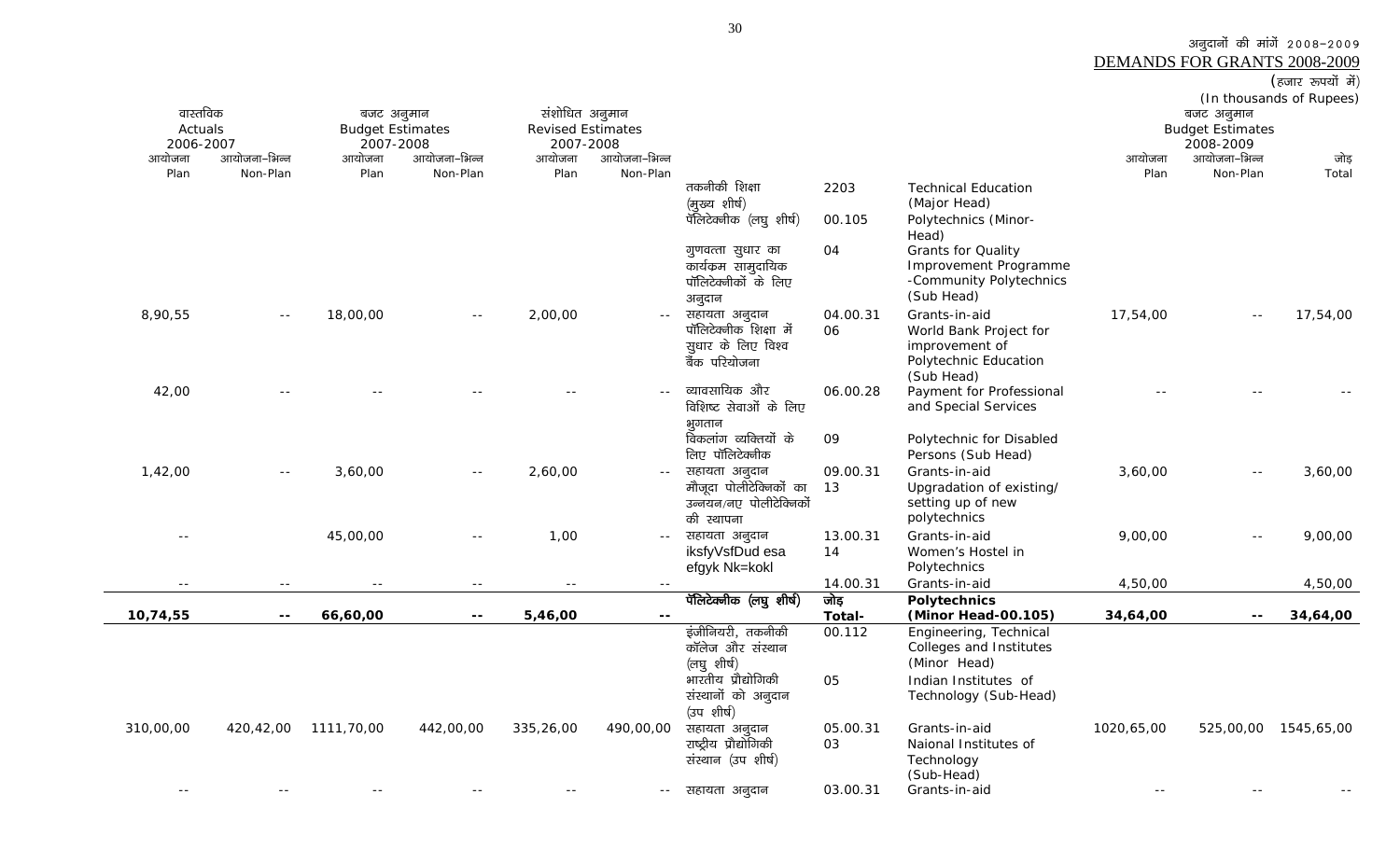$($ हजार रुपयों में) (In thousands of Rupees)

| वास्तविक<br>Actuals<br>2006-2007<br>आयोजना<br>Plan | आयोजना-भिन्न<br>Non-Plan | बजट अनुमान<br><b>Budget Estimates</b><br>2007-2008<br>आयोजना<br>Plan | आयोजना-भिन्न<br>Non-Plan | संशोधित अनुमान<br><b>Revised Estimates</b><br>2007-2008<br>आयोजना<br>Plan | आयोजना–भिन्न<br>Non-Plan |                                                                                                                    |                   |                                                                                                                                                  | आयोजना<br>Plan | बजट अनुमान<br><b>Budget Estimates</b><br>2008-2009<br>आयोजना-भिन्न<br>Non-Plan | जोड़<br>Total |
|----------------------------------------------------|--------------------------|----------------------------------------------------------------------|--------------------------|---------------------------------------------------------------------------|--------------------------|--------------------------------------------------------------------------------------------------------------------|-------------------|--------------------------------------------------------------------------------------------------------------------------------------------------|----------------|--------------------------------------------------------------------------------|---------------|
|                                                    |                          |                                                                      |                          |                                                                           |                          | तकनीकी शिक्षा<br>(मुख्य शीर्ष)                                                                                     | 2203              | <b>Technical Education</b><br>(Major Head)                                                                                                       |                |                                                                                |               |
|                                                    |                          |                                                                      |                          |                                                                           |                          | इंजीनियरी, तकनीकी<br>कॉलेज और संस्थान<br>(लघुशीर्ष)                                                                | 00.112            | Engineering, Technical<br>Colleges and Institutes<br>(Minor Head)                                                                                |                |                                                                                |               |
|                                                    |                          |                                                                      |                          |                                                                           |                          | भारतीय प्रबंध संस्थान<br>(उप शीर्ष)                                                                                | 09                | Indian Institutes of<br>Management (Sub-<br>Head)                                                                                                |                |                                                                                |               |
| 30,50,00                                           | 39,00,00                 | 103,00,00                                                            | 41,00,00                 | 43,00,00                                                                  | 42,20,00                 | सहायता अनुदान<br>केन्द्रीय संस्थाओं तथा<br>क्षेत्रीय इंजीनियरी<br>कॉलेजों को सीधी<br>केन्द्रीय सहायता<br>(उपशीर्ष) | 09.00.31<br>14    | Grants-in-aid<br><b>Direct Central</b><br>Assistance to the<br><b>Central Institutions</b><br>and Regional<br>Engineering<br>Colleges (Sub-Head) | 88,00,00       | 27,00,00                                                                       | 115,00,00     |
|                                                    |                          |                                                                      |                          |                                                                           |                          | अनुसंधान और विकास                                                                                                  | 14.01             | Research & Develop-<br>ment (Detailed Head)                                                                                                      |                |                                                                                |               |
|                                                    |                          |                                                                      |                          |                                                                           | $\sim$ $-$               | सहायता अनुदान<br>इंजीनियरी प्रयोगशालाओं<br>तथा कार्यशालाओं का<br>प्राचीनता निवारण और<br>आधुनिकीकरण                 | 14.01.31<br>14.02 | Grants -in -aid<br>Modernisation &<br>Removal of<br>Obsolescence of<br>Engineering<br>Laboratories and Work<br>Shops (Detailed Head)             | $\sim$ $\sim$  |                                                                                |               |
|                                                    |                          |                                                                      |                          |                                                                           |                          | सहायता अनुदान<br>तकनीकी शिक्षा में बल<br>दिये जाने वाले क्षेत्र                                                    | 14.02.31<br>14.03 | Grants -in -aid`<br>Thrust Areas of<br><b>Technical Education</b><br>(Detailed Head)                                                             |                |                                                                                |               |
| $\sim$ $-$                                         | $\sim$ $-$               | $-$                                                                  | $\sim$ $-$               | $  \,$                                                                    | $\sim$ $\sim$            | सहायता अनुदान                                                                                                      | 14.03.31          | Grants -in -aid                                                                                                                                  | $ -$           | $ -$                                                                           |               |
|                                                    |                          |                                                                      |                          |                                                                           | $\overline{\phantom{a}}$ | केन्द्रीय संस्थाओं तथा<br>क्षेत्रीय इंजीनियरी<br>कॉलेजों को सीधी<br>केन्द्रीय सहायता<br>(उप शीर्ष)                 | जोड़<br>Total-    | <b>Direct Central</b><br>Assistance to the<br><b>Central Institutions</b><br>and Regional Engg.<br><b>Colleges</b><br>(Sub-Head-14)              |                |                                                                                |               |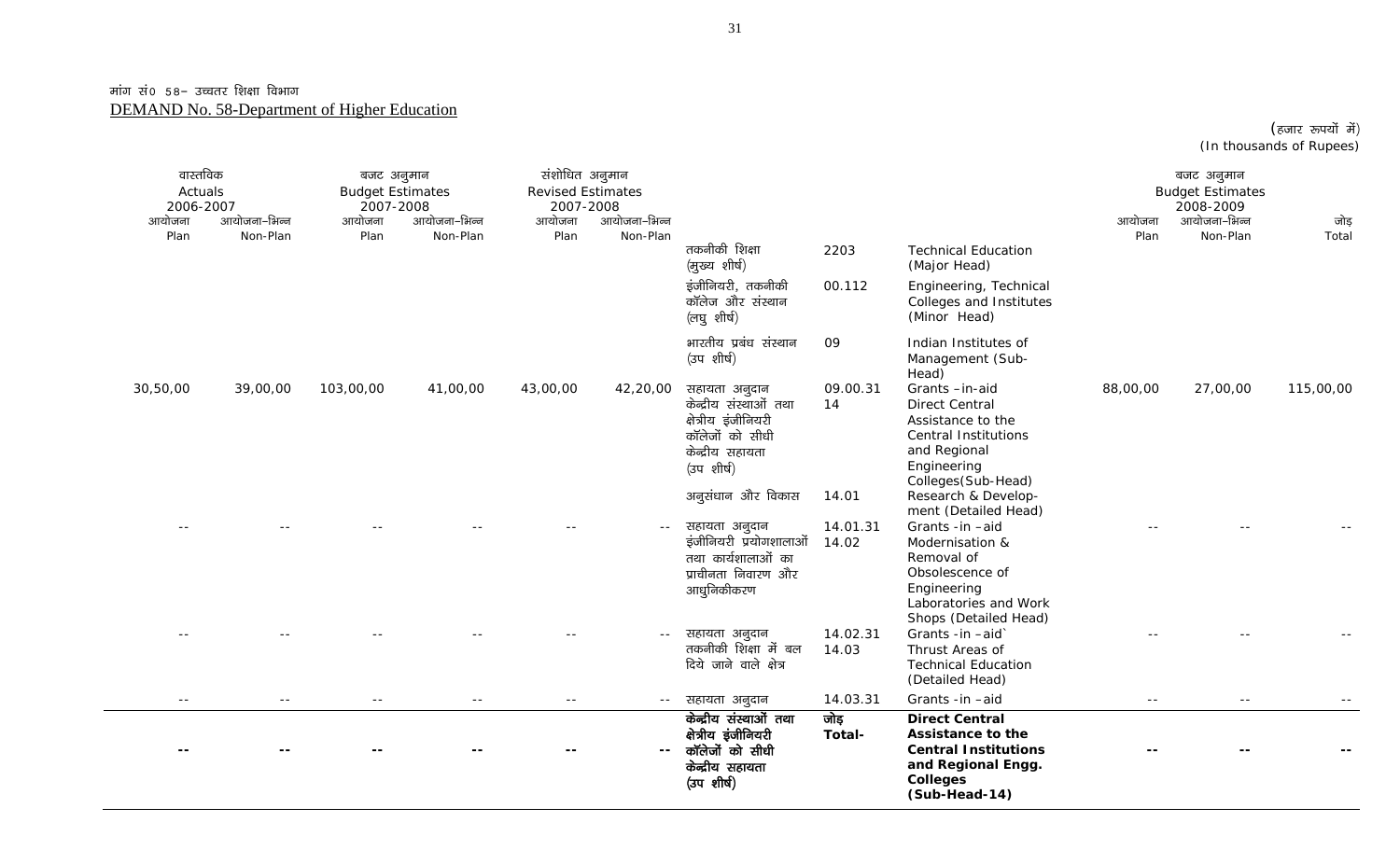DEMANDS FOR GRANTS 2008-2009

### $\overline{\text{(6-1)}$  कपयों में)

(In thousands of Rupees)

| वास्तविक<br>Actuals |              | बजट अनुमान<br><b>Budget Estimates</b> |              | संशोधित अनुमान<br><b>Revised Estimates</b> |              |                                                                          |                |                                                                                                      |          | बजट अनुमान<br><b>Budget Estimates</b> | (iii thousands of Kapcos) |
|---------------------|--------------|---------------------------------------|--------------|--------------------------------------------|--------------|--------------------------------------------------------------------------|----------------|------------------------------------------------------------------------------------------------------|----------|---------------------------------------|---------------------------|
| 2006-2007<br>आयोजना | आयोजना-भिन्न | 2007-2008<br>आयोजना                   | आयोजना-भिन्न | 2007-2008<br>आयोजना                        | आयोजना-भिन्न |                                                                          |                |                                                                                                      | आयोजना   | 2008-2009<br>आयोजना-भिन्न             | जोड़                      |
| Plan                | Non-Plan     | Plan                                  | Non-Plan     | Plan                                       | Non-Plan     | तकनीकी शिक्षा                                                            | 2203           | <b>Technical Education</b>                                                                           | Plan     | Non-Plan                              | Total                     |
|                     |              |                                       |              |                                            |              | (मुख्य शीर्ष)<br>इंजीनियरी, तकनीकी<br>कॉलेज और संस्थान<br>(लघुशीर्ष)     | 00.112         | (Major Head)<br>Engineering, Technical<br>Colleges and Institutes<br>(Minor Head)                    |          |                                       |                           |
|                     |              |                                       |              |                                            |              | राष्ट्रीय औद्योगिक<br>इंजीनियरी प्रशिक्षण<br>संस्थान, मुम्बई             | 16             | National Institute of<br>Industrial Engineering<br>Mumbai<br>(Sub Head)                              |          |                                       |                           |
| 6,00,00             | 16,28,64     | 22,00,00                              | 17,85,00     | 22,00,00                                   | 13,00,00     | सहायता अनुदान<br>राष्ट्रीय ढलाई एवं कढ़ाई<br>प्रौद्योगिकी संस्थान, राँची | 16.00.31<br>17 | Grants-in-aid<br>National Institute for<br>Foundry and Forge<br>Technology, Ranchi<br>(Sub Head)     | 37,00,00 | 14,00,00                              | 51,00,00                  |
| 4,00,00             | 4,71,00      | 12,00,00                              | 4,95,00      | 4,00,00                                    | 8,10,00      | सहायता अनुदान<br>योजना एवं वास्तू शिल्प<br>विद्यालय, नई दिल्ली           | 17.00.31<br>18 | Grants-in-aid<br>School of Planning and<br>Architecture<br>(Sub Head)                                | 13,00,00 | 8,50,00                               | 21,50,00                  |
| 4,00,00             | 6,00,00      | 16,00,00                              | 6,30,00      | 4,00,00                                    | 6,30,00      | सहायता अनुदान<br>संतलोंगोवाल इंजीनियरी<br>और प्रौद्योगिकी संस्थान        | 18.00.31<br>19 | Grants-in-aid<br>Sant Longowal<br>Institute of<br>Engineering and<br>Technology<br>(Sub Head)        | 20,00,00 | 7,00,00                               | 27,00,00                  |
| 3,00,00             | 1,00,00      | 26,00,00                              | 10,50,00     | 1,50,00                                    | 10,50,00     | सहायता अनुदान<br>इंजीनियरी और<br>प्रौद्योगिकी सरकारी<br>कॉलेज, जम्मू     | 19.00.31<br>20 | Grants-in-aid<br>Government College of<br>Engineering &<br>Technology (GCET),<br>Jammu<br>(Sub Head) | 21,00,00 | 11,00,00                              | 32,00,00                  |
|                     |              |                                       |              |                                            | $\sim$ $-$   | सहायता अनुदान<br>भारतीय सूचना<br>प्रौद्योगिकीय संस्थान,<br>इलाहाबाद      | 20.00.31<br>21 | Grants -in-aid<br>Indian Institute of<br>Information<br>Technology, Allahabad<br>(Sub Head)          |          |                                       |                           |
| 15,00,00            | 4,63,00      | 42,00,00                              | 4,86,00      | 22,00,00                                   | 6,00,00      | सहायता अनुदान<br>भारतीय खनन स्कूल,<br>धनबाद                              | 21.00.31<br>22 | Grants-in-aid<br>Indian School of<br>Mines, Dhanbad<br>(Sub Head)                                    | 49,00,00 | 6, 25, 00                             | 55,25,00                  |
| 17,00,00            | 16,65,00     | 66,98,00                              | 17,50,00     | 32,14,00                                   |              | 17,50,00 सहायता अनुदान                                                   | 22.00.31       | Grants-in-aid                                                                                        | 85,00,00 | 18,00,00                              | 103,00,00                 |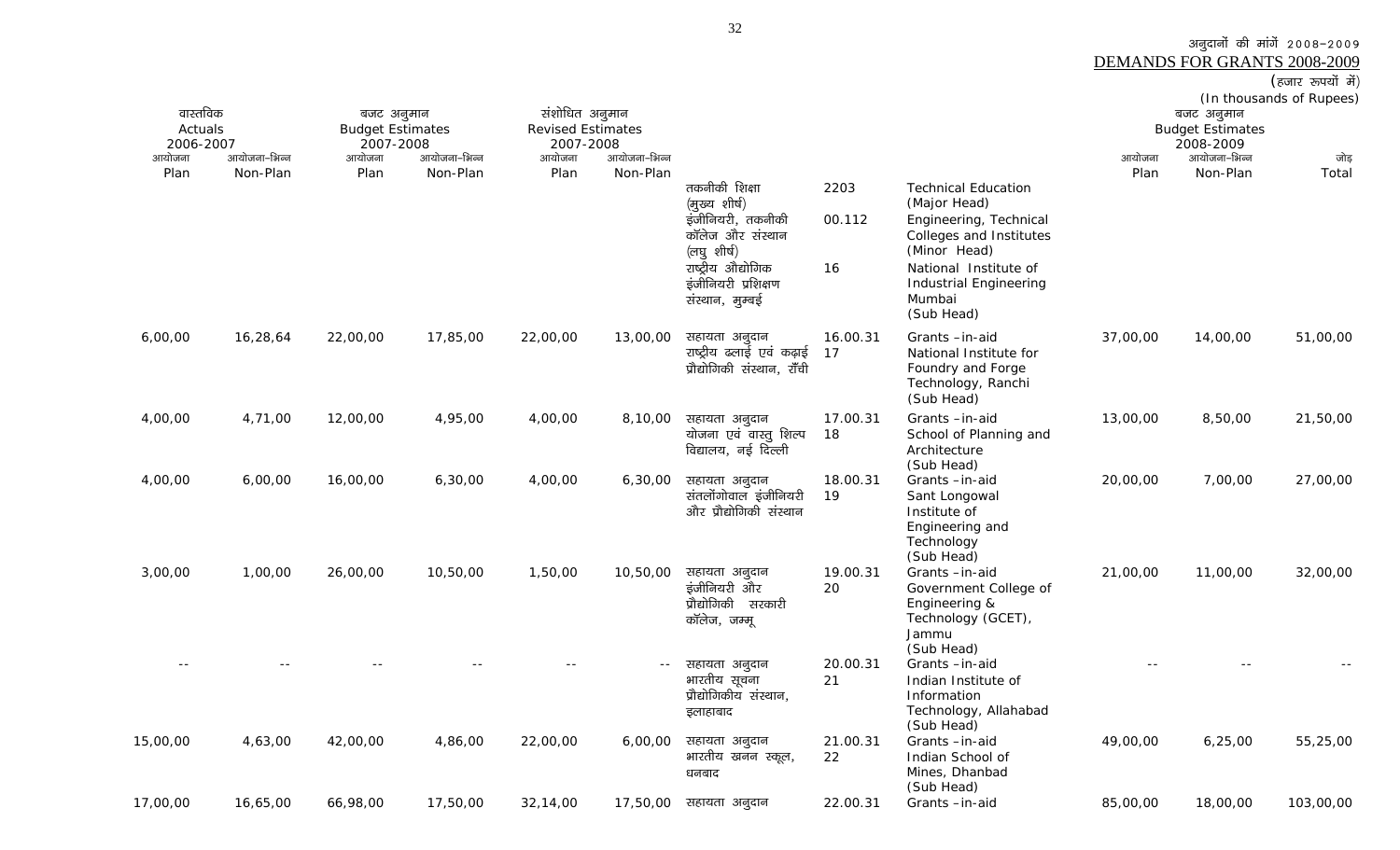$($ हजार रुपयों में) (In thousands of Rupees)

| वास्तविक<br>Actuals<br>2006-2007<br>आयोजना<br>Plan | आयोजना-भिन्न<br>Non-Plan | बजट अनुमान<br><b>Budget Estimates</b><br>2007-2008<br>आयोजना<br>Plan | आयोजना-भिन्न<br>Non-Plan | संशोधित अनुमान<br>2007-2008<br>आयोजना<br>Plan | <b>Revised Estimates</b><br>आयोजना-भिन्न<br>Non-Plan |                                                                                                                                                        |                      |                                                                                                                                                                                                            | आयोजना<br>Plan | बजट अनुमान<br><b>Budget Estimates</b><br>2008-2009<br>आयोजना-भिन्न<br>Non-Plan | जोड़<br>Total |
|----------------------------------------------------|--------------------------|----------------------------------------------------------------------|--------------------------|-----------------------------------------------|------------------------------------------------------|--------------------------------------------------------------------------------------------------------------------------------------------------------|----------------------|------------------------------------------------------------------------------------------------------------------------------------------------------------------------------------------------------------|----------------|--------------------------------------------------------------------------------|---------------|
|                                                    |                          |                                                                      |                          |                                               |                                                      | तकनीकी शिक्षा<br>(मुख्य शीर्ष)<br>इंजीनियरी, तकनीकी<br>कॉलेज और संस्थान<br>(लघुशीर्ष)<br>भारतीय सूचना<br>प्रौद्योगिकीय एवं प्रबंध<br>संस्थान, ग्वालियर | 2203<br>00.112<br>23 | <b>Technical Education</b><br>(Major<br>Head)<br>Engineering, Technical<br>Colleges and Institutes (Minor<br>Head)<br>Indian Institute of<br>Information Technology &<br>Management, Gwalior (Sub<br>Head) |                |                                                                                |               |
| 6,00,00                                            | 4,93,00                  | 18,00,00                                                             | 5,20,00                  | 6,00,00                                       | 5,50,00                                              | सहायता अनुदान<br>केन्द्रीय संस्थाओं तथा<br>क्षेत्रीय इंजीनियरी<br>कॉलेजों एवं राज्य<br>इंजीनियरी कॉलेजों को<br>सीधी केन्द्रीय सहायता                   | 23.00.31<br>24       | Grants-in-aid<br>Direct Central Assistance to<br>the Central Institutions and<br>regional Engineering Colleges<br>& State Engineering Colleges<br>(Sub Head)                                               | 18,00,00       | 6,00,00                                                                        | 24,00,00      |
|                                                    |                          |                                                                      |                          |                                               |                                                      | सूचना प्राद्योगिकी में<br>मा0 स0 विकास के<br>लिए राष्ट्रीय कार्यक्रम                                                                                   | 24.01                | National Programme for<br>Human Resource<br>Development in Information<br>Technology (Detailed Head)                                                                                                       |                |                                                                                |               |
|                                                    |                          |                                                                      |                          |                                               |                                                      | सहायता अनुदान<br>न्तून एवं उदीयमान<br>प्रौद्योगिकी क्षेत्रों को<br>सहायता                                                                              | 24.01.31<br>27       | Grants-in-aid<br>Support to New & Emerging<br><b>Technology Areas</b>                                                                                                                                      |                |                                                                                |               |
|                                                    | $-1$                     | 1,00                                                                 | $ -$                     | 1,00                                          |                                                      | सहायता अनुदान<br>दूरस्थ शिक्षा एवं वेब<br>आधारित शिक्षण के<br>लिए सहायता                                                                               | 27.00.31<br>28       | Grants-in-aid<br>Support to Distance Education<br>& Web-based Learning                                                                                                                                     | 5,00,00        | $\sim$ $-$                                                                     | 5,00,00       |
| 5,97,00                                            | $ -$                     | 1,00                                                                 | $ -$                     | 1,00                                          | $- -$                                                | सहायता अनुदान<br>इंजीनियरी विज्ञान तथा<br>प्रौद्योगिकी में भारतीय<br>राष्ट्रीय डिजिटल<br>पुस्तकालय कंर्सोटियम<br>(उपशीर्ष)                             | 28.00.31<br>33       | Grants-in-aid<br>Indian National Digital Library<br>in Engineering Science and<br>Technology (INDEST)<br>Consortium (Sub Head)                                                                             | 20,00,00       | $\sim$ $-$                                                                     | 20,00,00      |
| $- -$                                              | 22,00,00                 | $ -$                                                                 | 23,00,00                 | $- -$                                         |                                                      | 23,00,00 सहायता अनुदान                                                                                                                                 | 33.00.31             | Grants-in-aid                                                                                                                                                                                              | $- -$          | 25,00,00                                                                       | 25,00,00      |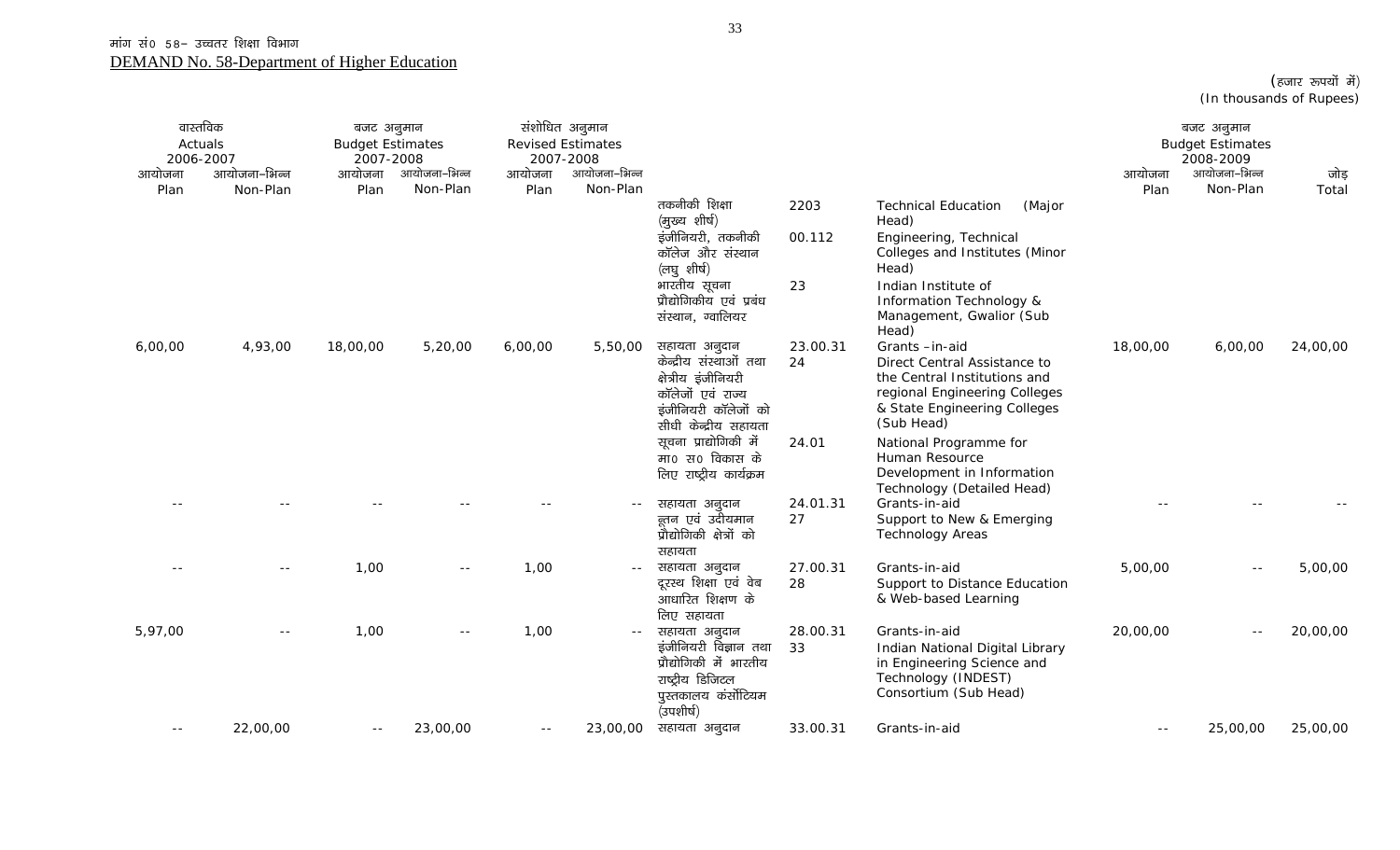| ਰਗਦ | ust Ja<br>ı<br>- 17<br>٠ |  |
|-----|--------------------------|--|
|     |                          |  |

| वास्तविक<br>Actuals<br>2006-2007 |               | बजट अनुमान<br><b>Budget Estimates</b><br>2007-2008 |              | संशोधित अनुमान<br><b>Revised Estimates</b><br>2007-2008 |              |                                                                                          |                |                                                                                                                 | बजट अनुमान<br><b>Budget Estimates</b> | (In thousands of Rupees)  |          |
|----------------------------------|---------------|----------------------------------------------------|--------------|---------------------------------------------------------|--------------|------------------------------------------------------------------------------------------|----------------|-----------------------------------------------------------------------------------------------------------------|---------------------------------------|---------------------------|----------|
| आयोजना                           | टायोजना-भिन्न | आयोजना                                             | आयोजना-भिन्न | आयोजना                                                  | आयोजना-भिन्न |                                                                                          |                |                                                                                                                 | आयोजना                                | 2008-2009<br>आयोजना-भिन्न | जेड़     |
| Plan                             | Non-Plan      | Plan                                               | Non-Plan     | Plan                                                    | Non-Plan     |                                                                                          |                |                                                                                                                 | Plan                                  | Non-Plan                  | Total    |
|                                  |               |                                                    |              |                                                         |              | तकनीकी शिक्षा<br>(मुख्य शीर्ष)<br>इंजीनियरी, तकनीकी<br>कॉलेज और संस्थान<br>(लघु शीर्ष)   | 2203<br>00.112 | <b>Technical Education</b><br>(Major Head)<br>Engineering, Technical<br>Colleges and Institutes<br>(Minor Head) |                                       |                           |          |
|                                  |               |                                                    |              |                                                         |              | कांचीपुरम में भारतीय<br>सूचना प्रौद्योगिकी,<br>डिजाइन तथा विनिर्माण<br>संस्थान (उपशीर्ष) | 35             | Indian Institute of<br>Information<br>Technology, Design<br>and Manufacturing at<br>Kanchipuram (Sub<br>Head)   |                                       |                           |          |
|                                  | $\sim$ $-$    | 2,00,00                                            | $\sim$ $-$   | 2,00,00                                                 |              | सहायता अनुदान<br>जबलपुर में भारतीय<br>सूचना प्रौद्योगिकी<br>संस्थान (उपशीर्ष)            | 35.00.31<br>36 | Grants-in-aid<br>Indian Institute of<br>Information<br>Technology at Jabalpur<br>(Sub Head)                     | 5,00,00                               | $- -$                     | 5,00,00  |
| 8,00,00                          | $\sim$ $-$    | 25,00,00                                           | $ -$         | 11,00,00                                                | $ -$         | सहायता अनुदान<br>केन्द्रीय प्रौद्योगिकी<br>संस्थान, कोकराझार                             | 36.00.31<br>37 | Grants-in-aid<br>Central Institute of<br>Technology (CIT),<br>Kokrajhar                                         | 26,00,00                              | $- -$                     | 26,00,00 |
| 5,00,00                          | $- -$         | 1,00                                               | $\sim$ $-$   | 1,00                                                    | $\sim$ $-$   | सहायता अनुदान<br>नए भारतीय सूचना<br>प्रौद्योगिकीय संस्थान की<br>स्थापना                  | 37.00.31<br>38 | Grants-in-aid<br>Setting up of New<br>Indian Institues of<br>Information<br>Technology (Sub<br>Head)            | 1,00                                  | $\sim$ $-$                | 1,00     |
|                                  |               | 90,00                                              | $\sim$ $-$   | 1,00                                                    | $ -$         | सहायता अनुदान<br>नए योजना एवं वास्तु<br>शिल्प विद्यालय की<br>स्थापना                     | 38.00.31<br>39 | Grants-in-aid<br>Setting up of New<br>Schools of Planning &<br>Architecture (Sub<br>Head)                       | 21,40,00                              | $\sim$ $-$                | 21,40,00 |
| $- -$                            | $- -$         | 1,00,00                                            | $- -$        | 1,00                                                    | $- -$        | सहायता अनूदान                                                                            | 39.00.31       | Grants-in-aid                                                                                                   | 15,00,00                              | $ -$                      | 15,00,00 |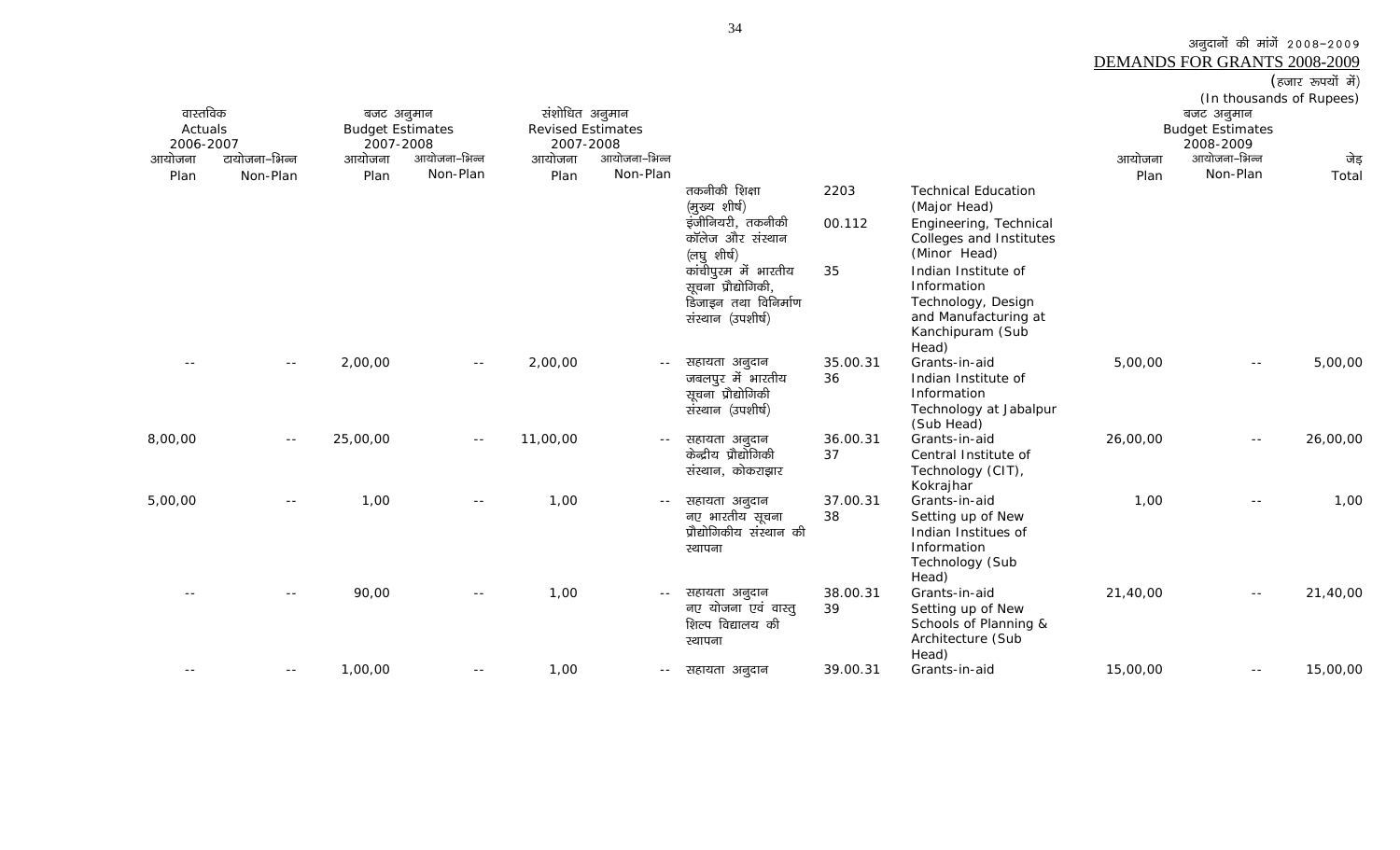|           |               |                         |               |                          |               |                             |          |                                     |           |                           | (हजार रुपयों में)        |
|-----------|---------------|-------------------------|---------------|--------------------------|---------------|-----------------------------|----------|-------------------------------------|-----------|---------------------------|--------------------------|
|           |               |                         |               |                          |               |                             |          |                                     |           |                           | (In thousands of Rupees) |
| वास्तविक  |               | बजट अनुमान              |               | संशोधित अनुमान           |               |                             |          |                                     |           | बजट अनुमान                |                          |
| Actuals   |               | <b>Budget Estimates</b> |               | <b>Revised Estimates</b> |               |                             |          |                                     |           | <b>Budget Estimates</b>   |                          |
| 2006-2007 | टायोजना–भिन्न | 2007-2008               | आयोजना-भिन्न  | 2007-2008                | आयोजना-भिन्न  |                             |          |                                     |           | 2008-2009<br>आयोजना-भिन्न |                          |
| आयोजना    |               | आयोजना                  |               | आयोजना                   |               |                             |          |                                     | आयोजना    |                           | जेड़                     |
| Plan      | Non-Plan      | Plan                    | Non-Plan      | Plan                     | Non-Plan      |                             |          |                                     | Plan      | Non-Plan                  | Total                    |
|           |               |                         |               |                          |               | तकनीकी शिक्षा               | 2203     | <b>Technical Education</b>          |           |                           |                          |
|           |               |                         |               |                          |               | (मुख्य शीर्ष)               |          | (Major Head)                        |           |                           |                          |
|           |               |                         |               |                          |               | इंजीनियरी, तकनीकी           | 00.112   | Engineering, Technical              |           |                           |                          |
|           |               |                         |               |                          |               | कॉलेज और संस्थान            |          | Colleges and Institutes             |           |                           |                          |
|           |               |                         |               |                          |               | (लघु शीर्ष)                 |          | (Minor Head)                        |           |                           |                          |
|           |               |                         |               |                          |               | अखिल भारतीय तकनीकी          | 40       | All India Council for               |           |                           |                          |
|           |               |                         |               |                          |               | शिक्षा परिषद् (राष्ट्रीय    |          | <b>Technical Education</b>          |           |                           |                          |
|           |               |                         |               |                          |               | प्रौद्योगिकी संस्थान        |          | $(A.I.C.T.E.)$ (Including           |           |                           |                          |
|           |               |                         |               |                          |               | सहित)                       |          | National Institutes of              |           |                           |                          |
|           |               |                         |               |                          |               |                             |          | Technology)                         |           |                           |                          |
|           |               |                         |               |                          |               | अखिल भारतीय तकनीकी          | 40.01    | (Sub Head)<br>All India Council for |           |                           |                          |
|           |               |                         |               |                          |               | शिक्षा परिषद                |          | <b>Technical Education</b>          |           |                           |                          |
|           |               |                         |               |                          |               |                             |          | (AICTE) (Detailed                   |           |                           |                          |
|           |               |                         |               |                          |               |                             |          | Head)                               |           |                           |                          |
|           | $- -$         | 90,00,00                | 1,00,00       | 90,00,00                 | 1,00          | सहायता अनुदान               | 40.01.31 | Grants-in-aid                       |           |                           |                          |
|           |               |                         |               |                          |               | राष्ट्रीय प्रौद्योगिकी      | 40.02    | <b>Grants to National</b>           |           |                           |                          |
|           |               |                         |               |                          |               | संस्थान सहित को             |          | Institutes of                       |           |                           |                          |
|           |               |                         |               |                          |               | अनुदान                      |          | <b>Technology (Detailed</b>         |           |                           |                          |
|           |               |                         |               |                          |               |                             |          | Head)                               |           |                           |                          |
|           | $\sim$ $-$    | 802,40,00               | 233,10,00     | 207,40,00                | 263,00,00     | सहायता अनुदान               | 40.02.31 | Grants-in-aid                       | $ -$      | $- -$                     |                          |
|           |               |                         |               |                          |               | अखिल भारतीय तकनीकी          | जोड़     | All India Council for               |           |                           |                          |
|           |               |                         |               |                          |               | शिक्षा परिषद् (राष्ट्रीय    | Total-   | <b>Technical Education</b>          |           |                           |                          |
|           |               | 892,40,00               | 234,10,00     | 297,40,00                | 263,01,00     | प्रौद्योगिकी संस्थान        |          | (A.I.C.T.E.)                        |           |                           |                          |
|           |               |                         |               |                          |               | सहित )                      |          | (Including National                 |           |                           |                          |
|           |               |                         |               |                          |               |                             |          | <b>Institutes of</b>                |           |                           |                          |
|           |               |                         |               |                          |               |                             |          | Technology)                         |           |                           |                          |
|           |               |                         |               |                          |               |                             |          | (Sub Head-40)                       |           |                           |                          |
|           |               |                         |               |                          |               | भारतीय विज्ञान<br>शिक्षा 41 |          | Indian Institutes of                |           |                           |                          |
|           |               |                         |               |                          |               | और अनुसंधान संस्थान         |          | Science for Education               |           |                           |                          |
|           |               |                         |               |                          |               |                             |          | Research                            |           |                           |                          |
|           | $ -$          | 125,00,00               | $\sim$ $-$    | 60,00,00                 | $\sim$ $\sim$ | सहायता अनुदान               | 41.00.31 | Grants-in-aid                       | 150,00,00 |                           | 150,00,00                |
|           |               |                         |               |                          |               | तीन नये भारतीय              | 42       | Setting up of three                 |           |                           |                          |
|           |               |                         |               |                          |               | प्रौद्योगिकी संस्थानों की   |          | New IITs                            |           |                           |                          |
|           |               |                         |               |                          |               | स्थापना                     |          |                                     |           |                           |                          |
| $- -$     | $- -$         | 80,00,00                | $\sim$ $\sim$ | 1,00                     | $\sim$ $-$    | सहायता अनुदान               | 42.00.31 | Grants-in-aid                       | 50,00,00  | $\sim$ $-$                | 50,00,00                 |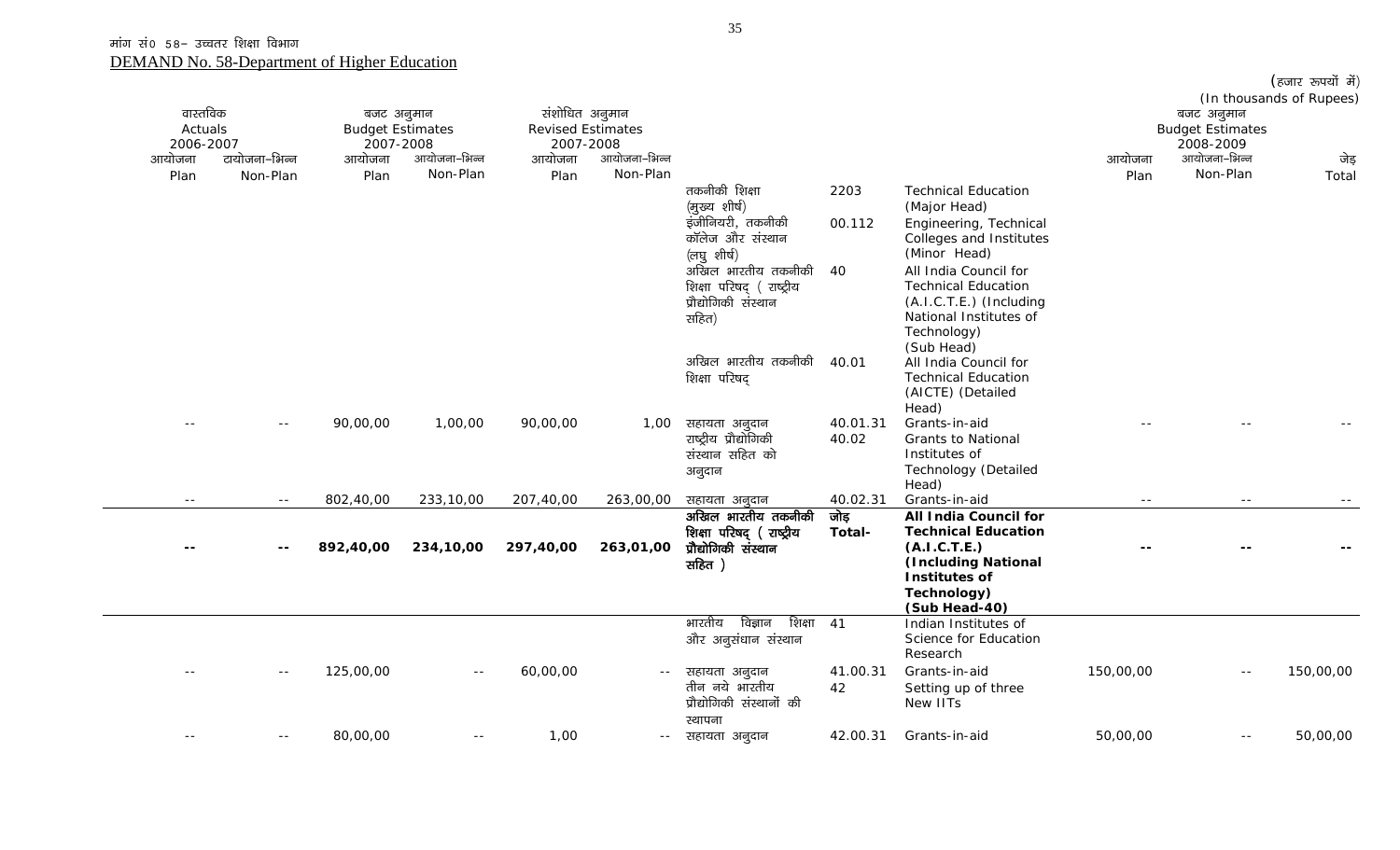| वास्तविक<br>Actuals |               | बजट अनुमान<br><b>Budget Estimates</b> |              | संशोधित अनुमान<br><b>Revised Estimates</b> |              |                                                                                                                                                                     |                |                                                                                                                                                                                   |            | बजट अनुमान<br><b>Budget Estimates</b> | (In thousands of Rupees) |
|---------------------|---------------|---------------------------------------|--------------|--------------------------------------------|--------------|---------------------------------------------------------------------------------------------------------------------------------------------------------------------|----------------|-----------------------------------------------------------------------------------------------------------------------------------------------------------------------------------|------------|---------------------------------------|--------------------------|
| 2006-2007<br>आयोजना | टायोजना-भिन्न | 2007-2008<br>आयोजना                   | आयोजना-भिन्न | 2007-2008<br>आयोजना                        | आयोजना-भिन्न |                                                                                                                                                                     |                |                                                                                                                                                                                   | आयोजना     | 2008-2009<br>आयोजना-भिन्न             |                          |
| Plan                | Non-Plan      | Plan                                  | Non-Plan     | Plan                                       | Non-Plan     |                                                                                                                                                                     |                |                                                                                                                                                                                   | Plan       | Non-Plan                              | जेड़<br>Total            |
|                     |               |                                       |              |                                            |              | तकनीकी शिक्षा<br>(मुख्य शीर्ष)<br>इंजीनियरी, तकनीकी<br>कॉलेज और संस्थान<br>(लघु शीर्ष)<br>jk" $Vah$ ; 43<br>u,<br>izkS ksfxdh<br>laLFkkuksa<br>dh<br><b>LFkkiuk</b> | 2203<br>00.112 | <b>Technical Education</b><br>(Major Head)<br>Engineering, Technical<br>Colleges and Institutes<br>(Minor Head)<br>Setting up of New<br>Indian Institutes of<br>Management (IIMs) |            |                                       |                          |
|                     |               |                                       |              |                                            |              | सहायता अनुदान<br>Hkkjrh;<br>izca/k 44<br>u.<br>laLFkkuksa<br>dh<br><b>LFkkiuk</b>                                                                                   | 43.00.31       | Grants-in-aid<br>Setting up of New<br>National Institutes of<br>Technology (NITs)                                                                                                 | 8,00,00    | $- -$                                 | 8,00,00                  |
|                     |               |                                       |              |                                            |              | सहायता अनुदान<br>vf[ky Hkkjrh; rduhdh<br>f'k{kk ifj"kn                                                                                                              | 44.00.31<br>45 | Grants-in-aid<br>All India Council for<br><b>Technical Education</b><br>(A.I.C.T.E.)                                                                                              | 1,00,00    | $  \,$                                | 1,00,00                  |
|                     |               |                                       |              |                                            | $- -$        | सहायता अनुदान<br>jk"Vªh; izkS ksfxdh<br>laLFkku<br>1/ <sub>4</sub> , uvkbZVh <sup>1</sup> / <sub>2</sub>                                                            | 45.00.31<br>46 | Grants-in-aid<br>National Institutes of<br>Technology (NITs)                                                                                                                      | 150,30,00  | 1,00,00                               | 151,30,00                |
| $- -$               | $- -$         | $- -$                                 | $- -$        | $- -$                                      | $- -$        | सहायता अनुदान                                                                                                                                                       | 46.00.31       | Grants-in-aid                                                                                                                                                                     | 718,00,00  | 285,00,00                             | 1003,00,00               |
| 414,47,00           | 544,62,64     | 2544,01,00                            | 807,26,00    | 840,36,00                                  | 887,11,00    | इंजीनियरी, तकनीकी<br>कॉलेज और संस्थान<br>(লঘু शीर्ष)                                                                                                                | जोड़<br>Total- | Engineering,<br><b>Technical Colleges</b><br>and Institutes<br>(Minor Head-<br>00.112)                                                                                            | 2521,36,00 | 933,75,00                             | 3455,11,00               |

 $($ हजार रुपयों में $)$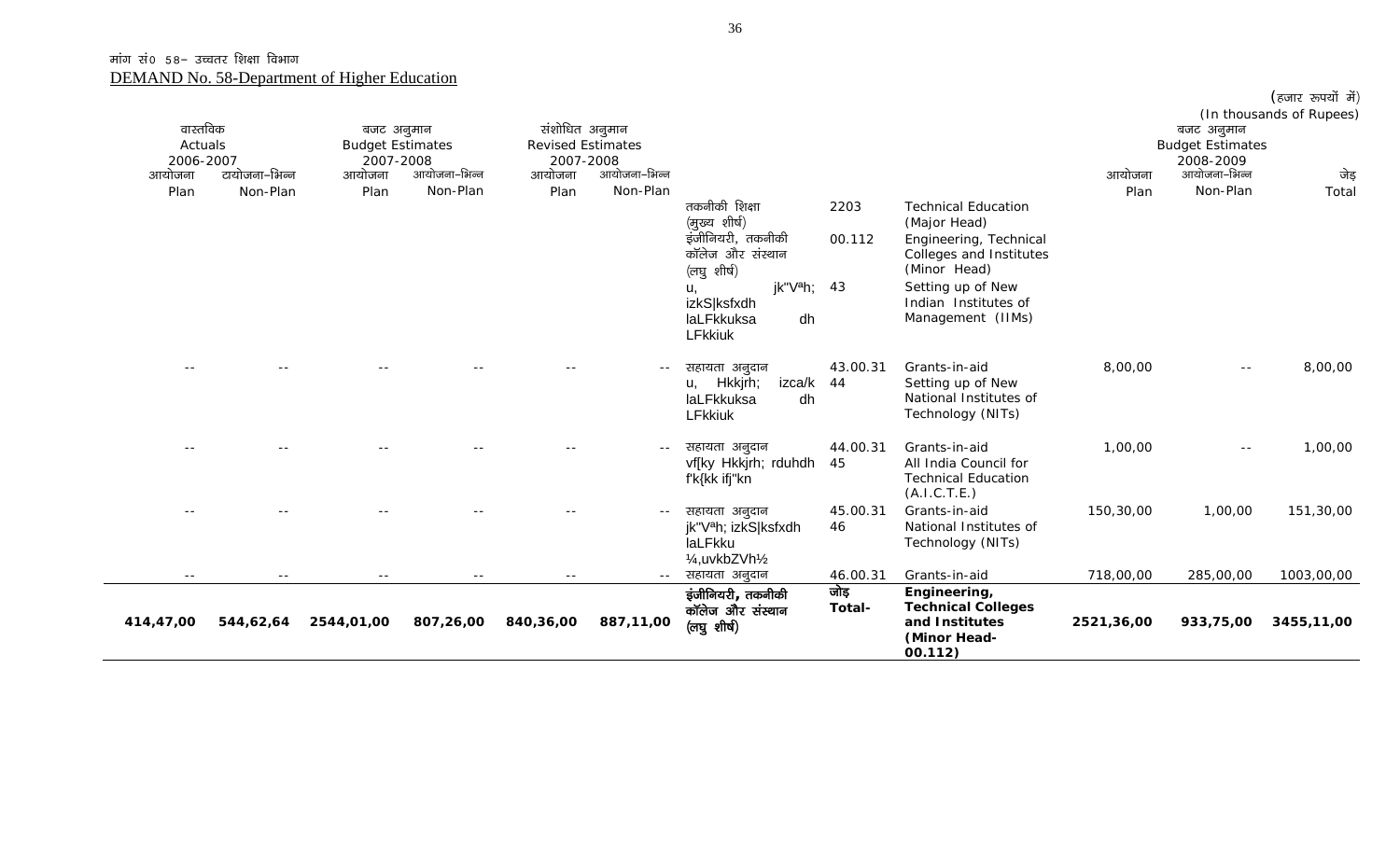#### अनुदानों की मांगें २००८-२००९ DEMANDS FOR GRANTS 2008-2009

| वास्तविक<br>Actuals<br>2006-2007 |                              | बजट अनुमान<br><b>Budget Estimates</b><br>2007-2008 |                           |                | संशोधित अनुमान<br><b>Revised Estimates</b><br>2007-2008 |                                                                                     |                       |                                                                                                                           |                       | बजट अनुमान<br><b>Budget Estimates</b><br>2008-2009 | (In thousands of Rupees) |
|----------------------------------|------------------------------|----------------------------------------------------|---------------------------|----------------|---------------------------------------------------------|-------------------------------------------------------------------------------------|-----------------------|---------------------------------------------------------------------------------------------------------------------------|-----------------------|----------------------------------------------------|--------------------------|
| आयोजना<br>Plan                   | आयोजना–ि<br>भन्न<br>Non-Plan | आयोजना<br>Plan                                     | टायोजना-भिन्न<br>Non-Plan | आयोजना<br>Plan | आयोजना-भिन्न<br>Non-Plan                                |                                                                                     |                       |                                                                                                                           | आयोजना<br>Plan        | आयोजना-भिन्न<br>Non-Plan                           | जेड़<br>Total            |
|                                  |                              |                                                    |                           |                |                                                         | तकनीकी शिक्षा<br>(मुख्य शीर्ष)                                                      | 2203                  | <b>Technical Education</b><br>(Major<br>Head)                                                                             |                       |                                                    |                          |
|                                  |                              |                                                    |                           |                |                                                         | अन्य व्यय<br>(लघु शीर्ष)<br>अन्य योजनाएं<br>एशियाई प्रौद्योगिकीय<br>संस्थान, बैंकाक | 00.800<br>01<br>01.01 | Other expenditure<br>(Minor Head)<br>Other Schemes<br>Asian Institute of Technology,<br>Bangkok (Sub Head)                |                       |                                                    |                          |
| $- -$                            | 13,18                        | $\sim$ $-$                                         | 36,00                     | $\sim$ $\sim$  | 36,00                                                   | अशंदान<br>अंतर्राष्टीय तकनीकी<br>सहयोग                                              | 01.01.32<br>04        | Contributions<br>International Technical Co-<br>operation (Sub Head)                                                      | $ -$                  | 36,00                                              | 36,00                    |
| 31,00                            | $  \,$                       | 50,00                                              | 1,00                      | 50,00          | 1,00                                                    | एक मुश्त प्रावधान<br>प्रौद्योगिकी विकास मिशन                                        | 04.00.42<br>10        | Lump-sum-provision<br><b>Technology Development</b><br>Mission (Sub Head)                                                 | 50,00                 | 1,00                                               | 51,00                    |
|                                  |                              |                                                    |                           |                | $  \,$                                                  | सहायता अनुदान<br>तकनीकी शिक्षा-भारत<br>सरकार की गुणवत्ता<br>सूधार परियोजना          | 10.00.31<br>15        | Grants-in-aids<br><b>Technical Education Quality</b><br>Improvement Project of<br>Government of India (EAP)<br>(Sub Head) |                       |                                                    |                          |
|                                  |                              |                                                    |                           |                |                                                         | व्यावसायिक और विशिष्ट<br>सेवाओं के लिए भुगतान                                       | 15.00.28              | Payment for Professional and<br><b>Special Services</b>                                                                   |                       |                                                    |                          |
| 50,78,00                         | $  \,$                       | 80,00,00                                           | $- -$                     | 60,00,00       | $- -$                                                   | सहायता अनुदान                                                                       | 15.00.31              | Grants-in-aid                                                                                                             | 40,00,00              | $- -$                                              | 40,00,00                 |
|                                  |                              |                                                    |                           |                |                                                         | egRoiw.kZ {ks=ksa<br>esa izf'k{k.k vkSj<br>vuqla/kku                                | 17                    | Training & Research in<br><b>Frontier Areas</b>                                                                           |                       |                                                    |                          |
| $\sim$ $-$                       | $\sim$ $\sim$                | $\sim$ $-$                                         | $- -$                     | $\sim$ $-$     | $-  \,$                                                 | सहायता अनुदान                                                                       | 17.00.31              | Grants-in-aid                                                                                                             | 9,00,00               | $\sim$ $-$                                         | 9,00,00                  |
| 51,09,00                         | 13,18                        | 80,50,00                                           | 37,00                     | 60,50,00       | 37,00                                                   | अन्य व्यय<br>(लघु शीर्ष)                                                            | जोड़<br>Total-        | Other expenditure<br>(Minor Head-00.800)                                                                                  | 49,50,00              | 37,00                                              | 49,87,00                 |
|                                  |                              | 853,24,12 880,68,06 2928,96,00 929,48,00           |                           | 981,47,00      | 1007,87,00                                              | तकनीकी शिक्षा<br>(मुख्य शीर्ष ''2203'')                                             | जोड़<br>Total-        | <b>Technical Education (Major</b><br>Head"2203)                                                                           | 2798,50,00 1061,74,00 |                                                    | 3860,24,00               |

 $($ हजार रुपयों में $)$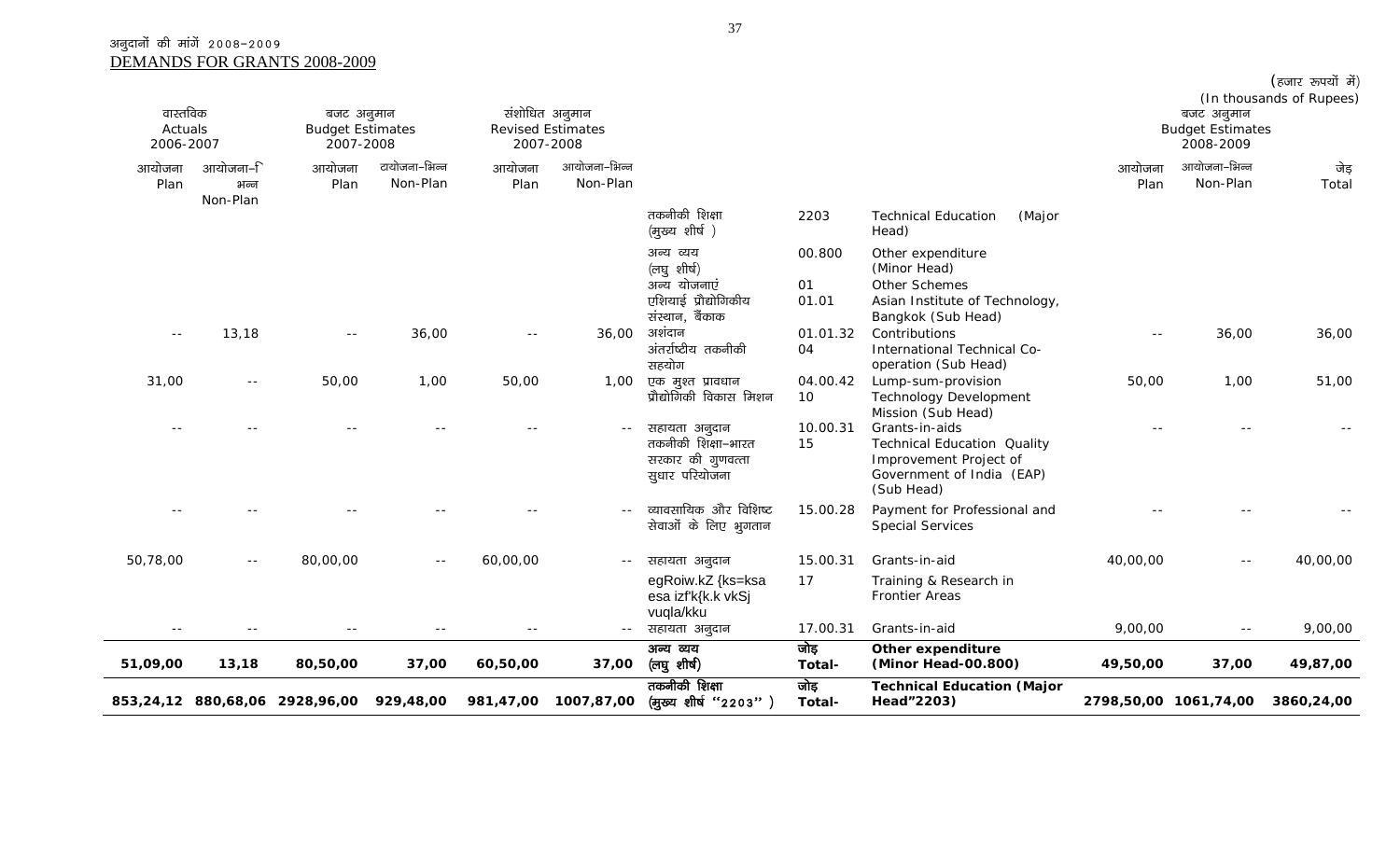| वास्तविक<br>Actuals<br>2006-2007<br>आयोजना<br>Plan | टायोजना-भिन्न<br>Non-Plan | बजट अनुमान<br><b>Budget Estimates</b><br>2007-2008<br>आयोजना<br>Plan | आयोजना-भिन्न<br>Non-Plan | संशोधित अनुमान<br><b>Revised Estimates</b><br>2007-2008<br>आयोजना<br>Plan | आयोजना–भिन्न<br>Non-Plan |                                                                                            |                |                                                                                                                         | आयोजना<br>Plan | बजट अनुमान<br><b>Budget Estimates</b><br>2008-2009<br>आयोजना-भिन्न<br>Non-Plan | जोड़<br>Total |
|----------------------------------------------------|---------------------------|----------------------------------------------------------------------|--------------------------|---------------------------------------------------------------------------|--------------------------|--------------------------------------------------------------------------------------------|----------------|-------------------------------------------------------------------------------------------------------------------------|----------------|--------------------------------------------------------------------------------|---------------|
|                                                    |                           |                                                                      |                          |                                                                           |                          | उत्तर पूर्वी क्षेत्र<br>मुख्य शीर्ष )                                                      | 2552           | North Eastern Areas<br>(Major Head)                                                                                     |                |                                                                                |               |
|                                                    |                           |                                                                      |                          |                                                                           |                          | माध्यमिक शिक्षा –<br>अनुसंधान एवं प्रशिक्षण<br>(लघु शीर्ष)                                 | 00.128         | Secondary Education-<br>Research & Training<br>(Minor Head)                                                             |                |                                                                                |               |
|                                                    |                           |                                                                      |                          |                                                                           |                          | अनुसंधान एवं राष्ट्रीय<br>शैक्षणिक और प्रशिक्षण<br>परिषद                                   | 01             | National Council of<br>Educational Research &<br>Training (Sub Head)                                                    |                |                                                                                |               |
|                                                    |                           |                                                                      |                          |                                                                           | $\sim$ $\sim$            | सहायता अनुदान<br>स्कूलों में सूचना तथा<br>संचार प्रौद्योगिकियाँ                            | 01.00.31<br>02 | Grants-in-aid<br>Information &<br>Communication<br>Technologies in Schools<br>(Sub Head)                                |                |                                                                                |               |
|                                                    |                           |                                                                      |                          |                                                                           | $\sim$ $-$               | सहायता अनुदान<br>अक्ससेस एण्ड इक्विटी                                                      | 02.00.31<br>04 | Grants-in-aid<br>Access & Equity                                                                                        |                |                                                                                |               |
|                                                    |                           |                                                                      |                          |                                                                           |                          |                                                                                            |                | (Sub-Head)                                                                                                              |                |                                                                                |               |
| $ -$                                               | $ -$                      | $ -$                                                                 | $ -$                     | $ -$                                                                      | $\sim$ $-$               | सहायता अनुदान                                                                              | 04.00.31       | Grants-in-aid                                                                                                           | $- -$          | $ -$                                                                           |               |
| $ -$                                               |                           |                                                                      |                          |                                                                           | $\sim$ $\sim$            | माध्यमिक शिक्षा –<br>अनुसंधान एवं प्रशिक्षण<br>(लघुशीर्ष)                                  | जोड़<br>Total- | <b>Secondary Education-</b><br><b>Research &amp; Training</b><br>(Minor Head-128)                                       |                |                                                                                |               |
|                                                    |                           |                                                                      |                          |                                                                           |                          | माध्यमिक शिक्षा – गैर<br>सरकारी माध्यमिक<br>स्कूलों को सहायता<br>(लघुशीर्ष)                | 00.129         | Secondary Education-<br>Assistance to Non-<br>Government Secondary<br>Schools (Minor Head)                              |                |                                                                                |               |
|                                                    |                           |                                                                      |                          |                                                                           |                          | केन्द्रीय विद्यालय संगठन                                                                   | 01             | Kendriya Vidyalaya<br>Sangathan (Sub Head)                                                                              |                |                                                                                |               |
|                                                    |                           |                                                                      |                          |                                                                           |                          | सहायता अनुदान<br>तिब्बती शरणार्थी बच्चों<br>को शिक्षा संबंधी<br>(तिब्बती स्कूल<br>सोसायटी) | 01.00.31<br>02 | Grants-in-aid<br><b>Educational Facilities to</b><br>Tibetan Refugee Children<br>(Tibetan School Society)<br>(Sub Head) |                |                                                                                |               |
|                                                    |                           |                                                                      |                          |                                                                           | $\sim$ $-$               | सहायता अनुदान<br>मनवीय मूल्यों में शिक्षा<br>हेतु एजेंसियों को<br>सहायता                   | 02.00.31<br>03 | Grants-in-aid<br>Assistance to Agencies<br>for Education in Human<br>Values (Sub Head0                                  |                |                                                                                |               |
| $\sim$ $-$                                         |                           |                                                                      |                          |                                                                           | $  \,$                   | सहायता अनुदान                                                                              | 03.00.31       | Grants-in-aid                                                                                                           | 30,00          | $\sim$ $\sim$                                                                  | 30,00         |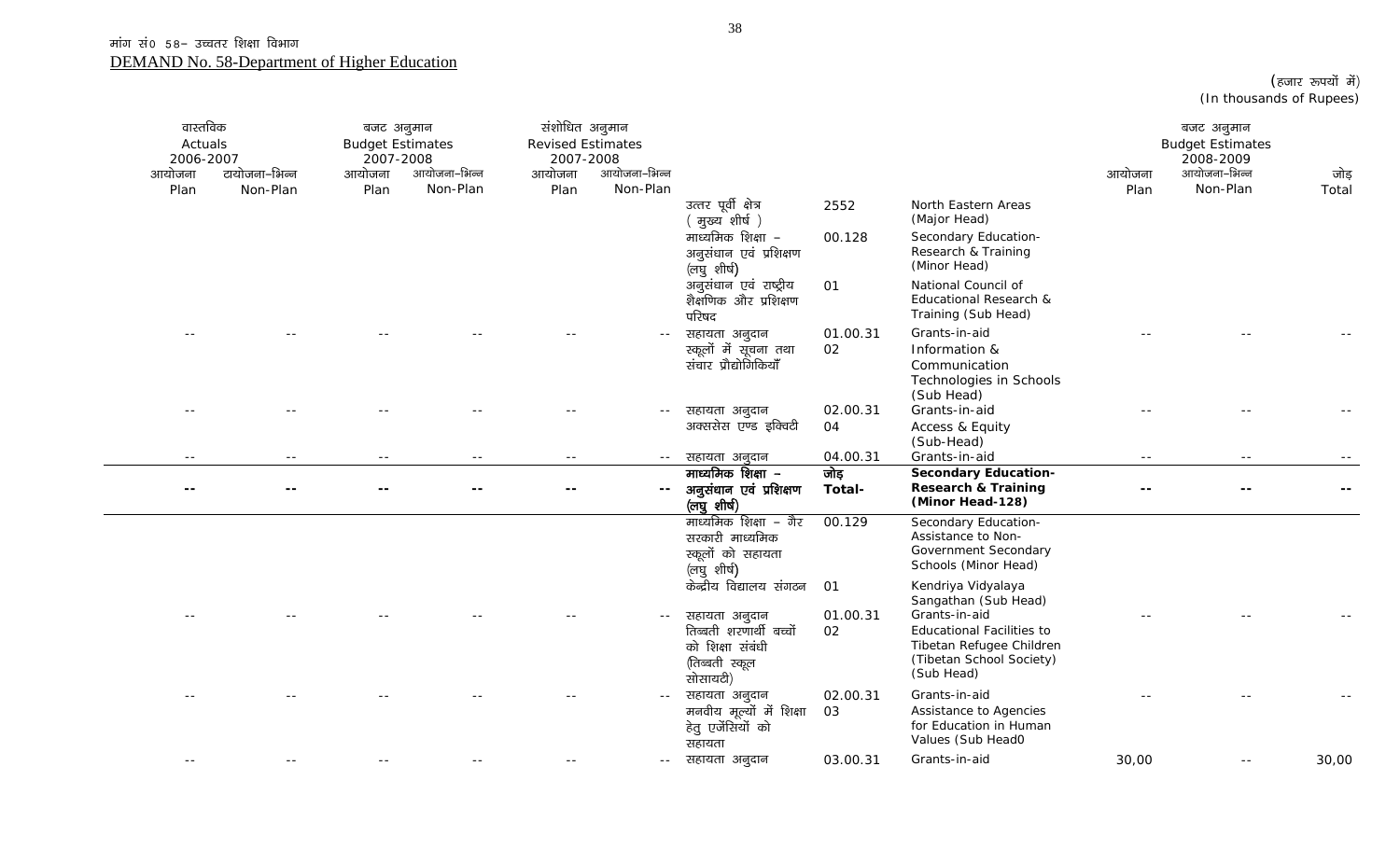## अनुदानों की मांगें २००८-२००९ <u>DEMANDS FOR GRANTS 2008-2009</u><br>(हजार रुपयों में)

(In thousands of Rupees)

| वास्तविक<br>Actuals<br>2006-2007<br>आयोजना<br>Plan | टायोजना–भिन्न<br>Non-Plan | बजट अनुमान<br><b>Budget Estimates</b><br>2007-2008<br>आयोजना<br>Plan | आयोजना-भिन्न<br>Non-Plan | आयोजना<br>Plan | संशोधित अनुमान<br><b>Revised Estimates</b><br>2007-2008<br>आयोजना-भिन्न<br>Non-Plan |                                                                                                     |                |                                                                                                                                | आयोजना<br>Plan | बजट अनुमान<br><b>Budget Estimates</b><br>2008-2009<br>आयोजना-भिन्न<br>Non-Plan | जोड़<br>Total |
|----------------------------------------------------|---------------------------|----------------------------------------------------------------------|--------------------------|----------------|-------------------------------------------------------------------------------------|-----------------------------------------------------------------------------------------------------|----------------|--------------------------------------------------------------------------------------------------------------------------------|----------------|--------------------------------------------------------------------------------|---------------|
|                                                    |                           |                                                                      |                          |                |                                                                                     | उत्तर पूर्वी क्षेत्र<br>(मुख्य शीर्ष)                                                               | 2552           | North Eastern Areas<br>(Major Head)                                                                                            |                |                                                                                |               |
|                                                    |                           |                                                                      |                          |                |                                                                                     | माध्यमिक शिक्षा – गैर<br>सरकारी माध्यमिक स्कूलों<br>को सहायता<br>(लघु शीर्ष)                        | 00.129         | Secondary Education-<br>Assistance to Non-<br>Government Secondary<br>Schools (Minor Head)                                     |                |                                                                                |               |
|                                                    |                           |                                                                      |                          |                |                                                                                     | राष्ट्रीय मुक्त विद्यालयीय<br>संस्थान                                                               | 04             | National Institute of Open<br>Schooling (Sub Head)                                                                             |                |                                                                                |               |
|                                                    |                           |                                                                      |                          |                | $ -$                                                                                | सहायता अनुदान<br>शिक्षा का<br>व्यावसायीकरण                                                          | 04.00.31<br>05 | Grants-in-aid<br>Vocationalisation of<br>Education (Sub Head)                                                                  |                |                                                                                |               |
|                                                    |                           |                                                                      |                          |                |                                                                                     | सहायता अनुदान<br>माडल स्कूलों की स्थापना<br>(नवोदय विद्यालय)                                        | 05.00.31<br>06 | Grants-in-aid<br>Setting up of Model<br>Schools (Navodaya<br>Vidyalayas) (Sub Head)                                            |                |                                                                                |               |
| $\sim$ $-$                                         | $\sim$ $-$                | $- -$                                                                | $\sim$ $-$               | $\sim$ $\sim$  | $\sim$ $-$                                                                          | सहायता अनुदान                                                                                       | 06.00.31       | Grants-in-aid                                                                                                                  | $\sim$ $\sim$  | $\sim$ $-$                                                                     |               |
|                                                    |                           |                                                                      |                          |                | $\overline{\phantom{a}}$                                                            | माध्यमिक शिक्षा – गैर<br>सरकारी माध्यमिक स्कूलों<br>को सहायता<br>(लघु शीर्ष)                        | जोड़<br>Total- | <b>Secondary Education-</b><br><b>Assistance to Non-</b><br><b>Government Secondary</b><br><b>Schools (Minor Head-</b><br>129) | 30,00          |                                                                                | 30,00         |
|                                                    |                           |                                                                      |                          |                |                                                                                     | माध्यमिक शिक्षा – अन्य<br>व्यय (लघु शीर्ष)                                                          | 00.130         | Secondary Education-<br>Other Expenditure<br>(Minor Head)                                                                      |                |                                                                                |               |
|                                                    |                           |                                                                      |                          |                |                                                                                     | विकलांग बच्चों के लिए<br>समेकित शिक्षा – स्वैच्छिक<br>संस्थाओं को                                   | 03             | Integrated Education for<br>Disabled Children-<br><b>Voluntary Organisations</b><br>(Sub Head)                                 |                |                                                                                |               |
|                                                    |                           |                                                                      |                          |                |                                                                                     | स्हायता अनुदान<br>स्कूलों में सूचना तथा<br>संचार प्रौद्योगिकियाँ –<br>खेच्छिक संस्थाओं को<br>अनुदान | 03.00.31<br>05 | Grants-in-aid<br>Information &<br>Communication<br>Technology in Schools-<br>Grants to Voluntary                               |                |                                                                                |               |
| $- -$                                              |                           |                                                                      |                          |                | $  \,$                                                                              | स्हायता अनुदान                                                                                      | 05.00.31       | Organisations (Sub Head)<br>Grants-in-aid                                                                                      |                |                                                                                |               |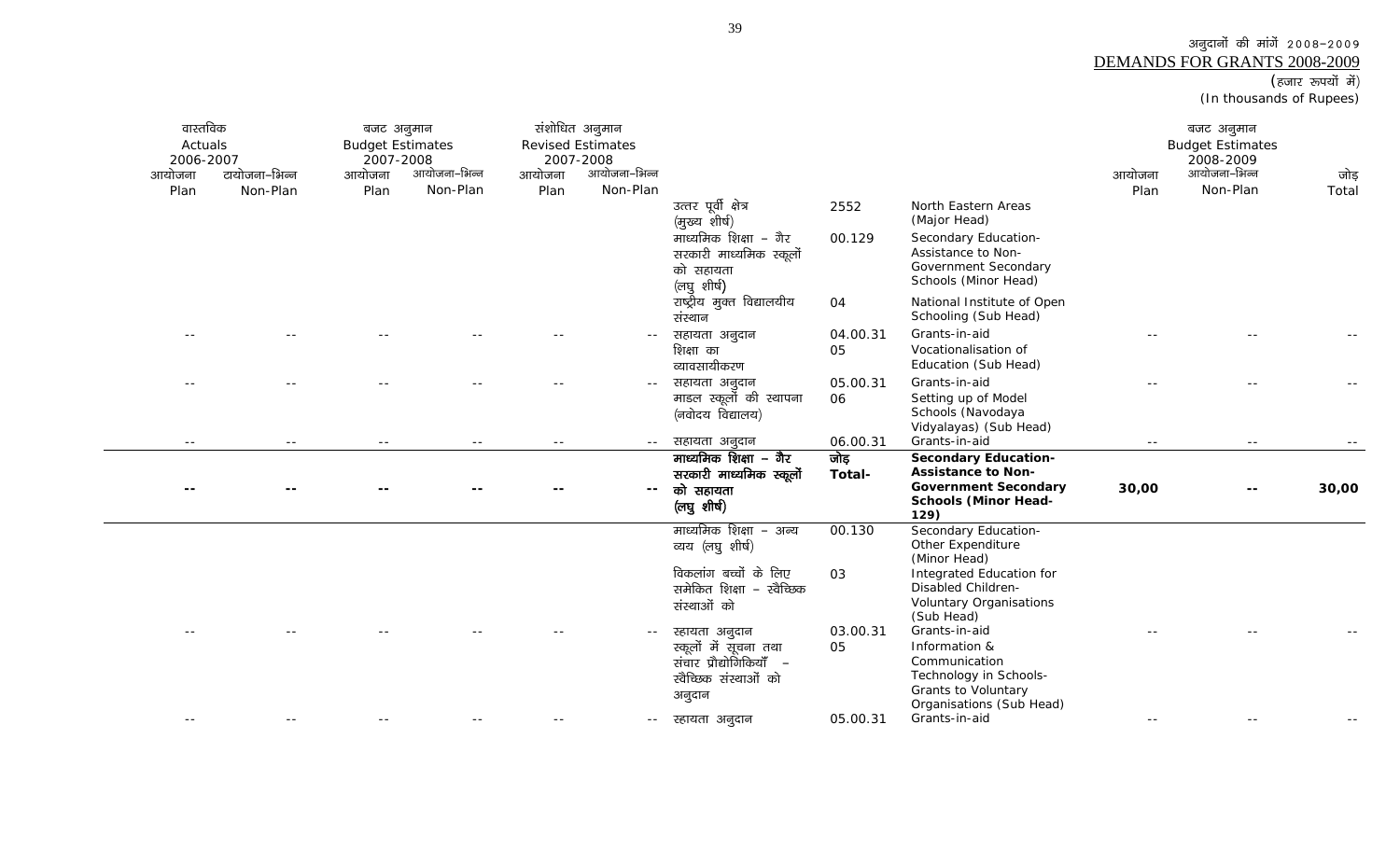| वास्तविक<br>Actuals<br>2006-2007<br>आयोजना<br>Plan | टायोजना-भिन्न<br>Non-Plan | बजट अनुमान<br><b>Budget Estimates</b><br>2007-2008<br>आयोजना<br>Plan | आयोजना-भिन्न<br>Non-Plan | संशोधित अनुमान<br><b>Revised Estimates</b><br>2007-2008<br>आयोजना<br>Plan | आयोजना-भिन्न<br>Non-Plan | उत्तर पूर्वी क्षेत्र<br>ं मुख्य शीर्ष )<br>माध्यमिक शिक्षा –<br>अन्य व्यय (लघु शीर्ष)                                                                                                              | 2552<br>00.130    | North Eastern Areas<br>(Major Head)<br>Secondary Education-<br>Other Expenditure (Minor                                                                                                                                  | आयोजना<br>Plan | बजट अनुमान<br><b>Budget Estimates</b><br>2008-2009<br>आयोजना-भिन्न<br>Non-Plan | जोड़<br>Total |
|----------------------------------------------------|---------------------------|----------------------------------------------------------------------|--------------------------|---------------------------------------------------------------------------|--------------------------|----------------------------------------------------------------------------------------------------------------------------------------------------------------------------------------------------|-------------------|--------------------------------------------------------------------------------------------------------------------------------------------------------------------------------------------------------------------------|----------------|--------------------------------------------------------------------------------|---------------|
|                                                    |                           |                                                                      |                          |                                                                           |                          | अक्ससेस एण्ड इक्विटी-<br>खेच्छिक संस्थाओं को<br>अनुदान                                                                                                                                             | 06                | Head)<br>Access & Equity- Grants<br>to Voluntary<br>Organisations (Sub Head)                                                                                                                                             |                |                                                                                |               |
| $\sim$ $\sim$                                      | $  \,$                    | $\sim$ $-$                                                           | $- -$                    | $ -$                                                                      | $\sim$ $-$               | स्हायता अनुदान                                                                                                                                                                                     | 06.00.31          | Grants-in-aid                                                                                                                                                                                                            | $\sim$ $\sim$  | $- -$                                                                          |               |
| $- -$                                              | $- -$                     | $ -$                                                                 |                          |                                                                           | --                       | माध्यमिक शिक्षा –<br>अन्य व्यय (लघु शीर्ष)                                                                                                                                                         | जोड़<br>Total-    | <b>Secondary Education-</b><br><b>Other Expenditure</b><br>(Minor Head-130)                                                                                                                                              |                |                                                                                |               |
|                                                    |                           |                                                                      |                          |                                                                           |                          | विश्वविद्यालय एवं उच्च<br>शिक्षा – विश्वविद्यालयों<br>को सहायता (लघु शीर्ष)<br>राष्ट्रीय विश्वविद्यालय की 01<br>स्थापना (इंदिरा गांधी<br>राष्ट्रीय ओपन<br>विश्वविद्यालय)<br>इंदिरा गांधी राष्ट्रीय | 00.131<br>01.01   | University & Higher<br>Education - Assistance<br>to Universities:<br>(Minor Head)<br>Establishment of<br><b>National University</b><br>(Indira Gandhi National<br>Open University)<br>(Sub Head)<br>Assistance to Indira |                |                                                                                |               |
|                                                    |                           |                                                                      |                          |                                                                           |                          | ओपन विश्वविद्यालय<br>को सहायता                                                                                                                                                                     |                   | Gandhi National Open<br>University (Detailed<br>Head)                                                                                                                                                                    |                |                                                                                |               |
|                                                    | $- -$                     | 4,40,00                                                              | $\sim$ $-$               | 4,40,00                                                                   | $- -$                    | सहायता अनुदान<br>राज्य ओपन<br>विश्वविद्यालय को<br>सहायता                                                                                                                                           | 01.01.31<br>01.02 | Grants-in-aid<br>Assistance of State<br>Open Universities<br>(Detailed Head)                                                                                                                                             | 5,00,00        | $\sim$ $-$                                                                     | 5,00,00       |
| $ -$                                               | $- -$                     | 6,40,00                                                              | $\sim$ $-$               | 6,40,00                                                                   | $  \,$                   | सहायता अनुदान                                                                                                                                                                                      | 01.02.31          | Grants- in -aid                                                                                                                                                                                                          | 7,00,00        | $\sim$ $-$                                                                     | 7,00,00       |
|                                                    |                           | 10,80,00                                                             |                          | 10,80,00                                                                  | н.                       | राष्ट्रीय विश्वविद्यालय<br>की स्थापना (इंदिरा<br>गांधी राष्ट्रीय ओपन<br>विश्वविद्यालय)                                                                                                             | जोड़<br>Total-    | <b>Establishment of</b><br><b>National University</b><br>(Indira Gandhi<br><b>National Open</b><br>University)<br>(Sub Head-01)                                                                                          | 12,00,00       | $- -$                                                                          | 12,00,00      |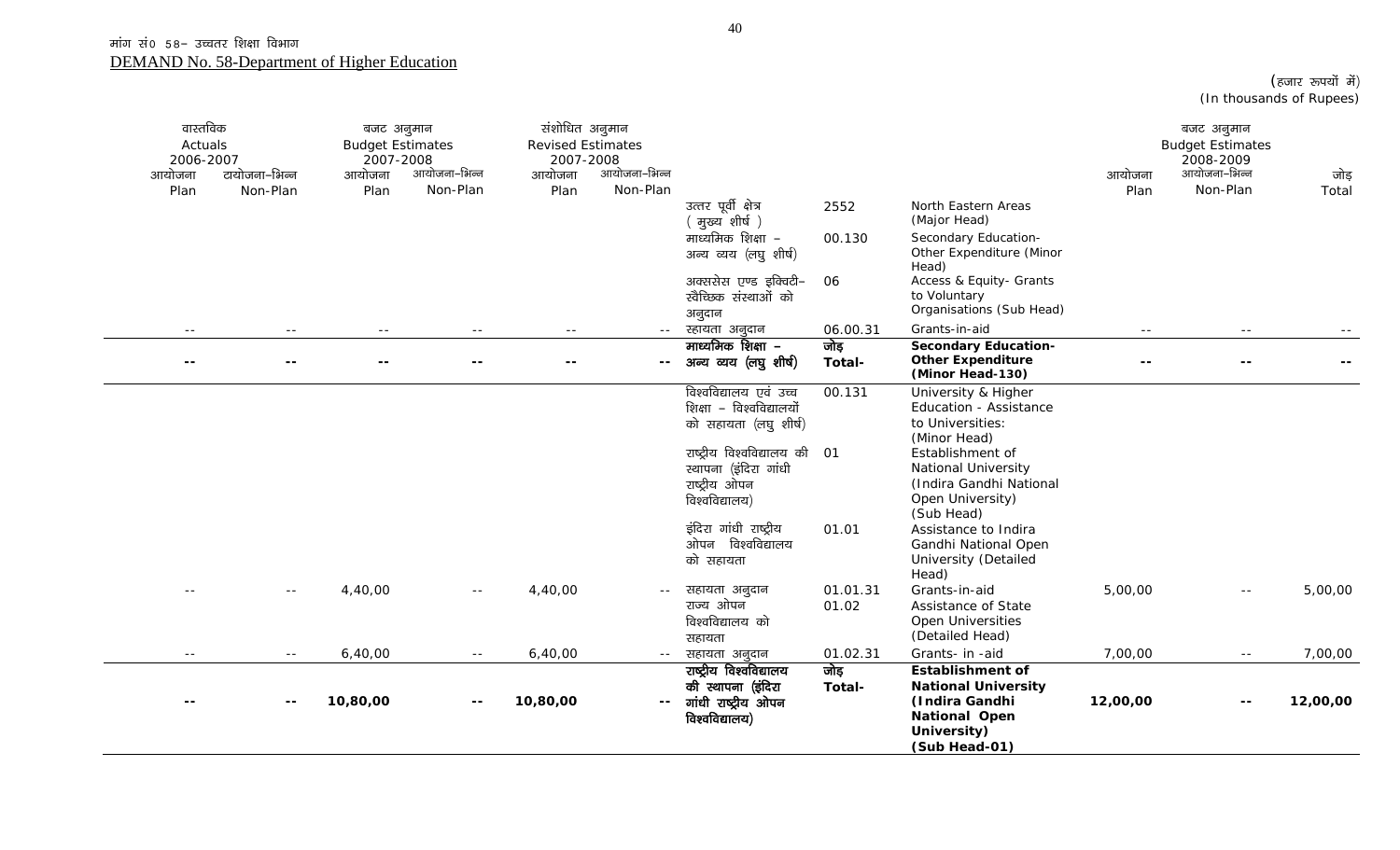## अनुदानों की मांगें २००८-२००९ <u>DEMANDS FOR GRANTS 2008-2009</u><br>(हजार रुपयों में)

(In thousands of Rupees)

| वास्तविक<br>Actuals<br>2006-2007<br>टायोजना–भिन्न<br>आयोजना | बजट अनुमान<br><b>Budget Estimates</b><br>2007-2008<br>आयोजना-भिन्न<br>आयोजना | संशोधित अनुमान<br><b>Revised Estimates</b><br>2007-2008<br>आयोजना-भिन्न |                |                                                                                              |                | बजट अनुमान<br><b>Budget Estimates</b><br>2008-2009<br>आयोजना-भिन्न |               |
|-------------------------------------------------------------|------------------------------------------------------------------------------|-------------------------------------------------------------------------|----------------|----------------------------------------------------------------------------------------------|----------------|--------------------------------------------------------------------|---------------|
| आयोजना<br>Plan<br>Non-Plan                                  | Non-Plan<br>Plan                                                             | Non-Plan<br>Plan                                                        |                |                                                                                              | आयोजना<br>Plan | Non-Plan                                                           | जोड़<br>Total |
|                                                             |                                                                              | उत्तर पूर्वी क्षेत्र<br>मुख्य शीर्ष )                                   | 2552           | North Eastern Areas<br>(Major Head)                                                          |                |                                                                    |               |
|                                                             |                                                                              | विश्वविद्यालय एवं उच्च<br>शिक्षा - विश्वविद्यालयों                      | 00.131         | University & Higher<br><b>Education - Assistance</b>                                         |                |                                                                    |               |
|                                                             |                                                                              | को सहायता (लघु शीर्ष)                                                   |                | to Universities:<br>(Minor Head)                                                             |                |                                                                    |               |
|                                                             |                                                                              | विश्वविद्यालय अनुदान<br>आयोग : केन्द्रीय<br>विश्वविद्यालये              | 02             | <b>University Grants</b><br>Commission, Central<br>Universities etc.                         |                |                                                                    |               |
|                                                             |                                                                              | विश्वविद्यालय अनुदान<br>आयोग                                            | 02.01          | (Sub Head)<br><b>University Grants</b><br>Commission (Detailed                               |                |                                                                    |               |
| 10,00,00<br>$- -$                                           | 10,00,00<br>$ -$                                                             | सहायता अनुदान<br>$\sim$ $-$                                             | 02.01.31       | Head)<br>Grants-in-aid                                                                       | 86,00,00       | $- -$                                                              | 86,00,00      |
|                                                             |                                                                              | केन्द्रीय विश्वविद्यालयों<br>के लिए अनुदान                              | 02.02          | <b>Grants to Central</b><br>Universities (Detailed<br>Head)                                  |                |                                                                    |               |
| 239,23,00                                                   | 162,03,00                                                                    | सहायता अनुदान<br>$  \,$                                                 | 02.02.31       | Grants- in -aid                                                                              | 258,45,00      |                                                                    | 258,45,00     |
| 249,23,00<br>$- -$                                          | 172,03,00<br>$- -$                                                           | विश्वविद्यालय अनुदान<br>आयोग ः केन्द्रीय<br>$- -$<br>विश्वविद्यालये     | जोड़<br>Total- | <b>University Grants</b><br><b>Commission, Central</b><br>Universities etc.<br>(Sub Head-02) | 344,45,00      | --                                                                 | 344,45,00     |
|                                                             |                                                                              | ग्रामीण विश्वविद्यालयों<br>की स्थापना                                   | 04             | Establishment of Rural<br><b>Universities</b><br>(Sub Head)                                  |                |                                                                    |               |
| $- -$<br>$\sim$ $-$                                         | 15,00<br>$  \,$                                                              | 15,00<br>-- सहायता अनुदान                                               | 04.00.31       | Grants- in -aid                                                                              | 20,00          | $  \,$                                                             | 20,00         |
|                                                             |                                                                              | विश्वविद्यालय एवं उच्च                                                  | जोड़           | <b>University &amp; Higher</b>                                                               |                |                                                                    |               |
| 260,18,00<br>$- -$                                          | 182,98,00<br>$- -$                                                           | शिक्षा – विश्वविद्यालयों<br>को सहायता (लघु शीर्ष)<br>--                 | Total-         | <b>Education -</b><br>Assistance to<br><b>Universities</b><br>(Minor Head-131)               | 356,65,00      | --                                                                 | 356,65,00     |

era<br>Heriotzak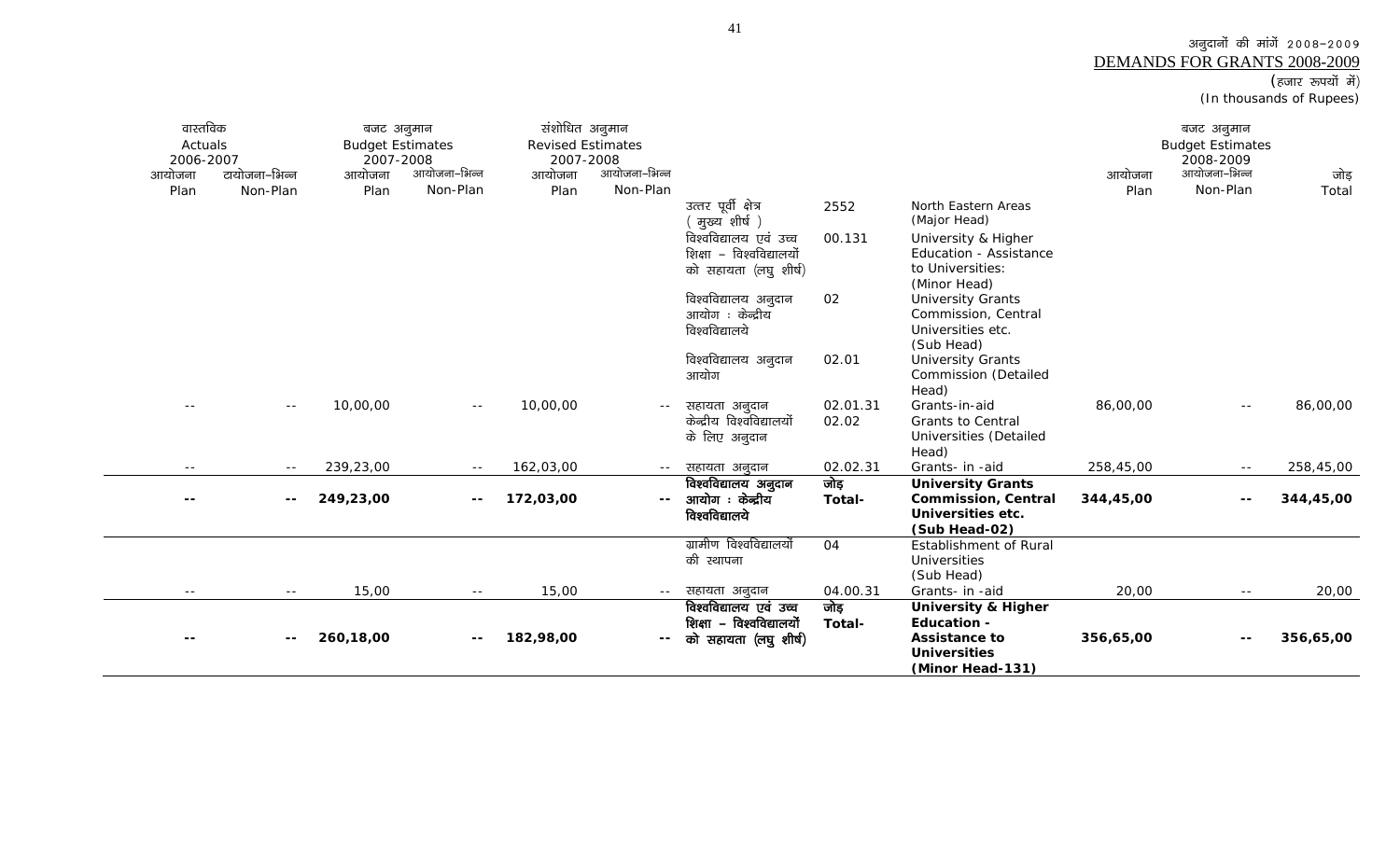| वास्तविक<br>Actuals<br>2006-2007<br>आयोजना<br>Plan | टायोजना–भिन्न<br>Non-Plan | बजट अनुमान<br><b>Budget Estimates</b><br>2007-2008<br>आयोजना<br>Plan | आयोजना-भिन्न<br>Non-Plan | संशोधित अनुमान<br><b>Revised Estimates</b><br>2007-2008<br>आयोजना<br>Plan | आयोजना-भिन्न<br>Non-Plan |                                                                                          |                |                                                                                                        | आयोजना<br>Plan | बजट अनुमान<br><b>Budget Estimates</b><br>2008-2009<br>आयोजना-भिन्न<br>Non-Plan | जोड़<br>Total |
|----------------------------------------------------|---------------------------|----------------------------------------------------------------------|--------------------------|---------------------------------------------------------------------------|--------------------------|------------------------------------------------------------------------------------------|----------------|--------------------------------------------------------------------------------------------------------|----------------|--------------------------------------------------------------------------------|---------------|
|                                                    |                           |                                                                      |                          |                                                                           |                          | उत्तर पूर्वी क्षेत्र<br>( मुख्य शीर्ष )                                                  | 2552           | North Eastern Areas<br>(Major Head)                                                                    |                |                                                                                |               |
|                                                    |                           |                                                                      |                          |                                                                           |                          | वश्वविद्यालय एवं उच्च<br>शिक्षा - अन्य व्यय<br>(लघु शीर्ष)                               | 00.134         | University & Higher<br>Education-Other<br>Expenditure (Minor<br>Head)                                  |                |                                                                                |               |
|                                                    |                           |                                                                      |                          |                                                                           |                          | नेशनल बुक ट्रस्ट को<br>अनुदान / पुस्तक<br>प्रोन्नयन संस्थान                              | 01             | <b>Grants to National Book</b><br>Trust/ Institutions for<br><b>Book Promotion</b><br>(Sub Head)       |                |                                                                                |               |
|                                                    | $\sim$ $-$                | 72,00                                                                |                          | 72,00                                                                     | $ -$                     | सहायता अनुदान<br>पुस्तक विकास कौंसिल<br>तथा पुस्तक संवर्धन<br>कार्यकलाप                  | 01.00.31<br>02 | Grants-in-aid<br>National Book<br>Development Council<br>and Book Promotional<br>Activities (Sub-Head) | 80,00          |                                                                                | 80,00         |
|                                                    |                           |                                                                      |                          |                                                                           |                          | पुस्तक संवर्धन<br>कार्यकलाप तथा<br>स्वैच्छिक संगठन को<br>वित्तीय सहायता                  | 02.01          | <b>Book Promotional</b><br>Activities and Voluntary<br>Agency (Detailed Head)                          |                |                                                                                |               |
|                                                    |                           |                                                                      |                          |                                                                           |                          | सहायता अनुदान<br>Hkkjrh; mPp v/;;u<br>laLFkku] f'keyk                                    | 02.01.31<br>04 | Grants-in-aid<br>Indian Institute of<br>Advanced Studies,<br>Simla                                     |                |                                                                                |               |
|                                                    |                           |                                                                      |                          |                                                                           |                          | सहायता अनुदान<br>Hkkirh; n'kZu<br>vuqla/kku ifj"kn                                       | 04.00.31<br>05 | Grants-in-aid<br>Indian Council of<br>Philosophical Research<br>(ICPR)                                 | 30,00          | $\sim$ $-$                                                                     | 30,00         |
|                                                    |                           |                                                                      |                          |                                                                           | $ -$                     | सहायता अनुदान<br>भारतीय विज्ञान<br>दर्शनशास्त्र एवं संस्कृति<br>के इतिहास की<br>परियोजना | 05.00.31<br>06 | Grants-in-aid<br>Project of History of<br><b>Indian Science</b><br>Philosophy & Culture<br>(PHISPC)    | 30,00          | $ -$                                                                           | 30,00         |
| $\sim$ $\sim$                                      | $\sim$ $-$                |                                                                      | $ -$                     | $=$ $-$                                                                   | $\sim$ $\sim$            | सहायता अनुदान                                                                            | 06.00.31       | Grants-in-aid                                                                                          | 20,00          | $\sim$ $-$                                                                     | 20,00         |
|                                                    | $\sim$ $\sim$             | 72,00                                                                | $\sim$ $\sim$            | 72,00                                                                     | $\mathbf{u}$             | वश्वविद्यालय एवं उच्च<br>शिक्षा - अन्य व्यय<br>(लघु शीर्ष)                               | जोड़<br>Total- | University & Higher<br><b>Education-Other</b><br><b>Expenditure (Minor</b><br><b>Head-134)</b>         | 1,60,00        | $\sim$ $\sim$                                                                  | 1,60,00       |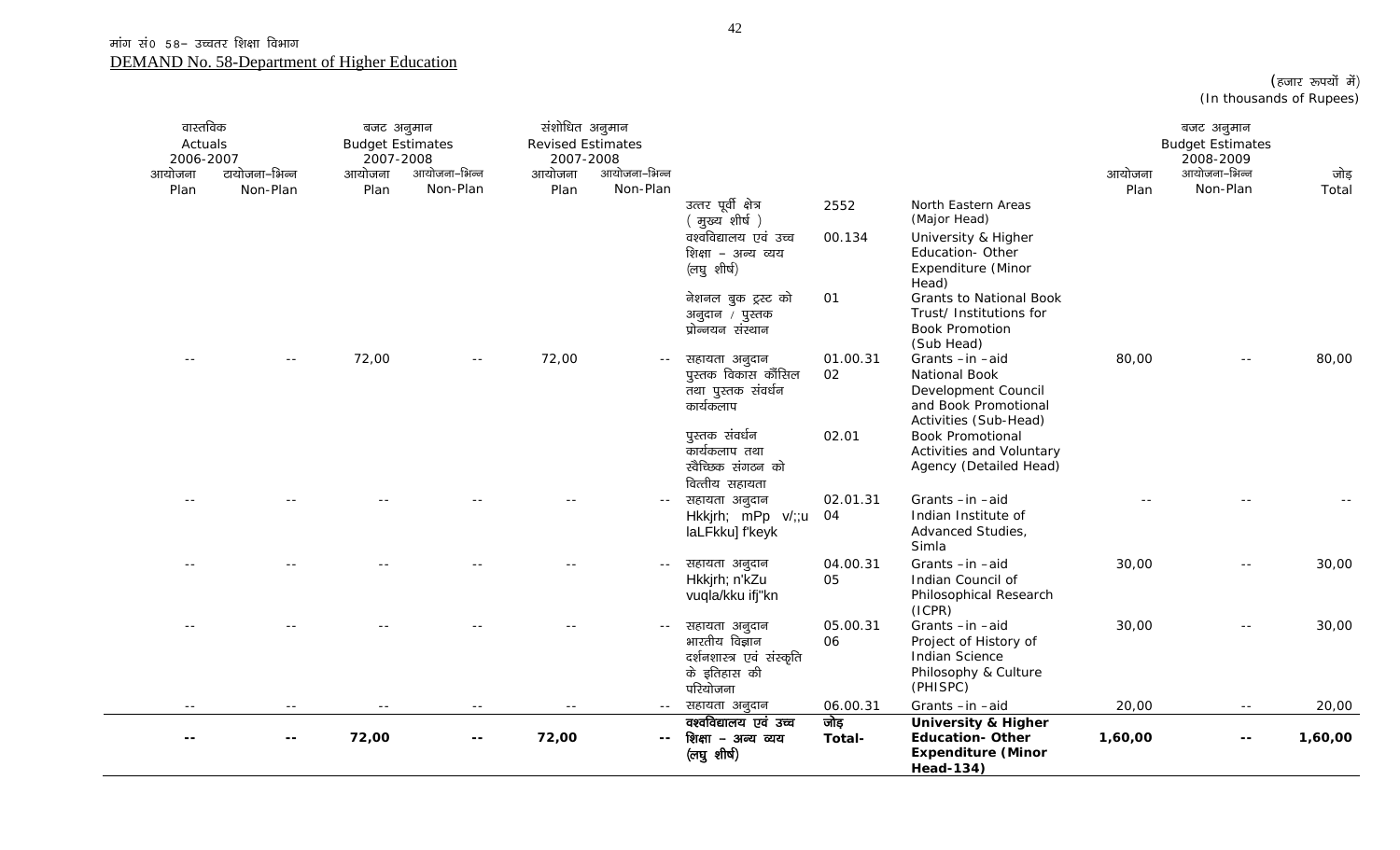| वास्तविक<br>Actuals<br>2006-2007<br>आयोजना | टायोजना-भिन्न | बजट अनुमान<br><b>Budget Estimates</b><br>2007-2008<br>आयोजना | आयोजना–भिन्न  | संशोधित अनुमान<br><b>Revised Estimates</b><br>2007-2008<br>आयोजना | आयोजना-भिन्न |                                             |                |                                                  | आयोजना | बजट अनुमान<br><b>Budget Estimates</b><br>2008-2009<br>आयोजना-भिन्न | जोड़  |
|--------------------------------------------|---------------|--------------------------------------------------------------|---------------|-------------------------------------------------------------------|--------------|---------------------------------------------|----------------|--------------------------------------------------|--------|--------------------------------------------------------------------|-------|
| Plan                                       | Non-Plan      | Plan                                                         | Non-Plan      | Plan                                                              | Non-Plan     |                                             |                |                                                  | Plan   | Non-Plan                                                           | Total |
|                                            |               |                                                              |               |                                                                   |              | उत्तर पूर्वी क्षेत्र<br>( मुख्य शीर्ष )     | 2552           | North Eastern Areas<br>(Major Head)              |        |                                                                    |       |
|                                            |               |                                                              |               |                                                                   |              | भाषा विकास – निर्देशन                       | 00.135         | Language Development                             |        |                                                                    |       |
|                                            |               |                                                              |               |                                                                   |              | व प्रशासन (लघु शीर्ष)                       |                | - Direction &                                    |        |                                                                    |       |
|                                            |               |                                                              |               |                                                                   |              |                                             |                | Administration (Minor                            |        |                                                                    |       |
|                                            |               |                                                              |               |                                                                   |              |                                             |                | Head)                                            |        |                                                                    |       |
|                                            |               |                                                              |               |                                                                   |              | हिन्दी निदेशालय                             | 01             | Directorate of Hindi                             |        |                                                                    |       |
|                                            |               |                                                              |               |                                                                   |              | स्थापना                                     | 01.01          | (Sub Head)<br>Establishment (Detailed            |        |                                                                    |       |
|                                            |               |                                                              |               |                                                                   |              |                                             |                | Head)                                            |        |                                                                    |       |
|                                            | $ -$          | 14,00                                                        | $  \,$        | 14,00                                                             | $- -$        | प्रकाशन                                     | 01.01.16       | Publications                                     | 14,00  | $ -$                                                               | 14,00 |
|                                            |               |                                                              |               |                                                                   |              | अन्य                                        | 02             | Other Schemes                                    |        |                                                                    |       |
|                                            |               |                                                              |               |                                                                   |              |                                             |                | (Sub Head)                                       |        |                                                                    |       |
|                                            |               |                                                              |               |                                                                   |              | पत्राचार पाठ्यक्रम                          | 02.01          | Correspondence<br>Courses (Detailed Head)        |        |                                                                    |       |
| $ -$                                       | $\sim$ $-$    | 7,00                                                         | $\sim$ $-$    | 7,00                                                              | $-$          | अन्य प्रभार                                 | 02.01.50       | Other Charges                                    | 7,00   | $\sim$ $-$                                                         | 7,00  |
|                                            |               |                                                              |               |                                                                   |              | अन्य                                        | 02             | Other Schemes                                    |        |                                                                    |       |
|                                            |               |                                                              |               |                                                                   |              |                                             |                | (Sub Head)                                       |        |                                                                    |       |
|                                            |               |                                                              |               |                                                                   |              | हिन्दी लेखकों को                            | 02.02          | Awards to Hindi Authors<br>(Detailed Head)       |        |                                                                    |       |
|                                            | $\sim$ $\sim$ | 3,00                                                         | $  \,$        | 3,00                                                              | $\sim$ $-$   | पुरस्कार<br>अन्य प्रभार                     | 02.02.50       | Other Charges                                    | 3,00   |                                                                    | 3,00  |
|                                            |               |                                                              |               |                                                                   |              | सेवाएं व कार्यक्रम                          | 02.03          | Services & Programme                             |        |                                                                    |       |
|                                            |               |                                                              |               |                                                                   |              |                                             |                | (Detailed Head)                                  |        |                                                                    |       |
|                                            |               |                                                              |               |                                                                   | $ -$         | अन्य प्रभार                                 | 02.03.50       | Other Charges                                    | 1,00   |                                                                    | 1,00  |
|                                            |               |                                                              |               |                                                                   |              | स्वयंसेवी संगठन तथा                         | 02.04          | Grants to Voluntary                              |        |                                                                    |       |
|                                            |               |                                                              |               |                                                                   |              | दक्षिण भारत हिन्दी<br>प्रचार सभा तथा हिन्दी |                | Organisation and Dakshin<br>Bharat Hindi Prachar |        |                                                                    |       |
|                                            |               |                                                              |               |                                                                   |              | के क्षेत्र में प्रकाशन के                   |                | Sabha and for the                                |        |                                                                    |       |
|                                            |               |                                                              |               |                                                                   |              | लिए अनुदान                                  |                | Publications in the field of                     |        |                                                                    |       |
|                                            |               |                                                              |               |                                                                   |              |                                             |                | Hindi (Detailed Head)                            |        |                                                                    |       |
| $\sim$ $-$                                 | $- -$         | 66,00                                                        | $\sim$ $\sim$ | 66,00                                                             | $\sim$ $-$   | अन्य प्रभार                                 | 02.04.50       | Other Charges                                    | 70,00  | $\sim$ $\sim$                                                      | 70,00 |
| $- -$                                      | $\sim$ $-$    | 76,00                                                        | $- -$         | 76,00                                                             | $- -$        | अन्य                                        | जोड़<br>Total- | <b>Other Schemes</b><br>(Sub Head-02)            | 81,00  | $- -$                                                              | 81,00 |
|                                            |               |                                                              |               |                                                                   |              |                                             |                |                                                  |        |                                                                    |       |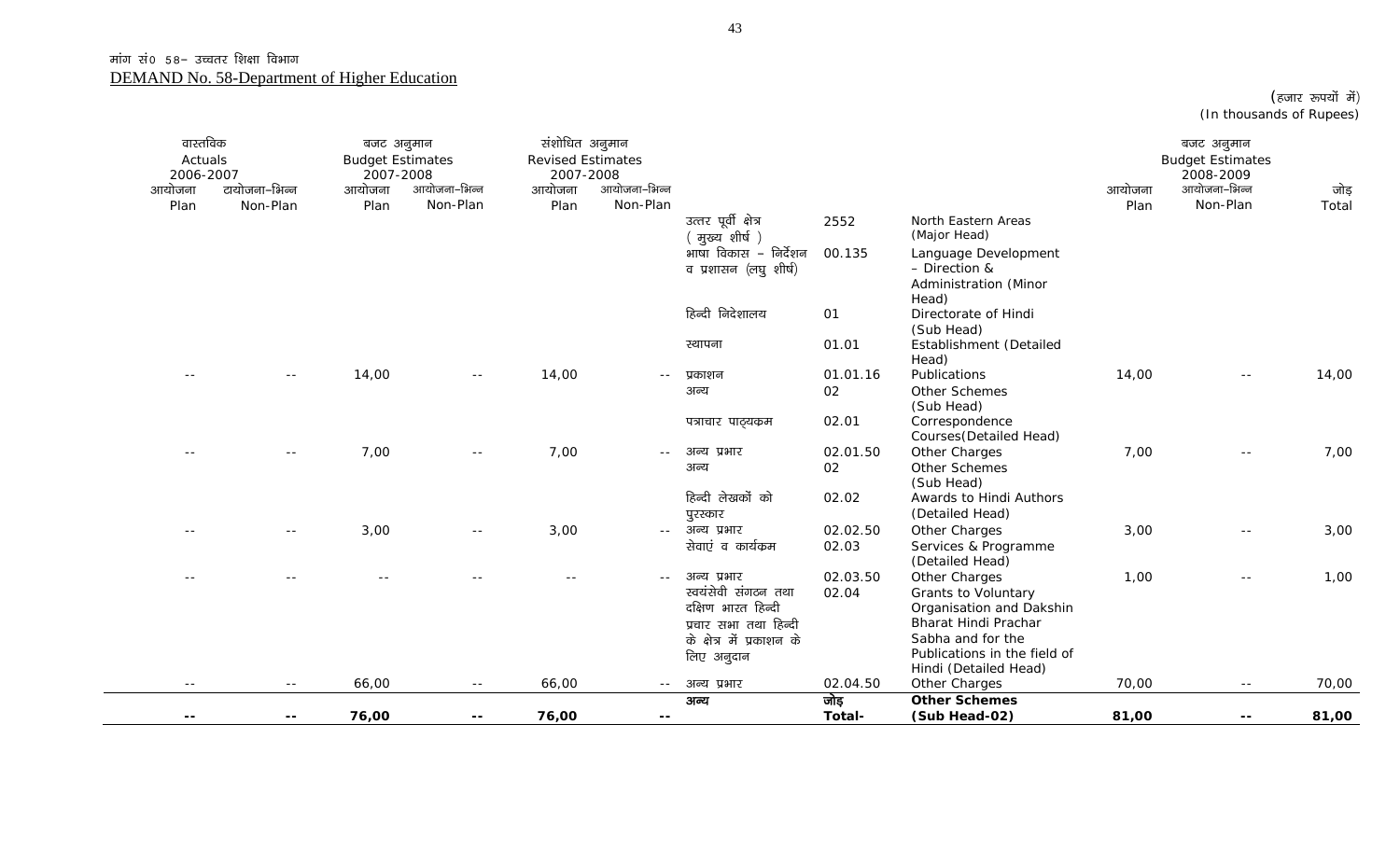अनुदानों की मांगें २००८-२००९ <u>DEMANDS FOR GRANTS 2008-2009</u><br>(हजार रुपयों में)

(In thousands of Rupees)

| वास्तविक<br>Actuals<br>2006-2007<br>आयोजना<br>Plan | टायोजना-भिन्न<br>Non-Plan | बजट अनुमान<br><b>Budget Estimates</b><br>2007-2008<br>आयोजना<br>Plan | आयोजना–भिन्न<br>Non-Plan | संशोधित अनुमान<br><b>Revised Estimates</b><br>2007-2008<br>आयोजना<br>Plan | आयोजना–भिन्न<br>Non-Plan |                                                                                 |                |                                                                                                                                                | आयोजना<br>Plan | बजट अनुमान<br><b>Budget Estimates</b><br>2008-2009<br>आयोजना–<br>भिन्न<br>Non-<br>Plan | जोड़<br>Total |
|----------------------------------------------------|---------------------------|----------------------------------------------------------------------|--------------------------|---------------------------------------------------------------------------|--------------------------|---------------------------------------------------------------------------------|----------------|------------------------------------------------------------------------------------------------------------------------------------------------|----------------|----------------------------------------------------------------------------------------|---------------|
|                                                    |                           |                                                                      |                          |                                                                           |                          | उत्तर पूर्वी क्षेत्र                                                            | 2552           | North Eastern Areas                                                                                                                            |                |                                                                                        |               |
|                                                    |                           |                                                                      |                          |                                                                           |                          | (मुख्य शीर्ष)                                                                   |                | (Major Head)                                                                                                                                   |                |                                                                                        |               |
|                                                    |                           |                                                                      |                          |                                                                           |                          | भाषा विकास – निर्देशन<br>व प्रशासन (लघु शीर्ष)                                  | 00.135         | Language Development -<br>Direction & Administration<br>(Minor Head)                                                                           |                |                                                                                        |               |
|                                                    |                           |                                                                      |                          |                                                                           |                          | वैज्ञानिक और तकनीकी<br>शब्दावली आयोग                                            | 03             | Commission for Scientific and<br>Technical Terminology (Sub                                                                                    |                |                                                                                        |               |
|                                                    |                           |                                                                      |                          |                                                                           |                          |                                                                                 | 03.01          | Head)                                                                                                                                          |                |                                                                                        |               |
|                                                    |                           |                                                                      |                          |                                                                           |                          | स्थापना                                                                         | 03.01.16       | Establishment (Detailed Head)                                                                                                                  |                |                                                                                        |               |
|                                                    | $\sim$ $-$                | 16,00<br>10,00                                                       |                          |                                                                           | $-$                      | प्रकाशन<br>कार्याशाला                                                           | 03.01.20       | Publications                                                                                                                                   | 20,00<br>15,00 |                                                                                        | 20,00         |
|                                                    | $\sim$ $\sim$             |                                                                      |                          | $\sim$ $\sim$                                                             | $-$                      | (अन्य प्रशासनिक व्यय)                                                           |                | Workshop(Other Administrative<br>Expenses)                                                                                                     |                |                                                                                        | 15,00         |
|                                                    | $- -$                     | 4,00                                                                 |                          | $ -$                                                                      | $\sim$ $\sim$            | अन्य प्रभार                                                                     | 03.01.50       | Other Charges                                                                                                                                  | $\sim$ $\sim$  |                                                                                        |               |
|                                                    |                           |                                                                      |                          |                                                                           |                          | विश्वविद्यालय स्तर पर                                                           | 03.02          | Production of Books in Regional                                                                                                                |                |                                                                                        |               |
|                                                    |                           |                                                                      |                          |                                                                           |                          | क्षेत्रीय भाषाओं में                                                            |                | Languages at University Level                                                                                                                  |                |                                                                                        |               |
|                                                    |                           |                                                                      |                          |                                                                           |                          | पुस्तकों का निर्माण                                                             |                | (Detailed Head)                                                                                                                                |                |                                                                                        |               |
| $\sim$ $\sim$                                      | $\sim$                    | 10,00                                                                | $\sim$ $\sim$            | 1,00                                                                      | $\sim$ $\sim$            | सहायता अनुदान                                                                   | 03.02.31       | Grants -in -aid                                                                                                                                | 10,00          |                                                                                        | 10,00         |
|                                                    |                           |                                                                      |                          |                                                                           |                          | वैज्ञानिक और तकनीकी                                                             | जोड़           | <b>Commission for Scientific and</b>                                                                                                           |                |                                                                                        |               |
|                                                    |                           |                                                                      |                          |                                                                           |                          | शब्दावली आयोग                                                                   | Total-         | <b>Technical Terminology (Sub</b>                                                                                                              |                |                                                                                        |               |
| $- -$                                              | $- -$                     | 40,00                                                                | $\sim$ $\sim$            | 1,00                                                                      | $\sim$ $\sim$            |                                                                                 |                | Head-03)                                                                                                                                       | 45,00          | $\sim$ $\sim$                                                                          | 45,00         |
|                                                    |                           |                                                                      |                          |                                                                           |                          | केन्द्रीय भारतीय भाषा<br>संस्थान मैसूर और<br>क्षेत्रीय भाषा केन्द<br>(उप–शीर्ष) | 04             | Central Institute of Indian<br>Languages, Mysore (Bhartiya<br>Bhasha Sansthan) and Regional<br>Language Centers (Sub Head)                     |                |                                                                                        |               |
|                                                    |                           |                                                                      |                          |                                                                           |                          | स्थापना                                                                         | 04.01          | Establishment (Detailed Head)                                                                                                                  |                |                                                                                        |               |
|                                                    | $\sim$ $\sim$             | 46,00                                                                | $\sim$ $\sim$            | 46,00                                                                     |                          | कार्यालय व्यय                                                                   | 04.01.13       | Office Expenses                                                                                                                                | 1,80,00        | $\sim$ $-$                                                                             | 1,80,00       |
|                                                    |                           | 78,70                                                                | $\sim$ $\sim$            | 78,70                                                                     | $-$                      | अन्य प्रभार                                                                     | 04.01.50       | Other Charges                                                                                                                                  | 1,10,00        | $\sim$ $\sim$                                                                          | 1,10,00       |
|                                                    |                           |                                                                      |                          |                                                                           |                          | स्वयंसेवी संस्थाओं को<br>- क्षेत्रीय भाषाओं का<br>विकास                         | 04.02          | Voluntary Organisations-<br>Development of Regional<br>languages (Detailed Head)                                                               |                |                                                                                        |               |
| $\sim$                                             | $ -$                      | 15,00                                                                | $\sim$ $\sim$            | 15,00                                                                     | $\sim$ $\sim$            | सहायता अनुदान                                                                   | 04.02.31       | Grants-in- aid                                                                                                                                 | 50,00          | $\sim$ $\sim$                                                                          | 50,00         |
|                                                    |                           | 1,39,70                                                              | $- -$                    | 1,39,70                                                                   | $\overline{\phantom{a}}$ | केन्द्रीय भारतीय भाषा<br>संस्थान मैसूर और<br>क्षेत्रीय भाषा केन्द<br>(उप–शीर्ष) | जोड़<br>Total- | <b>Central Institute of Indian</b><br>Languages, Mysore (Bhartiya<br>Bhasha Sansthan) and<br><b>Regional Language Centers</b><br>(Sub Head-04) | 3,40,00        | $- -$                                                                                  | 3,40,00       |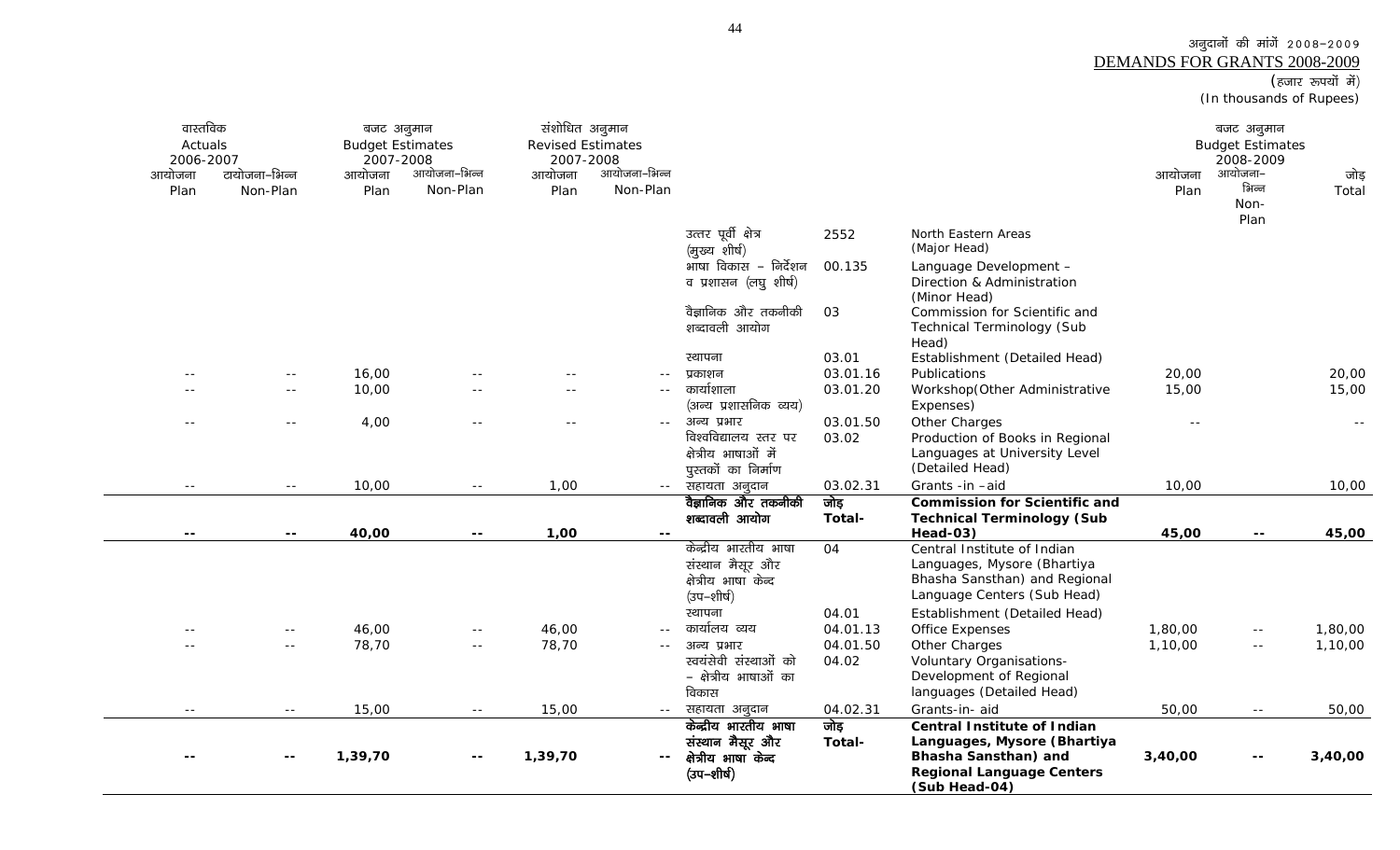|                          |               |                         |              |         |                          |                                       |          |                                                           |         |                                        | (हजार रुपयों में) |
|--------------------------|---------------|-------------------------|--------------|---------|--------------------------|---------------------------------------|----------|-----------------------------------------------------------|---------|----------------------------------------|-------------------|
|                          | वास्तविक      | बजट अनुमान              |              |         | संशोधित अनुमान           |                                       |          |                                                           |         | (In thousands of Rupees)<br>बजट अनुमान |                   |
|                          | Actuals       | <b>Budget Estimates</b> |              |         | <b>Revised Estimates</b> |                                       |          |                                                           |         | <b>Budget Estimates</b>                |                   |
|                          | 2006-2007     | 2007-2008               |              |         | 2007-2008                |                                       |          |                                                           |         | 2008-2009                              |                   |
| आयोजना                   | टायोजना-भिन्न | आयोजना                  | आयोजना-भिन्न | आयोजना  | आयोजना-भिन्न             |                                       |          |                                                           | आयोजना  | आयोजना-भिन्न                           | जोड़              |
| Plan                     | Non-Plan      | Plan                    | Non-Plan     | Plan    | Non-Plan                 |                                       |          |                                                           | Plan    | Non-Plan                               | Total             |
|                          |               |                         |              |         |                          | उत्तर पूर्वी क्षेत्र<br>मुख्य शीर्ष ) | 2552     | North Eastern Areas (Major Head)                          |         |                                        |                   |
|                          |               |                         |              |         |                          | भाषा विकास – निर्देशन                 | 00.135   | Language Development -                                    |         |                                        |                   |
|                          |               |                         |              |         |                          | व प्रशासन (लघु शीर्ष)                 |          | Direction & Administration (Minor<br>Head)                |         |                                        |                   |
|                          |               |                         |              |         |                          | jk"Vªh; 'kSf{kd                       | 05       | National University of Education                          |         |                                        |                   |
|                          |               |                         |              |         |                          | vk;kstuk ,oa iz'kklu                  |          | Planning and Administration                               |         |                                        |                   |
|                          |               |                         |              |         |                          | fo'ofo ky;                            |          | (NUEPA)                                                   |         |                                        |                   |
| $\sim$ $\sim$            |               |                         |              |         |                          | -- सहायता अनूदान                      | 05.00.31 | Grants-in-aid                                             | 1,00,00 | $ -$                                   | 1,00,00           |
|                          |               |                         |              |         |                          | भाषा विकास – निर्देशन                 | जोड़     | Language Development -                                    |         |                                        |                   |
| $\overline{\phantom{m}}$ | --            | 2,69,70                 | $\sim$ $-$   | 2,30,70 |                          | -- व प्रशासन (लघु शीर्ष)              | Total-   | <b>Direction &amp; Administration</b><br>(Minor Head-135) | 5,80,00 |                                        | 5,80,00           |
|                          |               |                         |              |         |                          | भाषा विकास – आधुनिक                   | 00.136   | Language Development-                                     |         |                                        |                   |
|                          |               |                         |              |         |                          | भारतीय भाषाओं तथा                     |          | Promotion of Modern Indian                                |         |                                        |                   |
|                          |               |                         |              |         |                          | साहित्य का संवर्धन (लघू<br>शीर्ष)     |          | Languages and Literature (Minor<br>Head)                  |         |                                        |                   |
|                          |               |                         |              |         |                          | भाषा शिक्षकों की नियुक्ति             | 01       | Appointment of Language<br>Teachers (Sub Head)            |         |                                        |                   |
|                          |               |                         |              |         | $- -$                    | सहायता अनुदान                         | 01.00.31 | Grants-in-aid                                             | 4,25,00 |                                        | 4,25,00           |
|                          |               |                         |              |         |                          | अन्य योजनाएं                          | 02       | Other Schemes                                             |         |                                        |                   |
|                          |               |                         |              |         |                          |                                       |          | (Sub Head)                                                |         |                                        |                   |
|                          |               |                         |              |         |                          | हिन्दी शिक्षण मण्डल,                  | 02.01    | Hindi Shikshan Mandal, Agra                               |         |                                        |                   |
|                          |               |                         |              |         |                          | आगरा                                  |          | (Detailed Head)                                           |         |                                        |                   |
| $\sim$ $\sim$            | $\sim$ $-$    | 1,70,00                 | $\sim$ $-$   | 70,00   | $\sim$ $-$               | सहायता अनुदान                         | 02.01.31 | Grants-in-aid                                             | 50,00   |                                        | 50,00             |
|                          |               |                         |              |         |                          | सी.आई.ई.एफ.एल. स्कीमें                | 02.02    | <b>CIEFL Schemes</b>                                      |         |                                        |                   |
| $- -$                    | $- -$         | 40,00                   | $ -$         | $ -$    | $\sim$ $\sim$            | सहायता अनूदान                         | 02.02.31 | Grants-in-aid                                             | $  \,$  | $\sim$ $-$                             |                   |
|                          |               |                         |              |         |                          |                                       | जोड़     | <b>Other Schemes</b>                                      |         |                                        |                   |
| $\overline{\phantom{a}}$ | $- -$         | 2,10,00                 | $- -$        | 70,00   | $- -$                    | अन्य योजनाएं                          | Total-   | (Sub Head-02)                                             | 50,00   | $- -$                                  | 50,00             |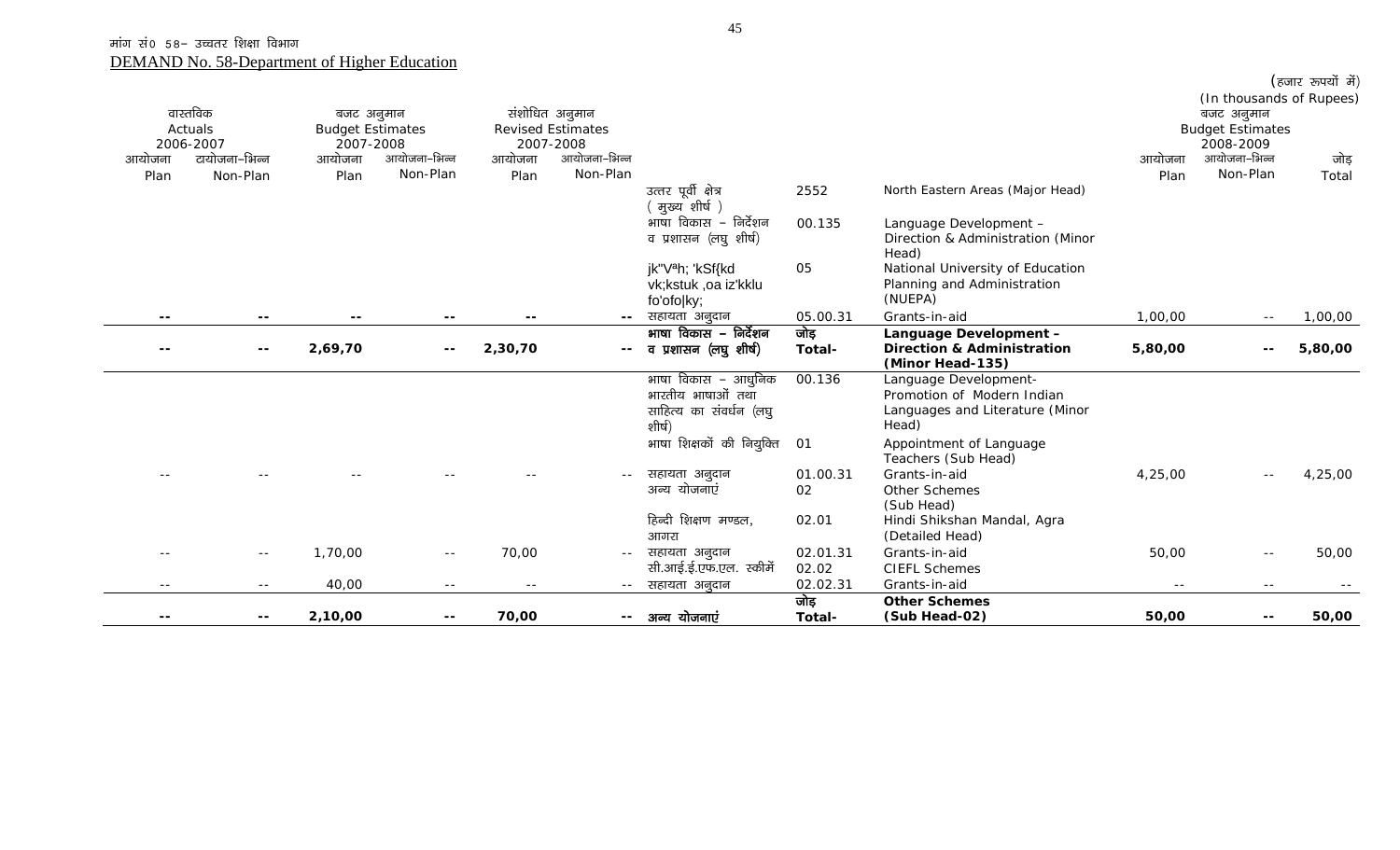## अनुदानों की मांगें २००८-२००९ <u>DEMANDS FOR GRANTS 2008-2009</u><br>(हजार रुपयों में)

(In thousands of Rupees)

| आयोजना<br>Plan           | वास्तविक<br>Actuals<br>2006-2007<br>टायोजना–भिन्न<br>Non-Plan | बजट अनुमान<br><b>Budget Estimates</b><br>2007-2008<br>आयोजना<br>Plan | आयोजना–भिन्न<br>Non-Plan | संशोधित अनुमान<br><b>Revised Estimates</b><br>2007-2008<br>आयोजना<br>Plan | आयोजना–भिन्न<br>Non-Plan | उत्तर पूर्वी क्षेत्र<br>ं मुख्य शीर्ष )<br>भाषा विकास –<br>आधुनिक भारतीय<br>भाषाओं तथा साहित्य<br>का संवर्धन (लघु शीर्ष)<br>राष्ट्रीय उर्दू भाषा | 2552<br>00.136<br>04 | North Eastern Areas (Major<br>Head)<br>Language Development-<br>Promotion of Modern<br>Indian Languages and<br>Literature (Minor Head)<br>National Council for | आयोजना<br>Plan | बजट अनुमान<br><b>Budget Estimates</b><br>2008-2009<br>आयोजना-भिन्न<br>Non-Plan | जोड़<br>Total |
|--------------------------|---------------------------------------------------------------|----------------------------------------------------------------------|--------------------------|---------------------------------------------------------------------------|--------------------------|--------------------------------------------------------------------------------------------------------------------------------------------------|----------------------|----------------------------------------------------------------------------------------------------------------------------------------------------------------|----------------|--------------------------------------------------------------------------------|---------------|
|                          |                                                               |                                                                      |                          |                                                                           |                          | संवर्धन परिषद्                                                                                                                                   |                      | Promotion of Urdu<br>Language(Sub Head)                                                                                                                        |                |                                                                                |               |
| $- -$                    | $\sim$ $\sim$                                                 | 1,74,00                                                              | $\sim$ $\sim$            | 1,74,00                                                                   | $\sim$ $\sim$            | सहायता अनुदान                                                                                                                                    | 04.00.31             | Grants-in-aid                                                                                                                                                  | 1,90,00        | $\sim$ $\sim$                                                                  | 1,90,00       |
|                          | $ -$                                                          | 3,84,00                                                              | $\sim$ $\sim$            | 2,44,00                                                                   | $\overline{\phantom{a}}$ | माषा विकास –<br>आधुनिक भारतीय<br>भाषाओं तथा साहित्य<br>का संवर्धन (लघु शीर्ष)                                                                    | जोड़<br>Total-       | Language<br>Development-<br><b>Promotion of Modern</b><br><b>Indian Languages and</b><br><b>Literature (Minor</b><br><b>Head-136)</b>                          | 6,65,00        | $\sim$ $\sim$                                                                  | 6,65,00       |
|                          |                                                               |                                                                      |                          |                                                                           |                          | भाषा विकास – संस्कृत<br>शिक्षा<br>राष्ट्रीय वेद विद्या<br>प्रतिष्ठान को अनुदान                                                                   | 00.137<br>02         | Language Development-<br>Sanskrit Education<br>Grants to Rashtriya Ved<br>Vidya Pratisthan                                                                     |                |                                                                                |               |
| $- -$                    | $\sim$ $\sim$                                                 | 30,00                                                                |                          |                                                                           | $\sim$ $-$               | सहायता अनुदान                                                                                                                                    | 02.00.31             | Grants-in-aid                                                                                                                                                  | $\sim$ $\sim$  | $\sim$ $\sim$                                                                  |               |
| $\overline{\phantom{a}}$ | $\sim$ $\sim$                                                 | 30,00                                                                |                          |                                                                           | $\overline{\phantom{a}}$ | भाषा विकास – संस्कृत<br>शिक्षा                                                                                                                   | जोड<br>Total-        | Language<br>Development- Sanskrit<br><b>Educaiton (Minor</b><br><b>Head-137)</b>                                                                               |                |                                                                                |               |
|                          |                                                               |                                                                      |                          |                                                                           |                          | सामान्य (सामान्य<br>शिक्षा) - निर्देशन एवं<br>प्रशासन (लघु शीर्ष)<br>अरोविले प्रबंधन                                                             | 00.138<br>01         | General (General<br>Education) - Direction &<br>Administration<br>(Minor Head)<br>Auroville Management<br>(Sub Head)                                           |                |                                                                                |               |
| $\sim$ $\sim$            | $\sim$ $\sim$                                                 | $\sim$ $\sim$                                                        | $\sim$ $\sim$            | $\sim$ $\sim$                                                             | $\sim$ $-$               | सहायता अनुदान                                                                                                                                    | 01.00.31             | Grants-in-aid                                                                                                                                                  | $\sim$ $-$     | $\sim$ $\sim$                                                                  |               |
| $- -$                    |                                                               |                                                                      |                          |                                                                           | $\overline{\phantom{a}}$ | सामान्य (सामान्य<br>शिक्षा) – निर्देशन एवं<br>प्रशासन (लघु शीर्ष)                                                                                | जोड़<br>Total-       | <b>General (General</b><br>Education) - Direction &<br>Administration<br>(Minor Head-138)                                                                      |                |                                                                                |               |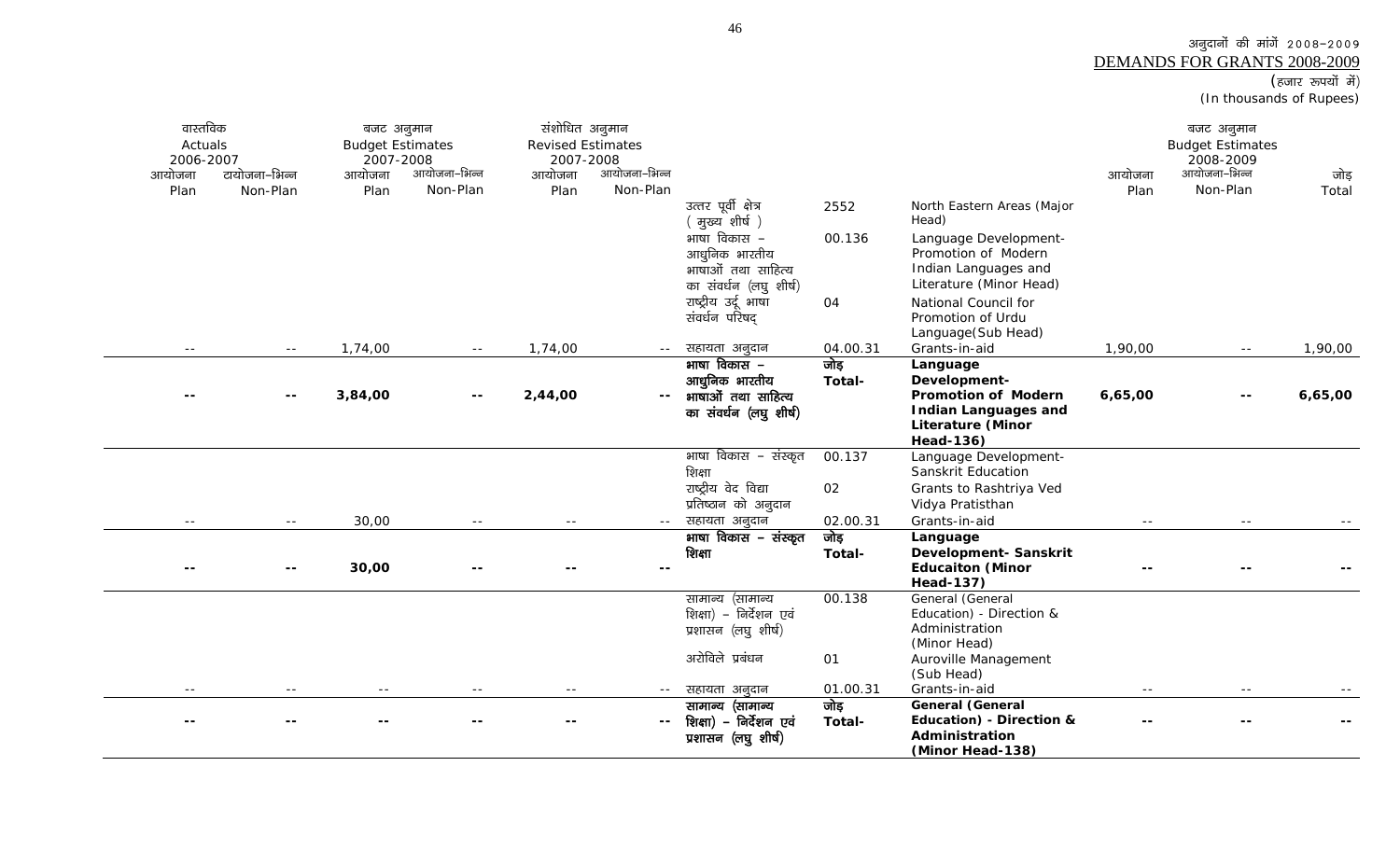| आयोजना | वास्तविक<br>Actuals<br>2006-2007<br>टायोजना–भिन्न | बजट अनुमान<br><b>Budget Estimates</b><br>2007-2008<br>आयोजना | आयोजना-भिन्न             | आयोजना  | संशोधित अनुमान<br><b>Revised Estimates</b><br>2007-2008<br>आयोजना-भिन्न |                                                       |                |                                                                            | आयोजना  | बजट अनुमान<br><b>Budget Estimates</b><br>2008-2009<br>आयोजना-भिन्न | जोड़    |
|--------|---------------------------------------------------|--------------------------------------------------------------|--------------------------|---------|-------------------------------------------------------------------------|-------------------------------------------------------|----------------|----------------------------------------------------------------------------|---------|--------------------------------------------------------------------|---------|
|        | Non-Plan                                          |                                                              | Non-Plan                 | Plan    | Non-Plan                                                                |                                                       |                |                                                                            | Plan    | Non-Plan                                                           |         |
| Plan   |                                                   | Plan                                                         |                          |         |                                                                         | उत्तर पूर्वी क्षेत्र<br>(मुख्य शीर्ष)                 | 2552           | North Eastern Areas (Major Head)                                           |         |                                                                    | Total   |
|        |                                                   |                                                              |                          |         |                                                                         | सामान्य (सामान्य शिक्षा)<br>– अनुसंधान (लघु शीर्ष)    | 00.139         | General (General Education) -<br>Research<br>(Minor Head)                  |         |                                                                    |         |
|        |                                                   |                                                              |                          |         |                                                                         | भारतीय सामाजिक विज्ञान<br>अनुसंधान परिषद              | 01             | Indian Council of Social Science<br>Research (Sub Head)                    |         |                                                                    |         |
|        |                                                   | 2,22,00                                                      |                          | 1,95,00 | $\sim$ $-$                                                              | सहायता अनुदान                                         | 01.00.31       | Grants-in-aid                                                              | 2,50,00 |                                                                    | 2,50,00 |
|        |                                                   |                                                              |                          |         |                                                                         | भारतीय ऐतिहासिक<br>अनुसंधान परिषद्                    | 02             | Indian Council of Historical<br>Research (Sub Head)                        |         |                                                                    |         |
|        |                                                   | 40,00                                                        |                          | 40,00   | $\sim$ $-$                                                              | सहायता अनुदान<br>शिक्षा नीति के कार्यान्वयन           | 02.00.31<br>04 | Grants-in-aid<br>Scheme for Studies Seminars                               | 45,00   |                                                                    | 45,00   |
|        |                                                   |                                                              |                          |         |                                                                         | के लिए अध्ययन<br>सेमिनार/मूल्यांकन आदि<br>की योजना    |                | /Evaluation etc. for Implementa-<br>tion of Education Policy (Sub<br>Head) |         |                                                                    |         |
|        |                                                   |                                                              |                          |         |                                                                         | सहायता अनुदान                                         | 04.00.31       | Grants-in-aid                                                              |         |                                                                    |         |
|        |                                                   |                                                              |                          |         |                                                                         | बैद्धिक सम्पदा शिक्षा                                 | 06             | Scheme for Intellectual Property                                           |         |                                                                    |         |
|        |                                                   |                                                              |                          |         |                                                                         | अनूसंधान और जन पहुंच                                  |                | Education, Research & Public                                               |         |                                                                    |         |
|        |                                                   |                                                              |                          |         |                                                                         |                                                       |                | Outreach                                                                   |         |                                                                    |         |
| $-$    | $- -$                                             | 43,00                                                        | $\sim$ $-$               | 43,00   | $\sim$ $-$                                                              | सहायता अनुदान                                         | 06.00.31       | Grants-in-aid                                                              | 50,00   |                                                                    | 50,00   |
|        |                                                   |                                                              |                          |         |                                                                         | सामान्य (सामान्य शिक्षा)                              | जोड़           | <b>General (General Education) -</b>                                       |         |                                                                    |         |
|        | $- -$                                             | 3,05,00                                                      | $\overline{\phantom{m}}$ | 2,78,00 |                                                                         | – अनुसंधान (लघु शीर्ष)                                | Total-         | Research<br>(Minor Head-139)                                               | 3,45,00 |                                                                    | 3,45,00 |
|        |                                                   |                                                              |                          |         |                                                                         | सामान्य (सामान्य शिक्षा)                              | 00.140         | General (General Education) -                                              |         |                                                                    |         |
|        |                                                   |                                                              |                          |         |                                                                         | – छात्रवृत्ति (लघु शीर्ष)                             |                | Scholarships (Minor Head)                                                  |         |                                                                    |         |
|        |                                                   |                                                              |                          |         |                                                                         | राष्ट्रीय योग्यता छात्रवृत्ति                         | 01             | National Merit Scholarship                                                 |         |                                                                    |         |
|        |                                                   |                                                              |                          |         |                                                                         | स्कीम                                                 |                | Scheme (Sub Head)                                                          |         |                                                                    |         |
|        |                                                   |                                                              |                          |         |                                                                         | सहायता अनुदान                                         | 01.00.31       | Grants-in-aid                                                              |         |                                                                    |         |
|        |                                                   |                                                              |                          |         |                                                                         | कालेज और विश्वविद्यालय                                | 02             | Scholarship for College &                                                  |         |                                                                    |         |
|        |                                                   |                                                              |                          |         |                                                                         | के छात्रों के लिये छात्रवृत्ति                        |                | <b>University Students</b>                                                 |         |                                                                    |         |
| $- -$  | $- -$                                             | 1,40,00                                                      | $  \,$                   | 1,40,00 | $\sim$ $-$                                                              | छात्रवृत्तियॉॅं/वजीफे                                 | 02.00.34       | Scholarship/ Stipends                                                      | 5,00,00 | $\sim$ $-$                                                         | 5,00,00 |
|        |                                                   | 1,40,00                                                      |                          | 1,40,00 | $- -$                                                                   | सामान्य (सामान्य शिक्षा)<br>– छात्रवृत्ति (लघु शीर्ष) | जोड़<br>Total- | General (General Education) -<br><b>Scholarships</b><br>(Minor Head-140)   | 5,00,00 | $\sim$ $\sim$                                                      | 5,00,00 |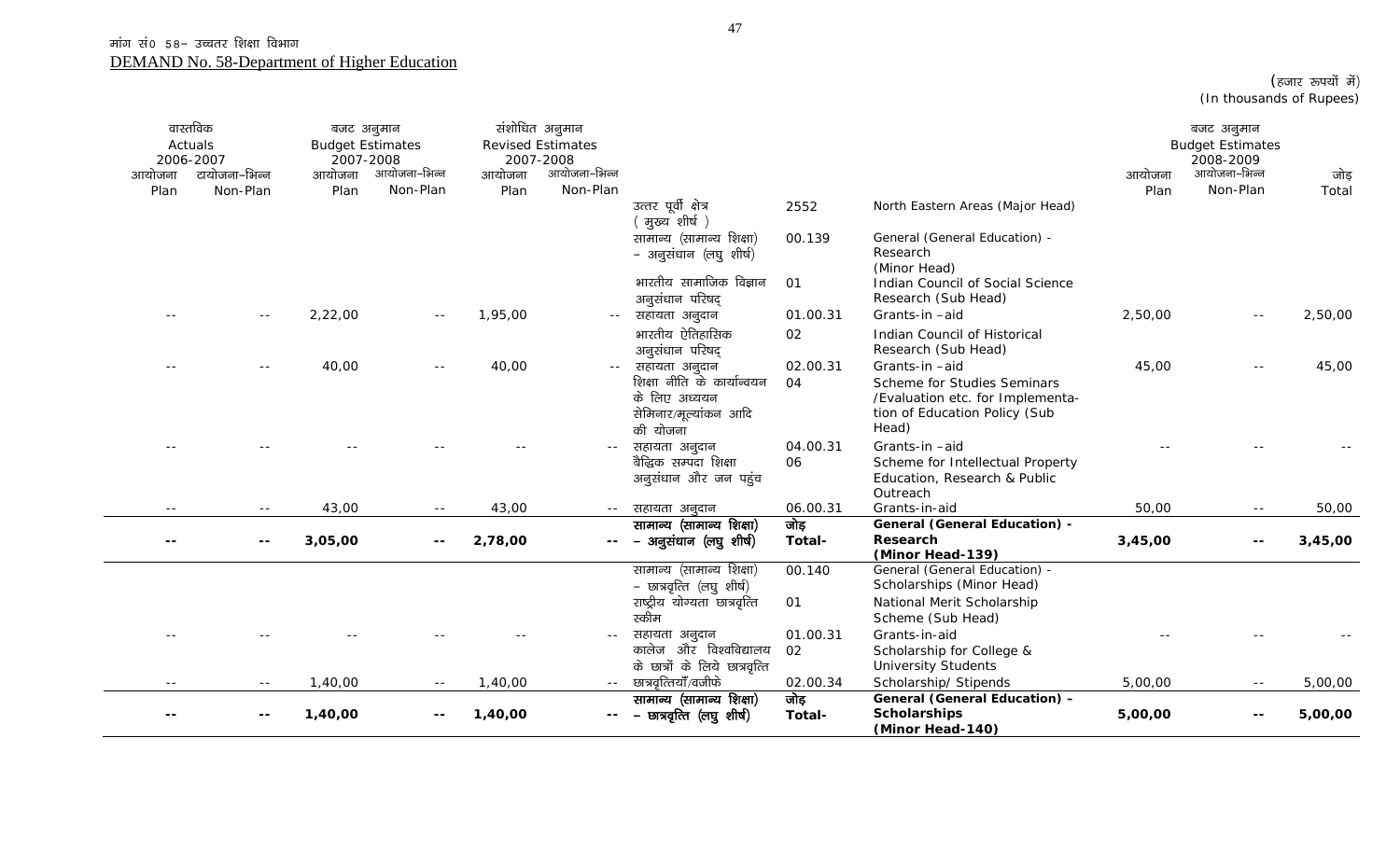अनुदानों की मांगें २००८-२००९

DEMANDS FOR GRANTS 2008-2009

|  | (हजार रुपयों में) |  |
|--|-------------------|--|
|--|-------------------|--|

|        | वास्तविक      | बजट अनुमान              |              |        | संशोधित अनुमान           |                                                                    |                |                                                                                               |        | (In thousands of Rupees)<br>बजट अनुमान |       |
|--------|---------------|-------------------------|--------------|--------|--------------------------|--------------------------------------------------------------------|----------------|-----------------------------------------------------------------------------------------------|--------|----------------------------------------|-------|
|        | Actuals       | <b>Budget Estimates</b> |              |        | <b>Revised Estimates</b> |                                                                    |                |                                                                                               |        | <b>Budget Estimates</b>                |       |
|        | 2006-2007     | 2007-2008               |              |        | 2007-2008                |                                                                    |                |                                                                                               |        | 2008-2009                              |       |
| आयोजना | टायोजना–भिन्न | आयोजना                  | आयोजना–भिन्न | आयोजना | आयोजना-भिन्न             |                                                                    |                |                                                                                               | आयोजना | आयोजना-भिन्न                           | जोड़  |
| Plan   | Non-Plan      | Plan                    | Non-Plan     | Plan   | Non-Plan                 |                                                                    |                |                                                                                               | Plan   | Non-Plan                               | Total |
|        |               |                         |              |        |                          | उत्तर पूर्वी क्षेत्र<br>(मुख्य शीर्ष)                              | 2552           | North Eastern Areas (Major Head)                                                              |        |                                        |       |
|        |               |                         |              |        |                          | सामान्य (सामान्य शिक्षा)<br>– अन्तर्राष्ट्रीय सहयोग<br>(लघु शीर्ष) | 00.141         | General (General Education) -<br>International Co-operation (Minor<br>Head)                   |        |                                        |       |
|        |               |                         |              |        |                          | बाह्य शैक्षिक सम्बंध का<br>सुदृढीकरण                               | 01             | Strengthening of External Academic<br>Relations                                               |        |                                        |       |
|        |               |                         |              |        |                          | एक मुश्त प्रावधान<br>यूनेस्को से संबंधित                           | 01.00.42<br>02 | Lump Sum Provision<br><b>UNESCO related Activities</b>                                        |        |                                        |       |
|        |               |                         |              |        |                          | कार्यकलाप<br>यूनेस्को कार्यक्रम और                                 | 02.01          | <b>UNESCO Programme &amp; Activities</b>                                                      |        |                                        |       |
|        |               |                         |              |        |                          | कार्यकलाप                                                          |                |                                                                                               |        |                                        |       |
|        |               | 15,00                   |              |        | $- -$                    | सहायता अनुदान                                                      | 02.01.31       | Grants-in-aid                                                                                 | 30,00  |                                        | 30,00 |
|        |               |                         |              |        |                          | बाहय शैक्षिक सम्बंध का<br>सुदृढीकरण                                | 02.02          | Strengthening of External Academic<br>Relation (Sub Head)                                     |        |                                        |       |
|        | $- -$         | 13,00                   |              | $- -$  | $\sim$ $-$               | एक मुश्त प्रावधान                                                  | 02.02.20       | Other Administrative Expenses                                                                 |        |                                        |       |
|        |               | 28,00                   |              |        | $- -$                    | सामान्य (सामान्य शिक्षा)<br>– अन्तर्राष्ट्रीय सहयोग<br>(लघु शीर्ष  | जोड़<br>Total- | <b>General (General Education) -</b><br><b>International Co-operation</b><br>(Minor Head-141) | 30,00  |                                        | 30,00 |
|        |               |                         |              |        |                          | तकनीकी शिक्षा –                                                    | 00.142         | Technical Education - Direction &                                                             |        |                                        |       |
|        |               |                         |              |        |                          | निर्देशन एवं प्रशासन                                               |                | Administration                                                                                |        |                                        |       |
|        |               |                         |              |        |                          | (लघु शीर्ष)                                                        |                | (Minor-Head)                                                                                  |        |                                        |       |
|        |               |                         |              |        |                          | अखिल भारतीय तकनीकी                                                 | O <sub>1</sub> | All India Council for Technical                                                               |        |                                        |       |
|        |               |                         |              |        |                          | शिक्षा परिषद (राष्ट्रीय                                            |                | Education (A.I.C.T.E.) (Including                                                             |        |                                        |       |
|        |               |                         |              |        |                          | प्रौद्योगिकी संस्थान सहित)                                         |                | National Institutes of Technology)<br>(Sub Head)                                              |        |                                        |       |
|        |               |                         |              |        |                          | अखिल भारतीय तकनीकी<br>शिक्षा परिषद                                 | 01.01          | All India Council for Technical<br>Education (AICTE) (Detailed Head)                          |        |                                        |       |
|        |               |                         |              |        |                          | सहायता अनुदान                                                      | 01.01.31       | Grants-in-aid                                                                                 |        |                                        |       |
|        |               |                         |              |        |                          | राष्ट्रीय प्रौद्योगिकी संस्थान                                     | 01.02          | Grants to National Institues of                                                               |        |                                        |       |
|        |               |                         |              |        |                          | सहित को अनुदान                                                     |                | Technology (Detailed Head)                                                                    |        |                                        |       |
|        |               |                         |              |        | $\sim$ $\sim$            | सहायता अनूदान                                                      | 01.02.31       | Grants-in-aid                                                                                 |        |                                        |       |
|        |               |                         |              |        |                          | अखिल भारतीय तकनीकी                                                 | जोड़           | All India Council for Technical                                                               |        |                                        |       |
|        |               |                         |              |        |                          | शिक्षा परिषद् (राष्ट्रीय                                           | Total-         | Education (A.I.C.T.E.)                                                                        |        |                                        |       |
|        |               |                         |              |        |                          | प्रौद्योगिकी संस्थान सहित)                                         |                | (Including National Institutes of<br>Technology) (Sub Head-01)                                |        |                                        |       |
|        |               |                         |              |        |                          | तकनीकी शिक्षा –                                                    | जोड़           | <b>Technical Education - Direction</b>                                                        |        |                                        |       |
|        |               |                         |              |        |                          | निर्देशन एवं प्रशासन<br>$($ लघु शीर्ष)                             | Total-         | & Administration<br>(Minor-Head-142)                                                          |        |                                        |       |
|        |               |                         |              |        |                          |                                                                    |                |                                                                                               |        |                                        |       |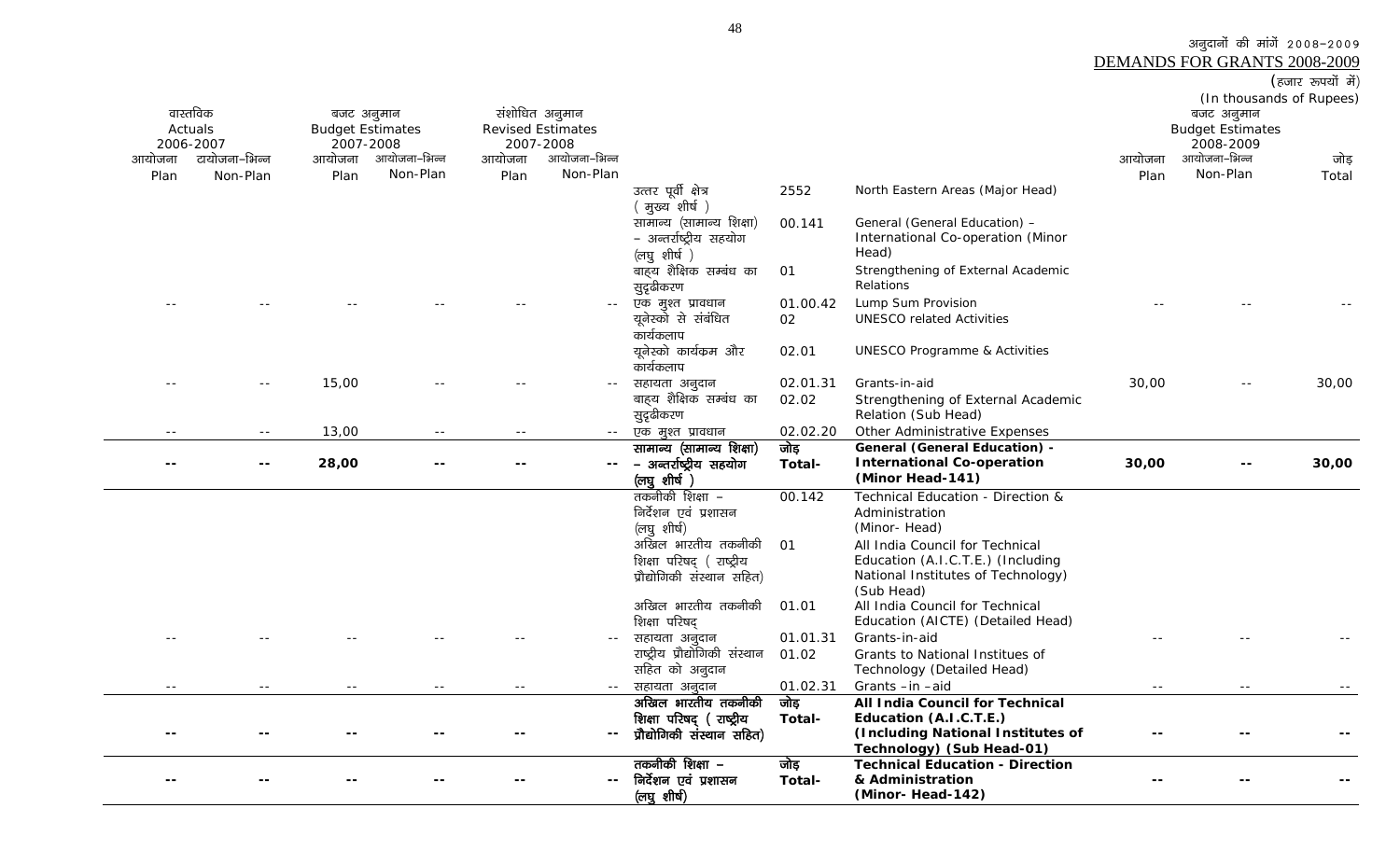|        | वास्तविक<br>Actuals<br>2006-2007 |         | बजट अनुमान<br><b>Budget Estimates</b><br>2007-2008 | संशोधित अनुमान<br>2007-2008 | <b>Revised Estimates</b> |                                                            |          |                                                    |         | बजट अनुमान<br><b>Budget Estimates</b><br>2008-2009 |         |
|--------|----------------------------------|---------|----------------------------------------------------|-----------------------------|--------------------------|------------------------------------------------------------|----------|----------------------------------------------------|---------|----------------------------------------------------|---------|
| आयोजना | टायोजना–भिन्न                    | आयोजना  | आयोजना-भिन्न                                       | आयोजना                      | आयोजना-भिन्न             |                                                            |          |                                                    | आयोजना  | आयोजना-भिन्न                                       | जोड़    |
| Plan   | Non-Plan                         | Plan    | Non-Plan                                           | Plan                        | Non-Plan                 |                                                            |          |                                                    | Plan    | Non-Plan                                           | Total   |
|        |                                  |         |                                                    |                             |                          | उत्तर पूर्वी क्षेत्र<br>मुख्य शीर्ष )                      | 2552     | North Eastern Areas (Major Head)                   |         |                                                    |         |
|        |                                  |         |                                                    |                             |                          | तकनीकी शिक्षा - प्रशिक्षण<br>(लघु शीर्ष)                   | 00.143   | Technical Education - Training<br>(Minor-Head)     |         |                                                    |         |
|        |                                  |         |                                                    |                             |                          | राष्ट्रीय तकनीकी शिक्षक                                    | 01       | National Institutes of Technical                   |         |                                                    |         |
|        |                                  |         |                                                    |                             |                          | प्रशिक्षण तथा शोध संस्थान                                  |          | Teachers Training & Research                       |         |                                                    |         |
|        |                                  |         |                                                    |                             |                          | (उपशीर्ष)                                                  |          | (NITTTRs) (Sub Head)                               |         |                                                    |         |
|        | $\sim$ $-$                       | 2,40,00 | $\sim$ $\sim$                                      | 1,00                        | $\sim$ $-$               | सहायता अनुदान                                              | 01.00.31 | Grants-in-aid                                      | 3,00,00 |                                                    | 3,00,00 |
|        |                                  |         |                                                    |                             |                          | प्रशिक्षुता प्रशिक्षण बोर्ड, बम्बई,                        | 02       | Board of Appren-ticeship Training,                 |         |                                                    |         |
|        |                                  |         |                                                    |                             |                          | कलकत्ता, कानपुर और चेन्नई                                  |          | Bombay, Calcutta, Kanpur and                       |         |                                                    |         |
|        |                                  |         |                                                    |                             |                          |                                                            |          | Chennai (Sub Head)                                 |         |                                                    |         |
|        |                                  | 25,00   |                                                    | 25,00                       | $\sim$ $\sim$            | सहायता अनुदान                                              | 02.00.31 | Grants-in-aid                                      | 25,00   |                                                    | 25,00   |
|        |                                  |         |                                                    |                             |                          | प्रशिक्षुता प्रशिक्षण के लिए                               | 03       | Programme for Appr-enticeship                      |         |                                                    |         |
|        |                                  |         |                                                    |                             |                          | छात्रवृत्ति और वृत्तिका कार्यक्रम                          |          | Training Scholarships and Stipends<br>(Sub Head)   |         |                                                    |         |
|        | $- -$                            | 2,00,00 | $ -$                                               | 50,00                       | $- -$                    | छात्रवृत्ति/वृत्तिका                                       | 03.00.34 | Scholarships / Stipends                            | 3,75,00 | $- -$                                              | 3,75,00 |
|        |                                  |         |                                                    |                             |                          | तकनीकी शिक्षा – प्रशिक्षण                                  | जोड़     | <b>Technical Education - Training</b>              |         |                                                    |         |
| $- -$  | $- -$                            | 4,65,00 | $\overline{\phantom{a}}$                           | 76,00                       | $\sim$ $\sim$            | (लघुशीर्ष)                                                 | Total-   | (Minor-Head-143)                                   | 7,00,00 | $- -$                                              | 7,00,00 |
|        |                                  |         |                                                    |                             |                          | तकनीकी शिक्षा – पॅलिटेक्नीक                                | 00.145   | <b>Technical Education- Polytechnics</b>           |         |                                                    |         |
|        |                                  |         |                                                    |                             |                          | (लघु शीर्ष)                                                |          | (Minor-Head)                                       |         |                                                    |         |
|        |                                  |         |                                                    |                             |                          | गुणवत्ता सुधार का कार्यक्रम                                | 01       | Grants for Quality Improvement                     |         |                                                    |         |
|        |                                  |         |                                                    |                             |                          | सामुदायिक पॉलिटेक्नीकों के                                 |          | Programme - Community                              |         |                                                    |         |
|        |                                  |         |                                                    |                             |                          | लिए अनुदान                                                 |          | Polytechnics                                       |         |                                                    |         |
|        |                                  |         |                                                    |                             |                          |                                                            |          | (Sub Head)                                         |         |                                                    |         |
|        | $- -$                            | 2,00,00 | $ -$                                               | 1,00                        | $- -$                    | सहायता अनुदान                                              | 01.00.31 | Grants-in-aid                                      | 1,96,00 |                                                    | 1,96,00 |
|        |                                  |         |                                                    |                             |                          | पॉलिटेक्नीक शिक्षा में सुधार के<br>लिए विश्व बैंक परियोजना | 02       | World Bank Project for                             |         |                                                    |         |
|        |                                  |         |                                                    |                             |                          |                                                            |          | improvement of Polytechnic<br>Education (Sub Head) |         |                                                    |         |
|        |                                  |         |                                                    |                             |                          | व्यावसायिक सेवाओं                                          | 02.00.28 | Professional Services (Sub Head)                   |         |                                                    |         |
|        |                                  |         |                                                    |                             |                          | विकलांग व्यक्तियों के लिए                                  | 03       | Polytechnic for Disabled Persons                   |         |                                                    |         |
|        |                                  |         |                                                    |                             |                          | पॉलिटेक्नीक                                                |          | (Sub Head)                                         |         |                                                    |         |
| $- -$  | $- -$                            | 40,00   | $ -$                                               | 1,00                        | $  \,$                   | सहायता अनूदान                                              | 03.00.31 | Grants-in-aid                                      | 40,00   | $- -$                                              | 40,00   |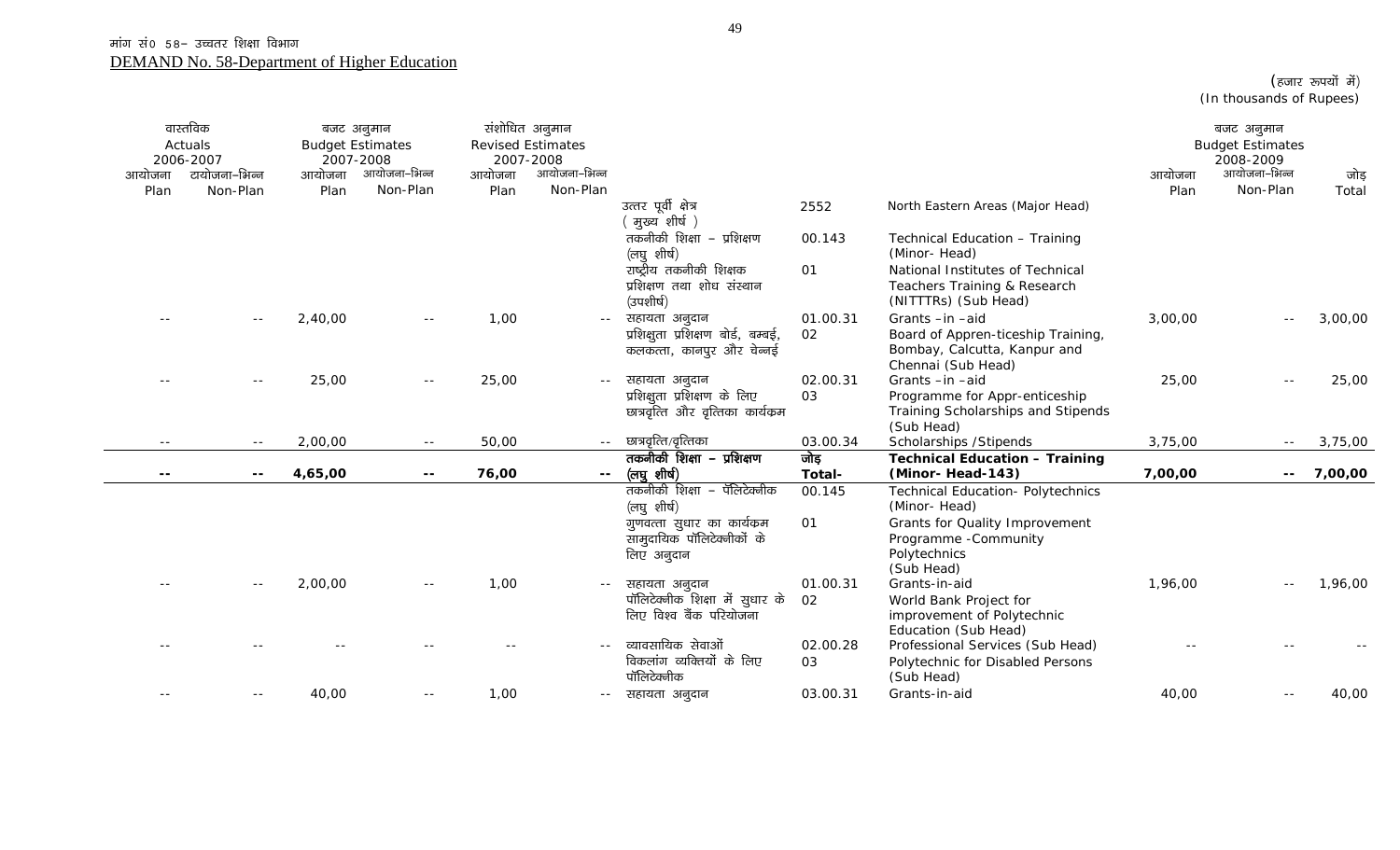DEMANDS FOR GRANTS 2008-2009(हजार रूपयों में) (In thousands of Rupees) .<br>टायोजना–भिन्न बजट अनुमान Budget Estimates 2007-2008 .<br>आयोजना-भिन्न संशोधित अनुमान Revised Estimates 2007-2008 .<br>आयोजना-भिन्न बजट अनुमान Budget Estimates 2008-2009 .<br>आयोजना-भिन्न Non-Plan आयोजना PlanNon-Plan आयोजना PlanNon-Plan आयोजना Plan Non-Plan जोड़ Total उत्तर पूर्वी क्षेत्र ( मुख्य<sup>ें</sup>शीर्ष ) 2552 North Eastern Areas (Major Head) ्<br>तकनीकी शिक्षा – पॅलिटेक्नीक (लघु शीर्ष) 00.145 Technical Education-Polytechnics (Minor-Head) मौजूदा पॉलिटेक्निक के उन्नयन/स्थापित किए जाने वाले नए पॉलिटेक्निक के लिए सहायता 06 Assistance for upgradation of existing/ setting up of New Polytechnics (Sub Head) -- -- -- -- -- -- lgk;rk vuqnku 06.00.31 Grants-in-aid -- -- -- .<br>मौजूदा पोलीटेक्निकों का उन्नयन/नए पोलीटेक्निकों की स्थापना 07 Upgradation of Existing/ Setting up of New Polytechnics -- -- 5,00,00 -- 1,00 -- lgk;rk vuqnku 07.00.31 Grants-in-aid 11,00,00 -- 11,00,00 <u>सहायता अनु</u>दान<br>———————————————————— जोड़

| --    | $- -$             | 7,40,00   | $- -$ | 3,00     | $- -$ | तकनीकी शिक्षा –<br>पॅलिटेक्नीक (लघु शीर्ष)                              | जाड<br>Total-  | Technical Education-<br><b>Polytechnics (Minor-</b><br>Head-145)                                 | 13,36,00  | $- -$         | 13,36,00  |
|-------|-------------------|-----------|-------|----------|-------|-------------------------------------------------------------------------|----------------|--------------------------------------------------------------------------------------------------|-----------|---------------|-----------|
|       |                   |           |       |          |       | तकनीकी शिक्षा –<br>इंजीनियरी, तकनीकी<br>कॉलेज और संस्थान<br>(लघु शीर्ष) | 00.146         | <b>Technical Education-</b><br>Engineering, Technical<br>Colleges and Institutes<br>(Minor Head) |           |               |           |
|       |                   |           |       |          |       | भारतीय प्रौद्योगिकी<br>संस्थानों को अनुदान<br>(उप शीर्ष)                | 01             | Indian Institutes of<br>Technology (Sub-Head)                                                    |           |               |           |
| $- -$ | $\qquad \qquad -$ | 177,30,00 | $ -$  | 68,74,00 | $- -$ | सहायता अनुदान<br>भारतीय प्रबंध संस्थान<br>(उप शीर्ष)                    | 01.00.31<br>03 | Grants-in-aid<br>Indian Institutes of<br>Management (Sub-Head)                                   | 150,35,00 | $ -$          | 150,35,00 |
| $- -$ | $- -$             | 10,00,00  | $ -$  | 3,50,00  | $- -$ | सहायता अनुदान<br>केन्द्रीय प्रौद्योगिकी<br>संस्थान, कोकराझार            | 03.00.31<br>19 | Grants-in-aid<br>Central Institute of<br>Technology (CIT),<br>Kokrajhar                          | 10,00,00  | $\sim$ $\sim$ | 10,00,00  |
|       | $- -$             | 5,49,00   | $ -$  | 8,09,00  | $- -$ | सहायता अनुदान<br>नए भारतीय सूचना<br>प्रौद्योगिकीय संस्थान की<br>स्थापना | 19.00.31<br>20 | Grants-in-aid<br>Setting up of New Indian<br>Institutes of Information<br>Technology (Sub Head)  | 9,99,00   | $\sim$ $-$    | 9,99,00   |
|       | $- -$             | 10,00     | $- -$ | 1,00     | $- -$ | सहायता अनूदान                                                           | 20.00.31       | Grants-in-aid                                                                                    | 8,60,00   | $ -$          | 8,60,00   |

50

वास्तविक Actuals 2006-2007

आयोजना Plan अनुदानों की मांगें 2008-2009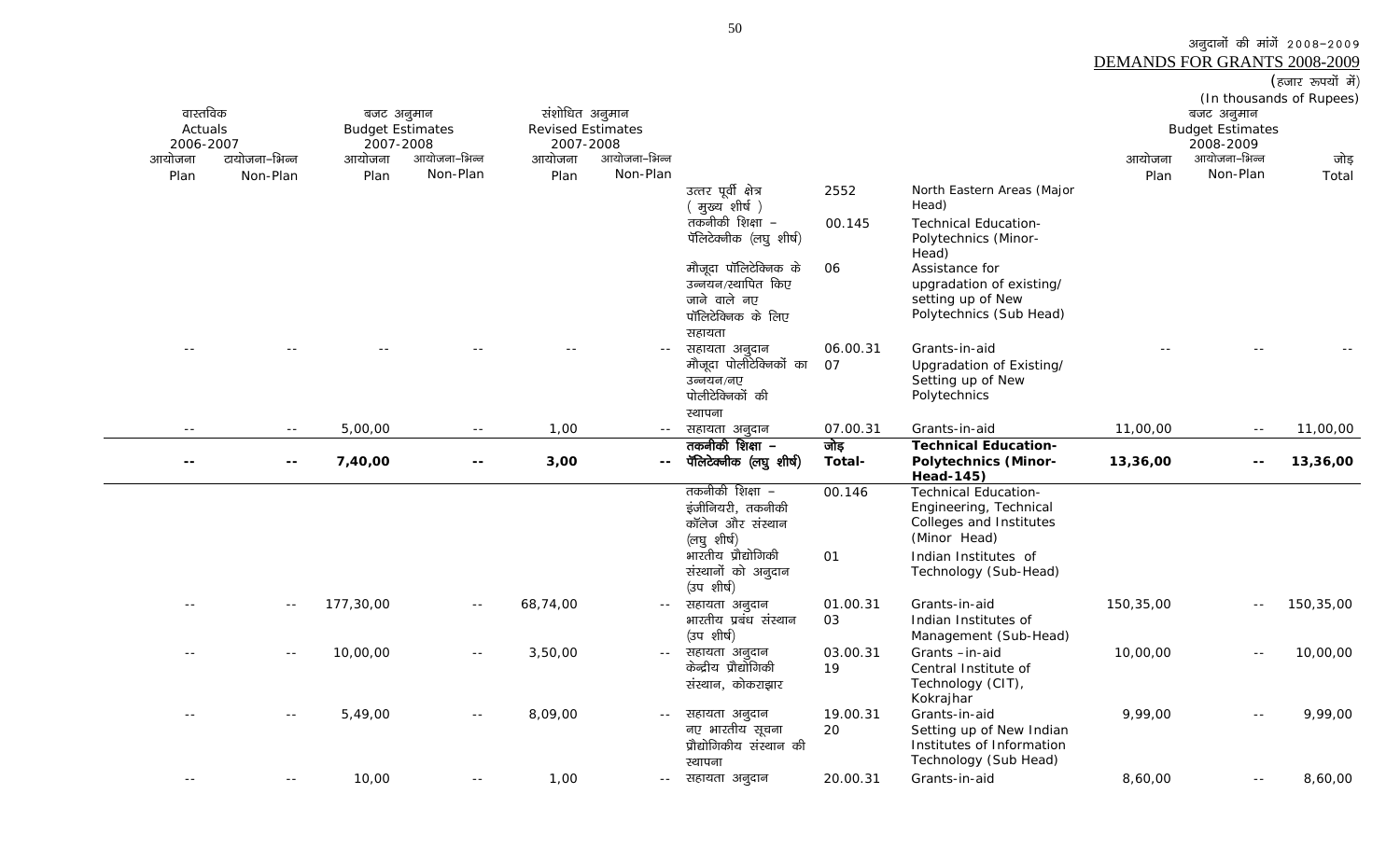| आयोजना<br>Plan | वास्तविक<br>Actuals<br>2006-2007<br>टायोजना-भिन्न<br>Non-Plan | बजट अनुमान<br><b>Budget Estimates</b><br>2007-2008<br>आयोजना<br>Plan | आयोजना-भिन्न<br>Non-Plan | आयोजना<br>Plan | संशोधित अनुमान<br><b>Revised Estimates</b><br>2007-2008<br>आयोजना-भिन्न<br>Non-Plan |                                                                               |                |                                                                                                                        | आयोजना<br>Plan | बजट अनुमान<br><b>Budget Estimates</b><br>2008-2009<br>आयोजना-भिन्न<br>Non-Plan | जोड़<br>Total |
|----------------|---------------------------------------------------------------|----------------------------------------------------------------------|--------------------------|----------------|-------------------------------------------------------------------------------------|-------------------------------------------------------------------------------|----------------|------------------------------------------------------------------------------------------------------------------------|----------------|--------------------------------------------------------------------------------|---------------|
|                |                                                               |                                                                      |                          |                |                                                                                     | उत्तर पूर्वी क्षेत्र<br>( मुख्य शीर्ष )<br>तकनीकी शिक्षा – इंजीनियरी,         | 2552<br>00.146 | North Eastern Areas<br>(Major Head)<br><b>Technical Education-</b>                                                     |                |                                                                                |               |
|                |                                                               |                                                                      |                          |                |                                                                                     | तकनीकी कॉलेज और संस्थान<br>(लघुशीर्ष)                                         |                | Engineering, Technical<br>Colleges and Institutes<br>(Minor Head)                                                      |                |                                                                                |               |
|                |                                                               |                                                                      |                          |                |                                                                                     | अखिल भारतीय तकनीकी<br>शिक्षा परिषद् (राष्ट्रीय<br>प्रौद्योगिकी संस्थान सहित ) | 21             | All India Council of<br><b>Technical Education</b><br>(A.I.C.T.E.) (Including<br>National Institutes of<br>Technology) |                |                                                                                |               |
|                |                                                               |                                                                      |                          |                |                                                                                     | अखिल भारतीय तकनीकी<br>शिक्षा परिषद                                            | 21.01          | All India Council of<br><b>Technical Educaiton</b>                                                                     |                |                                                                                |               |
|                |                                                               | 10,00,00                                                             | $- -$                    | 10,00,00       |                                                                                     | सहायता अनुदान                                                                 | 21.01.31       | Grants-in-aid                                                                                                          |                |                                                                                |               |
|                |                                                               |                                                                      |                          |                |                                                                                     | राष्ट्रीय प्रौद्योगिकी संस्थान<br>सहित को अनुदान                              | 21.02          | <b>Grants to National</b><br>Institutes of<br>Technology                                                               |                |                                                                                |               |
|                |                                                               | 90,60,00                                                             | $- -$                    | 20,60,00       | $\sim$ $-$                                                                          | सहायता अनुदान                                                                 | 21.02.31       | Grants-in-aid<br>Setting up of New                                                                                     |                |                                                                                |               |
|                |                                                               |                                                                      |                          |                |                                                                                     | u, Hkkirh; izca/k<br>laLFkkuksa dh LFkkiuk                                    | 23             | Indian Institutes of<br>Management                                                                                     |                |                                                                                |               |
|                |                                                               |                                                                      |                          |                |                                                                                     | सहायता अनुदान<br>iksfyVsfDud esa efgyk<br>Nk=kokl                             | 23.00.31<br>24 | Grants-in-aid<br>Women's Hostel in<br>Polytechnics                                                                     | 2,00,00        | $\sim$ $-$                                                                     | 2,00,00       |
|                |                                                               |                                                                      |                          |                | $\sim$ $-$                                                                          | सहायता अनुदान<br>vf[ky Hkkjrh; rduhdh<br>f'k{kk ifj"kn                        | 24.00.31<br>25 | Grants-in-aid<br>All India Council of<br><b>Technical Educaiton</b><br>(AICTE)                                         | 50,00          | $\sim$ $\sim$                                                                  | 50,00         |
| $-1$           |                                                               |                                                                      |                          |                | $\sim$ $-$                                                                          | सहायता अनुदान<br>jk"Vªh; izkS ksfxdh<br>laLFkku 1/4, uvkbZVh1/2               | 25.00.31<br>26 | Grants-in-aid<br>National Institutes of<br>Technology (NITs)                                                           | 16,70,00       | $\sim$ $-$                                                                     | 16,70,00      |
| $ -$           |                                                               | $ -$                                                                 |                          |                | $\sim$ $-$                                                                          | सहायता अनुदान                                                                 | 26.00.31       | Grants-in-aid                                                                                                          | 90,00,00       | $\sim$ $\sim$                                                                  | 90,00,00      |
|                |                                                               | 293,49,00                                                            |                          | $-110,94,00$   | $\overline{\phantom{a}}$                                                            | तकनीकी शिक्षा – इंजीनियरी,<br>तकनीकी कॉलेज और संस्थान<br>(लघुशीर्ष)           | जोड़<br>Total- | <b>Technical Education-</b><br>Engineering,<br><b>Technical Colleges</b><br>and Institutes<br>(Minor Head-146)         | 288,14,00      |                                                                                | 288,14,00     |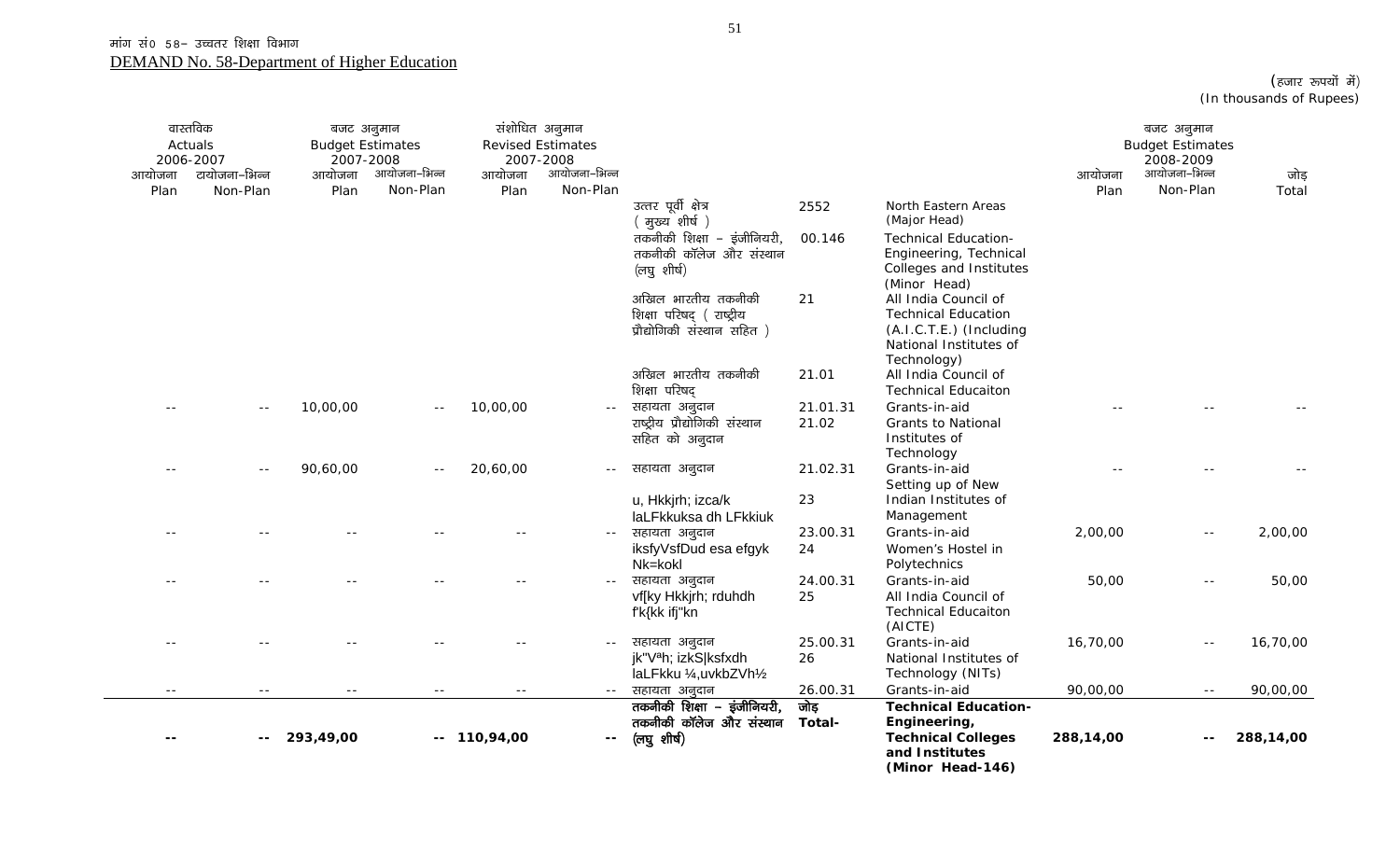#### DEMAND No. 58-Department of Higher Education

### (हजार रूपयों में)

(In thousands of Rupees)

| आयोजना<br>Plan | वास्तविक<br>Actuals<br>2006-2007<br>टायोजना–भिन्न<br>Non-Plan | बजट अनुमान<br><b>Budget Estimates</b><br>2007-2008<br>आयोजना<br>Plan | आयोजना-भिन्न<br>Non-Plan | आयोजना<br>Plan | संशोधित अनुमान<br><b>Revised Estimates</b><br>2007-2008<br>आयोजना-भिन्न<br>Non-Plan |                                                                                                                                               |                |                                                                                                                                                                 | आयोजना<br>Plan | बजट अनुमान<br><b>Budget Estimates</b><br>2008-2009<br>आयोजना–ि<br>भन्न<br>Non- | जोड़<br>Total |
|----------------|---------------------------------------------------------------|----------------------------------------------------------------------|--------------------------|----------------|-------------------------------------------------------------------------------------|-----------------------------------------------------------------------------------------------------------------------------------------------|----------------|-----------------------------------------------------------------------------------------------------------------------------------------------------------------|----------------|--------------------------------------------------------------------------------|---------------|
|                |                                                               |                                                                      |                          |                |                                                                                     | उत्तर पूर्वी क्षेत्र<br>( मुख्य शीर्ष )                                                                                                       | 2552           | North Eastern Areas (Major Head)                                                                                                                                |                | Plan                                                                           |               |
|                |                                                               |                                                                      |                          |                |                                                                                     | तकनीकी शिक्षा – अन्य व्यय (लघु<br>शीर्ष)                                                                                                      | 00.147         | Technical Education - Other<br>Expenditure (Minor Head)                                                                                                         |                |                                                                                |               |
|                |                                                               |                                                                      |                          |                |                                                                                     | अंतर्राष्टीय तकनीकी सहयोग                                                                                                                     | 01             | International Technical Co-<br>operation (Sub Head)                                                                                                             |                |                                                                                |               |
|                |                                                               |                                                                      |                          |                |                                                                                     | एक मुश्त प्रावधान<br>प्रौद्योगिकी विकास मिशन                                                                                                  | 01.00.42<br>02 | Lump-sum-provision<br><b>Technology Development Mission</b><br>(Sub Head)                                                                                       |                |                                                                                |               |
|                |                                                               |                                                                      |                          |                |                                                                                     | सहायता अनुदान<br>egRoiw.kZ {ks=ksa esa                                                                                                        | 02.00.31<br>04 | Grants-in-aids<br>Training & Research in Frontier<br>Areas                                                                                                      |                |                                                                                |               |
| $- -$          |                                                               |                                                                      | $- -$                    | $- -$          | $\sim$ $-$                                                                          | izf'k{k.k vkSj vuqla/kku<br>सहायता अनुदान                                                                                                     | 04.00.31       | Grants-in-aid                                                                                                                                                   | 1,00,00        | $ -$                                                                           | 1,00,00       |
|                |                                                               |                                                                      |                          |                | $\sim$ $\sim$                                                                       | तकनीकी शिक्षा – अन्य व्यय<br>(लघु शीर्ष)                                                                                                      | जोड़<br>Total- | <b>Technical Education - Other</b><br><b>Expenditure (Minor Head-147)</b>                                                                                       | 1,00,00        |                                                                                | 1,00,00       |
|                |                                                               |                                                                      |                          |                |                                                                                     | सामान्य (सामान्य शिक्षा) – अन्य<br>व्यय (लघु शीर्ष)<br>क्षेत्र गहन और मदरसा के<br>आधुनिकीकरण के लिए कार्यक्रम                                 | 00.148<br>01   | General (General Education) - Other<br>Expenditure (Minor Head)<br>Area Intensive & Madarsa<br>Modernisation Programme (Sub<br>Head)                            |                |                                                                                |               |
|                |                                                               | 5,50,00                                                              |                          | 5,50,00        | $\sim$ $-$                                                                          | सहायता अनुदान<br>भारत में यूनेस्को प्रकाशनों के<br>लिए पूर्ण विकसित प्रलेखन और<br>संदर्भ केन्द्र के रूप में आई एन<br>सी पुस्तकालय का पुनर्गठन | 01.00.31<br>02 | Grants-in-aid<br>Re-organisation of the INC Library<br>into a full fledge Documentation<br>and Reference Center for UNESCO<br>Publ-ications in India (Sub Head) | 9,55,00        |                                                                                | 9,55,00       |
|                |                                                               |                                                                      |                          |                |                                                                                     | एक मुश्त प्रावधान<br>आई.सी.टी. के जरिये राष्ट्रीय शिक्षा<br>मिशन                                                                              | 02.00.42<br>05 | Lump Sum Provision<br>Nation Mission in Education<br>thgough ICT                                                                                                |                |                                                                                |               |
|                | $- -$                                                         | 50,20,00                                                             | $- -$                    | --             | $- -$                                                                               | सहायता अनुदान                                                                                                                                 | 05.00.31       | Grants-in-aid                                                                                                                                                   | 50,20,00       | $- -$                                                                          | 50,20,00      |
|                |                                                               | 55,70,00                                                             | $- -$                    | 5,50,00        | $- -$                                                                               | सामान्य (सामान्य शिक्षा) – अन्य<br>व्यय (लघु शीर्ष)                                                                                           | जोड़<br>Total- | <b>General (General Education) -</b><br><b>Other Expenditure (Minor</b><br><b>Head-148)</b>                                                                     | 59,75,00       |                                                                                | 59,75,00      |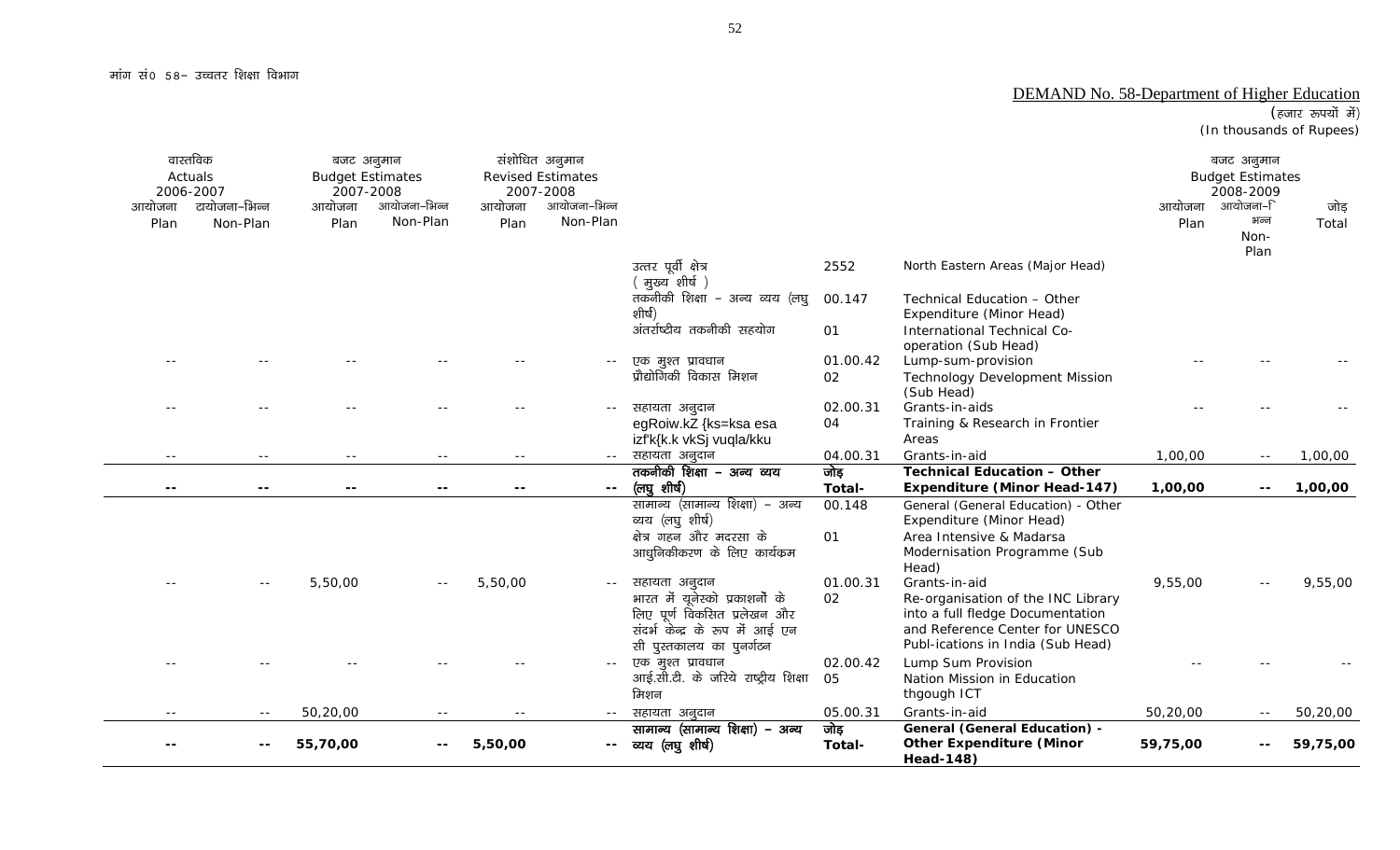| आयोजना<br>Plan           | वास्तविक<br>Actuals<br>2006-2007<br>टायोजना–भिन्न<br>Non-Plan | बजट अनुमान<br><b>Budget Estimates</b><br>2007-2008<br>आयोजना<br>Plan | आयोजना-भिन्न<br>Non-Plan       | संशोधित अनुमान<br>आयोजना<br>Plan | <b>Revised Estimates</b><br>2007-2008<br>आयोजना-भिन्न<br>Non-Plan |                                             |                      |                                                                              | आयोजना<br>Plan    | बजट अनुमान<br><b>Budget Estimates</b><br>2008-2009<br>आयोजना-भिन्न<br>Non-Plan | जोड़<br>Total |
|--------------------------|---------------------------------------------------------------|----------------------------------------------------------------------|--------------------------------|----------------------------------|-------------------------------------------------------------------|---------------------------------------------|----------------------|------------------------------------------------------------------------------|-------------------|--------------------------------------------------------------------------------|---------------|
|                          |                                                               |                                                                      |                                |                                  |                                                                   | उत्तर पूर्वी क्षेत्र<br>(मुख्य शीर्ष)       | 2552                 | North Eastern Areas (Major<br>Head)                                          |                   |                                                                                |               |
|                          |                                                               |                                                                      |                                |                                  |                                                                   | माध्यमिक शिक्षा–                            | 00.149               | Secondary Education-                                                         |                   |                                                                                |               |
|                          |                                                               |                                                                      |                                |                                  |                                                                   | उपस्कर (लघु शीर्ष)<br>विकलांग बच्चों के लिए | 01                   | Equipment (Minor Head)<br>Integrated Education for                           |                   |                                                                                |               |
|                          |                                                               |                                                                      |                                |                                  |                                                                   | समेकित शिक्षा                               |                      | Disabled Children (Sub<br>Head)                                              |                   |                                                                                |               |
|                          |                                                               |                                                                      |                                |                                  |                                                                   | सहायता अनुदान                               | 01.00.31             | Grants - in-aid                                                              |                   |                                                                                |               |
|                          |                                                               |                                                                      |                                |                                  |                                                                   | माध्यमिक शिक्षा-                            | जोड़                 | <b>Secondary Education-</b>                                                  |                   |                                                                                |               |
|                          |                                                               |                                                                      |                                |                                  | $\overline{\phantom{a}}$                                          | उपस्कर                                      | Total-               | Equipment<br>(Minor Head-149)                                                |                   |                                                                                |               |
|                          |                                                               |                                                                      |                                |                                  |                                                                   | (लघुशीर्ष)<br>माध्यमिक शिक्षा– अन्य         | 00.150               | Secondary Education - Other                                                  |                   |                                                                                |               |
|                          |                                                               |                                                                      |                                |                                  |                                                                   | व्यय (लघु शीर्ष)                            |                      | Expenditure (Minor Head)                                                     |                   |                                                                                |               |
|                          |                                                               |                                                                      |                                |                                  |                                                                   | शिक्षा का                                   | 01                   | Vocationalisation of                                                         |                   |                                                                                |               |
|                          |                                                               |                                                                      |                                |                                  |                                                                   | व्यावसायीकरण                                |                      | Education (Sub Head)                                                         |                   |                                                                                |               |
| $ -$                     | $\frac{1}{2}$                                                 | $\frac{1}{2}$                                                        | $ -$                           | $ -$                             | $\sim$ $-$                                                        | सहायता अनुदान                               | 01.00.31             | Grants-in-aid                                                                | $\sim$ $-$        | $\sim$ $\sim$                                                                  |               |
|                          |                                                               |                                                                      |                                |                                  |                                                                   | माध्यमिक शिक्षा– अन्य                       | जोड़                 | <b>Secondary Education -</b>                                                 |                   |                                                                                |               |
| $\overline{\phantom{a}}$ |                                                               |                                                                      |                                | --                               | $\overline{\phantom{a}}$                                          | व्यय (लघु शीर्ष)                            | Total-               | <b>Other Expenditure</b><br>(Minor Head-150)                                 |                   |                                                                                |               |
|                          |                                                               |                                                                      |                                |                                  |                                                                   | माध्यमिक शिक्षा- अन्य<br>व्यय (लघु शीर्ष)   | 00.151               | Language Development-<br>Other Expenditure (Minor<br>Head)                   |                   |                                                                                |               |
|                          |                                                               |                                                                      |                                |                                  |                                                                   | केन्द्रीय भारतीय भाषा                       | 01                   | Central Institute of Indian                                                  |                   |                                                                                |               |
|                          |                                                               |                                                                      |                                |                                  |                                                                   | संस्थान मैसूर और                            |                      | Languages, Mysore                                                            |                   |                                                                                |               |
|                          |                                                               |                                                                      |                                |                                  |                                                                   | क्षेत्रीय भाषा केन्द                        |                      | (Bhartiya Bhasha Sansthan)                                                   |                   |                                                                                |               |
|                          |                                                               |                                                                      |                                |                                  |                                                                   | (उप–शीर्ष)                                  |                      | and Regional Lanauge<br>Centres                                              |                   |                                                                                |               |
|                          |                                                               |                                                                      |                                |                                  |                                                                   | भारत का नया भाषाई<br>सर्वेक्षण              | 01.01                | New Linguistic Survey of<br>India (Detailed Head)                            |                   |                                                                                |               |
|                          |                                                               | 25,00                                                                |                                |                                  | $\sim$ $-$                                                        | घरेलू यात्रा व्यय                           | 01.01.11             | <b>Domestic Travel Expenses</b>                                              |                   |                                                                                |               |
|                          | $\frac{1}{2}$                                                 | 35,30                                                                | $- -$                          | 35,30                            | $ -$                                                              | अन्य प्रशासनिक व्यय                         | 01.01.20             | Other Administrative                                                         |                   |                                                                                |               |
|                          |                                                               | 25,00                                                                |                                |                                  |                                                                   |                                             |                      | Expenses<br>Grants-in-aid                                                    | $\sim$ $\sim$     |                                                                                |               |
| $ -$                     | $- -$                                                         | 25,00                                                                | $\sim$ $\sim$<br>$\sim$ $\sim$ | 10,00<br>$\sim$ $\sim$           | $\sim$ $-$                                                        | सहायता अनुदान<br>अन्य प्रभार                | 01.01.31<br>01.01.50 | Other Chages                                                                 | $ -$              |                                                                                |               |
|                          |                                                               |                                                                      |                                |                                  |                                                                   | भारत का नया भाषाई                           | tksM+                | <b>New Linguistic Survey of</b>                                              | $\equiv$ $\equiv$ | $=$ $-$                                                                        |               |
|                          | $\sim$ $\sim$                                                 | 1,10,30                                                              | $\overline{\phantom{a}}$       | 45,30                            | $\sim$ $\sim$                                                     | सर्वेक्षण                                   | <b>Total</b>         | <b>India (Detailed Head-01)</b>                                              |                   |                                                                                |               |
|                          |                                                               | 1,10,30                                                              |                                |                                  | $\overline{\phantom{a}}$ .                                        | माध्यमिक शिक्षा- अन्य<br>व्यय (लघु शीर्ष)   | tksM+<br>Total-      | <b>Language Development-</b><br><b>Other Expenditure</b><br>(Minor Head-151) |                   |                                                                                |               |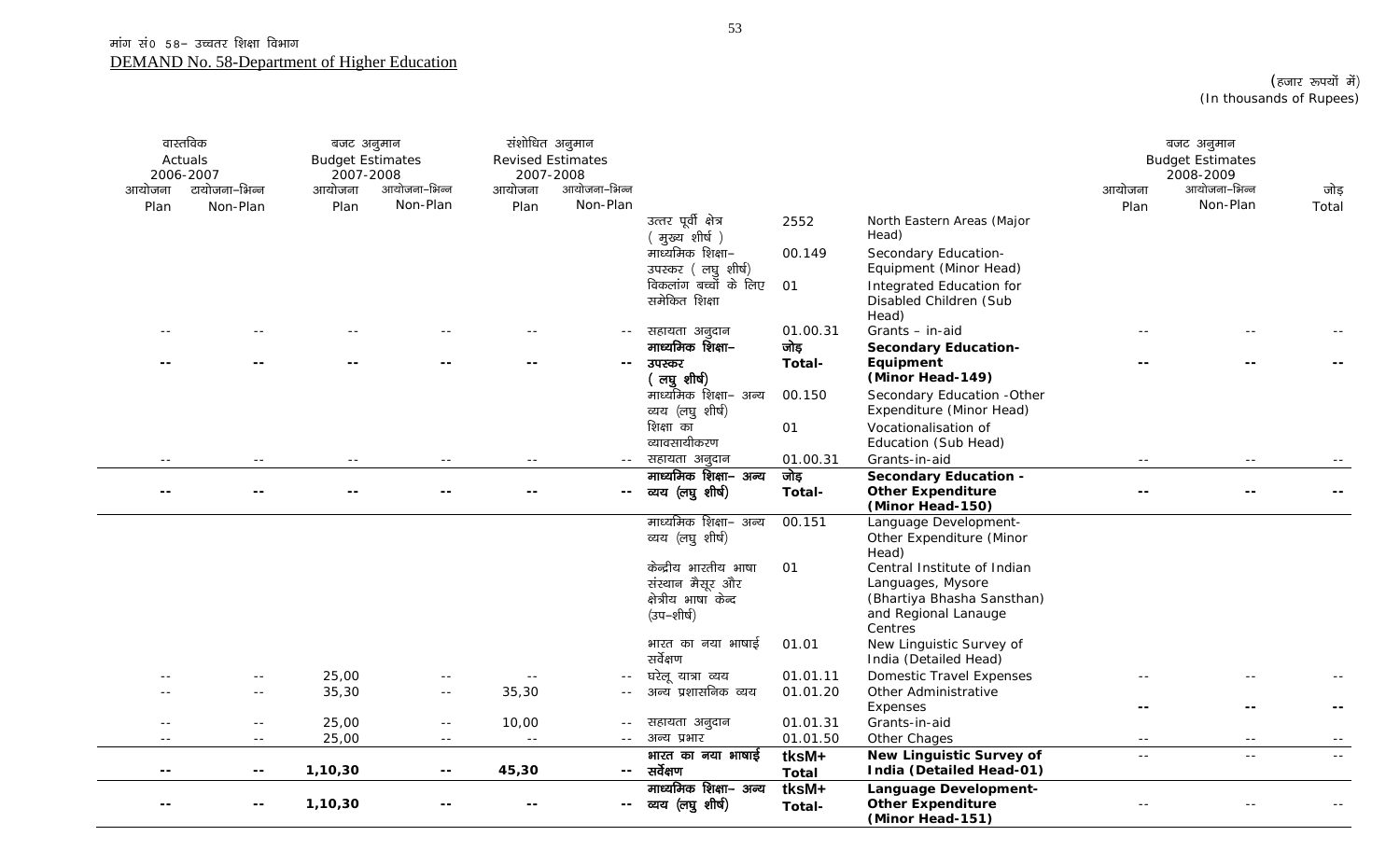## अनुदानों की मांगें २००८-२००९ <u>DEMANDS FOR GRANTS 2008-2009</u><br>(हजार रुपयों में)

(In thousands of Rupees)

| आयोजना<br>Plan                    | वास्तविक<br>Actuals<br>2006-2007<br>टायोजना–भिन्न<br>Non-Plan | बजट अनुमान<br><b>Budget Estimates</b><br>2007-2008<br>आयोजना<br>Plan | आयोजना-भिन्न<br>Non-Plan         | संशोधित अनुमान<br><b>Revised Estimates</b><br>2007-2008<br>आयोजना<br>Plan | आयोजना-भिन्न<br>Non-Plan | उत्तर पूर्वी क्षेत्र<br>( मुख्य शीर्ष )<br>तकनीकी शिक्षा -<br>उत्तर पूर्वी क्षेत्र का<br>विकास<br>उत्तर पूर्वी क्षेत्रीय<br>विज्ञान और<br>प्रौद्योगिकीय संस्थान, | 2552<br>00.207<br>01       | North Eastern Areas (Major<br>Head)<br><b>Technical Education-</b><br>Development of North<br>Eastern Areas (Minor<br>Head)<br>North Eastern Regional<br>Institute of Science and<br>Technology, Itanagar (Sub | आयोजना<br>Plan     | बजट अनुमान<br><b>Budget Estimates</b><br>2008-2009<br>आयोजना-भिन्न<br>Non-Plan | जोड़<br>Total      |
|-----------------------------------|---------------------------------------------------------------|----------------------------------------------------------------------|----------------------------------|---------------------------------------------------------------------------|--------------------------|------------------------------------------------------------------------------------------------------------------------------------------------------------------|----------------------------|----------------------------------------------------------------------------------------------------------------------------------------------------------------------------------------------------------------|--------------------|--------------------------------------------------------------------------------|--------------------|
|                                   |                                                               |                                                                      |                                  |                                                                           |                          | इटानगर                                                                                                                                                           |                            | Head)<br>Grants-in-aid                                                                                                                                                                                         |                    |                                                                                |                    |
| $- -$<br>$\overline{\phantom{a}}$ | $\sim$ $-$<br>$\sim$ $\sim$                                   | 5,49,00<br>5,49,00                                                   | $ -$<br>$\overline{\phantom{a}}$ | 9,99,00<br>9,99,00                                                        | $\sim$ $-$               | सहायता अनुदान<br>तकनीकी शिक्षा -<br>उत्तर पूर्वी क्षेत्र का<br>विकास                                                                                             | 01.00.31<br>जोड़<br>Total- | <b>Technical Education-</b><br><b>Development of North</b><br><b>Eastern Areas (Minor</b><br><b>Head-207)</b>                                                                                                  | 6,99,00<br>6,99,00 | $\sim$ $\sim$<br>$\overline{\phantom{a}}$                                      | 6,99,00<br>6,99,00 |
|                                   | $\overline{\phantom{a}}$                                      | 640,30,00                                                            | $\overline{\phantom{a}}$         | 320,30,00                                                                 | $-$                      | पूर्वोत्तर क्षेत्रों तथा<br>सिक्किम हेतू<br>परियोजनाओँ /<br>योजनाओं का प्रावधान                                                                                  | जोड़<br>Total-             | Provision for Projects/<br>Schemes for the<br>benefit of North<br><b>Eastern Areas &amp; Sikkim</b>                                                                                                            | 755,99,00          | $\sim$ $\sim$                                                                  | 755,99,00          |
|                                   |                                                               |                                                                      |                                  |                                                                           |                          | उत्तर पूर्वी क्षेत्र का<br>विकास (लघु शीर्ष)<br>उत्तर पूर्वी क्षेत्रीय<br>विज्ञान और<br>प्रौद्योगिकीय संस्थान,<br>इटानगर                                         | 00.202<br>01               | Development of North<br>Eastern Areas (Minor<br>head)<br>North Eastern Regional<br>Institute of Science and<br>Technology, Itanagar (Sub<br>Head)                                                              |                    |                                                                                |                    |
| 9,09,19                           | 11,00,00                                                      | 1,00                                                                 | 11,55,00                         | 1,00                                                                      | 12,50,00                 | सहायता अनुदान                                                                                                                                                    | 01.00.31                   | Grants-in-aid                                                                                                                                                                                                  | 1,00               | 13,00,00                                                                       | 13,01,00           |
| 9,09,19                           | 11,00,00                                                      | 1,00                                                                 | 11,55,00                         | 1,00                                                                      | 12,50,00                 | उत्तर पूर्वी क्षेत्र का<br>विकास (लघु शीर्ष)                                                                                                                     | जोड़<br>Total-             | <b>Development of North</b><br><b>Eastern Areas</b><br>(Minor head-202)                                                                                                                                        | 1,00               | 13,00,00                                                                       | 13,01,00           |
| 9,09,19                           | 11,00,00                                                      | 640,31,00                                                            | 11,55,00                         | 320,31,00                                                                 | 12,50,00                 | उत्तर पूर्वी क्षेत्र<br><sup>'</sup> मुख्य शीर्ष<br>(2552")                                                                                                      | जोड़<br>Total-             | <b>North Eastern Areas</b><br>(Major Head '2552")                                                                                                                                                              | 756,00,00          |                                                                                | 13,00,00 769,00,00 |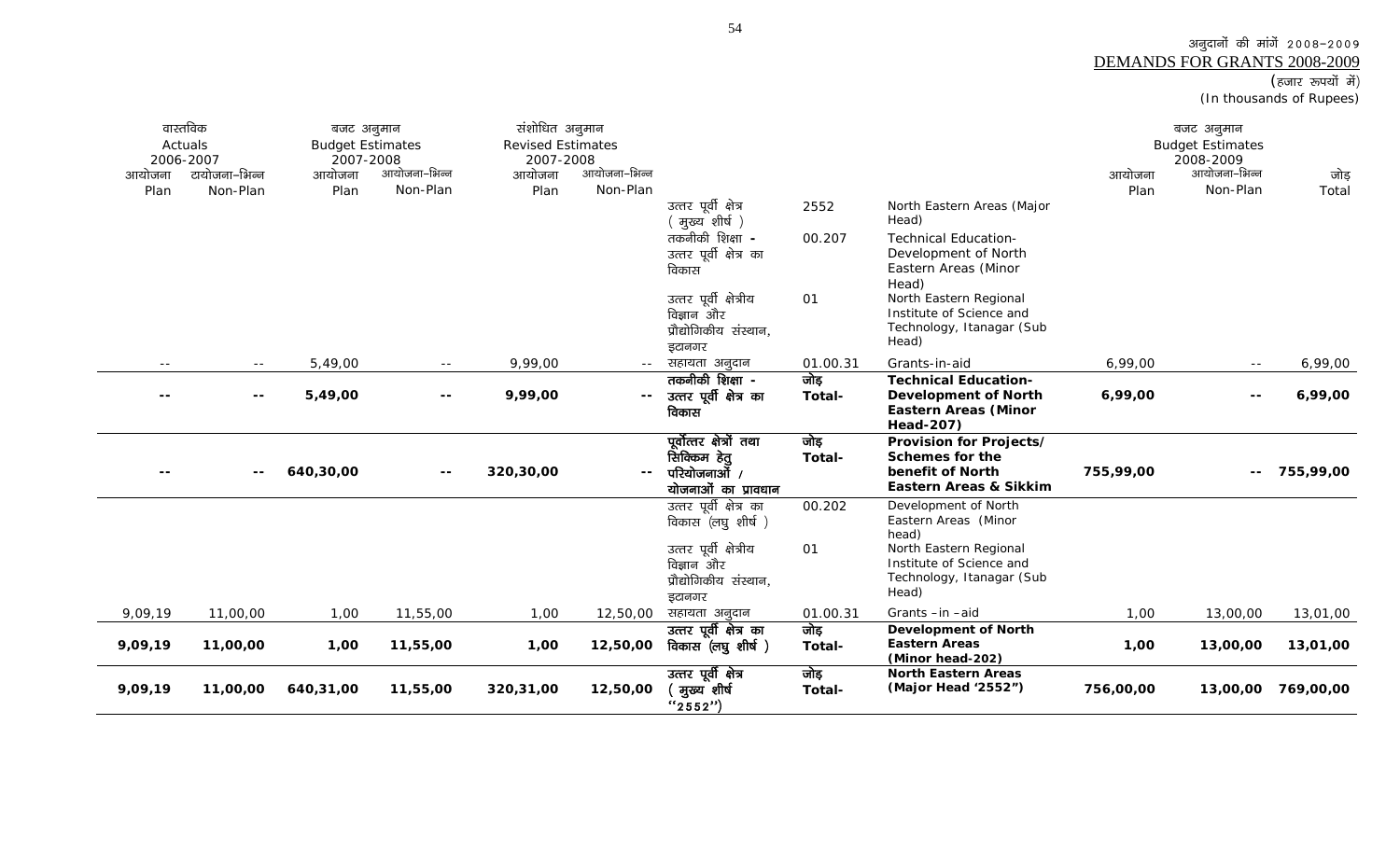| वास्तविक<br>Actuals<br>2006-2007 |              | बजट अनुमान<br><b>Budget Estimates</b><br>2007-2008 |              | संशोधित अनुमान<br><b>Revised Estimates</b><br>2007-2008 |                          |                                                                                             |                |                                                                                                                       |                          | बजट अनुमान<br><b>Budget Estimates</b><br>2008-2009 |         |
|----------------------------------|--------------|----------------------------------------------------|--------------|---------------------------------------------------------|--------------------------|---------------------------------------------------------------------------------------------|----------------|-----------------------------------------------------------------------------------------------------------------------|--------------------------|----------------------------------------------------|---------|
| आयोजना                           | आयोजना-भिन्न | आयोजना                                             | आयोजना-भिन्न | आयोजना                                                  | आयोजना-भिन्न<br>Non-Plan |                                                                                             |                |                                                                                                                       | आयोजना                   | आयोजना-भिन्न                                       | जोड़    |
| Plan                             | Non-Plan     | Plan                                               | Non-Plan     | Plan                                                    |                          | राज्य सरकारों को<br>सहायता अनुदान (मुख्य<br>शीर्ष )                                         | 3601           | Grants-in-aid to State<br>Government<br>(Major Head)                                                                  | Plan                     | Non-Plan                                           | Total   |
|                                  |              |                                                    |              |                                                         |                          | योजनेतर अनुदान<br>(उप–मुख्य शीर्ष)                                                          | 01             | Non-Plan Grants<br>(Sub-Major Head)                                                                                   |                          |                                                    |         |
|                                  |              |                                                    |              |                                                         |                          | माध्यमिक शिक्षा–<br>छात्रवृत्ति<br>लघुशीर्ष)                                                | 157            | Secondary Education -<br>Scholarships (Minor Head)                                                                    |                          |                                                    |         |
|                                  |              |                                                    |              |                                                         |                          | हिन्दी में मैट्रिकोत्तर<br>अध्ययन के लिए गैर<br>हिन्दी राज्यों के छात्रों<br>को छात्रवृत्ति | 01             | Scholarship to Students<br>from Non-Hindi Speaking<br><b>States for Post Matric</b><br>Studies in Hindi (Sub<br>Head) |                          |                                                    |         |
| $\sim$ $\sim$                    | 51,69        | $\sim$ $\sim$                                      | 1,40,00      | $- -$                                                   | 1,40,00                  | सहायता अनुदान                                                                               | 01.00.31       | Grants - in-aid                                                                                                       |                          | 1,40,00                                            | 1,40,00 |
|                                  |              |                                                    |              |                                                         |                          | राष्ट्रीय ऋण छात्रवृत्ति<br>योजना 50 प्रतिशत<br>अंशदान                                      | 02             | National Loan<br>Scholarship Scheme 50%<br>share (Sub Head)                                                           |                          |                                                    |         |
| $\sim$ $\sim$                    | $- -$        | $- -$                                              | 1,00         | $  \,$                                                  | 1,00                     | सहायता अनुदान                                                                               | 02.00.31       | Grants - in-aid                                                                                                       | $\sim$ $\sim$            | 1,00                                               | 1,00    |
| $\sim$ $\sim$                    | 51,69        | $\sim$ $\sim$                                      | 1,41,00      | $\sim$ $\sim$                                           | 1,41,00                  | माध्यमिक शिक्षा-<br>छात्रवृत्ति (लघु शीर्ष )                                                | जोड़<br>Total- | <b>Secondary Education</b><br>-Scholarships<br>(Minor Head-157)                                                       | $\overline{\phantom{a}}$ | 1,41,00                                            | 1,41,00 |
|                                  |              |                                                    |              |                                                         |                          | भाषा विकास –<br>आधुनिक भारतीय<br>भाषाओं और साहित्य<br>का संवर्धन                            | 161            | Language Development-<br>Promo-tion of Modern<br>Indian Languages and<br>Literatures (Minor Head)                     |                          |                                                    |         |
|                                  |              |                                                    |              |                                                         |                          | विश्वविद्यालय स्तर पर<br>क्षेत्रीय भाषाओं में<br>पुस्तक निर्माण योजना                       | 01             | Scheme of Production of<br>Books in Regional<br>Languages at University<br>Level                                      |                          |                                                    |         |
| $\sim$ $-$                       | 65,00        | $\sim$ $-$                                         | 75,00        | $\sim$ $-$                                              | 75,00                    | सहायता अनुदान                                                                               | 01.00.31       | Grants - in-aid                                                                                                       | $- -$                    | 75,00                                              | 75,00   |
|                                  |              |                                                    |              |                                                         |                          | विश्वविद्यालय एवं उच्च<br>शिक्षा- अन्य अनुदान<br><sup>(</sup> लघुशीर्ष )                    | 166            | University & Higher<br>Education-Other<br>Grants (Minor Head)                                                         |                          |                                                    |         |
|                                  |              |                                                    |              |                                                         |                          | विश्वविद्यालयों और<br>कालेजों के शिक्षकों के<br>वेतनमान में सुधार                           | 01             | Improvement in the Pay<br>Scale of University and<br>College Teachers                                                 |                          |                                                    |         |
| $\sim$ $\sim$                    | $- -$        | $\sim$ $-$                                         | 1,00         | $- -$                                                   | 1,00                     | सहायता अनुदान                                                                               | 01.00.31       | Grants - in-aid                                                                                                       | $\sim$ $-$               | 1,00                                               | 1,00    |
| $- -$                            | 1,16,69      | $\sim$ $\sim$                                      | 2,17,00      | $\overline{\phantom{a}}$                                | 2,17,00                  | योजनेतर अनुदानः<br>(उप–मुख्य शीर्ष )                                                        | जोड़<br>Total- | <b>Non-Plan Grants:</b><br>(Sub-Major Head-01)                                                                        | $- -$                    | 2,17,00                                            | 2,17,00 |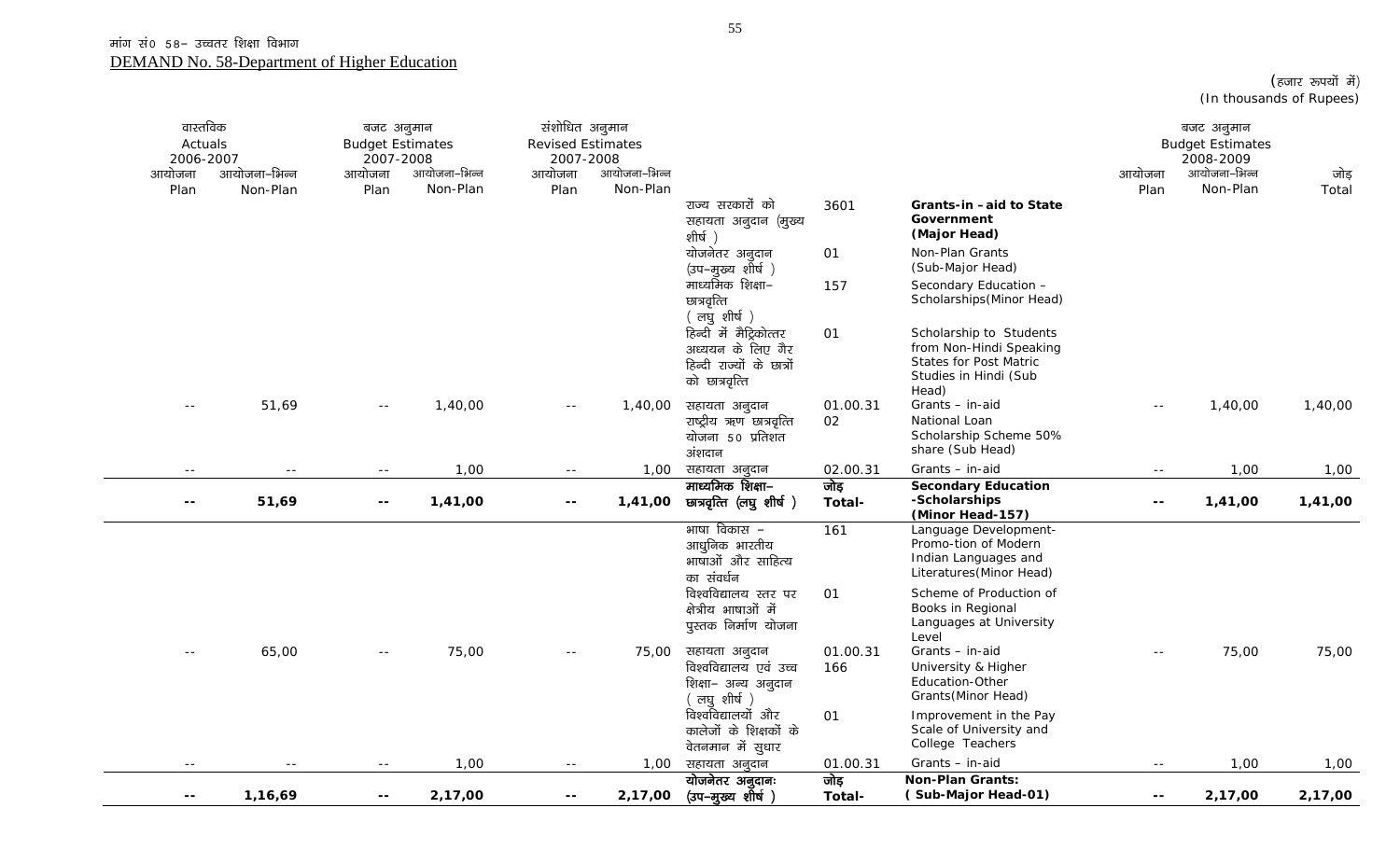#### अनुदानों की मांगें 2008-2009 DEMANDS FOR GRANTS 2008-2009(हजार रूपयों में) (In thousands of Rupees)

वास्तविक Actuals 2006-2007 टायोजना–भिन्न बजट अनुमान Budget Estimates 2007-2008 संशोधित अनुमान Revised Estimates 2007-2008 आयोजना–भिन्न बजट अनुमान Budget Estimates 2008-2009 आयोजना Plan Non-Plan आयोजना Plan आयोजना-भिन्न Non-Planआयोजना PlanNon-Plan आयोजना Plan आयोजना-भिन्न Non-Plan जोड़ Total राज्य सरकारों को सहायता अनुदान (मुख्य शीर्ष) 3601 **Grants-in –aid to State Government (Major Head)**   $\overrightarrow{a}$ केन्द्रीय क्षेत्र की योजनाओं को अनुदान (उप–मुख्य शीर्ष) 03 Grants to Central Plan Schemes (Sub-Major Head) तकनीकी शिक्षा – पॅलिटेक्नीक .<br>मौजूदा पॉलिटेक्निक के 160 Technical Education - Polytechnics (Minor Head) ्<br>उन्नयन/स्थापित किाग जाने वाले नए पॉलिटेक्निक के लिए सहायता 01 Assistance for Upgradation of existing/ setting up of New Polytechnics (Sub Head) -- -- -- -- -- -- lgk;rk vuqnku 01.00.31 Grants-in-aid 90,00,00 -- 90,00,00 **-- -- -- -- -- --**   $\overline{a}$ तकनीकी शिक्षा – पॅलिटेक्नीक जोड़ **Total-Technical Education - Polytechnics (Minor Head-160) 90,00,00 -- 90,00,00**  भाषा विकास– संस्कृत शिक्षा 162 Language Development – Sanskrit Education (Minor Head) संस्कृत शिक्षा का विकास 02 Development of Sanskrit Education (Sub Head) 8,21,59 -- -- - -- -- -- -- -- -- -- सहायता अनुदान 02.00.31 Grants –in-aid -- --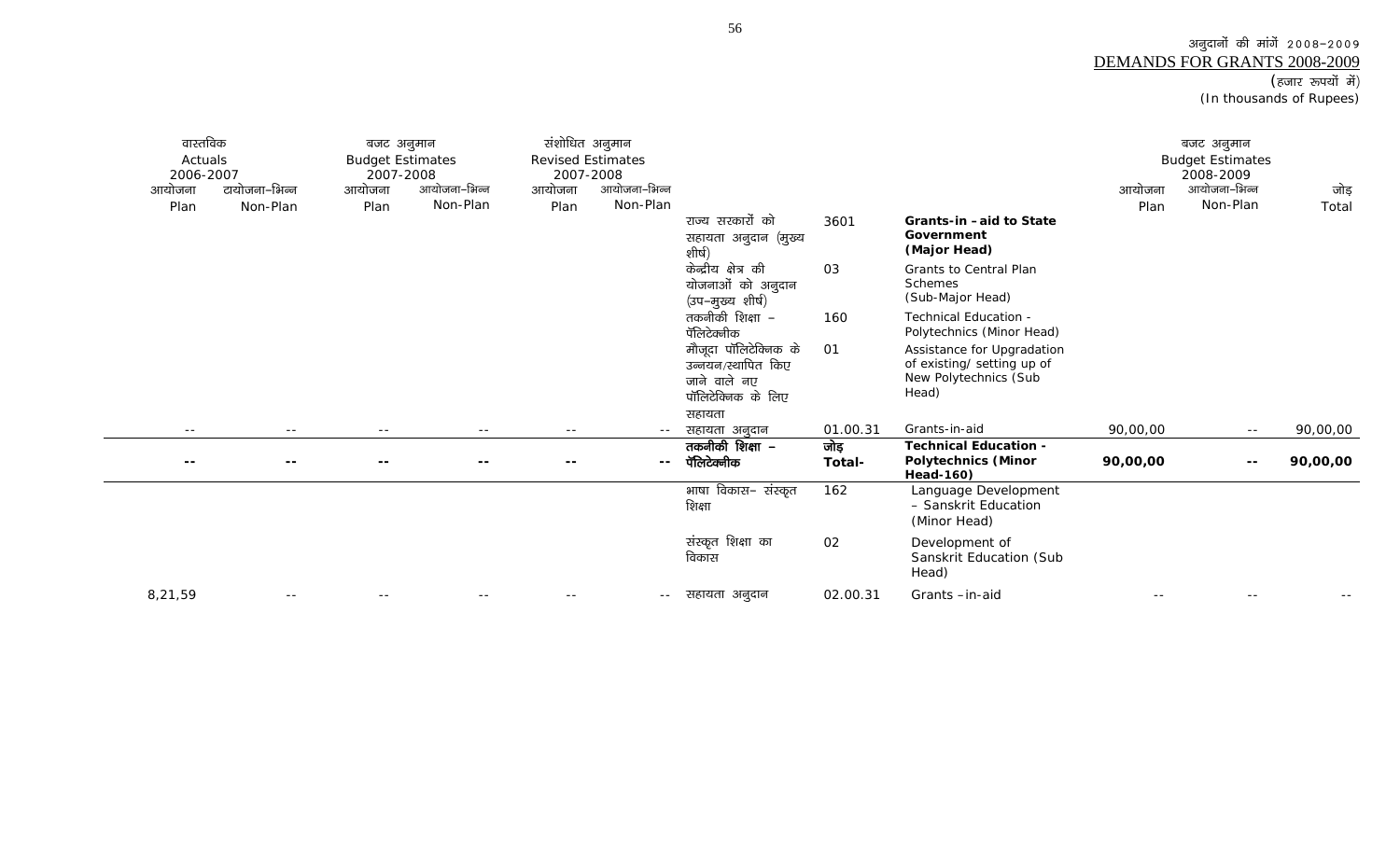| वास्तविक<br>Actuals<br>2006-2007 |                          | बजट अनुमान<br><b>Budget Estimates</b><br>2007-2008 |                          | संशोधित अनुमान | <b>Revised Estimates</b><br>2007-2008         |                                                                                                                  |                 |                                                                                                                                        |                | बजट अनुमान<br><b>Budget Estimates</b><br>2008-2009 |               |
|----------------------------------|--------------------------|----------------------------------------------------|--------------------------|----------------|-----------------------------------------------|------------------------------------------------------------------------------------------------------------------|-----------------|----------------------------------------------------------------------------------------------------------------------------------------|----------------|----------------------------------------------------|---------------|
| आयोजना<br>Plan                   | आयोजना-भिन्न<br>Non-Plan | आयोजना<br>Plan                                     | आयोजना-भिन्न<br>Non-Plan | आयोजना<br>Plan | आयोजना-भिन्न<br>Non-Plan                      |                                                                                                                  |                 |                                                                                                                                        | आयोजना<br>Plan | आयोजना-भिन्न<br>Non-Plan                           | जेड़<br>Total |
|                                  |                          |                                                    |                          |                |                                               | राज्य सरकारों को<br>सहायता अनुदान<br>(मुख्य शीर्ष)                                                               | 3601            | Grants-in-aid to<br><b>State Govt.</b><br>(Major Head)<br>(Contd.)                                                                     |                |                                                    |               |
|                                  |                          |                                                    |                          |                |                                               | केन्द्रीय क्षेत्र की<br>योजनाओं को अनुदान<br>(उप-मुख्य शीर्ष)                                                    | 03              | Grants to Central Plan<br><b>Schemes</b><br>(Sub-Major Head)                                                                           |                |                                                    |               |
|                                  |                          |                                                    |                          |                |                                               | सामान्य शिक्षा- अन्य<br>अनुदान (लघु शीर्ष)                                                                       | 171             | <b>General Education-</b><br>Other Grants (Minor<br>Head)                                                                              |                |                                                    |               |
|                                  |                          |                                                    |                          |                |                                               | क्षेत्र गहन और मदरसा<br>के आधुनिकीकरण के<br>लिए कार्यक्रम                                                        | 02              | Area Intensive &<br>Madarsa Modernisation<br>Programme (Sub Head)                                                                      |                |                                                    |               |
| 44,98,93                         | $\sim$ $-$               | 49,49,00                                           | $\sim$ $-$               | 44,49,00       | $ -$                                          | सहायता अनुदान                                                                                                    | 02.00.31        | Grants-in-aid                                                                                                                          | 45,44,00       | $\sim$ $-$                                         | 45,44,00      |
| 53,20,52                         | $\sim$ $\sim$            | 49,49,00                                           | $- -$                    | 44,49,00       | $-$                                           | केन्द्रीय क्षेत्र की<br>योजनाओं को अनुदान<br>उप–शीर्ष)                                                           | जोड़<br>Total-  | <b>Grants to Central</b><br><b>Plan Schemes</b><br>(Sub-Major Head-03)                                                                 | 135,44,00      | $- -$                                              | 135,44,00     |
|                                  |                          |                                                    |                          |                |                                               | केन्द्रीय प्रायोजित<br>आयोजना स्कीमों को<br>अनुदान<br>(उप–मुख्य शीर्ष)<br>सामान्य(सामान्य शिक्षा)<br>छात्रवृत्ति | 04<br>157       | <b>Grants to Centrally</b><br>Sponsored Plan<br><b>Schemes</b><br>(Sub-Major Head)<br>General- (General<br>Education) Scholarhsip      |                |                                                    |               |
|                                  |                          |                                                    |                          |                |                                               | राष्ट्रीय योग्यता                                                                                                | 01              | National Merit                                                                                                                         |                |                                                    |               |
| 7,12,96                          |                          |                                                    |                          |                | $\mathord{\hspace{1pt}\text{--}\hspace{1pt}}$ | छात्रवृत्ति स्कीम<br>सहायता अनुदान<br>भाषा विकास –<br>आधुनिक भारतीय भाषा<br>और साहित्य का<br>संवर्धन (लघुशीर्ष)  | 01.00.31<br>161 | Scholarship Scheme<br>Grants-in-aid<br>Language Development<br>- Promotion of Modern<br>Indian Language and<br>Literature (Minor Head) |                |                                                    |               |
|                                  |                          |                                                    |                          |                |                                               | भाषा शिक्षकोँ की<br>नियुक्ति                                                                                     | 03              | Appointment of<br>Language Teachers<br>(Sub Head)                                                                                      |                |                                                    |               |
| 25,73,71                         |                          |                                                    | $- -$                    | 15,00,00       | $\sim$ $-$                                    | सहायता अनुदान                                                                                                    | 03.00.31        | Grants-in-aid                                                                                                                          | 11,73,00       | $\sim$ $-$                                         | 11,73,00      |
| $-$                              | $ -$                     |                                                    | $\sim$ $\sim$            | 15,00,00       | $\sim$ $\sim$                                 | लघु शीर्ष- 161                                                                                                   | जोड़<br>Total-  | Language Development -<br>Promotion of Modern India<br>Language and Literature<br>(Minor Head- 161)                                    | 11,73,00       | $\sim$ $\sim$                                      | 11,73,00      |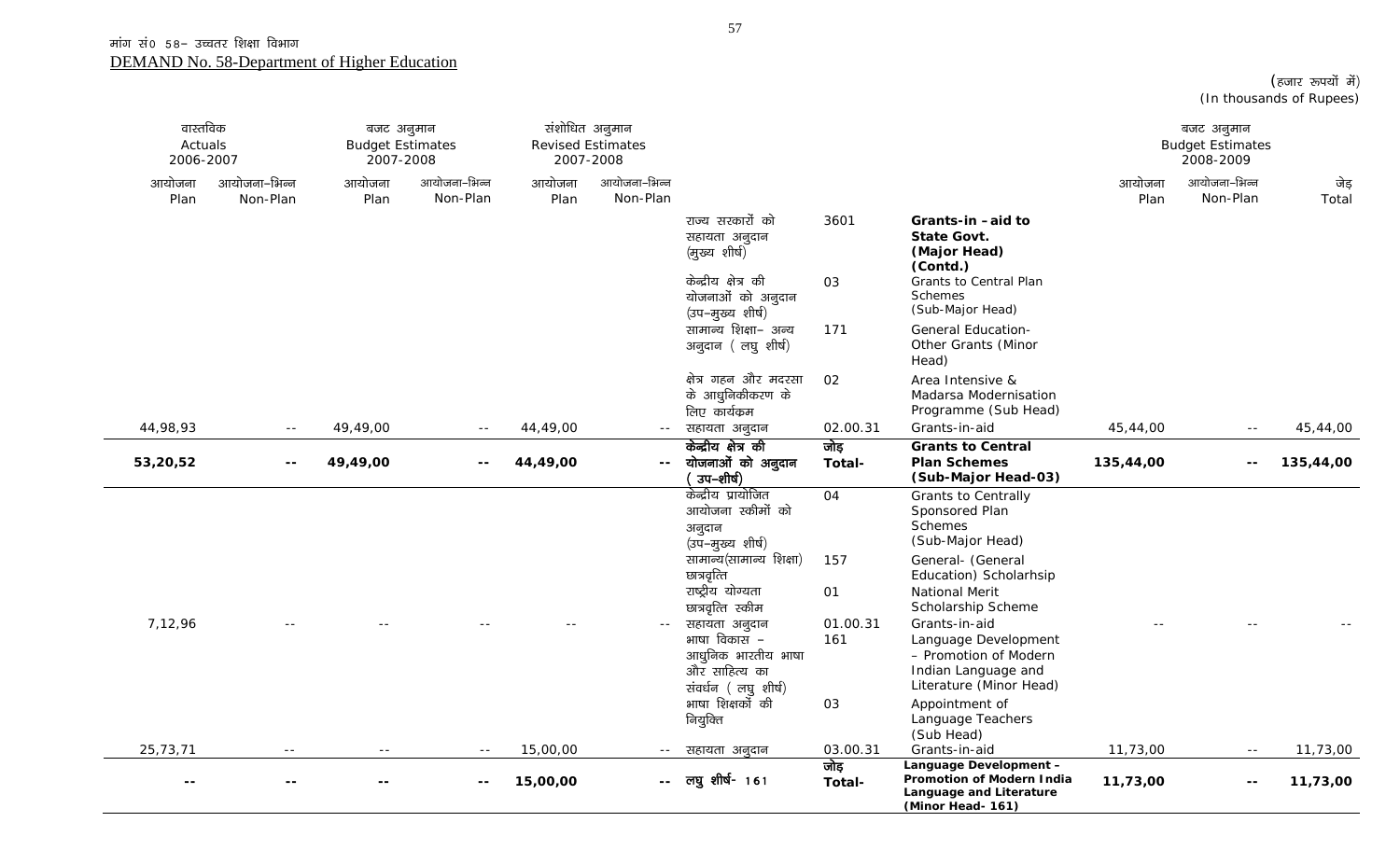(हजार रुपयों में) (In thousands of Rupees) वास्तविक Actuals 2006-2007 बजट अनुमान Budget Estimates 2007-2008 संशोधित अनुमान Revised Estimates 2007-2008 बजट अनुमान Budget Estimates 2008-2009 आयोजना Plan आयोजना–भिन्न Non-Plan आयोजना Planआयोजना-भिन्न Non-Planआयोजना Planआयोजना-भिन्न Non-Planआयोजना Plan आयोजना-भिन्न Non-Plan जोड़ Total राज्य सरकारों को सहायता अनुदान (मुख्य शीर्ष) 3601 **Grants-in –aid to State Govt. (Major Head) (Contd.)**  केन्द्रीय प्रायोजित आयोजना रकीमों को अनुदान (उप–मुख्य शीर्ष) 04 Grants to Centrally Sponsored Plan Schemes (Sub-Major Head) माध्यमिक शिक्षा– अनुसंधान 172 और प्रशिक्षण (लघु शीर्ष) Secondary Education Research and Training (Minor Head) स्कूलों में सूचना तथा संचार 02 पौद्योगिकियाँ 02 Information & Communication Technologies in Schools (Sub Head) 35,23,95 -- -- -- -- -- -- -- -- -- -- -- सहायता अनुदान 02.00.31 Grants-in-aid -- --अक्ससेस एण्ड इक्विटी 04 Access & Equity (Sub-Head) -- -- -- -- -- lgk;rk vuqnku 04.00.31 Grants-in-aid -- -- -- 35,23,95 **-- -- -- -- --** माध्यमिक शिक्षा– अनुसंधान और प्रशिक्षण लघ शीर्ष) ंजोड **Total-Secondary Education Research & Training (Minor Head-172) -- -- --** माध्यमिक शिक्षा– उपस्कर लघ शीर्ष) 179 Secondary Education-Equipment (Minor Head) विकलांग बच्चों के लिए समेकित शिक्षा 03 Integrated Education for Disabled Children (Sub Head) 45,55,03 -- -- -- -- -- -- -- -- -- -- -- सहायता अनुदान 03.00.31 Grants – in-aid -- - -- -- -- -माध्यमिक शिक्षा- अन्य अनुदान (लघु शीर्ष) 180 **Secondary Education Other** Grants (Minor Head) f'k{kk dk O;kolk;hdj.k 01 Vocationalisation of Education (Sub Head) 2,50,00 -- -- -- -- -- -- -- -- -- -- सहायता अनुदान 01.00.31 Grants-in-aid -- --**116,15,65 -- -- -- -- --**  $\frac{1}{2}$ केन्द्रीय प्रायोजित आयोजना स्कीमों के लिए अनुदान (उप-मुख्य शीर्ष) जोड़ **Total-Grants for Centrally Sponsored Plan Scheme (Sub-Major Head-04) -- -- -- 169,36,17 1,16,69 49,49,00 2,17,00 59,49,00 2,17,00** मुख्य शीर्ष "3601" राज्य सरकारों को सहायता जोड़ **Total-Major Head "3601" Grants-in –aid to State 147,17,00 2,17,00 149,34,00** 

**Govt.** 

अनुदान

58

3ानुदानों की मांगें 2008-2009

DEMANDS FOR GRANTS 2008-2009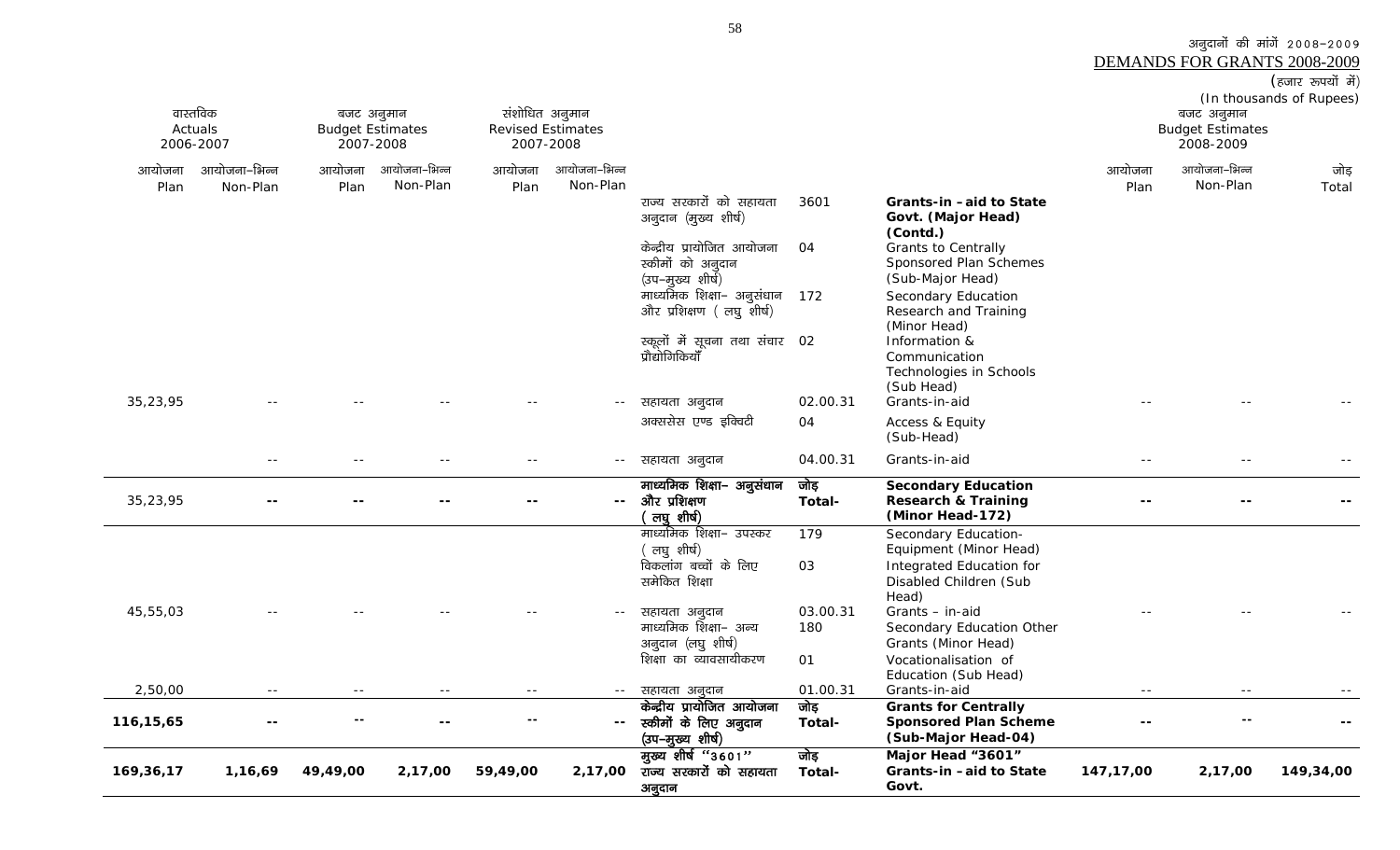|        |                            |                                       |              |                          |                                            |                                    |                |                                         |        |                                       | (हजार रुपयों में)        |
|--------|----------------------------|---------------------------------------|--------------|--------------------------|--------------------------------------------|------------------------------------|----------------|-----------------------------------------|--------|---------------------------------------|--------------------------|
|        | वास्तविक<br>Actuals        | बजट अनुमान<br><b>Budget Estimates</b> |              |                          | संशोधित अनुमान<br><b>Revised Estimates</b> |                                    |                |                                         |        | बजट अनुमान<br><b>Budget Estimates</b> | (In thousands of Rupees) |
| आयोजना | 2006-2007<br>आयोजना-भिन्न  | 2007-2008<br>आयोजना                   | आयोजना-भिन्न | आयोजना                   | 2007-2008<br>आयोजना-भिन्न                  |                                    |                |                                         | आयोजना | 2008-2009<br>आयोजना-भिन्न             | जोड़                     |
| Plan   | Non-Plan                   | Plan                                  | Non-Plan     | Plan                     | Non-Plan                                   |                                    |                |                                         | Plan   | Non-Plan                              | Total                    |
|        |                            |                                       |              |                          |                                            | संघ शासित राज्य सरकारों            | 3602           | Grants-in -aid to Union                 |        |                                       |                          |
|        |                            |                                       |              |                          |                                            | को सहायता अनुदान                   |                | <b>Territory Governments.</b>           |        |                                       |                          |
|        |                            |                                       |              |                          |                                            | (मुख्य शीर्ष)                      |                | (Major Head)                            |        |                                       |                          |
|        |                            |                                       |              |                          |                                            | योजनेतर अनुदान (उप-मुख्य           | 01             | Non-Plan Grants                         |        |                                       |                          |
|        |                            |                                       |              |                          |                                            | शीर्ष)                             |                | (Sub-Major Head)                        |        |                                       |                          |
|        |                            |                                       |              |                          |                                            | माध्यमिक शिक्षा–                   | 157            | Secondary Education-                    |        |                                       |                          |
|        |                            |                                       |              |                          |                                            | छात्रवृत्तियां ( लघु शीर्ष)        |                | Scholarships (Minor Head)               |        |                                       |                          |
|        |                            |                                       |              |                          |                                            | हिन्दी में मैट्रिकोत्तर के लिए     | 01             | Scholarships to Students                |        |                                       |                          |
|        |                            |                                       |              |                          |                                            | गैर- हिन्दी भाषी संघ राज्य         |                | from non-Hindi Speaking                 |        |                                       |                          |
|        |                            |                                       |              |                          |                                            | क्षेत्रों के छात्रों को            |                | UTs. for Post Matric                    |        |                                       |                          |
|        |                            |                                       |              |                          |                                            | छात्रवृत्तियां                     |                | Studies in Hindi (Sub                   |        |                                       |                          |
|        |                            |                                       |              |                          |                                            |                                    |                | Head)                                   |        |                                       |                          |
| $- -$  | $- -$                      |                                       | 8,00         | $\sim$ $\sim$            | 8,00                                       | सहायता अनुदान                      | 01.00.31       | Grants-in-aid                           |        | 8,00                                  | 8,00                     |
|        |                            |                                       |              |                          |                                            | लघु शीर्ष- 157                     | जोड़           | Minor Head- 157                         |        |                                       |                          |
| --     | --                         | $\overline{\phantom{m}}$              | 8,00         | $\sim$ $\sim$            | 8,00                                       |                                    | Total-<br>जोड़ | <b>Non-Plan Grants</b>                  |        | 8,00                                  | 8,00                     |
| $-$    | $\overline{\phantom{a}}$ . | $\overline{\phantom{a}}$              | 8,00         | $\overline{\phantom{a}}$ | 8,00                                       | योजनेतर अनुदान (उप-मुख्य<br>शीर्ष) | Total-         | (Sub-Major Head-01)                     |        | 8,00                                  | 8,00                     |
|        |                            |                                       |              |                          |                                            | केन्द्र की आयोजना स्कीमों          | 03             | Grants to Central Plan                  |        |                                       |                          |
|        |                            |                                       |              |                          |                                            | के लिए अनुदान                      |                | Schemes                                 |        |                                       |                          |
|        |                            |                                       |              |                          |                                            | (उप-मुख्य शीर्ष)                   |                | (Sub-Major Head)                        |        |                                       |                          |
|        |                            |                                       |              |                          |                                            | तकनीकी शिक्षा – पॅलिटेक्नीक 159    |                | <b>Technical Education-</b>             |        |                                       |                          |
|        |                            |                                       |              |                          |                                            |                                    |                | Polytechnics (Minor Head)               |        |                                       |                          |
|        |                            |                                       |              |                          |                                            | मौजूदा पॉलिटेक्निक के              | 01             | Assistance for Upgradation              |        |                                       |                          |
|        |                            |                                       |              |                          |                                            | उन्नयन/स्थापित किए जाने            |                | of existing/ setting up of              |        |                                       |                          |
|        |                            |                                       |              |                          |                                            | वाले नए पॉलिटेक्निक के             |                | New Polytechnics (Sub                   |        |                                       |                          |
|        |                            |                                       |              |                          |                                            | लिए सहायता                         |                | Head)                                   |        |                                       |                          |
| $- -$  |                            |                                       |              |                          | $\sim$ $-$                                 | सहायता अनुदान                      | 01.00.31       | Grants-in-aid                           |        |                                       |                          |
|        |                            |                                       |              |                          |                                            | तकनीकी शिक्षा – पॅलिटेक्नीक        | जोड़           | <b>Technical Education-</b>             |        |                                       |                          |
| --     | $ -$                       |                                       |              |                          | $\sim$ $\sim$                              |                                    | Total-         | <b>Polytechnics (Minor</b>              |        |                                       |                          |
|        |                            |                                       |              |                          |                                            |                                    |                | Head-159)                               |        |                                       |                          |
|        |                            |                                       |              |                          |                                            | भाषा विकास– संस्कृत शिक्षा         | 162            | Languages Development                   |        |                                       |                          |
|        |                            |                                       |              |                          |                                            |                                    |                | Sanskrit Education                      |        |                                       |                          |
|        |                            |                                       |              |                          |                                            | संस्कृत शिक्षा का विकास            | 01             | (Minor Head)<br>Development of Sanskrit |        |                                       |                          |
|        |                            |                                       |              |                          |                                            |                                    |                | Education (Sub Head)                    |        |                                       |                          |
|        |                            |                                       |              |                          | $  \,$                                     | सहायता अनुदान                      | 01.00.31       | Grants-in-aid                           |        |                                       |                          |
|        |                            |                                       |              |                          |                                            | केन्द्रीय क्षेत्र की योजनाओं       | जोड़           | <b>Grants to Central Plan</b>           |        |                                       |                          |
|        |                            |                                       |              |                          | $--$                                       | के लिए अनुदान                      | Total-         | <b>Schemes</b>                          |        |                                       |                          |
|        |                            |                                       |              |                          |                                            | (उप-मुख्य शीर्ष)                   |                | (Sub-Major Head-03)                     |        |                                       |                          |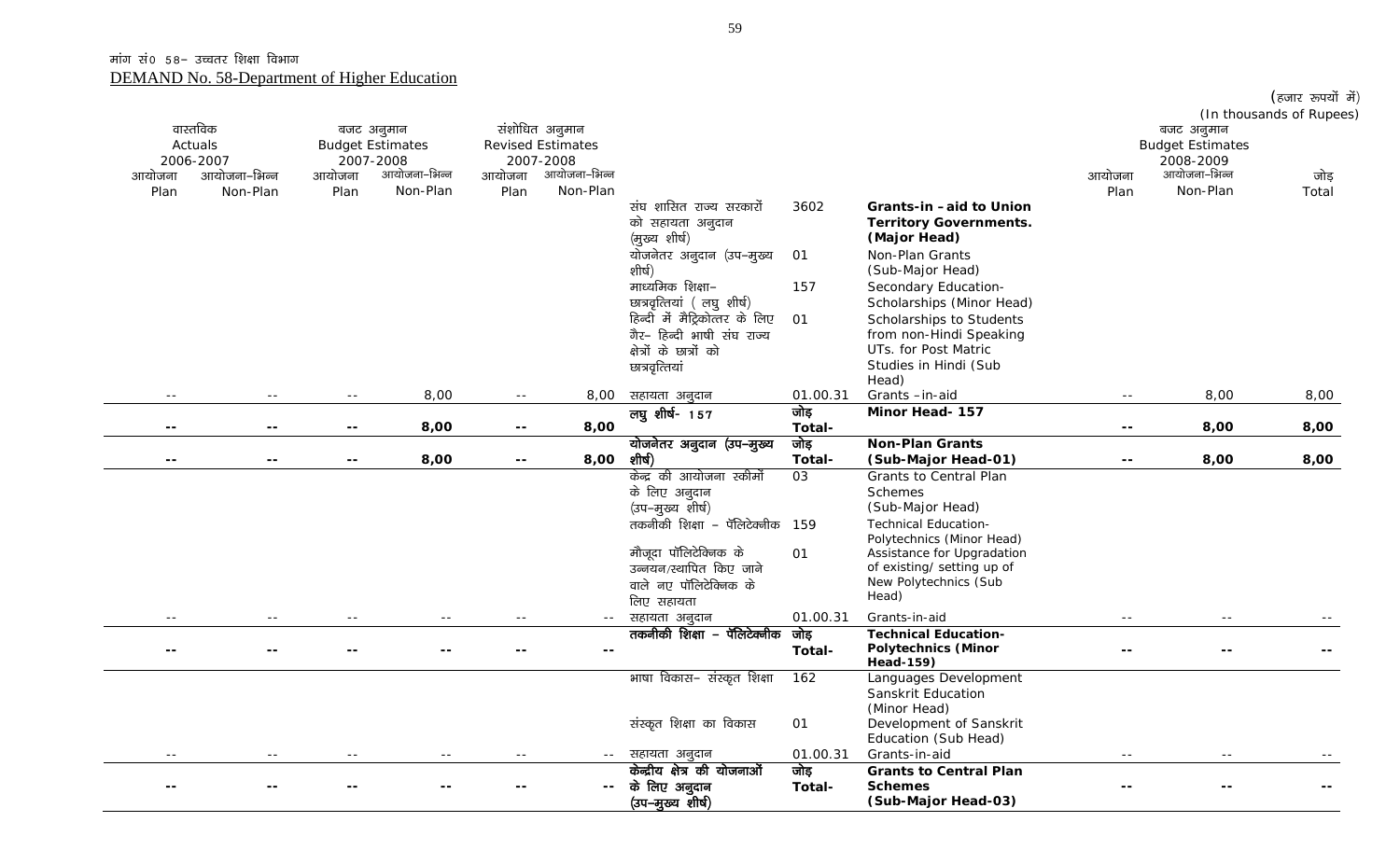## अनुदानों की मांगें २००८–२००९ <u>DEMANDS FOR GRANTS 2008-2009</u><br>(हजार रुपयों में)

(In thousands of Rupees)

| वास्तविक<br>Actuals<br>2006-2007 |                          | बजट अनुमान<br><b>Budget Estimates</b><br>2007-2008 |                          | संशोधित अनुमान<br><b>Revised Estimates</b><br>2007-2008 |                          |                                                                                              |                 |                                                                                                                    |                | बजट अनुमान<br><b>Budget Estimates</b><br>2008-2009 |               |
|----------------------------------|--------------------------|----------------------------------------------------|--------------------------|---------------------------------------------------------|--------------------------|----------------------------------------------------------------------------------------------|-----------------|--------------------------------------------------------------------------------------------------------------------|----------------|----------------------------------------------------|---------------|
| आयोजना<br>Plan                   | आयोजना-भिन्न<br>Non-Plan | आयोजना<br>Plan                                     | आयोजना-भिन्न<br>Non-Plan | आयोजना<br>Plan                                          | आयोजना-भिन्न<br>Non-Plan |                                                                                              |                 |                                                                                                                    | आयोजना<br>Plan | आयोजना-भिन्न<br>Non-Plan                           | जोड़<br>Total |
|                                  |                          |                                                    |                          |                                                         |                          | संघ शासित राज्य<br>सरकारों को सहायता<br>अनुदान<br>(मुख्य शीर्ष)                              | 3602            | Grants-in-aid to<br><b>Union Territory</b><br><b>Governments</b><br>(Major Head)                                   |                |                                                    |               |
|                                  |                          |                                                    |                          |                                                         |                          | केन्द्रीय प्रायोजित<br>योजनाओं के लिए<br>(उप–मुख्य<br>अनुदान<br>शीर्ष)                       | 04              | <b>Grants for Centrally</b><br>Sponsored Plan<br><b>Schemes</b><br>(Sub-Major Head)                                |                |                                                    |               |
|                                  |                          |                                                    |                          |                                                         |                          | सामान्य (सामान्य शिक्षा)<br>छात्रवृत्तियां<br>(लघु शीर्ष)                                    | 157             | General-<br>(General Education)<br>Scholarship (Minor<br>Head)                                                     |                |                                                    |               |
|                                  |                          |                                                    |                          |                                                         |                          | राष्ट्रीय योग्यता छात्रवृत्ति<br>स्कीम                                                       | 01              | National Merit<br>Scholarship Scheme                                                                               |                |                                                    |               |
| 3,92                             |                          |                                                    |                          |                                                         | $ -$                     | सहायता अनुदान<br>भाषा विकास– आधुनिक<br>भारतीय भाषाओं और<br>साहित्य का संवर्धन<br>(लघु शीर्ष) | 01.00.31<br>161 | Grants-in-aid<br>Language Development<br>Promotion of Modern<br>Indian Languages and<br>Literature<br>(Minor Head) |                |                                                    |               |
|                                  |                          |                                                    |                          |                                                         |                          | गैर-हिन्दी भाषी संघ<br>राज्य क्षेत्रों में हिन्दी<br>शिक्षकों की नियुक्ति तथा<br>प्रशिक्षण   | 01              | Appointment of<br>Language Teachers<br>(Sub Head)                                                                  |                |                                                    |               |
| $ -$                             |                          |                                                    |                          |                                                         | $ -$                     | सहायता अनुदान                                                                                | 01.00.31        | Grants-in-aid                                                                                                      | 1,00           | $ -$                                               | 1,00          |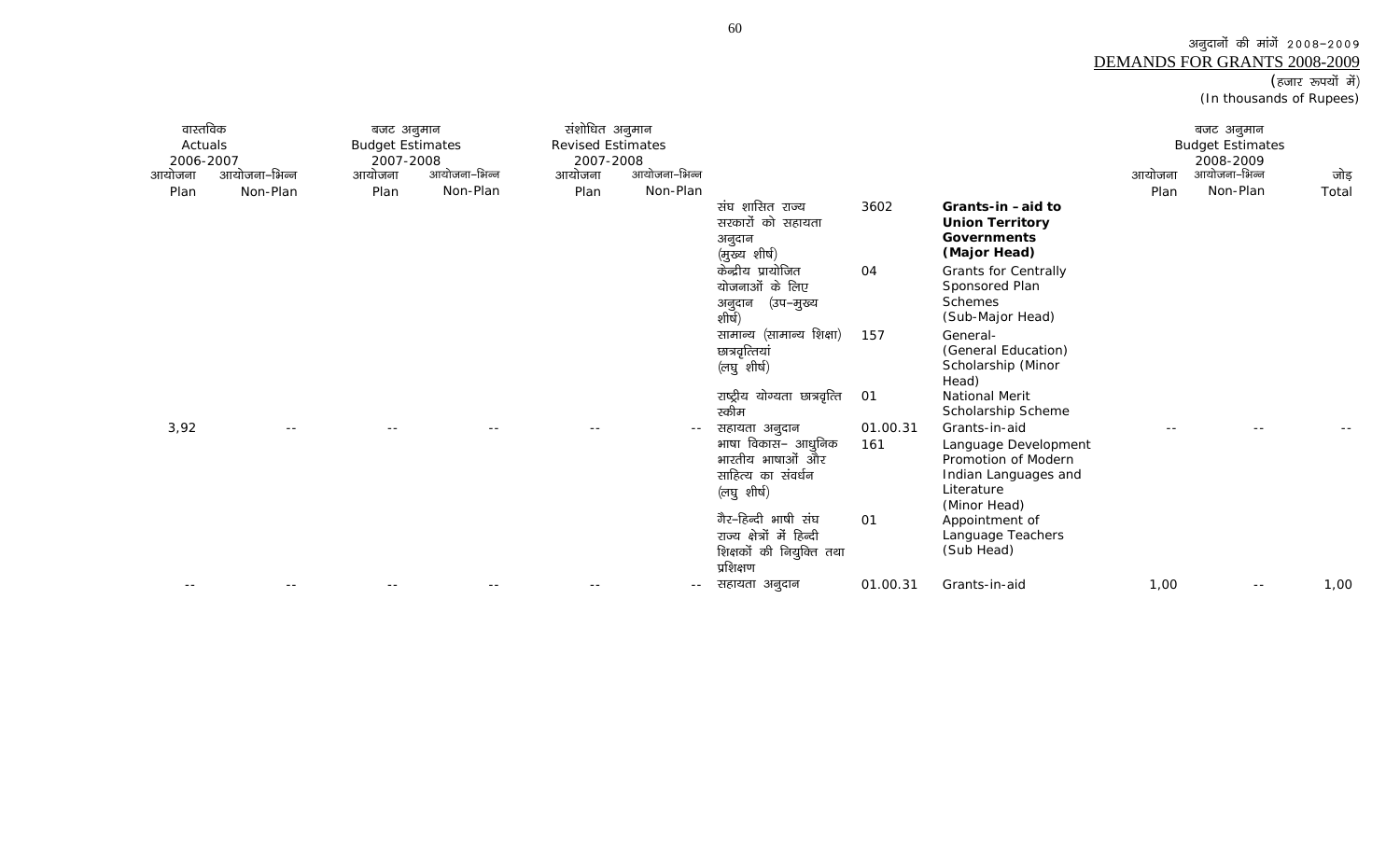| वास्तविक<br>Actuals<br>2006-2007<br>आयोजना<br>Plan | आयोजना–भिन्न<br>Non-Plan | बजट अनुमान<br><b>Budget Estimates</b><br>2007-2008<br>आयोजना<br>Plan | आयोजना-भिन्न<br>Non-Plan | संशोधित अनुमान<br><b>Revised Estimates</b><br>2007-2008<br>आयोजना<br>Plan | आयोजना-भिन्न<br>Non-Plan |                                                                      |                 |                                                                                         | आयोजना<br>Plan             | बजट अनुमान<br><b>Budget Estimates</b><br>2008-2009<br>आयोजना-भिन्न<br>Non-Plan | जोड़<br>Total |
|----------------------------------------------------|--------------------------|----------------------------------------------------------------------|--------------------------|---------------------------------------------------------------------------|--------------------------|----------------------------------------------------------------------|-----------------|-----------------------------------------------------------------------------------------|----------------------------|--------------------------------------------------------------------------------|---------------|
|                                                    |                          |                                                                      |                          |                                                                           |                          | संघ शासित राज्य<br>सरकारों को सहायता<br>अनुदान<br>(मुख्य शीर्ष)      | 3602            | Grants-in-aid to<br><b>Union Terrotory</b><br><b>Governments</b><br>(Major Head-Contd.) |                            |                                                                                |               |
|                                                    |                          |                                                                      |                          |                                                                           |                          | केन्द्रीय प्रायोजित<br>योजनाओं के लिए<br>अनुदान<br>(उप–मुख्य शीर्ष)  | 04              | <b>Grants for Centrally</b><br>Sponsored Plan<br>Schemes (Sub-Major<br>head-Contd.)     |                            |                                                                                |               |
|                                                    |                          |                                                                      |                          |                                                                           |                          | माध्यमिक शिक्षा<br>उपस्कर (लघु शीर्ष)                                | 179             | Equipment-Secondary<br>Education (Minor Head)                                           |                            |                                                                                |               |
|                                                    |                          |                                                                      |                          |                                                                           |                          | स्कूलों में सूचना तथा<br>संचार प्रौद्योगिकियाँ                       | 02              | Information & Comm-<br>unication Technologies<br>in Schools (Sub Head)                  |                            |                                                                                |               |
| 34,47                                              |                          |                                                                      |                          |                                                                           |                          | सहायता अनुदान<br>माध्यमिक शिक्षा– अन्य<br>अनुदान<br>ं लघु शीर्ष)     | 02.00.31<br>180 | Grants-in-aid<br>Secondary Education-<br>Other Grants<br>(Minor Head)                   |                            |                                                                                |               |
|                                                    |                          |                                                                      |                          |                                                                           |                          | शिक्षा का व्यावसायीकरण                                               | 01              | Vocationalisation of<br>Education (Sub Head)                                            |                            |                                                                                |               |
| 15,53                                              |                          |                                                                      |                          |                                                                           | $\sim$ $-$               | सहायता अनुदान<br>विकलांग बच्चों के लिए<br>समेकित शिक्षा              | 01.00.31<br>02  | Grants-in-aid<br><b>Integrated Education</b><br>for Disabled Children<br>(Sub Head)     |                            |                                                                                |               |
| 20,00                                              |                          |                                                                      |                          |                                                                           | $\sim$ $-$               | सहायता अनुदान<br>अक्ससेस एण्ड इक्विटी                                | 02.00.31<br>03  | Grants-in-aid<br>Access & Equity                                                        |                            |                                                                                |               |
| $- -$                                              | $=$ $-$                  | $=$ $-$                                                              | $- -$                    | $\sim$ $-$                                                                | $\sim$ $-$               | सहायता अनुदान                                                        | 03.00.31        | Grants in aid                                                                           | $\sim$ $-$                 |                                                                                |               |
| 35,53                                              | $ -$                     | --                                                                   | --                       | ۰.                                                                        | $\sim$ $\sim$            | माध्यमिक शिक्षा<br>अन्य अनुदान<br>लघु शीर्ष)                         | जोड़<br>Total-  | <b>Secondary Education</b><br>- Other Grants<br>(Minor Head-180)                        | $\overline{\phantom{a}}$ . |                                                                                |               |
| 73,92                                              |                          |                                                                      |                          |                                                                           | $\mathbf{u}$             | केन्द्रीय प्रायोजित<br>योजनाओं के लिए<br>अनुदान<br>(उप-मुख्य शीर्ष)  | जोड़<br>Total-  | <b>Grants for Centrally</b><br><b>Sponsored Plan</b><br>Schemes(Sub-Major<br>Head-04)   | 1,00                       |                                                                                | 1,00          |
| 73,92                                              |                          |                                                                      | 8,00                     |                                                                           | 8,00                     | मुख्य शीर्ष "3602"<br>संघ शासित राज्य<br>सरकारों को सहायता<br>अनुदान | जोड़<br>Total-  | Major Head '3602'<br>Grants-in-aid to<br><b>Union Territory</b><br><b>Governments</b>   | 1,00                       | 8,00                                                                           | 9,00          |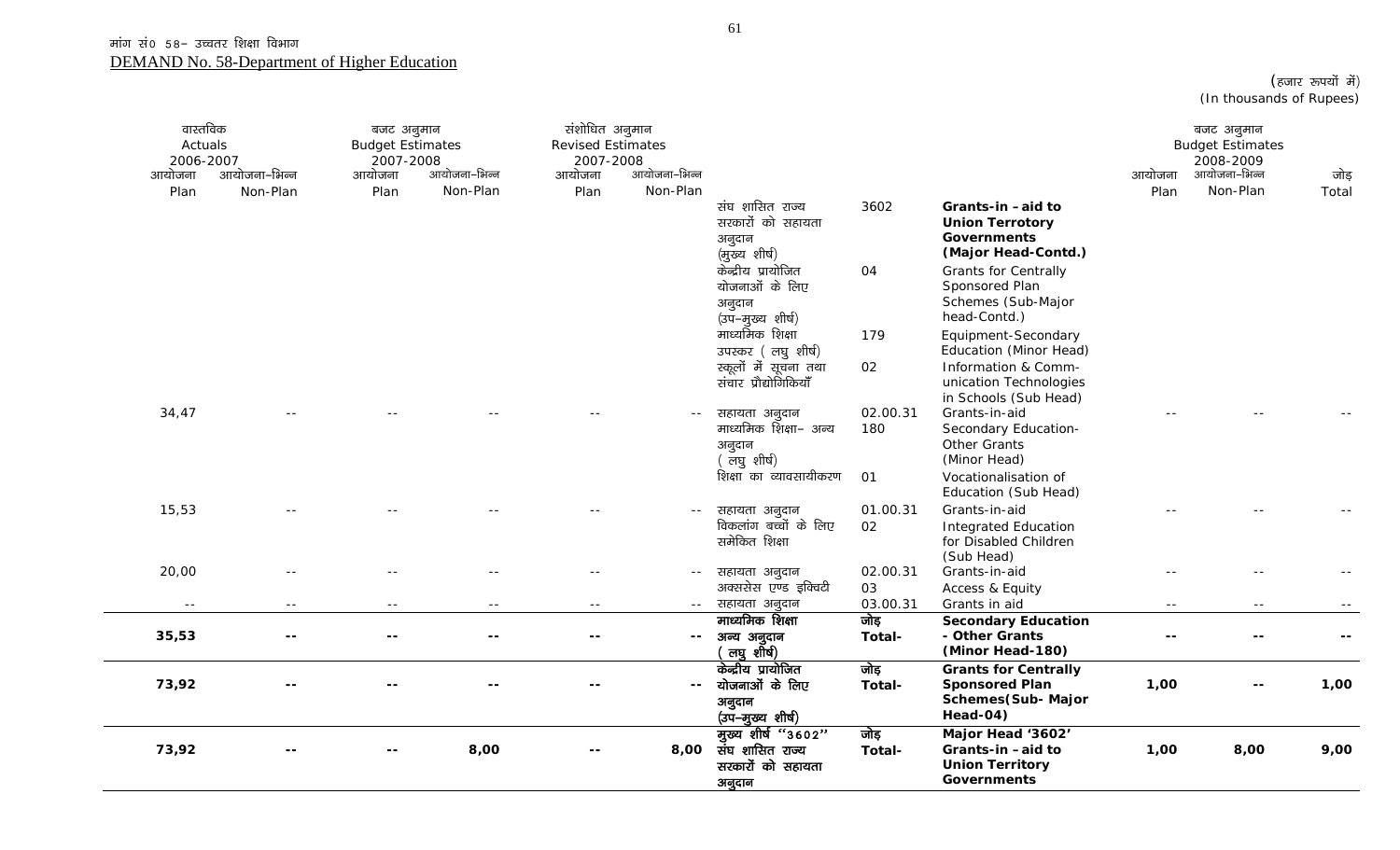| 3435,23,27          | 3488,43,98    | 6479,50,00              | 2729,00,00   | 3261,34,00               | 31,36,01     |                                        | Total-   |                               | 7593,50,00     | 3259,37,00                   | 10852,87,00              |
|---------------------|---------------|-------------------------|--------------|--------------------------|--------------|----------------------------------------|----------|-------------------------------|----------------|------------------------------|--------------------------|
|                     |               |                         |              |                          |              | राजस्व अनुभाग                          | जोड़     | <b>Revenue Section</b>        |                |                              |                          |
|                     |               |                         |              |                          |              |                                        | Total-   |                               |                |                              |                          |
| $- -$               | $\sim$ $\sim$ | $- -$                   | --           | $- -$                    | $-  \,$      | मुख्य शीर्ष "3606"                     | जोड़     | Major Head "3606"             | $- -$          | $\qquad \qquad -$            | --                       |
| $- -$               | $\sim$ $\sim$ | $- -$                   | --           | $- -$                    | $- -$        |                                        | Total-   | (Recovery)                    |                | $\qquad \qquad -$            | --                       |
| $- -$               | $\sim$ $-$    | $- -$                   | $- -$        | $- -$                    | $\sim$ $-$   | राजस्व अनुभाग (वसूली)                  | जोड़     | <b>Revenue Section</b>        | $- -$<br>$- -$ | $- -$                        | $- -$                    |
|                     |               |                         |              |                          |              | कटौती वसूली                            | 01.00.70 | Deduct Recovery               |                |                              |                          |
|                     |               |                         |              |                          | $\sim$ $-$   | (अन्य कौन्ट्रेक्चुअल<br>सेंवाएं सेवाएं | 01.00.30 | Other Contractual<br>Services |                |                              |                          |
|                     |               |                         |              |                          |              |                                        |          | (Sub Head)                    |                |                              |                          |
|                     |               |                         |              |                          |              | कौन्ट्रेक्चुअल सेंवाएं                 | 01       | <b>Contractual Services</b>   |                |                              |                          |
|                     |               |                         |              |                          |              | (लघु शीर्ष)                            |          | <b>UNICEF</b> (Minor Head)    |                |                              |                          |
|                     |               |                         |              |                          |              | यूनीसेफ से सहायता                      | 237      | Assistance from               |                |                              |                          |
|                     |               |                         |              |                          |              |                                        |          | (Major Head)                  |                |                              |                          |
|                     |               |                         |              |                          |              | (मुख्य शीर्ष)                          |          | Equipment                     |                |                              |                          |
| Plan                | Non-Plan      | Plan                    |              | Plan                     |              | सहायक सामग्री उपस्कर                   | 3606     | <b>Aid Materials</b>          | Plan           |                              | Total                    |
|                     |               | आयोजना                  | Non-Plan     | आयोजना                   | Non-Plan     |                                        |          |                               | आयोजना         | Non-Plan                     | जेड़                     |
| 2006-2007<br>आयोजना | आयोजना-भिन्न  | 2007-2008               | आयोजना-भिन्न | 2007-2008                | आयोजना-भिन्न |                                        |          |                               |                | 2008-2009<br>आयोजना-भिन्न    |                          |
| Actuals             |               | <b>Budget Estimates</b> |              | <b>Revised Estimates</b> |              |                                        |          |                               |                | <b>Budget Estimates</b>      |                          |
| वास्तविक            |               | बजट अनुमान              |              | संशोधित अनुमान           |              |                                        |          |                               |                | बजट अनुमान                   |                          |
|                     |               |                         |              |                          |              |                                        |          |                               |                |                              | (In thousands of Rupees) |
|                     |               |                         |              |                          |              |                                        |          |                               |                |                              | (हजार रुपयों में)        |
|                     |               |                         |              |                          |              |                                        |          |                               |                | DEMANDS FOR GRANTS 2008-2009 |                          |

|                     |         |        |       |            | पूंजी अनुभाग           |          | <b>Capital Section</b>        |                          |            |       |
|---------------------|---------|--------|-------|------------|------------------------|----------|-------------------------------|--------------------------|------------|-------|
|                     |         |        |       |            | थ्शक्षा,क्रीडा, कला और | 4202     | Capital Outlay on             |                          |            |       |
|                     |         |        |       |            | संस्कृति पर पूंजी पर   |          | Education, sports, Arts       |                          |            |       |
|                     |         |        |       |            | व्यय (मुख्य शीर्ष)     |          | and Culture (Major            |                          |            |       |
|                     |         |        |       |            |                        |          | Head)                         |                          |            |       |
|                     |         |        |       |            | सामान्य शिक्षा         | 01       | <b>General Education</b>      |                          |            |       |
|                     |         |        |       |            | सार्वजनिक क्षेत्र के   | 190      | Investment in Public          |                          |            |       |
|                     |         |        |       |            | उपक्रमों में निवेश     |          | Sector Undertakings           |                          |            |       |
|                     |         |        |       |            | लघु शीर्ष)             |          | (Minor Head)                  |                          |            |       |
|                     |         |        |       |            | पुनः वित्तपोषण शिक्षा  | 01       | Setting up of Refinance       |                          |            |       |
|                     |         |        |       |            | निगम                   |          | Coporation for Education      |                          |            |       |
| $- -$<br>$\sim$ $-$ | 1,00,00 | $  \,$ | 1,00  | $\sim$ $-$ | निवेश                  | 01.00.54 | Investments                   | $- -$                    | $\sim$ $-$ |       |
|                     |         |        |       |            | तकनीकी शिक्षा : अन्य   | 02       | Technical Education :         |                          |            |       |
|                     |         |        |       |            | व्यय                   |          | Other Expenditure             |                          |            |       |
|                     |         |        |       |            | (उप–मुख्य शीर्ष)       |          | (Sub-Major Head)              |                          |            |       |
|                     |         |        |       |            | सार्वजनिक क्षेत्र के   | 190      | Investment in Public          |                          |            |       |
|                     |         |        |       |            | उपक्रमों में निवेश     |          | Sector Undertakings           |                          |            |       |
|                     |         |        |       |            | लघु शीर्ष)             |          | (Minor Head)                  |                          |            |       |
|                     |         |        |       |            | एजुकेशनल कन्सलटेन्ट    | 01       | <b>Educational Consultant</b> |                          |            |       |
|                     |         |        |       |            | इंडिया लिमिटेड         |          | India Ltd. (Sub Head)         |                          |            |       |
| $- -$<br>$- -$      | $- -$   | $- -$  | $- -$ | $\sim$ $-$ | निवेश                  | 01.00.54 | Investments                   | $- -$                    | $- -$      | $- -$ |
|                     |         |        |       |            | मुख्य शीर्ष "4202"     | जोड़     | Major Head "4202"             |                          |            |       |
| $- -$<br>$- -$      | 1,00,00 | $- -$  | 1,00  | $- -$      |                        | Total-   |                               | $\overline{\phantom{m}}$ | $- -$      | --    |

अनुदानों की मांगें २००८-२००९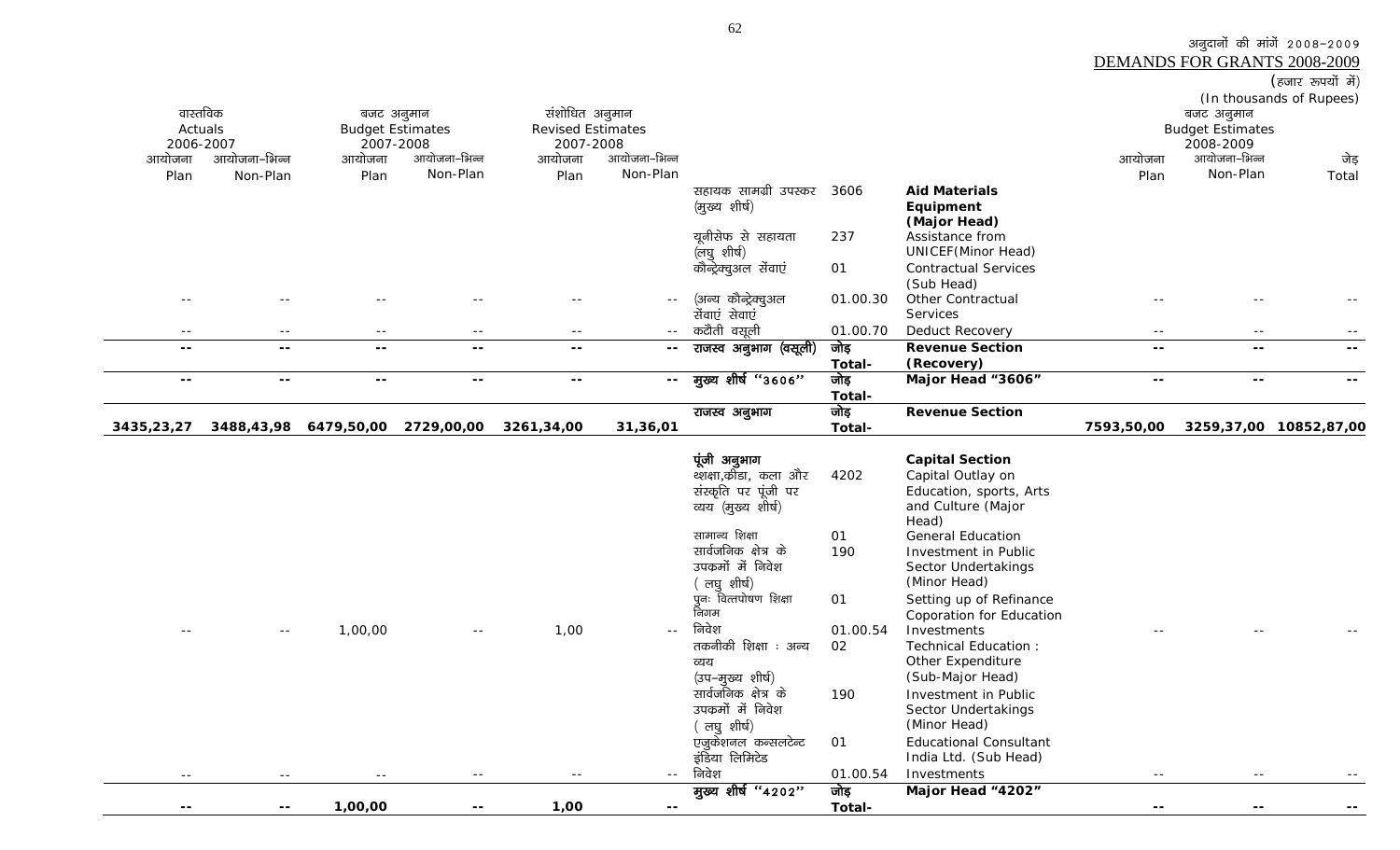| (हजार रुपयों में)        |  |
|--------------------------|--|
| (In thousands of Rupees) |  |

| वास्तविक<br>Actuals<br>2006-2007<br>आयोजना<br>Plan | आयोजना-भिन्न<br>Non-Plan | बजट अनुमान<br>2007-2008<br>आयोजना<br>Plan | <b>Budget Estimates</b><br>आयोजना-भिन्न<br>Non-Plan | संशोधित अनुमान<br><b>Revised Estimates</b><br>2007-2008<br>आयोजना<br>Plan | आयोजना-भिन्न<br>Non-Plan | पूंजी अनुभाग                                                  |                         | <b>Capital Section</b>                                          | आयोजना<br>Plan           | बजट अनुमान<br><b>Budget Estimates</b><br>2008-2009<br>आयोजना-भिन्न<br>Non-Plan | जोड़<br>Total            |
|----------------------------------------------------|--------------------------|-------------------------------------------|-----------------------------------------------------|---------------------------------------------------------------------------|--------------------------|---------------------------------------------------------------|-------------------------|-----------------------------------------------------------------|--------------------------|--------------------------------------------------------------------------------|--------------------------|
|                                                    |                          |                                           |                                                     |                                                                           |                          | शिक्षा, क्रीडा, कला<br>और संस्कृति के लिए<br>ऋण (मुख्य शीर्ष) | 6202                    | Loans for Education, Sports,<br>Art and Culture (Major<br>Head) |                          |                                                                                |                          |
|                                                    |                          |                                           |                                                     |                                                                           |                          | विश्वविद्यालय और उच्च<br>शिक्षा (उप-मुख्य<br>शीर्ष)           | 01                      | University and Higher<br>Education (Sub-Major Head)             |                          |                                                                                |                          |
|                                                    |                          |                                           |                                                     |                                                                           |                          | सामान्य शिक्षा<br>लघु शीर्ष)                                  | 203                     | <b>General Education</b> (Minor<br>Head)                        |                          |                                                                                |                          |
|                                                    |                          |                                           |                                                     |                                                                           |                          | पंजाब विश्वविद्यालय,<br>चंडीगढ को ऋण                          | 01                      | Loans to Punjab University<br>Chandigarh (Sub Head)             |                          |                                                                                |                          |
| $- -$                                              | $\sim$ $-$               | $- -$                                     | $\sim$ $-$                                          | $- -$                                                                     |                          | ऋण एवं अग्रिम                                                 | 01.00.55                | Loans & advances                                                | $ -$                     | $- -$                                                                          |                          |
|                                                    |                          |                                           |                                                     |                                                                           |                          | मुख्य शीर्ष "6202"                                            | जोड़                    | Major Head "6202"                                               |                          |                                                                                |                          |
| $- -$                                              | $\overline{\phantom{m}}$ | $\overline{\phantom{m}}$                  | $- -$                                               | $- -$                                                                     | $\overline{\phantom{m}}$ |                                                               | Total-                  |                                                                 | $\overline{\phantom{m}}$ | $- -$                                                                          |                          |
|                                                    |                          |                                           |                                                     |                                                                           |                          | राज्य सरकारों को<br>ऋण एवं अग्रिम<br>(मुख्य शीर्ष) (प्रभारित) | 7601                    | Loans and Advances to<br>State Govt.<br>(Major Head) (Charged)  |                          |                                                                                |                          |
|                                                    |                          |                                           |                                                     |                                                                           |                          | योजनेतर योजनाओं के<br>ऋण (उप-मुख्य शीर्ष)                     | 01                      | Loans for Non-Plan<br>Schemes<br>(Sub-Major Head)               |                          |                                                                                |                          |
|                                                    |                          |                                           |                                                     |                                                                           |                          | माध्यमिक शिक्षा–<br>छात्रवृत्तियां (लघु<br>शीर्ष)             | 168                     | Secondary Education-<br>Scholarships<br>(Minor Head)            |                          |                                                                                |                          |
|                                                    |                          |                                           |                                                     |                                                                           |                          | राष्ट्रीय ऋण छात्रवृत्ति<br>योजना                             | 01                      | National Loans Scholarship<br>Schemes (Sub Head)                |                          |                                                                                |                          |
| $- -$                                              | $- -$                    | $- -$                                     | $- -$                                               | $  \,$                                                                    | $\sim$ $-$               | ऋण एवं अग्रिम                                                 | 01.00.55                | Loans & Advances                                                | $- -$                    | $- -$                                                                          | $  \,$                   |
|                                                    |                          |                                           |                                                     |                                                                           |                          | मुख्य शीर्ष "7601"                                            | जोड़                    | <b>Major Head</b>                                               |                          |                                                                                |                          |
| $- -$                                              | $\overline{\phantom{a}}$ | $\overline{\phantom{m}}$                  | $\sim$ $-$                                          | $\sim$ $-$                                                                | $- -$                    | प्रभारित                                                      | Total-                  | "7601" (charged)                                                | $\sim$ $\sim$            | $- -$                                                                          | $\overline{\phantom{m}}$ |
|                                                    |                          | 1,00,00                                   | $\overline{\phantom{a}}$                            | $\sim$ $-$                                                                | $\sim$ $\sim$            | पूंजी अनुभाग                                                  | जोड़<br>Total-          | <b>Capital Section</b>                                          | $\overline{\phantom{a}}$ | $- -$                                                                          | $- -$                    |
|                                                    |                          | $\overline{\phantom{a}}$                  | $\overline{\phantom{a}}$                            | $\overline{\phantom{m}}$                                                  | $\sim$ $\sim$            | प्रभारित <b>ः</b>                                             |                         | Charged:                                                        | $\overline{\phantom{a}}$ | $- -$                                                                          | $\overline{\phantom{m}}$ |
|                                                    |                          | 1,00,00                                   | $\sim$ $\sim$                                       | 1,00                                                                      | $\sim$ $\sim$            | स्वीकृत :                                                     |                         | Voted:                                                          | --                       | $\qquad \qquad -$                                                              | $- -$                    |
| 3435,23,27                                         | 3488,43,98               | 6480,50,00                                | 2729,00,00                                          | 3261,35,00                                                                | 3136,01,00               |                                                               | जोड़<br>Grand<br>Total- |                                                                 | 7593,50,00               |                                                                                | 3259,37,00 10852,87,00   |

नोटः– उपर्युक्त प्राक्कलन में नीचे दर्शाई गई वसूलियां शामिल नहीं है। इन्हें व्यय कटौती, राजस्व अनुभाग लेखा में समायोजित किया जाता है।

Note: - The above estimates do not include the recoveries, shown below which are adjusted in account in reduction of expenditure in the revenue & capital Section.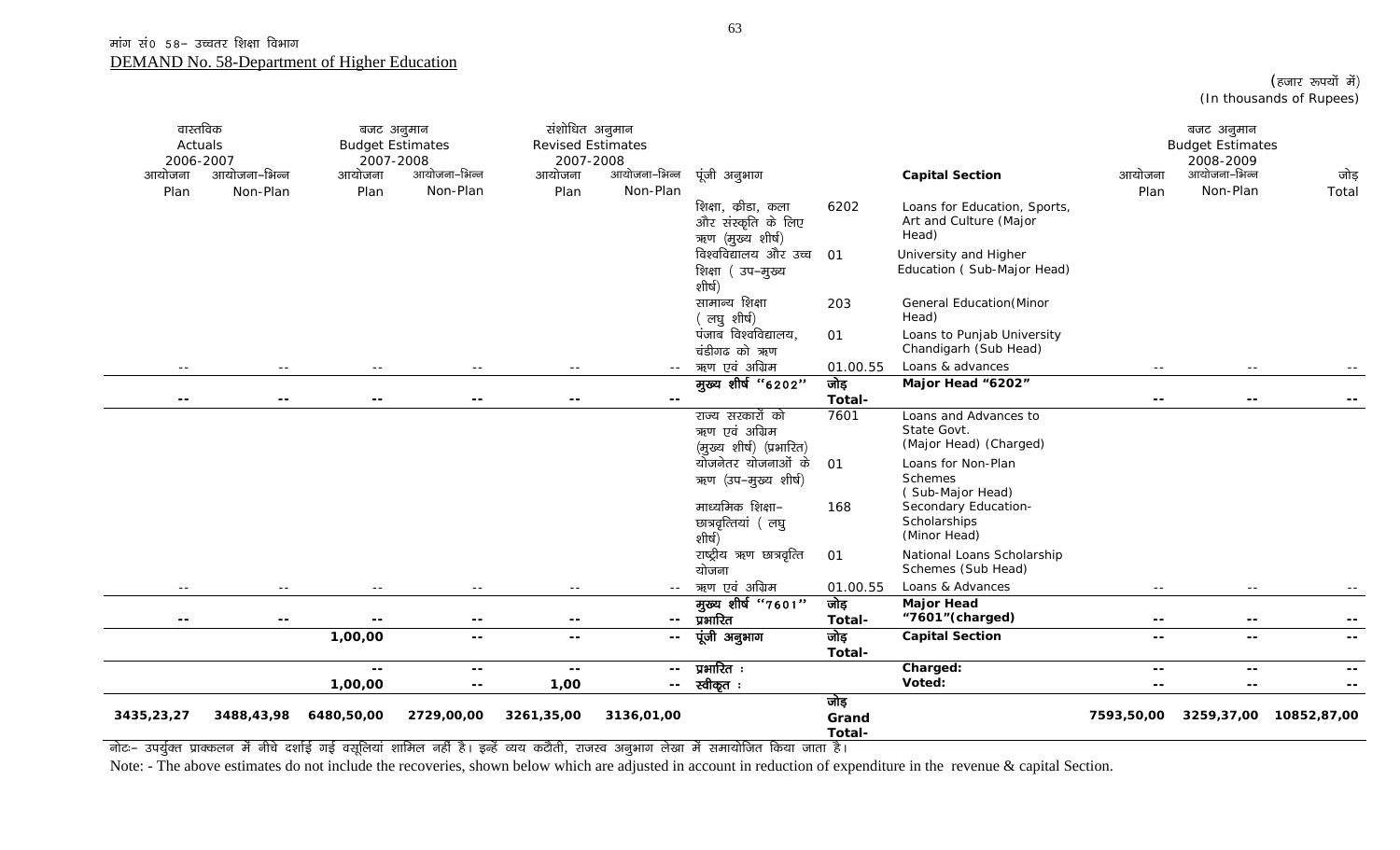#### faस्तृत अनुदान मांगें २००८–२००९<br>DETAILED DEMANDS FOR GRANTS 2008-2009 परिशिष्ट IX – क DETAILED DEMANDS FOR GRANTS 2008-2009

 APPENDIX-IX - A उच्चतर शिक्षा विभाग

#### *Department of Higher Education*

ekax la[;k & 58 **(** dk;kZy;**)**

**DEMAND NO.58 (Department Proper)** 

स्थापना की अनुमानित कर्मचारी संख्या और उसके लिए प्रावधान

**Estimated Strength of Establishment and Provisions therefor** 

### 1 मार्च के अनुसार कर्मचारी संख्या<br>Compared to vulking in the sealed with the sealed with the sealed with the sealed with the sealed with the sea

| Strength as on 1st March<br>2007                                        |                                        |                                                |                             |                                              |                                                                          |                                                                                                  |                                                                                                         |                                                             | (In Thousands of Rupees)                       |                                                     |                                                        |
|-------------------------------------------------------------------------|----------------------------------------|------------------------------------------------|-----------------------------|----------------------------------------------|--------------------------------------------------------------------------|--------------------------------------------------------------------------------------------------|---------------------------------------------------------------------------------------------------------|-------------------------------------------------------------|------------------------------------------------|-----------------------------------------------------|--------------------------------------------------------|
|                                                                         |                                        | 2007                                           |                             |                                              |                                                                          | 2008<br>अनुमानित<br>स्वीकृत<br>कर्मचारी<br>संख्या<br>2008<br>केजपउंजमक<br>sanctioned<br>strength | 2009<br>अनुमानित<br>स्वीकृत<br>कर्मचारी<br>संख्या<br>2009<br><b>Estimated</b><br>sanctioned<br>strength | वास्तविक<br>2006-<br>2007<br><b>Actual</b><br>2006-<br>2007 | बजट<br>2007-2008<br><b>Budget</b><br>2007-2008 | संशोधित<br>2007-2008<br><b>Revised</b><br>2007-2008 | बजट<br>2008-<br>2009<br><b>Budget</b><br>2008-<br>2009 |
| वेतनवृद्धि सहित पूर्ण वेतनमान<br>Scale of Pay in full with<br>increment | पदों की रिथति<br><b>Status of Post</b> |                                                | पद समूह<br>Group of<br>Post | कुल पद<br>संख्या<br>Total<br>No. of<br>Posts | पदस्थ<br>कर्मचारी<br>संख्या<br>No. Of<br><b>Employees</b><br>in position |                                                                                                  |                                                                                                         |                                                             |                                                |                                                     |                                                        |
|                                                                         | राजपत्रित/ अराजपत्रित<br>Gaz./Non Gaz  | नियमित/अस्थाई/तदर्थ<br>Regular/Temp./<br>Adhoc |                             |                                              |                                                                          |                                                                                                  |                                                                                                         |                                                             |                                                |                                                     |                                                        |
| $(\overline{a})$                                                        | ख<br>(b)                               | ग<br>(c)                                       | घ<br>(d)                    | इ                                            | च<br>(f)                                                                 | छ                                                                                                | ज<br>(h)                                                                                                | झ<br>(i)                                                    | न्न<br>(j)                                     | ट<br>(k)                                            | ठ<br>(1)                                               |
| (a)<br>26000(fixed)                                                     | राजपत्रित                              | अस्थाई                                         |                             | (e)                                          |                                                                          | (g)                                                                                              |                                                                                                         |                                                             |                                                |                                                     |                                                        |
|                                                                         | Gazetted                               | Temp.                                          | क<br>Α                      |                                              | 1                                                                        |                                                                                                  | 1                                                                                                       | 3,70                                                        | 4,03                                           | 3,70                                                | 5,03                                                   |
| 22400-600-26000                                                         | राजपत्रित<br>Gazetted                  | अस्थाई<br>Temp.                                | A                           |                                              | 1                                                                        | 1                                                                                                | 1                                                                                                       | 8,40                                                        | 4,27                                           | 8,92                                                | 15,00                                                  |
| 18400-500-22400                                                         | राजपत्रित<br>Gazetted                  | अस्थाई<br>Regular/Temp.                        | क<br>A                      | 4                                            | $\overline{4}$                                                           | 4                                                                                                | 4                                                                                                       | 1,06,81                                                     | 80,63                                          | 1,07,33                                             | 1,13,80                                                |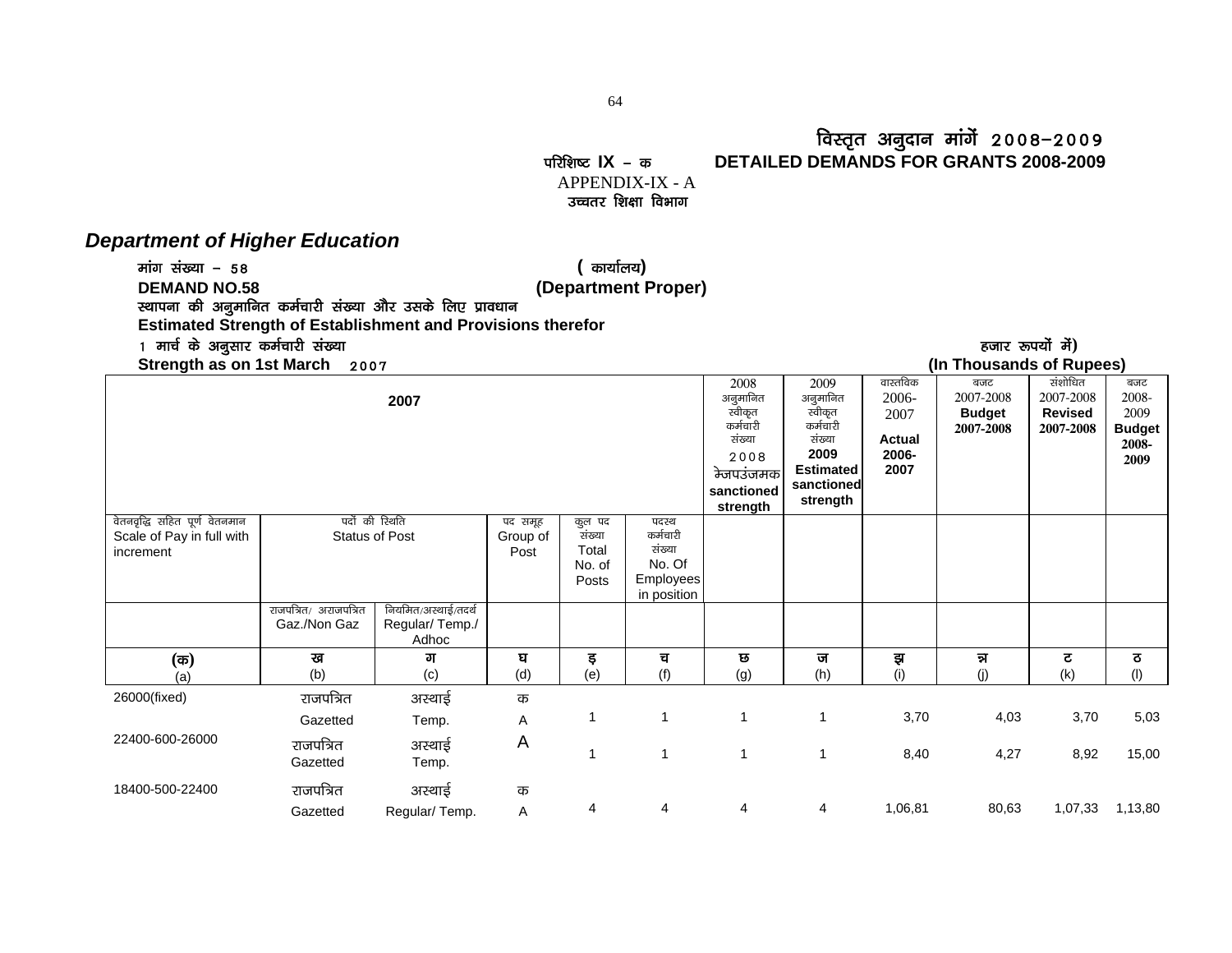| $(\overline{\sigma})$ | ख             | ग                        | घ            | इ                | च                         | $\overline{\mathbf{G}}$   | ज                | इा      | त्र     | ट       | ठ                         |
|-----------------------|---------------|--------------------------|--------------|------------------|---------------------------|---------------------------|------------------|---------|---------|---------|---------------------------|
| (a)                   | (b)           | (c)                      | (d)          | (e)              | (f)                       | (g)                       | (h)              | (i)     | (j)     | (k)     | $\left(\mathsf{I}\right)$ |
| 16400-450-20900       | राजपत्रित     | अस्थाई                   | क            |                  |                           |                           |                  |         |         |         |                           |
|                       | Gazetted      | Regular/Temp.            | $\sf A$      | $\boldsymbol{7}$ | $\overline{\mathcal{I}}$  | $\boldsymbol{7}$          | $\boldsymbol{7}$ | 48,,98  |         | 48,98   | 70,00                     |
|                       |               |                          |              |                  |                           |                           |                  |         |         |         |                           |
| 14300-400-18300       | राजपत्रित     | अस्थाई                   | क            |                  |                           |                           |                  |         |         |         |                           |
|                       | Gazetted      | Temp.                    | A            | 21               | 21                        | 21                        | 21               | 30,11   | 29,00   | 31,41   | 34,20                     |
| 12000-375-16500       | –वही–         | स्थाई /                  | क            |                  |                           |                           |                  |         |         |         |                           |
|                       | $-do-$        | Regular/                 | $\sf A$      | 10               | 15                        | 15                        | 15               | 18,51   | 22,18   | 18,51   | 30,00                     |
|                       |               |                          |              |                  |                           |                           |                  |         |         |         |                           |
|                       |               | अस्थाई                   |              |                  |                           |                           |                  |         |         |         |                           |
| 10000-325-15200       | –वही–         | Temp.                    | क            |                  |                           |                           |                  |         |         |         |                           |
|                       | -do-          |                          | $\mathsf A$  | 51               | 51                        | 51                        | 51               | 2,43,80 | 1,01,93 | 2,70,50 | 3,28,79                   |
| 8000-275-13500        | –वही–         | अस्थाई                   | क            |                  |                           |                           |                  |         |         |         |                           |
|                       |               | Temp                     | A            | 12               | 12                        | 12                        | 12               | 1,30,17 | 1,40,93 | 1,32,12 | 1,94,15                   |
|                       |               |                          |              |                  |                           |                           |                  |         |         |         |                           |
| 7500-250-12000        | –वही–<br>-do- | अस्थाई<br>Temp           | ख<br>$\sf B$ | 8                | 8                         | $\bf 8$                   | 8                | 9,62    | 10,48   | 9,62    | 11,00                     |
| 7450-225-11500        | –वही–         | अस्थाई                   | ख            |                  |                           |                           |                  |         |         |         |                           |
|                       | -do-          | Temp                     | B            | 12               | 12                        | 12                        | 12               | 21,00   | 20,00   | 22,00   | 28,00                     |
| 6500-200-10500        | –वही–         | स्थाई                    | ख            |                  |                           |                           |                  |         |         |         |                           |
|                       | -do-          | Regular                  | B            | 121              | 87                        | 87                        | 87               | 81,16   | 82,40   | 87,30   | 1,03,90                   |
| 6500-200-10500        | अराजपत्रित    | Regular                  | ख            |                  |                           |                           |                  |         |         |         |                           |
|                       | Non-gaz.      | स्थाई                    | $\sf B$      |                  |                           |                           |                  |         |         |         |                           |
|                       |               | अस्थाई                   |              | 232              | 207                       | 209                       | 209              | 3,70,67 | 3,40,76 | 6,00,00 | 7,29,00                   |
|                       |               | Temp                     |              |                  |                           |                           |                  |         |         |         |                           |
| 5500-175-9000         | Non-gaz.      | स्थाई                    | ख            | 72               | 57                        | 57                        | 57               | 66,88   | 83,08   | 73,43   | 97,45                     |
| 5000-150-8000         | अराजपत्रित    | Regular<br>स्थाई /अस्थाई | B<br>ग       |                  |                           |                           |                  |         |         |         |                           |
|                       | Non-gaz.      | Regular/Temp             | $\mathsf C$  | 3                | $\ensuremath{\mathsf{3}}$ | $\ensuremath{\mathsf{3}}$ | 3                | 4,33    | 4,82    | 4,33    | 6,00                      |
|                       |               |                          |              |                  |                           |                           |                  |         |         |         |                           |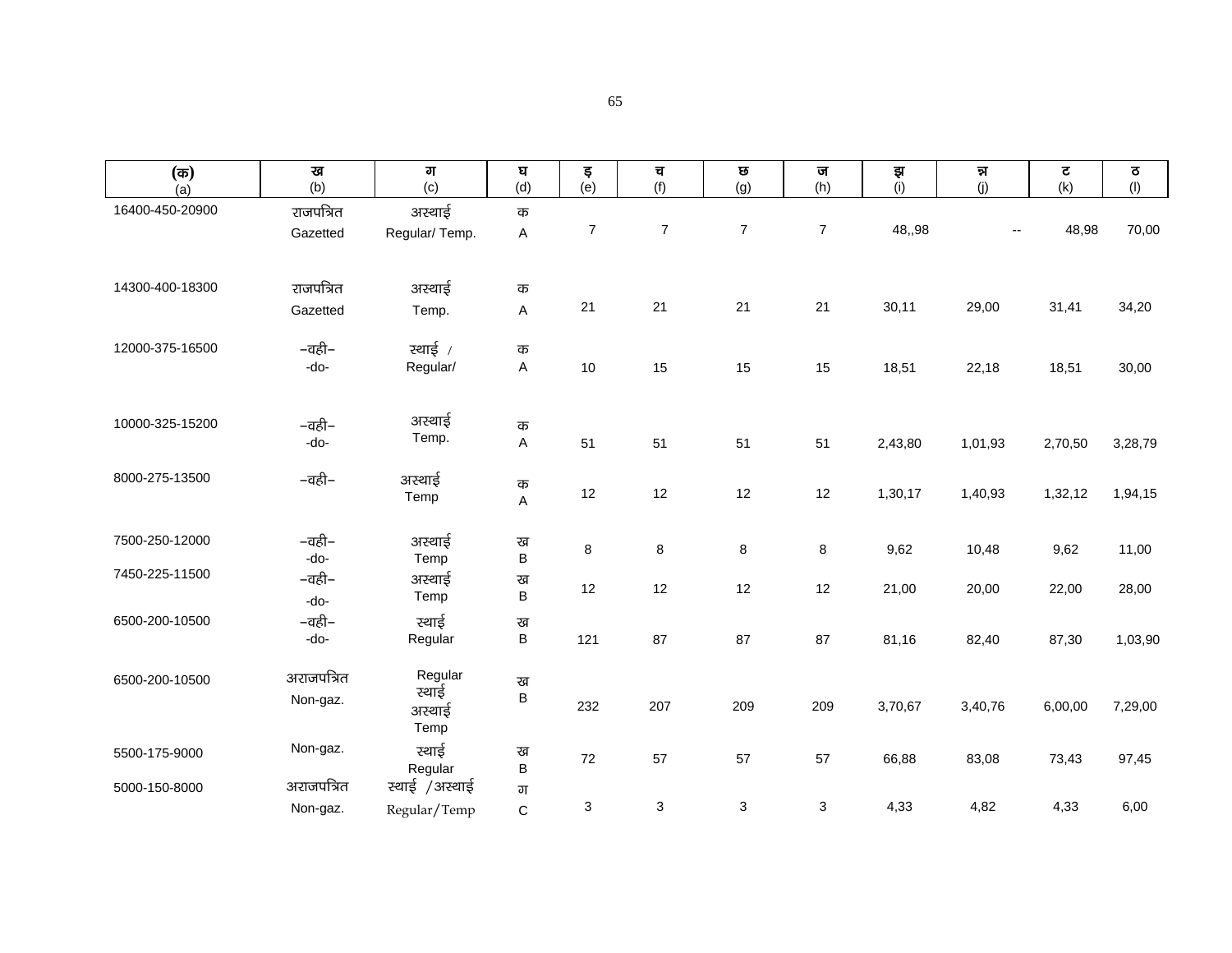| $(\overline{\mathfrak{a}})$      | ख             | ग                               | घ                | इ     | च            | छ              | ज    | इ        | न्न      | ट        | ठ        |
|----------------------------------|---------------|---------------------------------|------------------|-------|--------------|----------------|------|----------|----------|----------|----------|
| (a)                              | (b)           | (c)                             | (d)              | (e)   | (f)          | (g)            | (h)  | (i)      | (j)      | (k)      | (1)      |
| 4500-125-7000                    | अराजपत्रित    | स्थाई                           | ग                |       |              |                |      |          |          |          |          |
|                                  | Non-gaz.      | Regular                         | $\mathbf C$      | 4     | 4            | 4              | 6    | 6,64     | 8,28     | 7,24     | 8,70     |
| 4000-100-6000                    | अराजपत्रित    | स्थाई                           | ग                |       |              |                |      |          |          |          |          |
|                                  | Non-gaz.      | Regular                         | $\mathbf C$      | 1,85  | 1,70         | 1,70           | 1,70 | 1,42,20  | 3,75     | 11,71    | 15,00    |
| 3200-85-4900                     | –वही–<br>-do- | स्थाई<br>Regular                | ग<br>$\mathbf C$ |       | $\mathbf{1}$ | $\overline{1}$ | 1    | 68       | 76       | 68       | 85       |
| 3050-75-3950-80-4590             | –वही–<br>-do- | स्थाई<br>Regular<br>अस्थाई temp | ग<br>$\mathbf C$ | 129   | 107          | 110            | 109  | 1618     | 1243     | 1246     | 2020     |
| 2650-65-3300-70-4000             | –वही–<br>-do- | स्थाई<br>Regular                | D                | 6     | 6            | 6              | 6    | 4,40     | 3,90     | 4,60     | 6,00     |
| 2610-60-2910-65-<br>3300-70-4000 | –वही–<br>-do- | स्थाई<br>Regular                | D                | 50    | 50           | 50             | 50   | 1671     |          | 1671     | 3000     |
| 2610-60-3150-65-3540             | –वही–<br>-do- | स्थाई<br>Regular                | D                | 10    | 5            | $\sqrt{5}$     | 5    | 400      |          | 400      | 2000     |
| 2550-55-2660-60-3200             | –वही–<br>-do- | –वही–<br>-do-                   | D                | 114   | 100          | 100            | 99   | 4109     | 4582     | 4109     | 4582     |
| जोड़<br><b>Total</b>             |               |                                 |                  | 10,47 | 9,22         | 9,27           | 9,27 | 13,33,73 | 12,88,44 | 14,73,96 | 19,12,89 |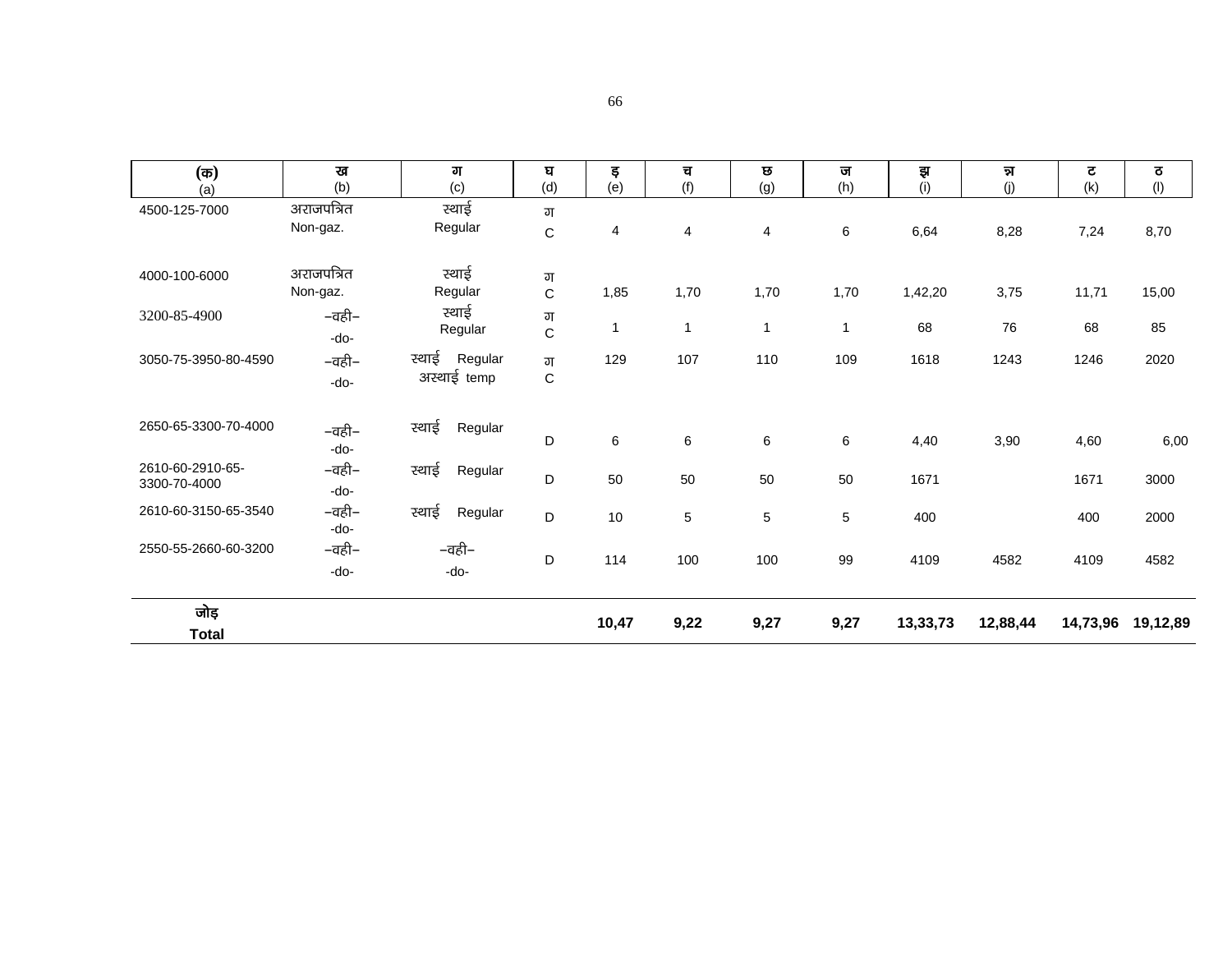|  | (हजार रुपये में)                             |  |
|--|----------------------------------------------|--|
|  | ۱ - - - - - - - - <b>۱ -</b> - - - - - - - - |  |

(In Thousands of Rupees)

|                                                                                                                | वास्तविक 2006-2007      | बजट $2007 - 2008$       | संशोधित 2007-2008        | बजट 2008-2009           |
|----------------------------------------------------------------------------------------------------------------|-------------------------|-------------------------|--------------------------|-------------------------|
|                                                                                                                | <b>Actual 2006-2007</b> | <b>Budget 2007-2008</b> | <b>Revised 2007-2008</b> | <b>Budget 2008-2009</b> |
| 1. वेतन<br>1. Salary                                                                                           |                         |                         |                          |                         |
| अधिकारी<br>क.                                                                                                  |                         |                         |                          |                         |
| a) Officers                                                                                                    | 5,63,91                 | 5,21,51                 | 6,23,20                  | 8,08,79                 |
| कर्मचारी<br>ख<br>b) Staff                                                                                      | 7,69,82                 | 7,66,93                 | 8,50,76                  | 11,04,10                |
| जोड<br><b>Total</b>                                                                                            | 13,33,73                | 12,88,44                | 14,73,96                 | 19,12,89                |
|                                                                                                                |                         |                         |                          |                         |
| (समयोपरि भत्ता व यात्रा व्यय से<br>2. भत्ते<br>भिन्न)<br>2. Allowances (other than OTA and Travel<br>Expenses) | 7,67,45                 | 10,22,56                | 12,31,04                 | 151,17,11               |
| 3. मजदूरी<br>3. Wages                                                                                          |                         |                         |                          |                         |
| 4. समयोपरिभत्ता<br>4. Overtime Allowances<br>5.                                                                | 15,84                   | 21,00                   | 21,30                    | 21,45                   |
| 5. Medical Treatment                                                                                           | 33,51                   | 55,00                   | 45,00                    | 45,00                   |
| 6. घरेलू यात्रा व्यय<br>6. Domestic Travel Expenses                                                            | 78,76                   | 78,00                   | 90,00                    | 91,70                   |
| 7. विदेश यात्रा व्यय<br>7. Foreign Travel Expenses                                                             | 65,18                   | 64,00                   | 64,00                    | 80,00                   |
| जोड<br><b>Total</b>                                                                                            | 9,60,74                 | 12,32,56                | 14,51,34                 | 17,55,26                |
| <b>Grand Total</b>                                                                                             | 22,94,47                | 25,21,00                | 29,25,30                 | 36,68,15                |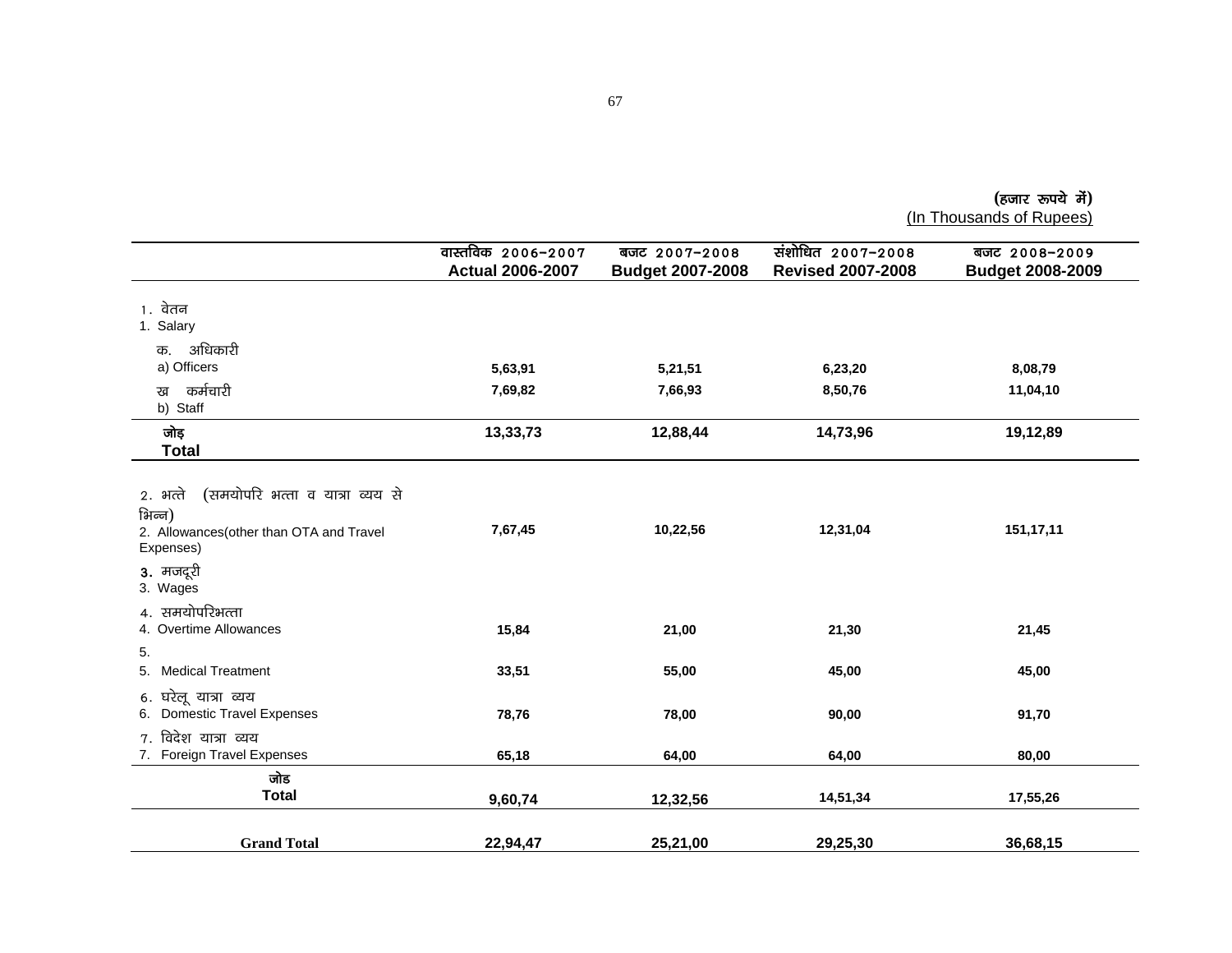#### oLr`r vuqnku ekaxsa 2008&2009 ifjf'k"V **IX** & d **DETAILED DEMANDS FOR GRANTS 2008-2009**

## **APPENDIX-IX - A** उच्चतर शिक्षा विभा**ग Department of Higher Education**

ekax la[;k & 58 **(**vU; dk;kZy;**) DEMAND NO.58 (Other Offices)**  स्थापना की अनुमानित कर्मचारी संख्या और उसके लिए प्रावधान **Estimated Strength of Establishment and Provisions therefor**  1 मार्च के अनुसार कर्मचारी संख्या **Strength as on 1st March**

| (In thousand of Rupees)                                                 |                                                  |                                                       |                              |                           |                                    |                                                                                                      |                                                                                               |                                                             |                                                           |                                                     |                                                |
|-------------------------------------------------------------------------|--------------------------------------------------|-------------------------------------------------------|------------------------------|---------------------------|------------------------------------|------------------------------------------------------------------------------------------------------|-----------------------------------------------------------------------------------------------|-------------------------------------------------------------|-----------------------------------------------------------|-----------------------------------------------------|------------------------------------------------|
|                                                                         |                                                  | 2007                                                  |                              |                           |                                    | 2007<br>अनुमानित<br>स्वीकृत<br>कर्मचारी<br>संख्या<br>2007<br>मेजपउंज<br>मक<br>Sanctioned<br>strength | 2008<br>अनुमानित<br>स्वीकृत कर्मचारी<br>संख्या<br>2008<br>estimated<br>sanctioned<br>strength | वास्तविक<br>2006-<br>2007<br><b>Actual</b><br>2006-<br>2007 | बजट<br>2007-<br>2008<br><b>Budget</b><br>$2007 -$<br>2008 | संशोधित<br>2007-2008<br><b>Revised</b><br>2007-2008 | बजट<br>2008-2009<br><b>Budget</b><br>2008-2009 |
| वेतनवृद्धि सहित पूर्ण वेतनमान<br>Scale of Pay in full with<br>increment | पदों की रिथति<br><b>Status of Post</b>           |                                                       | पद समूह<br>Group<br>of Post  | कुल पद<br>संख्या<br>Total | पदस्थ<br>कर्मचारी<br>संख्या        |                                                                                                      |                                                                                               |                                                             |                                                           |                                                     |                                                |
|                                                                         |                                                  |                                                       |                              | No. of<br>Posts           | No. of<br>Employees<br>in position |                                                                                                      |                                                                                               |                                                             |                                                           |                                                     |                                                |
|                                                                         | राजपत्रित $\prime$<br>अराजपत्रित<br>Gaz./Non Gaz | नियमित / अस्थाई<br>∕तदर्थ<br>Regular/<br>Temp./ Adhoc |                              |                           |                                    |                                                                                                      |                                                                                               |                                                             |                                                           |                                                     |                                                |
| $(\overline{\mathfrak{G}})$                                             | ख                                                | ग                                                     | घ                            | इ                         | च                                  | छ                                                                                                    | ज                                                                                             | इा                                                          | न्न                                                       | ट                                                   | ਠ                                              |
| (a)                                                                     | (b)                                              | (c)                                                   | (d)                          | (e)                       | (f)                                | (g)                                                                                                  | (h)                                                                                           | (i)                                                         | (j)                                                       | (k)                                                 | (1)                                            |
| 18400-500-22400                                                         | राजपत्रित<br>Gaz.                                | नियमित / अस्थाई<br>Regular/<br>Temp.                  | क<br>$\mathsf A$             | $\mathbf{2}$              | $\boldsymbol{2}$                   | $\overline{c}$                                                                                       | $\sqrt{2}$                                                                                    | 5,21                                                        | 29,50                                                     | 5,19                                                | 5,26                                           |
| 16400-450-20900-500-<br>22400                                           | राजपत्रित Gaz                                    | नियमित<br>Regular                                     | क<br>$\overline{\mathsf{A}}$ | $\overline{7}$            | $\tau$                             | $\overline{7}$                                                                                       | $\overline{4}$                                                                                | 13,66                                                       | 25,91                                                     | 9,43                                                | 8,35                                           |
| 14300-400-18300                                                         | राजपत्रित<br>Gaz                                 | नियमित<br>Regular                                     | क<br>$\mathsf A$             | $\mathbf{1}$              |                                    |                                                                                                      |                                                                                               | 2,00                                                        | 2,00                                                      | 2,05                                                | 2,14                                           |

हजार रूपयों में)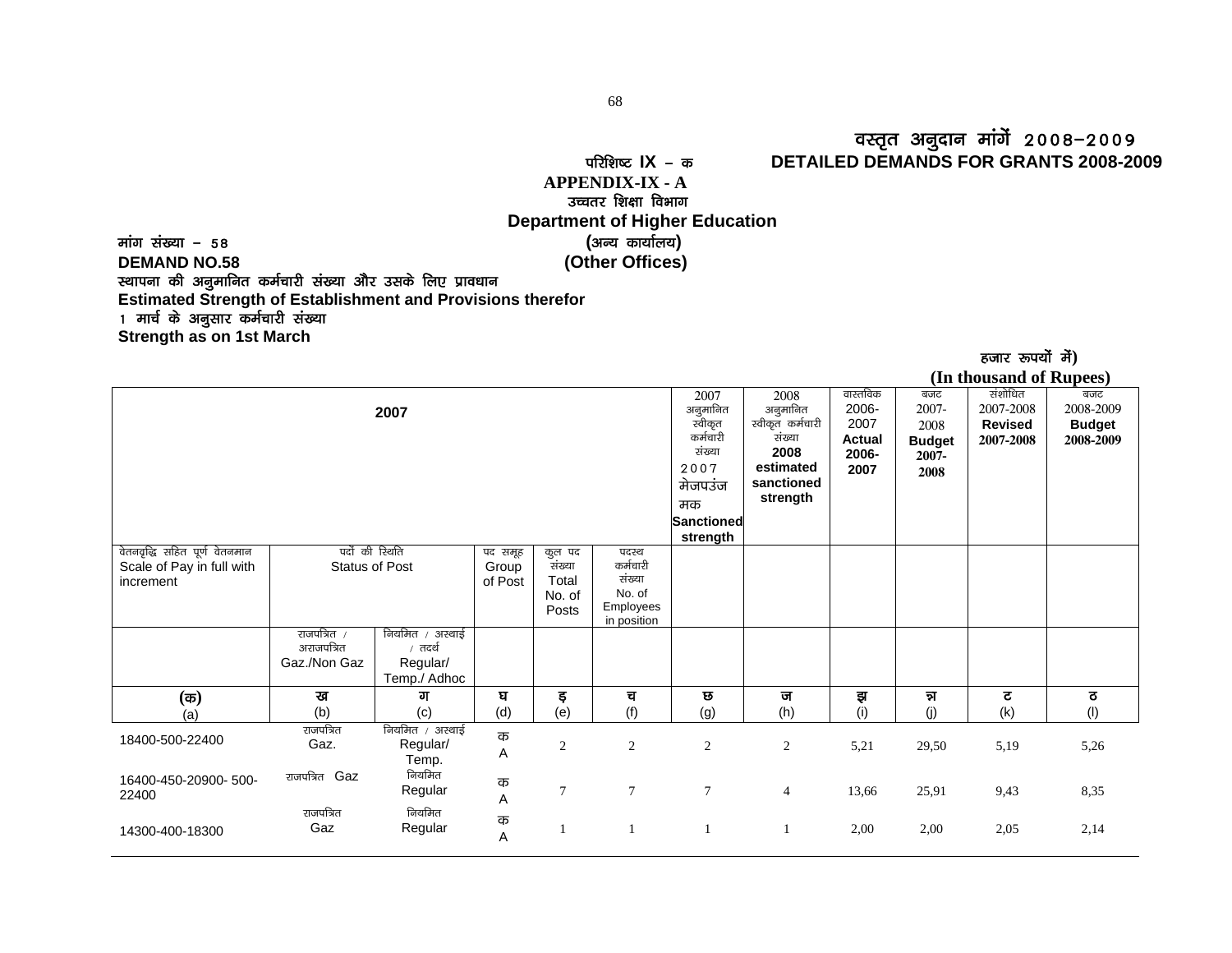| ٦ |  |
|---|--|
|   |  |
| I |  |

| $(\overline{\sigma})$            | ख                                           | ग                                    | घ                 | इ   | च   | छ                        | ज            | ਭ੍ਰਾ    | न्न     | ट            | ठ                        |
|----------------------------------|---------------------------------------------|--------------------------------------|-------------------|-----|-----|--------------------------|--------------|---------|---------|--------------|--------------------------|
| (a)                              | (b)                                         | (c)                                  | (d)               | (e) | (f) | (g)                      | (h)          | (i)     | (j)     | (k)          | (1)                      |
| 12000-425-18300                  | राजपत्रित Gaz                               | नियमित / अस्थाई<br>Regular/<br>Temp. | क<br>Α            | 26  | 26  | 37                       | 29           | 47,87   | 55,27   | 37,42        | 38,46                    |
| 10000-325-15200                  | राजपत्रित $/$<br>अराजपत्रित<br>Gaz./Non Gaz | नियमित<br>Regular                    | क /ख<br>A/B       | 18  | 18  | 24                       | 21           | 24,93   | 41,82   | 23,26        | 29,44                    |
| 8000-275-13500                   | राजपत्रित/<br>अराजपत्रित<br>Gaz./Non Gaz    | नियमित / अस्थाई<br>Regular/Temp      | क /ख<br>A/B       | 30  | 30  | 32                       | 19           | 15,28   | 35,05   | 15,95        | 17,61                    |
| 7500-250-12000                   | राजपत्रित Gaz                               | नियमित<br>Regular                    | ख<br>B            | 30  | 30  | 30                       | 30           | 32,80   | 43,92   | 33,41        | 35,76                    |
| 7450-11500                       | राजपत्रित/<br>अराजपत्रित<br>Gaz./Non Gaz    | नियमित<br>Regular                    | ख<br>B            | 3   | 3   | $\overline{\phantom{a}}$ | $\mathbf{u}$ | 74      | 4,69    | $\mathbf{L}$ | $\overline{\phantom{a}}$ |
| 6500-200-10500                   | राजपत्रित /<br>अराजपत्रित<br>Gaz./Non Gaz   | नियमित / अस्थाई<br>Regular/Temp      | ख<br>B            | 93  | 91  | 80                       | 78           | 40,95   | 64,24   | 44,75        | 50,82                    |
| 5500-175-9000                    | अराजपत्रित<br>Non Gaz                       | नियमित / अस्थाई<br>Regular/Temp      | ख/ग<br>B / C      | 33  | 31  | 32                       | $28\,$       | 25,68   | 2,24,01 | 24,02        | 24,54                    |
| 5000-150-8000                    | अराजपत्रित<br>Non Gaz                       | नियमित / अस्थाई<br>Regular/Temp      | ग<br>$\mathsf{C}$ | 31  | 31  | $30\,$                   | 29           | 19,52   | 19,75   | 21,24        | 22,16                    |
| 4500-125-7000                    | अराजपत्रित<br>Non Gaz                       | नियमित / अस्थाई<br>Regular/Temp      | ग<br>$\mathsf{C}$ | 6   | 6   | 6                        | 6            | 4,77    | 5,65    | 4,19         | 432                      |
| 4000-100-6000                    | अराजपत्रित<br>Non Gaz                       | नियमित / अस्थाई<br>Regular/Temp      | ग<br>C            | 69  | 69  | 70                       | 63           | 35,69   | 38,60   | 36,12        | 37,26                    |
| 3200-85-4900                     | अराजपत्रित<br>Non Gaz                       | नियमित<br>Regular                    | ग<br>C            | 2   | 2   | 3                        | 2            | 1,56    | 55      | 1,69         | 1,18                     |
| 3050-75-4550-80-4590             | अराजपत्रित<br>Non Gaz                       | नियमित / अस्थाई<br>Regular/Temp      | ग<br>C            | 96  | 86  | 76                       | 75           | 33,03   | 46,05   | 32,93        | 36,22                    |
| 2750-70-3800-75-4400             | अराजपत्रित<br>Non Gaz                       | नियमित / अस्थाई<br>Regular/Temp      | घ<br>D            | 20  | 20  | 21                       | 22           | 10,05   | 8,55    | 10,02        | 10,49                    |
| 2650-65-3350-70-4000             | अराजपत्रित<br>Non Gaz                       | नियमित / अस्थाई<br>Regular/Temp      | घ<br>D            | 14  | 14  | 11                       | 6            | 7,88    | 7,50    | 7,31         | 6,89                     |
| 2610-60-2910-65-3300-<br>70-4000 | अराजपत्रित<br>Non Gaz                       | नियमित / अस्थाई<br>Regular/Temp      | घ<br>D            | 40  | 40  | 39                       | 34           | 13,92   | 19,22   | 12,89        | 13,89                    |
| 2550-55-2660-60-3200             | अराजपत्रित<br>Non Gaz                       | नियमित / अस्थाई<br>Regular/Temp      | घ<br>D            | 58  | 58  | 57                       | 57           | 16,19   | 18,62   | 15,34        | 16,11                    |
| जोड़<br><b>Total</b>             |                                             |                                      |                   | 579 | 565 | 558                      | 506          | 3,51,73 | 6,90,90 | 3,44,92      | 3,68,80                  |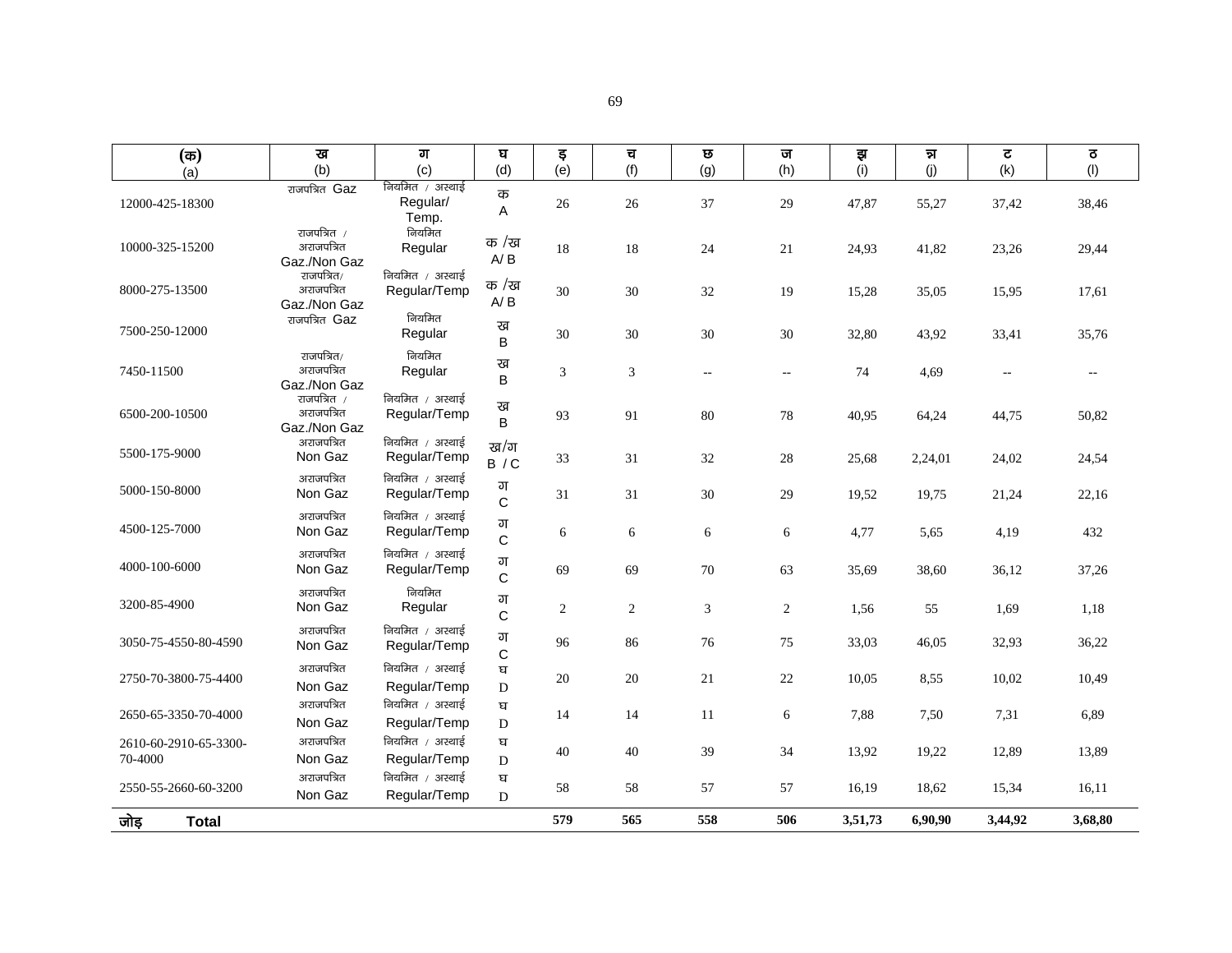|                                                                                                      |                                                  |                                                | (In Thousands of Rupees)                                                                                                                                                                                                                                                                                                                                                                                                                                          |                                                 |  |
|------------------------------------------------------------------------------------------------------|--------------------------------------------------|------------------------------------------------|-------------------------------------------------------------------------------------------------------------------------------------------------------------------------------------------------------------------------------------------------------------------------------------------------------------------------------------------------------------------------------------------------------------------------------------------------------------------|-------------------------------------------------|--|
|                                                                                                      | वास्तविक 2006-2007<br><b>Actual</b><br>2006-2007 | बजट<br>2007-2008<br><b>Budget</b><br>2007-2008 | $\overline{x}$ $\overline{x}$ $\overline{x}$ $\overline{x}$ $\overline{x}$ $\overline{x}$ $\overline{x}$ $\overline{x}$ $\overline{x}$ $\overline{x}$ $\overline{x}$ $\overline{x}$ $\overline{x}$ $\overline{x}$ $\overline{x}$ $\overline{x}$ $\overline{x}$ $\overline{x}$ $\overline{x}$ $\overline{x}$ $\overline{x}$ $\overline{x}$ $\overline{x}$ $\overline{x}$ $\overline{x}$ $\overline{x}$ $\overline{x}$ $\overline{x$<br><b>Revised</b><br>2007-2008 | ब्जट<br>2008-2009<br><b>Budget</b><br>2008-2009 |  |
| 1. वेतन<br>1. Salary                                                                                 | 1,48,79                                          | 2,92,12                                        | 1,45,83                                                                                                                                                                                                                                                                                                                                                                                                                                                           | 1,55,93                                         |  |
| अधिकारी<br>क.<br>Officers<br>a)                                                                      | 2,03,02                                          | 3,98,78                                        | 1,99,09                                                                                                                                                                                                                                                                                                                                                                                                                                                           | 2,12,87                                         |  |
| कर्मचारी<br>ख<br>b)<br>Staff                                                                         |                                                  |                                                |                                                                                                                                                                                                                                                                                                                                                                                                                                                                   |                                                 |  |
| जोड़<br><b>Total</b>                                                                                 | 3,51,73                                          | 6,90,90                                        | 3,44,92                                                                                                                                                                                                                                                                                                                                                                                                                                                           | 3,68,80                                         |  |
| 2. भत्ते (समयोपरि भत्ता व यात्रा व्यय से भिन्न)<br>2. Allowances(other than OTA and Travel Expenses) | 4,46,83                                          | 3,74,00                                        | 5,27,73                                                                                                                                                                                                                                                                                                                                                                                                                                                           | 5,89,35                                         |  |
| 3. मजदूरी<br>3. Wages                                                                                |                                                  |                                                |                                                                                                                                                                                                                                                                                                                                                                                                                                                                   |                                                 |  |
| 4. समयोपरिभत्ता<br><b>Overtime Allowances</b><br>4.                                                  | 1,85                                             | 7,22                                           | 2,62                                                                                                                                                                                                                                                                                                                                                                                                                                                              | 3,62                                            |  |
| 5. चिकित्सीय उपचार<br><b>Medical Treatment</b><br>5.                                                 | 12,73                                            | 50,50                                          | 21,00                                                                                                                                                                                                                                                                                                                                                                                                                                                             | 21,00                                           |  |
| घरेलू यात्रा व्यय<br>6.<br><b>Domestic Travel Expenses</b><br>6.                                     | 57,51                                            | 1,56,65                                        | 73,98                                                                                                                                                                                                                                                                                                                                                                                                                                                             | 76,20                                           |  |
| विदेश यात्रा व्यय<br>7.<br>7. Foreign Travel Expenses                                                |                                                  | --                                             | --                                                                                                                                                                                                                                                                                                                                                                                                                                                                | $\overline{\phantom{a}}$                        |  |
| जोड़<br><b>Total</b>                                                                                 | 5,18,92                                          | 5,88,37                                        | 6,25,33                                                                                                                                                                                                                                                                                                                                                                                                                                                           | 6,90,17                                         |  |
| कुल जोड़<br><b>Grand Total</b>                                                                       | 8,70,65                                          | 12,79,27                                       | 9,70,25                                                                                                                                                                                                                                                                                                                                                                                                                                                           | 10,58,97                                        |  |

 $($ हजार रुपये में)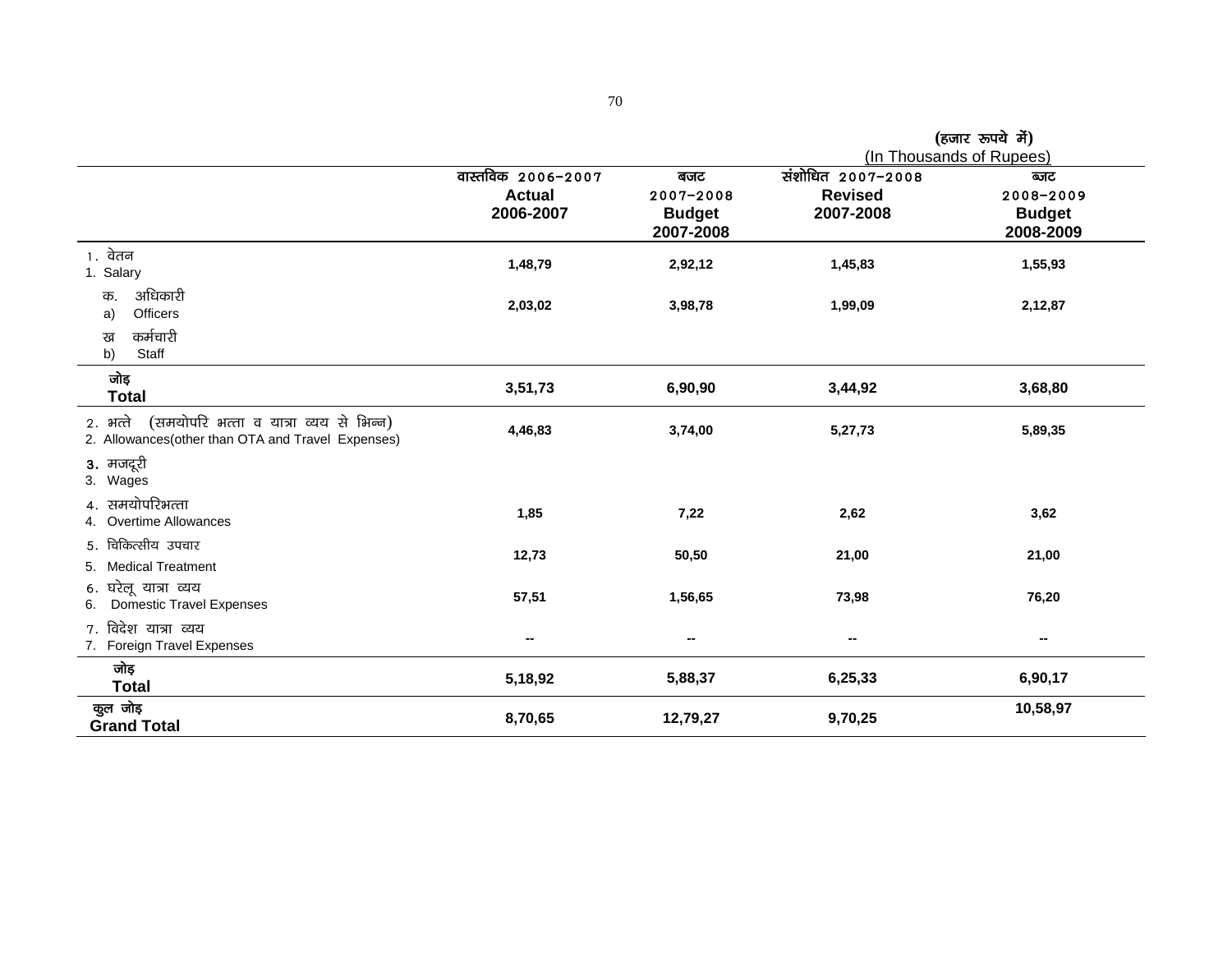# परिशिष्ट - **IX** - ख

### **APPENDIX-IX-B**

.<br>केन्द्रीय क्षेत्र के अन्तर्गत विदेशी सहायता प्राप्त परियोजनाओं पर व्यय के लिए परियोजनावार प्रावधान

### **Project- wise Provision for expenditure on Externally Aided Project in the Central Plan**

(हजार रूपयों में) (in thousands of Rupees)

| मुख्य शीर्ष | परियोजना का नाम                                                                                                |                   | वास्तविक 2006–2007 |               | संशोधित अनुमान 2007-2008 |               | बजट अनुमान 2008-2009 |
|-------------|----------------------------------------------------------------------------------------------------------------|-------------------|--------------------|---------------|--------------------------|---------------|----------------------|
| Major       | Name of the Project                                                                                            | Actuals 2006-2007 |                    |               | RE 2007-2008             | BE 2008-2009  |                      |
| Head        |                                                                                                                |                   |                    |               |                          |               |                      |
|             |                                                                                                                | बजट अनुसर्मथन     | जिसकी विदेशी       | बजट           | जिसकी विदेशी             | बजट अनुसर्मथन | जिसकी विदेशी सहायता  |
|             |                                                                                                                |                   | सहायता बजट के      | अनूसमेथन      | सहायता बजट के            |               | बजट के माध्यम से     |
|             |                                                                                                                |                   | माध्यम से          |               | माध्यम से                |               | Of which             |
|             |                                                                                                                | <b>Budget</b>     | Of which           |               | Of which                 |               | external aid         |
|             |                                                                                                                | Support           | external aid       |               | external aid             | <b>Budget</b> | through Budget       |
|             |                                                                                                                |                   | through            | <b>Budget</b> | through                  | Support       |                      |
|             |                                                                                                                |                   | <b>Budget</b>      | Support       | <b>Budget</b>            |               |                      |
|             |                                                                                                                |                   | 4                  | 5.            | 6                        |               | 8                    |
| 2203        | तकनीकी शिक्षा–भारत सरकार की गुणवत्ता<br>सूधार परियोजना<br>Technical Education -<br>Quality Improvement Project | 50,78,00          | 50,78,00           | 60,00,00      | 60,00,00                 | 40,00,00      | 40,00,00             |
|             | of Government of India                                                                                         |                   |                    |               |                          |               |                      |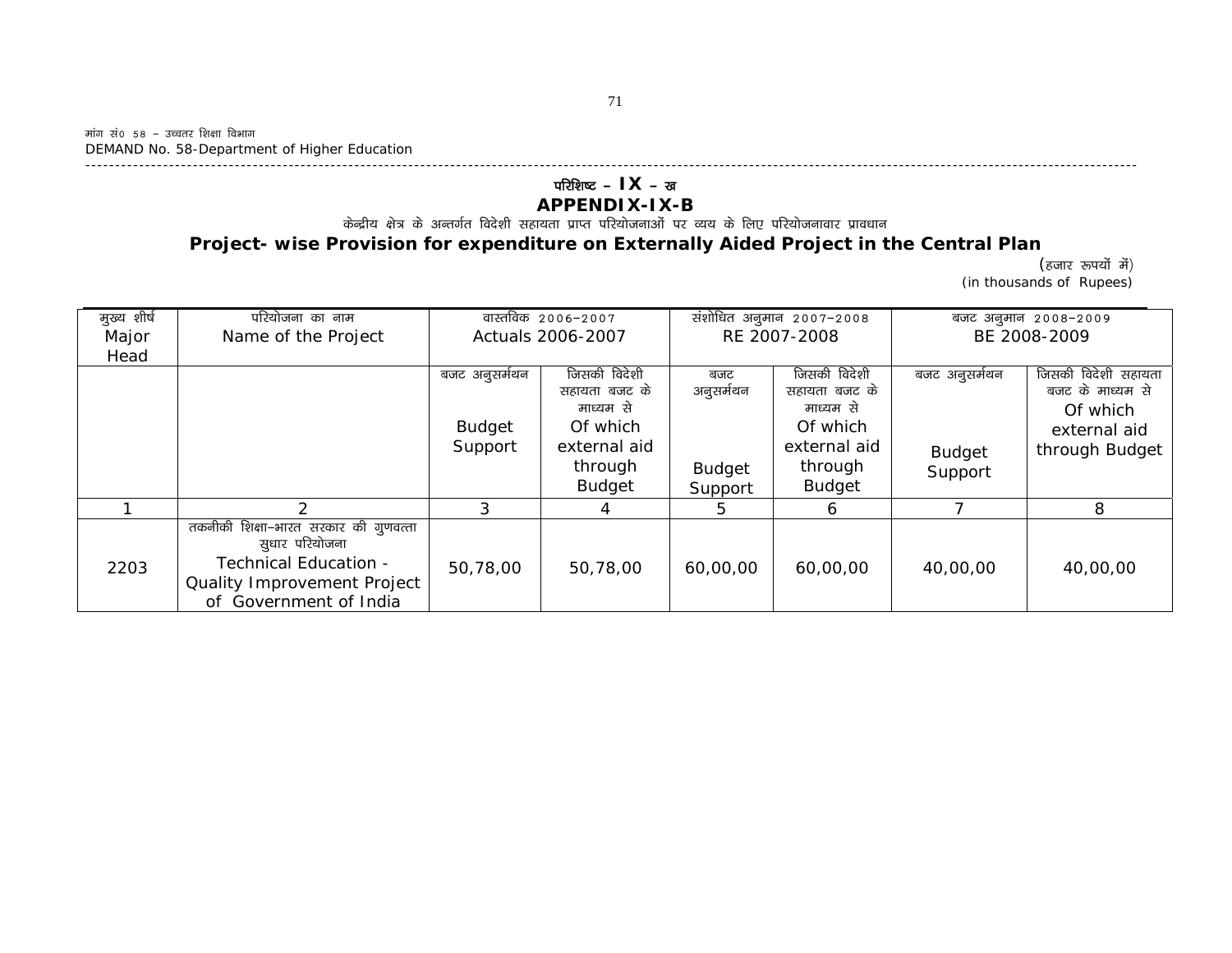#### मांग सं० 58 – उच्चतर शिक्षा विभाग DEMAND No. 58 -Department of Higher Education ---------------------------------------------------------------------------------------------------------------------------------------------------------------------------------

--

### परिशिष्ट – **IX** – ग **APPENDIX-IX-C**

बजट प्रावधान 2008–2009 में 25 लाख रूपये तथा इससे उपर की लागत वाले योजनेत्तर व्यय को दर्शाने वाला विवरण **STATEMENT SHOWING BROAD DETAILS OF NON-PLAN EXPENDITURE PROVISIONS COSTING Rs. 25 LAKHS AND ABOVE BE IN 2008-**

**2009** 

(हजार रुपयों में) (In thousand of Rupees)

|        |                                                                      |                                                                   | बजट अनुमान 2008-2009 |
|--------|----------------------------------------------------------------------|-------------------------------------------------------------------|----------------------|
| कुम    | मॉॅंग संख्या तथा उप शीर्ष                                            | योजना का संक्षिप्त ब्यौरा                                         | में प्रावधान         |
| संख्या |                                                                      |                                                                   | Provisions in Budget |
| Sl.    | Demand No. and Sub-Head                                              | <b>Brief Particulars of the Scheme</b>                            | Estimates            |
| No.    |                                                                      |                                                                   | 2008-2009            |
|        |                                                                      |                                                                   |                      |
|        | $\overline{2}$                                                       | 3                                                                 | 4                    |
|        | मांग संख्या : 58 उच्चतर शिक्षा विभाग                                 | DEMAND NO. 58 Deptt. of Higher Education                          |                      |
|        | सचिवालय                                                              | Secretariat                                                       | 46,90,00             |
|        | विश्वविद्यालय अनुदान आयोग                                            | <b>University Grants Commission</b>                               | 2009,40,00           |
|        | राष्ट्रीय विश्वविद्यालय (इंदिरा गांधी राष्ट्रीय मु विश्वविद्यालय) की | Establishment of National University (Indira Gandhi National Open | 1,00,00              |
|        | स्थापना                                                              | University)                                                       |                      |
|        | भारतीय सामाजिक विज्ञान अनुसंधान परिषद को अनुदान                      | Grants to Indian Council of Social Science Research               | 26,00,00             |
|        | भारतीय ऐतिहासिक अनुसंधान परिषद को अनुदान                             | Grants to Indian Council of Historical Research                   | 6,10,00              |
|        | राष्ट्रमंडल विश्वविद्यालय एवं कॉलेज का गठन                           | Setting up of Commonwealth University & College                   | 4,00,00              |
|        | ग्रामीण विश्वविद्यालयों की स्थापना                                   | <b>Establishment of Rural Universities</b>                        | 75,00                |
|        | भारतीय उच्च अध्ययन संस्थान, शिमला को अनुदान                          | Grants to Indian Institute of Advanced Studies, Shimla            | 4,50,00              |
|        | भारतीय दर्शन शास्त्र अनुसंधान परिषद को अनुदान                        | Grants to Indian Council of Philosophical Research                | 2,60,00              |
|        | शास्त्री भारत–कनाडा संस्थान को अनुदान                                | Grants to Shastri Indo- Canadian Institute                        | 2,60,00              |
|        | भारतीय विश्वविद्यालय संघ                                             | Association of Indian Universities                                | 32,00                |
|        | डाँ० जाकिर हुसैन स्मारक कॉलेज, दिल्ल                                 | Dr. Zakir Hussian Memorial College                                | 55,00                |
|        | सीमा शुल्क की वापसी                                                  | Refund of Income Tax                                              | 35,00                |
|        | राष्ट्रीय अनुसंधान प्रोफेसरों को वित्तीय सहायता                      | Financial Assistance to National Research Professors              | 52,00                |
|        | हिन्दी निदेशालय                                                      | Directorate of Hindi                                              | 6,50,00              |
|        | हिन्दी के क्षेत्र में काम करने वाले स्वयंसेवी संगठनों तथा दक्षिण     | Grants to Voluntary Organisations & Dakshin Bharat Hindi Prachar  | 1,40,00              |
|        | भारत हिन्दी प्रचार सभा को अनुदान                                     | Sabha working in the field of Hindi and for Publication           |                      |
|        | वैज्ञानिक और तकनीकी शब्दावली आयोग                                    | Commission for Scientific and Technical Terminology               | 2,00,00              |
|        | हिन्दी शिक्षण मंडल, आगरा को अनुदान                                   | Grants to Hindi Shikshan Mandal, Agra                             | 8,50,00              |
|        | केन्द्रीय भारतीय भाषा संस्थान और क्षेत्रीय भाषा केन्द्र              | Central Institute of Indian Language, Mysore (Bharatiya Bhasha    | 8,50,00              |
|        |                                                                      | Sansthan) and Regional Language Centres                           |                      |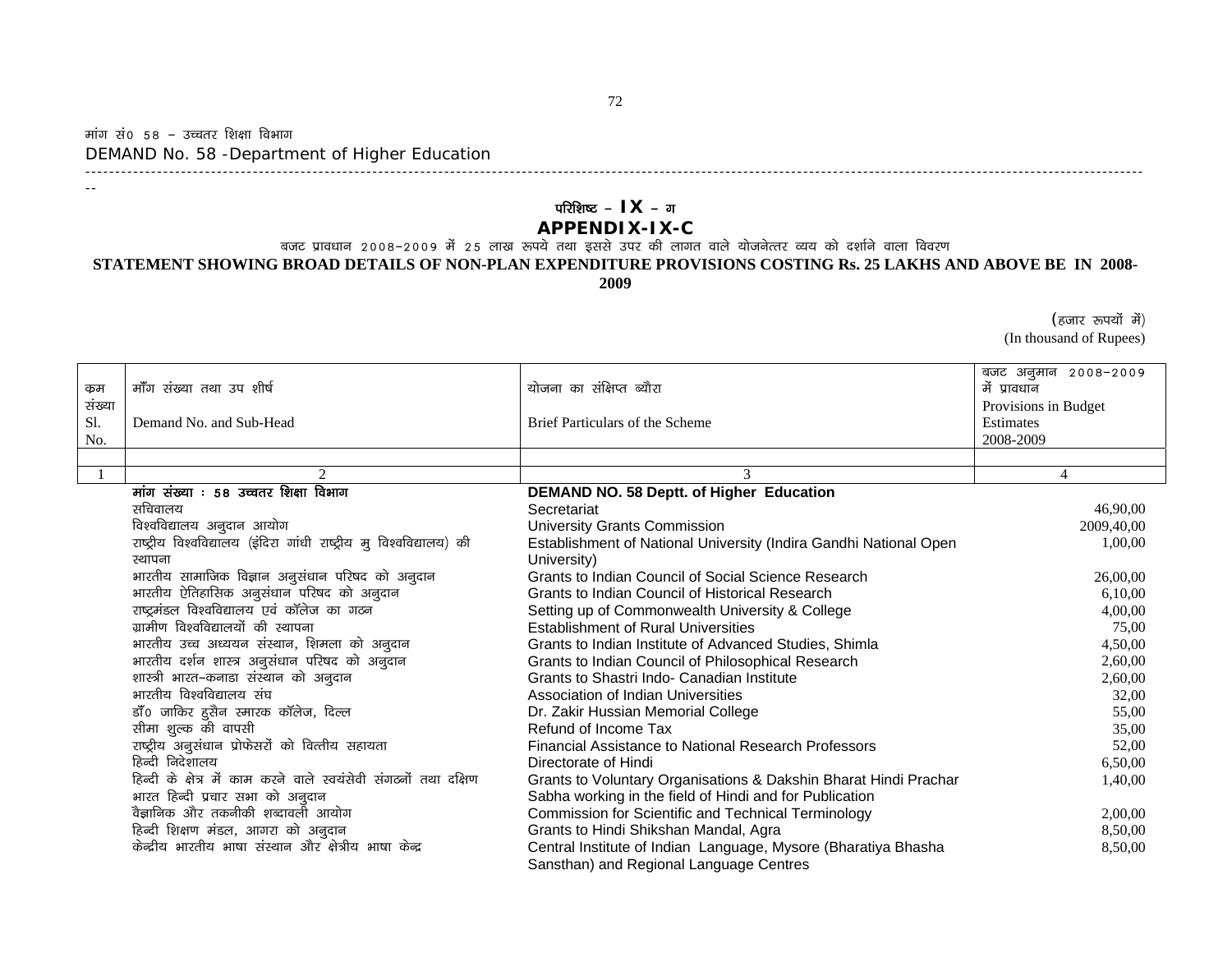| $\overline{2}$                                                         | 3                                                                | $\overline{4}$ |
|------------------------------------------------------------------------|------------------------------------------------------------------|----------------|
| विश्वविद्यालय स्तर पर क्षेत्रीय भाषाओं में पुस्तक निर्माण योजना        | Scheme of Production of Books in Regional Languages at           | 75,00          |
|                                                                        | <b>University Level</b>                                          |                |
| राष्ट्रीय संस्कृत संस्थान को अनुदान                                    | Grants to Rashtriya Sanskrit Sansthan                            | 20,80,00       |
| हिन्दी में मैट्रिकोत्तर अध्ययन के लिए गैर हिन्दी राज्यों के छात्रों को | Scholarship to Students from Non-Hindi Speaking States for Post  | 1,50,00        |
| छात्रवृत्ति                                                            | Matric Studies in Hindi                                          |                |
| विदेशी सरकारों/संगठनों द्वारा प्रदान की जाने वाली छात्रवृत्तियों पर    | Indian Scholars going abroad against scholarships offered by     | 70,00          |
| विदेश जाने वाले भारतीय छात्र                                           | foreign Govts./Organisation                                      |                |
| नेशनल बुक ट्रस्ट को अनुदान                                             | <b>Grants to National Book Trust</b>                             | 9,25,00        |
| अरोविले प्रबंधन को अनुदान                                              | <b>Grants to Auroville Management</b>                            | 1,17,00        |
| यूनेस्को के प्रति अंशदान                                               | Contribution to UNESCO                                           | 7,30,00        |
| राष्ट्रीय शैक्षिक योजना और प्रशासन विश्वविद्यालय को अनुदान             | Grants to National University of Educational Planning and        | 2,94,00        |
|                                                                        | Administration                                                   |                |
| यूनेस्को सम्मेलन आदि में शिष्टमंडल भेजना                               | Deputation & Delegation to Unesco Conference                     | 80,00          |
| राष्ट्रीय अल्पसंख्यक शिक्षा संस्थान आयोग                               | National Commission for Minority Educational Institutions        | 2,00,00        |
| समितियों सभाओं आदि पर व्यय गैर-सरकारी सदस्यों की यात्रा/दैनिक          | Expenditure on Seminars, Committtees Meetings etc. /TA/DA to     | 42,00          |
| भत्ता                                                                  | Non-Official Members                                             |                |
| विदेश रिथत शैक्षिक संस्थाएं                                            | <b>Educational Institutions Abroad</b>                           | 5,08,00        |
| भारतीय प्रौद्योगिकी संस्थान (5) को अनुदान                              | Grants to Indian Institutes of Technology (7)                    | 525,00,00      |
| प्रशिक्षुता प्रशिक्षण कार्यक्रम - छात्रवृत्ति और वृत्तिका              | Programme for Apprenticeship Training- Scholarships and Stipends | 14,00,00       |
| भारतीय प्रबंध संस्थान (4) को अनुदान                                    | Grants to Indian Institutes of Management (4)                    | 27,00,00       |
| भारतीय विज्ञान संस्थान, बंगलौर को अनुदान                               | Grants to Indian Institutes of Science, Bangalore                | 91,00,00       |
| अखिल भारतीय तकनीकी शिक्षा परिषद                                        | All India Council for Technical Education                        | 1,00,00        |
|                                                                        | National Institutes of Technology (NITs)                         | 285,00,00      |
| भारतीय सूचना प्रौद्योगिकीय एवं प्रबंध संस्थान, ग्वालियर                | Indian Institute of Information Technology and Management,       | 6,00,00        |
|                                                                        | Gwalior                                                          |                |
| राष्ट्रीय औद्योगिक इंजीनियरी संस्थान, मुम्बई                           | National Institute of Industrial Engineering, Mumbai             | 14,00,00       |
| राष्ट्रीय ढलाई एवं बढाई प्रौद्योगिकी संस्थान, राँची                    | National Institute for Foundry and Forge Technology, Ranchi      | 8,50,00        |
| योजना और वास्तु शिल्प विद्यालय, नई दिल्ली                              | School of Planning and Architecture, New Delhi                   | 7,00,00        |
| राष्ट्रीय तकनीकी शिक्षक प्रशिक्षण तथा शोध संस्थान                      | National Institutes of Technical Teachers Training and Research  | 18,00,00       |
| संतलोंगोवाल इंजीनियरी और प्रौद्योगिकी संस्थान                          | Sant Logowal Institute of Engineering and Technology, Longowal   | 11,00,00       |
| भारतीय सूचना प्रौद्योगिकीय संस्थान, इलाहाबाद                           | Indian Institute of Information Technology, Allahabad            | 6,25,00        |
| भारतीय खनन स्कूल, धनबाद                                                | Indian School of Mines, Dhanbad                                  | 18,00,00       |
| प्रशिक्षुता प्रशिक्षण बोर्ड, मुम्बई, कलकत्ता, कानपुर और चेन्नई को      | Grants to Board of Apprenticeship Training, Mumbai, Calcutta,    | 4,62,00        |
| अनुदान                                                                 | Kanpur and Chennai                                               |                |
| एशियाई प्रौद्योगिकीय संस्थान, बैंकाक                                   | Asian Institute of Technology, Bangkok                           | 36,00          |
| इंजीनियरी विज्ञान तथा प्रौद्योगिकी में भारतीय राष्ट्रीय डिजिटल         | Indian National Digital Library in Engineering Science and       | 25,00,00       |
| पुस्तकालय कंर्सोटियम                                                   | Technology (INDEST) Consortium                                   |                |
| उत्तर पूर्वी क्षेत्रीय विज्ञान और प्रौद्योगिकीय संस्थान, इटानगर        | North Eastern Regional Institute of Science and Technology,      | 13,00,00       |
|                                                                        | Itanagar                                                         |                |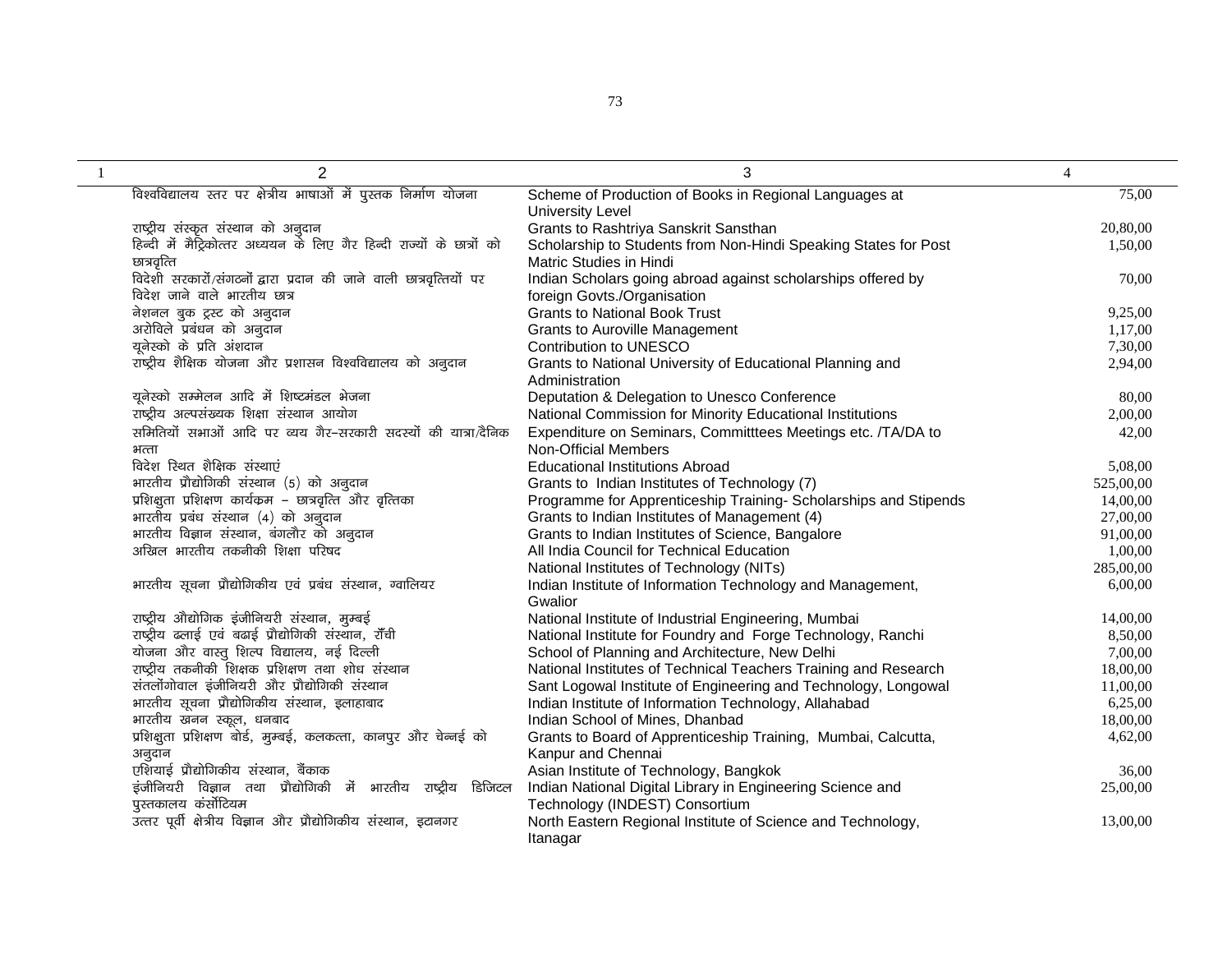मांग सं० 58 – उच्चतर शिक्षा विभाग DEMAND No. 58-Department of Higher Education ---------------------------------------------------------------------------------------------------------------------------------------------------------------------------------

--

### **परिशिष्ट - IX - घ**

### **APPENDIX-IX-D**<br>बजट अनुमान २००८–२००९ में गैर सरकारी निकायों को सहायता अनुदानों की अदायगी की व्यवस्था का ब्यौरा **DETAILS OF PROVISIONS IN BE 2008-2009 FOR PAYMENTS OF GRANTS IN AID TO NON-GOVERNMENT BODIES**  (हजार रूपयों में)

|                                                        |                  |                                                            |                                            |                        |                            |                                 |                         |                  |                                                                        |                                      |                                                         | (In thousands of Rupees)       |                                     |              |
|--------------------------------------------------------|------------------|------------------------------------------------------------|--------------------------------------------|------------------------|----------------------------|---------------------------------|-------------------------|------------------|------------------------------------------------------------------------|--------------------------------------|---------------------------------------------------------|--------------------------------|-------------------------------------|--------------|
| अनुदा<br>न<br>संख्या<br>58<br>$\overline{\phantom{0}}$ | कुम<br>संख<br>या | सहायता<br>करने<br>प्राप्त<br>वाले संगठन                    | सहायता<br>का<br>मुख्य<br>उद्देश्य          | आवती<br>या<br>अनावर्ती | योजनागत<br>या<br>योजनेत्तर | टिप<br>पण<br>$\hat{\mathsf{n}}$ | Gra<br>Int<br>No.<br>58 | SI.<br><b>No</b> | Organisation<br>receiving<br>assistance                                | Broad purpose of<br>assistance       | Whether<br>Recurring<br>$(R)/Non-$<br>Recurring<br>(NR) | Whether<br>Plan or<br>Non-Plan | Provision<br>in BE<br>2008-<br>2009 | Rem-<br>arks |
| $\overline{1}$                                         | 2                | 3                                                          | 4                                          | 5                      | 6                          | $\overline{7}$                  |                         | $\overline{a}$   | 3                                                                      | $\overline{4}$                       | 5                                                       | 6                              | $\overline{7}$                      | 8            |
|                                                        |                  | भारतीय<br>विश्वविद्यालय<br>संघ                             | विश्वविद्या<br>लयों की<br>सहायता<br>के लिए | आवर्ती/<br>अनावर्ती    | योजनागत<br>योजनेत्तर       |                                 |                         |                  | Association of<br>Indian<br>Universities                               | To assist the<br><b>Universities</b> | R/NR<br>R/NR                                            | Plan<br>Non-Plan               | 55,00<br>32,00                      |              |
|                                                        |                  | डा0 जाकिर<br>हुसैन स्मारक<br>कॉलेज                         | अनुरक्षण<br>अनुदान                         | आवर्ती/<br>अनावर्ती    | योजनागत<br>योजनेत्तर       |                                 |                         |                  | Dr. Zakir Hussain<br>Memorial College                                  | Maintenance<br>Grant                 | R/NR<br>R/NR                                            | Plan<br>Non-Plan               | 2,00,00<br>55,00                    |              |
|                                                        |                  | श्री गुरु<br>ग्रंथ<br>साहिब राष्ट्रीय<br>अध्ययन<br>संस्थान | विकास                                      | आवर्ती/<br>अनावर्ती    | योजनागत                    |                                 |                         |                  | National Institute<br>of Studies in Sri<br><b>Guru Granth</b><br>Sahib | Development                          | R/NR<br>R/NR                                            | Plan                           |                                     |              |
|                                                        |                  | आई.सी.टी.<br>के<br>जरिये<br>राष्ट्रीय<br>शिक्षा मिशन       | विकास                                      | आवर्ती/<br>अनावर्ती    | योजनागत                    |                                 |                         |                  | <b>National Mission</b><br>in Education<br>through ICT                 | Development                          | R/NR                                                    | Plan                           | 502,00,00                           |              |
|                                                        |                  | गुणवत्ता<br>सुधार<br>कार्यक्रम                             | विकास के<br>लिए<br>अनुदान                  | आवर्ती/<br>अनावर्ती    | योजनागत<br>योजनेत्तर       |                                 |                         |                  | Quality Imp-<br>rovement<br>Programme                                  | Grants for<br>Development            | R/NR<br>R/NR                                            | Plan                           | 19,50,00                            |              |
|                                                        |                  | विकलांग<br>व्यक्तियों के<br>लिए<br>पॉलिटेक्नीक             | अनुरक्षण<br>और<br>विकास                    | आवर्ती/<br>अनावर्ती    | योजनागत                    |                                 |                         |                  | Polytechnics for<br><b>Disabled Persons</b>                            | Maintenance and<br>Development       | R/NR                                                    | Plan                           | 4,00,00                             |              |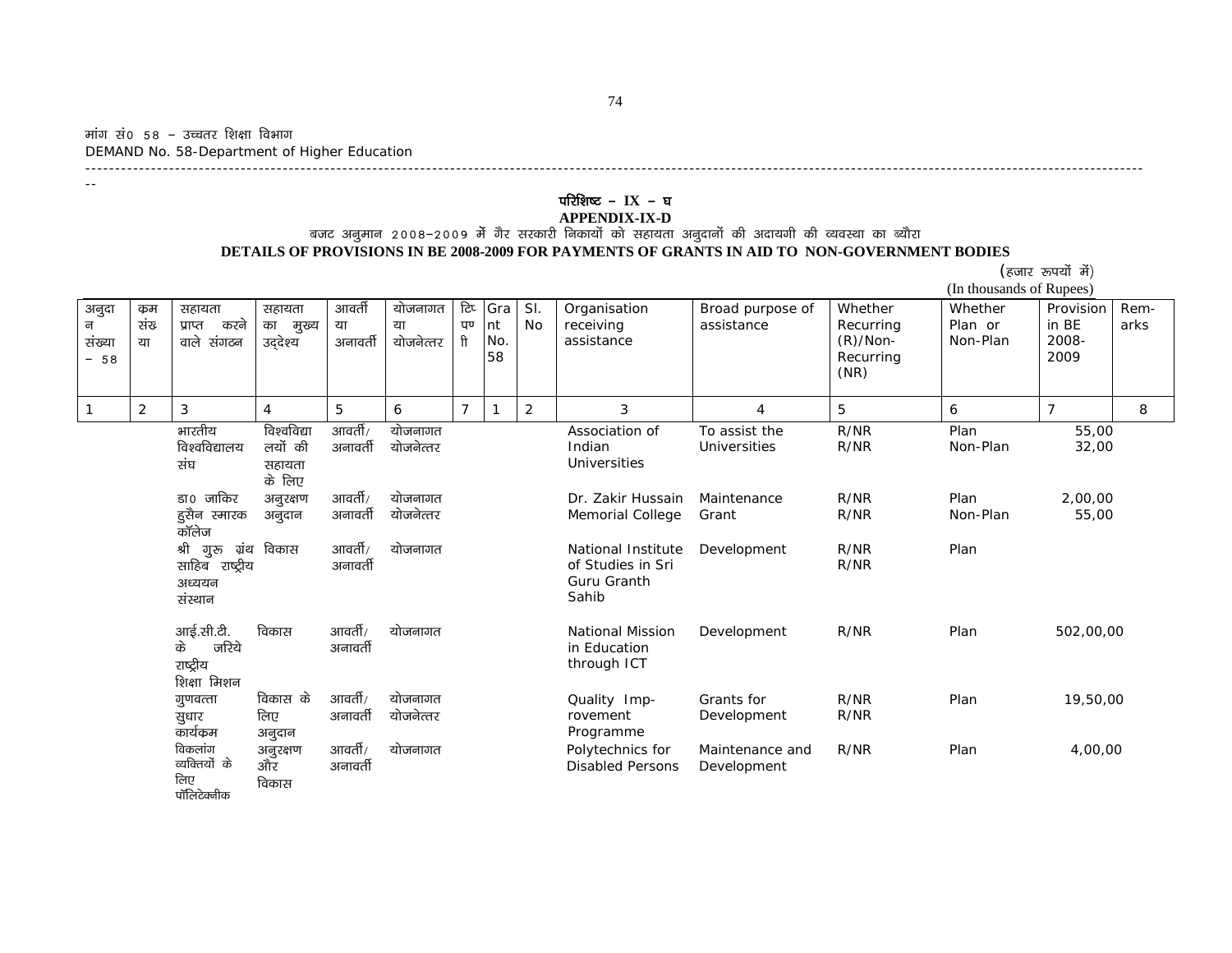| $\mathbf{1}$ | $\overline{2}$ | $\mathbf{3}$                                                                                    | $\overline{4}$            | 5                   | 6         | $\overline{7}$ | 1 | $\overline{2}$ | 3                                                                                                      | 4                                 | 5    | 6        | $\overline{7}$ | 8 |
|--------------|----------------|-------------------------------------------------------------------------------------------------|---------------------------|---------------------|-----------|----------------|---|----------------|--------------------------------------------------------------------------------------------------------|-----------------------------------|------|----------|----------------|---|
|              |                | भारतीय<br>विज्ञान<br>और<br>शिक्षा<br>अनूसंधान संस्थान                                           | विकास के<br>लिए<br>अनुदान | आवर्ती/<br>अनावर्ती | योजनागत   |                |   |                | Indian Institutes<br>of Science for<br>Education<br>Research<br>$($ IISER $)$                          | Grants for<br>Development         | R/NR | Plan     | 150,00,00      |   |
|              |                | तीन नये भारतीय<br>प्रौद्योगिकी संस्थानों<br>की स्थापना                                          | विकास के<br>लिए<br>अनुदान | आवर्ती/<br>अनावर्ती | योजनागत   |                |   |                | Setting up of new<br>three IITs                                                                        | Grants for<br>Development         | R/NR | Plan     | 50,00,00       |   |
|              |                | तकनीकी<br>शिक्षा-भारत सरकार<br>की गुणवत्ता सुधार<br>परियोजना                                    | विकास के<br>लिए<br>अनुदान | आवर्ती/<br>अनावर्ती | योजनागत   |                |   |                | Technical<br><b>Education Quality</b><br>Improve-ment<br>Project of Govt.<br>of India                  | Grants for<br>Development         | R/NR | Plan     | 40,00,00       |   |
|              |                | नए और उदीयमान<br>प्रौद्योगिकी क्षेत्रों के<br>लिए सहायता                                        | विकास के<br>लिए<br>अनुदान | आवर्ती/<br>अनावर्ती | योजनागत   |                |   |                | Support to New<br>and Emerging<br><b>Technology Areas</b>                                              | Grants for<br>Development         | R/NR | Plan     | 5,00,00        |   |
|              |                | दूरस्थ शिक्षा एवं<br>वेब आधारित<br>शिक्षण के लिए<br>सहायता                                      | विकास के<br>लिए<br>अनुदान | आवर्ती/<br>अनावर्ती | योजनागत   |                |   |                | Support to<br><b>Distance</b><br>Educaiton and<br>Web Based<br>Learning                                | Grants for<br>Development         | R/NR | Plan     | 20,00,00       |   |
|              |                | इंजीनियरी विज्ञान<br>तथा प्रौद्योगिकी में<br>भारतीय राष्ट्रीय<br>डिजिटल पुस्तकालय<br>कंर्सोटियम | विकास<br>और<br>अनूरक्षण   | आवर्ती/<br>अनावर्ती | योजनेत्तर |                |   |                | <b>Indian National</b><br>Digital Library in<br>Engineering<br>Science and<br>Technology<br>Consortium | Development<br>and<br>Maintenance | R/NR | Non-Plan | 25,00,00       |   |
|              |                | कांचीपुरम में<br>भारतीय सूचना<br>प्रौद्योगिकी,डिजाइन<br>तथा विनिर्माण<br>संस्थान                | विकास<br>और<br>अनूरक्षण   | आवर्ती<br>अनावर्ती  | योजनागत   |                |   |                | Indian Institute<br>of Information<br>Technology,<br>Design and<br>Manu-facturing at<br>Kanchi-puram   | Development<br>and<br>Maintenance | R/NR | Plan     | 5,00,00        |   |
|              |                | केन्द्रीय प्रौद्योगिकी<br>संस्थान कोकराझार                                                      | विकास के<br>लिए<br>अनुदान | आवर्ती<br>अनावर्ती  | योजनागत   |                |   |                | Central Institute<br>of Techn- ology,<br>Kokarjhar                                                     | Grants for<br>Development         | R/NR | Plan     | 10,00,00       |   |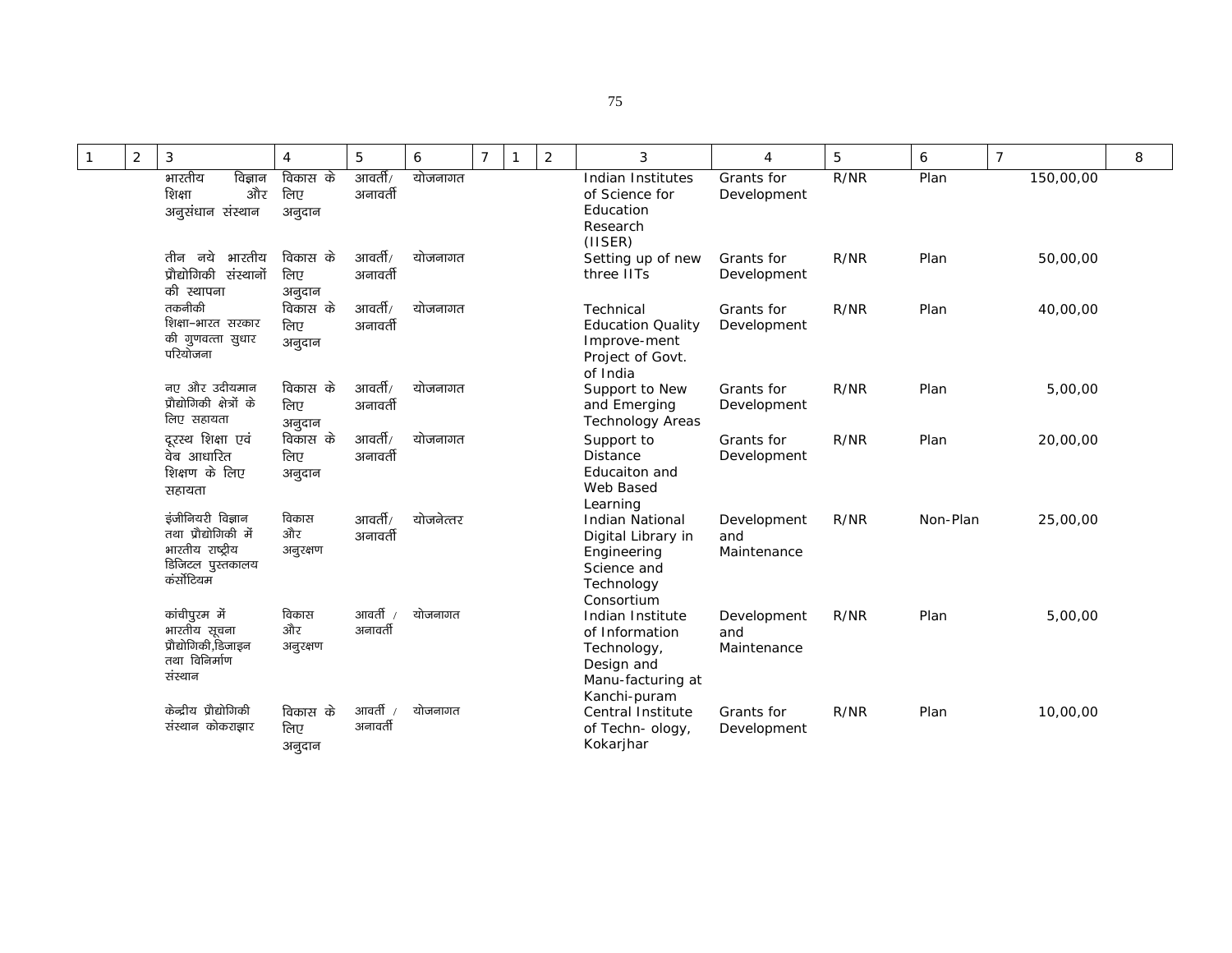| 2 | 3                                                                                | 4                                      | 5                   | 6                    |  | 2 | 3                                                                                                           | $\overline{4}$                                | 5            | 6                | $\overline{7}$     | 8 |
|---|----------------------------------------------------------------------------------|----------------------------------------|---------------------|----------------------|--|---|-------------------------------------------------------------------------------------------------------------|-----------------------------------------------|--------------|------------------|--------------------|---|
|   | नए भारतीय<br>सूचना प्रौद्योगिकीय<br>संस्थान की<br>स्थापना                        | विकास के<br>लिए<br>अनुदान              | आवर्ती<br>अनावर्ती  | योजनागत              |  |   | Setting up of New<br>Indian Institutes<br>of Information<br>Technology                                      | Grants for<br>Development                     | R/NR         | Plan             | 30,00,00           |   |
|   | नए योजना एवं<br>वास्तु शिल्प<br>विद्यालय की<br>स्थापना                           | विकास के<br>लिए<br>अनुदान              | आवर्ती<br>अनावर्ती  | योजनागत              |  |   | Setting up of New<br>Schools of<br>Planning &<br>Architecture                                               | Grants for<br>Development                     | R/NR         | Plan             | 15,00,00           |   |
|   | मौजूदा<br>पोलीटेक्निकों<br>का<br>उन्नयन/नाग<br>की<br>पोलीटेक्निकों<br>स्थापना    | अनुरक्षण<br>और<br>विकास                | आवर्ती/<br>अनावर्ती | योजनागत              |  |   | Upgrdation of<br>existing/ setting<br>up of New<br>Polytechnics                                             | Maintenance<br>&<br>Development               | R/NR<br>R/NR | Plan             | 99,00,00           |   |
|   | हिन्दी के क्षेत्र में<br>स्वयंसेवी संगठन<br>तथा दक्षिण भारत<br>हिन्दी प्रचार सभा | हिन्दी के<br>क्षेत्र में<br>सहायता     | आवर्ती/<br>अनावर्ती | योजनागत<br>योजनेत्तर |  |   | Voluntary<br>Organisa-tions in<br>the field of Hindi<br>and Dakshin<br><b>Bharat Hindi</b><br>Prachar Sabha | Assistance in<br>the field of<br>Hindi.       | R/NR<br>R/NR | Plan<br>Non-Plan | 6,23,00<br>1,40,00 |   |
|   | बैद्धिक सम्पदा शिक्षा<br>अनुसंधान और जन<br>पहुंच                                 | शिक्षा के<br>विकास के<br>लिए<br>सहायता | आवर्ती/<br>अनावर्ती | योजनागत              |  |   | Scheme for<br>Intellectual<br>Property<br>Education<br>Research and<br>Public Outreach                      | Assistance for<br>Development<br>of Education | R/NR         | Plan             | 5,00,00            |   |
|   | यूनेस्को से संबंधित<br>कार्यकलाप                                                 |                                        | आवर्ती<br>अनावर्ती  | योजनागत              |  |   | <b>UNESCO</b> related<br>activities                                                                         | To promote<br><b>UNESCO</b><br>Programmes     | R/NR         | Plan             | 2,30,00            |   |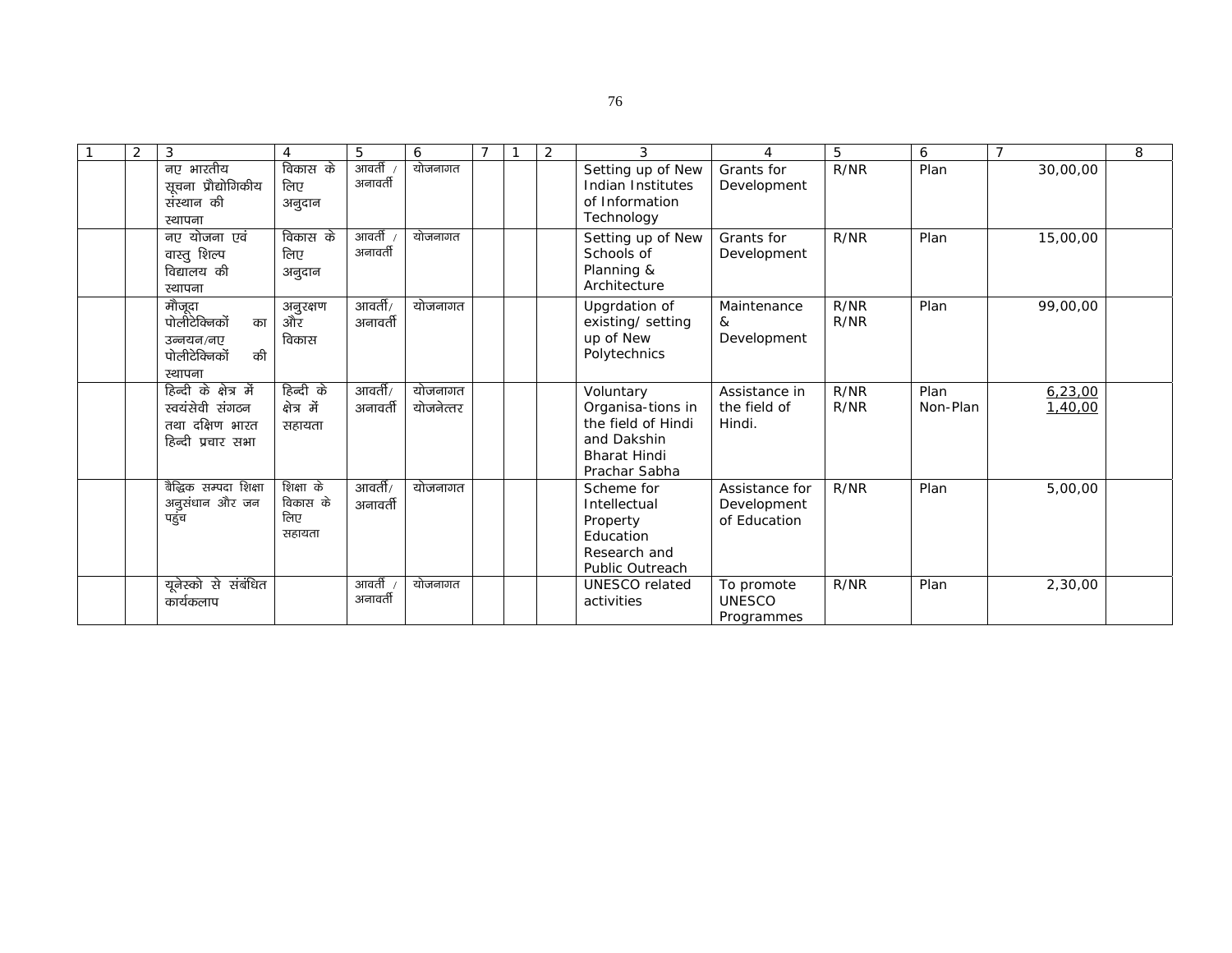मांग सं० 58 – उच्चतर शिक्षा विभाग DEMAND No. 58-Department of Higher Education

----------------------------------------------------------------------------------------------------------------------------------------------------------------------------

# परिशिष्ट $IX - s$ .

#### APPENDIX - IX-E

#### कार्य संलग्नक

### Works Annexure 5 करोड़ रूपये या इससे अधिक की लागत वाले अलग–अलग कार्यों का ब्यौरा **Details of Individual works costing Rs. 5 crores or above**

मॉग संख्या : 58 DEMAND No. 58

> (हजार रूपयों में) (In thousands of Rupees)

| क्ये का ब्यौरा          | कार्य की अनुमानित लागत        | 2006-2007 के अन्त में<br>वास्तविक व्यय        | 2007–2008 के दौरान<br>संभावित व्यय       | कॉलम ३ और ४ का जोड    | 2008–2009 के बजट में<br>प्रावधान  |
|-------------------------|-------------------------------|-----------------------------------------------|------------------------------------------|-----------------------|-----------------------------------|
| Particulars of the work | Estimated cost of the<br>work | Actual Expenditure to<br>the end of 2006-2007 | Probable Expenditure<br>during 2007-2008 | Total of Column 3 & 4 | Provision in Budget 2008-<br>2009 |
|                         |                               |                                               |                                          |                       |                                   |

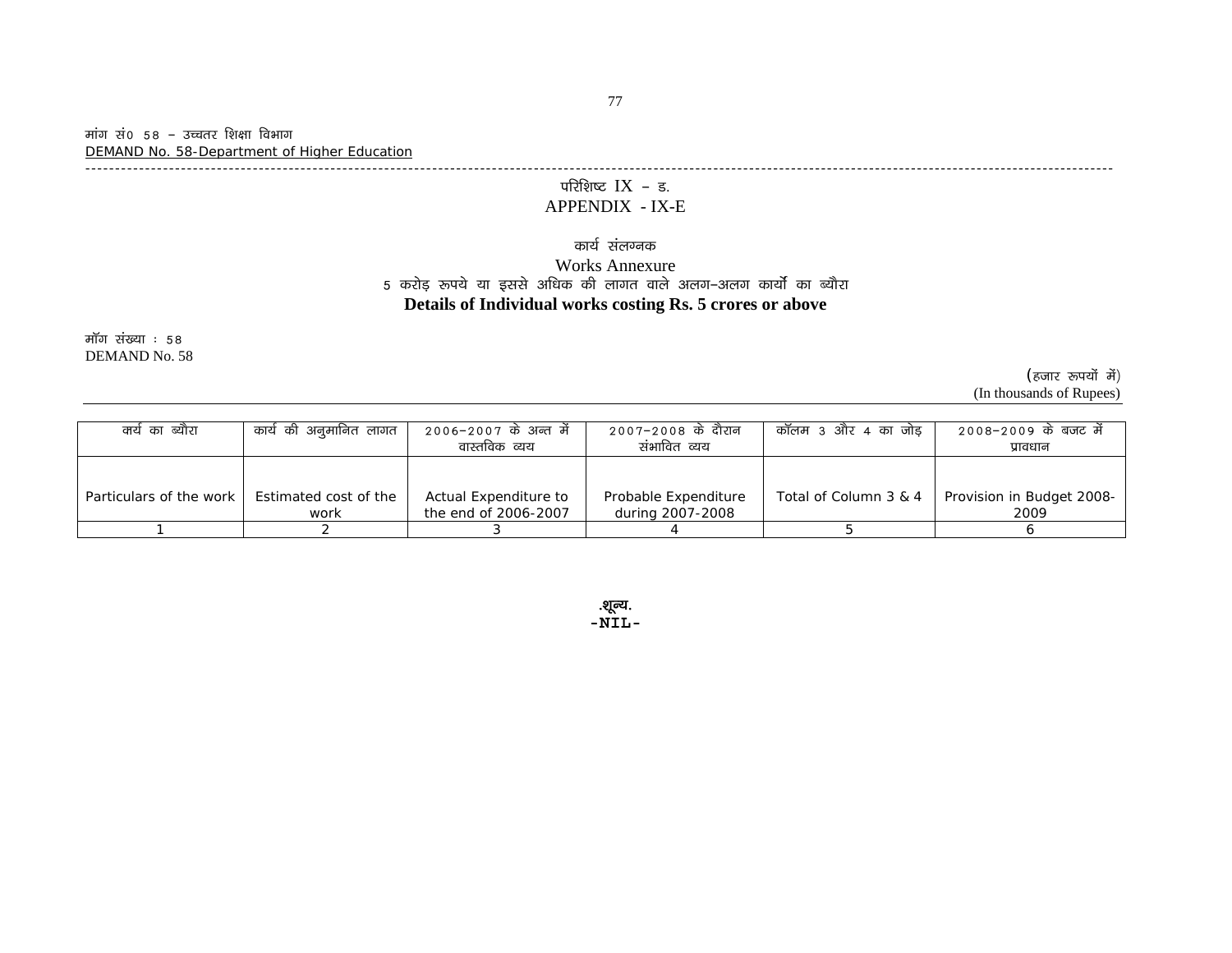मांग सं० 58 – उच्चतर शिक्षा विभाग DEMAND No. 58- Department of Higher Education -------------------------------------------------------------------------------------------------------------------------------------------------------------------------------

#### परिशिष्ट  $\text{IX}$  – च APPENDIX-IX-F

### सार्वजनिक क्षेत्र के उपक्रमों तथा विभागीय उपक्रमों की परियोजनाओं के संशोधित प्राक्कलनों को दर्शाने वाला विवरण Statement showing Revised Cost Estimates of Projects of Public Sector Undertakings and Departmental Undertaking

(क) सार्वजनिक क्षेत्र उपक्रम (A) Public Sector Undertaking

मॉॅंग संख्या : 58 DEMAND No. 58 2008-2009

 $($ कालम 3 और 5 में आंकड़े करोड़ रूपये में) (Figures in column (3) and (5) in crores of Rupees)

| उपक्रम      | $\sim$<br>परियोजना | स्वीकत | Sanctioned | संशोधित<br>Revised |      | कारण    |
|-------------|--------------------|--------|------------|--------------------|------|---------|
| Undertaking | Project            | लागत   | वर्ष       | लागत               | वर्ष |         |
|             |                    | Cost   | Year       | Cost               | Year | Reasons |
|             |                    |        |            |                    |      |         |

**NIL**  शूल्य.

#### (ख) विभागीय उपकम (B) Department Undertaking

\_\_\_\_\_\_\_\_\_\_\_\_\_\_\_\_\_\_\_\_\_\_\_\_\_\_\_\_\_\_\_\_\_\_\_\_\_\_\_\_\_\_\_\_\_\_\_\_\_\_\_\_\_\_\_\_\_\_\_\_\_\_\_\_\_\_\_\_\_\_\_\_\_\_\_\_\_\_\_\_\_\_\_\_\_\_\_\_\_\_\_\_\_\_\_\_\_\_\_\_\_\_\_\_\_\_\_\_\_\_\_\_\_\_\_\_\_\_\_\_\_\_\_\_\_\_\_\_

|             | र्गारयोजन । | स्वीकट | Sanctioned | संशोधित | Revised | कारण    |
|-------------|-------------|--------|------------|---------|---------|---------|
| उपक्रम      |             | लागत   | d۵         | लागत    | वष      |         |
| Undertaking | Project     | Cost   | Year       | Cost    | Year    | Reasons |
|             |             |        |            |         |         |         |

**NIL** 

शूल्य.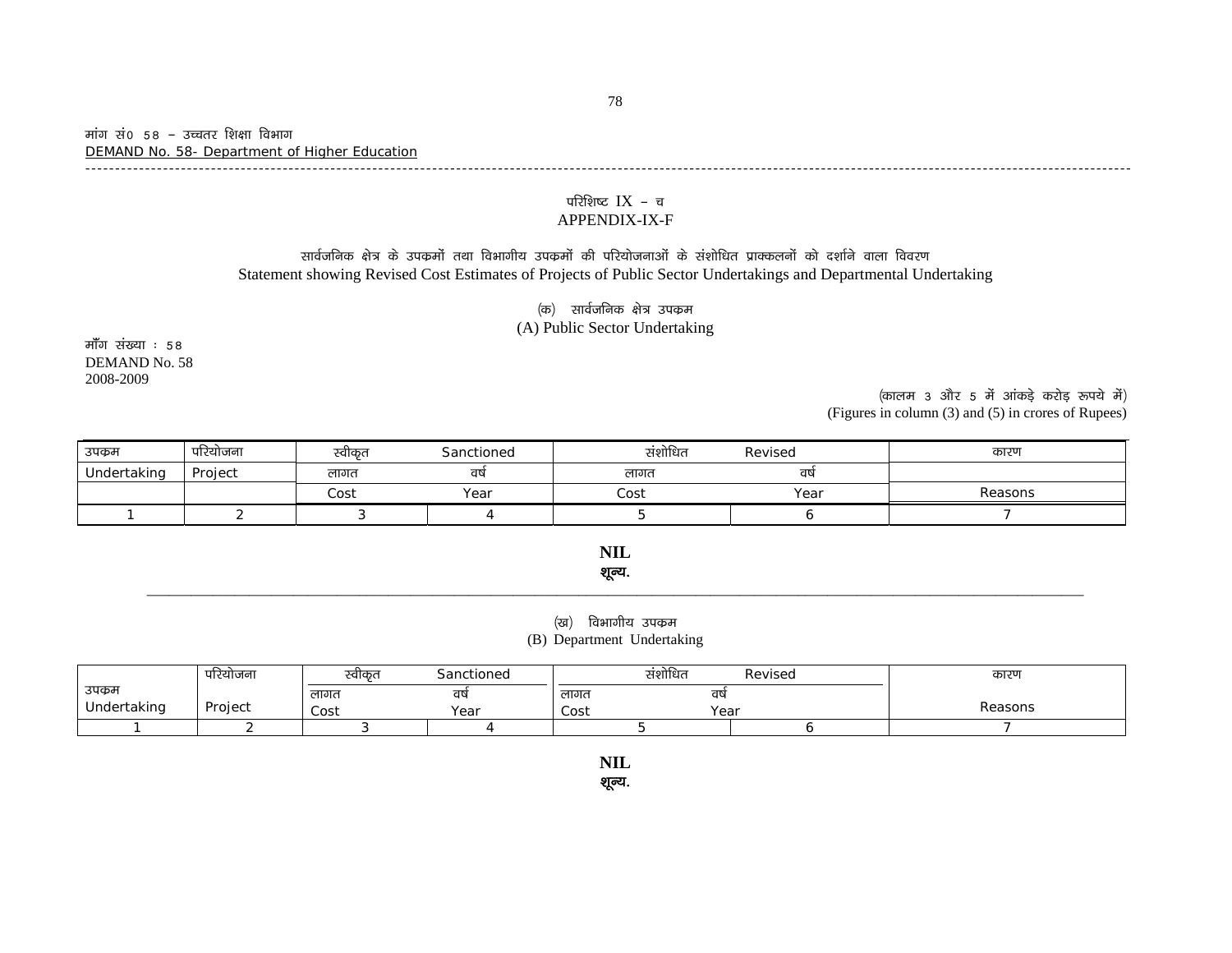### परिशिष्ट $IX - v$ APPENDIX - IX-G

#### उच्चतर शिक्षा विभाग **Department of Higher Education**

वर्ष 2008–2009 में गैर सरकारी निकायों को स्थानान्तरित/उपकार स्वरूप प्रदान की जाने वाली 5 लाख रूपये से अधिक की सरकारी सम्पत्ति का विवरण **Particulars of Government property of value exceeding Rupees five lakhs proposed to be transferred/gifted to non-government bodies in 2008-2009** 

मॉॅंग संख्या $:58$ DEMAND No. 58 2008-2009

| कमाक       | स्थानान्तरित या उपहार स्वरूप दी | अंकित मूल्य | । किसे स्थानान्तरित या उपहार स्वरूप ' | स्थानान्तरण या उपहार का | कैफियत  |
|------------|---------------------------------|-------------|---------------------------------------|-------------------------|---------|
|            | जाने वाली सम्पत्ति का ब्यौरा    | Book Value  | दिया जाना है                          | उददेश्य                 | Remarks |
| Serial No. | Details of property proposed    |             | To whom proposed to be                | Purpose of transfer or  |         |
|            | to be transferred or gifted     |             | transferred or gifted                 | aift                    |         |
|            |                                 |             |                                       |                         |         |
|            |                                 |             |                                       |                         |         |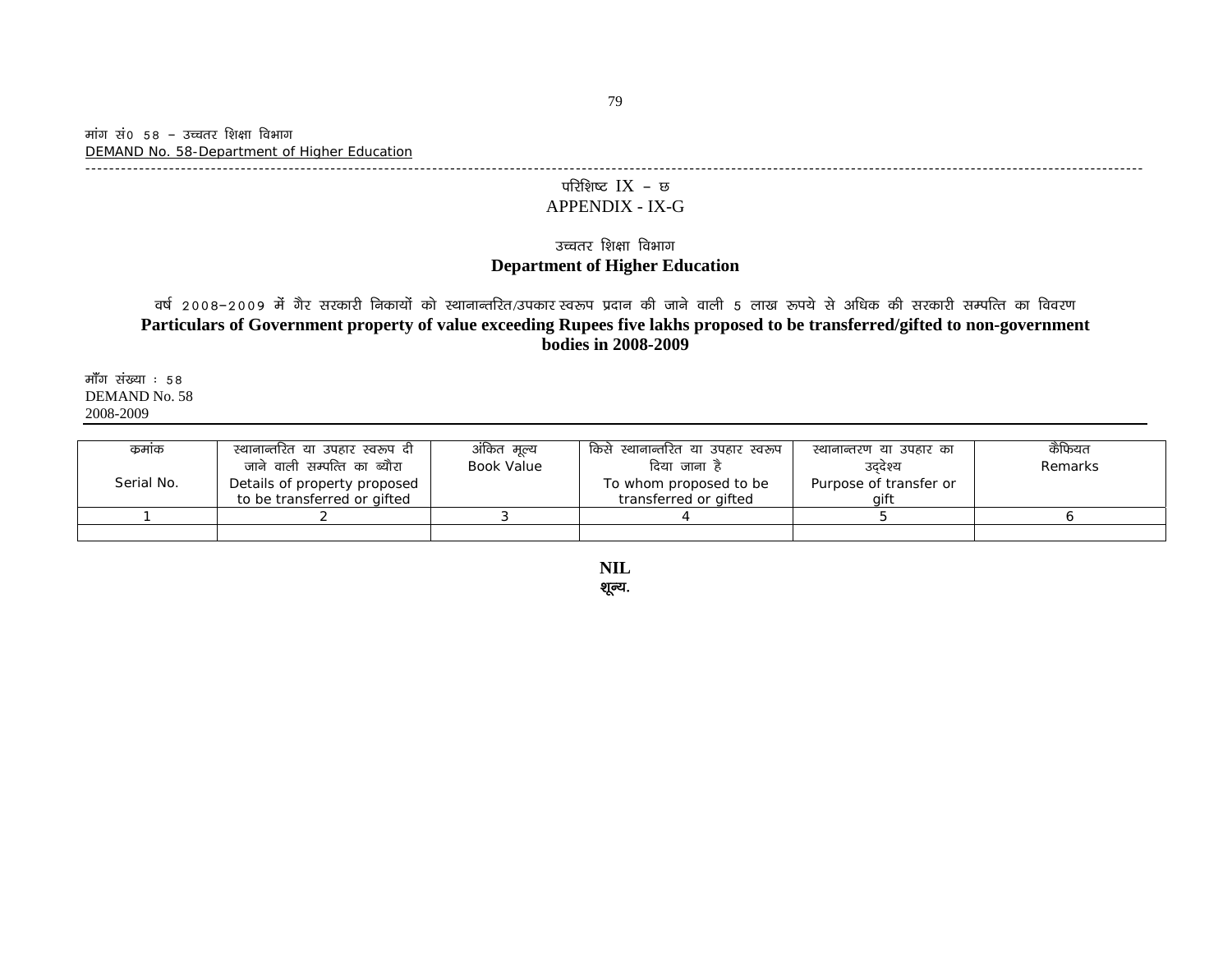#### अनुदान 2008–2009 के लिए विस्तृत मांगे DETAILED DEMAND FOR GRANTS 2008-2009 परिशिष्ट $IX$  - ज APPENDIX-IX-H aर्ष 2008–2009 के बजट प्राक्कलनों में उपबधित अन्तर्राष्ट्रीय निकायों को अंशदान दर्शाने वाला विवरण

## **STATEMENT SHOWING CONTRIBUTION TO INTERNATIONAL BODIES PROVIDED FOR IN THE BUDGET ESTIMATES FOR 2008-2009**  मॉॅंग संख्या : 58

--------------------------------------------------------------------------------------------------------------------------------------------------------------------------------

**DEMAND No. 58** 

(हजार रुपयों में)

(Amount in thousands of Rupees)

|                                                                                                               |                                                                                                                                                                                                                                                                                                                                                                                                                                                                                                                                                                                                                                    |           |               |               | $(2 \text{ min}$ and $\text{ min}$ and $\text{ max}$ of $\text{ range}$ |
|---------------------------------------------------------------------------------------------------------------|------------------------------------------------------------------------------------------------------------------------------------------------------------------------------------------------------------------------------------------------------------------------------------------------------------------------------------------------------------------------------------------------------------------------------------------------------------------------------------------------------------------------------------------------------------------------------------------------------------------------------------|-----------|---------------|---------------|-------------------------------------------------------------------------|
| संगठन का नाम                                                                                                  | अंशदान का स्व्रूप तथा प्रयोजन                                                                                                                                                                                                                                                                                                                                                                                                                                                                                                                                                                                                      | वास्तविक  | बजट           | संशोधित       | बजट                                                                     |
|                                                                                                               |                                                                                                                                                                                                                                                                                                                                                                                                                                                                                                                                                                                                                                    | 2006-2007 | $2007 - 2008$ | $2007 - 2008$ | 2008-2009                                                               |
|                                                                                                               |                                                                                                                                                                                                                                                                                                                                                                                                                                                                                                                                                                                                                                    |           |               |               |                                                                         |
| Name of the                                                                                                   | Nature and purpose of contribution                                                                                                                                                                                                                                                                                                                                                                                                                                                                                                                                                                                                 | Actuals   | <b>Budget</b> | Revised       | <b>Budget</b>                                                           |
| Organisation                                                                                                  |                                                                                                                                                                                                                                                                                                                                                                                                                                                                                                                                                                                                                                    | 2006-2007 | 2007-2008     | 2007-2008     | 2008-2009                                                               |
|                                                                                                               | 2                                                                                                                                                                                                                                                                                                                                                                                                                                                                                                                                                                                                                                  | 3         | 4             | 5             | 6                                                                       |
|                                                                                                               | माध्यमिक और उच्चतर शिक्षा विभाग                                                                                                                                                                                                                                                                                                                                                                                                                                                                                                                                                                                                    |           |               |               |                                                                         |
|                                                                                                               | Deptt. of Secondary and Higher Education                                                                                                                                                                                                                                                                                                                                                                                                                                                                                                                                                                                           |           |               |               |                                                                         |
| एशियाई प्रौद्योगिकी संस्थान,<br>बैंकाक (योजनेतर)<br>1. Asian Institute of<br>Technology,<br>Bangkok(Non-Plan) | प्रौद्योगिकी<br>विशिष्ट क्षेत्रों<br>$(1)$ इंजीनियरी<br>के<br>में<br>भारतीय<br>तथा<br>अध्यापकों/विशेषज्ञों की प्रतिनियुक्ति तथा उनकी प्रतिनियुक्ति का सारा खर्च<br>वहन करना<br>(1) Deputation of Indian Teacher/Experts in specialised<br>areas of Engineering and Technology and meeting the<br>entire cost of their deputation<br>(2) भारत से उपस्करों की खरीद,<br>(2) Purchase of equipment from India:<br>(३) पुस्तकों की खरीद तथा भारत में प्रकाशित शैक्षिक तथा तकनीकी<br>पत्रिकाओं के लिए चंदे की अदायगी, और<br>(3) Purchase of books & payments for subscriptions of<br>academic technical Journals published in India; and | 13,00     | 36,00         | 36,00         | 36,00                                                                   |
|                                                                                                               | (4) भारत में शिक्षा से संबंधित कार्यकलापों पर खर्च                                                                                                                                                                                                                                                                                                                                                                                                                                                                                                                                                                                 |           |               |               |                                                                         |
| 2. यूनेस्कों के प्रति अंशदान<br>(योजनेतर)                                                                     | Expenditure on academic related activities in India<br>यूनेस्को बजट से राशि प्रदान की जा रही है क्योंकि भारत इस अन्तर्राष्ट्रीय<br>संगठन का सदस्य है।                                                                                                                                                                                                                                                                                                                                                                                                                                                                              |           |               |               |                                                                         |
| 2. Contribution to<br>UNESCO (Non-Plan)                                                                       | The amount of grant is being released to UNESCO's Budget by<br>virtue of India's being member of this International<br>Organization                                                                                                                                                                                                                                                                                                                                                                                                                                                                                                | 6,88,00   | 6,88,00       | 6,88,00       | 7,30,00                                                                 |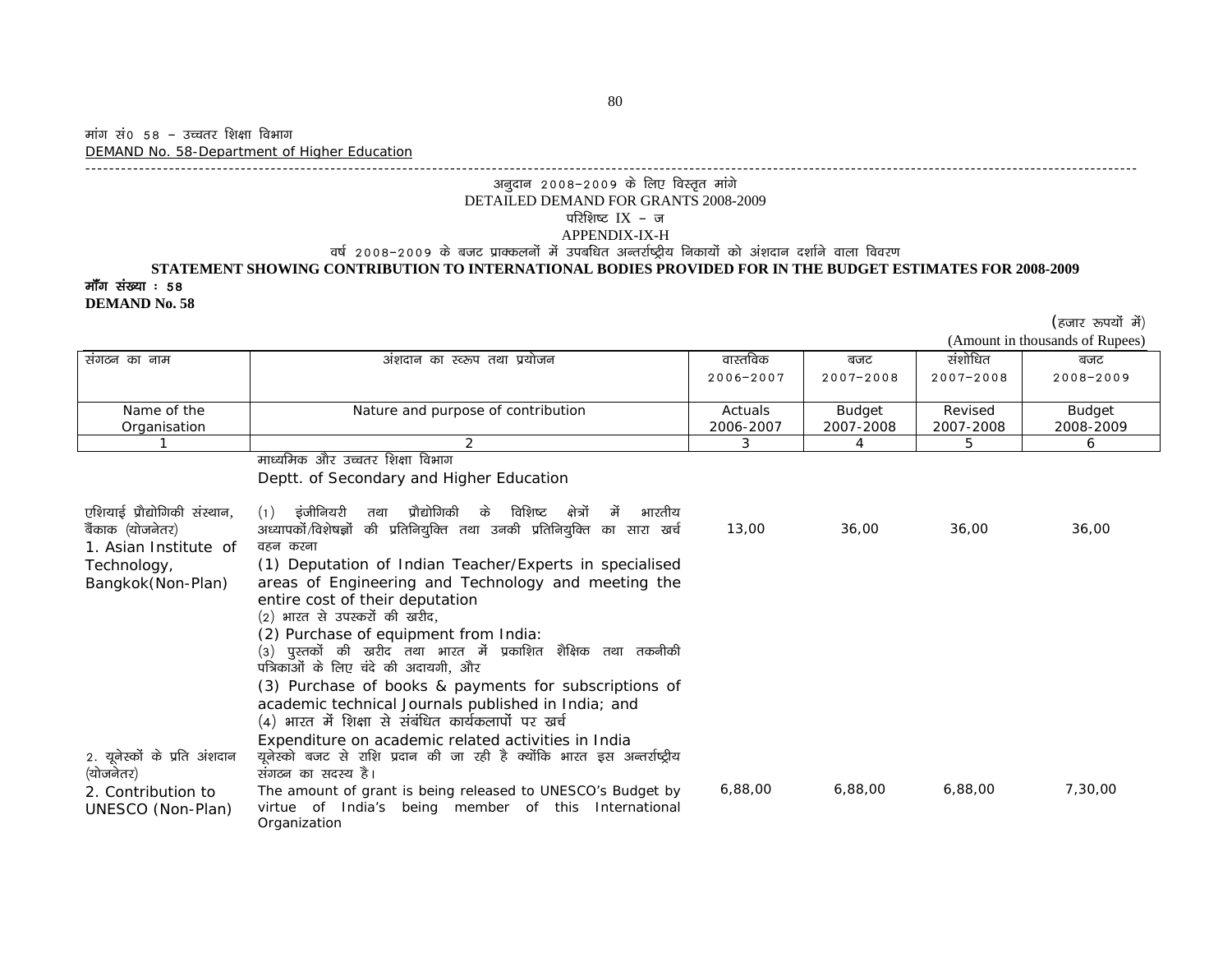|                                                                                                                            |                                                                                                                                                                                                                                                                                                                                                                                                                                                                                     |         |         |         | o       |
|----------------------------------------------------------------------------------------------------------------------------|-------------------------------------------------------------------------------------------------------------------------------------------------------------------------------------------------------------------------------------------------------------------------------------------------------------------------------------------------------------------------------------------------------------------------------------------------------------------------------------|---------|---------|---------|---------|
| मंडलीय<br>राष्ट्र<br>3.<br>आफ लर्निंग'' (योजनागत)                                                                          | यह ''कामनवेल्थ ऑफ लर्निंग'' की स्थापना हेतु सहयोग के लिए भारत की<br>विश्वविद्यालय और कालेज तरफ से भुगतान है। एजेन्सी का उद्देश्य दूरस्थ शिक्षा तथा शिक्षा में संचार<br>की स्थापना ''द कामनवैल्थ प्रौद्योगिकी के प्रयोग को प्राप्त होने वाली क्षमता के उपयोग द्वारा पूरे<br>कामनवेल्थ में विश्वविद्यालयों कॉलेजों तथा अन्य शैक्षिक संस्थाओं में सहयोग<br>को प्रोत्साहित करके शिक्षा के अवसरों को सृजित तथा सर्वसुलभ बनाना है।                                                        | 2,46,00 | 2,46,00 | 2,46,00 | 4,00,00 |
| Setting<br>3.<br>up<br>of<br>Commonwealth<br>University<br>and<br>The<br>College<br>of<br>commonwealth<br>Learning" (Plan) | This is for payment of India, pledged contribution towards the<br>establishment of the "Commonwealth of learning". The purpose<br>of the agency is to create and widen access to opportunities for<br>learning by promoting cooperation between university, Colleges<br>and other educational institutions<br>throughout<br>the<br>Commonwealth by making use of the potential offered by<br>Distance education and by the application of Communication<br>technology to education. |         |         |         |         |

**Note: The number of items in the statement and the total number of the amounts in column 3 and 6 should be worked out and shown in the statement**.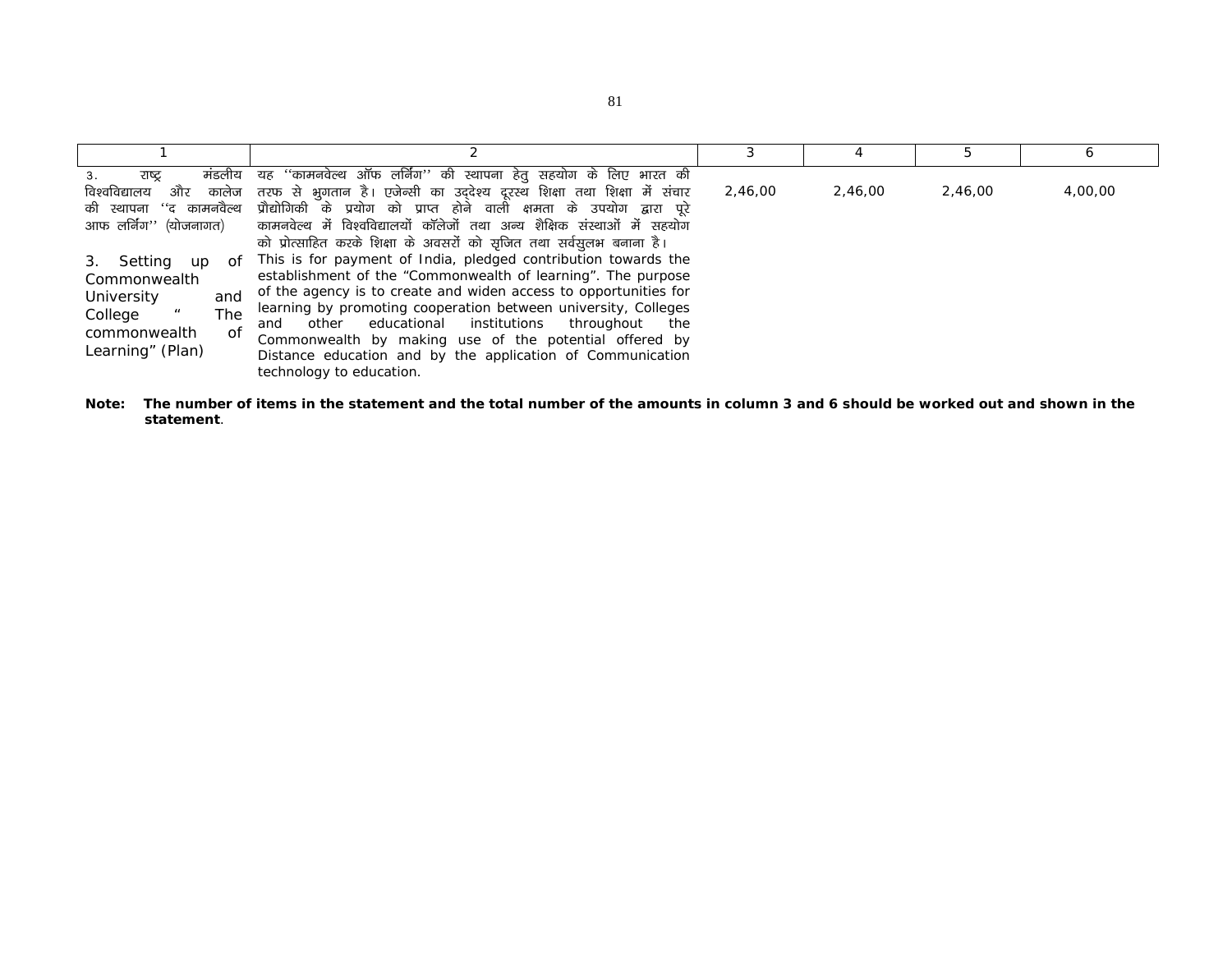#### मांग सं० 58 – उच्चतर शिक्षा विभाग DEMAND No. 58-Department of Higher Education

#### परिशिष्ट $IX$  – हा **APPENDIX-IX-I**

--------------------------------------------------------------------------------------------------------------------------------------------------------------------------------

#### उच्चतर शिक्षा विभाग DEPARTMENT OF HIGHER EDUCATION

#### केन्द्र सरकार द्वारा दी गई प्रत्याभूति तथा 31 मार्च, 2007 को बकाया राशि को दर्शाने वाला विवरण **STATEMENT SHOWING GUARANTEES GIVEN BY THE CENTRAL GOVERNMENT AND OUTSTANDING AS ON 31ST MARCH, 2007**

मॉॅंग संख्या : 58 DEMAND No. 58

> (कूल रकम लाख रुपयों में) (All Amount in Lakhs of Rupees)

| कम<br>संख्या   | उस संस्थान का नाम<br>जिसको प्रत्याभूति दी<br>गई है | प्रत्याभूति<br>प्रकार<br>का<br>अवधि<br>(नये<br>तथा<br>मद<br>में<br>संख्या<br>मामले<br>के<br>तथा दिनांक सहित) | की<br>दर<br>ब्याज<br>यदि कोई हो तो  <br>(प्रतिशत<br>प्रति<br>वर्ष) | की<br>प्रत्याभूति<br>राशि<br>अधिकतम<br>लिए<br>जिसके<br>ने<br>सरकार<br>करार<br>किया है | की<br>प्रत्याभूति<br>राशि तथा<br>31.<br>को<br>03.2007<br>बकाया राशि | प्रत्याभूति के<br>क्या<br>लिए कोई प्रतिभूति<br>जमानत के रूप में<br>के<br>सरकार<br>पास<br>रखी गई है | प्रत्याभूति के अनुसरण में<br>सरकार द्वारा<br>किया गया<br>भूगतान यदि कोई हो | टिप्पणी |
|----------------|----------------------------------------------------|--------------------------------------------------------------------------------------------------------------|--------------------------------------------------------------------|---------------------------------------------------------------------------------------|---------------------------------------------------------------------|----------------------------------------------------------------------------------------------------|----------------------------------------------------------------------------|---------|
| SI.            | Name of the                                        | Nature and                                                                                                   | Rate of                                                            | Maximum                                                                               | <b>Sums</b>                                                         | Whether any                                                                                        | Payment, if any                                                            | Remark  |
| N <sub>O</sub> | Institution for                                    | extent of                                                                                                    | interest                                                           | amount of                                                                             | guaranteed                                                          | securities are                                                                                     | made by Govt. in                                                           |         |
|                | whom                                               | Guarantee (with                                                                                              | involved if                                                        | guarantee for                                                                         | and                                                                 | pledged to                                                                                         | pursuance of the                                                           |         |
|                | guarantee has                                      | no. & date of                                                                                                | any                                                                | which Govt.                                                                           | outstanding                                                         | Govt. as a set                                                                                     | guarantee                                                                  |         |
|                | been given                                         | the sanction in                                                                                              | (percent)                                                          | have entered                                                                          | as on 31-3-                                                         | off against                                                                                        |                                                                            |         |
|                |                                                    | case of New                                                                                                  | per annum)                                                         | agreement                                                                             | 2007                                                                | Guarantee                                                                                          |                                                                            |         |
|                |                                                    | items                                                                                                        |                                                                    |                                                                                       |                                                                     |                                                                                                    |                                                                            |         |

### **NIL**  शूल्य.

- टिप्पणी : 1. प्रत्याभूति की राशि रपये में होगी न की विदेशी मुद्रा में 1
	- $2.$  विवरण की कुन मदें और कालम 5 तथा 6 की राशियां तय करके विवरण्ट में दी जाएं 1

Note: 1. Amount of guarantee should be in Rupees and not in foreign currency.

2. The total number of items in the statement and the total of the amounts in columns 5 & 6 should also be worked out and shown inthe statement.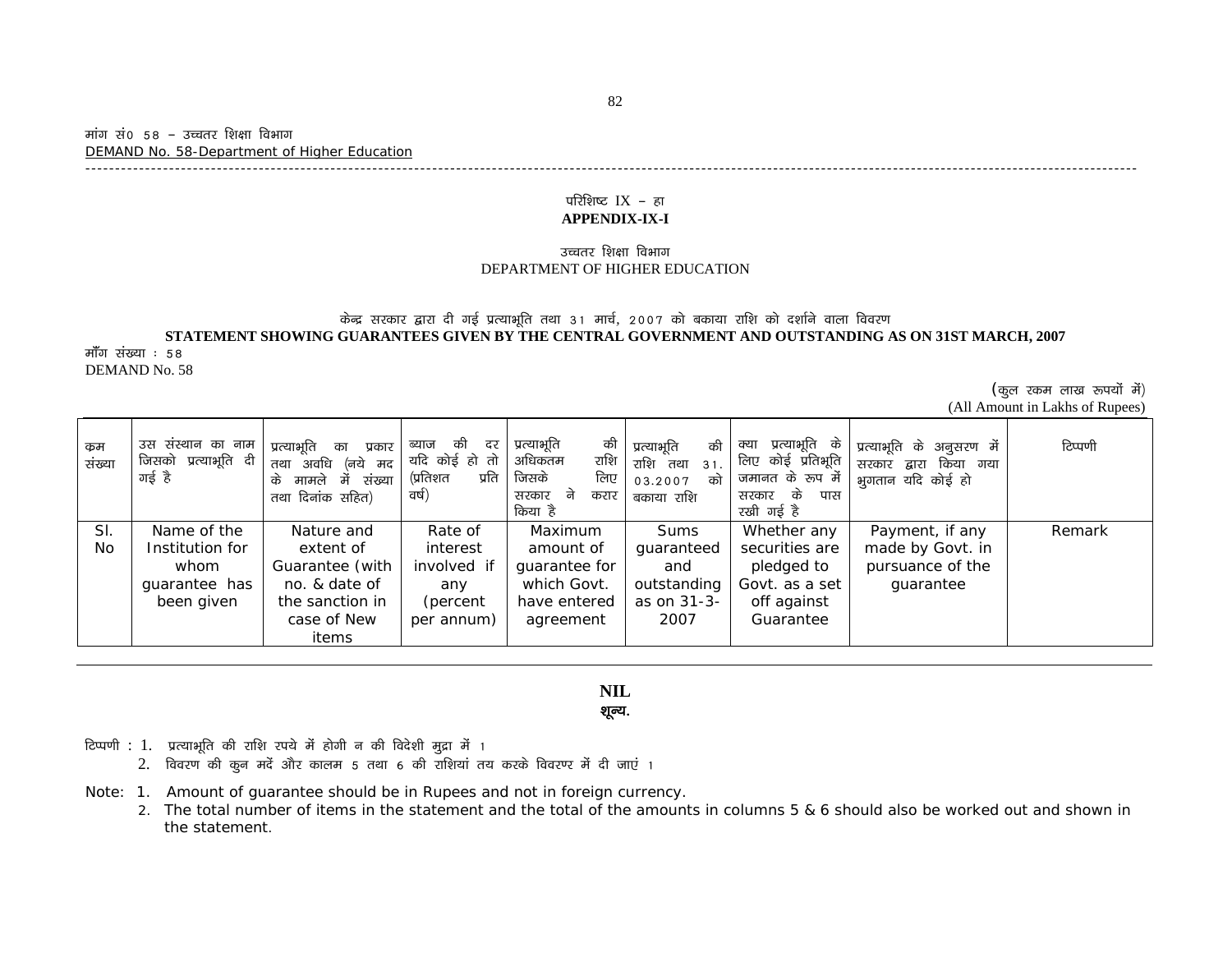### **परिशिष्ट IX-ज APPENDIX IX –J**

#### **DETAILED DEMANDS FOR GRANTS 2008-09**

### वर्ष २००६–०७ के दौरान निजी संस्थाओं/संगठनों/व्यक्तियों को संस्वीकृत 5 लाख रूपए (आवर्ती) अथवा 10 लाख रू. (अनावर्ती) से अधिक के सहायता अनुदान को दर्शाने वाला विवरण।

**STATEMENT SHOWING GRANTS–IN–AID EXCEEDING RS. 5.00 LAKH (RECURRING) OR RS.10.00 LAKH (NON-RECURRING) SANCTIONED TO PRIVATE INSTITUTION/ORGANIZATIONS/ INDIVIDUALS DURING THE YEARS 2006-07.** 

#### **(हजार रूपयों में)**

**(Rs. in thousands)** 

| क.सं | निजी संस्थान/संगठन/व्यक्ति का नाम              | अनुदान प्रदान करने<br>वाला मंत्रालय/ | 2006-07 हेत्<br>आवर्ती अनुदान | 2006-07 में<br>जारी अनावर्ती | अनुदान का प्रयोजन               |
|------|------------------------------------------------|--------------------------------------|-------------------------------|------------------------------|---------------------------------|
| SI.  | Name of the Private Institution/Organizations/ | विभाग                                |                               | अनुदान                       | <b>Purpose of Grant</b>         |
| No.  | <b>Individuals</b>                             |                                      | <b>Recurring Grant for</b>    |                              |                                 |
|      |                                                | Ministry/                            | 2006-07                       | <b>Non-Recurring</b>         |                                 |
|      |                                                | <b>Department giving</b>             |                               | <b>Grant Relea-sed</b>       |                                 |
|      |                                                | the grant                            |                               | in 2006-07                   |                                 |
| 1.   | फादर एग्नल पॉलिटेक्निक, गौतम नगर,              | मा.सं.वि., उच्चतर                    | 7,00                          | शूल्य                        | पॉलिटेक्निक<br>योजना(सामुदायिक  |
|      | नीति बाग के पीछे, नई दिल्ली-110049             | शिक्षा विभाग                         |                               | Nil                          | विभिन्न<br>के<br>योजना)<br>तहत  |
|      | Fr. Agnel Polytechnic, Gautam Nagar, Opp.      | <b>MHRD</b>                          |                               |                              | कार्यकलाप प्रारंभ करना          |
|      | Niti Bagh, New Delhi-110049                    | $D/O$ HE                             |                               |                              | To Undertake Various activities |
|      |                                                |                                      |                               |                              | (Community)<br>Scheme<br>under  |
|      |                                                |                                      |                               |                              | Polytechnic Scheme)             |
| 2.   | आदित्य प्रौद्योगिकी संस्थान,                   | –वही–                                | 7,00                          | शूल्य                        | –वही–                           |
|      | १०७/९,किसनगढ़,वसंतकुंज,                        | -do-                                 |                               | Nil                          | $-do-$                          |
|      | नई दिल्ली-110070                               |                                      |                               |                              |                                 |
|      | Aditya Institute of Technology, 107/9, Kishan  |                                      |                               |                              |                                 |
|      | Garh, Vasant Kunj, New Delhi-110070            |                                      |                               |                              |                                 |
| 3.   | कलमकारी केन्द्र सोसाइटी महिला व्यावसायोन्मुखी  | –वही–                                | 7,00                          | शूल्य                        | –वही–                           |
|      | पॉलिटेक्निक, अपर पलावरा, जम्मू–181121          | -do-                                 |                               | Nil                          | -do-                            |
|      | Kalamkari Centre society Vocation Oriented     |                                      |                               |                              |                                 |
|      | Women's Polytechnic, Upper Paloura,            |                                      |                               |                              |                                 |
|      | Jammu-181121                                   |                                      |                               |                              |                                 |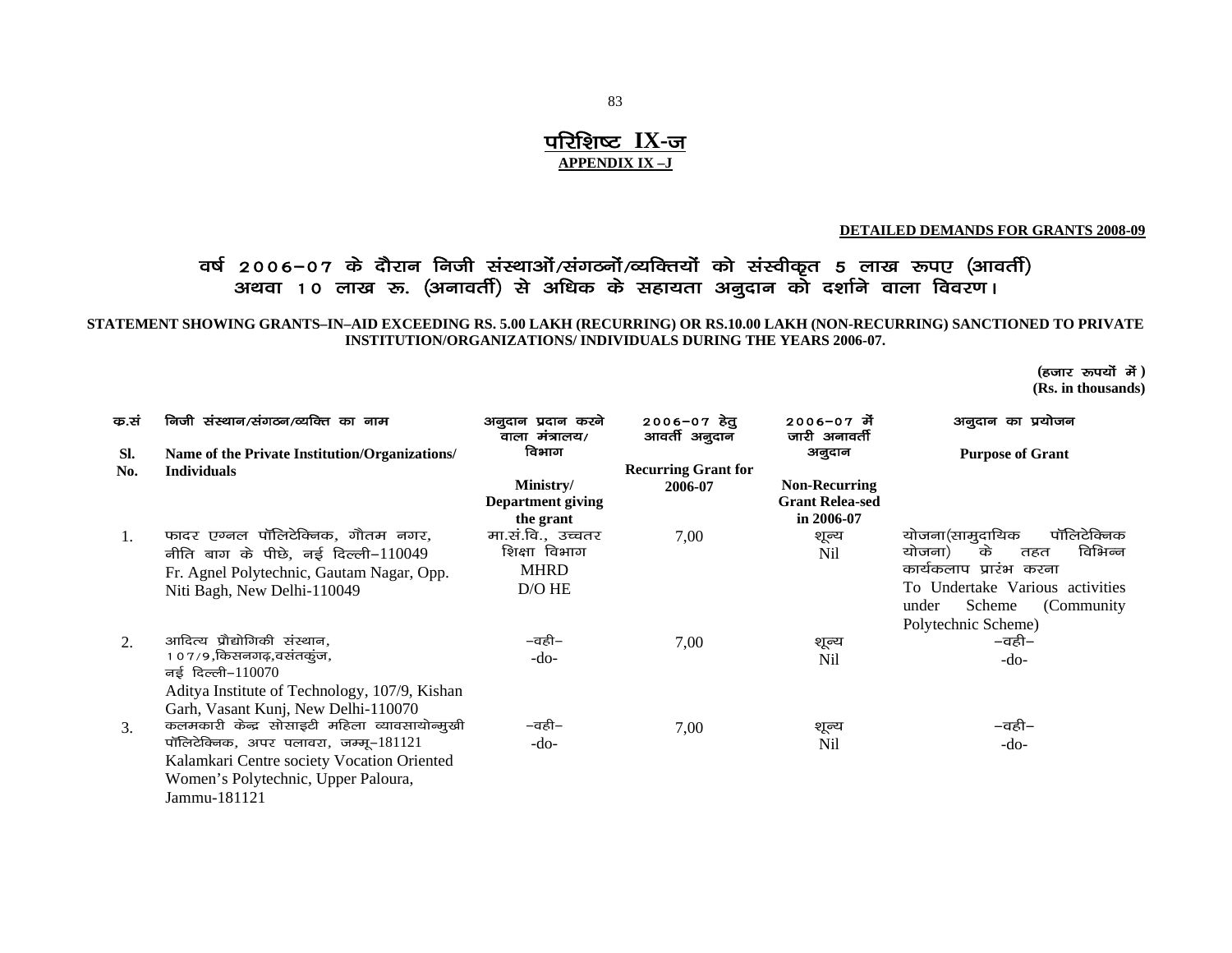| 4.  | काइट पॉलिटेक्निक,<br>बाबूसा, रंगरेत,<br>पो.बा.सं. 323, जी.पी.ओ. श्रीनगर, जिला<br>बड़गांव, कश्मीर-190001 | –वही–<br>$-do-$        | 7,00 | शूल्य<br><b>Nil</b> | योजना(सामुदायिक<br>पॉलिटेक्निक<br>के<br>विभिन्न<br>योजना)<br>तहत<br>कार्यकलाप प्रारंभ करना |
|-----|---------------------------------------------------------------------------------------------------------|------------------------|------|---------------------|--------------------------------------------------------------------------------------------|
|     | Kite Polytechnic, Vawoosa, Rangreth, Po Box                                                             |                        |      |                     | To Undertake Various activities                                                            |
|     | No.323 GPO Srinagar, Distt: Budgam,                                                                     |                        |      |                     | under<br>Scheme<br>(Community)                                                             |
|     | Kashmir-190001                                                                                          |                        |      |                     | Polytechnic Scheme)                                                                        |
| 5.  | मास्टर प्रो0 इंस्टीट्यूट ऑफ टेक्नोलॉजी, पो.बा.                                                          | –वही–                  | 7,00 | शूल्य               | –वही–                                                                                      |
|     | $-668$ , श्रीनगर, कश्मीर-190001                                                                         | $-do-$                 |      | Nil                 | $-do-$                                                                                     |
|     | Masterpro Institute of Technology, Po Box                                                               |                        |      |                     |                                                                                            |
|     | No. 668, Srinagar, Kashmir-190001                                                                       |                        |      |                     |                                                                                            |
| 6.  | इंजीनियरी तथा कम्प्यूटर विज्ञान संस्थान, पुरखू                                                          | $-\overline{a}$ ही $-$ | 7,00 | शूल्य               | –वही–                                                                                      |
|     | कैम्प, दुमाना, जम्मू (तवी)-180206                                                                       | $-do-$                 |      | Nil                 | $-do-$                                                                                     |
|     | Institute, of Engg. & Computer Sciences,                                                                |                        |      |                     |                                                                                            |
|     | Purkhoo Camp, Dumana, Jammu (Tawi)-                                                                     |                        |      |                     |                                                                                            |
|     | 180206                                                                                                  |                        |      |                     |                                                                                            |
| 7.  | सांई पॉलिटेक्निक बधानी,                                                                                 | –वही–                  | 7,00 | शूल्य               | –वही–                                                                                      |
|     | पठानकोट, गुरुदासपुर, पंजाब-145001                                                                       | $-do-$                 |      | Nil                 | $-do-$                                                                                     |
|     | Sai Polytechnic, Badhani, Pathankot,                                                                    |                        |      |                     |                                                                                            |
|     | Gurudaspur, Punjab-145001                                                                               |                        |      |                     |                                                                                            |
| 8.  | बाबा ईश्वर सिंह पॉलिटेक्निक,                                                                            | –वही–                  | 7,00 | शूल्य               | –वही–                                                                                      |
|     | डाक-कोटीसेखान, जीरा, जिला मोगा,                                                                         | $-do-$                 |      | Nil                 | $-do-$                                                                                     |
|     | पंजाब-142043                                                                                            |                        |      |                     |                                                                                            |
|     | Baba Isher singh Polytechnic, PO: kot-Ise-                                                              |                        |      |                     |                                                                                            |
|     | Khan, Zira, Distt: Moga, Punjab-142043                                                                  |                        |      |                     |                                                                                            |
| 9.  | शहीद भगतसिंह पॉलिटेक्निक एवं फार्मेसी                                                                   | –वही–                  | 7,00 | शूल्य               | –वही–                                                                                      |
|     | कॉलेज, पर्ट्टी, अमृतसर, पंजाब-143416                                                                    | $-do-$                 |      | Nil                 | $-do-$                                                                                     |
|     | Shaheed Bhagat Singh Polytechnic &                                                                      |                        |      |                     |                                                                                            |
|     | Pharmacy College, Patti, Amritsar, Punjab-                                                              |                        |      |                     |                                                                                            |
|     | 143416                                                                                                  |                        |      |                     |                                                                                            |
| 10. | डी.जे. पॉलिटेक्निक, बड़का रोड, बरौत,                                                                    | $-$ वही $-$            | 7,00 | शूल्य               | –वही–                                                                                      |
|     | बागपत, उ०प्र0-250611                                                                                    | $-do-$                 |      | Nil                 | $-do-$                                                                                     |
|     | DJ Polytechnic, Badka Road, Baraut,                                                                     |                        |      |                     |                                                                                            |
|     | Bhagpat, Uttar Pradesh -250611<br>श्री रामदेवी रादयाल त्रिपाठी महिला पॉलिटेक्निक,                       | –वही–                  |      |                     |                                                                                            |
| 11. | 78/डब्ल्यू-1, साकेत नगर, कानपुर,                                                                        | $-do-$                 | 7,00 | शूल्य               | –वही–                                                                                      |
|     | зодо-208014                                                                                             |                        |      | Nil                 | $-do-$                                                                                     |
|     | Shri Ram Devi Ra Dayal Tripathi Mahil                                                                   |                        |      |                     |                                                                                            |
|     | Polytechnic, 78/W-1, Saket Nagar, Kanpur,                                                               |                        |      |                     |                                                                                            |
|     | Uttar Pradesh-208014                                                                                    |                        |      |                     |                                                                                            |
|     |                                                                                                         |                        |      |                     |                                                                                            |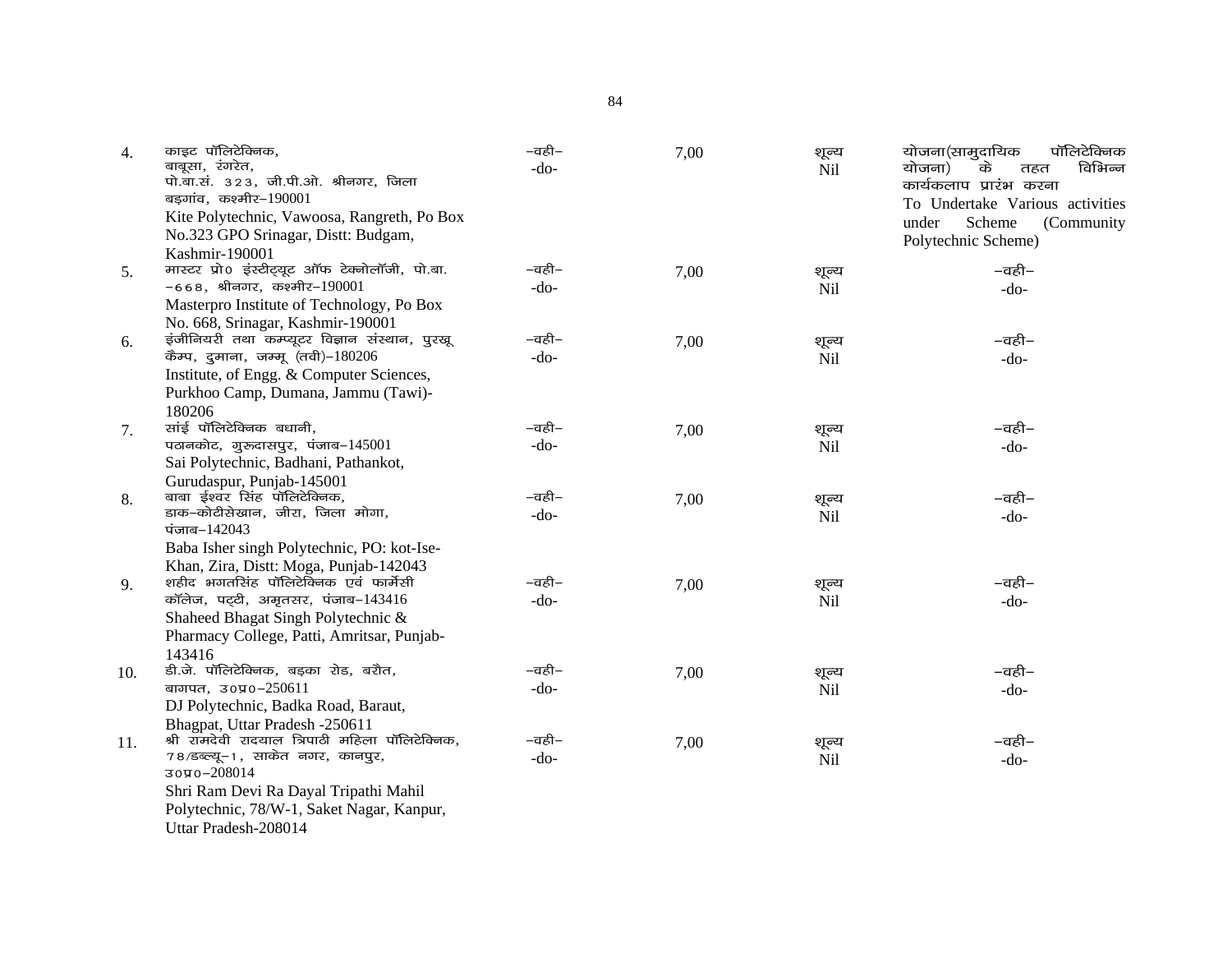| 12  | पी एम वी पॉलिटेक्निक,                             | –वही–  | 7,00 | शूल्य | योजना(सामुदायिक<br>पॉलिटेक्निक  |
|-----|---------------------------------------------------|--------|------|-------|---------------------------------|
|     | 3090-281003<br>प्रेमनगर, मथुरा                    | $-do-$ |      | Nil   | के<br>विभिन्न<br>योजना)<br>तहत  |
|     | PMV Polytechnic, Prem Nagar, Mathura,             |        |      |       | कार्यकलाप प्रारंभ करना          |
|     | Uttar Pradesh -281003                             |        |      |       | To Undertake Various activities |
|     |                                                   |        |      |       | Scheme<br>under<br>(Community)  |
|     |                                                   |        |      |       | Polytechnic Scheme)             |
| 13. | डी0एन0 पॉलिटेक्निक, प्रतापपुर, दिल्ली रोड,        | –वही–  | 7,00 | शूल्य | –वही–                           |
|     | зояо-250103<br>मेरठ.                              | $-do-$ |      | Nil   | $-do-$                          |
|     | DN Polytechnic, Paratapur, Delhi Road,            |        |      |       |                                 |
|     | Meerut, Uttar Pradesh-250103                      |        |      |       |                                 |
| 14. | बलवंत ग्रामीण इंजीनियरी संस्थान, बिचपुरी,         | –वही–  | 7,00 | शूल्य | –वही–                           |
|     | आगरा, उ०प्र०-283105                               | $-do-$ |      | Nil   | $-do-$                          |
|     | Balwant Rural Engineering nstitute,               |        |      |       |                                 |
|     | Bichpuri, Agra, Uttar Pradesh-283105              |        |      |       |                                 |
| 15. | के0एल0 पॉलिटेक्निक,                               | –वही–  | 7,00 | शूल्य | –वही–                           |
|     | रुड़की, हरिद्वार, उत्तरांचल-247667                | $-do-$ |      | Nil   | $-do-$                          |
|     | KL Polytechnic, Roorkee, Haridwar,                |        |      |       |                                 |
|     | Uttaranchal-247667                                |        |      |       |                                 |
| 16. | अग्नेल पॉलिटेक्निक, अग्नेल गांव, वर्ना,           | –वही–  | 7,00 | शूल्य | –वही–                           |
|     | सालसेटेक, गोवा-403722                             | $-do-$ |      | Nil   | $-do-$                          |
|     | Agnel Polytechnic, Agnelganv, Verna,              |        |      |       |                                 |
|     | Salcete, goa-403722                               |        |      |       |                                 |
| 17. | भैलालभाई, एण्ड भीका भजाई प्रौद्योगिकी             | –वही–  | 7,00 | शूल्य | –वही–                           |
|     | संस्थान, वल्लभ विद्यानगर, आनंद, गुजरात-<br>388120 | $-do-$ |      | Nil   | $-do-$                          |
|     | Bhailalbhai, & Bhikhabjai Institut of             |        |      |       |                                 |
|     | Technology, Vallabh Vidyanagar, Anand,            |        |      |       |                                 |
|     | Gujarat-388120                                    |        |      |       |                                 |
| 18. | डा0 एस0एण्ड एस0 एस गांधी इंजीनियरी                | –वही–  | 7,00 | शूल्य | –वही–                           |
|     | प्रौद्योगिकी कॉलेज, मजूरागेट, सूरत,               | $-do-$ |      | Nil   | $-do-$                          |
|     | गुजरात-395001                                     |        |      |       |                                 |
|     | Dr. S&S S Ghandhy College of Engineering          |        |      |       |                                 |
|     | Technology, Majura Gate, Surat, Gujarat-          |        |      |       |                                 |
|     | 395001                                            |        |      |       |                                 |
| 19. | महात्मा ज्योतिराव फूले पॉलिटेक्निक कॉलेज,         | –वही–  | 7,00 | शूल्य | –वही–                           |
|     | खांडवा, पूर्वीनिमार,                              | $-do-$ |      | Nil   | $-do-$                          |
|     | म0प्र0-450331                                     |        |      |       |                                 |
|     | Mahatma Jyotirao Phule Polytechnic College,       |        |      |       |                                 |
|     | Khandwa, East Nimar, M. P.-450331                 |        |      |       |                                 |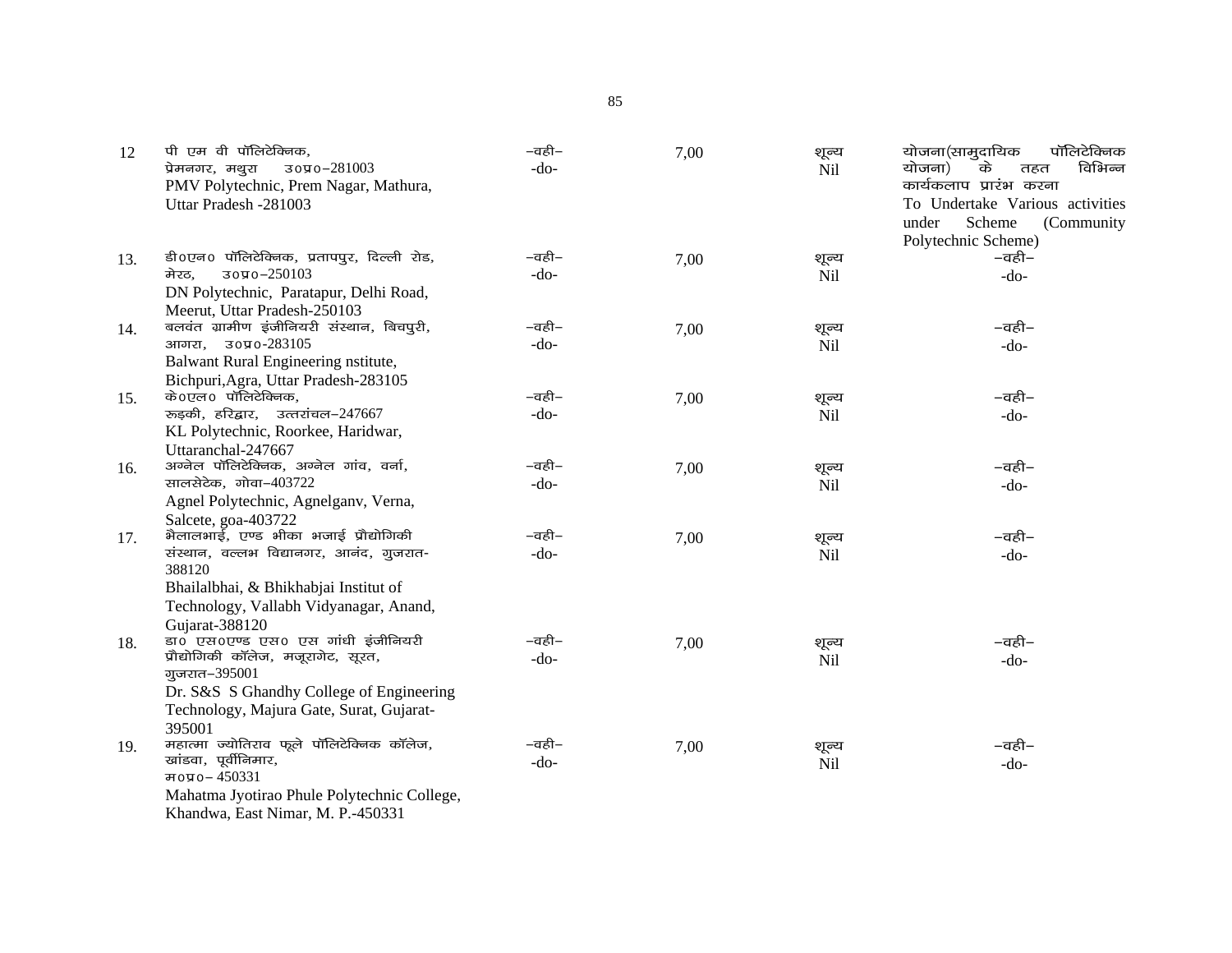| 20. | बालिका पॉलिटेक्निक, वायरन बाजार, रायपुर,<br>छत्तीसगढ़-492001                          | –वही–<br>$-do-$ | 7,00 | शूल्य<br>Nil | योजना(सामुदायिक<br>पॉलिटेक्निक<br>विभिन्न<br>के<br>योजना)<br>तहत |
|-----|---------------------------------------------------------------------------------------|-----------------|------|--------------|------------------------------------------------------------------|
|     | Girl's Polytechnic, Byron Bazar, Raipur,                                              |                 |      |              | कार्यकलाप प्रारंभ करना                                           |
|     | Chhattisgarh-492001                                                                   |                 |      |              | To Undertake Various activities<br>under<br>Scheme<br>(Community |
|     |                                                                                       |                 |      |              | Polytechnic Scheme)                                              |
| 21. | आचार्य श्रीमन नारायण तंत्र संस्थान,                                                   | –वही–           | 7,00 | शूल्य        | –वही–                                                            |
|     | पिपरी, वर्धा, महाराष्ट्र-442001                                                       | $-do-$          |      | <b>Nil</b>   | $-do-$                                                           |
|     | Acharya Shrimannarayan Tantra Sansthan,                                               |                 |      |              |                                                                  |
|     | Pipri, Wardha, Maharashtra-442001                                                     |                 |      |              |                                                                  |
| 22. | अग्नेल तकनीकी कॉलेज, बंद स्टैण्ड, बान्द्रा,                                           | –वही–           | 7,00 | शूल्य        | –वही–                                                            |
|     | मुम्बई, महाराष्ट्र-400050                                                             | $-do-$          |      | Nil          | $-do-$                                                           |
|     | Agnel Technical College Bandstand, Bandra,                                            |                 |      |              |                                                                  |
|     | Mumbai, Maharashtra-400050                                                            |                 |      |              |                                                                  |
| 23. | प्रेमलीला विठ्ठलदास पॉलिटेक्निक, (एस0 एण्ड डी                                         | –वही–           | 7,00 | शूल्य        | –वही–                                                            |
|     | टी महिला विश्वविद्यालय), जुहू रोड, सांताकुज                                           | $-do-$          |      | Nil          | $-do-$                                                           |
|     | (पश्चिम), मुम्बई, महाराष्ट्र-400049                                                   |                 |      |              |                                                                  |
|     | Premlila Vithaldas Polytechnic, (SNDT                                                 |                 |      |              |                                                                  |
|     | Women's University), Juhu Road, Santacruz                                             |                 |      |              |                                                                  |
|     | (West), Mumbai, Maharashtra-400049                                                    |                 |      |              |                                                                  |
| 24. | एम एच साबुसिद्धिक पॉलिटेक्निक, 8, सैफर्ड                                              | –वही–           | 7,00 | शूल्य        | –वही–                                                            |
|     | रोड, बायाकुला, मुम्बई, महाराष्ट्र-400008<br>MH Saboo Siddik Polytechnic, 8, Shepherd  | $-do-$          |      | <b>Nil</b>   | $-do-$                                                           |
|     |                                                                                       |                 |      |              |                                                                  |
|     | Road, Byculla, Mumbai, Mharashtra-400008<br>महिला तकनीकी शिक्षा एवं अनुसंधान संस्थान, | –वही–           |      |              | –वही–                                                            |
| 25. | उत्तर अम्बा जारी रोड, सीताबुल्डी, नागपुर,                                             | $-do-$          | 7,00 | शूल्य<br>Nil | $-do-$                                                           |
|     | महाराष्ट्र-440010                                                                     |                 |      |              |                                                                  |
|     | Women's Tech. Education & Research                                                    |                 |      |              |                                                                  |
|     | Institute, North Ambazari Road, Sitabuldi,                                            |                 |      |              |                                                                  |
|     | Nagpur, Maharashtra-440010                                                            |                 |      |              |                                                                  |
| 26. | के0जे0 सोमैय्या पॉलिटेक्निक, विद्या नगर, विद्या                                       | –वही–           | 7,00 | शूल्य        | –वही–                                                            |
|     | विहार, मुम्बई, महाराष्ट्र-400077                                                      | $-do-$          |      | Nil          | $-do-$                                                           |
|     | K.J Somaiya Polytechnic, Vidya Nagar,                                                 |                 |      |              |                                                                  |
|     | Vidya Vihar, Mumbai, Manarashtra-400077                                               |                 |      |              |                                                                  |
| 27. | सोपिहा श्री बसन्त कुमार सोमानी मेमोरियल                                               | –वही–           | 7,00 | शूल्य        | –वही–                                                            |
|     | पॉलिटेक्निक, भूलाभाई देसाई रोड, मुम्बई,                                               | $-do-$          |      | Nil          | $-do-$                                                           |
|     | महाराष्ट्र-400026                                                                     |                 |      |              |                                                                  |
|     | Sophia Shri Basant Kumar Somani Memorial                                              |                 |      |              |                                                                  |
|     | Polytechnic, Bhulabhai Desai Road, Mumbai                                             |                 |      |              |                                                                  |
|     | Maharashtra-400026                                                                    |                 |      |              |                                                                  |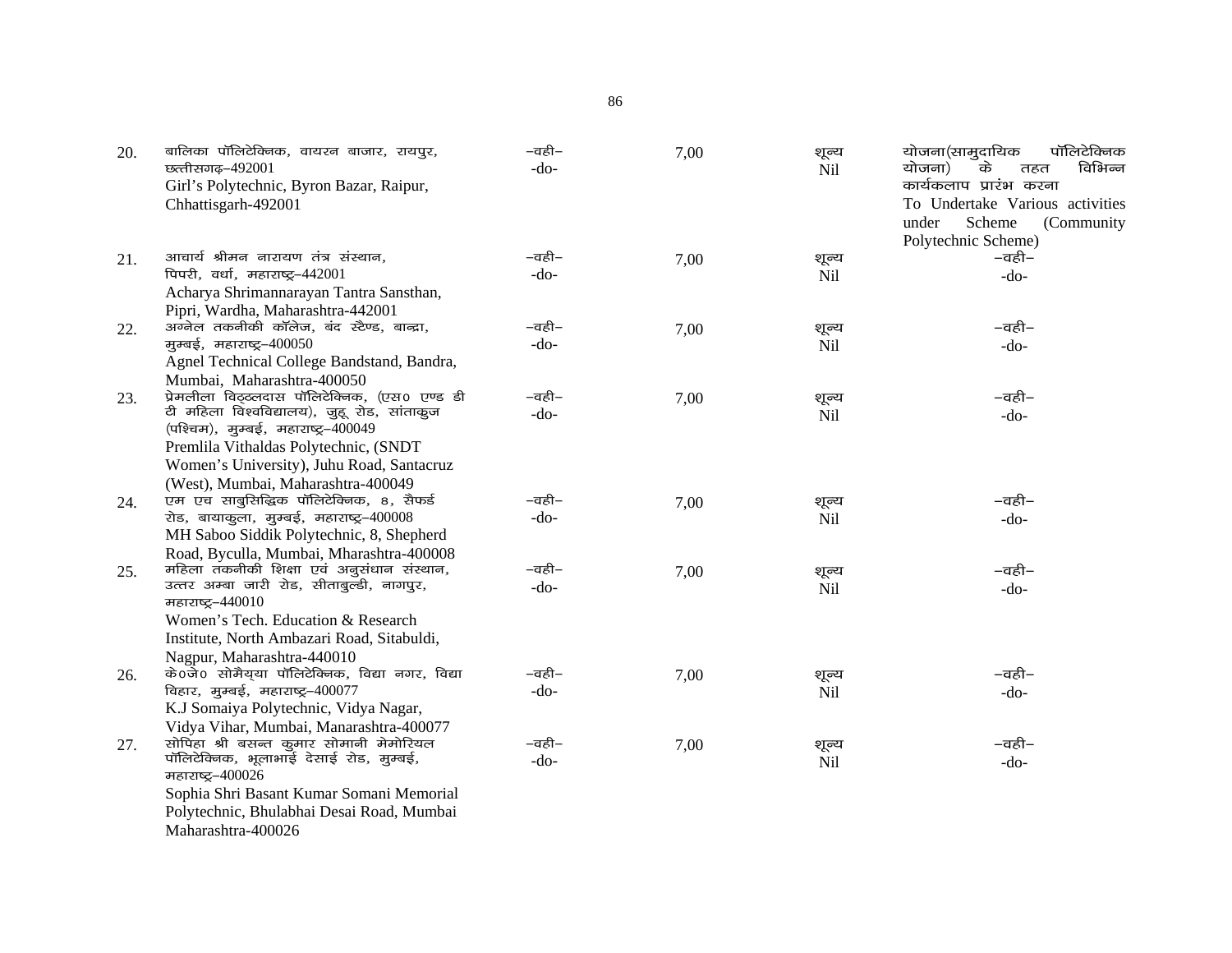| 28. | वालचन्द कॉलेज ऑफ इंजीनियरिंग,<br>डाक-विलिंग्डन कॉलेज, विश्रामबाग, सांगली,               | –वही–<br>$-do-$ | 7,00 | शूल्य      | योजना(सामुदायिक<br>पॉलिटेक्निक<br>विभिन्न<br>योजना)<br>के |
|-----|-----------------------------------------------------------------------------------------|-----------------|------|------------|-----------------------------------------------------------|
|     | महाराष्ट्र-416415                                                                       |                 |      | Nil        | तहत<br>कार्यकलाप प्रारंभ करना                             |
|     | Walchand College of Engineering, Po                                                     |                 |      |            | To Undertake Various activities                           |
|     | Willingdon College, Vishrambag, Sangli,                                                 |                 |      |            |                                                           |
|     | Maharashtra-416415                                                                      |                 |      |            | Scheme<br>(Community<br>under                             |
|     |                                                                                         | –वही–           |      |            | Polytechnic Scheme)                                       |
| 29. | के0एम0 कुंदनानी फार्मेसी पॉलिटेक्निक, उल्हास<br>रेलवे स्टेशन के सामने, उल्हास नगर, जिला |                 | 7,00 | शूल्य      | –वही–                                                     |
|     | थाणे, महाराष्ट्र-421003                                                                 | $-do-$          |      | Nil        | $-do-$                                                    |
|     | KM Kundnani Pharmacy Polytechnic, Opp.                                                  |                 |      |            |                                                           |
|     | Ulhasnagar Rly. Station, Ulhasnagar, Distt:                                             |                 |      |            |                                                           |
|     | Thane, Maharashtra-421003                                                               |                 |      |            |                                                           |
| 30. | इंस्टीट्यूट ऑफ फार्मेसी, पो0बा0-123, सर्वे नं.                                          | –वही–           | 7,00 | शूल्य      | –वही–                                                     |
|     | $-100$ , फार्मेसी नगर, मालेगांव, नासिक,                                                 | $-do-$          |      | <b>Nil</b> | $-do-$                                                    |
|     | महाराष्ट्र-423203                                                                       |                 |      |            |                                                           |
|     | Institute of Pharmacy, post Box No. 123,                                                |                 |      |            |                                                           |
|     | Survey No. 100, Pharmacy Nagar, Malegaon,                                               |                 |      |            |                                                           |
|     | Nashik, Maharashtra-423203                                                              |                 |      |            |                                                           |
| 31. | सी0वी0 चारांतीमथ ग्रामीण पॉलिटेक्निक, हुंदगुंद,                                         | –वही–           | 7,00 | शूल्य      | –वही–                                                     |
|     | जिला बागलाकोट, कर्नाटक-587118                                                           | $-do-$          |      | Nil        | $-do-$                                                    |
|     | CV Charantimath Rural Polytechnic,                                                      |                 |      |            |                                                           |
|     | Hundgund, Distt: Bagalkot, Karanataka-                                                  |                 |      |            |                                                           |
|     | 587118                                                                                  |                 |      |            |                                                           |
| 32. | जे0एस0एस0पॉलिटेक्निक फॉर वूमन,                                                          | –वही–           | 7,00 | शूल्य      | –वही–                                                     |
|     | जे0एस0एस0 टेक्नो. इंस्टी. कैम्पस, मैसूर,                                                | $-do-$          |      | Nil        | $-do-$                                                    |
|     | कर्नाटक-750 006                                                                         |                 |      |            |                                                           |
|     | JSS Polytechnic for Women, JSS Tech. Instt                                              |                 |      |            |                                                           |
|     | Campus, Mys-ore, Karnataka 750 006                                                      |                 |      |            |                                                           |
| 33. | एम0ई0एस0 पॉलिटेक्निक, मधुगिरि,                                                          | –वही–           | 7,00 | शूल्य      | –वही–                                                     |
|     | जिला-तुम्का, कर्नाटक-572132                                                             | $-do-$          |      | Nil        | $-do-$                                                    |
|     | MES Polytechnic, Madhugiri, Distt: Tumku,                                               |                 |      |            |                                                           |
|     | Karnataka-572132                                                                        |                 |      |            |                                                           |
| 34. | के0एल0ई0 सोसाईटीज सी0एम0 कोल्ली                                                         | –वही–           | 7,00 | शूल्य      | –वही–                                                     |
|     | पॉलिटेक्निक, हावेरी, कर्नाटक- $581100$                                                  | $-do-$          |      | Nil        | $-do-$                                                    |
|     | KLE society's CM Kolli Polytechnic, Haveri,                                             |                 |      |            |                                                           |
|     | Karnataka-581100                                                                        |                 |      |            |                                                           |
| 35. | आर0एन0 शेट्टी ग्रामीण पॉलिटेक्निक, भतकल                                                 | –वही–           | 7,00 | शूल्य      | –वही–                                                     |
|     | टी0के0, मुरदेश्वर, उत्तर कन्नड़,                                                        | $-do-$          |      | Nil        | $-do-$                                                    |
|     | कर्नाटक–581350                                                                          |                 |      |            |                                                           |
|     | RN Shetty Rural Polytechnic, Bhatkal TK,                                                |                 |      |            |                                                           |
|     | Murdeshwar, Uttar kanada, Karnataka-581350                                              |                 |      |            |                                                           |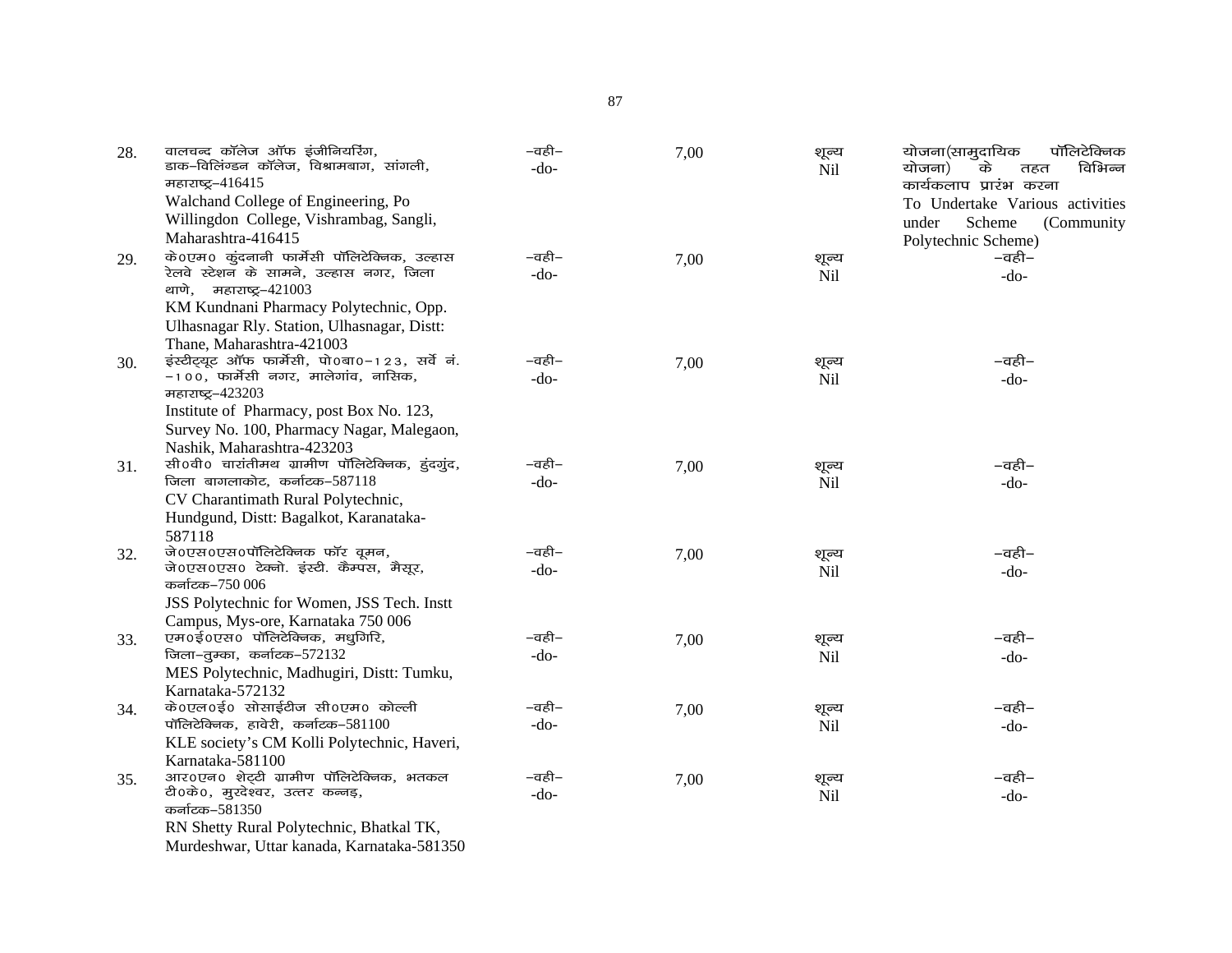| 36. | संजय मेमोरियल पॉलिटेक्निक, इक्केरी रोड,<br>सागर, जिला शिमोगा, कर्नाटक-577401<br>Sanjay Memorial Polytechnic, Ikkeri Road,<br>Sagar, Distt: Shimoga, Karnatak-577401 | –वही–<br>$-do-$ | 7,00 | शूल्य<br>Nil        | पॉलिटेक्निक<br>योजना(सामुदायिक<br>के<br>विभिन्न<br>योजना)<br>तहत<br>कार्यकलाप प्रारंभ करना<br>To Undertake Various activities<br>Scheme<br>(Community<br>under<br>Polytechnic Scheme) |
|-----|---------------------------------------------------------------------------------------------------------------------------------------------------------------------|-----------------|------|---------------------|---------------------------------------------------------------------------------------------------------------------------------------------------------------------------------------|
| 37. | नित्तूर पॉलिटेक्निक, हाबासी कोटे, बिदार,                                                                                                                            | –वही–           | 7,00 | शूल्य               | –वही–                                                                                                                                                                                 |
|     | कर्नाटक–585401                                                                                                                                                      | $-do-$          |      | Nil                 | $-do-$                                                                                                                                                                                |
|     | Nittur Polytechnic, Habashi Kote, Bidar,                                                                                                                            |                 |      |                     |                                                                                                                                                                                       |
|     | Karnataka-585401                                                                                                                                                    |                 |      |                     |                                                                                                                                                                                       |
| 38. | डा0 जी0एस0 मेल्कोटे ग्रामीण पॉलिटेक्निक,                                                                                                                            | –वही–           | 7,00 | शूल्य               | –वही–                                                                                                                                                                                 |
|     | डाक-कुकनूर, तह.-येलबुर्गा,                                                                                                                                          | $-do-$          |      | <b>Nil</b>          | $-do-$                                                                                                                                                                                |
|     | जिला-कर्नाटक-583232                                                                                                                                                 |                 |      |                     |                                                                                                                                                                                       |
|     | Dr. G S Melkote Rural Polytechnic, PO:<br>Kuknoor, Tal: Yelburga, Distt.: Karnataka-                                                                                |                 |      |                     |                                                                                                                                                                                       |
|     | 583232                                                                                                                                                              |                 |      |                     |                                                                                                                                                                                       |
| 39. | तामे सोसाईटीज पॉलिटेक्निक, बेल्लारी रोड,                                                                                                                            | –वही–           | 7,00 | शूल्य               | –वही–                                                                                                                                                                                 |
|     | होसपेट, बेल्लारी, कर्नाटक-583201                                                                                                                                    | $-do-$          |      | Nil                 | $-do-$                                                                                                                                                                                |
|     | TAME Society's Polytechnic, Bellary Road,                                                                                                                           |                 |      |                     |                                                                                                                                                                                       |
|     | Hospet, Bellary, Karnataka-583201                                                                                                                                   |                 |      |                     |                                                                                                                                                                                       |
| 40. | एस0आर0 वस्त्रांड ग्रामीण                                                                                                                                            | –वही–           | 7,00 | शूल्य               | –वही–                                                                                                                                                                                 |
|     | पॉलिटेक्निक, तोंगुनासी कास, बादामी रोड,                                                                                                                             | $-do-$          |      | <b>Nil</b>          | $-do-$                                                                                                                                                                                |
|     | गुलेडगुड्ड, भागलकोट, कर्नाटक-587203                                                                                                                                 |                 |      |                     |                                                                                                                                                                                       |
|     | SR Vastrad Rural Polytechnic, Togunashi                                                                                                                             |                 |      |                     |                                                                                                                                                                                       |
|     | Cross, Badami Road, Guledgudd, Bagalkot,                                                                                                                            |                 |      |                     |                                                                                                                                                                                       |
|     | Karnataka-587203<br>श्री तारालाबालू जगदगुरू                                                                                                                         | –वही–           |      |                     | –वही–                                                                                                                                                                                 |
| 41. | पॉलिटेक्निक, हारापानहल्ली, दावनगेरे,                                                                                                                                | $-do-$          | 7,00 | शूल्य<br><b>Nil</b> | $-do-$                                                                                                                                                                                |
|     | कर्नाटक–583131                                                                                                                                                      |                 |      |                     |                                                                                                                                                                                       |
|     | Sri Taralabalu Jagadguru Polytechnic,                                                                                                                               |                 |      |                     |                                                                                                                                                                                       |
|     | Harapanhalli, Davangere, Karnataka-583131                                                                                                                           |                 |      |                     |                                                                                                                                                                                       |
| 42. | आर0एन0 शेट्टी पॉलिटेक्निक, पी0बी0 नं0−36,                                                                                                                           | –वही–           | 7,00 | शूल्य               | –वही–                                                                                                                                                                                 |
|     | विद्यानगर, सिरसी,                                                                                                                                                   | $-do-$          |      | <b>Nil</b>          | $-do-$                                                                                                                                                                                |
|     | उत्तर कन्नड़, कर्नाटक-581402                                                                                                                                        |                 |      |                     |                                                                                                                                                                                       |
|     | RN Shetty Polytechnic, PB No. 36, Vidya-                                                                                                                            |                 |      |                     |                                                                                                                                                                                       |
|     | nagar, Sirsi, Uttar Kanada, Karnataka-581402<br>सीठी साहिब मेमोरियरल                                                                                                | –वही–           |      |                     | –वही–                                                                                                                                                                                 |
| 43. | पॉलिटेक्निक कॉलेज, पी0बी0 नं0-1,                                                                                                                                    | $-do-$          | 7,00 | शूल्य<br>Nil        |                                                                                                                                                                                       |
|     | $\sigma$ डाक-थेकुमुरी, तिरूर, मालापुरम, केरल-676105                                                                                                                 |                 |      |                     | $-do-$                                                                                                                                                                                |
|     | Seethi Sahib Memorial Polytechnic College, PB                                                                                                                       |                 |      |                     |                                                                                                                                                                                       |
|     | No.1, PO: Thekkumuri, Trirur, Malapuram,                                                                                                                            |                 |      |                     |                                                                                                                                                                                       |
|     | Kerala-676105                                                                                                                                                       |                 |      |                     |                                                                                                                                                                                       |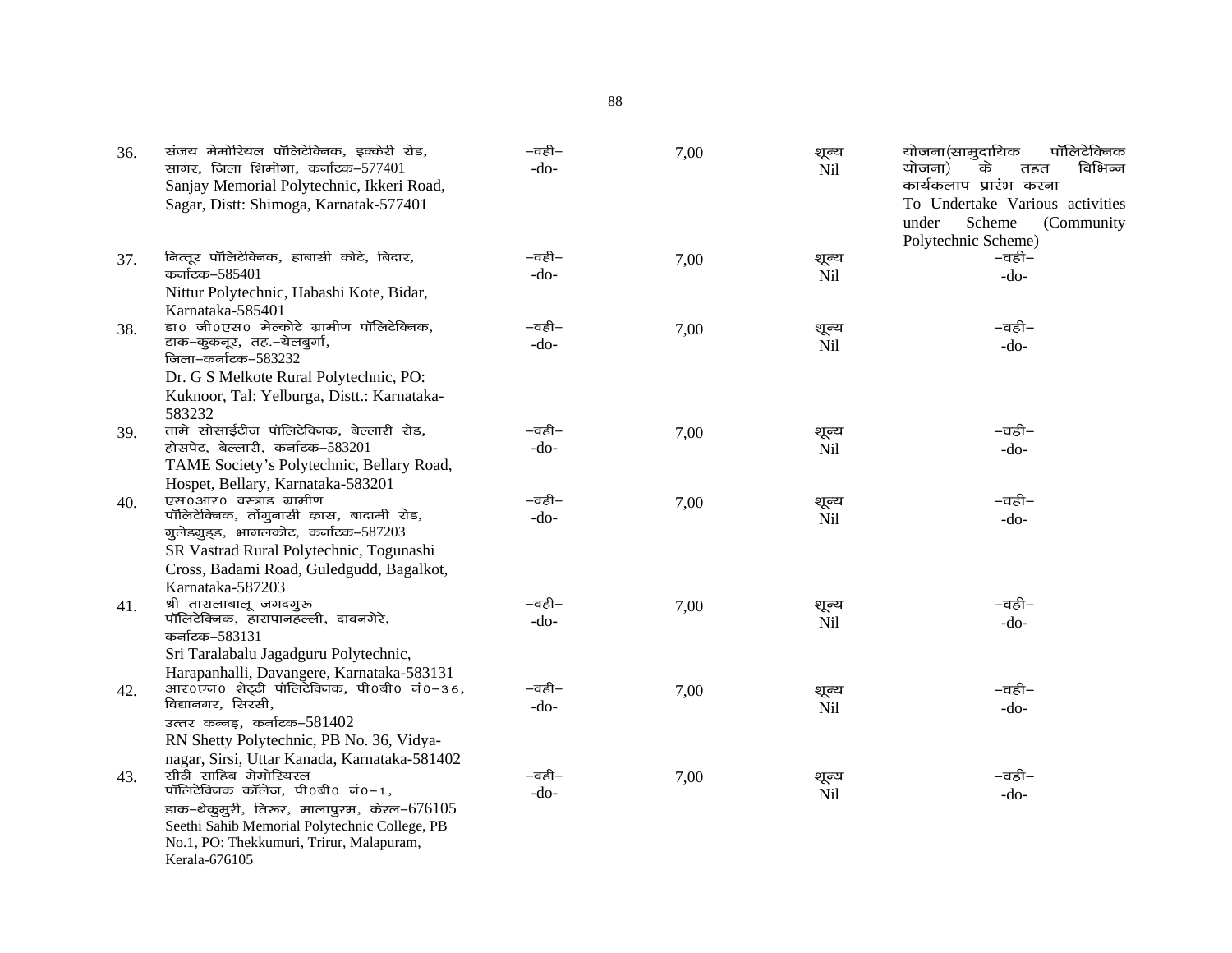| 44. | कारमेल पॉलिटेक्निक कॉलेज, पुन्नापारा, अलप्पूजा<br>(अल्लेपी), केरल-688004<br>Carmel Polytechnic College, Punnapra,<br>Alappuzha (Alleppy), Kerala-688004                                                                                                                                                                                   | –वही–<br>$-do-$ | 7,00 | शूल्य<br>Nil | पॉलिटेक्निक<br>योजना(सामुदायिक<br>के<br>विभिन्न<br>योजना)<br>तहत<br>कार्यकलाप प्रारंभ करना<br>To Undertake Various activities<br>under<br>Scheme<br>(Community<br>Polytechnic Scheme) |
|-----|-------------------------------------------------------------------------------------------------------------------------------------------------------------------------------------------------------------------------------------------------------------------------------------------------------------------------------------------|-----------------|------|--------------|---------------------------------------------------------------------------------------------------------------------------------------------------------------------------------------|
| 45. | श्री नारायण पॉलिटेक्निक कॉलेज, काटियाम,<br>कोल्लाम. केरल-691571                                                                                                                                                                                                                                                                           | –वही–<br>$-do-$ | 7,00 | शूल्य<br>Nil | –वही–<br>$-do-$                                                                                                                                                                       |
|     | Sree Narayana Polytechnic college, Kotiyam,<br>Kollam, Kerala-691571                                                                                                                                                                                                                                                                      |                 |      |              |                                                                                                                                                                                       |
| 46. | श्री रामकृष्ण मिशन विद्यालय<br>पॉलिटेक्निक कॉलेज, डाक-श्री रामकृष्ण विद्यालय,<br>कोयम्बटूर,तमिलनाडु-641020                                                                                                                                                                                                                                | –वही–<br>$-do-$ | 7,00 | शूल्य<br>Nil | –वही–<br>$-do-$                                                                                                                                                                       |
| 47. | Sri Ramakrishna Mission Vidyalaya<br>Polytechnic College, PO: sri Ramakrishna<br>Vidalaya, Coimbatore, Tamil Nadu-641020<br>ननजप्पा इंस्टीट्यूट ऑफ ग्रामीण विकास एवं<br>प्रौद्योगिकी, पालानीसामे रवि नगर,<br>कारूमाथमपेट्टी, कोयम्बटूर,तमिलनाडु-641659<br>Nanjappa Institute of Rural Development &<br>Technology, Palanisame Ravi Nagar, | –वही–<br>$-do-$ | 7,00 | शूल्य<br>Nil | –वही–<br>$-do-$                                                                                                                                                                       |
|     | Karumathampatty, Coimbatore, Tamil Nadu-<br>641659                                                                                                                                                                                                                                                                                        |                 |      |              |                                                                                                                                                                                       |
| 48. | अरुलमिगू चांदीगेश्वरार पॉलिटेक्निक,<br>कारुमाथमपेट्टी, कोयम्बटूर, तमिलनाडु-641659<br>Arulmigu Chandigeswarar Polytechnic,<br>karumathampatty, Coimbatore, Tamil Nadu-<br>641659                                                                                                                                                           | –वही–<br>$-do-$ | 7,00 | शूल्य<br>Nil | –वही–<br>$-do-$                                                                                                                                                                       |
| 49. | भाकतावासष्टसालम पॉलिटेक्निक कॉलेज<br>काराईपेट्टल, कांचीपुरम,<br>तमिलनाडु-631552<br>Bhaktavastsalam Polytechnic College,<br>karaipettal, Kanchipuram, Tamil Nadu-<br>631552                                                                                                                                                                | –वही–<br>$-do-$ | 7,00 | शूल्य<br>Nil | –वही–<br>$-do-$                                                                                                                                                                       |
| 50. | ए०एम०के० टेक्नोलॉजीकल पॉलिटेक्निक कॉलेज,<br>चेन्नई नांगलौर रोड, सेम्बराम्बक्कम, चेन्नई,<br>तमिलनाडु-602103<br>A M K Technological Polytechnic College,<br>Chennai Nangalore Road, Sembarambakkam,<br>Chennai, Tamil Nadu-602103                                                                                                           | –वही–<br>$-do-$ | 7,00 | शूल्य<br>Nil | –वही–<br>$-do-$                                                                                                                                                                       |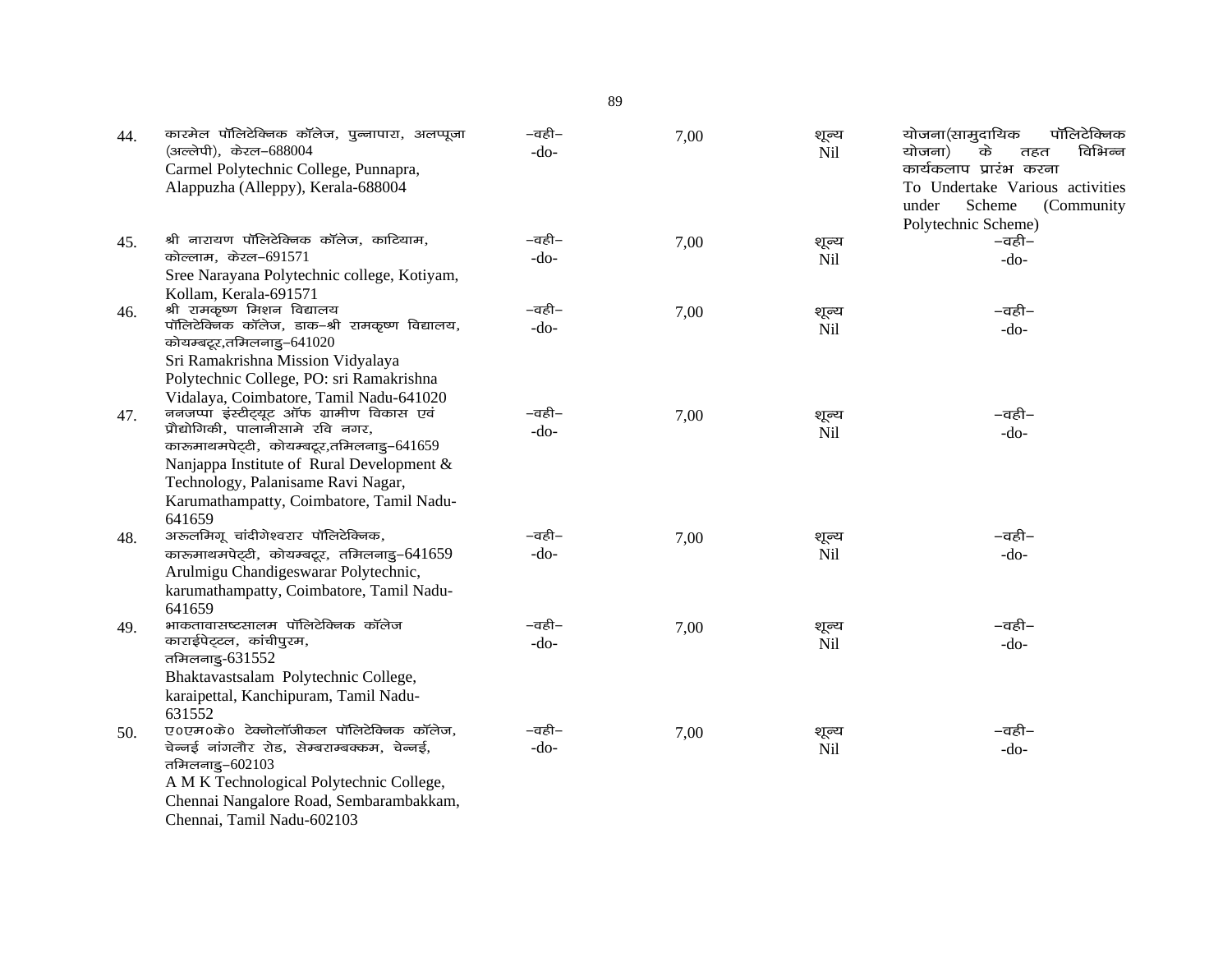| 51. | मोहम्मद सथक पॉलिटेक्निक रामानाथपुरम,       | –वही–  | 7,00 | शूल्य      | पॉलिटेक्निक<br>योजना(सामुदायिक  |
|-----|--------------------------------------------|--------|------|------------|---------------------------------|
|     | किलकाराई                                   | $-do-$ |      | Nil        | विभिन्न<br>के<br>योजना)<br>तहत  |
|     | तमिलनाडु-623806                            |        |      |            | कार्यकलाप प्रारंभ करना          |
|     | Mohamed Sathak Polytechnic,                |        |      |            | To Undertake Various activities |
|     | Ramanathapuram, Kilakarai,                 |        |      |            | Scheme<br>(Community<br>under   |
|     | Tamil Nadu-623806                          |        |      |            | Polytechnic Scheme)             |
| 52. | राजगोपाल पॉलिटेक्निक कॉलेज, गांधी नगर,     | –वही–  | 7,00 | शूल्य      | –वही–                           |
|     | गुडीयाट्टम, वेल्लोर,                       | $-do-$ |      | Nil        | $-do-$                          |
|     | तमिलनाडु-632602                            |        |      |            |                                 |
|     | Rajagopal Polytechnic College, Gandhi      |        |      |            |                                 |
|     | Nagar, Gudiyattam, Vellore,                |        |      |            |                                 |
|     | Tamil Nadu-632602                          |        |      |            |                                 |
| 53. | पी०ए०सी० रामासामी राजा                     | –वही–  | 7,00 | शूल्य      | –वही–                           |
|     | पॉलिटेक्निक कॉलेज, कुमारसामी राजा नगर,     | $-do-$ |      | Nil        | $-do-$                          |
|     | डाक-राजापल्लयम, विरुद्धनगर,                |        |      |            |                                 |
|     | तमिलनाडु- $626108$                         |        |      |            |                                 |
|     | PAC Ramasamy Raja polytechnic College,     |        |      |            |                                 |
|     | Kumarasamy Raja Nagar Post, Rajapalayam,   |        |      |            |                                 |
|     | Virudhunagar, Tamil Nadu-626108            |        |      |            |                                 |
| 54. | वालीवालम देसीकर                            | –वही–  | 7,00 | शूल्य      | –वही–                           |
|     | पॉलिटेक्निक, नागापट्टीनम,                  | $-do-$ |      | Nil        | $-do-$                          |
|     | तमिलनाडु- $611001$                         |        |      |            |                                 |
|     | Valivalam Desikar Polytechnic,             |        |      |            |                                 |
|     | Nagapattinam, Tamil Nadu-611001            |        |      |            |                                 |
| 55. | के0एस0 रंगासामी इंस्टीट्यूट ऑफ टेक्नोलॉजी, | –वही–  | 7,00 | शूल्य      | –वही–                           |
|     | थोक्कावाडी, तिरुचेनगोडे, नामक्कल,          | $-do-$ |      | <b>Nil</b> | $-do-$                          |
|     | तमिलनाडु-637209                            |        |      |            |                                 |
|     | KS Ranagasamy Institute of Technology,     |        |      |            |                                 |
|     | Thokkavadi, Tiruchengode, Namakkal, Tamil  |        |      |            |                                 |
|     | Nadu-637209                                |        |      |            |                                 |
| 56. | एस0एस0एम0 इंस्टीट्यूट ऑफ टेक्सटाईल         | –वही–  | 5,22 | शूल्य      | –वही–                           |
|     | टेक्नोलॉजी एण्ड पॉलिटेक्निक कॉलेज,         | $-do-$ |      | Nil        | $-do-$                          |
|     | एस0एस0एम0 नगर, वालयाकारनूर,                |        |      |            |                                 |
|     | कोमारपालायम, जिला नामक्कल, तमिलनाडु-8183   |        |      |            |                                 |
|     | SSM Institute of Textile Technology &      |        |      |            |                                 |
|     | Polytechnic College, SSM Nagar,            |        |      |            |                                 |
|     | Valayakaranoor, Komarapalayam, distt:      |        |      |            |                                 |
|     | Namakkal, Tamil Nadu-638183                |        |      |            |                                 |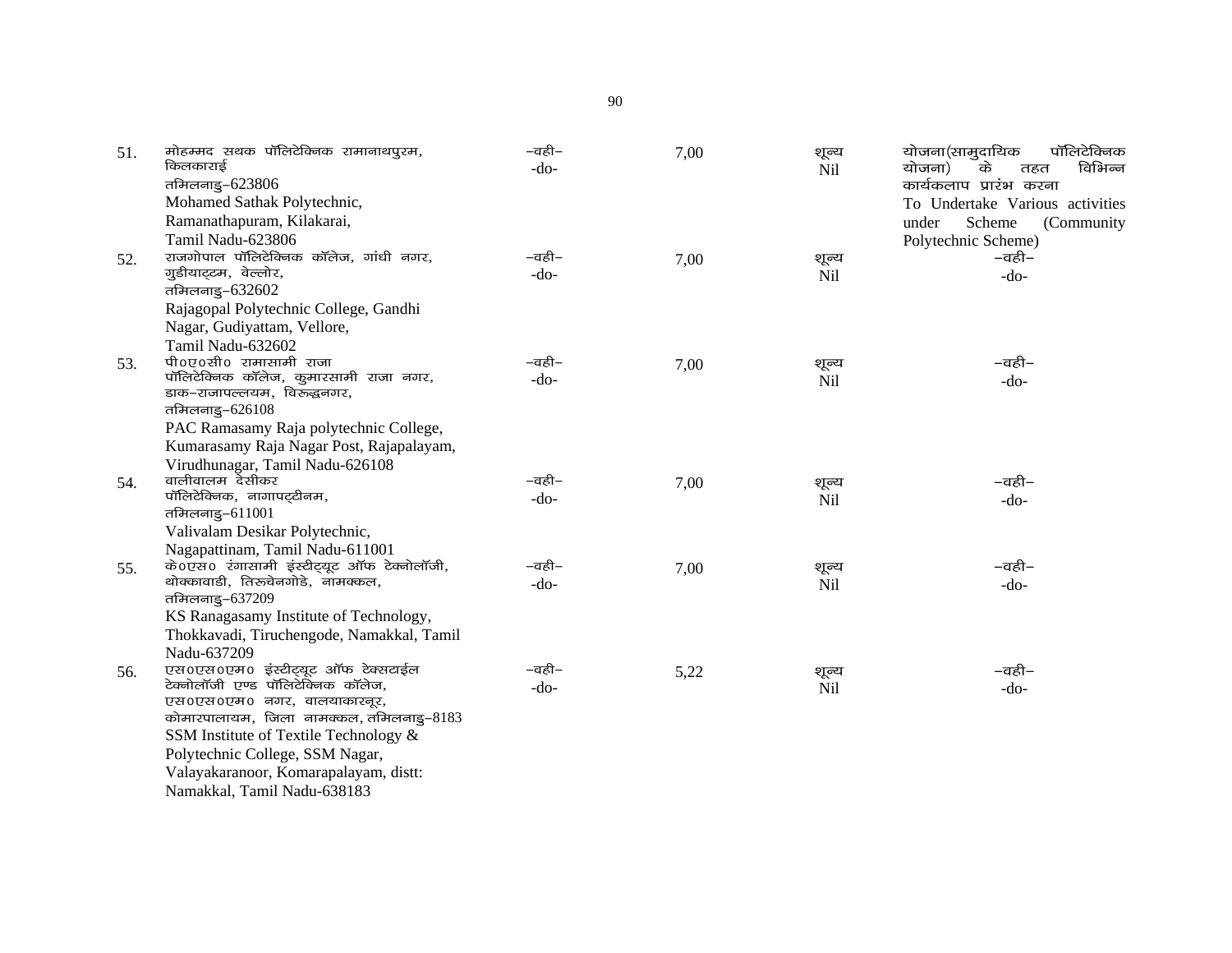| 57. | एन0पी0ए0 सिन्टेनरी पॉलिटेक्निक कॉलेज, शक्ति<br>मलाई, कोटागिरि, द नीलगिरीज,<br>तमिलनाडु-643217<br>NPA Centenary Polytechnic College, Sakthi | –वही–<br>$-do-$ | 7,00 | शूल्य<br>Nil | पॉलिटेक्निक<br>योजना(सामुदायिक<br>के<br>विभिन्न<br>योजना)<br>तहत<br>कार्यकलाप प्रारंभ करना |
|-----|--------------------------------------------------------------------------------------------------------------------------------------------|-----------------|------|--------------|--------------------------------------------------------------------------------------------|
|     | Malai, Kotagiri, The Nilgiris, Tamil Nadu-<br>643217                                                                                       |                 |      |              | To Undertake Various activities<br>Scheme<br>under<br>(Community)<br>Polytechnic Scheme)   |
| 58. | अरसान गनेशन पॉलिटेक्निक कॉलेज, पो0बा0                                                                                                      | –वही–           | 7,00 | शूल्य        | –वही–                                                                                      |
|     | $\vec{a}$ 0-27, विरुद्धनगर मेन रोड,<br>डाक-अनाईकुट्टम, शिवाकाशी, विरुद्धनगर,<br>तमिलनाडु-626123                                            | $-do-$          |      | Nil          | $-do-$                                                                                     |
|     | Arasan Ganesan Polytechnic College, PB No.                                                                                                 |                 |      |              |                                                                                            |
|     | 27, Virudhunagar Main Road, PO:                                                                                                            |                 |      |              |                                                                                            |
|     | Anaikuttam, Sivakasi, Virudhunagar, Tamil                                                                                                  |                 |      |              |                                                                                            |
|     | Nadu-626123                                                                                                                                |                 |      |              |                                                                                            |
| 59. | थनथाई रोवर पोलीटेक्निक कॉलेज संस्थान,                                                                                                      | $-$ वही $-$     | 7,00 | शूल्य        | –वही–                                                                                      |
|     | पेराम्बलूर, जिलाः पेरामबलूर,तमिलनाडु-621212                                                                                                | $-do-$          |      | Nil          | $-do-$                                                                                     |
|     | Thanthai Roever Institute of Polytechnic                                                                                                   |                 |      |              |                                                                                            |
|     | college, Perambalur, Distt: Perambalur, Tamil                                                                                              |                 |      |              |                                                                                            |
|     | Nadu-621212                                                                                                                                |                 |      |              |                                                                                            |
| 60. | मीनाक्षी अम्माल पोलीटेक्निक कॉलेज,<br>उथिरामेरूर, जिला : कांचीपुरम,                                                                        | –वही–           | 7,00 | शूल्य        | –वही–                                                                                      |
|     | तमिलनाडु–६०३४०६                                                                                                                            | $-do-$          |      | Nil          | $-do-$                                                                                     |
|     | Mienakshi Ammal Polytechnic College,                                                                                                       |                 |      |              |                                                                                            |
|     | Uthiramerur, Distt: Kanchipuram, Tamil                                                                                                     |                 |      |              |                                                                                            |
|     | Nadu-603406                                                                                                                                |                 |      |              |                                                                                            |
| 61. | सीथाई अम्माल पोलीटेक्निक कॉलेज, कीला                                                                                                       | –वही–           | 7,00 | शूल्य        | –वही–                                                                                      |
|     | कंदानी, शिवगंगई, तमिलनाडु-630561                                                                                                           | $-do-$          |      | Nil          | $-do-$                                                                                     |
|     | Seethai Ammal Polytechnic college, Keela                                                                                                   |                 |      |              |                                                                                            |
|     | Kandani, Sivagangai, Tamil Nadu-630561                                                                                                     |                 |      |              |                                                                                            |
| 62. | थंगम मुथू पोलीटेक्निक कॉलेज, पेरियाकुलम,                                                                                                   | –वही–           | 7,00 | शूल्य        | –वही–                                                                                      |
|     | थेनी, तमिलनाडु-625604                                                                                                                      | $-do-$          |      | Nil          | $-do-$                                                                                     |
|     | Thangam Muthu Polytechnic College,                                                                                                         |                 |      |              |                                                                                            |
|     | Periyakulam, Theni. Tamil Nadu-625604                                                                                                      | –वही–           |      |              |                                                                                            |
| 63. | एमएसपी वेल्यूत्था नादर,<br>लक्ष्मीथियाईम्माल पोलीटेक्निक कॉलेज,                                                                            | $-do-$          | 7,00 | शूल्य        | –वही–                                                                                      |
|     | शिवगामीपुरम, पवूरचतरम, जिला : तिरुनेलवेली,                                                                                                 |                 |      | Nil          | $-do-$                                                                                     |
|     | तमिलनाडु–६२७८०८                                                                                                                            |                 |      |              |                                                                                            |
|     | MSP Velayutha Nadar Lakshmithaiammal                                                                                                       |                 |      |              |                                                                                            |
|     | Polytechnic College, Sivagamipuram,                                                                                                        |                 |      |              |                                                                                            |
|     | Pavoorchatram, Distt: Tirunelveli, Tamil                                                                                                   |                 |      |              |                                                                                            |
|     | Nadu-627808                                                                                                                                |                 |      |              |                                                                                            |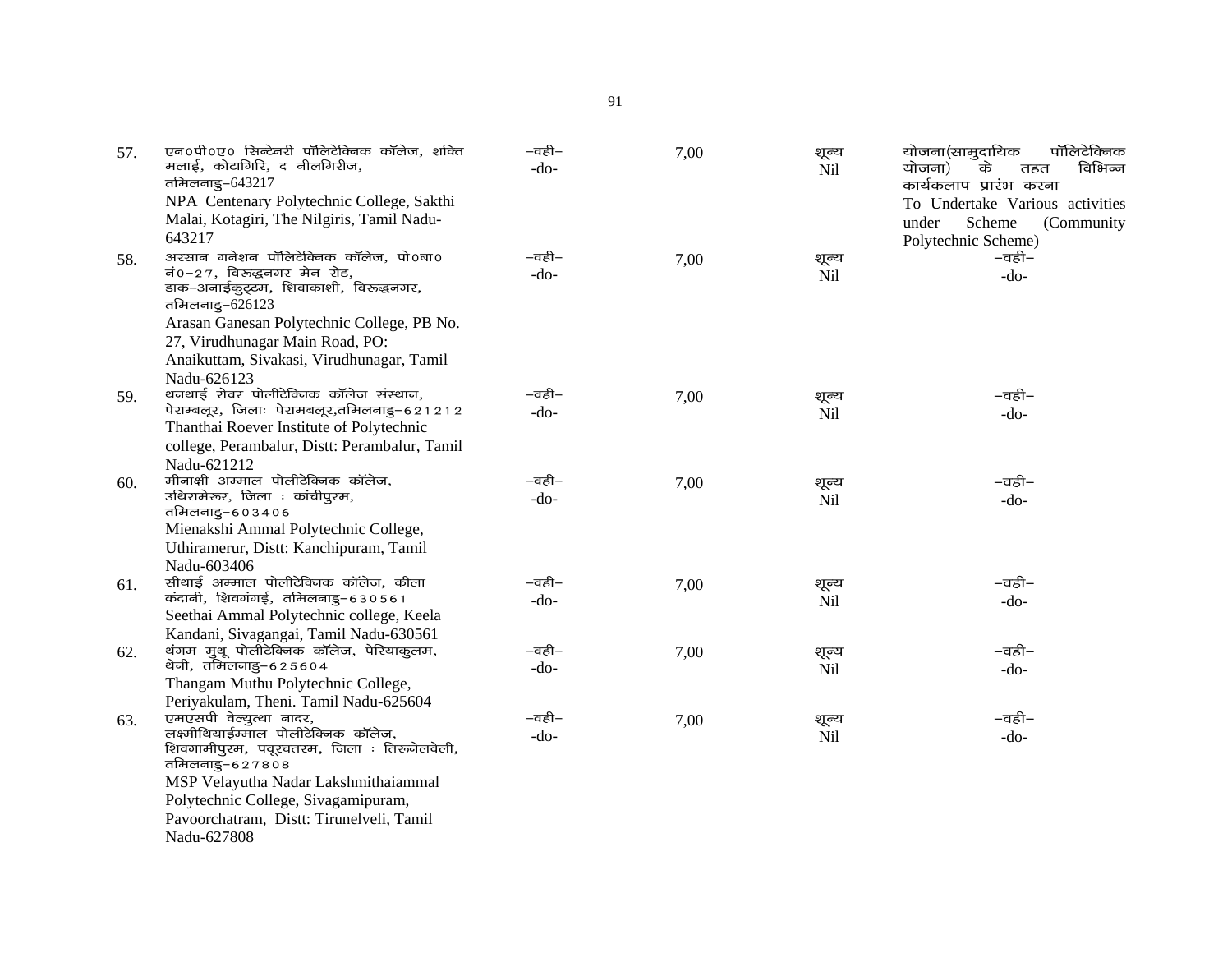| 64. | सीकालाथूर कामतची अम्मन पोलीटेक्निक कॉलेज,<br>मनामदुरै, शिवगंगई, तमिलनाडु-630606<br>Seikalathur Kamatchi Amman Polytechnic<br>College, Manamadurai, Sivagangai, Tamil<br>Nadu-630606                                           | –वही–<br>$-do-$       | 7,00 | शूल्य<br><b>Nil</b> | योजना(सामुदायिक<br>पॉलिटेक्निक<br>विभिन्न<br>के<br>योजना)<br>तहत<br>कार्यकलाप प्रारंभ करना<br>To Undertake Various activities<br>Scheme<br>(Community<br>under<br>Polytechnic Scheme) |
|-----|-------------------------------------------------------------------------------------------------------------------------------------------------------------------------------------------------------------------------------|-----------------------|------|---------------------|---------------------------------------------------------------------------------------------------------------------------------------------------------------------------------------|
| 65. | रामू-सीता पोलीटेक्निक कॉलेज, रामू-सीता नगर,<br>पी.ओ. : करिआपट्टी,<br>जिला : विरुद्धनगर, तमिलनाडु- 626106<br>Ramu-Seetha Polytechnic College, Ramu-<br>Seetha Nagar, PO: Kariapatti, Distt:<br>virudhunagar, Tamil Nadu-626106 | –वही–<br>$-do-$       | 7,00 | शूल्य<br>Nil        | –वही–<br>$-do-$                                                                                                                                                                       |
| 66. | मीनाक्षी कृष्णन पोलीटेक्निक कॉलेज, शंकर नगर,<br>पम्मल, चेन्नई,<br>Meenakshi Krishnan Polytechnic College,<br>Sankar Nagar, Pammal, Chennai, Tamil<br>Nadu-600075                                                              | –वही–<br>$-do-$       | 7,00 | शूल्य<br>Nil        | –वही–<br>$-do-$                                                                                                                                                                       |
| 67. | अन्नई जेकेके सम्पूरानी अम्मल पोलीटेक्निक<br>कॉलेज, टी एन पलायम, गोबी, इरोड,<br>तमिलनाडु–६३८५०६<br>Annai JKK Sampoorani ammal Polytechnic<br>College, TN Palayam, Gobi, Erode, Tamil<br>Nadu-638506                            | –वही–<br>$-do-$       | 7,00 | शूल्य<br>Nil        | –वही–<br>$-do-$                                                                                                                                                                       |
| 68. | एडीजे धर्मामाम्बल पोलीटेक्निक कॉलेज,<br>नागापट्टिनम, तमिलनाडु-611001<br>ADJ Dharmambal Polytechnic College,<br>Nagapattinam, Tamil Nadu- 611001                                                                               | $-$ वही $-$<br>$-do-$ | 7,00 | शूल्य<br>Nil        | –वही–<br>$-do-$                                                                                                                                                                       |
| 69. | रत्नावेल सुब्रमणियम पोलीटेक्निक कॉलेज, करूर<br>रोड़, आरवीएस नगर, डिंडीगुल,<br>तमिलनाडु–६२४००५<br>Ratnavel Subramaniam Polytechnic College,<br>Karur Road, RVS Nagar, Dindigul, Tamil<br>Nadu-624005                           | –वही–<br>$-do-$       | 7,00 | शूल्य<br><b>Nil</b> | –वही–<br>$-do-$                                                                                                                                                                       |
| 70. | मुथ्याम्मल पोलीटेक्निक कॉलेज, नादुपट्टी,<br>कक्कावेरी, रासीपुरम, जिलाः नाम्माक्कल,<br>तमिलनाडु–६३७४०८<br>Muthayammal Polytechnic College,<br>Nadupatti, Kakkavery, Rasipuram, Distt:<br>Nammakkal, Tamil Nadu- 637408         | –वही–<br>$-do-$       | 7,00 | शून्य<br>Nil        | –वही–<br>$-do-$                                                                                                                                                                       |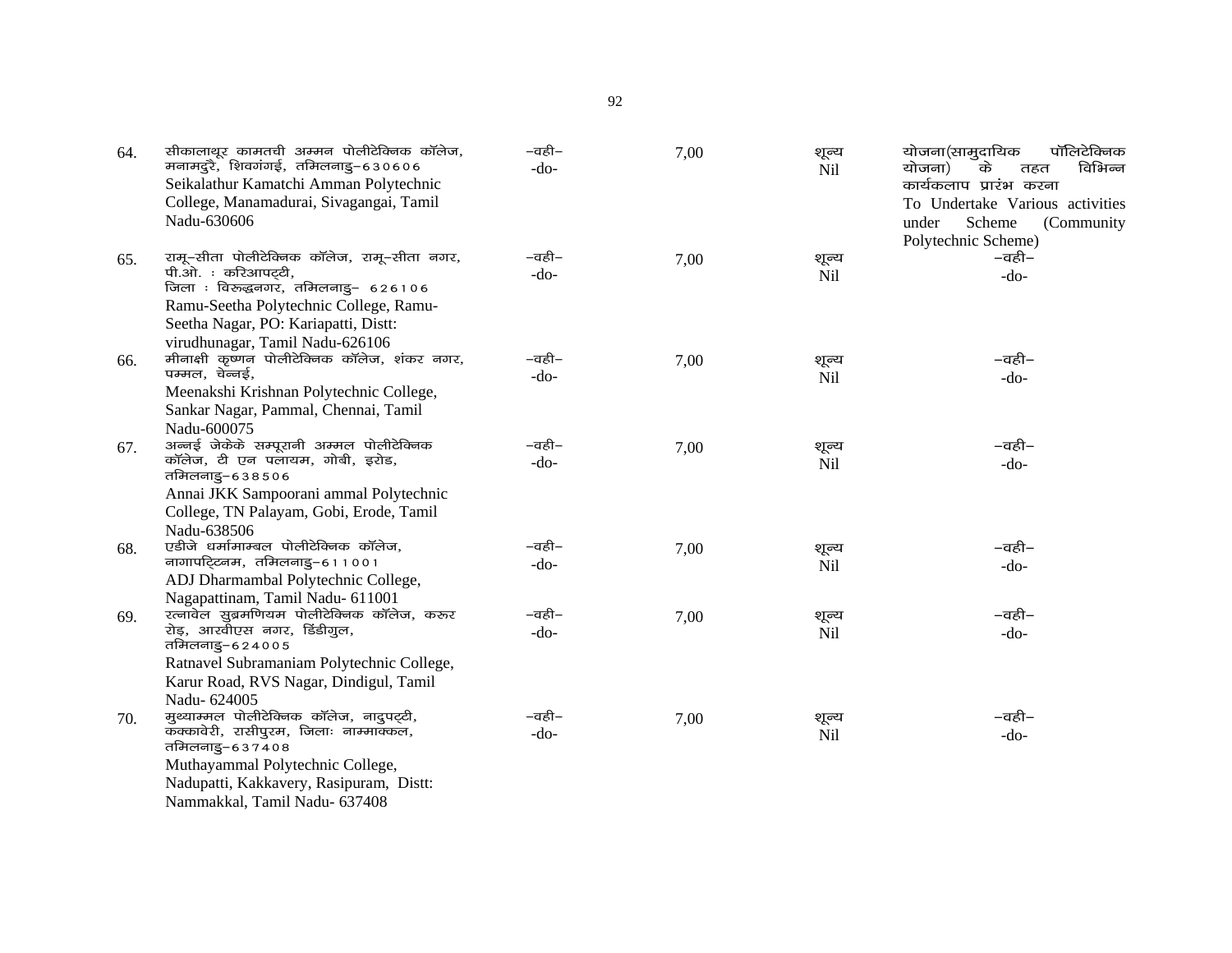| 71. | शक्ति पोलीटेक्निक कॉलेज, शक्ति नगर, इरोड,<br>तमिलनाडु–६३८३१५<br>Sakthi Polytechnic College, Sakthi Nagar,<br>Erode, Tamil Nadu- 638315 | –वही–<br>$-do-$ | 7,00 | शूल्य<br>Nil | योजना(सामुदायिक<br>पॉलिटेक्निक<br>विभिन्न<br>के<br>योजना)<br>तहत<br>कार्यकलाप प्रारंभ करना<br>To Undertake Various activities<br>Scheme<br>under<br>(Community)<br>Polytechnic Scheme) |
|-----|----------------------------------------------------------------------------------------------------------------------------------------|-----------------|------|--------------|----------------------------------------------------------------------------------------------------------------------------------------------------------------------------------------|
| 72. | विरुद्धनगर एस वेल्लैईचमाई नादिर पोलीटेक्निक                                                                                            | –वही–           | 7,00 | शूल्य        | –वही–                                                                                                                                                                                  |
|     | कॉलेज, विरुद्धनगर, तमिलनाडु-626001                                                                                                     | $-do-$          |      | Nil          | $-do-$                                                                                                                                                                                 |
|     | Virudhunagar S Vellaichamy nadir                                                                                                       |                 |      |              |                                                                                                                                                                                        |
|     | Polytechnic College, Virudhunagar, Tamil                                                                                               |                 |      |              |                                                                                                                                                                                        |
|     | Nadu-626001<br>नाचीमुथु पोलीटेक्निक कॉलेज, पुलाची, कोयम्बटूर,                                                                          | –वही–           |      |              | –वही–                                                                                                                                                                                  |
| 73. | तमिलनाडु–६४२००३                                                                                                                        | $-do-$          | 7,00 | शूल्य<br>Nil | $-do-$                                                                                                                                                                                 |
|     | Nachimuthu Polytechnic College, Pollachi,                                                                                              |                 |      |              |                                                                                                                                                                                        |
|     | Combatore, Tamil Nadu- 642003                                                                                                          |                 |      |              |                                                                                                                                                                                        |
| 74. | श्रीनिवासा सुब्बाराया पोलीटेक्निक कॉलेज, टीके                                                                                          | –वही–           | 5,08 | शूल्य        | –वही–                                                                                                                                                                                  |
|     | सिरकाली, पुत्तर, जिला : नागापट्टीनम,                                                                                                   | $-do-$          |      | Nil          | $-do-$                                                                                                                                                                                 |
|     | तमिलनाडु–६०९१०८<br>Srinivasa Subbaraya Polytechnic College, Tk                                                                         |                 |      |              |                                                                                                                                                                                        |
|     | Sirkali, Puttur, Distt: Nagapattinam, Tamil                                                                                            |                 |      |              |                                                                                                                                                                                        |
|     | Nadu-609108                                                                                                                            |                 |      |              |                                                                                                                                                                                        |
| 75. | थाई मूगमबिगई पोलीटेक्निक कॉलेज, नेरकुन्द्रम,                                                                                           | –वही–           | 5,91 | शूल्य        | –वही–                                                                                                                                                                                  |
|     | मूगापेयर, चेन्नई, तमिलनाडु-600107                                                                                                      | $-do-$          |      | <b>Nil</b>   | $-do-$                                                                                                                                                                                 |
|     | Thai Moogambigai Polytechnic College,                                                                                                  |                 |      |              |                                                                                                                                                                                        |
|     | Nerkundram, Mogappair, Chennai, Tamil                                                                                                  |                 |      |              |                                                                                                                                                                                        |
|     | Nadu-600107                                                                                                                            |                 |      |              |                                                                                                                                                                                        |
| 76. | बिजू पटनायक फिल्म एवं टेलीविजन संस्थान<br>उड़ीसा, बीआएसई कैम्पस, कटक,                                                                  | –वही–<br>$-do-$ | 7,00 | शूल्य        | –वही–                                                                                                                                                                                  |
|     | उड़ीसा-753007                                                                                                                          |                 |      | Nil          | $-do-$                                                                                                                                                                                 |
|     | Biju Pattanaik Film and Television Institute                                                                                           |                 |      |              |                                                                                                                                                                                        |
|     | of Orissa, BOSE Campus, Cuttack, Orissa-                                                                                               |                 |      |              |                                                                                                                                                                                        |
|     | 753007                                                                                                                                 |                 |      |              |                                                                                                                                                                                        |
| 77. | रामकृष्ण मिशन शिल्पमंदिर, बेलूरमठ, हावडा,                                                                                              | –वही–           | 7,00 | शूल्य        | –वही–                                                                                                                                                                                  |
|     | पश्चिम बंगाल-711202<br>Ramakrishna Mission Shilpamandira,                                                                              | $-do-$          |      | Nil          | $-do-$                                                                                                                                                                                 |
|     | Howrah, West Bengal-711202<br>Belurmath,                                                                                               |                 |      |              |                                                                                                                                                                                        |
| 78. | एमबीसी इंजीनियरी एवं प्रौद्योगिकी संस्थान,                                                                                             | –वही–           | 7,00 | शूल्य        | –वही–                                                                                                                                                                                  |
|     | साधननगर, पी.ओ. एवं जिला : बर्दवान, पश्चिम                                                                                              | $-do-$          |      | Nil          | $-do-$                                                                                                                                                                                 |
|     | बंगाल–713101                                                                                                                           |                 |      |              |                                                                                                                                                                                        |
|     | MBC Institute of Engineering & Technology,                                                                                             |                 |      |              |                                                                                                                                                                                        |
|     | Sadhannagar, PO & Distt: Burdwan, West                                                                                                 |                 |      |              |                                                                                                                                                                                        |
|     | Bengal-713101                                                                                                                          |                 |      |              |                                                                                                                                                                                        |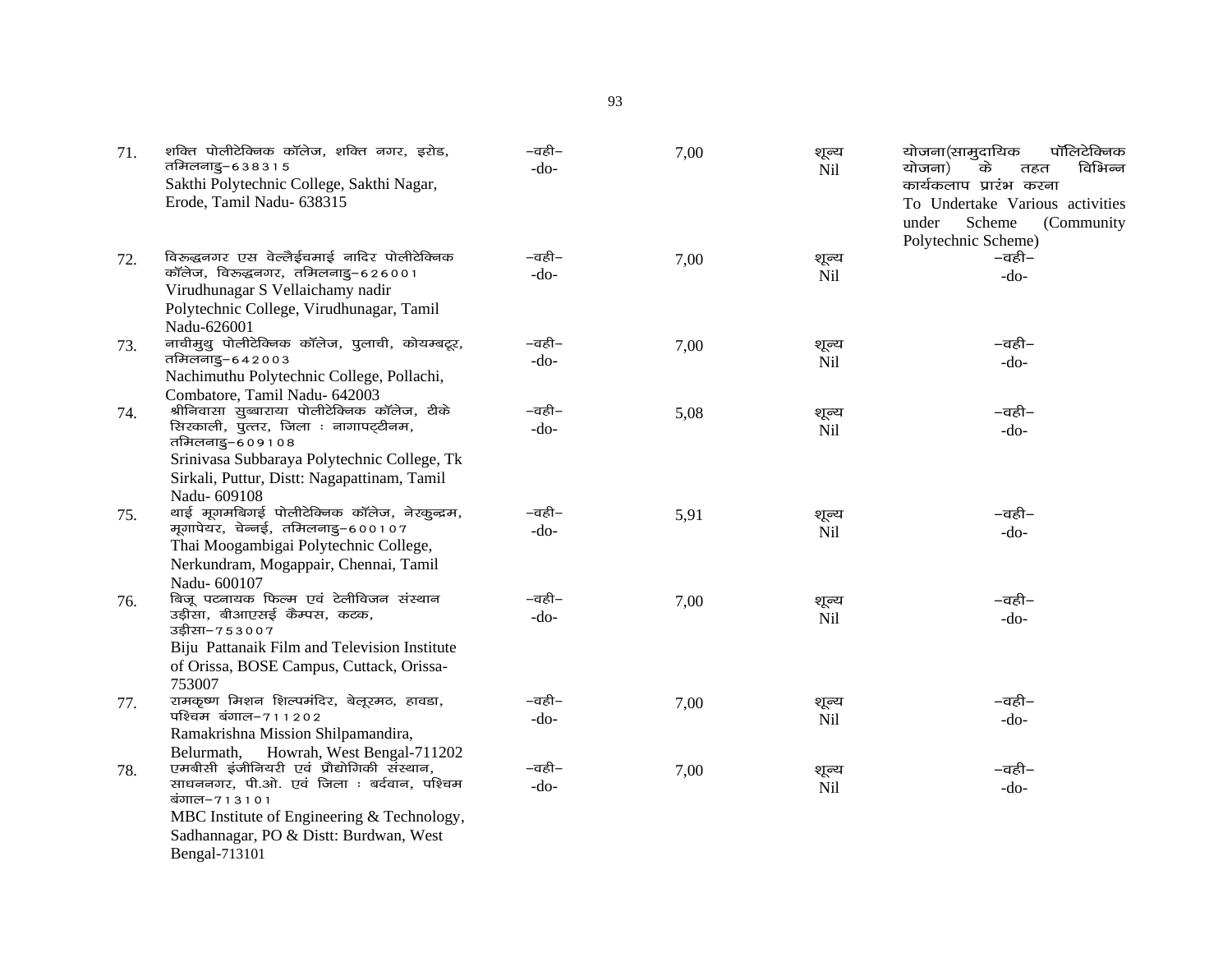| 79. | कनिष्ठ कार्यकारी इंजीनियरी संस्थान, महेन्द्रा<br>भट्टाचार्जी रोड़, दलालपुकुर, हावड़ा, पश्चिम<br>बंगाल-711104 | –वही–<br>$-do-$ | 7,00  | शूल्य<br><b>Nil</b> | योजना(सामुदायिक<br>पॉलिटेक्निक<br>विभिन्न<br>के<br>योजना)<br>तहत<br>कार्यकलाप प्रारंभ करना |
|-----|--------------------------------------------------------------------------------------------------------------|-----------------|-------|---------------------|--------------------------------------------------------------------------------------------|
|     | Engineering Institute for Junior Executive,                                                                  |                 |       |                     | To Undertake Various activities                                                            |
|     | Mahendra Bhattacharjee Road, Dalalpukur,                                                                     |                 |       |                     | Scheme<br>under<br>(Community                                                              |
|     | Howrah, West Bengal-711104                                                                                   |                 |       |                     | Polytechnic Scheme)                                                                        |
| 80. | बंगाल प्रौद्योगिकी संस्थान, जागीग्राम औद्योगिक                                                               | –वही–           | 7,00  | शूल्य               | –वही–                                                                                      |
|     | कॉम्प्लेक्स, कटवा, बर्दवान, पश्चिम                                                                           | $-do-$          |       | Nil                 | $-do-$                                                                                     |
|     | बंगाल-713130                                                                                                 |                 |       |                     |                                                                                            |
|     | Bengal Institute of Technology, jagigram                                                                     |                 |       |                     |                                                                                            |
|     | Industrial Complex, Katwa, Burdwan, West                                                                     |                 |       |                     |                                                                                            |
|     | Bengal-713130                                                                                                | –वही–           |       |                     |                                                                                            |
| 81. | मैसूर हिन्दी प्रचार परिषद, बंगलौर                                                                            | $-do-$          | 32,40 | शूल्य               | हिन्दी के प्रोन्नयन और विकास<br>के लिये                                                    |
|     | Mysore Hindi Parachar Parishad, Bangalore                                                                    |                 |       | <b>Nil</b>          | For the Promotion and                                                                      |
|     |                                                                                                              |                 |       |                     |                                                                                            |
|     | कर्नाटक हिन्दी प्रचार समिति, बंगलौर                                                                          | –वही–           |       |                     | Development of Hindi<br>–वही–                                                              |
| 82. | Karnataka Hindi Prachar Samiti, Bangalore                                                                    | $-do-$          | 18,94 | शूल्य<br>Nil        | $-do-$                                                                                     |
| 83. | कर्नाटक महिला हिन्दी सेवा समिति, बंगलौर                                                                      | –वही–           | 24,75 |                     | –वही–                                                                                      |
|     | Karnataka Mahila Hindi Seva Samiti,                                                                          | $-do-$          |       | शूल्य<br><b>Nil</b> | $-do-$                                                                                     |
|     | Bangalore                                                                                                    |                 |       |                     |                                                                                            |
| 84  | दक्षिणी भारत हिन्दी प्रचार सभा, धारवाड,                                                                      | –वही–           | 55,37 | शूल्य               | –वही–                                                                                      |
|     | कर्नाटक                                                                                                      | $-do-$          |       | <b>Nil</b>          | $-do-$                                                                                     |
|     | Dakshin Bharat Hindi Prachar Sabha,                                                                          |                 |       |                     |                                                                                            |
|     | Dharwad, Karnataka                                                                                           |                 |       |                     |                                                                                            |
| 85. | मुम्बई हिन्दी विद्यापीठ, मुम्बई                                                                              | –वही–           | 26,18 | शूल्य               | $-\overline{a}\overline{b}$ –                                                              |
|     | Mumbai Hindi Vidyapeeth, Mumbai                                                                              | $-do-$          |       | Nil                 | $-do-$                                                                                     |
| 86. | मुम्बई प्रांतीय राष्ट्रभाषा प्रचार सभा                                                                       | –वही–           | 5,88  | शूल्य               | –वही–                                                                                      |
|     | Mumbai Prantiya Rashtrabhasha Prachar                                                                        | $-do-$          |       | Nil                 | $-do-$                                                                                     |
|     | Sabha                                                                                                        |                 |       |                     |                                                                                            |
| 87. | मुम्बई हिन्दी सभा, मुम्बई                                                                                    | –वही–           | 5,32  | शूल्य               | –वही–                                                                                      |
|     | Mumbai Hindi Sabha, Mumbai                                                                                   | $-do-$          |       | Nil                 | $-do-$                                                                                     |
| 88. | महाराष्ट्र राष्ट्रभाषा सभा, पुणे                                                                             | –वही–           | 7,56  | शूल्य               | –वही–                                                                                      |
|     | Maharashtra Rashtrabhasha Sabha, Pune                                                                        | $-do-$          |       | Nil                 | $-do-$                                                                                     |
| 89. | राष्ट्रभाषा प्रचार समिति, वर्धा                                                                              | –वही–           | 6,74  | शूल्य               | –वही–                                                                                      |
|     | Rashtrabhasha Prachar Samiti Wardha                                                                          | $-do-$          |       | <b>Nil</b>          | $-do-$                                                                                     |
| 90. | दक्षिण भारत हिन्दी प्रचार सभा, आंध्र प्रदेश                                                                  | –वही–           | 43,49 | शूल्य               | –वही–                                                                                      |
|     | Dakshin Bharat Hindi Prachar Sabha, Andhra                                                                   | $-do-$          |       | Nil                 | $-do-$                                                                                     |
|     | Pradesh                                                                                                      |                 |       |                     |                                                                                            |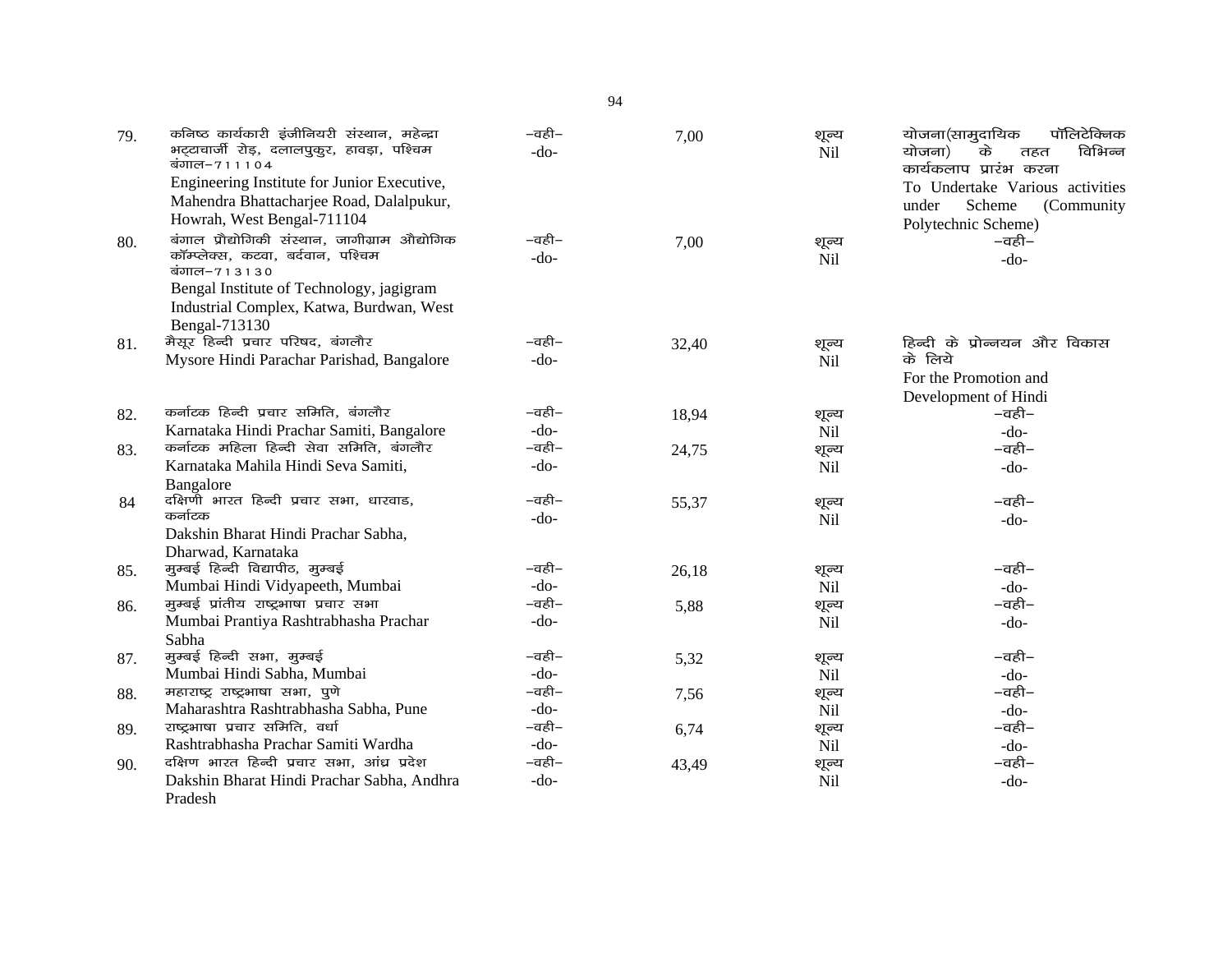| 91.  | आंध्र प्रदेश हिन्दी प्रचार सभा, हैदराबाद                            | –वही–                  | 10,52 | शूल्य            | हिन्दी के प्रोन्नयन और विकास |
|------|---------------------------------------------------------------------|------------------------|-------|------------------|------------------------------|
|      | Andhra Pradesh Hindi Prachar Sabha,                                 | $-do-$                 |       | Nil              | के लिये                      |
|      | Hyderabad                                                           |                        |       |                  | For the Promotion and        |
|      |                                                                     |                        |       |                  | Development of Hindi         |
| 92.  | अखिल भारतीय हिन्दी संस्था संघ, नई दिल्ली                            | –वही–                  | 12,50 | शूल्य            | –वही–                        |
|      | Akhil Bhartiya Hindi Sanstha Sangh, N.D.                            | $-do-$                 |       | Nil              | $-do-$                       |
| 93.  | दक्षिण भारत हिन्दी प्रचार सभा, सिटी स्कीम                           | –वही–                  | 21,29 | शूल्य            | –वही–                        |
|      | Dakshin Bharat Hindi Prachar Sabha, City                            | $-do-$                 |       | Nil              | $-do-$                       |
|      | Scheme                                                              |                        |       |                  |                              |
| 94.  | दक्षिण भारत हिन्दी प्रचार सभा, (स्नातकोत्तर                         | –वही–                  | 39,10 | 20,00            | –वही–                        |
|      | केन्द्र के लिये)                                                    | $-do-$                 |       | (भवन अनुदान)     | $-do-$                       |
|      | Dakshin Bharat Hindi Prachar Sabha, (for PG                         |                        |       | (Building Grant) |                              |
|      | Centre)                                                             |                        |       |                  |                              |
| 95.  | दक्षिण भारत हिन्दी प्रचार सभा, त्रिची                               | –वही–                  | 48,68 | शूल्य            | –वही–                        |
|      | Dakshin Bharat Hindi Prachar Sabha, Trichy                          | $-do-$                 |       | Nil              | $-do-$                       |
| 96.  | दक्षिण भारत हिन्दी प्रचार सभा, केरल                                 | –वही–                  | 22,25 | शूल्य            | –वही–                        |
|      | (इर्नाकुलम)                                                         | $-do-$                 |       | Nil              | $-do-$                       |
|      | Dakshin Bharat Hindi Prachar Sabha, Kerala                          |                        |       |                  |                              |
|      | (Ernakulum)                                                         |                        |       |                  |                              |
| 97.  | केरल हिन्दी प्रचार सभा, तिरुवंनतपुरम                                | –वही–                  | 17,02 | शूल्य            | –वही–                        |
|      | Kerala Hindi Prachar Sabha,                                         | $-do-$                 |       | <b>Nil</b>       | $-do-$                       |
|      | Trivananthapuram                                                    |                        |       |                  |                              |
| 98.  | मिजोरम हिन्दी प्रचार सभा, आईजोल                                     | –वही–                  | 5,54  | शूल्य            | –वही–                        |
|      | Mizoram Hindi Prachar Sabha, Aizawl                                 | $-do-$                 |       | Nil              | $-do-$                       |
| 99.  | असम राष्ट्र भाषा प्रचार समिति, गुवाहाटी                             | $-\overline{a}$ ही $-$ | 35,55 | शूल्य            | –वही–                        |
|      | Assam Rashtra Bhasha Prachar Samiti,                                | $-do-$                 |       | Nil              | $-do-$                       |
|      | Guwahati                                                            |                        |       |                  |                              |
| 100. | उत्तर पूर्वांचल राष्ट्र भाषा महाविद्यालय, बारबरी,                   | –वही–                  | 5,48  | शूल्य            | –वही–                        |
|      | असम                                                                 | $-do-$                 |       | Nil              | $-do-$                       |
|      | Uttar Purvanchal Rashtra Bhasha                                     |                        |       |                  |                              |
|      | Mahavidyalaya, Barbari, Assam                                       |                        |       |                  |                              |
| 101. | हिन्दी साहित्य सम्मेलन प्रयाग, इलाहाबाद                             | –वही–                  | 5,00  | शूल्य            | –वही–                        |
|      | Hindi Sahitya Sammelan Prayag, Allahabad                            | $-do-$                 |       | Nil              | $-do-$                       |
| 102. | उड़ीसा राष्ट्र भाषा परिषद, जगन्नाथ धाम, पुरी                        | –वही–                  | 5,60  | शूल्य            | –वही–                        |
|      | Orrisa Rastra Bhasha Parishad Jagannath                             | $-do-$                 |       | Nil              | $-do-$                       |
|      | Dham, Puri                                                          |                        |       |                  |                              |
| 103. | उत्तकिंता विद्या अरण्य ट्रस्ट, सुमंगला, 45,<br>चामलर्स रोड़, चेन्नई | –वही–                  | शूल्य | 15,00            | –वही–                        |
|      |                                                                     | $-do-$                 | Nil   |                  | $-do-$                       |
|      | Uttankita Vidya Aranya Trust, Sumangla, 45,                         |                        |       |                  |                              |
|      | Chamlers Road, Chennai                                              |                        |       |                  |                              |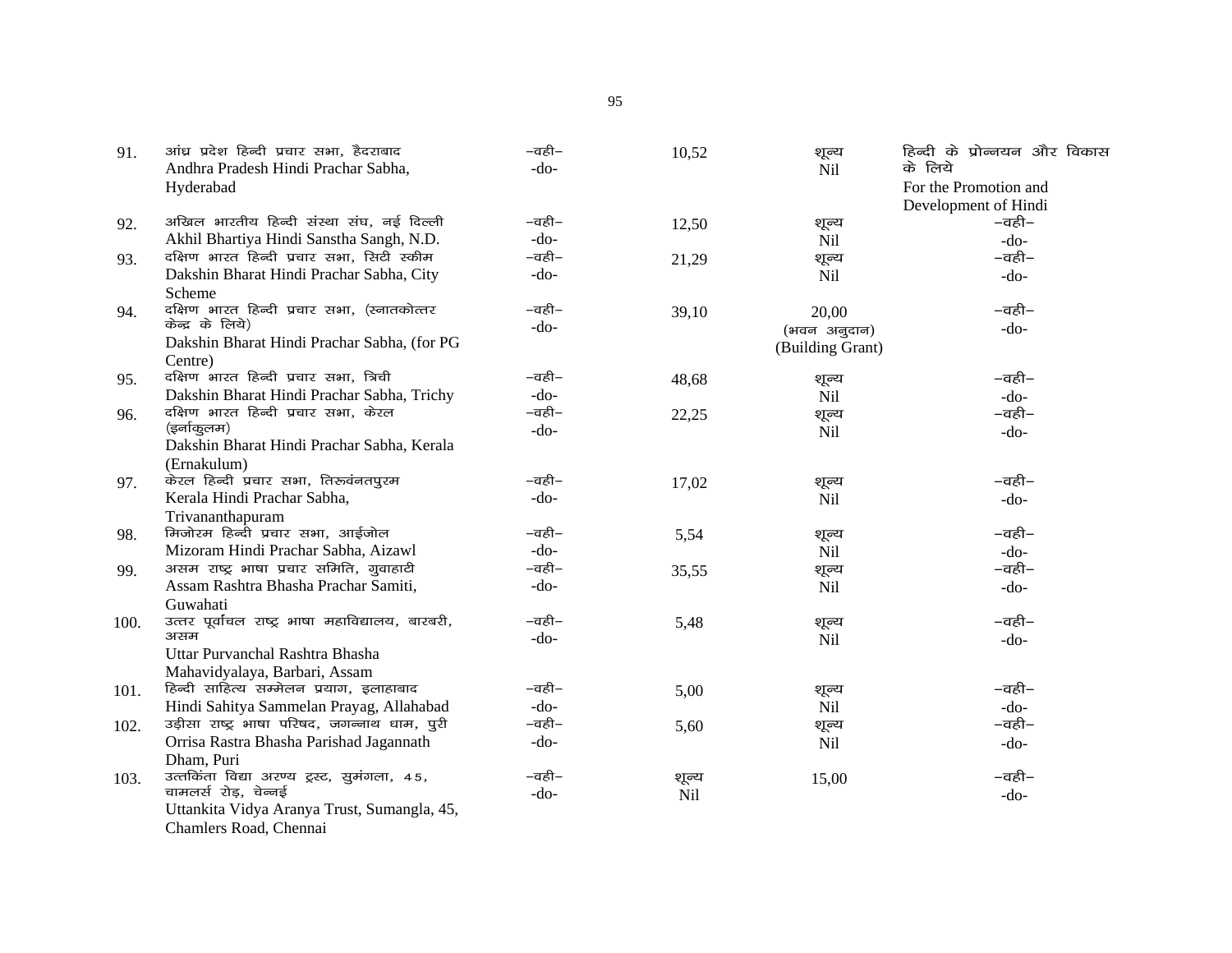| 104. | श्री श्री सीतारामदास सम्सकृत शिक्षा सम्सद,<br>107, साउथर्न एवेन्यू, वेकुंठधाम, कलकत्ता         | –वही–                  | शूल्य               | 17,28   | हिन्दी के प्रोन्नयन और विकास |
|------|------------------------------------------------------------------------------------------------|------------------------|---------------------|---------|------------------------------|
|      | Sri Sri Sitaramdas Samskrita Shiksha Samsad,                                                   | $-do-$                 | <b>Nil</b>          |         | के लिये                      |
|      | 107, Southern Avenue, Vaikunthadham,                                                           |                        |                     |         | For the Promotion and        |
|      | Calcutta                                                                                       |                        |                     |         | Development of Hindi         |
|      | कलपथरू रिसर्च एकेडमी, कोलकाता                                                                  | –वही–                  |                     |         | –वही–                        |
| 105. |                                                                                                | $-do-$                 | शूल्य               | 20,00   |                              |
|      | Kalpatharu Research Academy, Kolkata                                                           | –वही–                  | Nil                 |         | $-do-$                       |
| 106. | महाभारत समशोधन प्रतिष्ठान, बंगलौर                                                              |                        | शूल्य               | 20,00   | –वही–                        |
|      | Mahabharata Samshodhana Pratisthan,                                                            | $-do-$                 | <b>Nil</b>          |         | $-do-$                       |
|      | Bangalore                                                                                      | $-\overline{a}$ ही $-$ |                     |         |                              |
| 107. | द्वैत वेदांत रिसर्च फाउंडेशन, नं.11, उत्तरादी मठ<br>कम्पाउंड, उत्तरादी रोड़, बरावनगुडी, बंगलौर |                        | शूल्य               | 10,00   | –वही–                        |
|      | Dvaita Vedanta Research Foundation, No.11,                                                     | $-do-$                 | <b>Nil</b>          |         | $-do-$                       |
|      | Uttaradi Matha Compund, Uttaradi Road,                                                         |                        |                     |         |                              |
|      | Baravanagudi, Bngalore                                                                         |                        |                     |         |                              |
|      | उत्तंकिता विद्या अरण्य ट्रस्ट, सुमंगला 45,                                                     | –वही–                  |                     |         | –वही–                        |
| 108. | चामलेर्स रोड़, चेन्नई                                                                          | $-do-$                 | शूल्य<br><b>Nil</b> | 12,40   | $-do-$                       |
|      | Uttannkita Vidya Aranya Trust, Sumangla 45,                                                    |                        |                     |         |                              |
|      | Chamlers Road, Chennai                                                                         |                        |                     |         |                              |
|      |                                                                                                |                        |                     |         |                              |
| 109. | कर्नाटक ऐतिहासिक अनुसंधान सोसायटी, भारवाड                                                      | –वही–                  | शूल्य               | 25,64   | –वही–                        |
|      | Karnataka Historical Research Society,                                                         | $-do-$                 | <b>Nil</b>          |         | $-do-$                       |
|      | Bharawad                                                                                       |                        |                     |         |                              |
|      |                                                                                                |                        |                     |         |                              |
| 110. | इंटरिम वर्ल्ड फिलोस्फी, नई दिल्ली                                                              | $-$ वही $-$            | शूल्य               | 10,00   | –वही–                        |
|      | Interim World Philosophy, New Delhi                                                            | $-do-$                 | N <sub>il</sub>     |         | $-do-$                       |
| 111. | Sankalp, A-216, Somdatt Chamber-I, Bhikaji                                                     | –वही–                  | शूल्य               | 25,00   | –वही–                        |
|      | Cama Place, New Delhi.                                                                         | $-do-$                 | <b>Nil</b>          |         | $-do-$                       |
|      | संकल्प, ए−216, सोमदत्त चेम्बर−।, भीकाजी                                                        |                        |                     |         |                              |
|      | कामा प्लेस, नई दिल्ली                                                                          |                        |                     |         |                              |
| 112. | SPIC MACAY. 41/42 Lucknow Road,                                                                | $-$ वही $-$            | शूल्य               | 15,00   | –वही–                        |
|      | Delhi -110054                                                                                  | $-do-$                 | <b>Nil</b>          |         | $-do-$                       |
|      | रिपक-मैके, 41/42, लखनऊ रोड़                                                                    |                        |                     |         |                              |
|      | दिल्ली–110054                                                                                  |                        |                     |         |                              |
|      | कुल                                                                                            |                        | 10,10,37            | 1,90,32 |                              |
|      | <b>Total</b>                                                                                   |                        |                     |         |                              |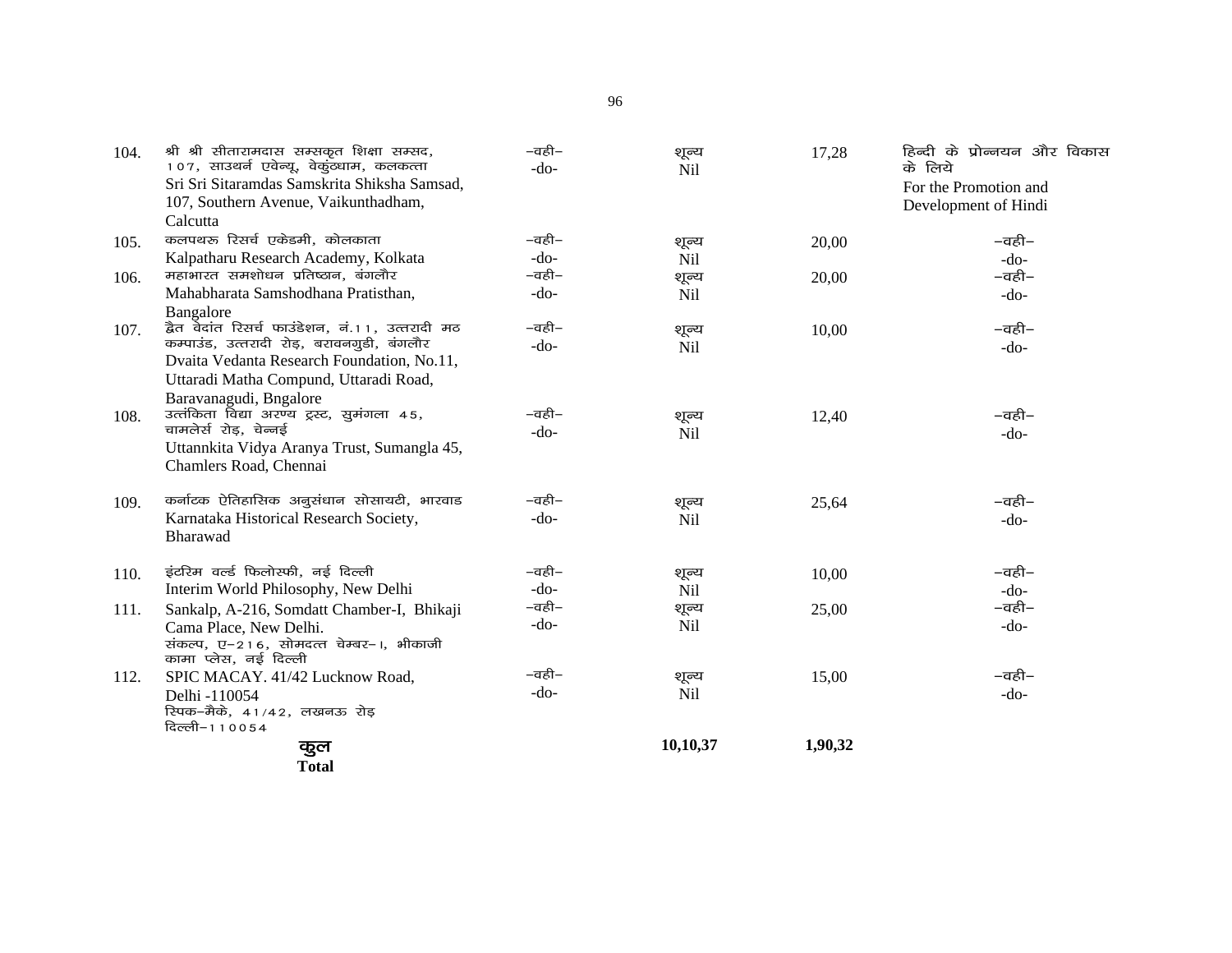#### परिशिष्ट– IX के **APPENDIX-IX-K**

भारत की समेकित निधि से प्रतिवर्ष 10.00 लाख रू0 से अधिक अनुदान प्राप्त करने वाले निकायों की निधियों को दर्शाने वाला विवरण

### **Statements showing the source of funds for grantee bodies receiving grants of over Rs. 10 lakh per year from Consolidated Fund of India.**

(उच्चतर शिक्षा विभाग) **(Department Higher Education)**

(लाख रुपये में)

 **(Figures in Lakhs)**

| क.<br>सं.<br>S.<br>No. | संस्था/संगठन/<br>व्यक्ति का नाम<br>Name of<br>Institution/<br>Organisation/<br><b>Individual</b>  | मंत्रालय/विभाग से<br>प्राप्त अनुदान<br>Ministry/<br>Department<br>Giving the<br>grant |                 | चालू वर्ष अर्थात्<br>$2006 - 2007$ से<br>पिछले वर्ष के दौरान<br>सी एफ आई से<br>प्राप्त वास्तविक<br>निधियां<br><b>Actual of Release</b><br>during 2006-07<br>From the<br>Consolidated<br>Fund of India | चालू वर्ष<br>$2007 - 08$ के<br>अनुसार सी एफ<br>आई से प्राप्त<br>अनुदान<br><b>Grants from CFI</b><br>as per BE<br>2007-08 | चालू वर्ष<br>2006-2007 के<br>बजट अनुमान के<br>अनुसार सी एफ आई<br>से प्राप्त अनुदान<br><b>Grants</b> from<br><b>Consolidated Fund</b><br>of India as per BE<br>2006-07 | अन्य स्रोतों से अनुदान<br>$2006 - 07$<br><b>Grants received from</b><br>other sources 2006-07 |                     |
|------------------------|---------------------------------------------------------------------------------------------------|---------------------------------------------------------------------------------------|-----------------|-------------------------------------------------------------------------------------------------------------------------------------------------------------------------------------------------------|--------------------------------------------------------------------------------------------------------------------------|-----------------------------------------------------------------------------------------------------------------------------------------------------------------------|-----------------------------------------------------------------------------------------------|---------------------|
|                        | $\overline{2}$                                                                                    | 3                                                                                     | 4               | 5                                                                                                                                                                                                     | 6                                                                                                                        | 7                                                                                                                                                                     | 8                                                                                             | 9                   |
|                        |                                                                                                   | सार्वजनिक<br>Public                                                                   | निजी<br>Private |                                                                                                                                                                                                       |                                                                                                                          |                                                                                                                                                                       | घरेलू<br>Domestic                                                                             | विदेशी<br>Foreign   |
| 1.                     | केन्द्रीय हिन्दी<br>संस्थान, आगरा<br>Kendriya Hindi<br>Sansthan, Agra                             | सार्वजनिक<br>Public                                                                   |                 | 11,55,00                                                                                                                                                                                              | 13,50,00                                                                                                                 | 11,55,00                                                                                                                                                              | शूल्य<br><b>Nil</b>                                                                           | शून्य<br>Nil        |
| 2.                     | राष्ट्रीय उर्दू भाषा<br>प्रोन्नयन परिषद<br>National Council for<br>Promotion of Urdu<br>Language. | सार्वजनि<br>क<br>Public                                                               |                 | 14,00,00                                                                                                                                                                                              | 19,00,00                                                                                                                 | 14,00,00                                                                                                                                                              | शूल्य<br><b>Nil</b>                                                                           | शूल्य<br><b>Nil</b> |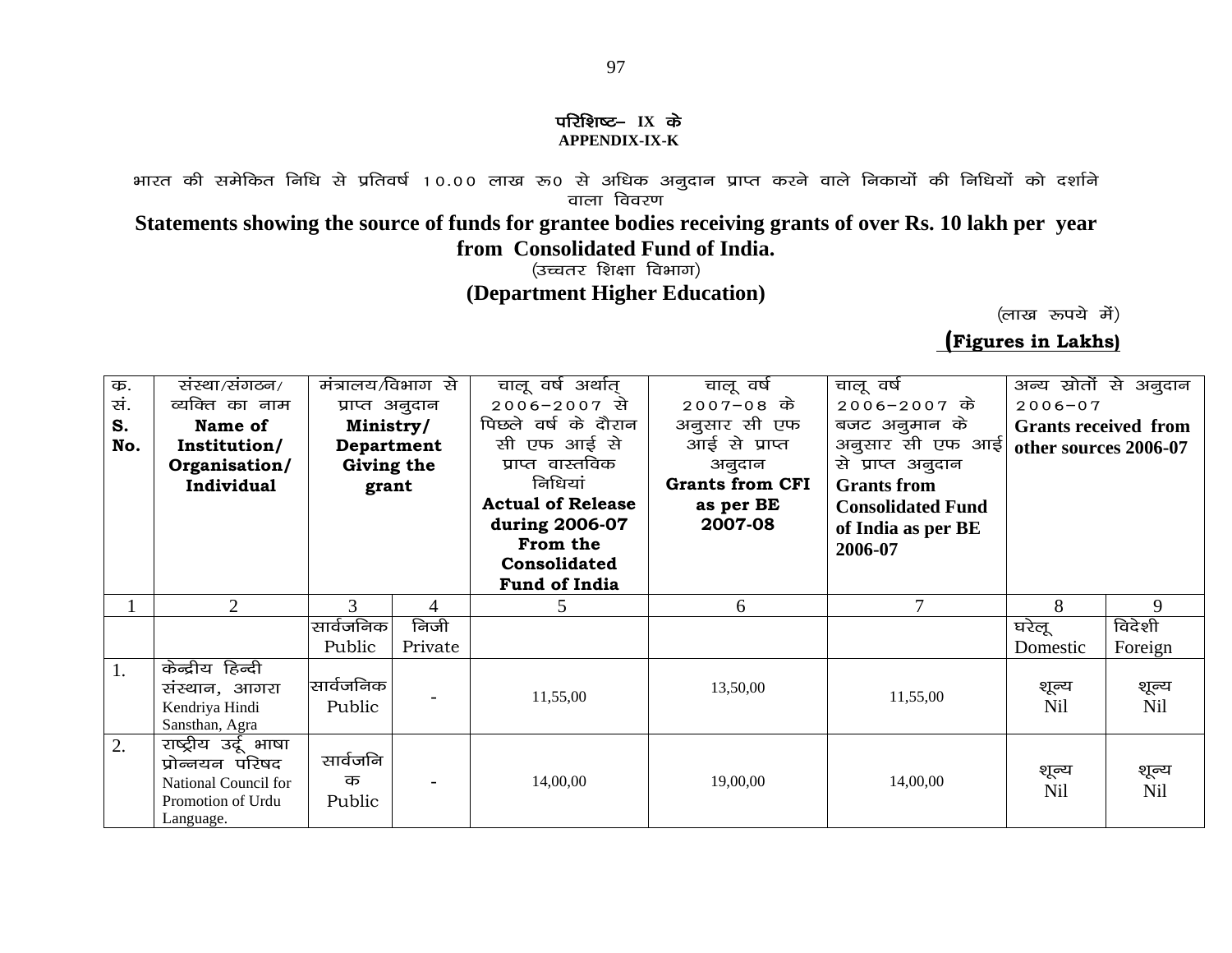|                  | $\overline{2}$                                                                                                     | 3                   | $\overline{4}$               | 5        | 6                        | $\tau$   | 8               | 9               |
|------------------|--------------------------------------------------------------------------------------------------------------------|---------------------|------------------------------|----------|--------------------------|----------|-----------------|-----------------|
| 3.               | राष्ट्रीय सिन्धी<br>भाषा प्रोन्नयन<br>परिषद<br>National Council for<br>Promotion of Sindhi<br>Language.            | सार्वजनिक<br>Public | $\qquad \qquad \blacksquare$ | 1,00,00  | 1,00,00                  | 1,00,00  | –वही–<br>$-do-$ | –वही–<br>$-do-$ |
| $\overline{4}$ . | केन्द्रीय अंग्रेजी<br>और विदेशी भाषा<br>संस्थान<br>Central Institute of<br><b>English and Foreign</b><br>Language. | सार्वजनिक<br>Public | $\overline{\phantom{a}}$     |          | $\overline{\phantom{m}}$ | 4,00,00  | –वही–<br>$-do-$ | −वही−<br>-do-   |
| 5.               | राष्ट्रीय संस्कृत<br>संस्थान, नई<br>दिल्ली<br>Rashtriya Sanskrit<br>Sansthan<br>New Delhi.                         | सार्वजनिक<br>Public | $\overline{\phantom{a}}$     | 45,15,00 | 55,80,00                 | 45,15,00 | –वही–<br>$-do-$ | –वही–<br>-do-   |
| 6.               | महर्षि संन्दीपनी<br>राष्ट्रीय वेद विद्या<br>प्रतिष्ठान<br>Maharishi Sandipani<br>Rashtriya Ved Vidya<br>Prashithan | सार्वजनिक<br>Public | $\overline{a}$               | 1,70,00  | 11,00,00                 | 17,00    | –वही–<br>$-do-$ | –वही–<br>$-do-$ |
| 7.               | आरोविले प्रबंधन<br>Auroville<br>Management                                                                         | सार्वजनिक<br>Public |                              | 3,55,75  | 6,87,00                  | 4,11,90  | –वही–<br>$-do-$ | –वही–<br>$-do-$ |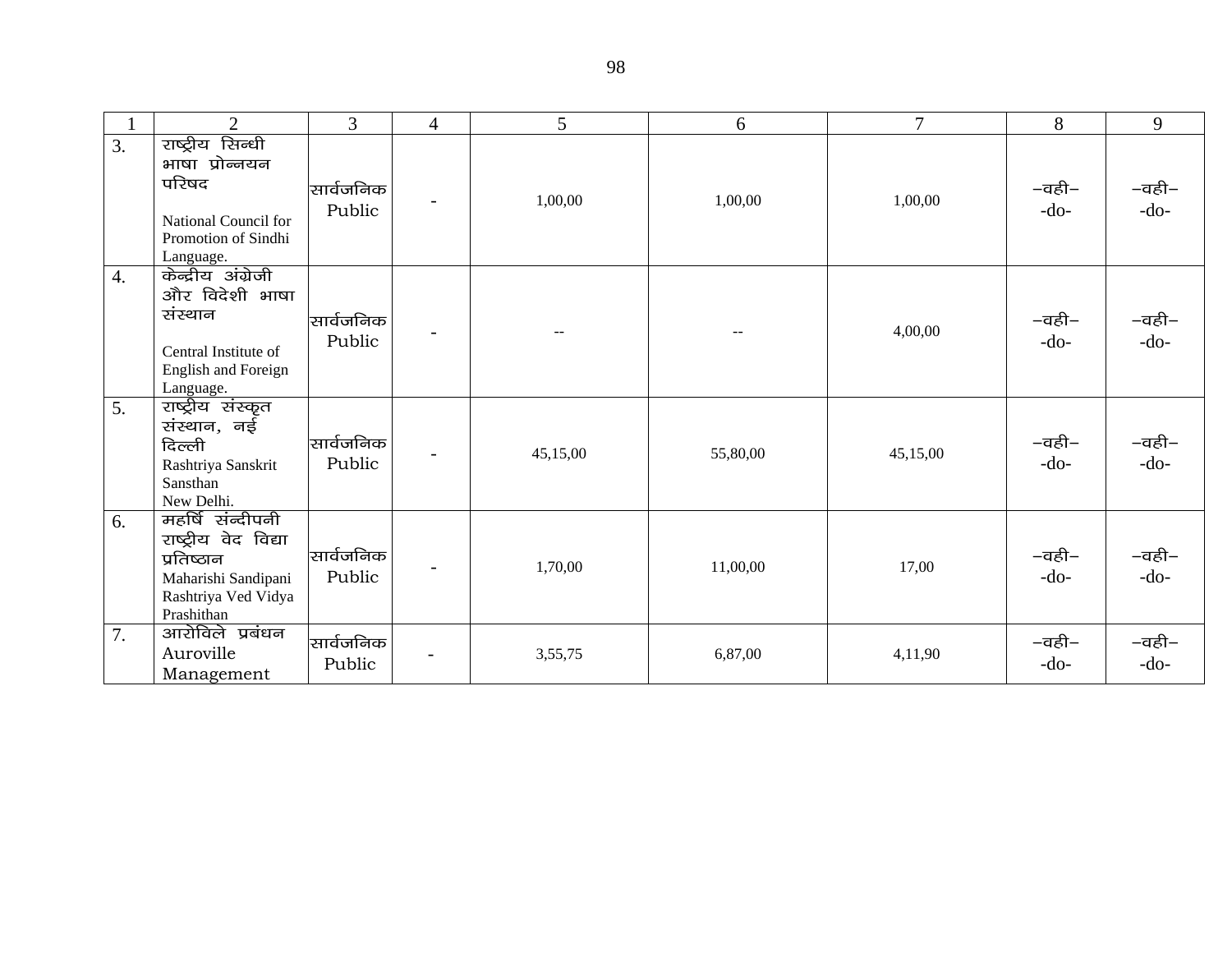|     | $\overline{2}$                                                                                                                 | 3                   | $\overline{4}$           | 5        | 6        | $\tau$   | 8                   | 9             |
|-----|--------------------------------------------------------------------------------------------------------------------------------|---------------------|--------------------------|----------|----------|----------|---------------------|---------------|
| 8.  | राष्ट्रीय<br>अल्पसंख्यक<br>शैक्षिक संस्थान<br>आयोग<br>National<br>Commission for<br>Minority<br>Educational<br>Institutions    | सार्वजनिक<br>Public | $\overline{\phantom{a}}$ | 1,81,54  | 2,26,00  | 1,75,00  | शूल्य<br><b>Nil</b> | शून्य<br>Nil  |
| 9.  | राष्ट्रीय शैक्षिक<br>आयोजना और<br>प्रशासन संस्थान<br>National<br>Institute of<br>Educational<br>Planning and<br>Administration | सार्वजनिक<br>Public |                          | 7,52,00  | 10,00,00 | 35,00    | –वही–<br>$-do-$     | –वही–<br>-do- |
| 10. | इन्दिरा गांधी<br>राष्ट्रीय ओपन<br>विश्वविद्यालय<br>Indira Gandhi<br>National Open<br>Universities                              | सार्वजनिक<br>Public | $\qquad \qquad$          | 40,00,00 | 51,00,00 | 70,00,00 | –वही–<br>$-do-$     | –वही–<br>-do- |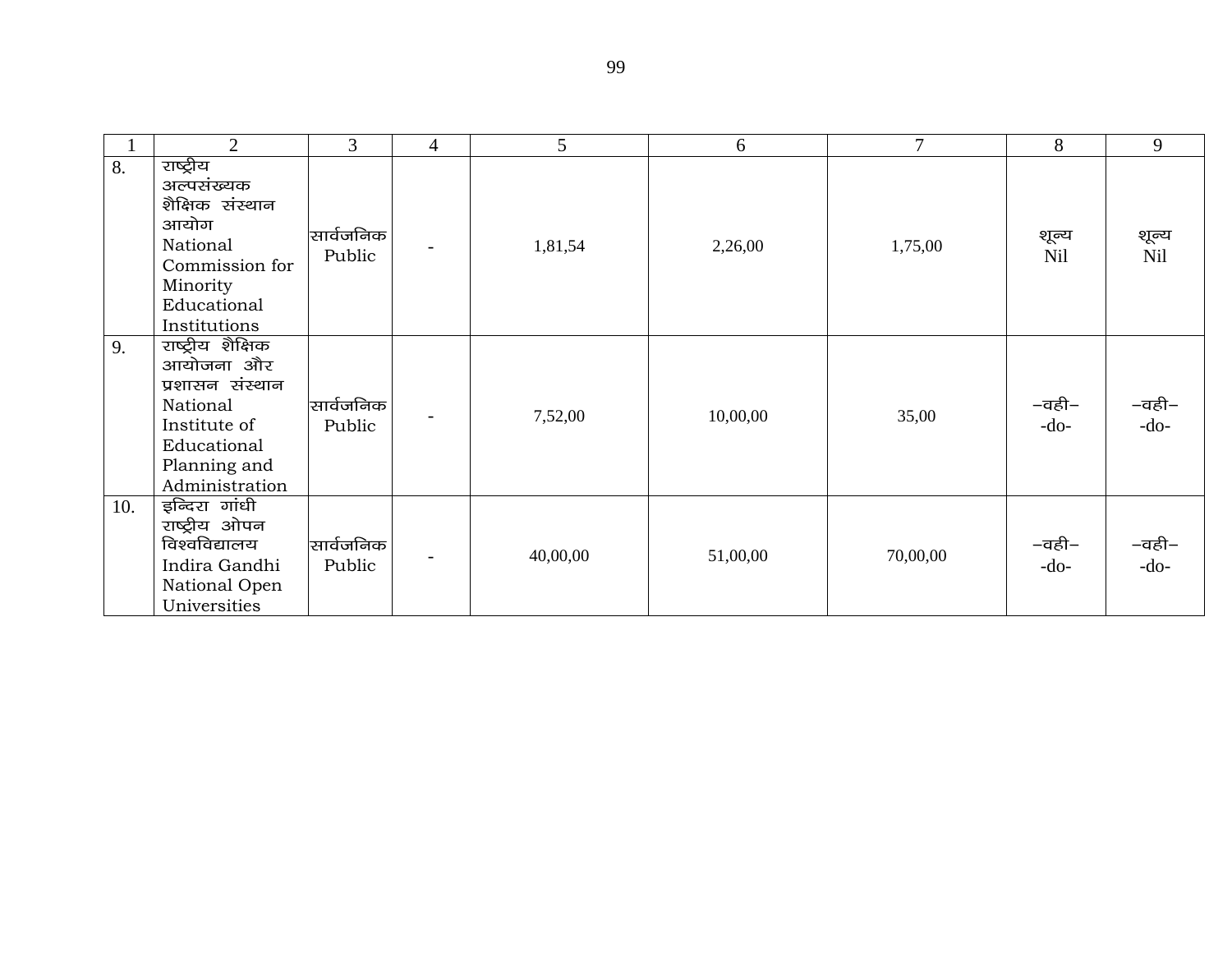------------------------------------------------------------------------------------------------------------------------------------------------------------

### परिशिष्ट $X$  - अ APPENDIX-X-A [पैरा 7-1(1) देखें]

#### [See paragraph 7.1(1)]

नई सेवा/नई सेवा प्रपत्र का ब्यौरा जिसके लिए बजट अनुमान 2008–2009 में प्रावधान किया गया है

Particulars of "New Service/New Instrument of Service' for which provision is made in the Budget Estimates 2008-2009

उच्चतर शिक्षा विभाग

### DEPARTMENT OF HIGHER EDUCATION (करोड़ रुपयों में)

(Rupees in crores)

| कम संख्या    |                                                               |                     | बजट अनुमान 2008-2009<br>में प्रावधान              | टिप्पणी |
|--------------|---------------------------------------------------------------|---------------------|---------------------------------------------------|---------|
| <u>S. No</u> | Scheme                                                        | Major Head/Sub head | Provision in Budget<br><b>Estimates 2008-2009</b> | Remarks |
|              | मॉॅंग संख्या : 58                                             |                     |                                                   |         |
|              | Demand No. 58                                                 |                     |                                                   |         |
| 1.           | <b>Education Loan Interest Subsidy</b>                        | 2202                | 2.00                                              |         |
|              | शिक्षा ऋण ब्याज सहायता योजना                                  |                     |                                                   |         |
| 2.           | Setting up of New National Institutes of<br>Technology (NITs) | 2203                | 1.00                                              |         |
|              | नए राष्ट्रीय प्रौद्योगिकी संस्थानों की स्थापना                |                     |                                                   |         |
| 3.           | Setting up of New National Institutes of                      | 2203                | 8.00                                              |         |
|              | Management (IIMs)                                             | 2552                | 2.00                                              |         |
|              | नए भारतीय प्रबंध संस्थानों की स्थापना                         |                     |                                                   |         |
| 4.           | Women's Hostel in Polytechnics                                | 2203                | 4.50                                              |         |
|              | पोलिटेक्निक में महिला छात्रावास                               | 2552                | 0.50                                              |         |
| 5.           | Training and Research in Frontier Areas                       | 2203                | 9.00                                              |         |
|              | महत्वपूर्ण क्षेत्रों में प्रशिक्षण और अनुसंधान                | 2552                | 1.00                                              |         |
| 6.           | All India Council for Technical Education                     | 2203                | 151.30                                            |         |
|              | अखिल भारतीय तकनीकी शिक्षा परिषद                               | 2552                | 16.70                                             |         |
| 7.           | National Institutes of Technology (NITs)                      | 2203                | 1003.00                                           |         |
|              | राष्ट्रीय प्रौद्योगिकी संस्थान (एनआईटी)                       | 2552                | 90.00                                             |         |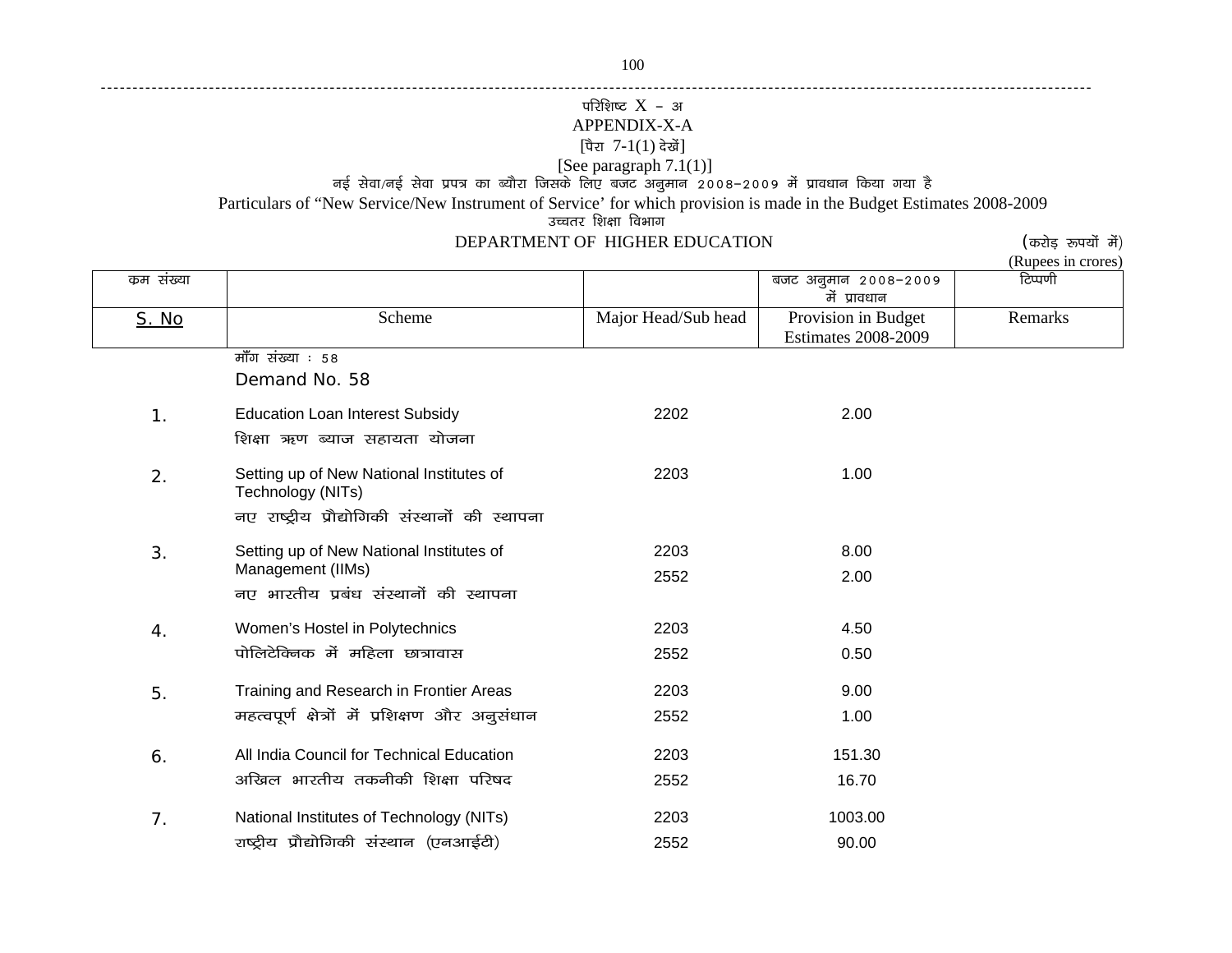उद्देश्य शीर्ष सहित विस्तृत प्रावधानों को दर्शाने वाला विवरण – उच्चतर शिक्षा विभाग

#### **STATEMENT SHOWING THE DETAILED PROVISIONS OBJECT HEADWISE - DEPARTMENT OF HIGHER EDUCATION**

**DEMAND NO. 58** 

मॉॅंग संख्या : 58

|  | (Rs. In thousands) |  |
|--|--------------------|--|
|--|--------------------|--|

| (हजार रूपयों में) |  |
|-------------------|--|
|                   |  |

|               | वास्तविक 2006-2007 |                         | बजट अनुमान 2007-2008    |                | संशोधित अनुमान                 | शीर्ष<br>विवरण<br>मद                                                            | शीर्ष    | विवरण मद शीर्ष                                                                      |                | बजट अनुमान 2008-2009       |                                   |
|---------------|--------------------|-------------------------|-------------------------|----------------|--------------------------------|---------------------------------------------------------------------------------|----------|-------------------------------------------------------------------------------------|----------------|----------------------------|-----------------------------------|
|               | Actuals 2006-2007  |                         | Budget Estimates 2007-  |                | $2007 - 2008$                  | (हिन्दी)                                                                        | कोड      | (अंगेजी में)                                                                        |                | Budget Estimates 2008-2009 |                                   |
|               |                    |                         | 2008                    |                | <b>Revised Estimates</b>       | <b>Description Object</b>                                                       | Head     | Description                                                                         |                |                            |                                   |
|               |                    |                         |                         |                | 2007-2008                      | Head                                                                            | Code     | Object Head (in                                                                     |                |                            |                                   |
|               |                    |                         |                         |                |                                | (in Hindi)                                                                      |          | English)                                                                            |                |                            |                                   |
| योजनागत       | योजनेत्तर          | योजनागत                 | योजनेत्तर               | योजनागत        | योजनेत्तर                      |                                                                                 |          |                                                                                     | योजनागत        | योजनेत्तर                  | जोड़                              |
| Plan          | Non-Plan           | Plan                    | Non-Plan                | Plan           | Non-<br>Plan                   |                                                                                 |          |                                                                                     | Plan           | Non-<br>Plan               | <b>Total</b>                      |
| $\mathbf{1}$  | $\overline{2}$     | $\overline{\mathbf{3}}$ | $\overline{\mathbf{4}}$ | 5              | 6                              | $\overline{7}$                                                                  | 8        | 9                                                                                   | 10             | 11                         | 12                                |
| 43,16         | 29,06,73           | 4,53,33                 | 33,93,50                | 4,53,33        | 35, 33, 50                     | वेतन                                                                            | 01       | Salaries                                                                            | 5,39,50        | 41,26,90                   | 46,66,40                          |
| $\sim$ $-$    |                    |                         |                         |                | $\sim$ $\sim$                  | मजदूरी                                                                          | 02       | Wages                                                                               | $\sim$ $-$     |                            |                                   |
| 6             | 17,57              | 52                      | 30, 10                  | 32             | 34,56                          | समयोपरि भत्ता                                                                   | 03       | Overtime<br>Allowance                                                               | 12             | 31,67                      | 31,79                             |
| 1,00          | 73,71              | 11,20                   | 97,00                   | 11,20          | 1,05,50                        | चिकित्सीय उपचार                                                                 | 06       | Medical<br>Treatment                                                                | 7,87           | 1,10,79                    | 1,18,66                           |
| 53,23         | 1,34,60            | 2,16,28                 | 1,59,50                 | 1,16,08        | 1,61,50                        | घरेलू यात्रा व्यय                                                               | 11       | Domestic Travel<br>Expenses                                                         | 1,58,70        | 1,67,00                    | 3,25,70                           |
| $\sim$ $-$    | 92,23              | $\sim$ $-$              | 1,14,00                 | $\sim$ $\sim$  | 1,34,00                        | विदेशी यात्रा व्यय                                                              | 12       | Foreign Travel<br>Expenses                                                          | $\sim$ $-$     | 1,54,00                    | 1,54,00                           |
| 3,18,13       | 9,50,70            | 7,95,40                 | 9,56,30                 | 6, 39, 40      | 12,90,24                       | कार्यालय व्यय                                                                   | 13       | Office Expenses                                                                     | 10,08,03       | 12,02,04                   | 22,10,07                          |
| 2,78,86       | 18,00              | 2,90,00                 | 27,00                   | 2,74,00        | 27,00                          | प्रकाशन                                                                         | 16       | Publications                                                                        | 2,94,00        | 27,00                      | 3,21,00                           |
| $ -$          | 88                 | $\sim$ $\sim$           | 1,00                    | $\overline{a}$ | 1,00                           | वैकिंग रोकड लेन-देन<br>कर                                                       | 17       | <b>Banking Cash</b><br><b>Transaction Tax</b>                                       | $\overline{a}$ | 1,00                       | 1,00                              |
| 83,61         | 42,26              | 7,61,80                 | 91,00                   | 6,81,18        | 91,00                          | अन्य प्रशासनिक व्यय<br>(आतिथ्य<br>मनोरंजन<br>व्यय)                              | 20       | Other<br>Administrative<br>Expenses<br>(Hospitality &<br>Entertainment<br>Expenses) | 3,50,59        | 93,00                      | 4,43,59                           |
| $\sim$ $\sim$ |                    |                         | $- -$                   | 10,00          | $\sim$ $-$                     | आपूर्ति और सामग्री                                                              | 21       | Supplies &<br>Materials                                                             | 10,00          | $- -$                      | 10,00                             |
| 2,61          | 26,67              | 10,00                   | 25,00                   | 10,00          | 5,25,00                        | विज्ञापन तथा प्रचार                                                             | 26       | Advertising and<br>Publicity                                                        | 10,00          | 5,25,00                    | 5,35,00                           |
| 42,00         | $- -$              |                         | $- -$                   | 20,00<br>85,00 | $\sim$ $\sim$<br>$\sim$ $\sim$ | लघु काय<br>व्यावसायिक<br>विशेष<br>के<br>लिए<br>सेवाओं<br>भूगतान                 | 27<br>28 | Minor Works<br>Payments for<br>Professional and<br><b>Special Services</b>          | 40,00<br>$ -$  | $- -$                      | 40,00                             |
|               |                    |                         |                         |                |                                | 3378,48,33 3416,46,72 6355,42,13 2648,31,60 3195,63,13 3043,18,70 सहायता अनुदान | 31       | Grant-in-aid                                                                        |                |                            | 7464,80,76 3161,90,60 10626,71,36 |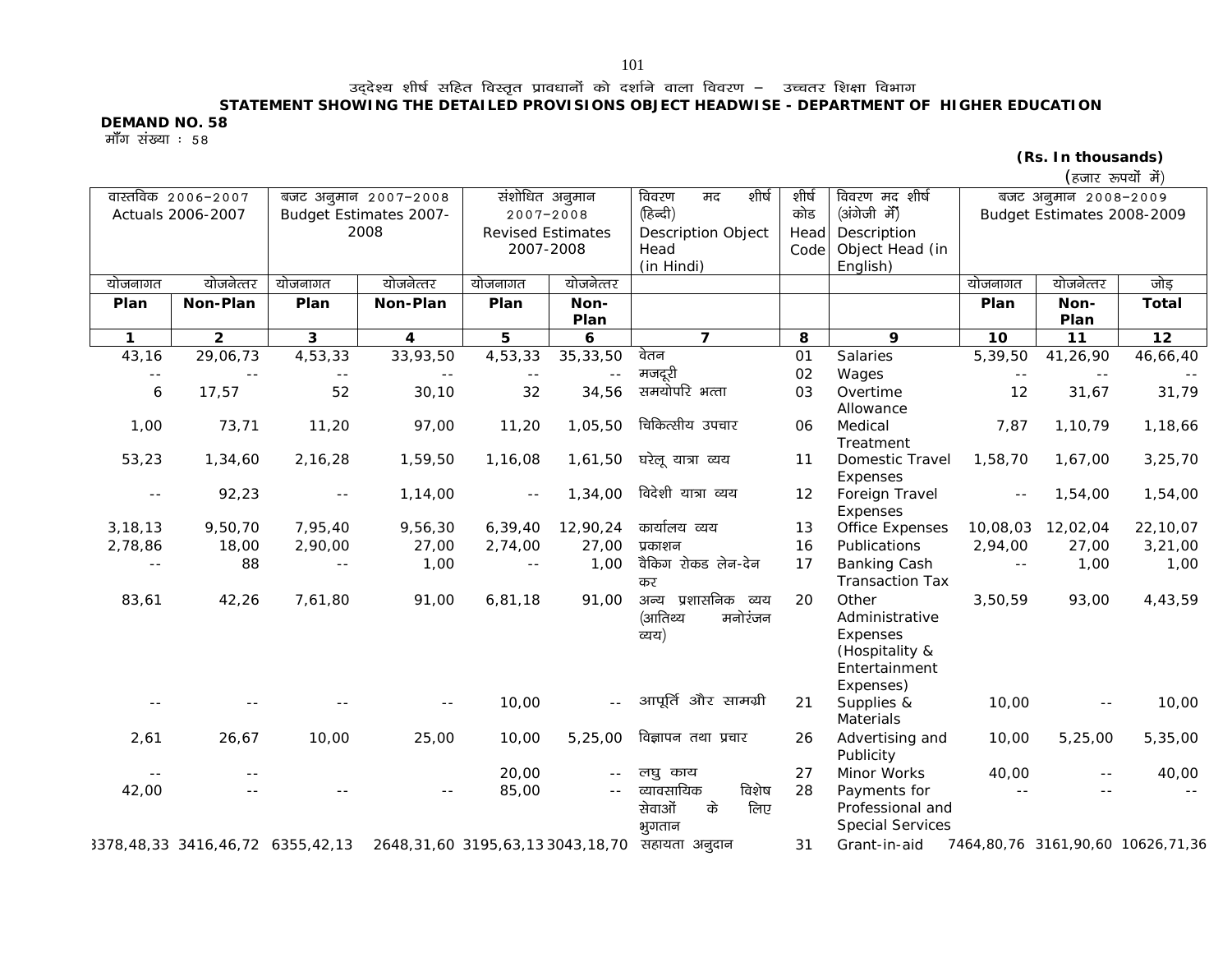|               | वास्तविक 2006-2007<br>Actuals 2006-2007 |                                                                 | बजट अनुमान 2007-2008<br>Budget Estimates 2007- |                                                      | संशोधित अनुमान<br>$2007 - 2008$ |                               | शीर्ष<br>कोड | विवरण मद शीर्ष<br>(अंगेजी में) |            | बजट अनुमान 2008-2009<br>Budget Estimates 2008-2009 |              |
|---------------|-----------------------------------------|-----------------------------------------------------------------|------------------------------------------------|------------------------------------------------------|---------------------------------|-------------------------------|--------------|--------------------------------|------------|----------------------------------------------------|--------------|
|               |                                         | 2008                                                            |                                                | <b>Revised Estimates</b>                             |                                 | शीर्ष (हिन्दी)<br>Description | Head         | Description                    |            |                                                    |              |
|               |                                         |                                                                 |                                                | 2007-2008                                            |                                 | Object Head                   | Code         | Object Head                    |            |                                                    |              |
|               |                                         |                                                                 |                                                |                                                      |                                 | (in Hindi)                    |              | (in English)                   |            |                                                    |              |
| योजनागत       | योजनेत्तर                               | योजनागत                                                         | योजनेत्तर                                      | योजनागत                                              | योजनेत्तर                       |                               |              |                                | योजनागत    | योजनेत्तर                                          | जोड़         |
| Plan          | Non-Plan                                | Plan                                                            | Non-Plan                                       | Plan                                                 | Non-<br>Plan                    |                               |              |                                | Plan       | Non-Plan                                           | <b>Total</b> |
| $\mathbf{1}$  | $\overline{2}$                          | 3                                                               | 4                                              | 5                                                    | 6                               | $\overline{7}$                | 8            | 9                              | 10         | $11$                                               | 12           |
|               |                                         |                                                                 |                                                |                                                      |                                 |                               |              |                                |            |                                                    |              |
| $\sim$ $\sim$ | 9,47,18                                 | 2,00                                                            | 9,70,00                                        | 2,00                                                 | 11,24,00                        | अंशदान                        | 32           | Contribution                   | 2,00       | 11,66,00                                           | 11,68,00     |
| $\sim$ $-$    |                                         | $\sim$ $-$                                                      |                                                | $\sim$ $\sim$                                        | $\overline{a}$                  | सपदास्                        | 33           | Subsidies                      |            |                                                    |              |
| 35,95,00      | 12,20,00                                | 34,25,00                                                        | 12,80,00                                       | 32,75,00                                             | 13,30,00                        | छात्रवृत्ति/<br>वृत्तियां     | 34           | Scholarship/<br>Stipend        | 87,75,00   | 14,00,00                                           | 101,75,00    |
| 79,63         | 93,89                                   | 50,00                                                           | 1,26,00                                        | 50,00                                                | 3,22,00                         | एकमुश्त<br>प्रावधान           | 42           | Lump Sum<br>Provision          | 50,00      | 1,57,00                                            | 2,07,00      |
| 11,77,65      | 6,72,84                                 | 9,93,34                                                         | 5,72,00                                        | 9,44,36                                              | 6,02,00                         | अन्य प्रभार                   | 50           | Other<br>Charges               | 16,23,43   | 5,84,00                                            | 22,07,43     |
| $- -$         |                                         |                                                                 |                                                |                                                      | $\sim$ $\sim$                   | निवेश                         | 54           | Investment                     |            |                                                    |              |
|               |                                         |                                                                 |                                                |                                                      |                                 | ऋण एवं<br>अग्रिम              | 55           | Loans and<br>Advances          |            |                                                    |              |
|               |                                         | $- -$                                                           | 1,00                                           | $\sim$ $\sim$                                        | 1,00                            | हानियों<br>को                 | 64           | Write off                      | $- -$      | 1,00                                               | 1,00         |
|               |                                         |                                                                 |                                                |                                                      |                                 | बट्टे खाते<br>ਜੇਂ<br>डालना    |              | Losses                         |            |                                                    |              |
|               |                                         |                                                                 |                                                |                                                      | --                              | कटौती वसूली                   | 70           | Deduct<br>Recovery             |            |                                                    |              |
| 3435,23,27    | 3488,43,98                              |                                                                 |                                                | 6425,51,00 2726,75,00 3261,35,00 3136,01,00 कूल जोड़ |                                 |                               |              | <b>Grand Total</b>             | 7593,50,00 | 3259,37,00                                         | 10852,87,00  |
|               |                                         |                                                                 |                                                |                                                      |                                 |                               |              |                                |            |                                                    |              |
| $-$           | $\sim$ $-$                              | $\sim$ $-$                                                      | $\sim$ $-$                                     | $\sim$ $-$                                           |                                 | भारिता                        | ۰.           | Charged                        | $\sim$ $-$ | $\sim$ $-$                                         | $\sim$ $-$   |
| 2561,38,37    | 3267,09,97                              | <u>6480,50,00  2729,00,00  3616,00,00  3500,0</u> 0,00 स्वीकृति |                                                |                                                      |                                 |                               |              | <b>Voted</b>                   | 7593,50,00 | 3259,37,00                                         | 10852,87,00  |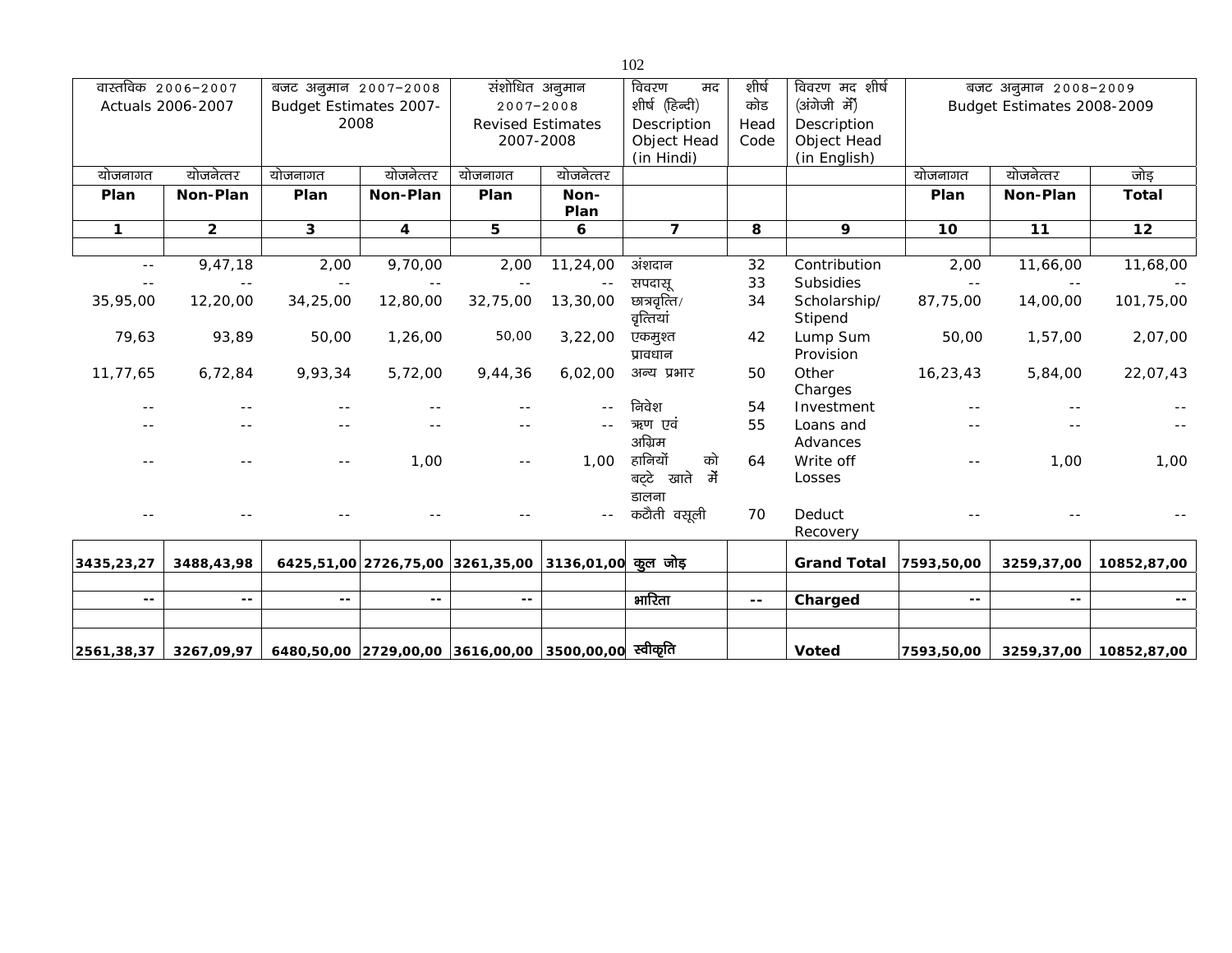### 103उच्चतर शिक्षा विभाग Department of Higher Education

….

# राज्यों/जिला स्तर के स्वायत्त निकायों को सीधे केन्द्रीय सहायता

**Direct Transfers of Central Assistance to States/ District Level Autonomous Bodies**

मॉॅंग संख्या : 58 Demand No. 58

(Amount in thousands of Rupees)

(रु. हजार में)

| SI.No.                           | Name of the Scheme | <b>Major Head</b> | <b>B.E. 2007-08</b> | R.E. 2007-08 | <b>B.E. 2008-09</b> |
|----------------------------------|--------------------|-------------------|---------------------|--------------|---------------------|
|                                  |                    |                   |                     |              |                     |
|                                  |                    |                   |                     |              |                     |
| <b>Sub/Grand</b><br><b>Total</b> |                    |                   | <b>NIL</b>          |              |                     |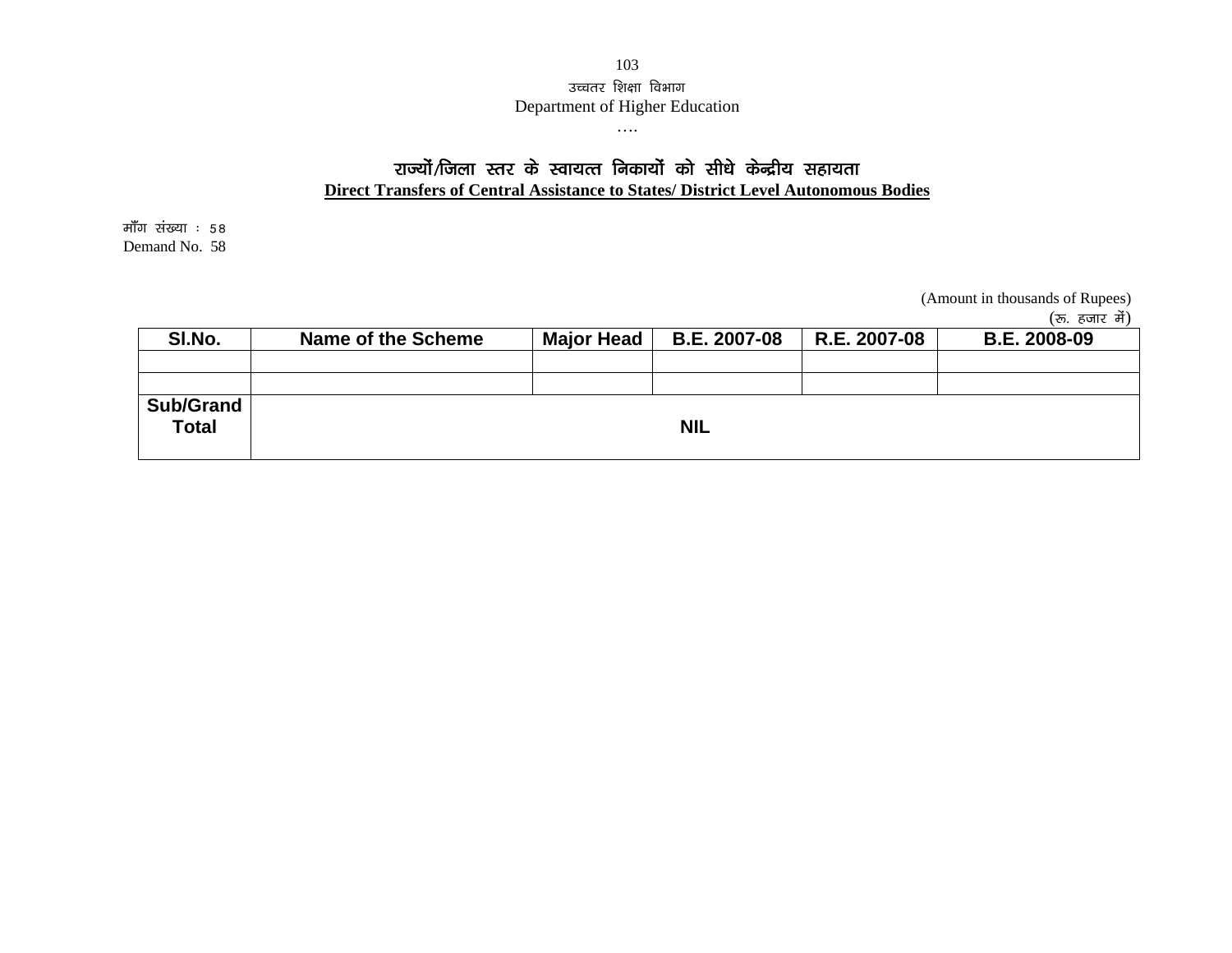#### उच्चतर शिक्षा विभा**ग**

**Department of Higher Education** 

मांग संख्या.58

# Demand No. 58<br>वित्त वर्ष २००८–०९ हेतु मासिक/तिमाही व्यय योजना को दर्शाने वाले विवरण

 **Statement Showing Monthly/ Quarterly Expenditure Plan for the Financial Year 2008-09**

 $(\overline{x}$ 0 करोड़ में)

(Rs. in crore)

| 2008-09                 | योजनागत                 | संचित                   | योजनेत्तर               | संचित                    | कुल                    | कुल                        |
|-------------------------|-------------------------|-------------------------|-------------------------|--------------------------|------------------------|----------------------------|
|                         | Plan                    | कुल                     | <b>Non-Plan</b>         | कुल                      | <b>Total</b>           | <b>Total</b>               |
|                         |                         | (योजनागत)               |                         | (योजनेत्तर)              | $(1+3)$                | $(2+4)$                    |
|                         |                         | <b>Cummulative</b>      |                         | <b>Cummulative Total</b> |                        |                            |
|                         |                         | Total (Plan)            |                         | $(Non-Plan)$             |                        |                            |
|                         |                         |                         | 3                       |                          | 5                      | 6                          |
| अप्रैल                  | 430.30                  | 430.30                  | 271.61                  | 271.61                   | 701.91                 | 701.91                     |
| April                   |                         |                         |                         |                          |                        |                            |
| मई                      | 430.30                  | 860.60                  | 271.61                  | 543.22                   | 701.91                 | 1403.82                    |
| May                     |                         |                         |                         |                          |                        |                            |
| जून                     | 430.30                  | 1290.90                 | 271.62                  | 814.84                   | 701.92                 | 2105.74                    |
| June                    |                         |                         |                         |                          |                        |                            |
| प्रथम                   | $1290.90$ (ਕਰਟ          | 1290.90 (ਕਰਵ            | $814.84$ (बजट           | $814.84$ (बजट अनुमान     | 2105.74                | 2105.74                    |
| तिमाही                  | अनुमान का               | अनुमान का               | अनुमान का               | का $25%$ )               | (बजट                   | (बजट अनुमान का             |
| 1 <sup>st</sup> Quarter | $17\%$ )                | $17\%$ )                | $25\%$ )                | $(25\% \text{ of } BE)$  | अनुमान का              | $19.40\%$                  |
|                         | $(17\% \text{ of } BE)$ | $(17\% \text{ of } BE)$ | $(25\% \text{ of } BE)$ |                          | $19.40\%$ )            | $(19.40\% \text{ of } BE)$ |
|                         |                         |                         |                         |                          | $(19.37\% \text{ of }$ |                            |
|                         |                         |                         |                         |                          | BE)                    |                            |

|                |                         |                |                         |                        |                        | <sub>0</sub>              |
|----------------|-------------------------|----------------|-------------------------|------------------------|------------------------|---------------------------|
| जुलाई          | 632.79                  | 1923.69        | 271.61                  | 1086.45                | 904.40                 | 3010.14                   |
| July           |                         |                |                         |                        |                        |                           |
| अगस्त          | 632.79                  | 2556.48        | 271.61                  | 1358.06                | 904.40                 | 3914.54                   |
| August         |                         |                |                         |                        |                        |                           |
| सितम्बर        | 632.80                  | 3189.28        | 271.62                  | 1629.68                | 904.42                 | 4818.96                   |
| September      |                         |                |                         |                        |                        |                           |
| द्वितीय तिमाही | 1898.38 (बजट            | $3189.28$ (बजट | $814.84$ (बजट           | $1629.68$ (बजट         | 2713.22                | 4818.96                   |
| $2nd$ Quarter  | अनुमान का               | अनुमान का      | अनुमान का               | अनुमान का $50\%$ )     | (बजट                   | 'बजट अनुमान का            |
|                | <b>25%</b> )            | $42\%$         | <b>25%</b> )            | $(50\% \text{ of BE})$ | अनुमान का              | $44.40\%$                 |
|                | $(25\% \text{ of } BE)$ | $(42\% of BE)$ | $(25\% \text{ of } BE)$ |                        | <b>25%</b> )           | $(44.40\% \text{ of BE})$ |
|                |                         |                |                         |                        | $(25\% \text{ of BE})$ |                           |